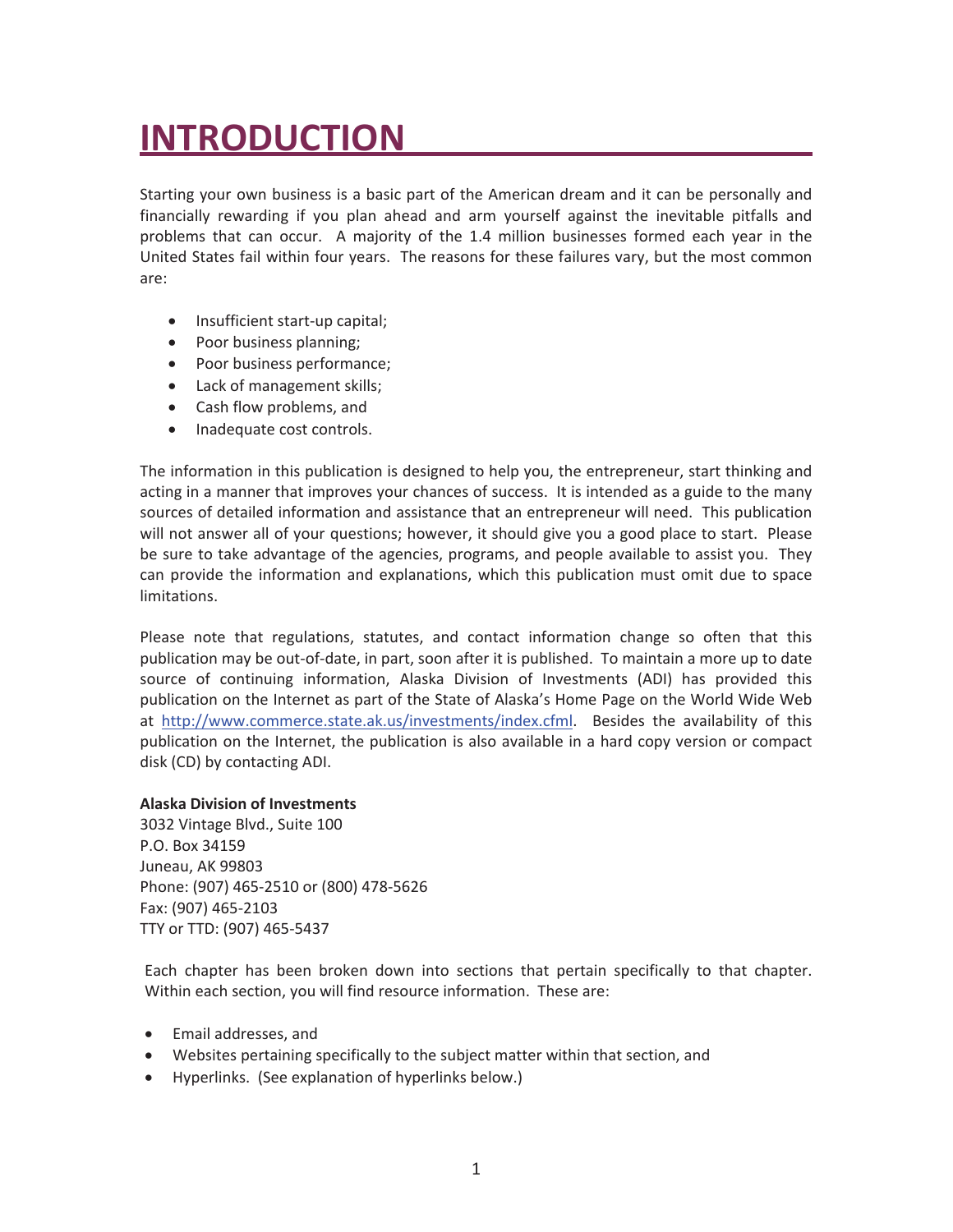Words, phrases, publications, forms, etc., that are blue, underlined and italicized are hyperlinks (direct links to the applicable Internet website) for that subject and may be used if you have obtained the CD version of this publication. We have attempted to provide hyperlinks that will remain constant, yet take you as close to the information, or form as we can. As an example, if you need to find "*Form 0405Ͳ573ͲFisheries Business License Application*", the hyperlink will take you the Internet web page entitled "Fisheries License Applications". This site lists all Alaska Department of Revenue/Tax Division/ Fisheries related forms.

While ADI plans to periodically update the publication on the Internet, we do not control the content or maintenance of the information/forms provided. Accordingly, it is strongly advised that you contact the relevant agencies before acting on any of the information listed.

The State of Alaska's home page is located at www.state.ak.us**.**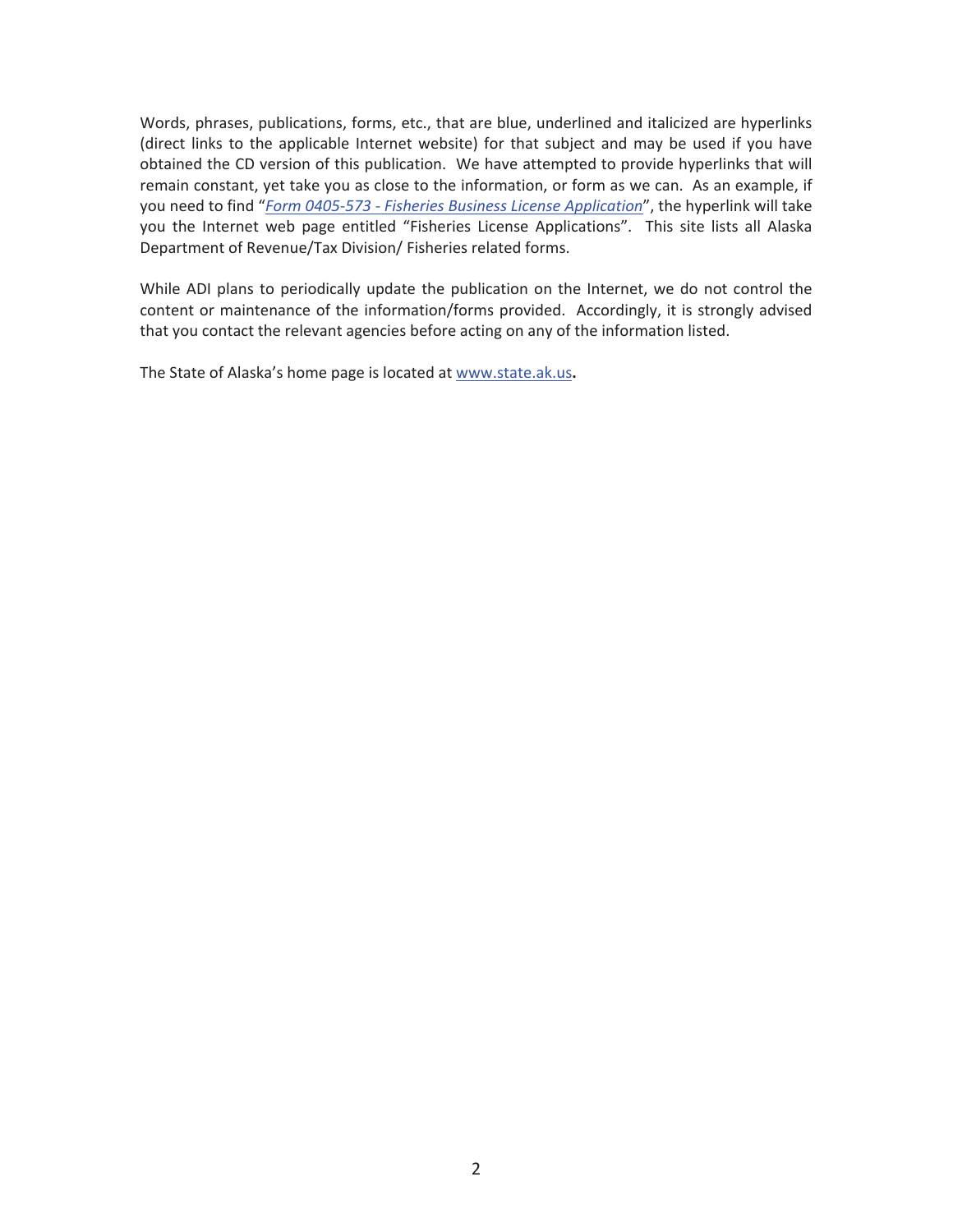# **TABLE OF CONTENTS**

## **Establishing a Business in Alaska**

14<sup>th</sup> Edition Revised and Updated, November 2009

## **CHAPTER ONE: THE ENTREPRENEUR'S TOOLBOX**

## **CHAPTER TWO: SELECTING THE FORM OF ORGANIZATION**

## **CHAPTER THREE: LICENSE & REGULATION REQUIREMENTS**

| Alaska Department of Commerce, Community, and Economic Development,                   |  |
|---------------------------------------------------------------------------------------|--|
|                                                                                       |  |
|                                                                                       |  |
| Alaska Department of Fish and Game,                                                   |  |
|                                                                                       |  |
|                                                                                       |  |
|                                                                                       |  |
|                                                                                       |  |
|                                                                                       |  |
| National Oceanic and Atmospheric Administration, National Marine Fisheries Services38 |  |
|                                                                                       |  |
| Alaska Federal Fisheries Management, Sustainable Fisheries Division 38                |  |
|                                                                                       |  |
|                                                                                       |  |
|                                                                                       |  |

## **CHAPTER FOUR: LABOR LAWS**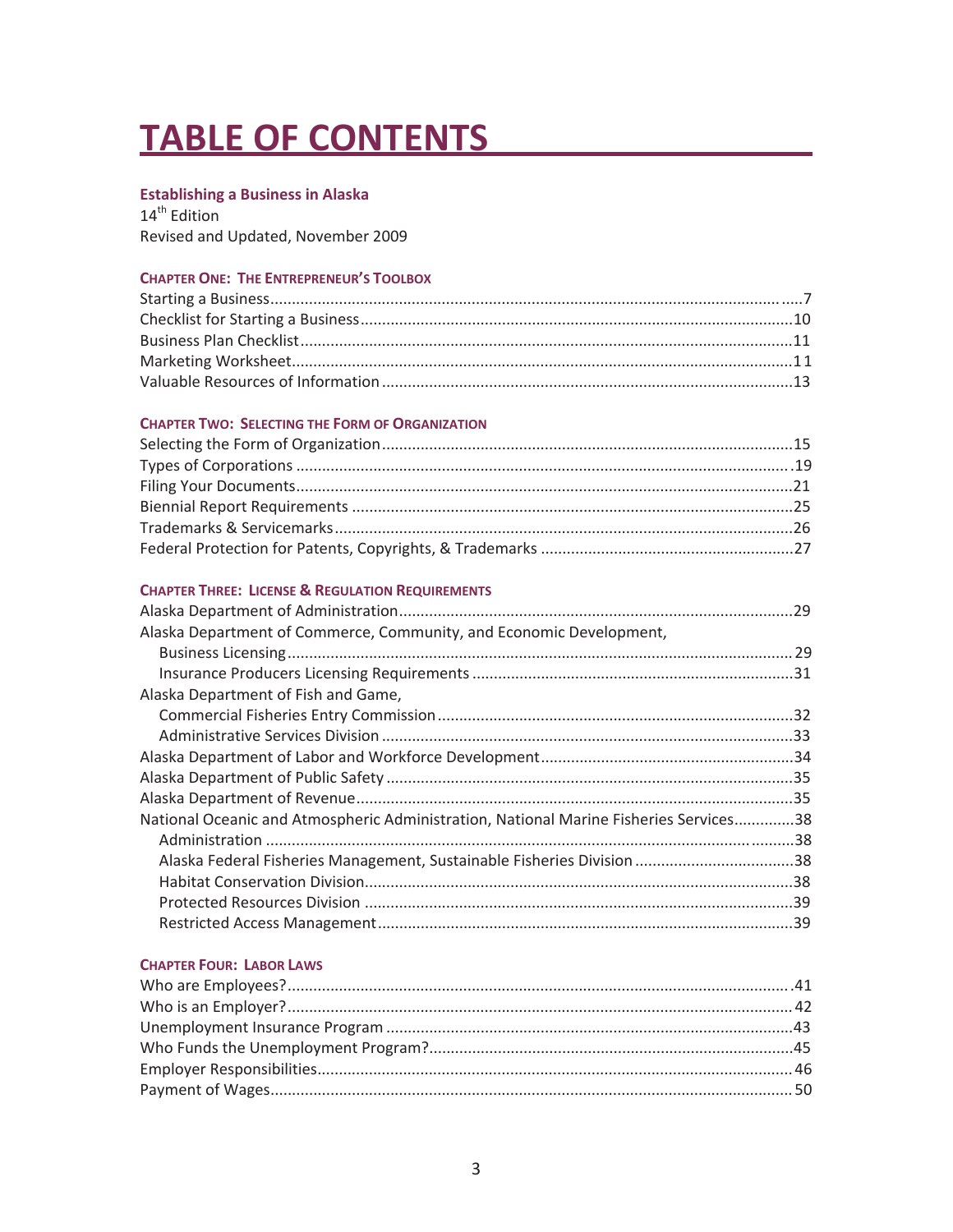## **CHAPTER FIVE: TAXES**

## **CHAPTER SIX: GOVERNMENT**

## **CHAPTER SEVEN: BUSINESS ASSISTANCE**

| Alaska Department of Commerce, Community, and Economic Development  85 |  |
|------------------------------------------------------------------------|--|
|                                                                        |  |
|                                                                        |  |
|                                                                        |  |
|                                                                        |  |
|                                                                        |  |
|                                                                        |  |
|                                                                        |  |

## **CHAPTER EIGHT: FINANCIAL ASSISTANCE**

#### **CHAPTER NINE: ENVIRONMENTAL PROTECTION, HEALTH & SANITATION CONTROLS**

## **CHAPTER TEN: RESOURCE GUIDE**

| <b>Community Development Quota</b> |  |
|------------------------------------|--|
|                                    |  |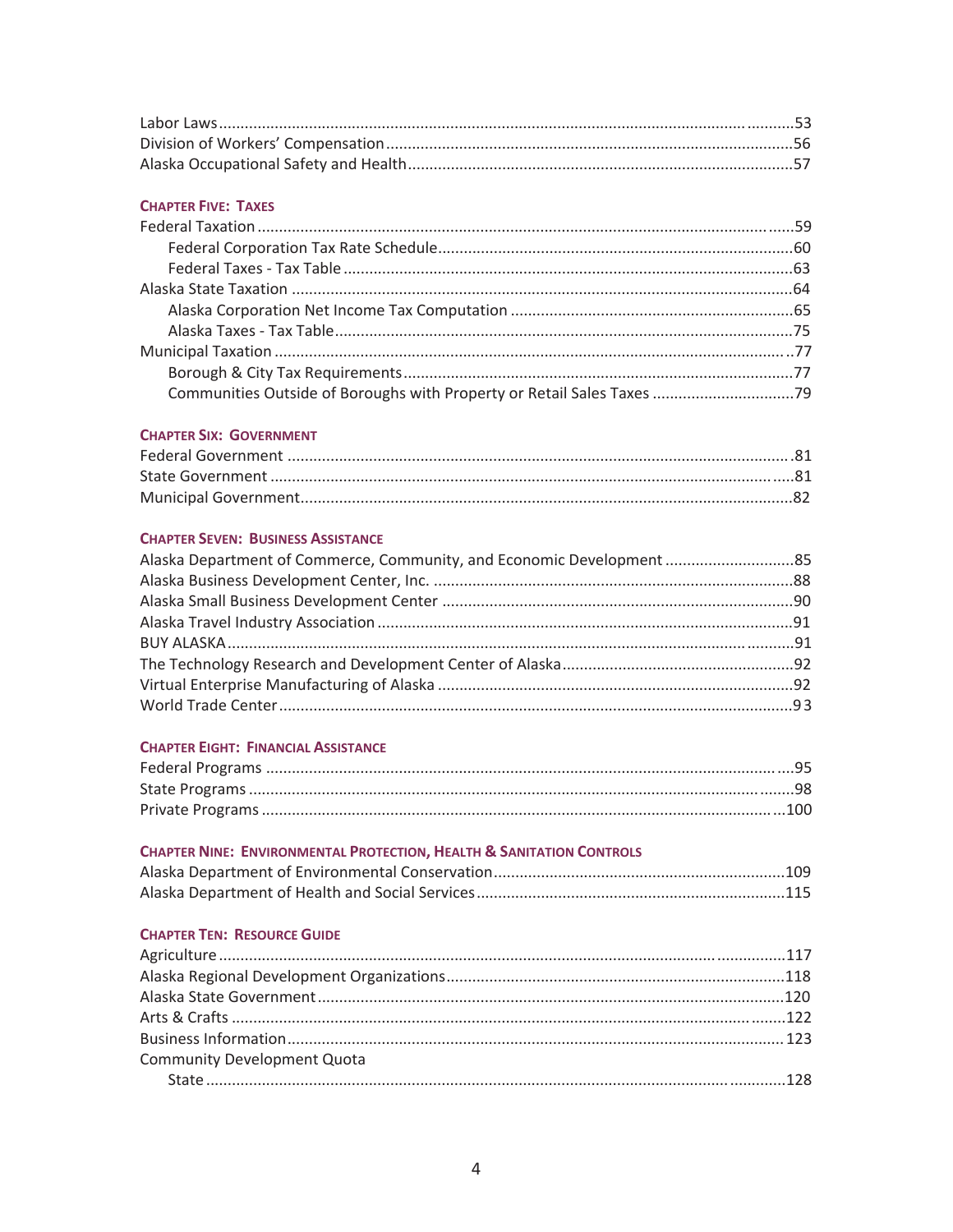#### **REFERENCE SECTION**

## **SAMPLE DOCUMENTS**

## **ACKNOWLEDGEMENTS:**

|--|--|--|--|--|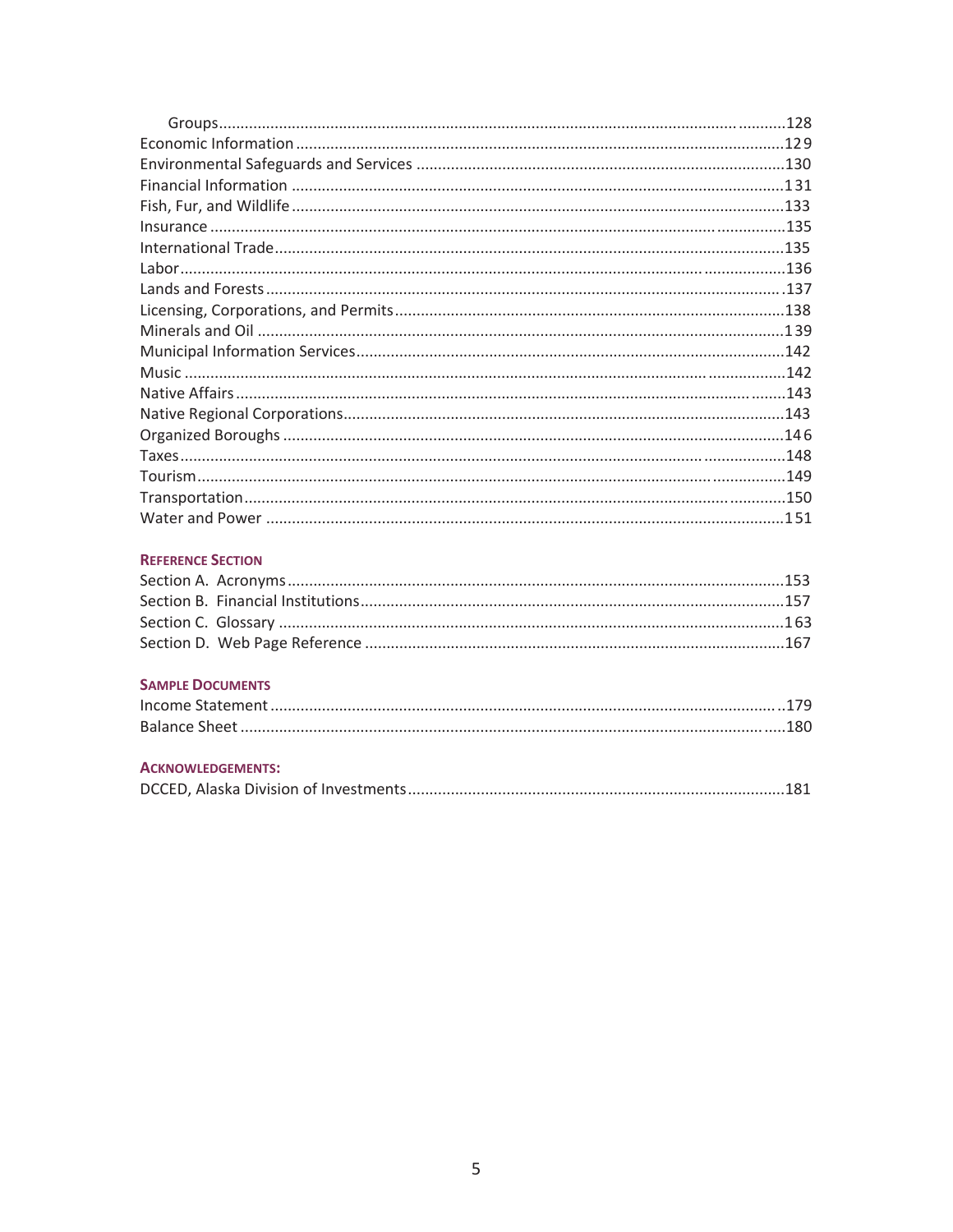**This page intentionally left blank.**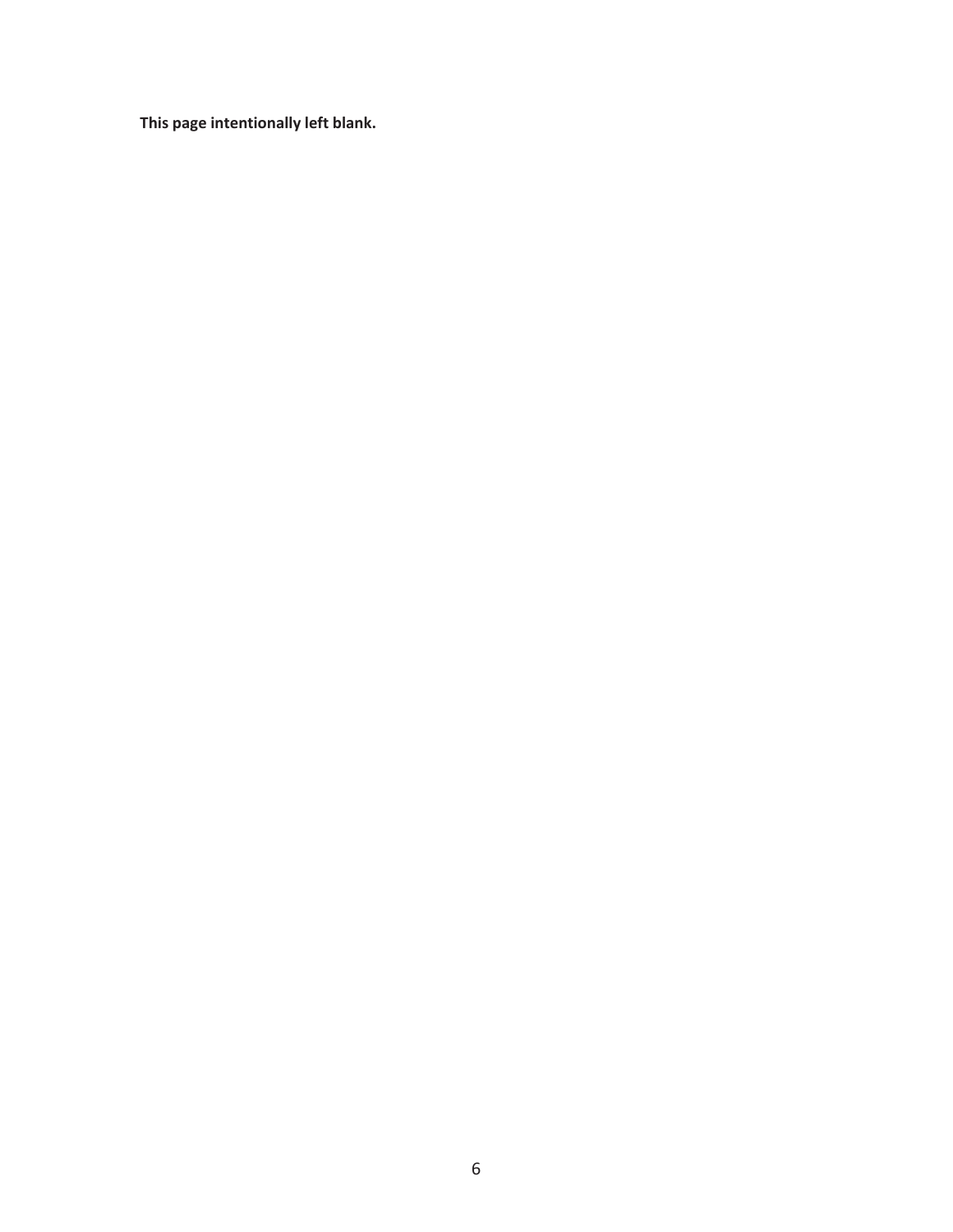# **CHAPTER 1 THE ENTREPRENEUR'S TOOLBOX**

Today's business world is very competitive. To be successful, you must plan carefully and work hard. One of the keys to a successful business is having knowledge of the market for your products or services. You should prepare a marketing worksheet and a business plan after you review the topics listed below. These plans will give you (and anyone you ask for financing) a road map to where your business is headed in the future as well as an indication of the probability of success.

# **STARTING A BUSINESS**

# Step One: Examine Your Motivation for Business Ownership

Answering questions such as these is the first and one of the most important steps in your decision-making process to enter the world of business ownership. Ask yourself hard questions. Be brutally honest with yourself as most small businesses fail due to problems and issues that should have been anticipated and dealt with initially.

## **Your Personal Objective:**

- Have you defined your personal needs?
- What are your financial objectives?
- $\bullet$  Why do you think you will be happy as a business owner?
- Are you mainly interested in money, power, or flexibility?
- Have you examined your family needs?

## **Your Talents:**

- Do you like to sell? Can you sell?
- You will be required to sell yourself, your company, and your products.
- Do you have special skills or education in a particular industry?
- How will these talents help you in the development and operation of your own business?

#### **Your Personality Traits:**

- Are you an authoritarian or a team player? How will this affect your relationship with employees, customers, and suppliers?
- Can you handle the stress of time deadlines from customers?
- Can you live with yourself if you have to fire an employee?
- Are you willing to risk everything you own? Will you be able to live with yourself and with the fear of loss? Will your family?
- Can you handle the stresses of being responsible for reoccurring obligations such as taxes, payroll, accounts payable or debt payments?

# Step Two: Select a Business Suitable for You

A question often asked is "What kind of business should I start?" No one can answer this question for you. Your choice is a highly personal matter. Businesses of all types are both successful and unsuccessful. A particular business generally succeeds or fails based on the customer market, the quality of the owner(s) and workers, and the quality of the products, not because of the type of business.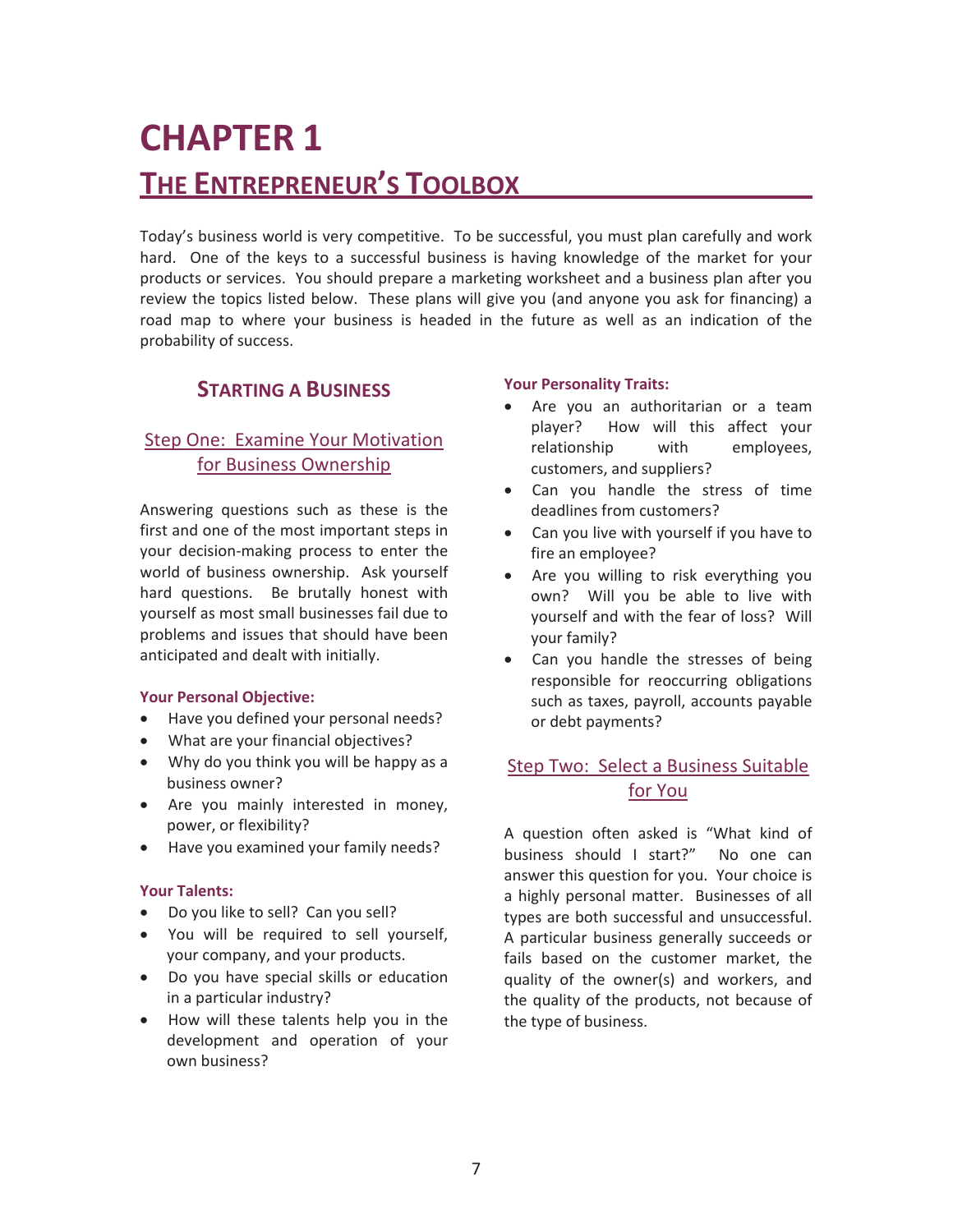## **Personal Areas to Consider When Selecting Your Business:**

- Your experience
- Your talents
- Your interests

Your experience is most important when you are considering starting a new business or buying an existing business. It is less important when buying a franchise.

If you start a new business or buy an existing business, past experience in that particular industry may help you better understand your customer market and avoid costly operating mistakes.

If you buy a proven franchise, your purchase will include a developed technical support system that makes your previous experience in that business less important.

# Step Three: Evaluate the Feasibility of Your Chosen Business

A common mistake made by many individuals is to blindly pursue business ownership without adequately evaluating whether their idea is actually feasible. Before you go any further, you need to examine your idea for feasibility.

What is a feasibility evaluation, and why would you want to take the time to do one? A feasibility evaluation is a process that will allow you to make a more informed, "go" or "no go" decision. A good feasibility evaluation involves a detailed examination of financial, personal, and market realities. A sampling of topics that should be honestly appraised includes but is not limited to:

- Do you have enough money to get your idea off the ground without going into debt?
- If not, do you have enough cash and own other tangible assets that financial

institutions will consider worthy of accepting as collateral if you need to borrow money?

- If not, where are you going to get your money?
- Can the business generate enough cash to pay its expenses as well as your desired level of owner profit?
- Are the rewards from the business, both monetary and personal, worth the effort and investment you are going to have to make?
- Are your management skills adequate to oversee and develop the business operations?
- Is there really a demand for your product?
- Have you done research on market demand or have you just assumed that people need or want your product or service?

# Step Four: Consider Your Start-up Requirements

There are references, checklists, and additional information available to help you. This material by no means covers all start-up requirements that you must be prepared to handle or all the common errors we see potential business owners make. Be cautious, prepared, and flexible.

#### **Start-up Requirements:**

- x Selecting a form of organization, *see Chapter 2*.
- Be aware of licenses, permit rules, and regulations that pertain to your business and industry, *see Chapter 3*.
- Determine the types of taxes that are relevant to your business and the paperwork required of you to keep, *see Chapter 5*.
- Determine the steps you must take to establish a business entity, *see Chapter 2*.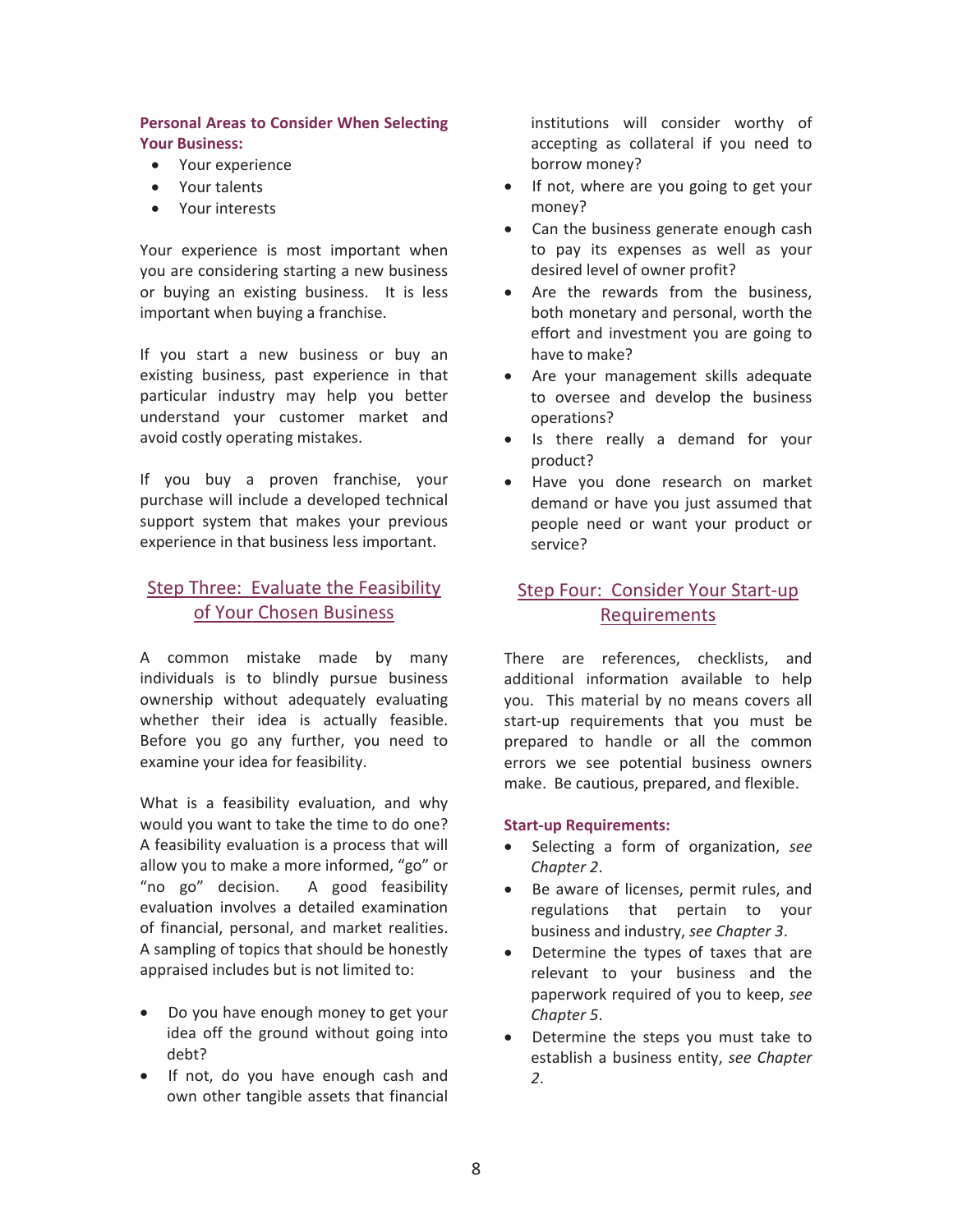• Consider your professional needs, such as marketing, advertising, legal, accounting, tax, insurance, and banking, *see Chapter 8*.

# Step Five: Develop Your Business Plan

A business plan is a helpful tool for many reasons. Two main reasons are: First, a business plan is a "road map" of your business to give you long-term planning and to help you decide where you are going and how you are going to get there. Second, when faced with a need for financing, financial institutions want to review your plan to analyze your ideas and determine your dedication and the feasibility of your business venture.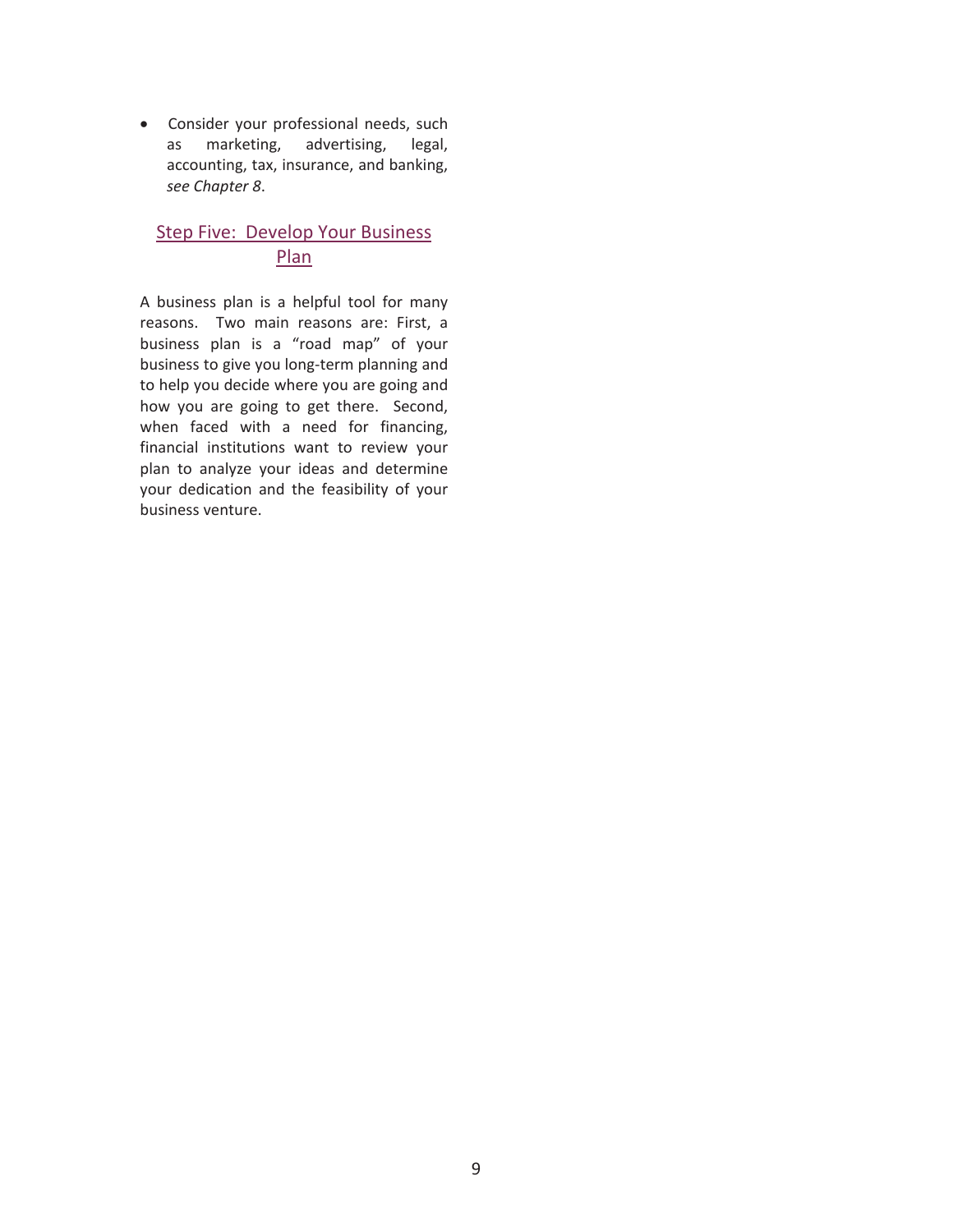# **CHECKLIST FOR STARTING A BUSINESS**

|        | Prepare a written business plan, complete with financial statements.                                                                                                                                            |
|--------|-----------------------------------------------------------------------------------------------------------------------------------------------------------------------------------------------------------------|
| $\Box$ | Decide whether you wish to operate as a sole proprietorship, partnership, corporation,<br>or limited liability company.                                                                                         |
|        | If you decide to incorporate, obtain the necessary incorporation papers from<br>Department of Commerce, Community, and Economic Development, Division of<br>Corporations, Business, and Professional Licensing. |
|        | Obtain an Alaska Business License from Division of Corporations, Business, and<br>Professional Licensing.                                                                                                       |
|        | Contact the appropriate department to determine licensing requirements specific to<br>your business.                                                                                                            |
| $\Box$ | Obtain a Federal Employer Identification Number (EIN) from the Internal Revenue<br>Service (IRS) office nearest you.                                                                                            |
|        | Contact the IRS, Taxpayer Education Service to determine potential tax obligations and<br>filing requirements.                                                                                                  |
|        | Obtain an Unemployment Insurance Identification Number from the Alaska Department<br>of Labor and Workforce Development, Unemployment Security Division.                                                        |
|        | Determine necessary compliance with the "Workers' Compensation Act" by contacting<br>the Alaska Department of Labor and Workforce Development, Division of Workers'<br>Compensation.                            |
|        | Contact the Alaska Department of Labor and Workforce Development, Division of Labor<br>Standards and Safety to determine compliance with the "Occupational Safety and Health<br>$Act''$ .                       |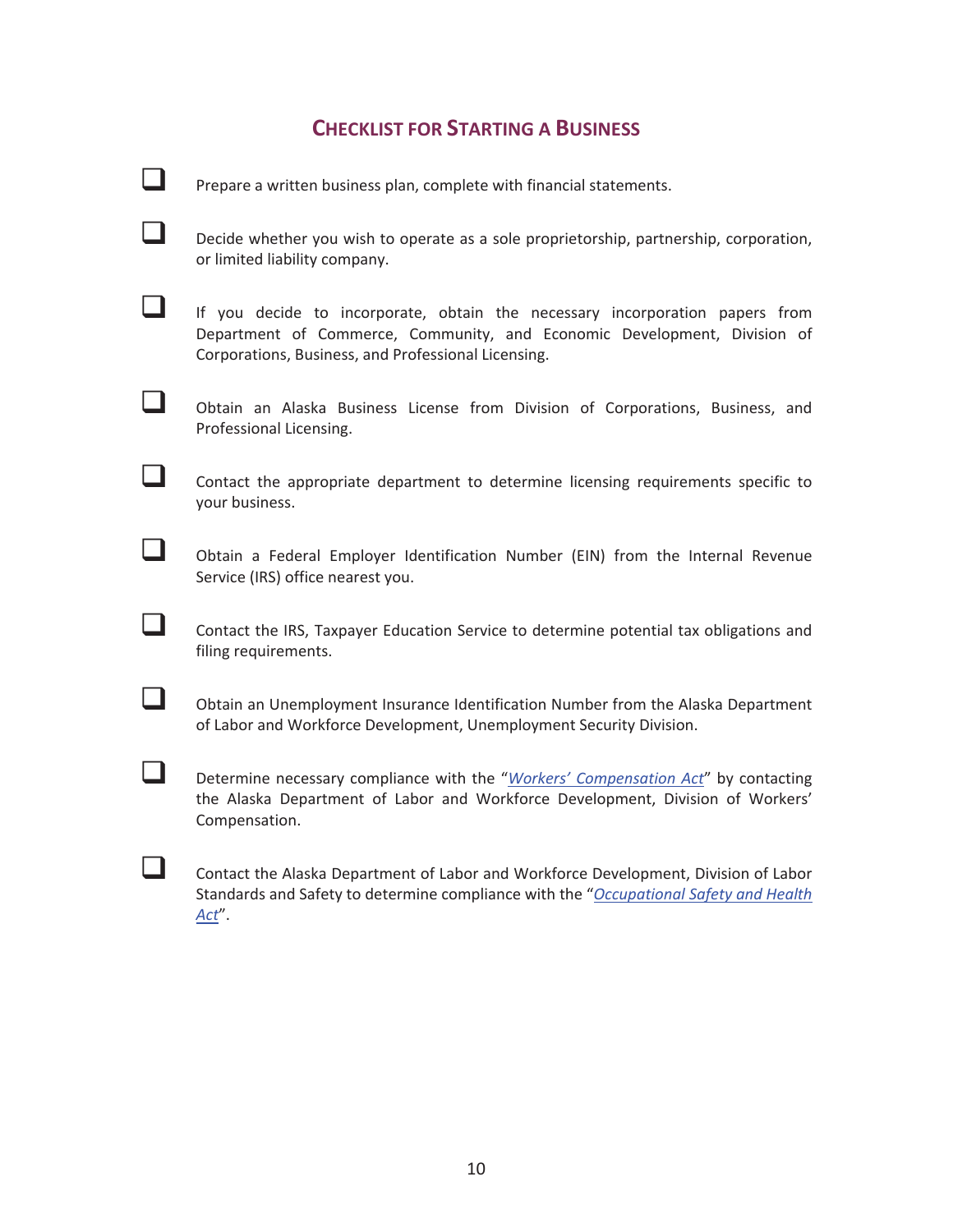# **BUSINESS PLAN CHECKLIST**

A well-developed business plan does more than convince a lender you are a good credit risk. It provides a detailed blueprint for the activities needed to manage a business. It also can be used to evaluate progress and needed changes. Be specific, the more detailed your business plan is, the better. The worksheet below is a general guide of information that your lender may request to review.

#### **Cover Sheet:**

- Business name and contact information, and
- Name and address of all principals.

#### **Statement of Purpose:**

- Purpose of the loan (the exact purpose);
- Why it is needed, and
- Dollar amount necessary to accomplish your goals.

#### **Table of Contents:**

The table of contents will help organize the document and make referring to elements in the plan readily accessible to the reader (your lender).

#### **The Business:**

- Type of business;
- Ownership and legal structure of the business;
- Description of the business (be precise and include background information);
- Management description (list skills, education, and experience of all principals);
- Advantages of your product/service over your competition (your niche), and
- Objective and goals.

#### **Marketing Information:**

• Demand for your product or service (target market);

- Location of your customers and who they are;
- Promotion strategy;
- Pricing strategy and break-even point, and
- Competition awareness.

#### **Financial Information:**

- Balance sheets and income statements for the past three years;
- For a new business, prepare a projected balance sheet and income statement. (See example in "Appendix A");
- Personal balance sheet and proposed method of compensation for all principals, and
- Collateral available for securing a loan.

#### **Supporting Documents:**

- Personal resumes, personal financial requirements and statements, cost of living budget, credit reports, letters of reference, job descriptions, letters of intent, copies of leases, contracts, legal documents, brochures, news items, photographs, and anything else relevant to the plan.
- Remember, this is a very general outline. For more information on developing a complete business plan, contact the University of Alaska Anchorage, Small Business Development Center (SBDC) nearest you for guidance and workshop information. Refer to Chapter 10 for a complete listing of SBDC offices in Alaska.

# **MARKETING WORKSHEET**

## Marketing Analysis: Industry, Description, and Outlook

- What industry are you in?
- How big is the industry now? How big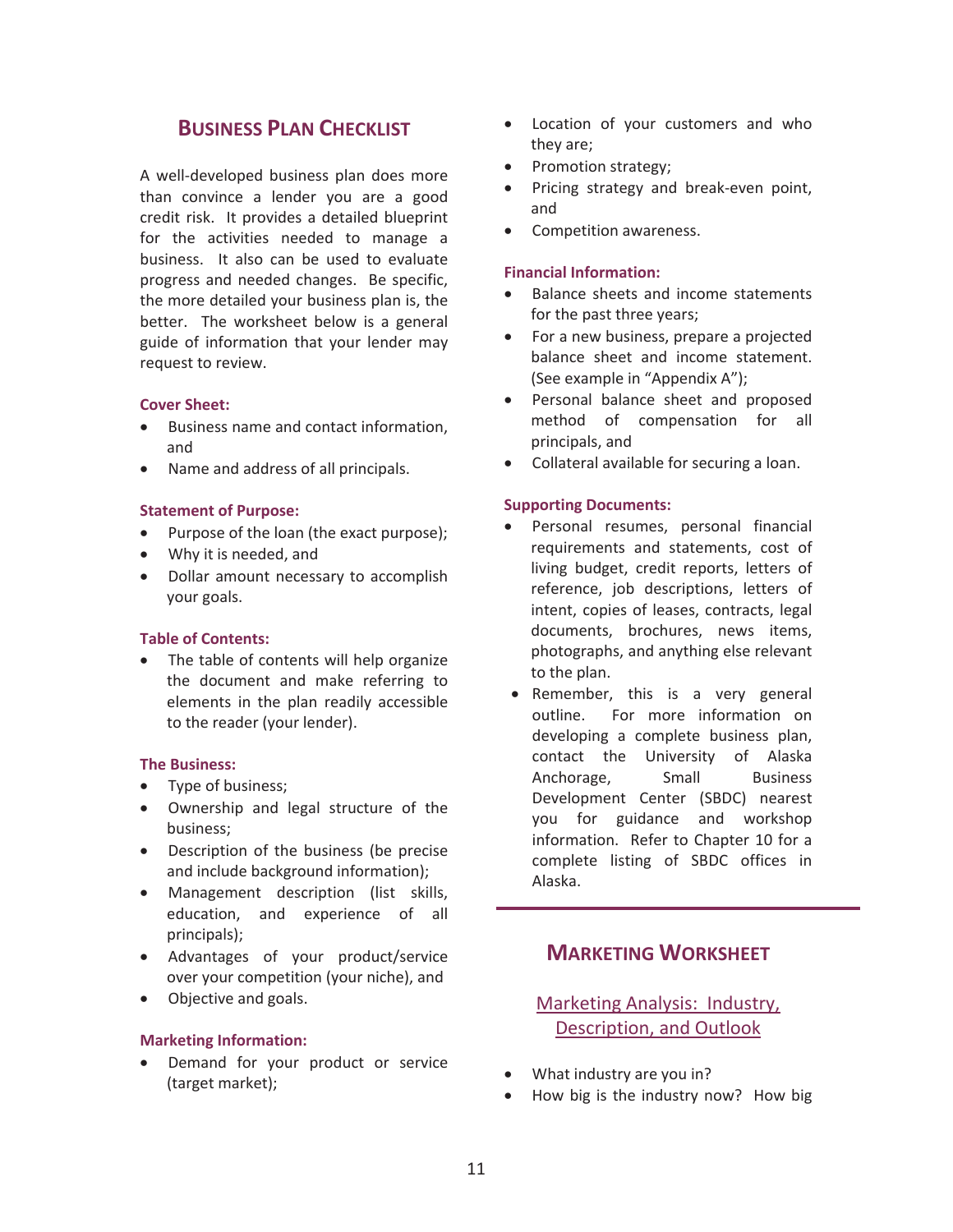will it be in five years? In ten years?

- What are the important characteristics of the industry? (Give an explicit description)
- Who are the major customers?
- What are the major applications of your product or service? (Describe how it will be used)
- What are some significant trends in the industry that may affect your business?

# Target Market: Market Segments, Target Market Identification

- Who are your potential customers?
- How will you identify them?
- How will you segment this market?
- Are there needs or wants that exist in this market that your product or service will fill?
- How will you communicate with the market and market segments?

## **Competition**

- Who are your major competitors?
- How did they become successful?
- What approximate market share does each competitor command?
- What are the sales/performance trends for each competitor?
- Are there available substitutes for your product or service?
- How important are they in this market?
- Why will your target market select you over your competition?
- What is your distinctive difference the one thing that will separate you from all competitors and substitutes?

## Market Mix: Product

- Describe in detail your product or service,
- Describe its history, its position in the

industry, and identifiable future trends.

For what purpose are your products or services used?

## Market Mix: Promotion

- What are your advertising plans (how do you intend to make your target market aware of your products or services)?
- What is your advertising budget?
- How did you arrive at your budget? Describe your sales force, listing who will sell, their background and training, and their assigned territories.
- What sales promotion techniques will be used? Describe them, why you selected them, and what you expect them to do for your sales.

## Market Mix: Price

- What is the pricing history of your product or service?
	- o By distribution method?
	- o By geographic method?
	- o By customer classification?
- What are the current pricing trends?
- What do you expect for the future?
- What is your pricing strategy? How did you select it?
- How will it work as an introductory strategy - to gain acceptance in the marketplace?
- How will it work to maintain or increase market share?
- What will be the profit impact?
- How much elasticity do you expect in future demand?
- How do your nearest competitors set their prices?
- How will you respond to their future price changes?
- Include break-even analysis for different prices and sales levels. Indicate your expectation for the most probable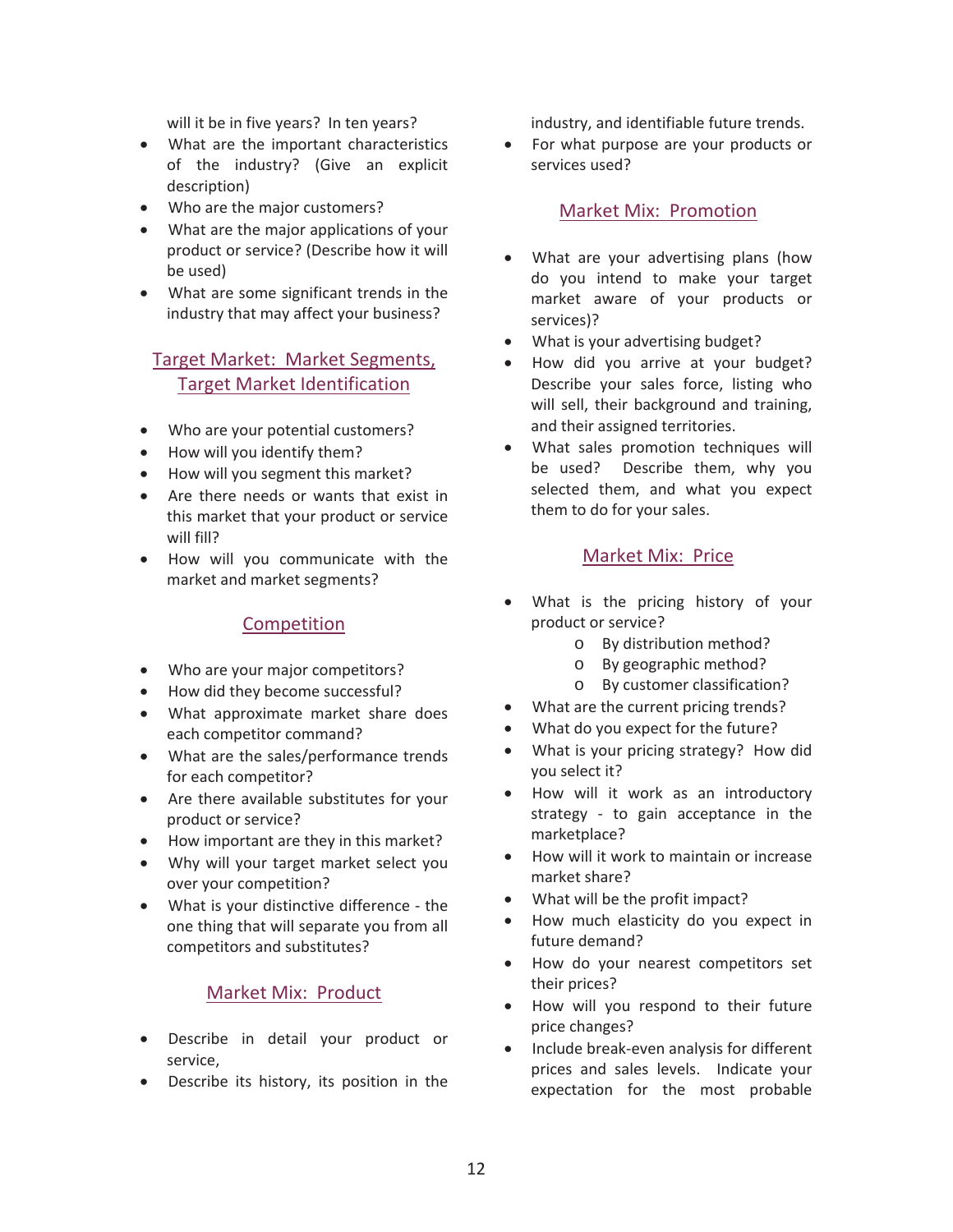levels and why.

## Market Mix: Place (Distribution)

- Through what channels are your products or services currently sold?
- What functions do they perform for you?
- How effectively do they cover your potential market?
- What geographical area do you plan to serve?
- How will you physically move products from one location to another?
- How will you monitor and control your inventory?
- How will you know when to reorder stock?

## Marketing Environment

Describe how any of the following might affect your business and its sales potential:

- The legal environment and legal forces at work;
- Political forces affecting your business now or in the near future;
- The economy and the economic forces at work;
- Regulatory or governmental controls affecting your firm;
- Important cultural or societal trends, and
- Significant technological changes.

## Test Marketing

- Have you conducted preliminary or test market studies?
- What were the results? What were the reactions of prospective customers?
- Did you test a prototype or did you describe the concept and ask for their response?

# **VALUABLE RESOURCES OF INFORMATION**

# Alaska Economic Development Resource Guide

**Alaska Department of Commerce, Community, and Economic Development, Division of Community and Regional Affairs** 550 W. 7<sup>th</sup> Ave., Suite 1770 Anchorage, AK 99501 Phone: (907) 269-4501/4581 Fax: (907) 269-4539

The "*Alaska Economic Development Resource Guide*" (the Guide) is designed to bring together an inventory of programs and services that can provide economic development assistance to Alaska communities and businesses.

The Guide provides detailed information for over 110 economic development resources for communities, businesses, and individuals. Federal and state agencies as well as national and Alaska private nonprofit agencies are represented.

The Guide primarily describes those programs that focus on the creation and support of new industries, businesses and long-term jobs. It is designed to help communities match their economic development strategy with existing program resources, which could support their strategy.

Check the website in the Reference Section (Section D. Web Page Quick References), located at the end of this booklet for the online version. It is also available as a hard copy, which includes a handy poster format Matrix that indicates the kinds of development supported by each resource. Direct your requests for the hard copy to: Division of Community and Regional Affairs.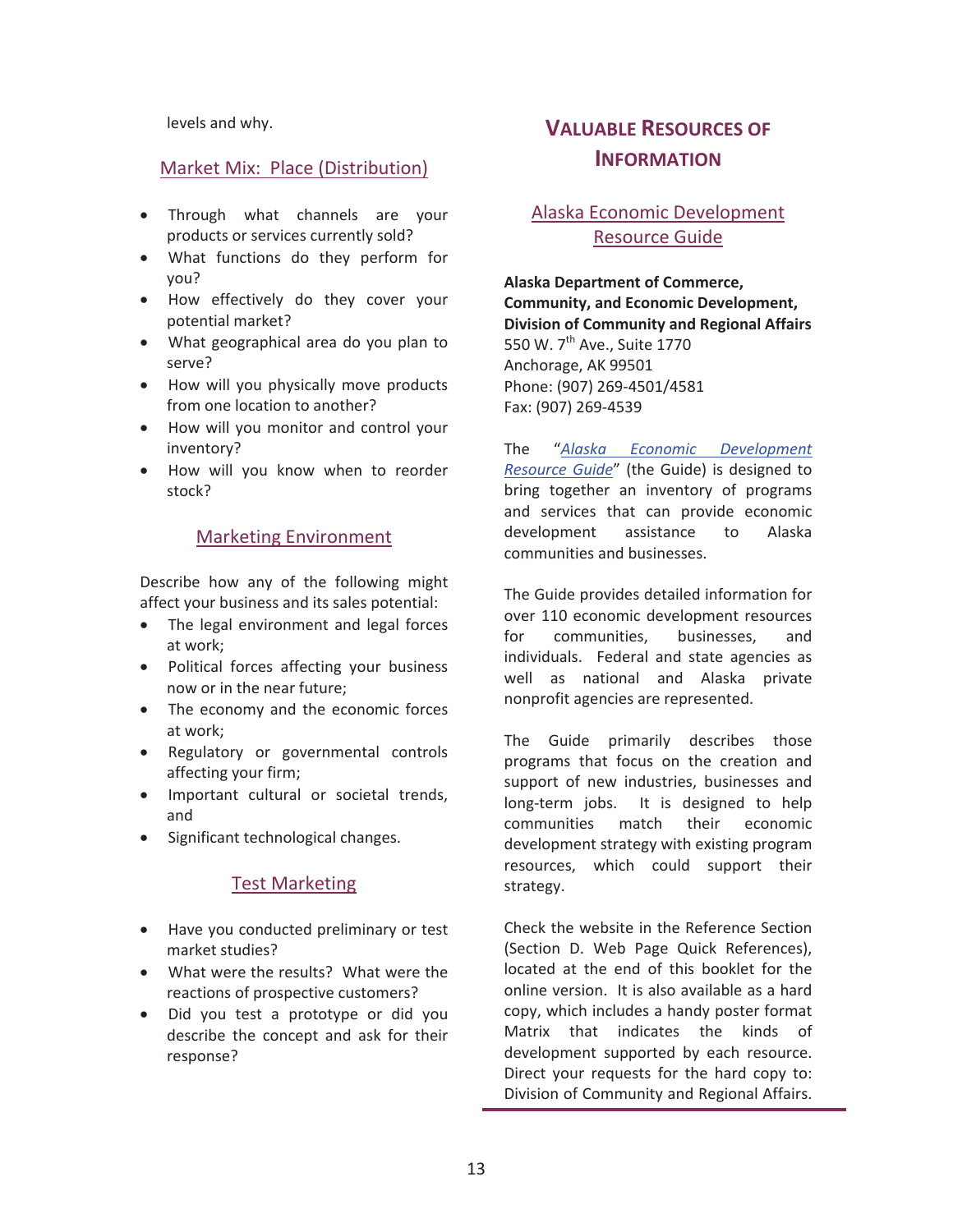**This page intentionally left blank.**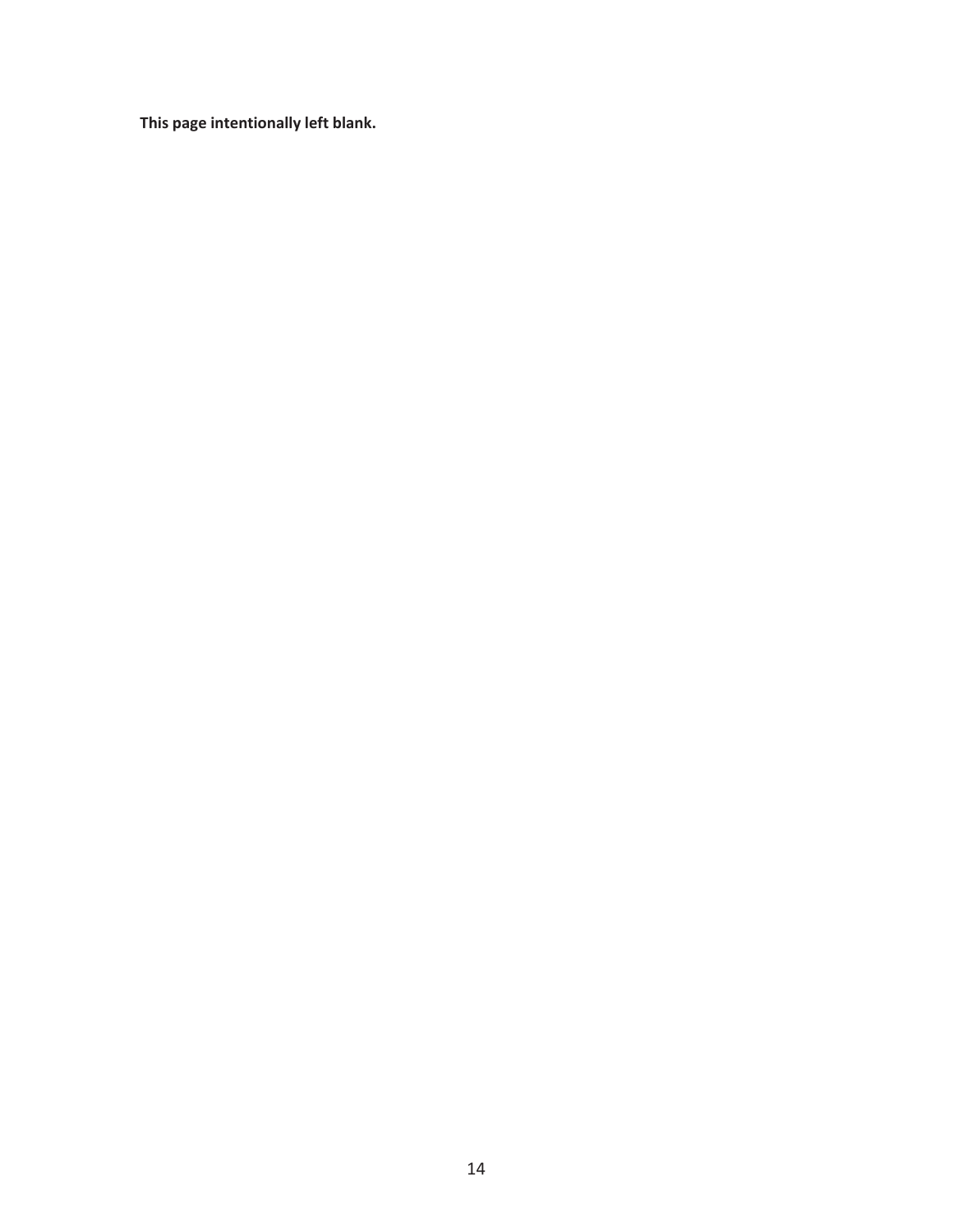# **CHAPTER 2 SELECTING THE FORM OF ORGANIZATION**

This chapter will help you decide what form of business to organize. It is to your advantage to consult a Certified Public Accountant (CPA) and/or Attorney to advise you of the form of business that best fits your specific needs.

# **SELECTING THE FORM OF ORGANIZATION**

One of the fundamental decisions a new business owner faces is choosing the form of organization for the business. The different forms of an organization from which you may choose are: sole proprietorship, general partnership, limited partnership, limited liability company, or business corporation. Listed on the following pages are the different types of organizations, and their advantages and disadvantages.

The Department of Commerce, Community, and Economic Development, Division of Corporations, Business, and Professional Licensing offers online filings for several forms of organization. After you have determined your form of organization, you may file online and obtain your Certificate of Organization or Certificate of Incorporation within minutes. This online service is available at www.corporations.alaska.gov. Alaska is in the forefront in providing this online service. Log on to the website listed above to check the availability of additional online filings such as registering your business name and filing your biennial reports.

# Sole Proprietorship

An individual may start a business by obtaining a business license and satisfying any necessary licensing requirements. A

business license costs \$100 per year unless you qualify for an age related discount. Under Sole Proprietorship, the owner establishes the business, secures all capital, assumes all risks, receives all profits, and incurs all losses.

Sole Proprietorships do not file organizational documents with the State of Alaska; however, they may require a business license. Contact Division of Corporations, Business and Professional Licensing, *Business Licensing* for more information.

## **Advantages:**

- 1. Few formalities and low organizational costs;
- 2. Decision-making is concentrated in one individual;
- 3. Fewer reporting requirements to government agencies;
- 4. Avoidance of corporate "double tax";
- 5. Business losses may be taken as a personal tax deduction to offset income from other sources, and
- 6. All profits taxed as income to owner at the owner's personal tax rate.

## **Disadvantages:**

- 1. Less able than corporation or partnership to take advantage of certain fringe benefits afforded by the Internal Revenue Code (IRC);
- 2. Business terminates on death of owner;
- 3. Investment capital limited to that of owner;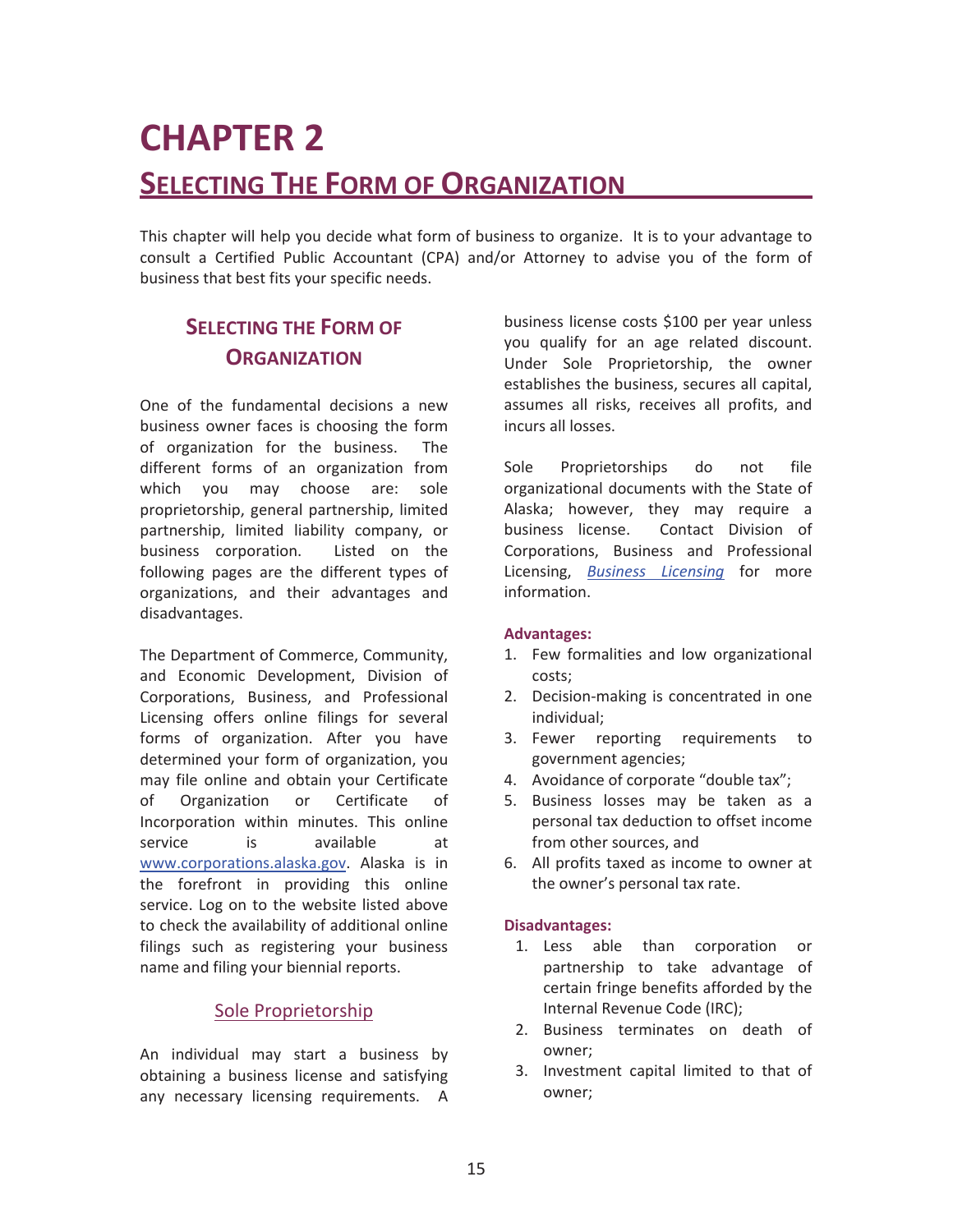- 4. Loans based on credit worthiness of owner, and
- 5. Owner's assets subject to business liabilities.

## General Partnership

A Partnership consists of two or more persons who are associated in order to pursue a business for profit. The partners assume full liability for the obligations of the firm. Creditors may attach the personal assets of the owners, in addition to the assets of the business. The General Partnership does not require state sanction. A business license is necessary and special licensing requirements may apply.

#### **Advantages:**

- 1. Easy to organize and few initial costs;
- 2. Draws on financial resources and business abilities of all partners;
- 3. May be continued after death or resignation of partner;
- 4. All partners share liability, and
- 5. Partners take business losses as a potential tax deduction.

#### **Disadvantages:**

- 1. Each partner is personally liable for all obligations of the business, not just his share;
- 2. Each partner has the power to act on behalf of the business;
- 3. A partnership is dissolved by the death of a partner unless the partners have agreed otherwise in writing, however, *a new occupational license is required regardless*;
- 4. All partners must pay tax on their share of partnership profits, although profits may be retained in the business, and
- 5. A partnership has more opportunity than a sole proprietorship, but less than a corporation to take advantage of certain fringe benefits afforded by

the IRC.

Fisheries business licenses are required if a person/company is processing a fisheries resource inside the state or exporting an unprocessed product from the state. If you operate a fishing vessel, or you are active in the fishing industry, you may need to contact the Department of Revenue regarding a "*Fisheries Business License*".

## **Alaska Department of Commerce, Community, and Economic Development, Division of Corporations, Business & Professional Licensing; Business Licensing Section**

P.O. Box 110808 Juneau, AK 99811-0808 Phone: (907) 465-2550 Fax: (907) 465-2974

#### **Alaska Department of Revenue, Tax Division**

P.O. Box 110420 Juneau, AK 99811-0420 Phone: (907) 465-2320 Fax: (907) 465-2375

## Limited Partnerships (LP)

An LP consists of at least one general partner and one limited partner. The general partners control the business and are liable for debts and obligations of the partnership. An LP is similar to a shareholder in a corporation.

A *Domestic LP* is a legal entity created under Alaska Statutes by submitting "*Articles of Organization*" and paying established fees.

A *Foreign LP* is a legal entity created under the laws of another state that has applied for a "*Certificate of Authority*" to transact business in Alaska and has paid the established fees.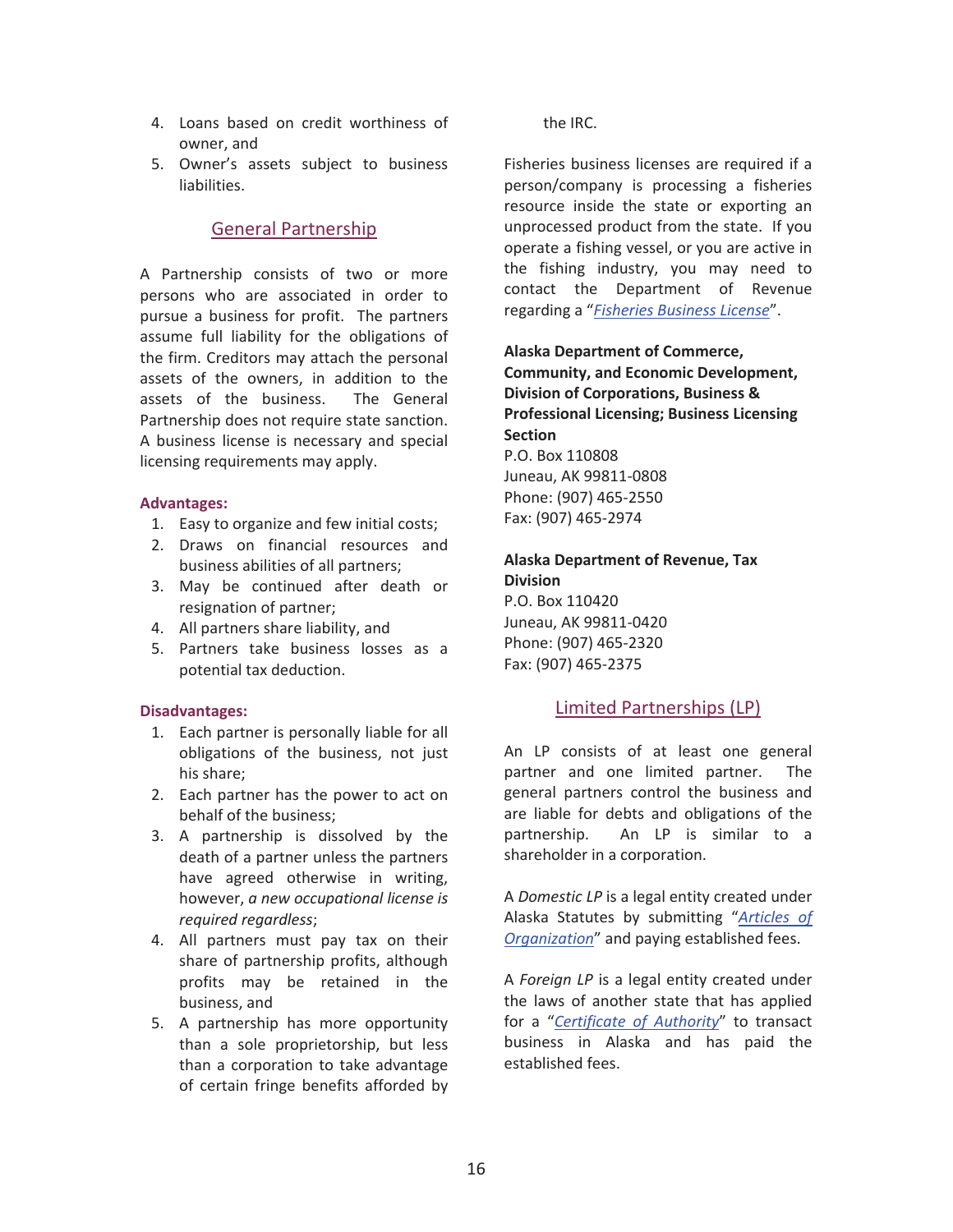Statutes relating to LPs may be found under Alaska Statute (AS) 32.11.010 - .990, entitled, "*Uniform Limited Partnership Act*".

#### **Limited Liability Partnerships (LLP)**

An LLP is similar to a general partnership except normally a partner does not have personal liability for the negligence of another partner. Professionals, such as accountants and lawyers, often use this business structure. An LLP is taxed like a partnership, meaning tax liability flows directly through to the owners while the entity itself is not taxed.

A *Domestic* LLP is a legal entity created under Alaska Statutes by submitting "*Articles of Organization"* and paying established fees.

A *Foreign* LLP is a legal entity created under the laws of another state that has applied for a "*Certificate of Authority*" to transact business in Alaska and has paid the established fees.

Statutes relating to LLP's may be found under AS 32.06.911. - .925, entitled, "*Limited Liability Partnerships*".

## Limited Liability Companies (LLC)

An LLC is an unincorporated association having one or more members. Managers or members can manage the LLC. Managers can be, but are not required to be members. If the LLC is to be managed by managers, it must be stated in the "*Articles of Organization*". Managers could be compared to a board of directors, and members are like the shareholders of a corporation, or limited partners of a limited partnership. To be a member of an LLC, a contribution such as cash, property, or services rendered must be made.

The internal affairs of the LLC are governed by operating agreements that may be oral or written. These operating agreements are comparable to the bylaws of a corporation. The LLC "*Operating Agreement"* may range from 12 to 16 pages in length depending on its complexity, and may contain the following information:

- Company name and address information;
- Registered agent information;
- Name and address information for each LLC member;
- LLC management structure and operation;
- Items contributed by each Member;
- Fair market value of each item contributed;
- Date of company dissolution;
- Accounting method;
- Tax treatment for your LLC;
- Sample LLC operating resolutions;
- Appointment of LLC officers, and
- Designation of a final capital pay-in date.

The members manage the internal affairs, unless the "*Articles of Organization*" specifically state that one or more manager shall manage them. Operating agreements are not filed with the State of Alaska.

A *Domestic LLC* is a legal entity created under Alaska Statutes by submitting "*Articles of* Organization" and paying established fees.

A *Foreign LLC* is a legal entity created under the laws of another state that has applied for a "*Certificate of Authority*" to transact business in Alaska and has paid the established fees.

Statutes relating to LLC's may be found under AS 10.50.010. - .995, entitled, "Alaska *Revised Limited Liability Company Act*".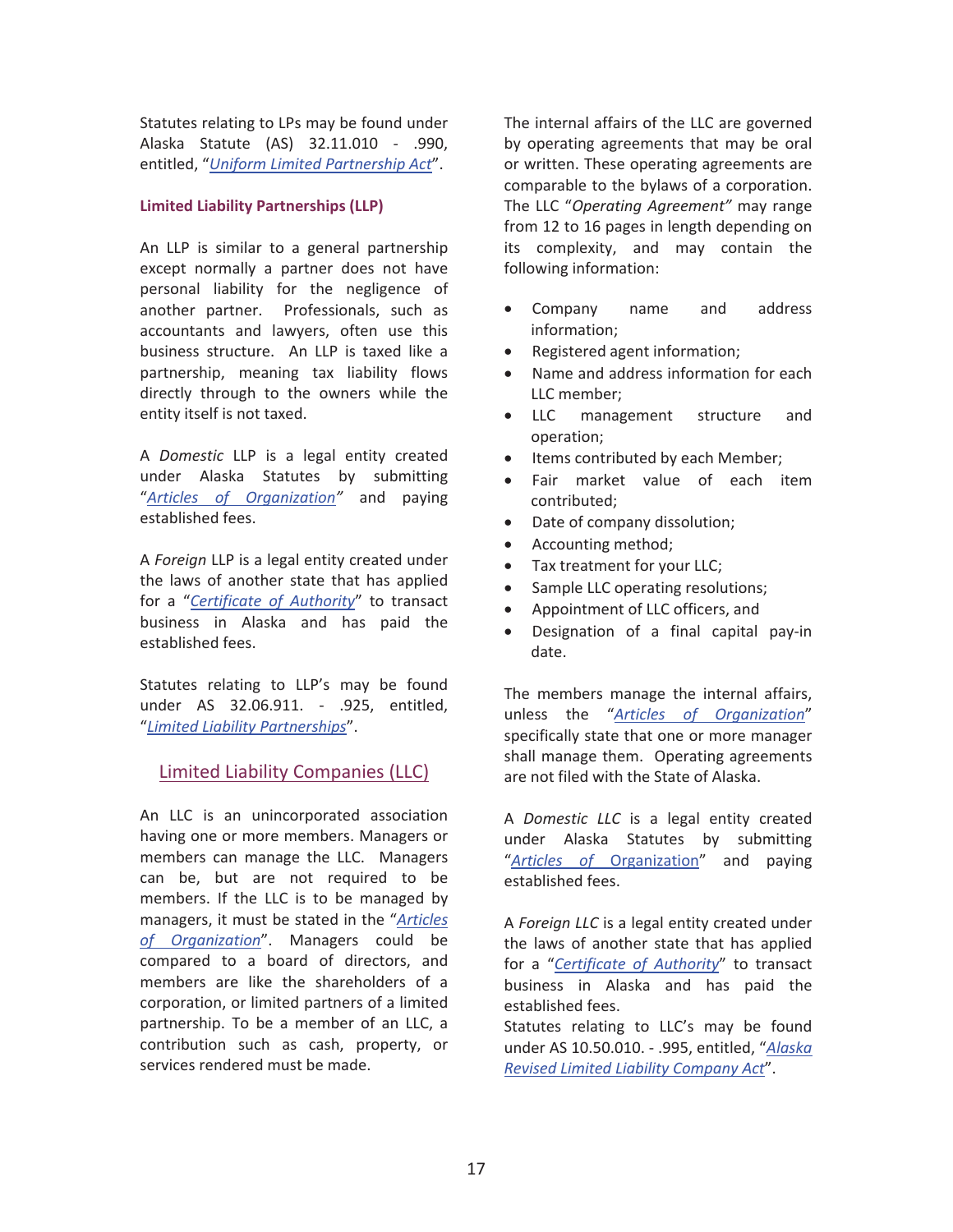#### **Advantages:**

- 1. Each member's liability is generally limited to his or her investment; their personal assets are protected;
- 2. Less restrictive than an S Corporation, i.e., no limit on the number or type of persons who can be members, or restrictions against nonresident aliens participating, and
- 3. All members may participate in the management of the business.

#### **Disadvantages:**

- 1. Unlike a corporation, interest (ownership) in the business is not freely transferable;
- 2. An LLC requires more formality and documentation than a partnership or sole proprietorship;
- 3. Lack of perpetuity. Like a limited partnership, LLC's generally only exist to a specific date but may be perpetual, and certain restrictions may apply to the continuance of the business, and
- 4. No centralized management; members generally share management responsibilities.

## **Corporations**

A Corporation, generally, is a legal entity, which exists separately from its owners. It is most commonly formed for raising capital and limiting individual liability. Taxes may be levied on the Corporation as well as on the shareholders. The sale of stocks of the corporation can generate additional capital and the longevity of the Corporation can continue past the death of the owners.

Legal counsel should be consulted regarding the variety of options available for formulation.

Statutes relating to domestic and foreign corporations are found under AS 10.06.005.

Ͳ.995, entitled, "*Alaska Corporations Code*".

A *Domestic Corporation* is a legal entity created under Alaska Statutes by submitting "*Articles of Incorporation*" and paying established taxes or fees.

A *Foreign Corporation* is a corporation created under laws of another state that has applied for a "*Certificate of Authority*" to transact business in Alaska and has paid established taxes and fees.

#### **Advantages:**

- 1. Exposure of each shareholder to the liabilities of the business is limited to the amount of his investment.
- 2. Interest in the business may readily be sold by the transfer and sale of shares in the corporation.
- 3. The ready transferability of shares facilitates estate planning.
- 4. If desired, the Corporation may be taxed as a Partnership by complying with the S Corporation section of the IRC.
- 5. Shares of the company may be sold to investors to obtain capital financing.
- 6. Corporations, to a much greater extent than sole proprietorships and partnerships, may take advantage of pension plans, medical payment plans, group life and other fringe benefits available under the IRC.
- 7. The corporate form provides for a great deal of flexibility with respect to tax planning.

#### **Disadvantages:**

- 1. Cost of organization is higher than for the other forms of entities;
- 2. Control vested in a Board of Directors, elected by shareholders rather than the individual owners;
- 3. Possibility of double taxation;
- 4. The corporation must qualify in each state of which it chooses to do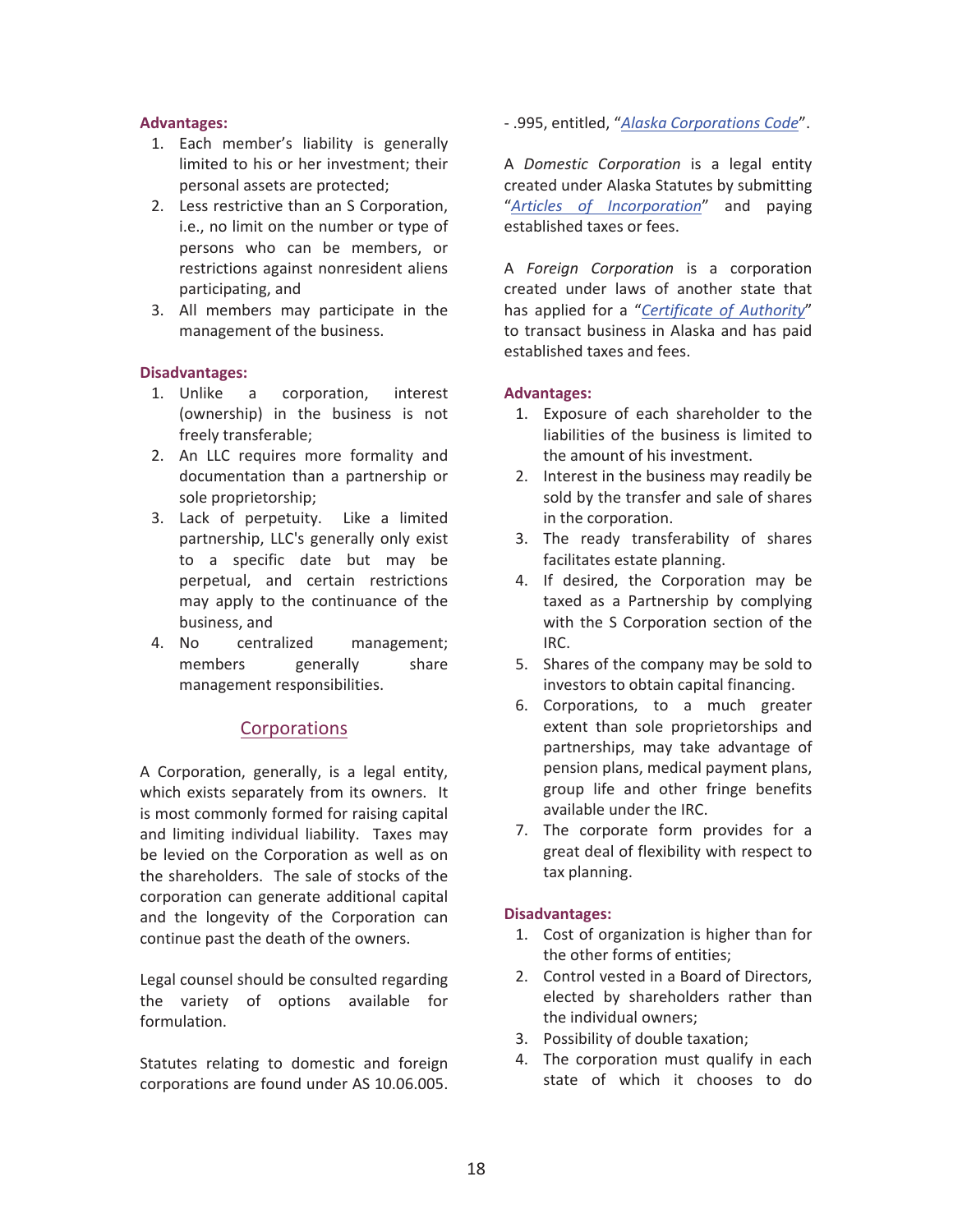business, and

5. Unlike sole proprietorships and partnerships, unless the corporation has elected to be taxed as an S Corporation, individual shareholders may not deduct losses of the corporation.

If stock or other securities are going to be sold in any corporation, it must either be registered or be deemed exempt from registration as provided for by the "*Alaska Securities Act*" (AS 45.55.010. - .995.).

When money is to be raised, the possible implications of the state and federal securities acts should be considered.

# **TYPES OF CORPORATIONS**

## S Corporations

If you choose to develop as an *S Corporation*, contact the "*IRS*" for specific terms and regulations that refer to:

- Becoming an S Corporation;
- Corporations that qualify;
- Shareholder consents;
- Violating the Passive Income Restriction;
- S Corporation termination year;
- **•** Filing "IRS Form 2553 Election by a *Small Business Corporation",* which indicates the choice of S Corporation status;
- Terminating S Corporation status;
- Revoking S Corporation status;
- Ceasing to qualify, and
- Permitted tax year.

#### **Advantages:**

- 1. Pass-through income/losses similar to partnership but retains limited liability of a corporation;
- 2. Federal income taxes may be less than

Corporation, since top individual rate is less than top corporate rate;

- 3. Income taxed only once (not twice through dividend distributions);
- 4. Corporate Alternative Minimum Tax is not applicable to an S Corporation, although adjustment preferences must still be calculated and passed through stockholders;
- 5. Losses pass through to stockholders;
- 6. Avoids most problems with "Excess Compensation";
- 7. Avoids potential problems with "Accumulated Earnings";
- 8. No double taxation upon liquidation of company; however, a "built-in gains" tax does apply if the corporation was formerly as a *C Corporation* (also known as a standard business corporation) and converted to an *S Corporation* pursuant to an election made after December 31, 1986.

#### **Disadvantages:**

- 1. Individual stockholders must pay taxes on a prorated share of the company's income even if the income is not distributed;
- 2. Benefit of graduated corporate rates is lost;
- 3. Fringe benefit limitations to stockholders.
- 4. Year-end must be calendar year (in most cases).
- 5. A LIFO (last in/first out) recapture tax may apply to C Corporations upon conversion to S status;
- 6. The S Corporation may be subject to a corporate-level tax on excess net passive income;
- 7. The S Corporation may be subject to the built-in gains tax;
- 8. Limited to one class of stock;
- 9. Stockholders who are not "material participants" are subject to passive activity loss limitations;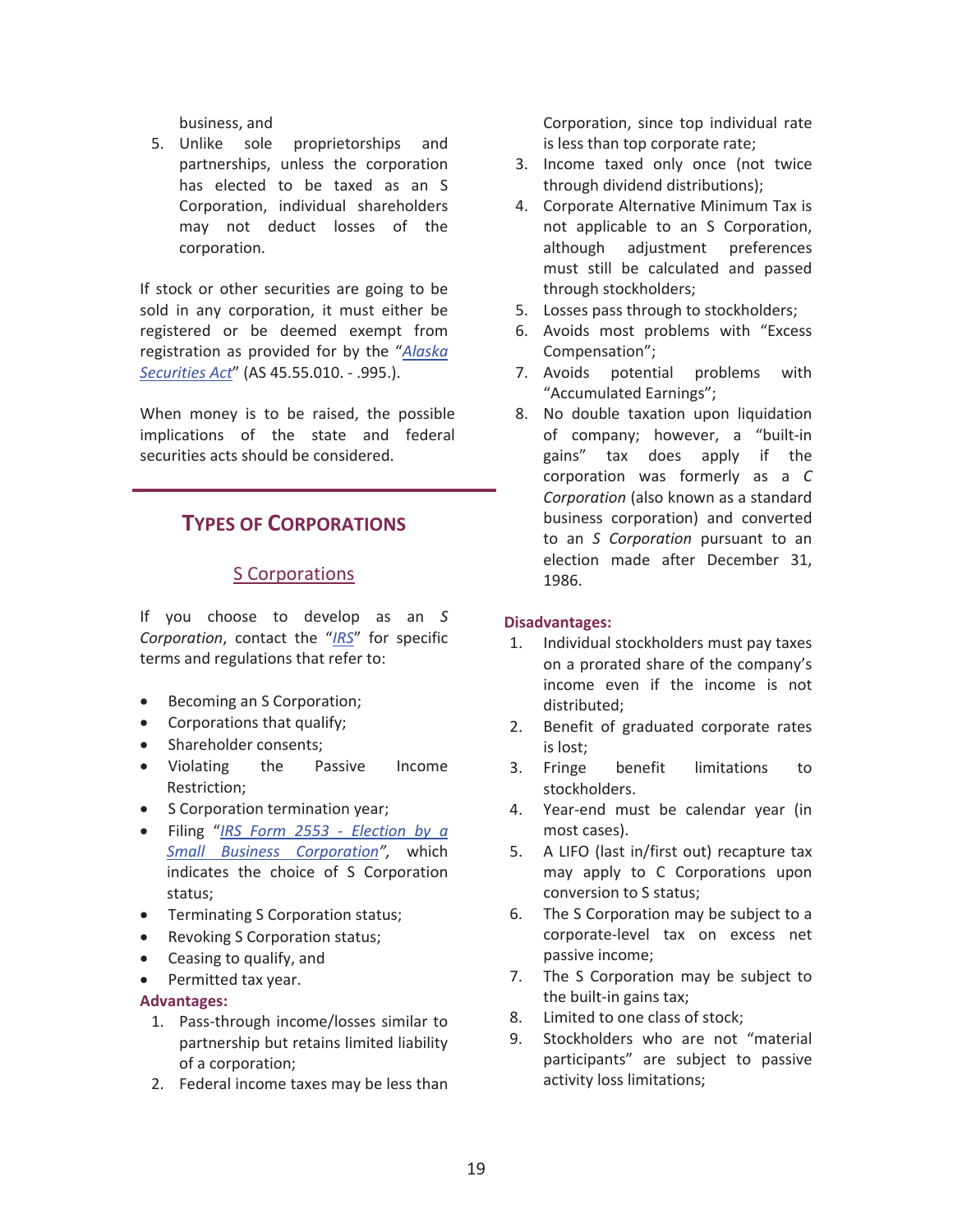- 10. Number of stockholders is limited to  $35$
- 11. Venture capital financing may result in loss of S Corporation status since corporations cannot hold stock in an S Corporation;
- 12. Stockholders must be individuals (or some estates or trusts), and
- 13. Differing state rules for corporations may or may not recognize S Corporation status.

Contact the "*IRS*" for further information.

# Nonprofit Corporations

Three or more natural persons, at least 18 years of age, may act as incorporators of a nonprofit corporation. AS 10.20.151, entitled, "*Articles of Incorporation; Relationship to Bylaws",* sets out the requirements of the Articles of Incorporation.

A *Nonprofit Corporation* must meet qualifications stipulated by the "*IRS*" if they wish to receive grants and receive taxexempt donations. Contact the IRS for further information regarding tax-exempt status.

# Professional Corporations

One or more persons who are licensed to render a professional service in this state may incorporate as a *Professional Corporation* (PC).

A *Domestic* PC is a legal entity created under Alaska Statues by submitting "*Articles of Incorporation*" and paying established fees.

Statutes relating to PC's may be found under AS 10.45.010. – .510, entitled, "*Professional Corporations Act*".

# Cooperative Corporations

Three or more natural persons, at least 18 years of age, may act as incorporators of a Cooperative Corporation. AS  $10.15.350(a)$  -(c), entitled "*Contents of Articles of Incorporation*", sets out the requirements of the "*Articles of Incorporation*".

# Religious Corporations

A *Religious Corporation* may be formed for:

- Acquiring, holding, or disposing of church or religious society property for the benefit of religion;
- For works of charity, and education, and
- For public worship.

Control of all property owned by the corporation is usually held by one person. AS 10.40.020, entitled "*Execution of Articles of Incorporation*", sets out the requirements for executing the "*Articles of Incorporation*".

# Foreign Corporations Doing Business in Alaska

AS 10.06.705, entitled "*Authorization of Foreign Corporation",* requires that foreign corporations (a corporation for profit organized under laws other than the laws of Alaska for a purpose for which a corporation may be organized under AS 10.06.010 Ͳ.995) must obtain a "*Certificate of Authority*" before doing business in Alaska. "*Doing business*" is not clearly defined in Alaska law; therefore, each situation calls for a separate analysis of whether the corporation or its local agents have insinuated themselves into a "continuous course of business" inside Alaska or with Alaskans sufficient to justify being governed by Alaska laws.

The Corporations Section does not provide legal counsel. It is advisable that private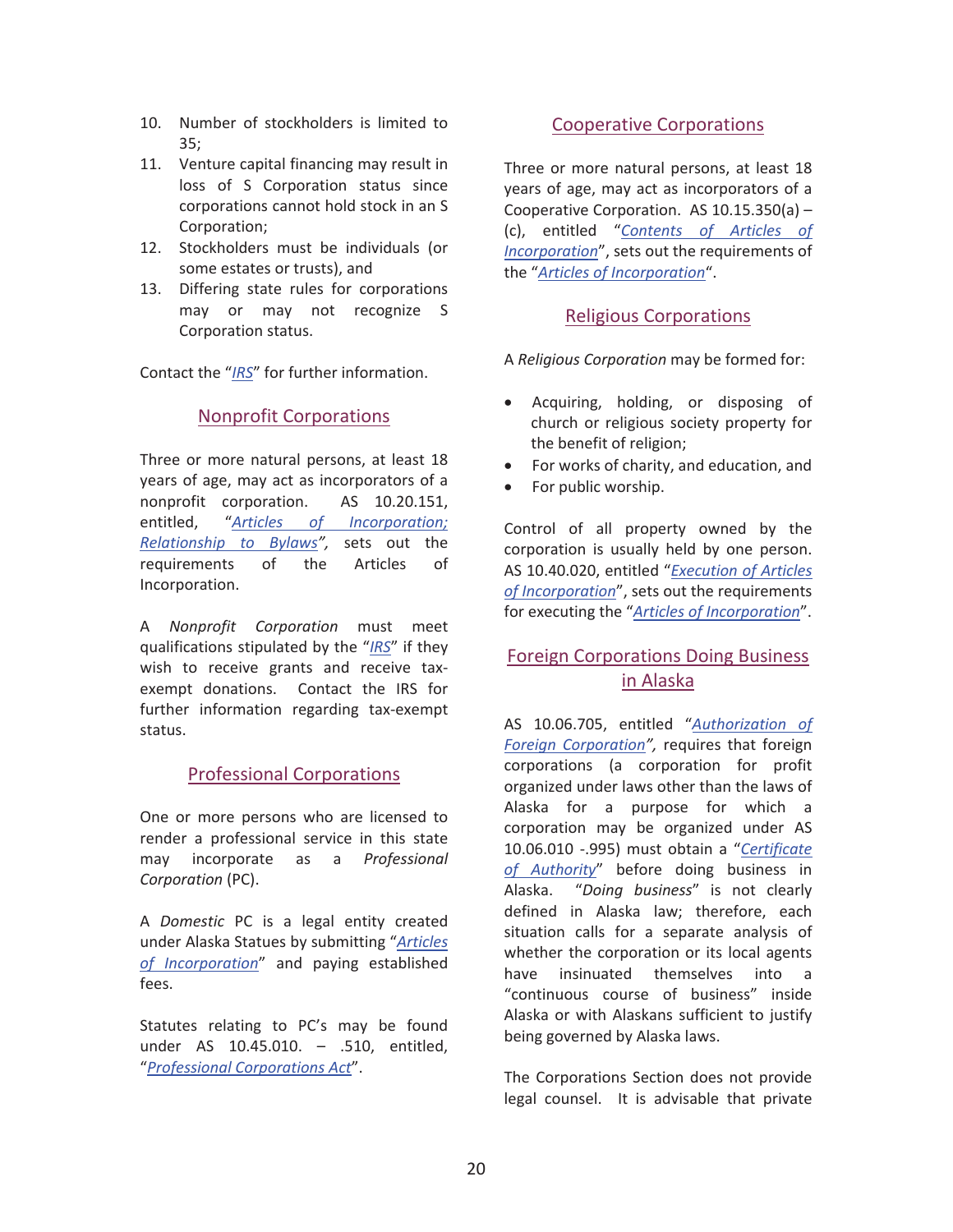legal counsel be sought to determine whether a corporation needs to qualify in the State of Alaska.

# Exceptions to the Registration Requirement

The law sets forth clear exceptions to the registration requirement for foreign corporations. AS 10.06.718, entitled, "*Activities Not Constituting Transacting Business in this State*" lists activities, which do not constitute "transacting business" in the State of Alaska.

Without excluding other activities that may not constitute transacting business in this state, a foreign corporation is not considered to be transacting business in this state, unless any one or more of the following activities occur:

- 1. Maintaining, defending, or settling an action, suit, administrative or arbitration proceeding, or the settlement of claims or disputes;
- 2. Holding meetings of directors or shareholders of the corporation, or carrying on other activities concerning the internal affairs of the corporation;
- 3. Maintaining bank accounts;
- 4. Maintaining an office or agency for the transfer, exchange, and registration of securities of the corporation, or appointing and maintaining a trustee or depository for the securities of the corporation;
- 5. Making sales through independent contractors;
- 6. Soliciting or procuring orders by mail, through employees, agents, or otherwise, if the orders require acceptances outside the state before becoming binding contracts;
- 7. Creating, as borrower or lender, or acquiring indebtedness, mortgages or other security interests in real or

personal property;

- 8. Securing or collecting debts, or enforcing rights in property securing debts;
- 9. Transacting business in interstate commerce, and
- 10. Conducting an isolated transaction completed within a period of 30 days, and not in the course of a number of repeated transactions of like nature.

To apply for a "*Certificate of Authority*" to do business in Alaska, you may file online or file an Application for a "*Certificate of Authority*".

For information on filing an organized entity as a limited partnership, limited liability, or corporation contact the Corporations Section at: P.O. Box 110808 Juneau, AK 99811-0808 Phone: (907) 465-2550 Fax: (907) 465-2974

#### **Corporations Section:**

www.corporations.alaska.gov corporations@alaska.gov **Business Licensing Section:** www.businesslicense.alaska.gov businesslicense@alaska.gov

# **FILING YOUR DOCUMENTS**

Although the Corporations Section does have forms for completing the necessary filings, it is strongly recommended and advisable that clients seek legal counsel before incorporating.

## Entity Names

A Sole Proprietor may conduct business under their own name or they may choose to use an assumed business or "doing business as" (DBA) name. When you are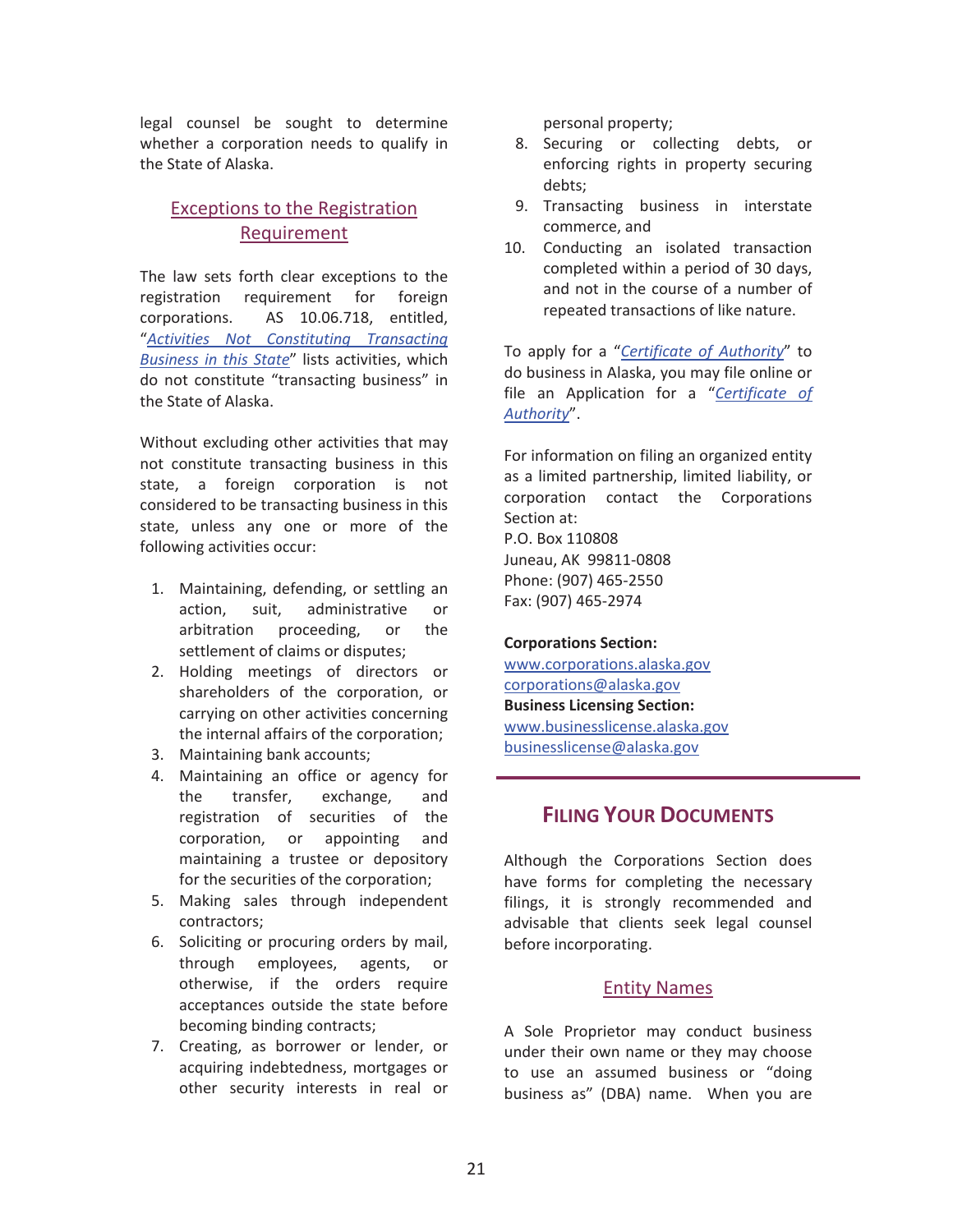ready to select a business name or assumed business name for your business, check the "*Corporations Section Database*" for name availability.

The name you select must be distinguishable on the record from any other business name registered with the Corporations Section. Alaska Administrative Code 3 AAC 16.120, entitled "*Determining Distinguishable Names*" is an excellent site for additional information.

**Purchasing a Business License or Occupational License does not protect the name of the business nor does it register the name for your business. At this time, multiple business licenses may be issued with the same name.**

Registering a business or corporate name gives the owner the exclusive right to the use of that name. Reserving a name temporarily protects it while an entity is being organized. Exclusive rights to a business name are granted when the Corporations Section issues a "Certificate of Incorporation*",* or accepts a business name application for filing. Conversely, registering or filing a "*Business Name Registration Application"* for a DBA does not automatically grant property rights or property interests in a name.

When incorporated, organized or certified in Alaska, the names of the following entity types are registered automatically: corporations, limited liability companies, limited liability partnerships, limited partnerships, cooperatives, non-profit corporations, foreign or domestic, and Alaska religious corporations, or professional corporations.

The Corporations Section checks for name availability by comparing the requested name with those on record in the

"*Corporations Section Database*". However, this search does not reveal conflicts with names **not registered** with the State of Alaska, such as:

- Names of foreign corporations doing business in Alaska without state authorization;
- Assumed business names that have been used but are not currently registered;
- Trademarks or service marks registered federally, in another state, or not registered at all.

## Available Names

A name is available to reserve or register if the name is distinguishable from the names of existing *organized entities* and from names reserved or registered. *Organized Entity*, according to AS 10.35.040(1)(A)-(P) means:

- Domestic Corporation;
- Foreign Corporation (that has been authorized to do business in Alaska);
- A BIDCO:
- A Domestic Cooperative;
- A Foreign Cooperative;
- A Domestic Nonprofit Corporation;
- A Foreign Nonprofit Corporation authorized to do business in Alaska;
- A Religious Corporation;
- A Professional Corporation;
- A Domestic Limited Liability Company;
- A Foreign Limited Liability Company (registered to do business in Alaska);
- A registered Domestic Limited Liability Partnership;
- A Foreign Limited Liability Partnership (registered to do business in Alaska);
- A Domestic Limited Partnership;
- A Foreign Limited Partnership (registered to do business in Alaska); and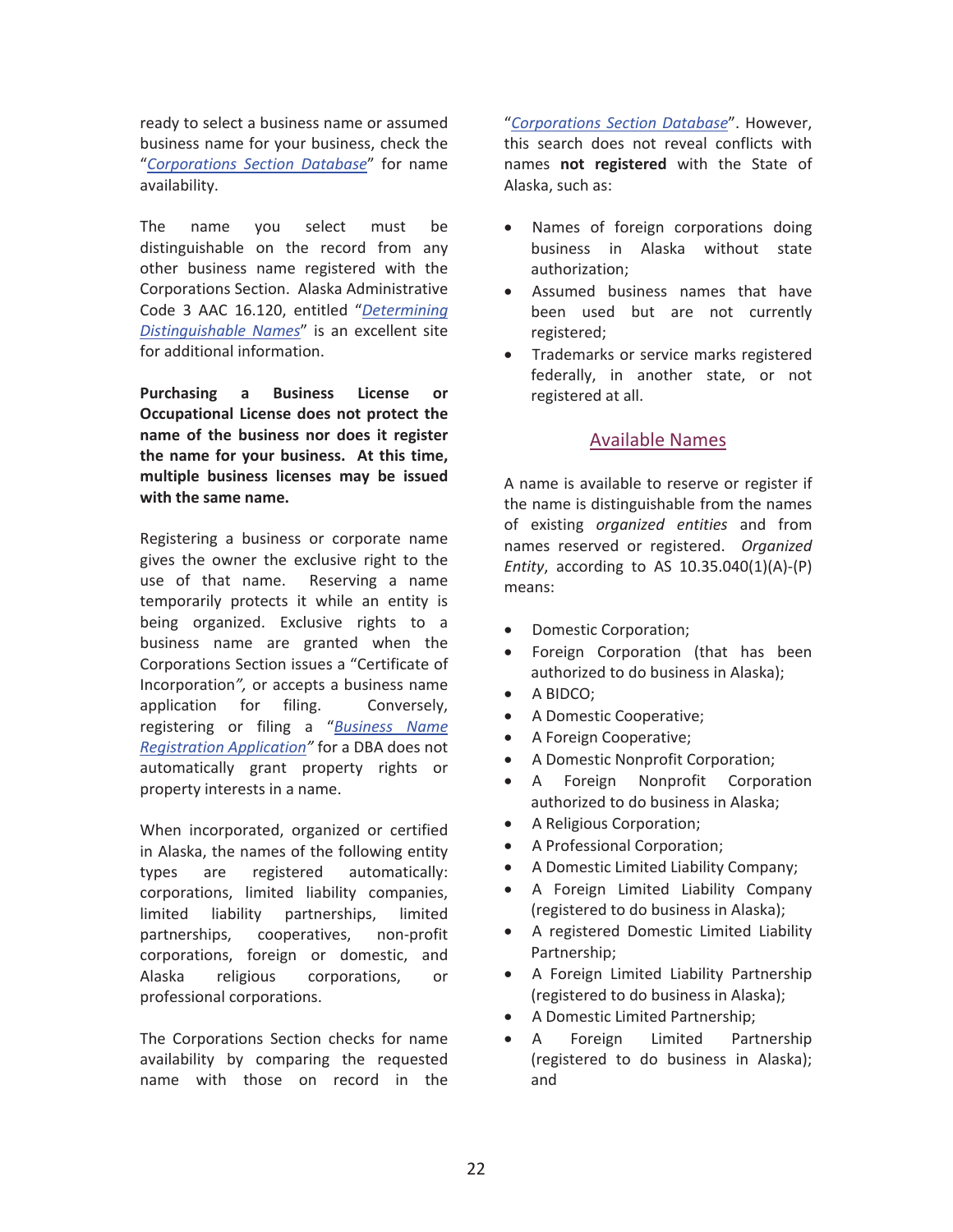• Other organizational types detailed in AS 10.35.040.

Even if a name is not registered or reserved, people who have used a business name for a long period of time may have created a common law right to the use of the name. Therefore, you are strongly advised to conduct a thorough search **BEFORE** registering or reserving a name, even though that name may be available for registration. Places to look include, but are not limited to, business license records, telephone directories, trade magazines, trademark records, catalogs, and so on.

Restrictions apply to business and corporate names, even if the name is otherwise available. For example, an unincorporated business may not use "incorporated" or "corporation" as part of its name, whereas an incorporated name must contain "corporation", "company", "incorporation", or "limited", or an abbreviation, as part of its name. A business or corporate name may not imply that the organization is a governmental unit, e.g. a city, village or borough. Names that mislead regarding corporate purpose are not allowed. Vulgar names are not allowed.

Words used to identify goods and services, used as slogans in advertising or used to indicate association with an organization are trademarks or service marks that cannot be registered as business names.

Words used to identify an Internet domain name or Internet address cannot be registered as business names.

# What Makes a Name Distinguishable?

Listed below are some examples of how names are determined to be distinguished from other names:

- x One of the key words is *different*:
	- o "Industrial Technology" and "Industrial Mechanics"
	- o "Marketing Enterprises" and "Marketing Associates"
- The key words are the same, but they are in a *different order*.
	- o "Northwest Industries" and "Industries Northwest"
	- o "Café Espresso" and "Espresso Café"
- The key words are the same, but the *spelling is creative, unusual or artistic*.
	- o "Quick Cleaning" and "Kwik Kleaning"
	- o "Fast Foto" and "Fast Photo"
- The key words have a marked difference in meaning in their contexts and *the words are not literally identical*.
	- o "Electrical Systems" and "Electronic Systems"
	- o "Capital Builders" and "Capitol Builders"

Remember that the corporate ending **does not** make the name distinguishable from other names.

## Name Reservations

You may reserve a business name if you are intending to do business using that name. The non-refundable application fee to reserve a business or entity name is \$25. The reservation is valid for 120 days.

# Reserving an Entity (Corporate) Name

You may reserve an entity name if you are:

- A person intending to organize an Alaska corporation,
- An Alaska corporation intending to change its name,
- A foreign corporation intending to register in Alaska,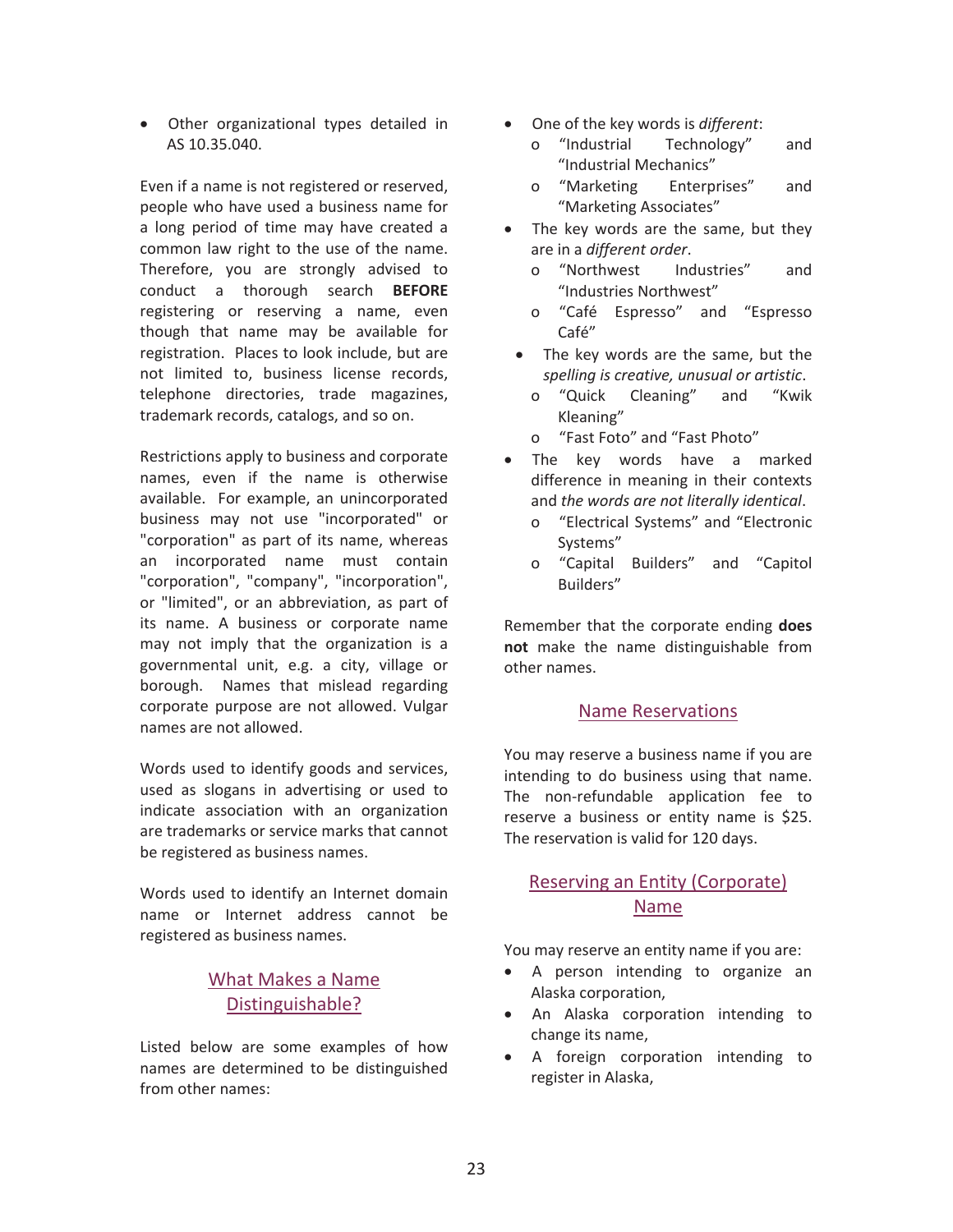- A foreign corporation registered in Alaska and intending to change its name, or
- A person intending to organize a foreign corporation to be registered in Alaska.

## Name Registrations

The non-refundable application fee to register an entity or business name is \$25. Registrations are renewable, but no expiration notice is sent. Contact Corporations Section for a "*Business Name Registration Application*"*.*

An initial business name registration expires on the fifth December 31st after the day of registration. For example, if you register on May 4, 2009 the registration will expire on December 31, 2013. The registration is renewable at five-year intervals by reapplying between October 1st and December 31st of the year of expiration.

# Registering an Entity (Corporate) Name

You may register an entity if you are an organized and existing corporation of a state or territory of the United States not registered to do business in Alaska. The duration is through December 31st of the registered year. This is renewable annually by reapplying between October 1st and December 31st of the current year. This only registers the name. It does not grant authority to transact business in this state.

## DBA or Assumed Name Registration

A Corporation registering an assumed business name, or as a DBA, must be a Domestic Corporation or a Foreign Corporation certified to do business in Alaska. The registrations of these names are completed in the same manner as other name registrations except that the owner is

listed as an entity on file with the Corporations Section.

## Purpose and NAICS Code

A Corporation or LLC may be organized for any lawful purpose. Indicate which North American Industry Classification ("*NAICS*") codes most closely describe your type of business. The website for locating *NAICS* codes is listed at the end of this publication.

## Period of Duration

The period of duration is the life expectancy of the corporation. Duration can range from a brief period to perpetual.

# Registered Agent and Registered **Office**

All corporations are required to maintain a registered agent and a registered office in Alaska. The registered agent is listed in the "*Articles of Incorporation*", and can be an individual or another corporation; however, the corporation MUST be registered and in good standing with the Corporations Section. The Registered Agent is the person upon process is served on behalf of a corporation. Reminder and notices required by statute are sent to the Registered Agent of the entity.

## The Number of Authorized Shares

A Corporation may authorize any number of shares (defined as the *number of units* into which the proprietary interests in a corporation are divided). The "*Articles of Incorporation*" only needs to list the total number authorized. No par value or stated value is required. You must list the class and series of each class of shares if more than one class of shares are authorized.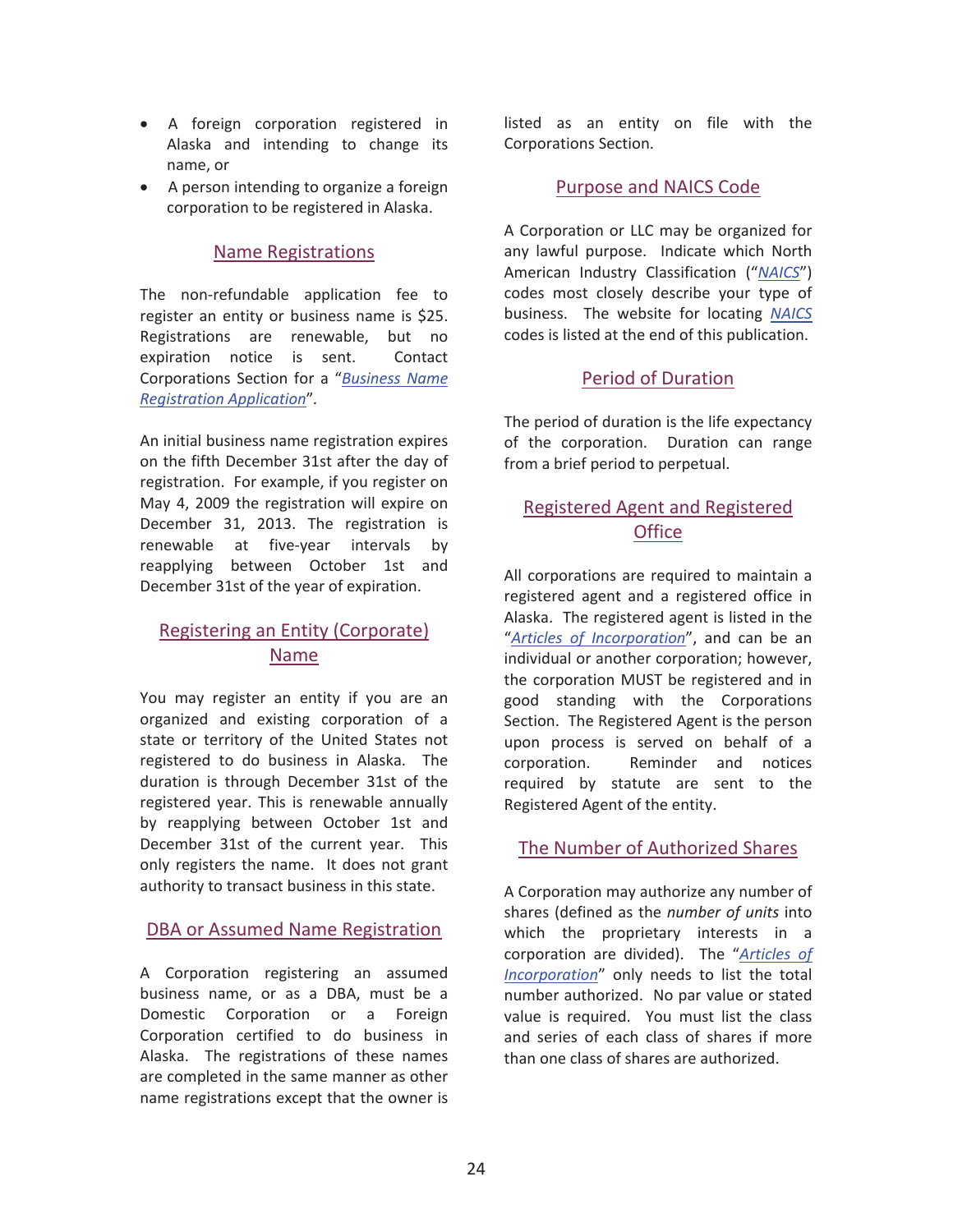## **Incorporators**

Each *Incorporator* must be a "natural" person of at least 18 years of age. One or more of the incorporators MUST sign the "*Articles of Incorporation*".

# Names and Addresses of Initial **Directors**

The initial number of directors on the Board of Directors **may** be listed in the "*Articles of Incorporation*", as well as the names and mailing addresses of persons appointed to act as initial directors. Each director holds office until his/her successor is elected and qualified. A director, not elected at an annual meeting, holds office until the first annual meeting of shareholders.

# Names and Addresses of Alien Affiliates

Under AS 10.06.208(4), any "*Articles of Incorporation*" being filed must list the names and the mailing address of any alien affiliates. *"Affiliates*" and *"Alien"* are defined separately:

*Affiliate* is defined as:

- A person that directly or indirectly through one or more intermediaries controls; or
- Is controlled by; or
- Is under common control with, a corporation subject to AS 10.06 "*Alaska Corporations Code*".

*Alien* is defined as:

- A. An individual who is not a citizen or national of the United States, or who is not lawfully admitted to the United States for permanent residence, or paroled into the United States under the "*Immigration and Nationality Act(8 U.S.C.* 1101 - 1525, as amended)";
- B. A person, other than an individual, that

was not created or organized under the laws of the United States or of a state, or whose principal place of business is not located in any state; or

C. A person, other than an individual, that was created or organized under the laws of the United States or of a state, or whose principal place of business is located in a state, and that is controlled by a person described in A. or B. of this paragraph.

## Articles of Amendment

By completing an "*Articles of Amendment*", an entity may amend its Articles of Incorporation to include or modify most provisions.

#### **Corporations Section**

P.O. Box 110808 Juneau, AK 99811-0808 Phone: (907) 465-2550 Fax: (907) 465-2974 www.corporations.alaska.gov corporations@alaska.gov

## **BIENNIAL REPORT REQUIREMENTS**

Both domestic and foreign entities are required to file a "*Biennial Report*" every two years.

You may file your report online by logging on to *www.corporations.alaska.gov*. The report is due January 2nd and is delinquent after February 1st when penalties apply. A notice is sent to the Registered Agent of the entity with information on how to obtain the pre-populated biennial report.

Failure to file the report or pay the taxes/fees may result in involuntary dissolution or revocation of the entity.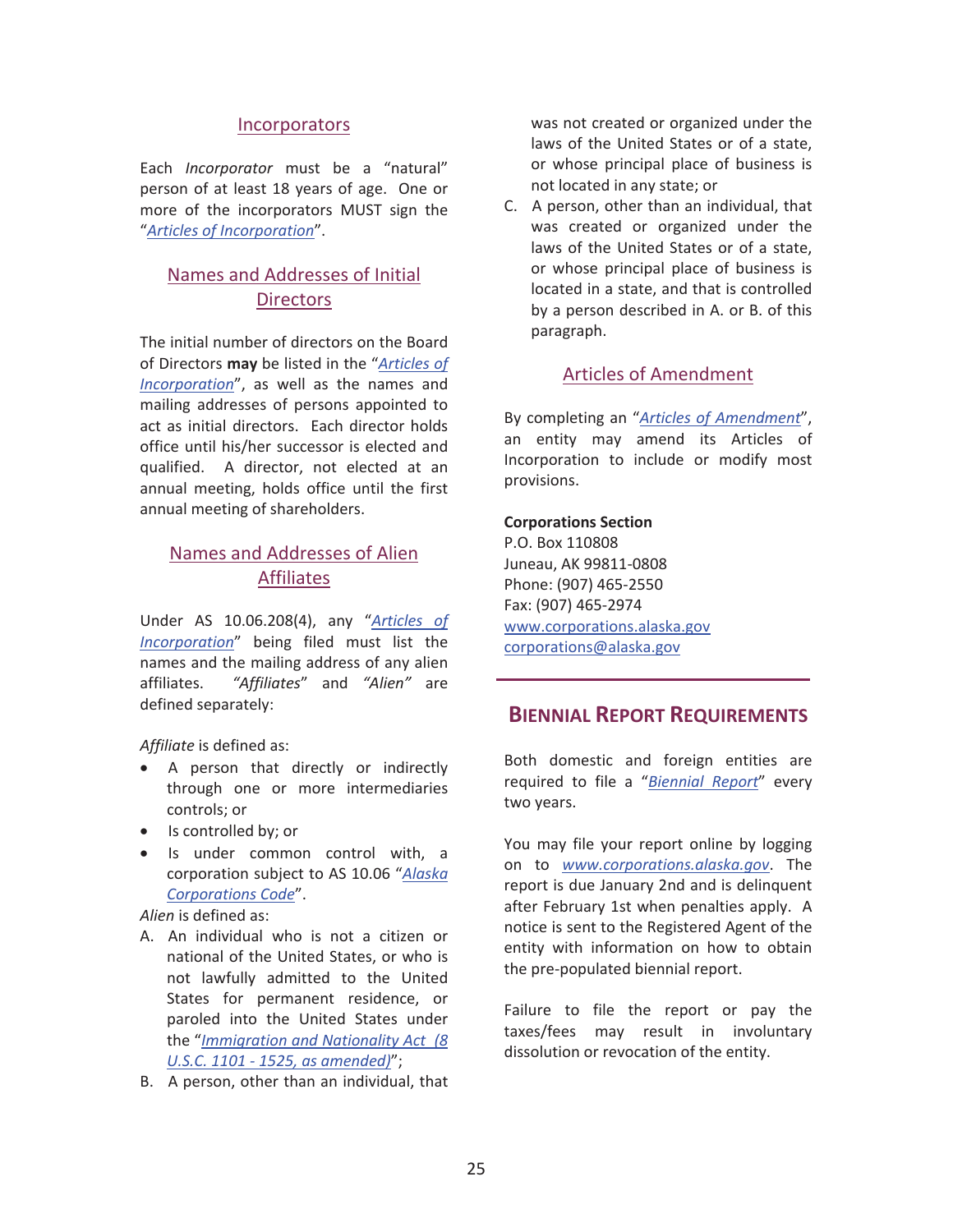# Time Required for Filing and Processing Corporate Documents

If the filing is available online, the filing is instantaneous; however, if you do not have access to the Internet, you have the option to print a "*Blank Biennial Report*" for your entity. You may then complete and mail it to the Corporations Section with the applicable taxes or fees. Biennial Reports received by mail or fax take 10 working days to process. During busy filing periods, it may take considerably longer.

# Why Documents May Be Rejected or Not Accepted for Filing

- An incomplete address is submitted which does not set forth the street address, city or town, and zip code number;
- The filing fee is incorrect;
- The signatures of the required parties are incorrect or incomplete;
- The name submitted for the entity is not distinguishable from other names on file;
- The entity name referred to in an amendment or subsequent filing is incorrect. In submitting amendments or any subsequent filings, the name of the entity MUST be identical (in spelling and punctuation) to the legal corporate name on file with the Corporations Section;
- The documents do not contain all requirements of the law. Check the Alaska Statutes to make sure all applicable statutory requirements have been met.

## **Corporations Section**

P.O. Box 110808 Juneau, AK 99811-0808 Phone: (907) 465-2550 Fax: (907) 465-2974 corporations@alaska.gov

# **TRADEMARKS & SERVICEMARKS**

## State Trademark Protection

A Trademark is the brand name by which we identify goods of a particular manufacturer or distributor. Thus, "Kodak" identifies a camera made by a particular manufacturer. While a trademark is usually a word or words, it may also be a name, emblem, symbol, slogan, or other device, as long as it serves to identify the goods of a particular source. The value of a trademark to its owner lies in the goodwill attached to it or in the fact that the consumer will ask for a "Kodak" with the expectation of receiving the same quality of product, which he or she has formerly purchased under that name.

There are 45 different classifications in which trademarks may be registered. Each classification includes various commercial goods that are clearly distinct from each other. The same word or name may be trademarked in several different classes without the multiple use being confusing to consumers. Trademark names are compared to all entity names filed with the Corporations Section and the "*United States Patent and Trademark Office*" (Trademark Office) files.

You may register a Trademark by filing an "*Application for Registration or Renewal of Trademark, Service Mark, Certification Mark or Collective Mark*" with the Corporations Section. The filing fee is \$50, and the registration is good for 5 years. The registration is renewable.

The Alaska statutory site for Trademarks is "*AS 45.50.010Ͳ.205*".

## Service Marks

A **"***Service Mark*" is a mark used in the sale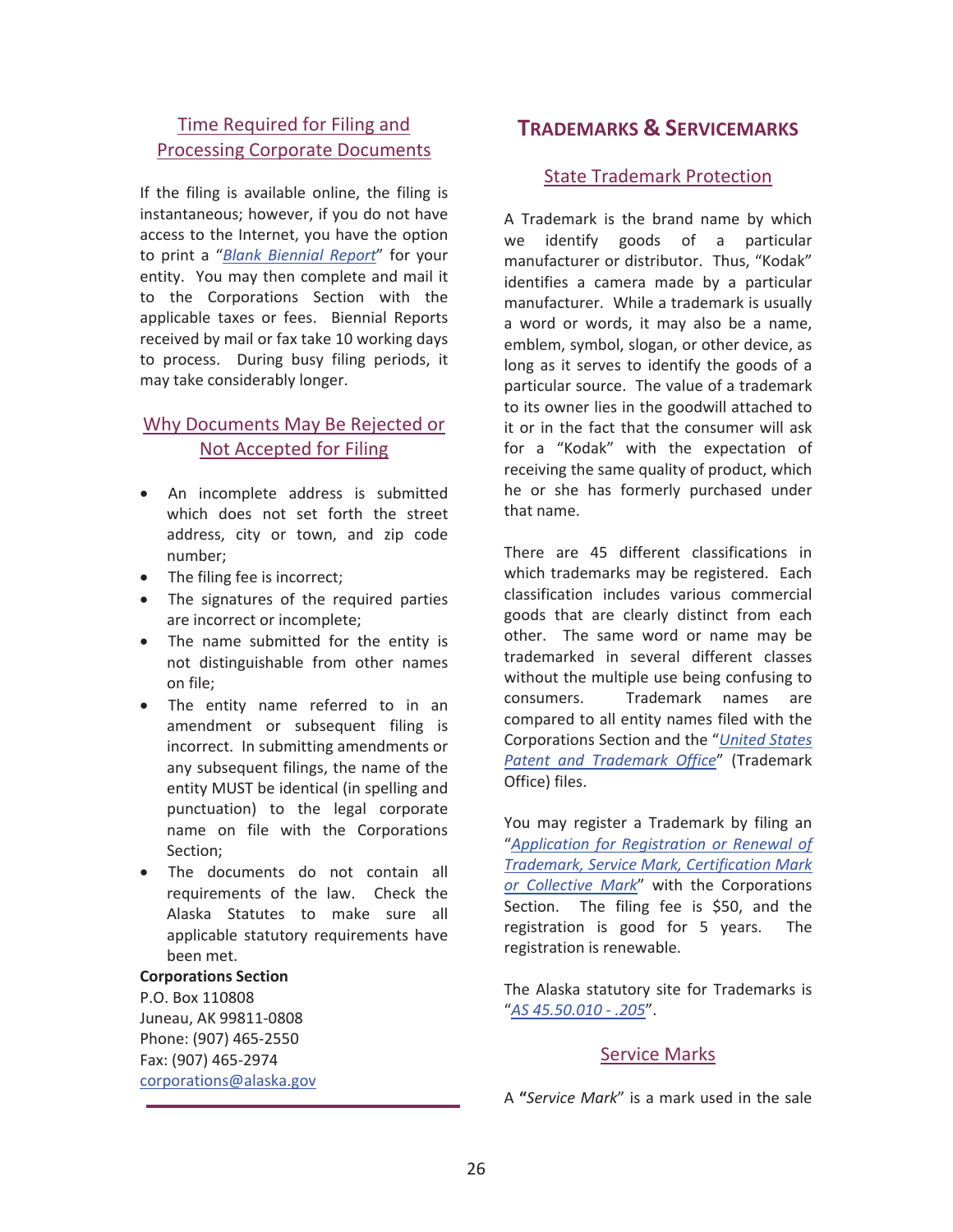or advertising of services to identify the services of one person, distinguishes them from the services of others and to designate the origin of services.

## Expedited Filing

All documents may be filed on an *expedited basis for a fee of \$150*. This fee is in addition to the regular filing fees plus any taxes due. The Corporations Section gives no guarantee for length of time to complete an expedited filing; however, an "*expedite"* is given priority over regularly filed documents.

**Alaska Department of Commerce, Community, and Economic Development, Division of Corporations, Business, & Professional Licensing, Corporations Section** P.O. Box 110808 Juneau, AK 99811-0808 Phone: (907) 465-2550 Fax: (907) 465-2974 corporations@alaska.gov

# **FEDERAL PROTECTION FOR PATENTS, COPYRIGHTS & TRADEMARKS**

The State of Alaska will register a trademark; however, that registration is only effective within the State of Alaska. The State of Alaska cannot grant copyrights for intellectual properties or patents for inventions. Businesses that have a serious interest in protecting products, logos, written works, etc. from being reproduced or manufactured by other companies without permission must get such protection from the Trademark Office.

The following information lists brief descriptions of the differences among

patents, copyrights, and trademarks and how to obtain them.

## Patents

A "*Patent*" for an invention is a grant of a property right by the United States Federal Government to an inventor. The term of the Patent is 17 years from the date the Patent is granted and the rights extend throughout the United States, its' territories and possessions. A Patent grant is the "right to exclude others from making, using, or selling" the invention.

An inventor applies for a patent by filing an application with the Trademark Office and paying the required fees. The application must be filed in the name of the true inventor(s).While an inventor may prepare and prosecute his or her own application, it is exceedingly difficult for an inexperienced person to obtain claims that fully protect the invention. It is strongly advised that an inventor, at a minimum, seek the advice of a patent attorney prior to making application.

More information on the patent process, including a copy of the publication "*General Information Concerning Patents*," may be obtained by contacting the Trademark Office. Additionally, the "*Inventors Assistance Center*" is available online. See the end of this section for website.

# **Copyrights**

The "*Copyright Law of the United States*" gives the copyright owner the exclusive right to prevent others from reproducing or copying the author's work(s) for a limited period of time. Literary, dramatic, musical, and artistic works are included within the protection of the copyright law. The *Copyright* goes to the form of expression, not to the subject matter of the writing. A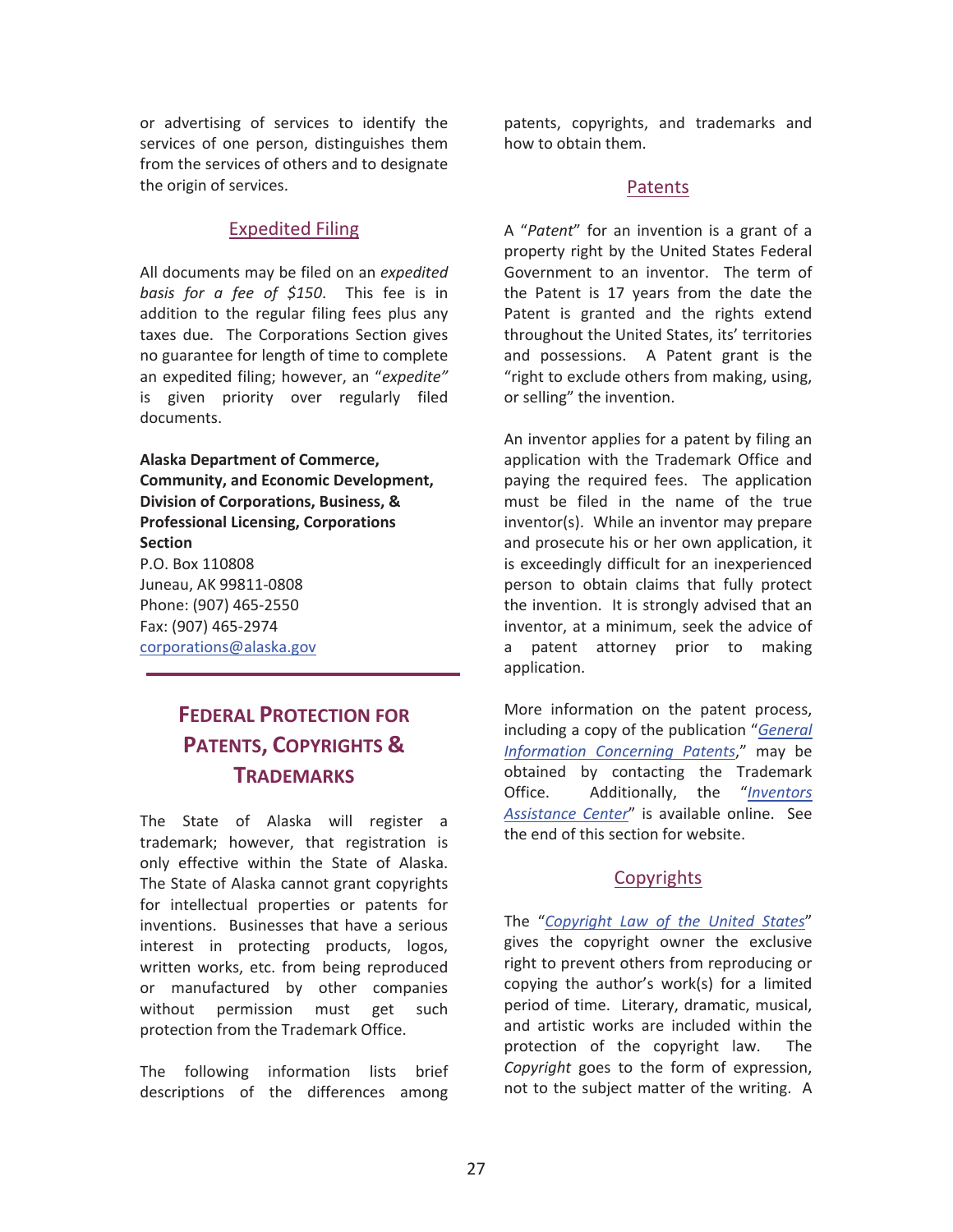description of a machine may be copyrighted as "a *writing"*; however, this would not prevent anyone from building and using the machine.

To obtain a "*Copyright*", the author must register the work(s) in question with the "*Library of Congress, Copyright Office*".The works must be fixed (recorded) in some tangible form (manuscript, sound recording, video, film, software, etc.), which can be understood by humans, with or without the aid of machines. Copies of the work (usually two), together with the required fees, must be submitted with the application to:

#### **Library of Congress, U.S. Copyright Office**

James Madison Memorial Building, 101 Independence Ave, S.E., Washington, D.C. 20559-6000 Telephone: (202) 707-3000 Trademark Assistance Center Telephone #: 1-800-786-9199

The publication, "*Copyright Basics*"*,* which outlines the copyright process, is an excellent source of information and can be located at their online website.

Registration is made by completing one of the copyright applications available online at the Trademark Office's website or by sending your completed application to the Trademark Office at the address listed.

# Trademarks

A trademark relates to any work, symbol, or device that is used in trade with goods to indicate the source or origin of the goods and to distinguish them from the goods of others. Trademark rights may be used to prevent others from using a confusingly similar mark; however, it is not used to prevent others from making the same

goods or selling them under a nonconfusing mark.

A trademark may be registered in the Trademark Office either after it has been applied to goods shipped in interstate commerce or based on a genuine intent to use the mark in interstate commerce. The registration must be renewed at prescribed intervals and may continue as long as the mark is used and renewals are properly made. The above also applies to marks used to designate the origin of services. These marks are generally known as "*service marks*", (referenced earlier on previous pages). Since the choice and protection of trademarks involves various legal requirements and continual investment for advertising, publicity, name recognition, etc., an attorney familiar with trademark and service mark law should be consulted before a mark is adopted.

Registering a trademark or service mark is accomplished by filing an application with the Trademark Office. Include a copy or representation of the Trademark or Service mark and pay applicable fees. **Office of the General Counsel Patent and Trademark Office** P.O. Box 15667 Arlington, VA 22215 An excellent source of information is the publication, "*Basic Facts About Trademarks*".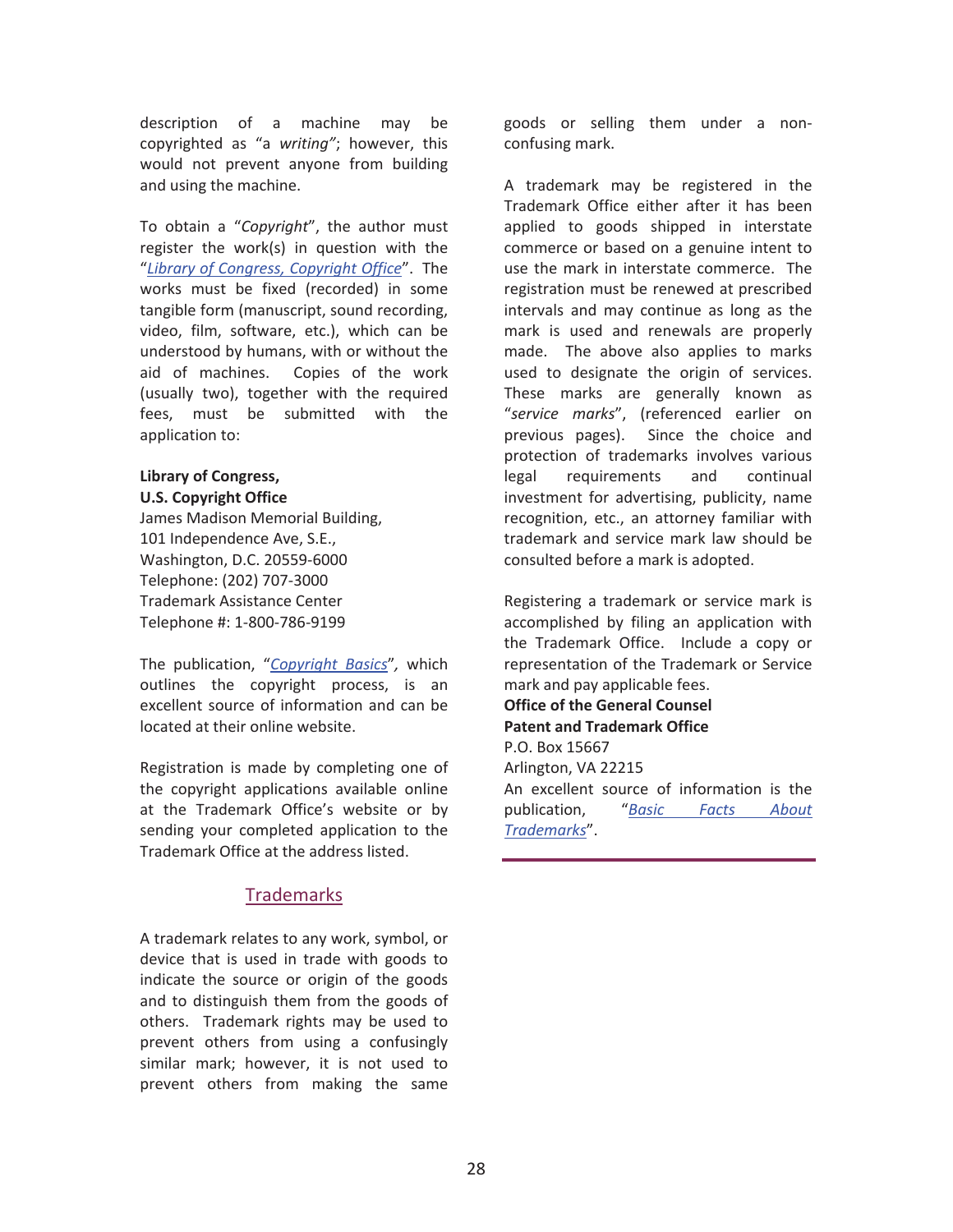# **CHAPTER 3 LICENSE & REGULATION REQUIREMENTS**

This chapter offers some of the licensing requirements for professions and businesses, as well as some of the environmental protection, health, and sanitation issues regulated by the State of Alaska. Contact the agencies listed to determine the most current licensing and regulating requirements. This section covers state requirements only. Contact your local municipality for any additional licenses required.

# **ALASKA DEPARTMENT OF ADMINISTRATION**

## **Alaska Department of Administration, Division of Motor Vehicles**

1300 W. Benson Blvd. Suite 200 Anchorage, AK 99503-3695 Phone: (907) 269-5551 http://www.state.ak.us/local/akpages/ADM IN/dmv/

Motor vehicle, trailer, or semi-trailer dealers must register with the "*Division of Motor Vehicles, Dealer or Buyer's Agent Information*", give evidence of a \$50,000 surety bond, and pay a biennial registration fee of \$50. Motorcycle dealers must register with Motor Vehicles, give evidence of a \$10,000 surety bond, and pay a biennial registration fee of \$50.

Processing time for issuance of a Motor Vehicle Dealer or Buyer registration certificate may be 4-6 weeks. If you have any questions regarding Motor Vehicle Dealer or Buyers Agent licensing, please contact the Dealer/Fleet office at the address or telephone number listed below.

If you are interested in an application to become a Motor Vehicle Dealer or Buyer's Agent, please request the application through the source provided below. This does not include other licenses or registrations from other agencies.

#### **Dealer/Fleet Unit Information:**

Division of Motor Vehicles ATTN: DEALER/FLEET 1300 West Benson Boulevard Suite 300 Anchorage, AK 99503-3691 Phone: (907) 269-3755

If you are interested in receiving a packet of information to become a Motor Vehicle Dealer or Buyers Agent, you must include your name and address with your request.

# **ALASKA DEPARTMENT OF COMMERCE, COMMUNITY, & ECONOMIC DEVELOPMENT**

## Business Licensing

**Alaska Department of Commerce, Community, and Economic Development, Division of Corporations, Business, & Professional Licensing, Business Licensing Section** P.O. Box 110808 Juneau, AK 99811-0808 Phone: (907) 465-2550 Fax: (907) 465-2974 http://www.businesslicense.alaska.gov

An "*Alaska Business License*" is required for all organizations doing business in Alaska and is obtained from Division of Corporations, Business & Professional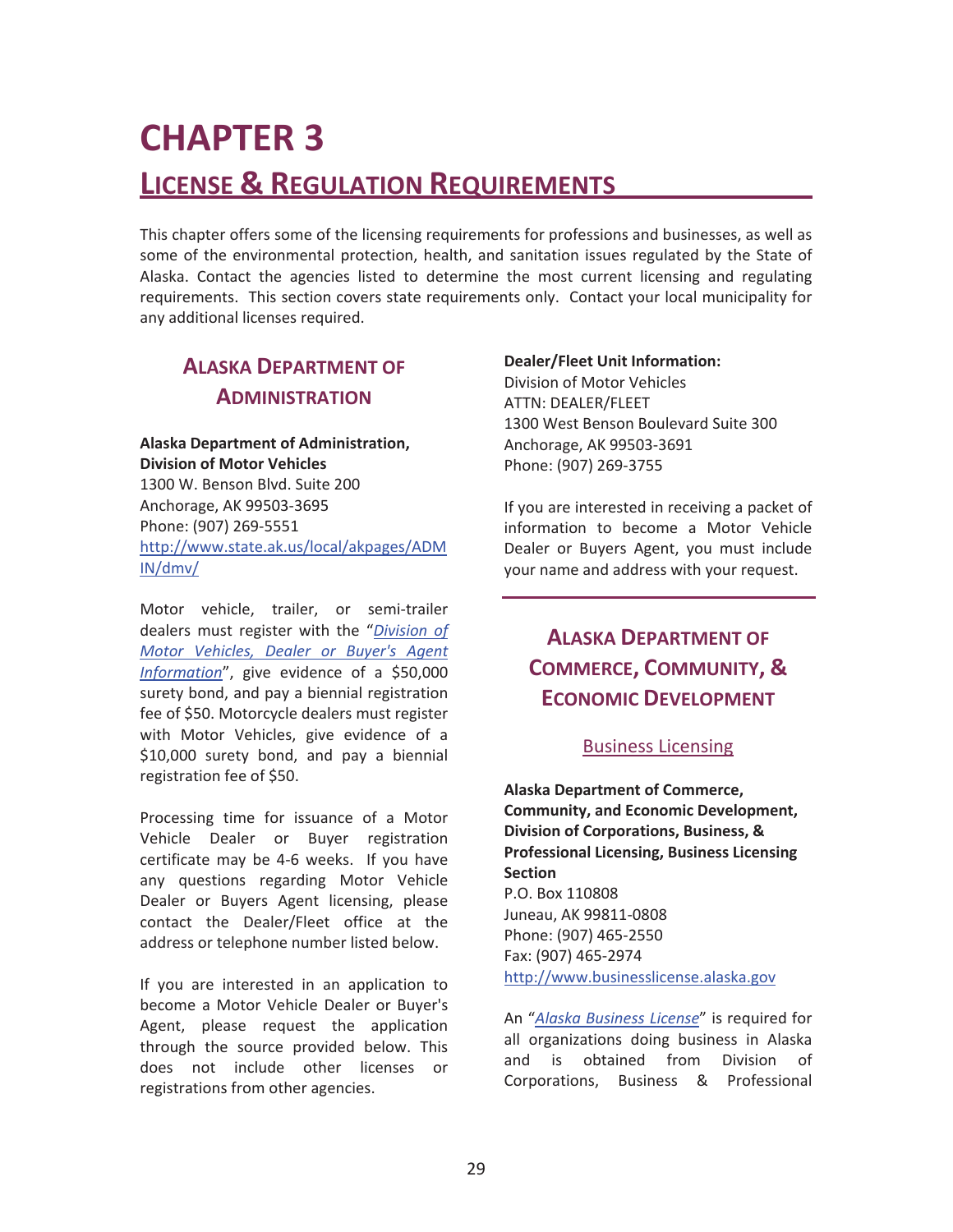Licensing, Occupational Licensing Section (Business Licensing). The cost is \$100 each year. An Alaska Business License is valid for one or two years, which consists of the current year in which the license is granted, or the current year, plus, all of the next calendar year. Alaska Business licenses expire on December 31<sup>st</sup>.

In addition to the *Alaska Business License,* an "*Alaska Cigarette and Tobacco Products License"* must be purchased from Department of Revenue, plus, a "*Tobacco Endorsement*", if the business incurs sales of tobacco or tobacco related products as a retailer. Look at page two of the Business License Application, place a checkmark on the Business License application in the box located next to "*Tobacco Endorsement \$100 each location*", and then enter the number of locations or outlets The \$100 cost is in addition to the "*Alaska Business License*" fee.

# Occupational and Professional **Licenses**

**Alaska Department of Commerce, Community, and Economic Development, Division of Corporations, Business, & Professional Licensing, Professional Licensing**

P.O. Box 110808 Juneau, AK 99811-0808 Phone: (907) 465-2550 Fax: (907) 465-2974 www.businesslicense.alaska.gov

The Division of Corporations, Business & Professional Licensing, Professional Licensing Section (Professional Licensing Section) provides verification of qualifications of persons engaged in various occupational and professional vocations. The Professional Licensing Section provides information to those persons seeking licensing in the State of Alaska, and investigates and enforces the statutes governing the various boards. Professional categories licensed through the Professional Licensing Section include:

- Acupuncturists;
- Architects, Engineers, and Land Surveyors;
- Audiologists and Speech-Language Pathologists;
- Barbers and Hairdressers;
- Big Game Commercial Services Board;
- Chiropractic Examiners;
- Collection Agencies;
- Concert Promoters;
- Construction Contractors:
- Dental Examiners;
- Dieticians and Nutritionists;
- Dispensing Opticians;
- Electrical Administrators;
- **•** Euthanize Domestic Animals;
- Geologists;
- Guardians and Conservators;
- Hearing Aid Dealers
- Home Inspector;
- Marine Pilots;
- Marital and Family Therapy;
- Mechanical Administrators;
- Medical Board:
- Morticians:
- Naturopathy;
- Nurse Aide Registry;
- Nursing;
- Nursing Home Administrators;
- Optometry;
- Pharmacy;
- Physical/Occupational Therapy;
- Professional Counselors;
- Psychologist and Psychological Associate;
- Public Accountancy;
- Real Estate Appraisers;
- Real Estate Commission;
- Social Work Examiners:
- Underground Storage Tank Worker; and,
- Veterinary Examiners.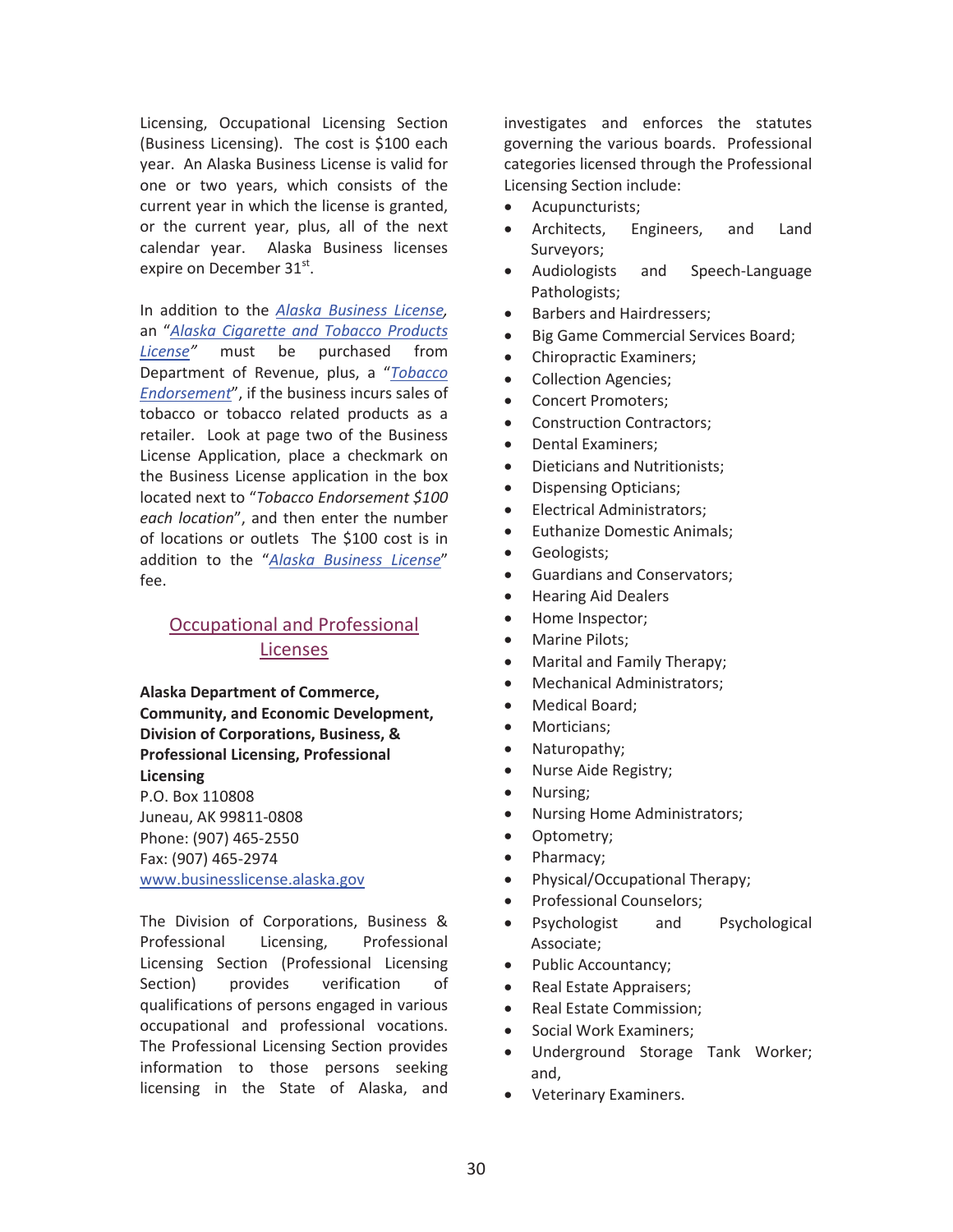A "*Continuing Education Requirement*" for real estate licensees began July 1, 1998. Before a license can be renewed, real estate licensees must complete:

- 1. An 8-hour continuing education core curriculum, identified by the Real Estate Commission, that stresses current trends in real estate practices and changes in state, federal and case law in the areas of real estate sales, property management, community association management or commercial sales.
- 2. 12 contact hours of continuing education in elective topics that meet the requirements designated in "*12 AAC 64.500(a)*".

# Insurance Producers Licensing Requirements

**Alaska Department of Commerce, Community, and Economic Development, Division of Insurance:**

http://www.commerce.state.ak.us/insuranc e/

#### **Juneau Office**

P.O. Box 110805 Juneau, AK 99811-0805 Phone: (907) 465-2515 Fax: (907) 465-3422 TDD: (907) 465-5437

#### **Anchorage Office**

550 W. 7th Ave., Suite 1560 Anchorage, AK 99501-3567 Phone: (907) 269-7900 Fax (907) 269-7910 TDD (907) 465-5437

Producers (agents and brokers), adjusters, and other license types require passage of an Alaska examination or certification from the domicile state. There are several types and classes of licensure available.

According to "3 AAC 23.100  $-$  .170", and effective June 30, 1998, a licensed insurance producer must obtain Continuing Education before a license will be issued. A Continuing Education Program "*Commonly Asked Questions & Quick Reference*" guide is available online. See Website supplied at the end of this section.

A complete list of licensing forms, bulletins and additional information is located on the Financial Examination Sections' "*Producer Licensing, Viaticals & TPAs*" Website:

- 1033 Consent:
- Adjuster Information;
- Credit:
- Exemption Forms;
- Fingerprinting;
- Managing General Agent;
- Motor Vehicle Rental Car Licensing;
- Reinsurance Intermediary Manager and Broker Information;
- Surplus Lines Broker Information;
- Testing;
- Third-Party Administrator Information;
- x Viatical Settlement Representative, Broker and Provider Information, and
- Education.

# Insurance Company Licensing Requirements

**Alaska Department of Commerce, Community, and Economic Development, Division of Insurance, Financial Examination Section** 550 W. 7<sup>th</sup> Ave., Suite 1560 Anchorage, AK 99501-3567 Phone: (907) 269-7906 Fax: (907) 269-7910 insurance@commerce.state.ak.us

Insurance companies are required to obtain a "*Certificate of Authority*" from Division of Insurance, Financial Examination Section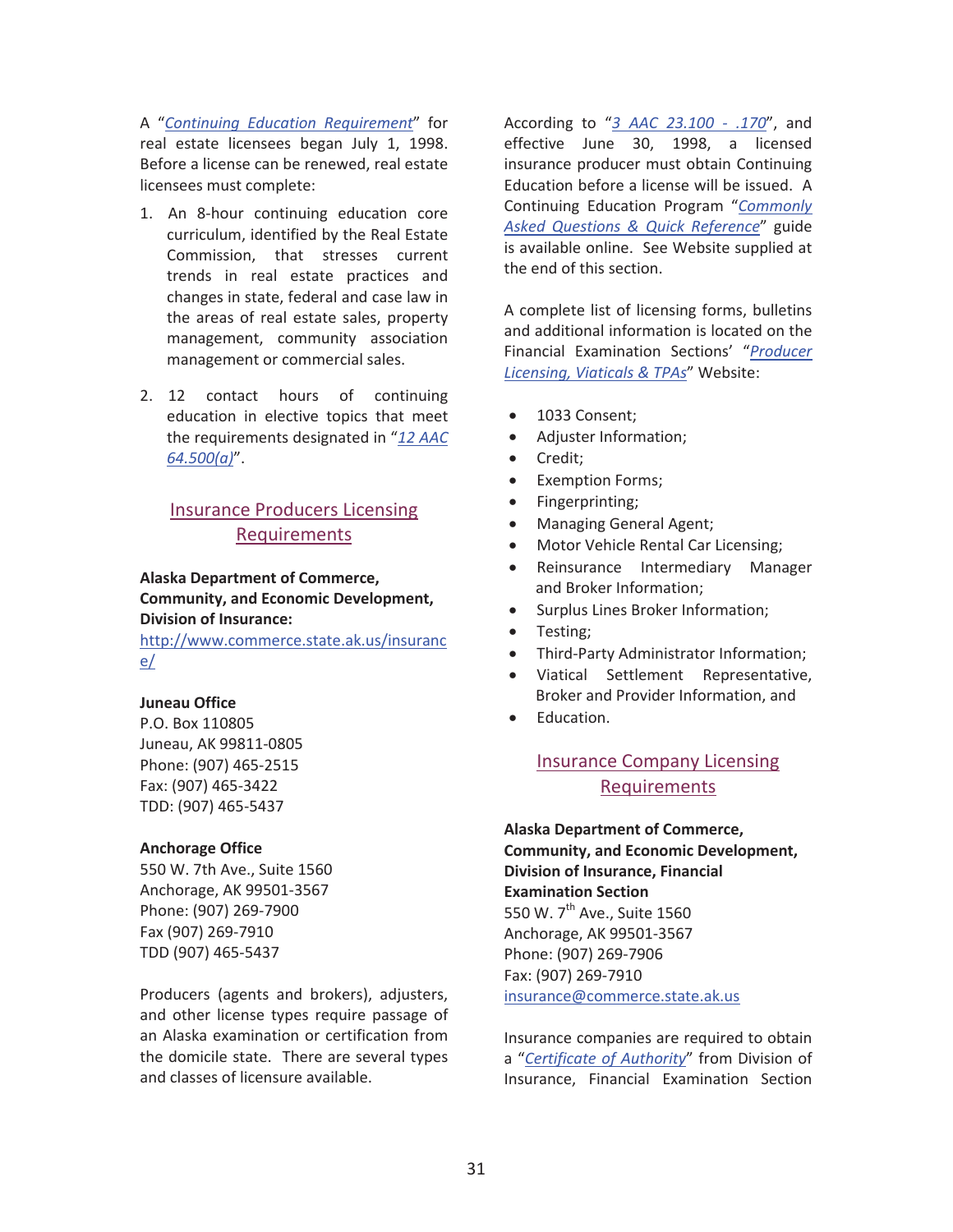prior to conducting the business of insurance within the State of Alaska, or, prior to insuring residents, located in Alaska; however, there are some exceptions to this rule. The Financial Examination Section accepts the "*Uniform Certificate of Authority Application*" **only**. Use the website supplied at the end of this section for obtaining the form, and form instructions.

# **ALASKA DEPARTMENT OF FISH AND GAME**

# Commercial Fisheries Entry **Commission** AS 16.43

#### **Alaska Department of Fish and Game, Commercial Fisheries Entry Commission**

P.O. Box 110302 Juneau, AK 99811-0302 Phone: (907) 789-6150/6160 Fax: (907) 789-6170 http://www.cfec.state.ak.us/ webmaster@cfec.state.ak.us

The Commercial Fisheries Entry Commission ("*CFEC*") issues commercial fishing permits, commercial vessel licenses, and sport (charter) vessel licenses. All individuals participating in commercial fisheries, as gear operators must obtain either an interim-use or limited entry permit for each fishery in which they are involved. A permit also authorizes the holder to participate as a crewmember in other commercial fisheries. Additionally, vessels used in commercial fisheries must have a commercial vessel license. Licensing of crewmembers that are not permit holders is handled by the Alaska Department of Fish and Game ("*ADF&G*").

# Limited Entry Permits AS 16.43

"*Limited Entry Permits*" (Permits) are required for those fisheries that have been placed under entry limitation. This includes all salmon fisheries; most Herring fisheries; the Herring Spawn on Kelp pound fisheries in Prince William Sound, Togiak, and Northern and Southern Southeast; the Sablefish longline and pot fisheries; the King Crab and Tanner Crab pot fisheries in Southeast Alaska; the Dungeness Crab fisheries in Southeast Alaska and Cook Inlet; the Shrimp pot, Beam and Otter Trawl fisheries in Southeast Alaska; and the Sea Urchin, Geoduck, and Sea Cucumber dive fisheries in Southeast Alaska. Initial eligibility to receive the Permit is determined by a point system, which ranks applicants based upon previous participation in the fishery. The only other way to obtain a Permit is by transfer from an existing permit holder by gift, inheritance, or purchase. Permit values range from approximately \$2,500 -\$312,900, depending upon the fishery.

Lists of permits available for transfer are available from CFEC. In addition to any initial cost of obtaining a Permit by transfer, new legislation "*SB93 Ͳ An Act Relating to Commercial Fishing Permit and Vessel License Fees; and Providing for an Effective Date"* requires permit holders to pay an annual renewal fee to the state of \$75-\$3,000 each year.

# Interim-Use Permits AS 16.43

An "*InterimͲUse Permit*" is required to participate in any commercial fishery in the State of Alaska that is not under limited entry. Applicants may apply on an annual basis by completing a "*Commercial Fishing Permit Application*".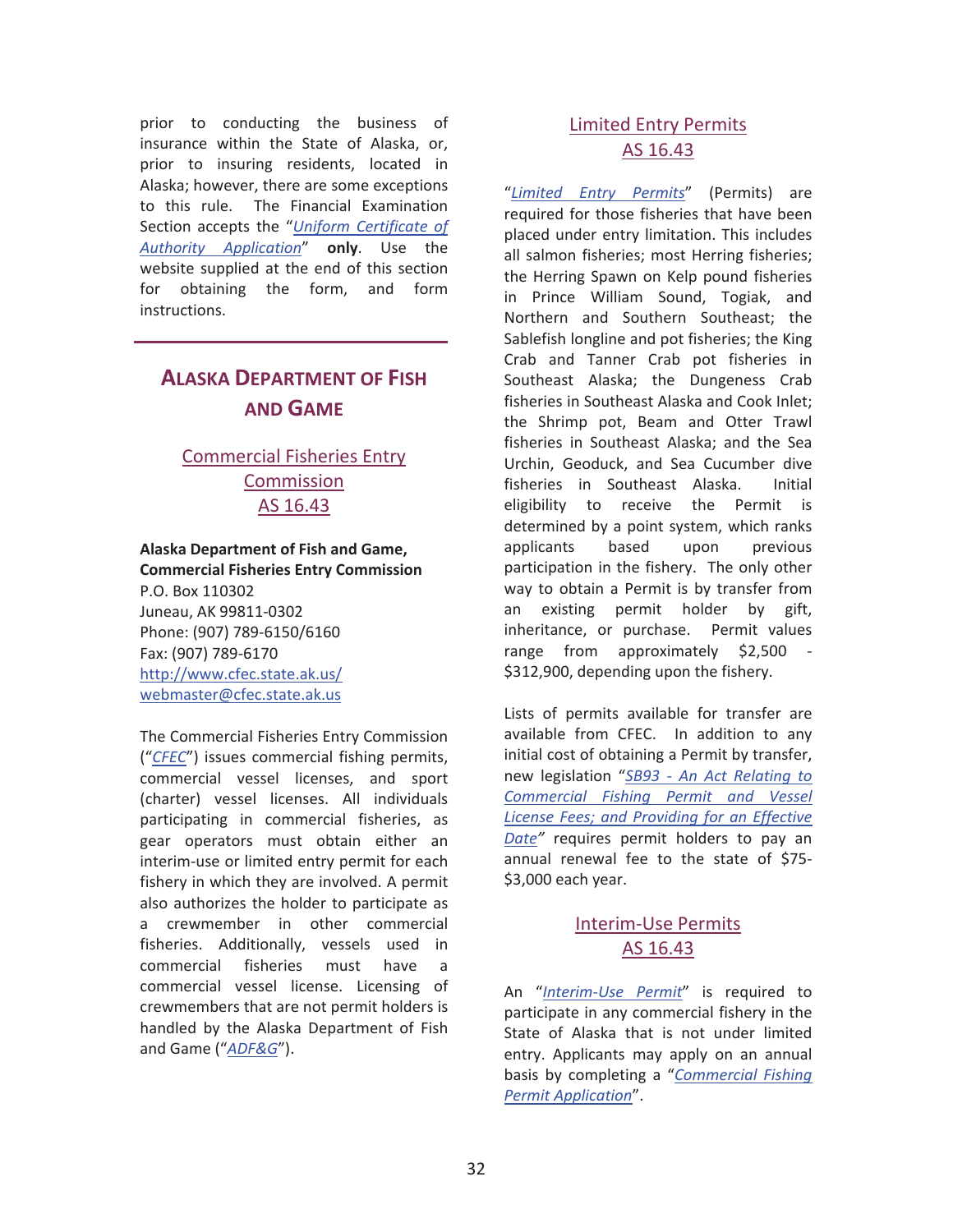Prior to limitation of entry, CFEC or the Alaska State Legislature may adopt a moratorium on new entrants into a fishery. During a moratorium, only eligible applicants may be issued interim-use permits in the fishery.

The annual fee for interim-use permits ranges from \$50 to \$750, depending upon the fishery.

# Commercial Vessel Licenses AS 16.05.490

A "*Commercial Vessel License*" is required for all vessels used for commercial fishing or related activities, which include tenders, packers, freezers, canners, sport fishing charter vessels, and commercial fishing vessels. Based on *SB93,* each vessel must be licensed annually by submitting an application for a "*Commercial Vessel* License" with the applicable fee. Beginning in calendar year 2006, the annual license fees are charged according to the overall length of the vessel as defined by the United States Coast Guard, and range from \$24 to \$900.

## Administrative Services Division

#### **ADF&G Headquarters**

P.O. Box 115525 Juneau, AK 99802-5525 Phone: (907) 465-6085 Fax: (907) 465-6078

## **ADF&G Region 1**

P.O. Box 110020 Douglas, AK 99824Ͳ0020 Phone: (907) 465-4293 Fax: (907) 465-2628

#### **ADF&G Region 2**

333 Raspberry Road Anchorage, AK 99518-1599 Phone: (907) 267-2100 Fax: (907) 267-2419

#### **ADF&G Region 3**

1300 College Road Fairbanks, AK 99701-1599 Phone: (907) 459-7200 Fax: (907) 452-4841

- Hunting & Fishing Licenses
- x Commercial Crewmember Licenses
- King Salmon Stamps
- Big Game Tags
- State of Alaska Duck Stamps
- Big Game Drawing Permits (available May  $1$  - May 31 and November  $1$  -December 6)
- Southeast Subsistence/Personal Use Salmon Permit
- Juneau Area King Crab Permits
- McNeil River State Game Sanctuary Viewing Access Permit
- Sport Fish Business Owner and Guide License

# Crewmember Licenses AS 16.05.480

"*Crewmember Licenses*" are required for all individuals who assist in the operation of commercial fishing gear or who crew on tenders, processors, or other floating craft used in transporting fish. (Permit holders do not have to obtain crewmember licenses.) "*Crewmember Licenses*" are issued by ADF&G, and may be obtained from them or from vendors of Fish and Game licenses throughout the state, at a cost of \$60 for Alaska residents and \$125 for nonresidents.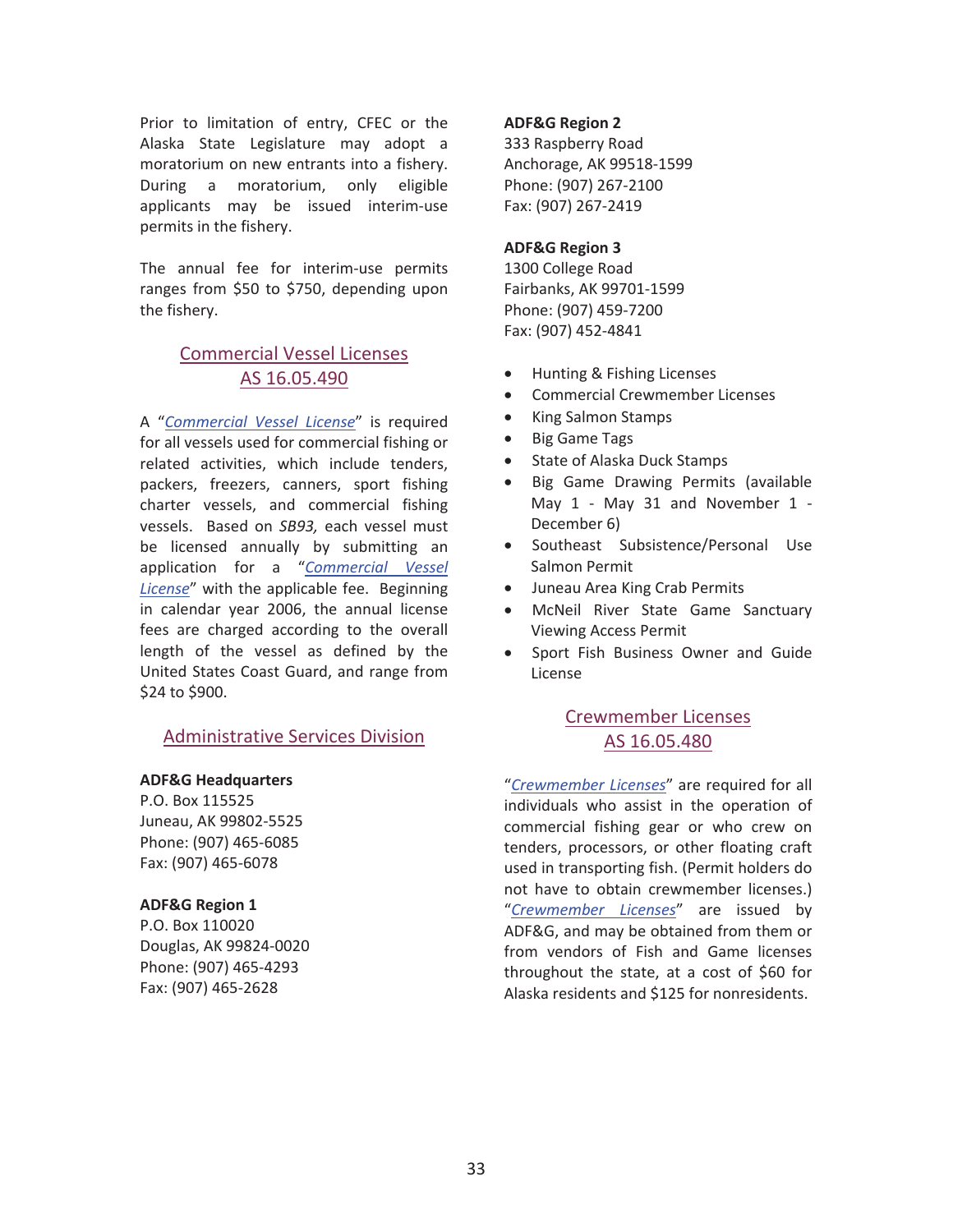# Management and Regulation of Commercial Fisheries AS 16.05

Commercial fisheries under the State of Alaska's jurisdiction are subject to regulation by ADF&G and the Alaska Board of Fisheries. Information on regulations pertaining to specific fisheries, including such things as vessel and gear restrictions and times and areas of fishery openings and closures, should be obtained from your local office of ADF&G.

Some Alaska fisheries, particularly fisheries in waters more than three miles from shore, are managed and licensed by the federal government. Information about such fisheries may be obtained by contacting the "*National Marine Fisheries Service*".

# **Alaska Department of Labor and Workforce Development**

## **Alaska Department of Labor and Workforce Development, Division of Labor Standards and Safety** P.O. Box 111149 Juneau, AK 99811-1802 Phone: (907) 465-4855 Fax: (907) 465-6012 http://labor.state.ak.us/lss/home.htm

#### **Occupations and Requirements:**

The "*Directory of Occupations Requiring a License*" (Occupations Directory) is an online, complete list of occupations, which require a license issued by Federal and State Agencies, the Municipality of Anchorage, the City of Fairbanks, and the City and Borough of Juneau. If you require more information on the requirements for a particular occupation and it is not listed in the next section, refer to the online

directory for additional occupations and information. The Occupations Directory is updated annually. Refer to the "last updated" at the bottom of each occupation for the month and year the file was last updated. Persons interested in becoming licensed for a particular occupation should contact the appropriate agency for more specific information. Those who wish to be licensed in a municipality other than Anchorage, Fairbanks, or Juneau should contact the appropriate city clerk's office for information regarding local licensing requirements.

License fees listed for each occupation are subject to change. Please contact the appropriate agency to obtain current fee information. The figures given for the number of current license holders include both active and inactive.

#### **Mechanical Inspection Office**

3301 Eagle Street Suite 302 Anchorage, AK 99503-4149 Phone: (907) 269-4925 Fax: (907) 269-4932 anchorage.lss-mi@alaska.gov Juneau: (907) 465-4871 Sitka: (907) 747-6380 Fairbanks: (907) 451-2887

#### **Wage & Hour Administration**

3301 Eagle St, Suite 301 Anchorage, AK 99503 Phone: (907) 269-4901 Fax: (907) 269-4915 anchorage.lss-wh@alaska.gov Juneau: (907) 465-4842 juneau.lss-wh@alaska.gov Fairbanks: (907) 451-2886 fairbanks.lss@alaska.gov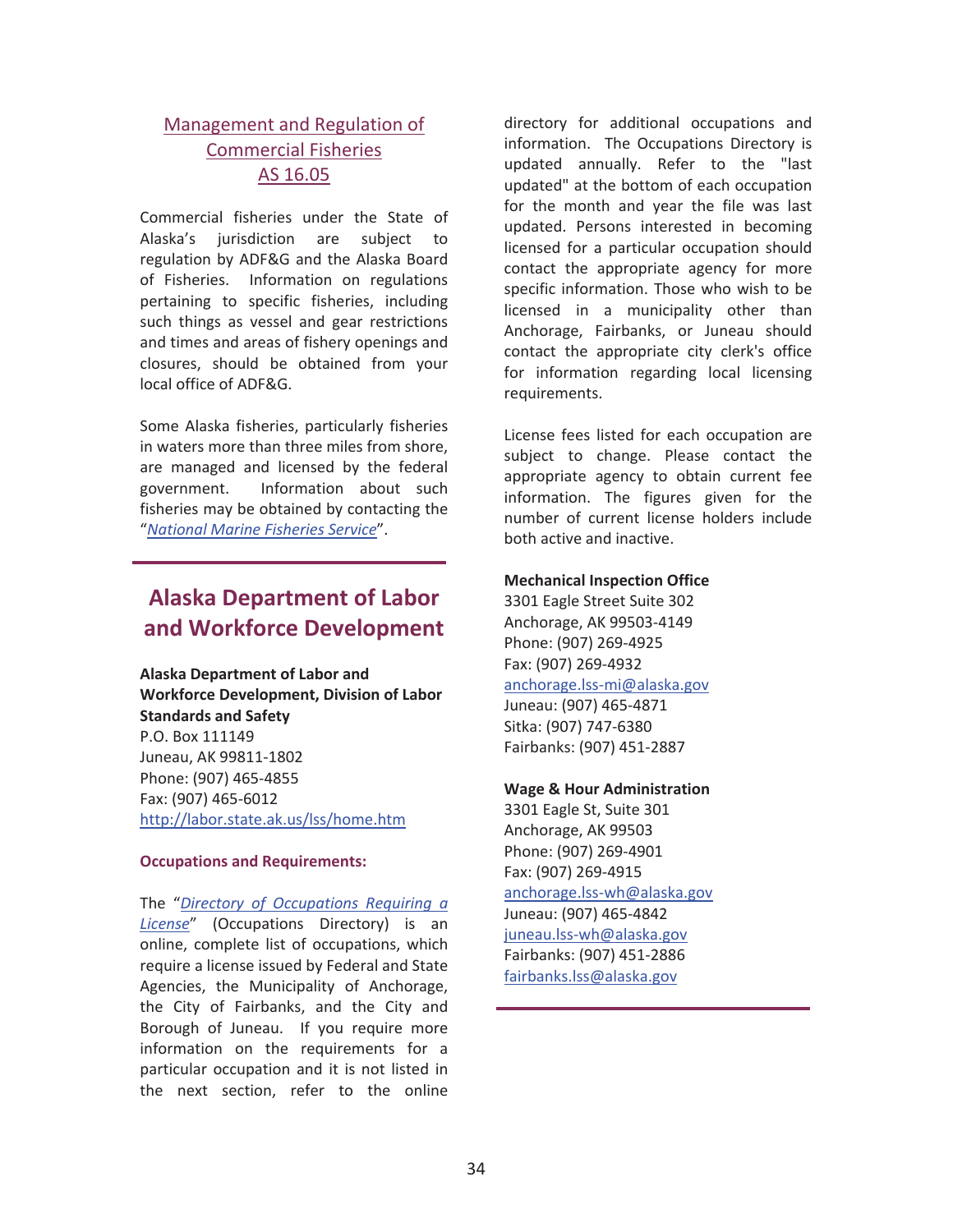# **ALASKA DEPARTMENT OF PUBLIC SAFETY**

# Alcoholic Beverage Control Board AS 04.11

#### **Anchorage Office:**

5848 East Tudor Road Anchorage, AK 99507 Phone: (907) 269-0350 Fax: (907) 272-9412 http://www.dps.state.ak.us/abc/

## **Juneau Office:**

2760 Sherwood Lane Juneau, AK 99801 Phone: (907) 465-2330 Fax: (907) 465-2389

#### **Fairbanks Office:**

1979 Peger Road Fairbanks, AK 99709 Phone: (907) 451-2030 Fax: (907) 451-5317

## Liquor Licenses

Under Alaska Statute, Title 4, entitled "*Alcoholic Beverages"*, holders of liquor licenses in Alaska pay a biennial liquor license fee to the "*Alcoholic Beverage Control Board*" (ABC Board)*.* The ABC Board's main office is located in Anchorage with field offices located in Juneau and Fairbanks. Biennial license fees for public liquor establishments vary from \$600 to \$2500. Applications for new licenses require a \$100 processing fee and renewals require a \$200 filing fee. There are 19 types of licenses and permits. All licenses are issued for two calendar years. Wholesale license holders pay a minimum license fee of \$400 for malt and wine beverages and \$2,000 minimum for all alcoholic beverages. Wholesale licensees additionally pay \$300 to \$10,000 annually depending on business

transacted during the year. A 1993 amendment to AS 4 requires all license holders, and anyone employed to sell or serve alcoholic beverages, to take an approved alcohol server education course. For more information on this course please contact the ABC Board at one of the locations listed above.

# **ALASKA DEPARTMENT OF REVENUE**

**Alaska Department of Revenue, Tax Division** P.O. Box 110420 Juneau, AK 99811-0420 Phone: (907) 465-2320 Fax: (907) 465-2375 http://tax.alaska.gov/

# Fisheries Business License AS 43.75

A "*Fisheries Business License*" is required if a person/company is processing a fisheries resource inside the state or exporting an unprocessed fisheries resource from the state for purposes of resale. Applicants must estimate fisheries business taxes for the year and secure this estimate. The fee for a Fisheries Business License is \$25.00 and the license year runs from January 1 through December 31.

A "*Fisheries Business Tax Return*" is due by March 31 of the following year.

## Direct Market License

Beginning in 2005, fishermen may obtain a "*Direct Marketing Fisheries Business License*" instead of the standard Fisheries Business License. The new Department of Revenue license type is for individual fishermen exporting their catch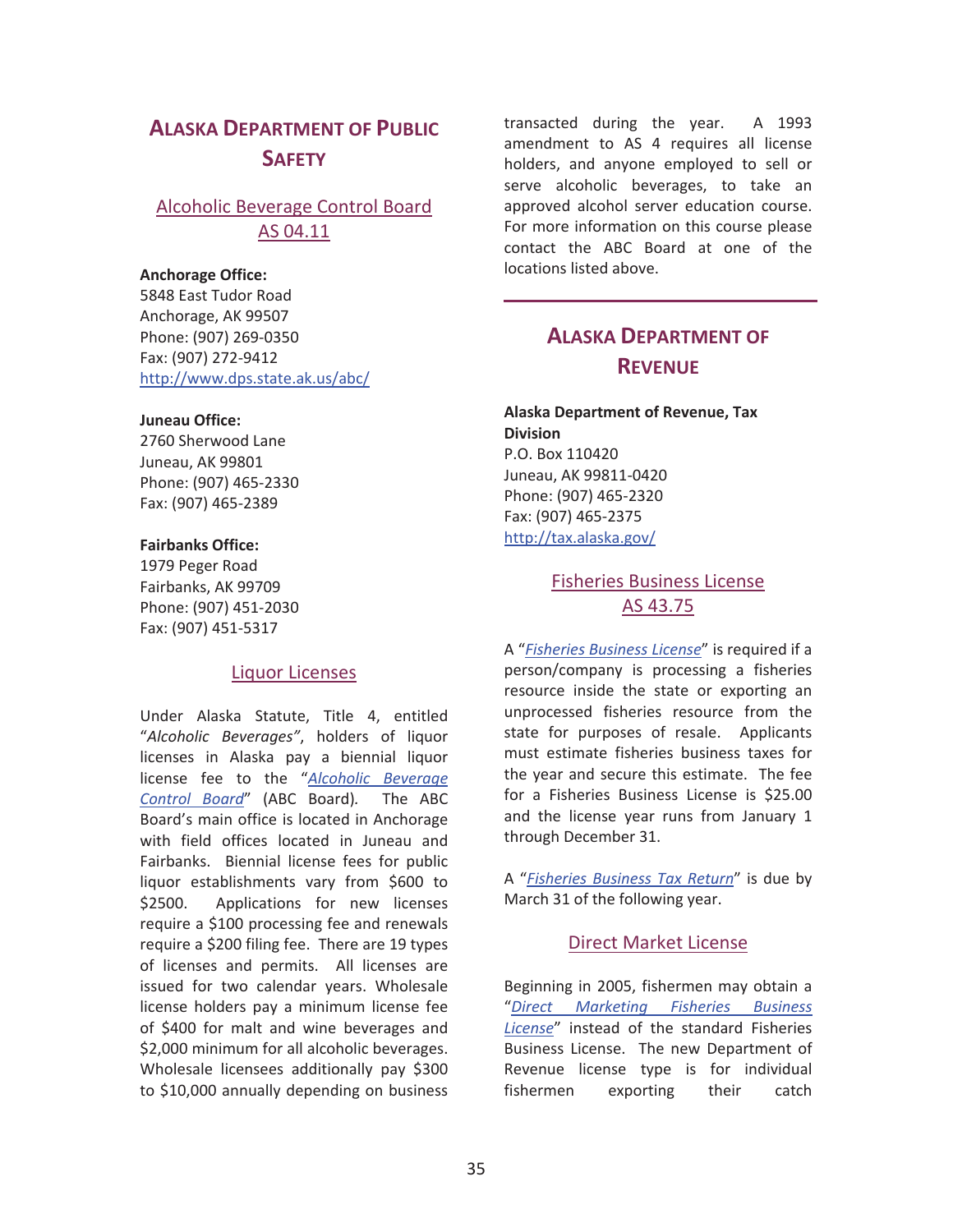unprocessed, or processing a fishery at a shore base plant or on board their own vessel. To be eligible for the "*Direct Marketing Fisheries Business License*" the individual must:

- Hold a Limited Entry or Quota Share Permit.
- Own or lease a commercial fishing vessel not exceeding 65 feet in length.

# Salmon Enhancement Tax AS 43.76

The "*Salmon Enhancement Tax*" is an elective tax levied on salmon sold in or exported from established regional aquaculture associations in Alaska. Commercial fishers in each region elect to pay a 2% or 3% tax based on the value of salmon sold in or exported from that region. Fishers pay salmon enhancement taxes to processors at the time of sale or to Department of Revenue for salmon exported from the region. Processors remit taxes collected from fishers to Department of Revenue at the address provided above.

## **Buyers:**

Holders of a "*Fisheries Business License*" that purchase salmon must collect the Salmon Enhancement Tax and file on a monthly basis using the "*Salmon Enhancement Tax Return*".

Holders of a "*Fisheries Business License*" must file a bonus return when a Limited Entry Permit holder (as defined under AS 16.43) receives end-of-season settlement or bonus payments for salmon previously acquired by the buyer.

## **Fishers:**

Fishers (including holders of a "*Direct Marketing Fisheries Business License*") that sell to unlicensed buyers in the State of Alaska, or that export salmon from an aquaculture region, must pay the tax and file the "*Salmon Enhancement Tax Return*" annually before April 1st of the following year.

#### **Exempt purchases:**

Salmon purchased from government agencies, salmon hatcheries, fishing derby associations, and other organizations with "special use permits" are not subject to the "*Salmon Enhancement Tax*".

# Surety Bonding AS 44.25.040

A \$10,000 "*Primary Fish Buyers and Fish Processors Bond*" must be provided if the person/company is buying any fisheries resource from fishermen OR hiring any processing employees. The bond remains in place for two years, unless a claim is filed against the "*Primary Fish Buyers and Fish Processors Bond*", in which case it remains in place for five years. There is no fee for this certification. Processors, that process 30,000 pounds or less of fish, or buyers that purchase \$30,000 or less of fish, need to provide only a \$2,000 bond.

# Cigarettes and Tobacco Products License AS 43.50

## **Cigarettes:**

The "*Cigarette Tax Act*" requires the first person that imports, manufactures, sells, purchases, possesses or acquires cigarettes in Alaska, upon which the "*Cigarette and Tobacco Products Tax*" has not been paid, is required to obtain an *"Alaska Cigarette and Tobacco Products License*" from DOR. This includes individuals who import cigarettes for their own consumption. The "*Alaska Cigarette and Tobacco Products License*" is paid through the purchase of Cigarette Tax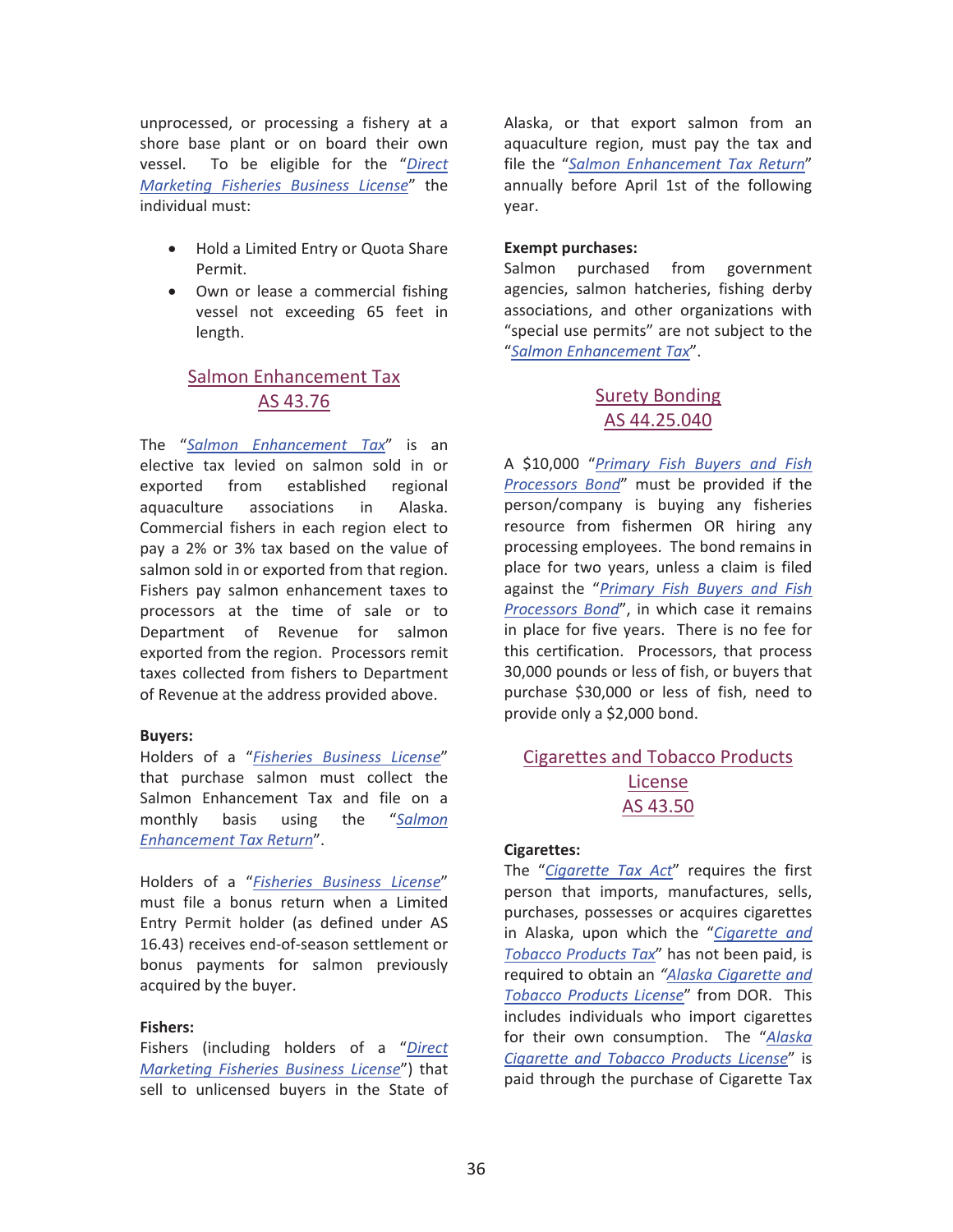Stamps.An *"Alaska Cigarette and Tobacco Products License*" allows a person to purchase and affix tax stamps.

#### **"Other" Tobacco Products:**

The person that imports, manufactures, or acquires other tobacco products for sale, must first obtain an *"Alaska Cigarette and Tobacco Products License*" from Department of Revenue. The "*Cigarette and Tobacco Products Tax*" is required to be paid by the end of the month following the month in which the other tobacco products were imported into the state for sale.

Each applicant must file monthly "*Cigarette and Tobacco Products Tax*" returns and pay the tax due. The license year runs from July 1 through June 30 the following year. The license fee is \$50 for all businesses and \$25 for individuals who import cigarettes for their own consumption.

## Alaska Mining License AS 43.65

A person engaged in one or more of the following activities in the State of Alaska is in the business of mining and must obtain an "*Alaska Mining License*" and file an "*Alaska Mining License Tax Return*":

- A Person owning and operating a mining property;
- A person owning a mining property and receiving lease or royalty payments based on production from the property;
- A person leasing a mining property from another person and operating the property, or
- A person possessing a mineral interest, whether an economic or a production interest, in a producing property, including royalty, working or operating interests, net profits, overriding royalties, carried interest, and production payments.

The "*Sand/Gravel Mining License*" year runs from May 1 through April 30 of the following year. There is no fee due to Department of Revenue for this license.

An "*Alaska Mining License Tax Return*" is due by the last day of the fourth month of the following year.

The Department of Natural Resources issues the "*Placer Mining License*". The Department of Revenue issues the "*Sand/Gravel Mining License*".

## Qualified Dealer License – Motor Fuel AS 43.40

To purchase or sell tax-exempt fuel as a qualified dealer, a person must hold a current Motor Fuel Excise Tax "*Qualified Dealer License*" issued by Department of Revenue. A Motor Fuel Excise Tax "*Qualified Dealer Bond*" equal to twice the average monthly excise taxes, but in no case less than \$5,000, must be provided to Department of Revenue. Each Motor Fuel Excise Tax Qualified Dealer must file monthly returns and pay any tax due. No license fee is required.

## Manufacturer's Permit – Alcoholic Beverages AS 43.60

Every distillery, brewery, or winery that manufactures alcoholic beverages in the state for sale must obtain a license from Department of Revenue and post an "*Alcoholic Beverages Surety Bond*" in the amount of \$25,000. An alcoholic beverage manufacturer may obtain a permit in lieu of the \$25,000 Alcoholic Beverages Surety Bond if the "*Alcoholic Beverages Tax*" is paid before shipment. Each manufacturer must file monthly tax returns and pay any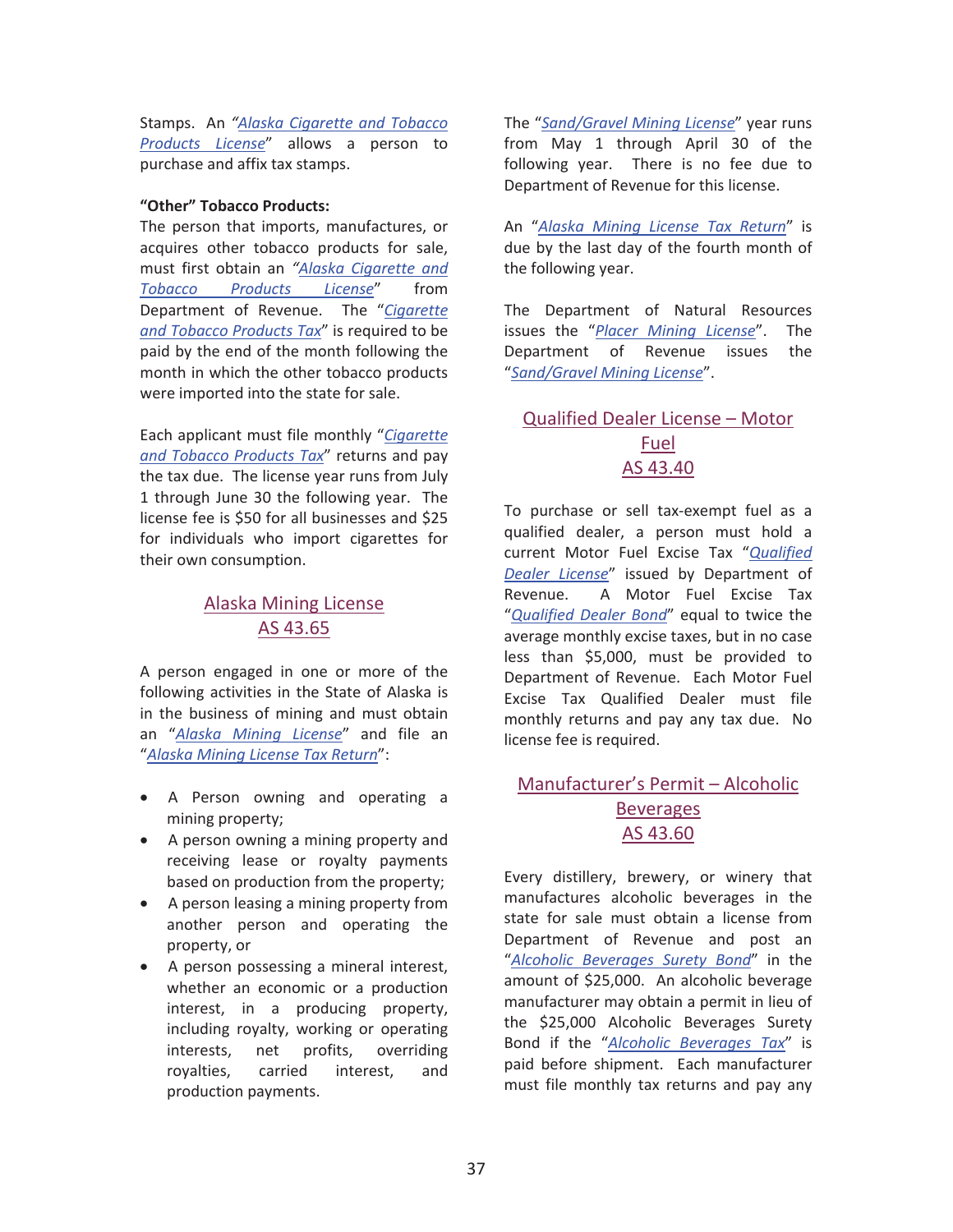tax due. The license year runs from July 1 through June 30 of the following year. No license fee is required.

## Bonded Warehouse License Alcoholic Beverages AS 43.60

Every person who imports alcoholic beverages into Alaska must pay the tax on the alcoholic beverages at the time they are imported unless the alcoholic beverages are placed in a "*State Bonded Warehouse*".

No one may operate or advertise an alcoholic beverage warehouse as a "*State Bonded Warehouse*", unless the warehouse is bonded and has obtained the State Bonded Warehouse License from Department of Revenue.

An "*Alcoholic Beverages Warehouse Bond*", which guarantees payment of the alcoholic beverage excise tax, is required. Each warehouse must file monthly tax returns and pay any tax due. The license year runs from July 1 through June 30 of the following year. No license fee is required.

# **NATIONAL OCEANIC AND ATMOSPHERIC ADMINISTRATION, NATIONAL MARINE FISHERIES SERVICE**

#### **National Marine Fisheries Services**

P.O. Box 21668 Juneau, AK 99802-1668 Phone: (907) 586-7221 Fax: (907) 586-7249 http://www.fakr.noaa.gov/default.htm

#### Administration

The National Oceanic and Atmospheric

Administration (NOAA), National Marine Fisheries Service (NMFS) is responsible for conservation and management of certain living marine resources of Alaska, including fish and marine mammals and their habitats. The Alaska Region liaisons with the North Pacific Fishery Management Council, the U.S. Forest Service, U.S. Coast Guard, the Department of State (for international fisheries management), ADF&G as well as other Federal and State of Alaska agencies.

## Alaska Federal Fisheries Management; Sustainable Fisheries Division

Phone: (907) 586-7228 Fax: (907) 586-7249 http://www.fakr.noaa.gov/sustainablefisher ies/default.htm

The "*Alaska Federal Fisheries Management Ͳ Sustainable Fisheries Division*" activity is directed at drafting, reviewing, and evaluating proposed fishery management plans, amendments, and their implementing regulations. It is also directed at in-season fisheries management in which total catch amounts of directed and incidentally caught fish species are monitored, resulting in fishery closures once quotas are reached.

#### Habitat Conservation Division

Phone: (907) 586-7636 Fax: (907) 586-7358 http://www.fakr.noaa.gov/habitat/default. htm

The "*Habitat Conservation Division*" (HCD) works in coordination with industries, stakeholder groups, government agencies, and private citizens to avoid, minimize, or offset the adverse effects of human activities on Essential Fish Habitat (EFH) and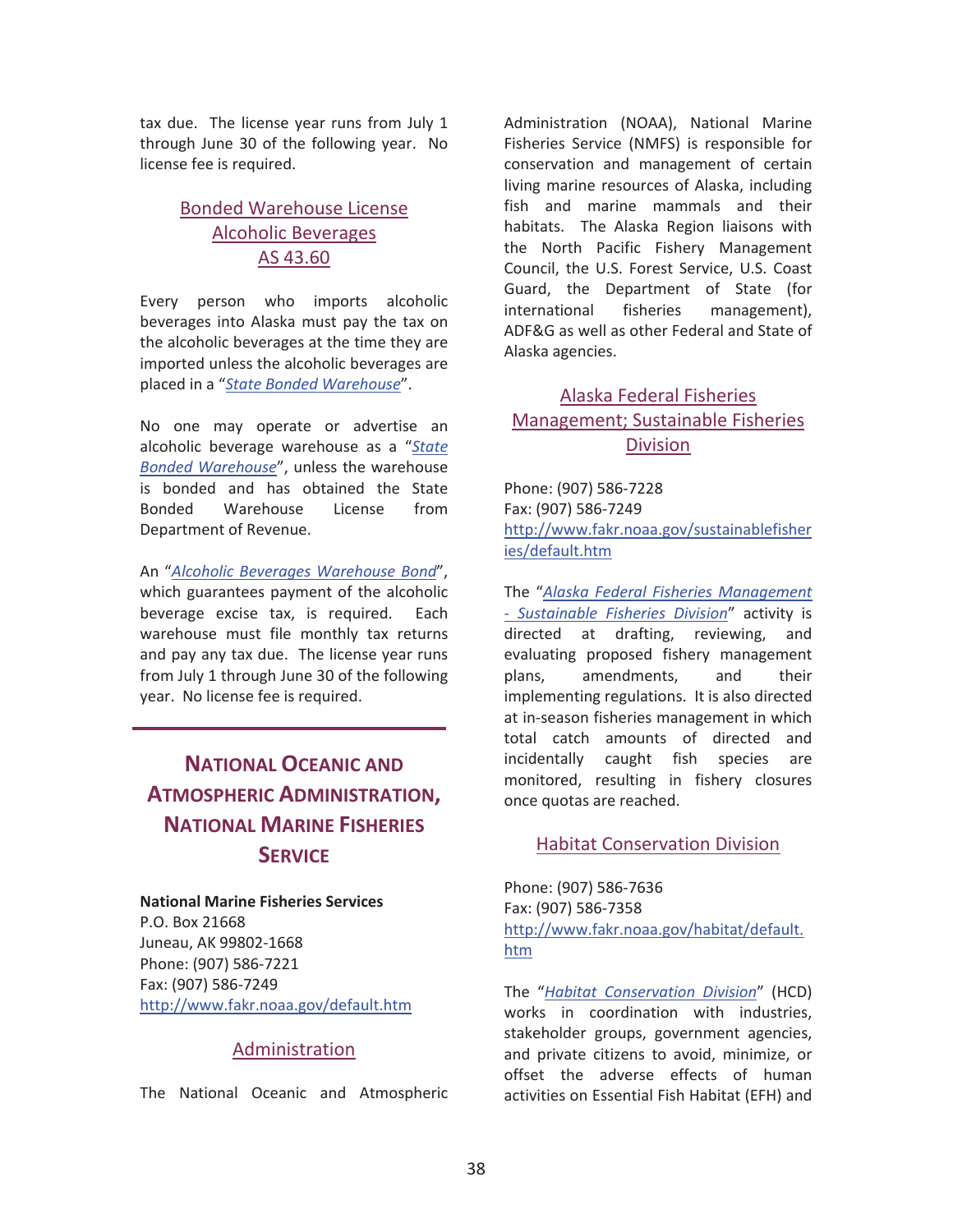living marine resources in Alaska. This work includes conducting and/or reviewing environmental analyses for a large variety of activities ranging from commercial fishing to coastal development to large transportation and energy projects. HCD identifies technically and economically feasible alternatives and offers realistic recommendations for the conservation of valuable living marine resources. HCD focuses on activities in habitats used by federally managed fish species located offshore, near shore, in estuaries, and in freshwater areas important to anadromous salmon.

Habitat conservation activity is directed at the review of proposed construction projects in navigable waters that require permits from the U.S. Army Corps of Engineers or for wastewater discharges that require permits from the "*United States Environmental Protection Agency*. It is also directed at reviews of "*National Environment Policy Act of 1969*" documents, e.g. environmental impact statements and environmental assessments, for all Federal or State of Alaska activities that could adversely affect habitat. Other Federal, State of Alaska, local, and Native entities are contracted for purposes coordinating this activity. The results of this activity have impacts on individuals and corporations involved in mining, fishing, timber, and oil/gas development.

#### Protected Resources Division

Phone: (907) 586-7236 Fax: (907) 586-7012 http://www.fakr.noaa.gov/protectedresour ces/default.htm

The "*Protected Resources Division (PRD)*", with offices in Juneau and Anchorage, is responsible for developing management and conservation programs for all but three species of marine mammals in Alaska, and for providing regional policy guidance on marine mammal and other protected species issues. In administering provisions of the Marine Mammal Protection Act (MMPA), the Endangered Species Act (ESA), the Fur Seal Act, and the Magnuson-Stevens Fishery Conservation Act, the biologists and staff of the PRD work with other NMFS offices to develop regulations and management measures to protect, conserve and restore marine mammal populations.

Protected resources management activity is directed at management of certain marine mammals and endangered species in Alaskan waters. Other Federal, State of Alaska agencies, and Native entities are contacted for the purpose of coordinating this activity. It also includes review of coastal development activities that could affect marine mammals. This activity is also directed at maintenance of fur seal rookeries and facilities on the Pribilof Islands.

#### Restricted Access Management

Phone: (907) 586-7474 Fax: (907) 586-7354 http://www.fakr.noaa.gov/ram/webapps.ht m

"*Restricted Access Management*" activity is directed at management of an Individual Fishing Quota (IFQ) program for halibut and sablefish in and off Alaska's coast. Under this program, qualifying fishermen and corporations are awarded annual IFQ amounts based on a defined catch history. This activity is also directed at monitoring daily halibut and/or sable fish catches by IFQ holders and approval of transfers among IFQ holders.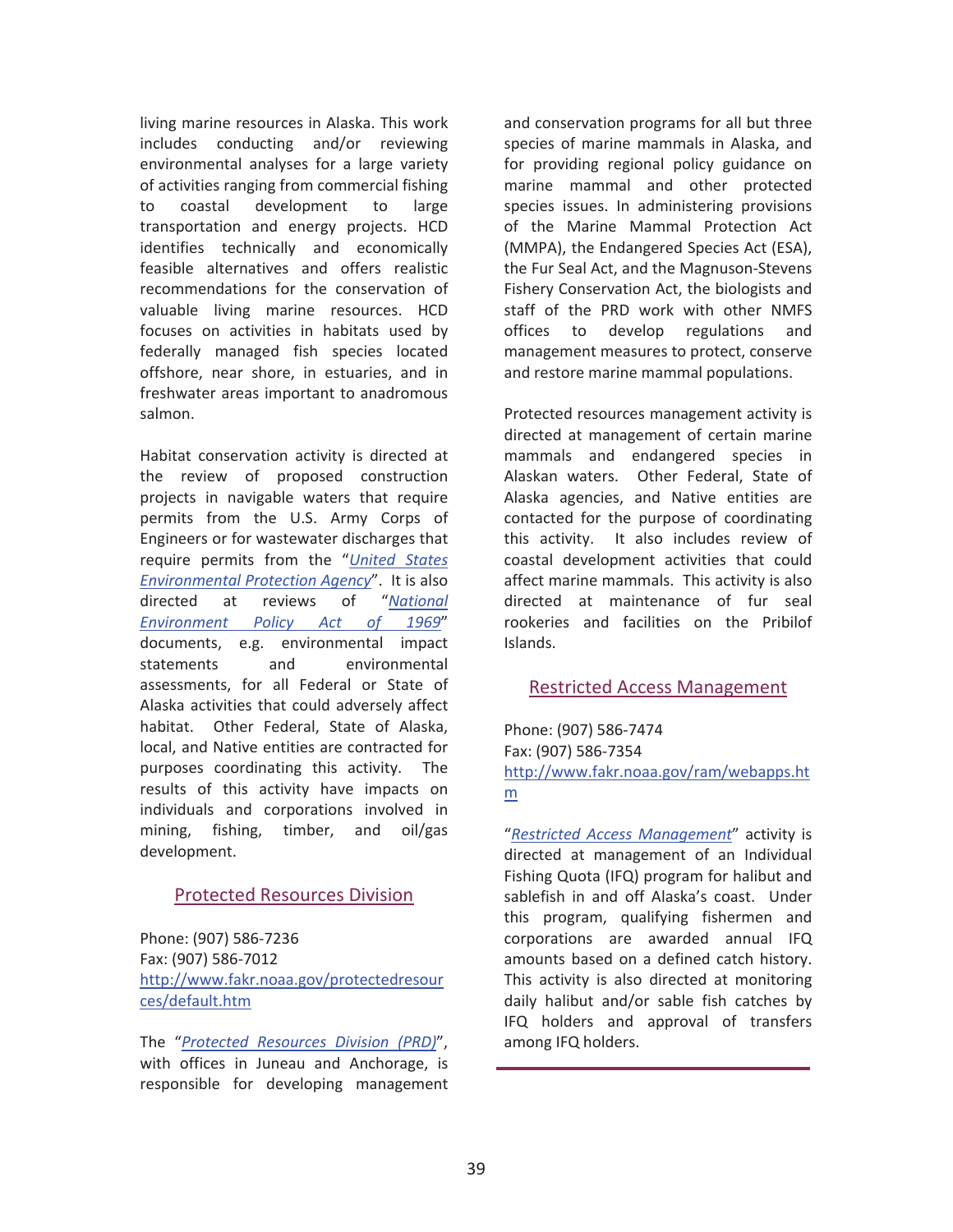**This page intentionally left blank.**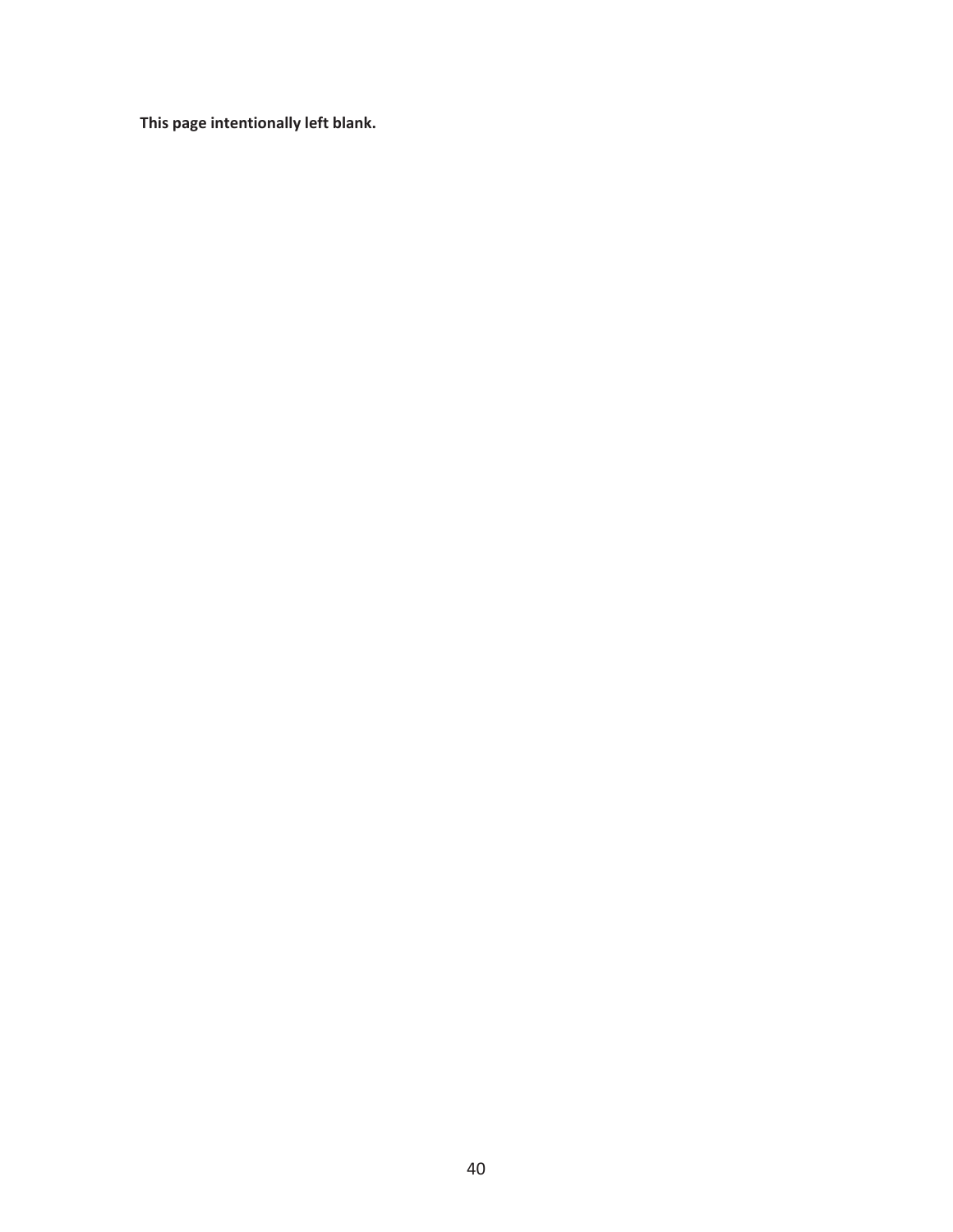# **CHAPTER 4 LABOR LAWS**

If you intend to employ workers, this is a crucial chapter. Chapter 4 provides guidelines for the employer, but should not be used as a substitute for the law.Contact the Department of Labor to ensure compliance with state and federal laws.

**Alaska labor laws** are patterned after **federal labor laws**. The minimum hourly wage is \$0.50 above the federal minimum. Standard work day and week, manpower training programs, laws pertaining to public contracts, industrial safety regulations, child labor laws, equal work, and discrimination in employment are either modeled after or closely resemble federal regulations. **Regulations for both federal and state laws should be followed.**

# **WHO ARE EMPLOYEES?**

**Internal Revenue Services (IRS)** 949 East 36<sup>th</sup> Avenue Anchorage, AK99508 Phone: (907) 271-6391

Employees can be defined either under common law or under special statutes for special purposes.

Specific definitions of employees apply for "*Social Security*" and "*Federal Unemployment Tax Act*" (FUTA) tax purposes. See "*IRS*" publications listed below for further details:

- *"IRS Publication 15, (Circular E)* -*Employer's Tax Guide*"
- **•** "IRS Publication 15–A Employer's *Supplemental Tax Guide*"

## Employment Status under Common Law

Anyone who performs services is an employee if you, as an employer, can control what will be done and how it will be done. This is so even when you give the employee freedom of action. What matters is that you have the legal right to control the method and result of the services.

Generally, people in business for themselves are not employees. For example, doctors, lawyers, veterinarians, construction contractors, and others in an independent trade in which they offer their services to the public are usually not employees.

If an employer-employee relationship exists, it does not matter what it is called. The employee may be called a partner, agent, or independent contractor. It also does not matter how payments are measured or paid, what they are called, or whether the employee works full or parttime. There is no employee class difference. An employee can be a superintendent, manager, or supervisor. Generally, an officer of a corporation is an employee, but a director is not. An officer who performs no services or only minor ones, and who neither receives pay nor is entitled to receive pay of any kind is not considered an employee.

Whether an employer-employee relationship exists under the usual common law, rules will be determined when there is any doubt by the facts in each case.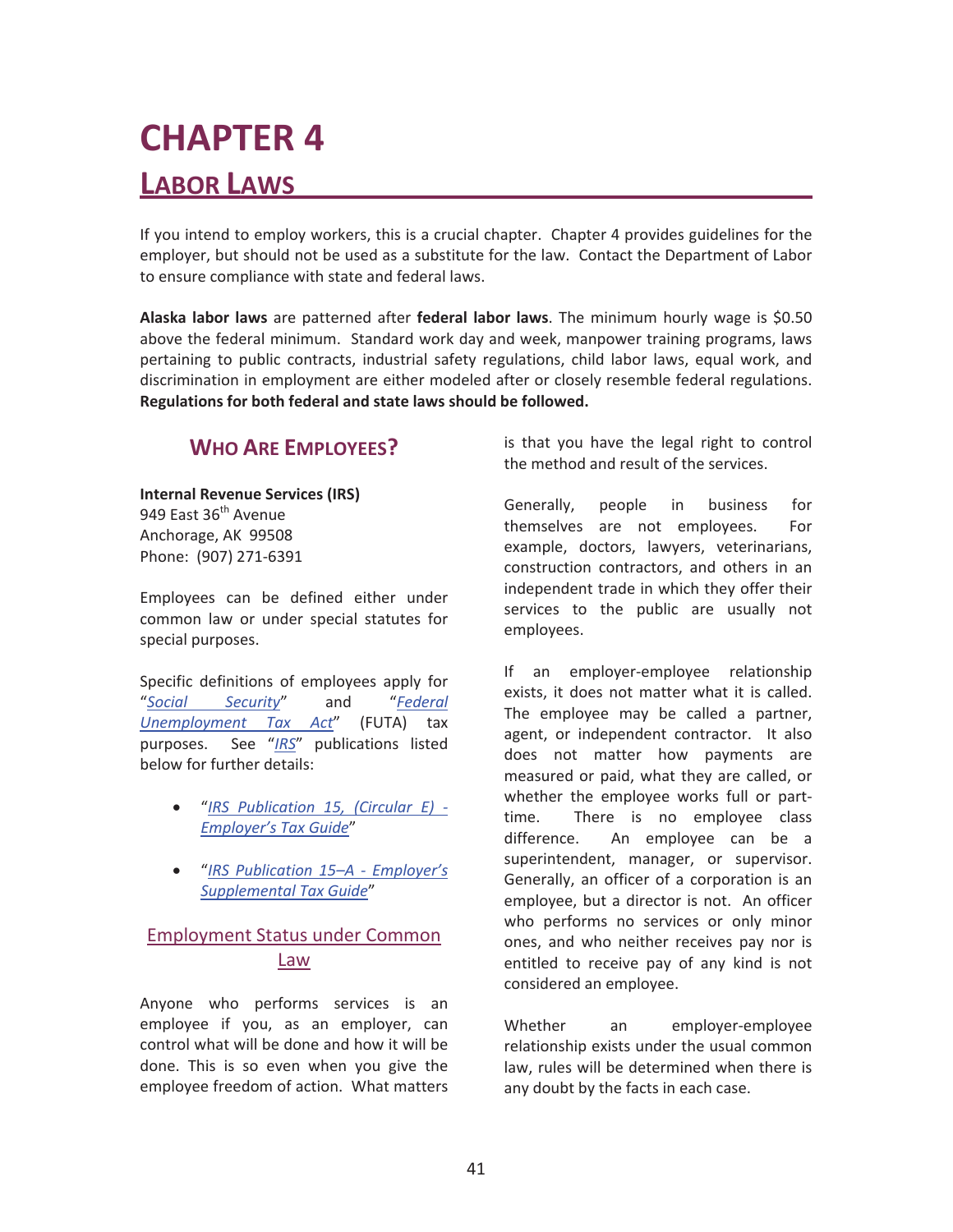If you have a reasonable basis for treating a worker other than as an employee, you will not be liable for employment taxes on the payments to that worker. To get this relief, you must file all required federal tax returns, including information returns ("*IRS Form 1099ͲMISC Ͳ Miscellaneous Income*"), on a basis consistent with your treatment of the worker. You (or your predecessor) must not have treated any worker holding a substantially similar position as an employee for any period after 1977.

This relief is not available to a business that furnishes technical service specialists (e.g., engineers, computer programmers, and systems analysts) to clients. In these cases, the employment relationship between the business and the technical service specialist will be determined under common law rules.

## Statutory Employees

If someone who works for you is not an employee under the common law rules explained above, do not withhold federal income tax from his or her pay. Although, they are not common law employees, statutory employees are considered employees for "*Social Security*" and "*Medicare Tax*" purposes, and under certain conditions, for Federal Unemployment Tax Act (FUTA) purposes. See "*IRS Publication 15–AͲEmployer's Supplemental Tax Guide*" to test if your worker is an employee. If you want the IRS to determine whether a  $i$  worker is an employee, file "IRS Form SS-8 -*Determination of Worker Status for Purposes of Federal Employment Taxes and Income Tax Withholding*".

#### Statutory Non-employees

Direct sellers and qualified real estate agents are by law considered nonemployees. They are treated as selfemployed for income and employment tax purposes. See "IRS Publication 15-A -*Employer's Supplemental Tax Guide"* for details on these two groups

## Treating Employees as Non-Employees

You will be liable for employee Individual Income Tax, Social Security and Medicare taxes, if you don't deduct and withhold these taxes because you consider an employee as a nonͲemployee. See "*IRC Section 3509 ͲDetermination of Employer's Liability for Certain Employment Taxes*" for details.

For further information, obtain "*IRS Publication 3207 Ͳ The Small Business Resource Guide*". This compact disk (CD) contains comprehensive information organized around the life cycle of a business.

# **Who is an Employer?**

**Alaska Department of Labor and Workforce Development, Workforce Development (DOLWD), Employment Security Tax**: P.O. Box 115509 Juneau, AK 99811-5509 Phone: (907) 465-2757 Fax: (907) 465-2374 http://www.labor.state.ak.us/estax/home.h tm

For Unemployment Insurance Tax purposes, any person, firm, corporation, limited liability company, or other type of organization that hires one or more individuals to perform services for them during any portion of a day is an employer. In addition, an organization (or person) is an employer if it has employees and does any of the following: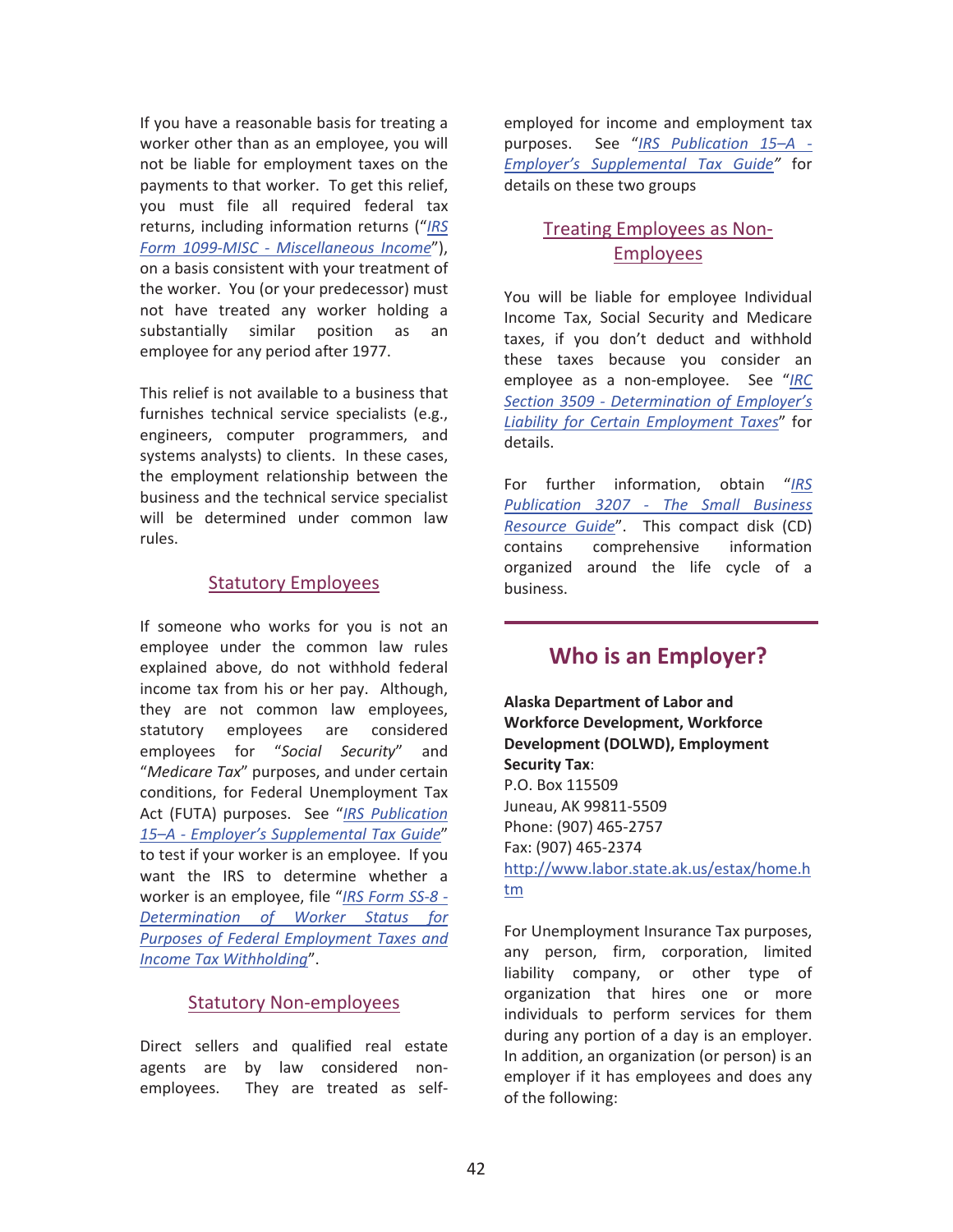- Acquires a business or substantially all the operating assets of a business that was an employer at the time of the purchase;
- Forms a business by merging or affiliating two or more employers.
- Forms a joint venture between two existing employers;
- Is a Nonprofit organization exempt from income tax under "*IRC 501(a)*" or "*IRC 501(c)(3)*"; and
	- Pays \$250 or more in a calendar quarter; or
	- Have four or more employees, at the same or different times, for some portion of a day in each of 20 not necessarily consecutive weeks in the current or preceding calendar year.
- Is a political subdivision, such as the State of Alaska (including its agencies, boards, departments, hospitals, and institutions of higher education), municipalities, and their agencies, and
- x Voluntarily elects coverage under the UI program even though not required by law to participate. Such elections, when approved, are binding for the remainder of the calendar year in which an election is received and two additional years.

Generally, an employer is a person or organization for which a worker performs a service as an employee. The employer usually gives the worker the tools and place to work, has the right to fire the worker, and has the right to exercise the necessary control, whether or not the right is exercised. A person or organization paying wages to a former employee after the work ends is also considered an employer.

#### Fishing and Maritime Employers

Fishing operations are excluded under Alaska law when there are less than 10

crewmembers and the crew is paid on a share basis. Tender operations and fish processing wages, however, *are* reportable. Special regulations govern operating crews on American vessels. Some of the factors considered in these situations include the employers' place of business and whether the operation is inside or outside the threemile limit for Alaska waters. Questions regarding fishing and maritime issues should be referred to the field auditor that handles the employer's zip code area by calling toll-free 888-448-2937.

# **UNEMPLOYMENT INSURANCE PROGRAM**

The Unemployment Insurance program is a federal/state system designed to provide partial wage loss compensation to workers who have lost their jobs but are able, available, and willing to work. Benefits are based on wages paid in covered employment during the worker's base period, consisting of the first four of the last five completed calendar quarters immediately preceding the quarter in which the claim for benefits is filed.

#### Coverage

In general, unless a specific exclusion exists under Alaska law, individuals, companies, and organizations employing one or more workers for any part of a day within a calendar year are liable for contributions (taxes) under the "*Alaska Employment Security Act"*.

#### Voluntary Coverage

Employers not liable under the "*Alaska Employment Security Act"* may apply for voluntary coverage. Such elections, when approved, are binding for the remainder of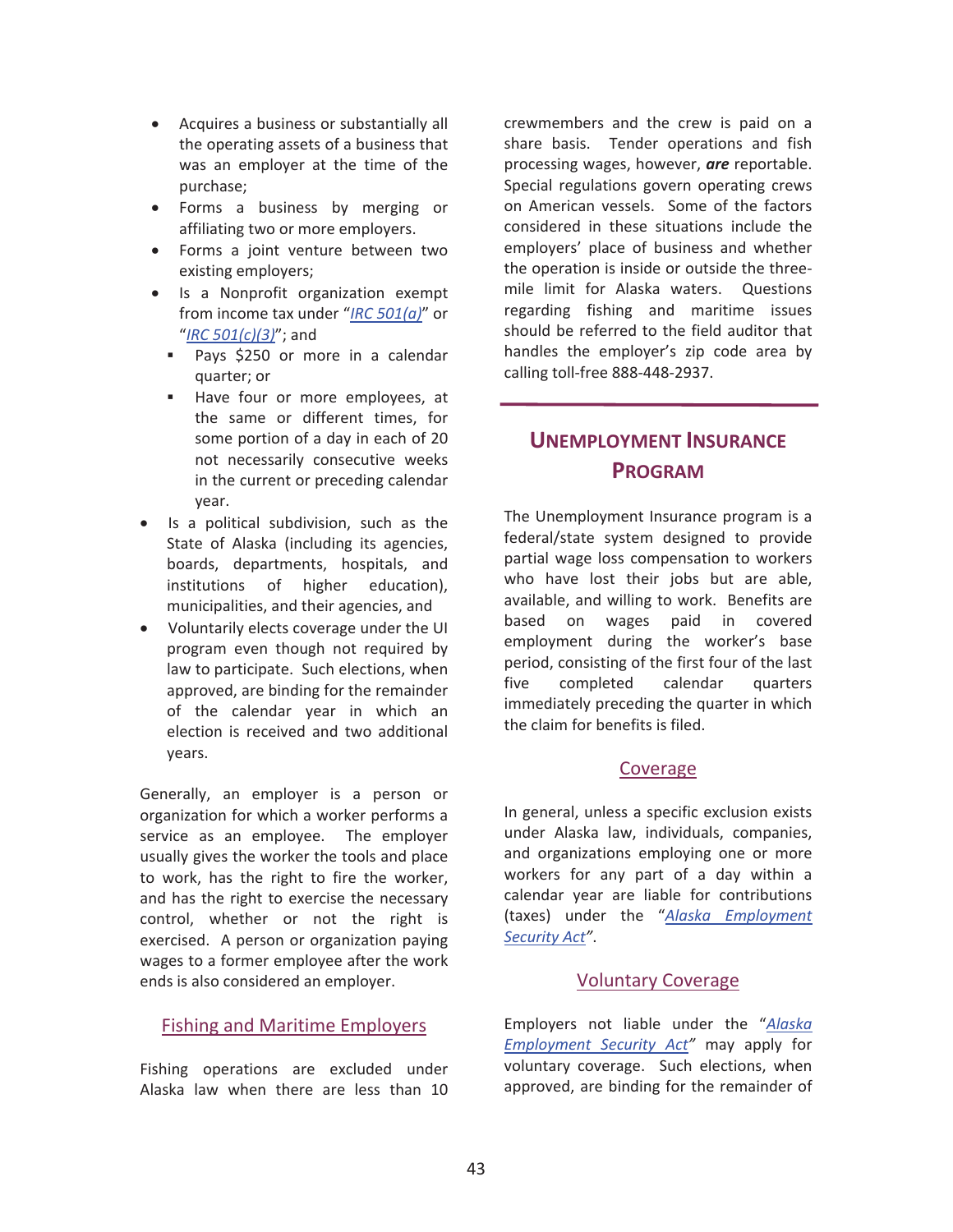the calendar year in which it is received and two additional years thereafter. The "*Voluntary Election of Coverage for Excluded Employment*" application must be submitted prior to or within the quarter wages are first paid, for all services for which coverage is requested and continues in effect on a yearly basis until either you or the agency terminates the agreement in writing before March 15 of the year for which the termination is requested.

## Coverage of Corporate Officers

Payment for services of executive officers of an Alaska corporation, incorporated under "*AS 10.06, Alaska Corporations Code*", is exempt from coverage. This includes payment for all work done by all executive officers described in the organization's bylaws, i.e. President, Vice President, Secretary, and Treasurer. The employer may elect coverage for services performed by these officers.

## Sole Proprietors, Partners and Limited Liability Companies

Sole proprietors, partners, and members of an LLC are not covered for unemployment insurance purposes and may not elect coverage.

#### Wages

Listed below are the most common examples of wages that are reportable for Unemployment Insurance tax purposes:

- $\bullet$  Hourly pay;
- Salaries;
- $\bullet$  Overtime pay;
- Back pay and/or overtime paid in settlement of employee claims;
- Bonuses and lump sum payments;
- Cash paid instead of fringe benefits;
- Cash value of all pay in any medium other than cash;
- Commissions:
- Fringe benefits such as day care, legal services plan, deferred compensation;
- Tips (when employees report them to the employer);
- Sick leave pay (unless sick leave is paid out of a separate third-party fund, which is for that purpose only), and
- Vacation pay.

## Excluded Employment

The following are some of the more common examples of employment that are not covered by Unemployment Insurance. Since these are types of excluded employment, none of these wages should be listed on the **2009** "*Alaska Quarterly Contribution Report*".

- Service performed for a corporation by an executive officer of the corporation if the corporation is incorporated under "*AS 10.06, Alaska Corporations Code*" (business corporation) or "*AS 10.45, Professional Corporations Act*" (professional corporation). Note: If Unemployment Insurance coverage is elected for executive officers of a corporation, all executive officers of the corporation must be covered as a group.
- Service performed by an individual who is employed by a:
	- Son, daughter, or spouse;
	- Parent or legal guardian if the individual was under the age of 21 years and a full-time student during eight of the last 12 months and intends to resume full-time student status within the next four months;
	- Mother or father, if a child under the age of 18 performs the service.
- Parent or child of an employer that is a partnership; however, the parent/child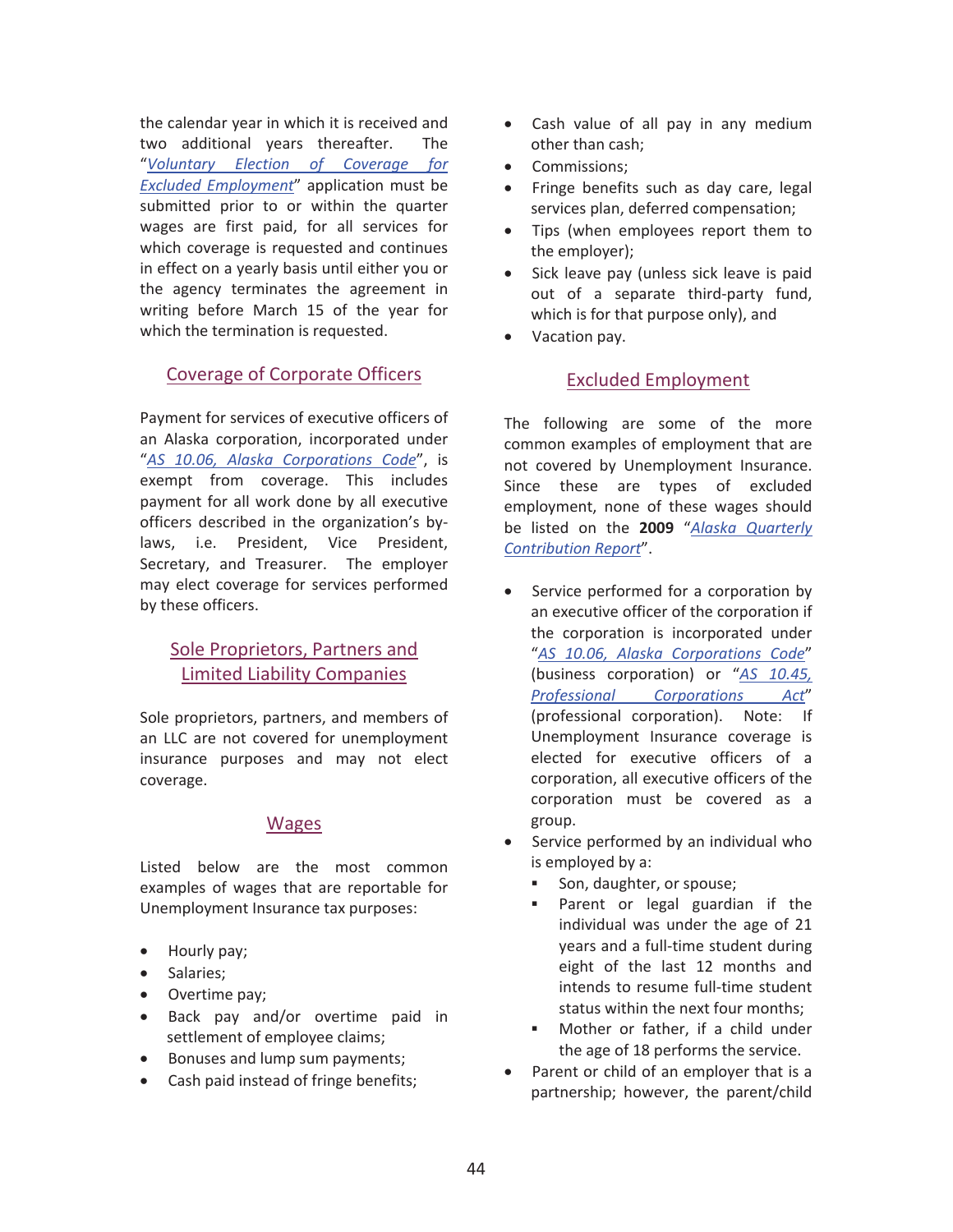relationship must exist between the employee and all partners.

- Domestic/child care service in a private home except when \$1,000 or more is paid in a calendar quarter.
- Service performed by an insurance agent, insurance solicitor, a real estate broker, a real estate salesperson, or securities salesperson when commission compensates him or her.

# **WHO FUNDS THE UNEMPLOYMENT PROGRAM?**

Each state is responsible for financing unemployment benefit costs. In Alaska, the employer pays the main share of the tax, but the employee also contributes. Employers are required to withhold the employee's share from earnings.

The employer then submits the total tax at the end of the calendar quarter. An employer who fails to make the deductions from wages of the employee is liable for the payment of the total contributions due.

## Contribution Rates

A rate notice is mailed to each new contributory employer when an employer account is established. A rate notice is also mailed to all contributory employers prior to January 1, listing the new employer and employee rate and the new taxable wage base for the coming calendar year. More complete information is available in the "*Alaska Unemployment Insurance Handbook*".

The three types of employer rates are listed:

**•** "E" Rate - Experience Rate: The "E" rate is the rate assigned to an employer

who has been subject to the "*Alaska Employment Security Act*" for four or more quarters ending with the June 30 computation date and who have filed all reports, and paid all contributions, interest, and penalty required by the "*Alaska Employment Security Act*".

- **•** "I" Rate Industry Rate: The "I" rate is the rate assigned to a new employer. It is the rate for employers who have less than four consecutive quarters ending with the June 30 computation date. Employers who are "I" (industry) rated will receive an industry average rate that is equal to the average rate of eligible employers in the same industry. Employers who do not list their major business activity on the "*Alaska Employer Registration Form*" will be assigned the highest industry rate.
- **"P"** Rate Penalty Rate: The "P" rate is the highest rate class in the rate schedule and is assigned to employers who are ineligible for an "E" (experience) rate. This penalty rate is assigned to employers who have not filed reports, and/or not paid all contributions, interest, and penalties; or whose predecessor has not filed all their quarterly reports and/or not paid all contributions required by the "*Alaska Employment Security Act"*.

## Taxable Wage Base

The taxable wage base, which is recalculated each year, is 75 percent of the average annual wages earned in Alaska.

Unemployment Insurance contributions are due for each employee up to the amount of the taxable wage base. Wages paid to an employee in excess of the taxable wage base are still reported and listed on the Wage Schedule, but are not taxed.

In a successorship, if an entire organization,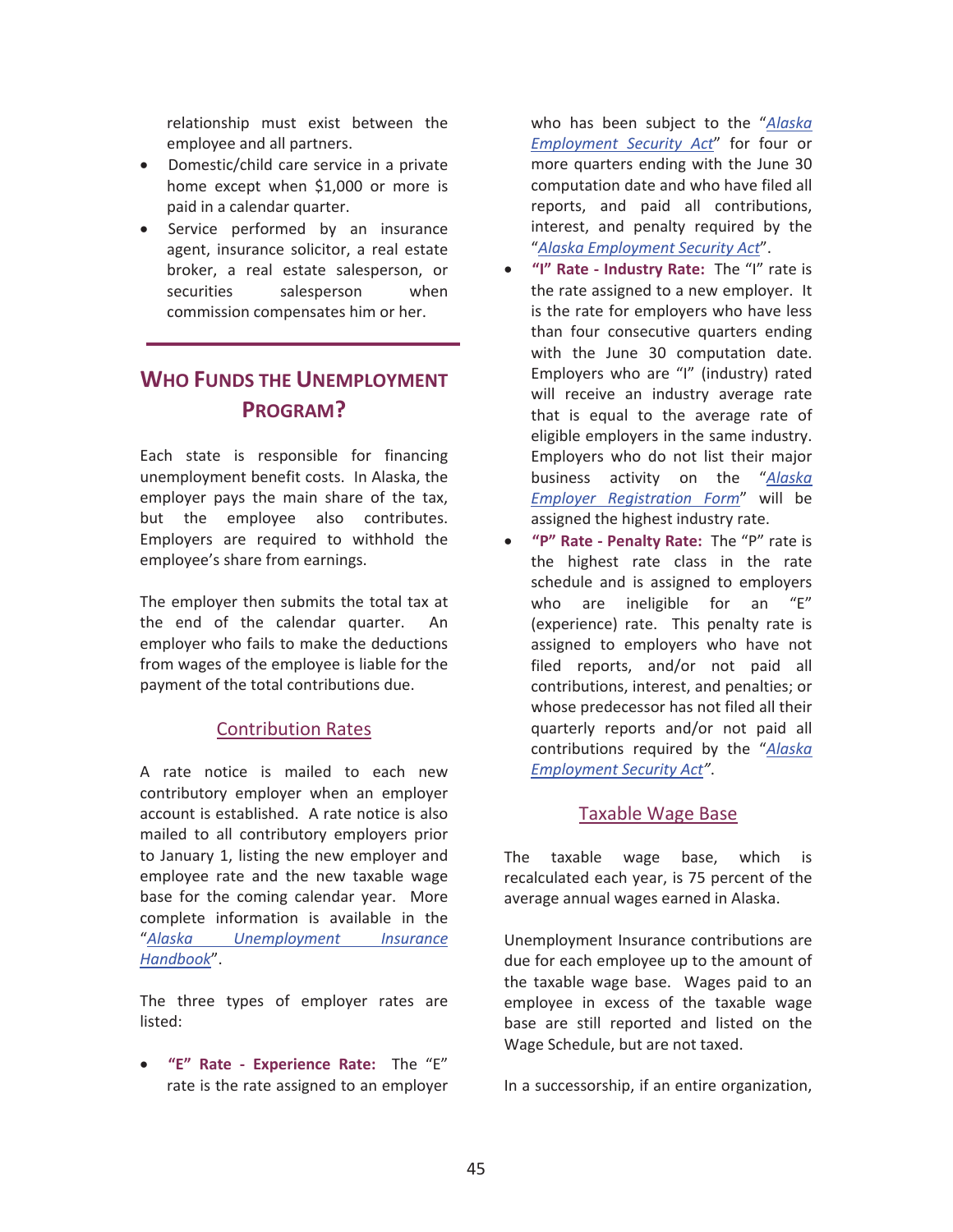trade, business, or distinct portion is acquired; the wages paid to an employee by the predecessor can be combined with wages paid to the employee by the successor for the calendar year of the acquisition to determine the taxable wage base limitations.

## Reimbursable Payment Method

Nonprofit organizations and political subdivisions may elect the reimbursable method of payment of Unemployment Insurance contributions. Employers who choose the reimbursable payment method must be aware of the associated risks. As a reimbursable employer, you assume liability for your former employees when those workers draw benefits on wages paid while working for you. Reimbursable employers will pay dollar for dollar on that portion of their former employees' Unemployment Insurance benefits received that are attributable to those wages earned while working for that reimbursable employer.

Election of the reimbursable method of payment requires approval from the Department of Labor and Workforce Development, Division of Employment Security, Employment Security Tax. The following items must be submitted before approval can be granted:

- x A completed "*Alaska Employer Registration Form*";
- A written notice of the employer's election to reimburse the Unemployment Insurance trust fund for benefits paid;
- A copy of the IRS 501  $(c)(3)$  exemption letter; and
- A security deposit.

For additional information on obtaining taxexempt status and the required exemption letter, obtain "IRS Publication 557 - Tax*Exempt Status for Your Organization*" from the IRS.

More information regarding the reimbursable method of payment can be found in the "*Alaska Unemployment Insurance Handbook*".

## Federal Unemployment Tax Act

Each employer in Alaska is subject to the "*Federal Unemployment Tax Act*" (FUTA) and must submit "*IRS Form 940, Employers Annual Federal Unemployment (FUTA) \_ Tax Return*" and the proper tax remittance to the IRS. These funds are used to cover the administrative costs of the State Unemployment Insurance Program.

Employers receive a FUTA credit of up to 5.4% for the taxes they pay under state unemployment compensation laws. The full credit cannot be claimed unless timely payment has been made to the state. Federal law establishes the amount of FUTA and the FUTA taxable wage base. Additional information and FUTA tax forms may be obtained from the IRS.

## **EMPLOYER RESPONSIBILITIES**

#### **Employers are required to:**

- 1. Register with Employment Security Tax;
- 2. Post a "Notice to Employees" poster in a location accessible to all employees;
- 3. Maintain accurate payroll records;
- 4. File Quarterly Contribution Reports;
- 5. Pay Unemployment Insurance taxes;
- 6. Report changes in ownership or closure of a business;
- 7. Report changes in executive corporate officers, and
- 8. Report changes in managing members of a limited liability company.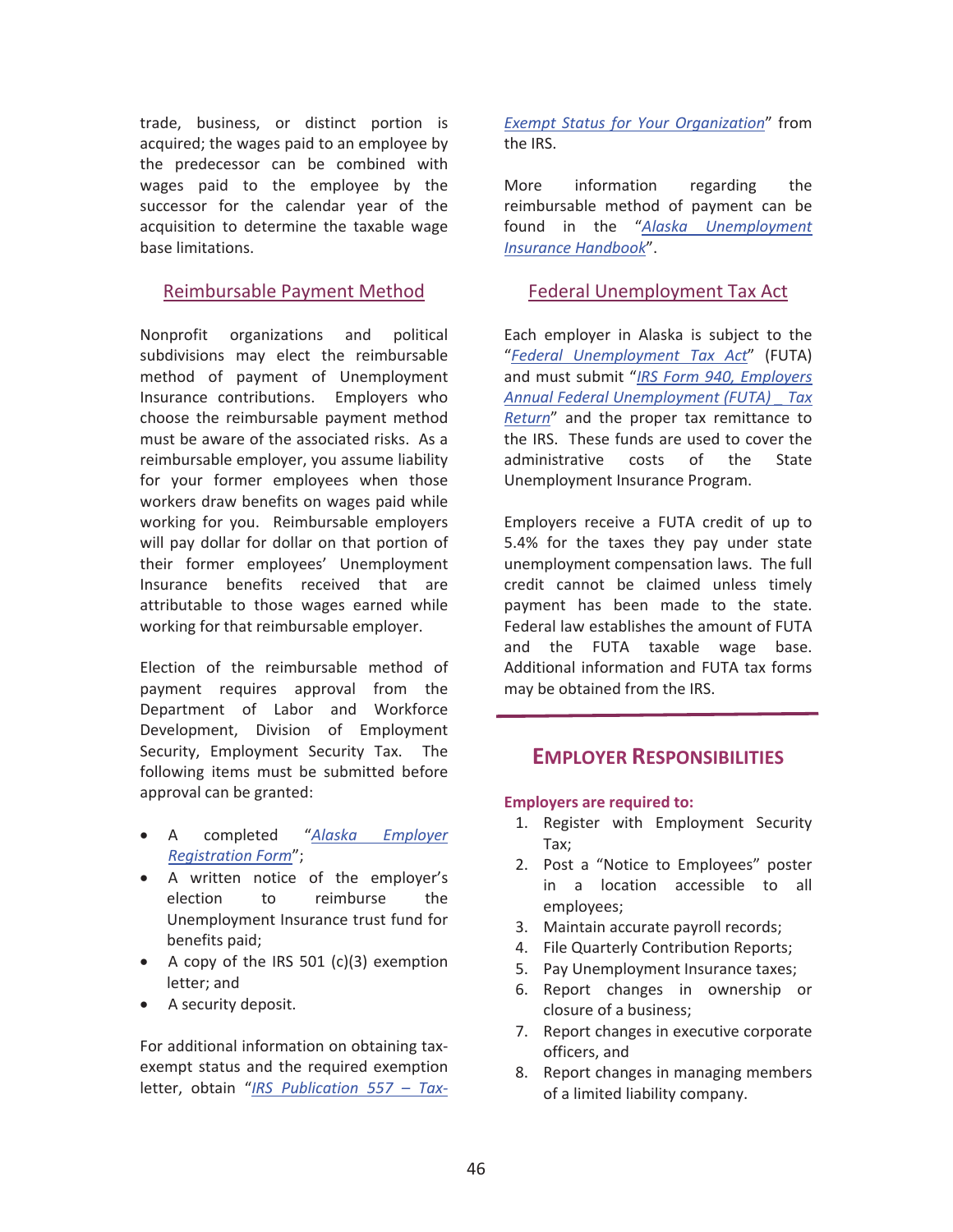### 1. Employer Must Register

Each employing unit must file an "*Alaska Employer Registration Form*" with the Employment Security Tax office at the start of business. A tax account number will be assigned to those employers determined to be liable for payment of Unemployment Insurance taxes. This number is used to identify you with Employment Security Tax.

Or, you may obtain the form from any "*Employment Security Tax Office*". It is important that the registration form be filled out completely. Contribution rates are assigned based on the information employers provide concerning their business. If this information is not provided, the employer will be given the maximum rate allowed by law for the calendar year.

When an employer purchases or otherwise acquires substantially all of the operating assets of a business, the payroll records of the seller/predecessor will transfer to the buyer/successor for purposes of rate determination. The buyer becomes the successor to the seller (or predecessor). There are two types of successor employers:

- Employer at the time of acquisitions, and
- Not an employer at the time of acquisition.

Employers who are purchasing or acquiring a business should refer to the information provided on responsibilities of successors, located on pages twenty-five through twentyͲsix in the "*Alaska Unemployment Insurance Handbook*".

**Alaska Department of Labor and Workforce Development, Employment Security Tax** P.O. Box 115509 Juneau, AK 99811-5509 Phone: (907) 465-2757 Fax: (907) 465-2374 http://www.labor.state.ak.us/estax/home.h tm

## 2. Notice to Employees

Once a tax account is established, an employer will receive a blue poster entitled, "*Notice to Employees*". This poster is required to be posted in a place convenient for all employees to read. The notice advises employees that they are covered for Unemployment Insurance, and also advises employees how to file for a refund of excess taxes withheld if they had two or more employers and were paid more than the taxable wage base.

## 3. Maintain Payroll Records

All employing units must establish, maintain, and preserve payroll records for five years for each employee. Records must be open to Employment Security Tax for inspection and may be copied by the department at any reasonable time. Information obtained from the employing unit will be kept confidential.

## 4. & 5. Contribution Reports

"*Alaska Quarterly Contribution Reports*" are to be filed on a quarterly basis - this includes the completion of the Wage Schedule on the second half of the sheet. "*Instructions for completing the Alaska Quarterly Contribution Report*" are available online or contact Employment Security Tax at the previously provided mailing address.

"*Alaska Quarterly Contribution Reports*" are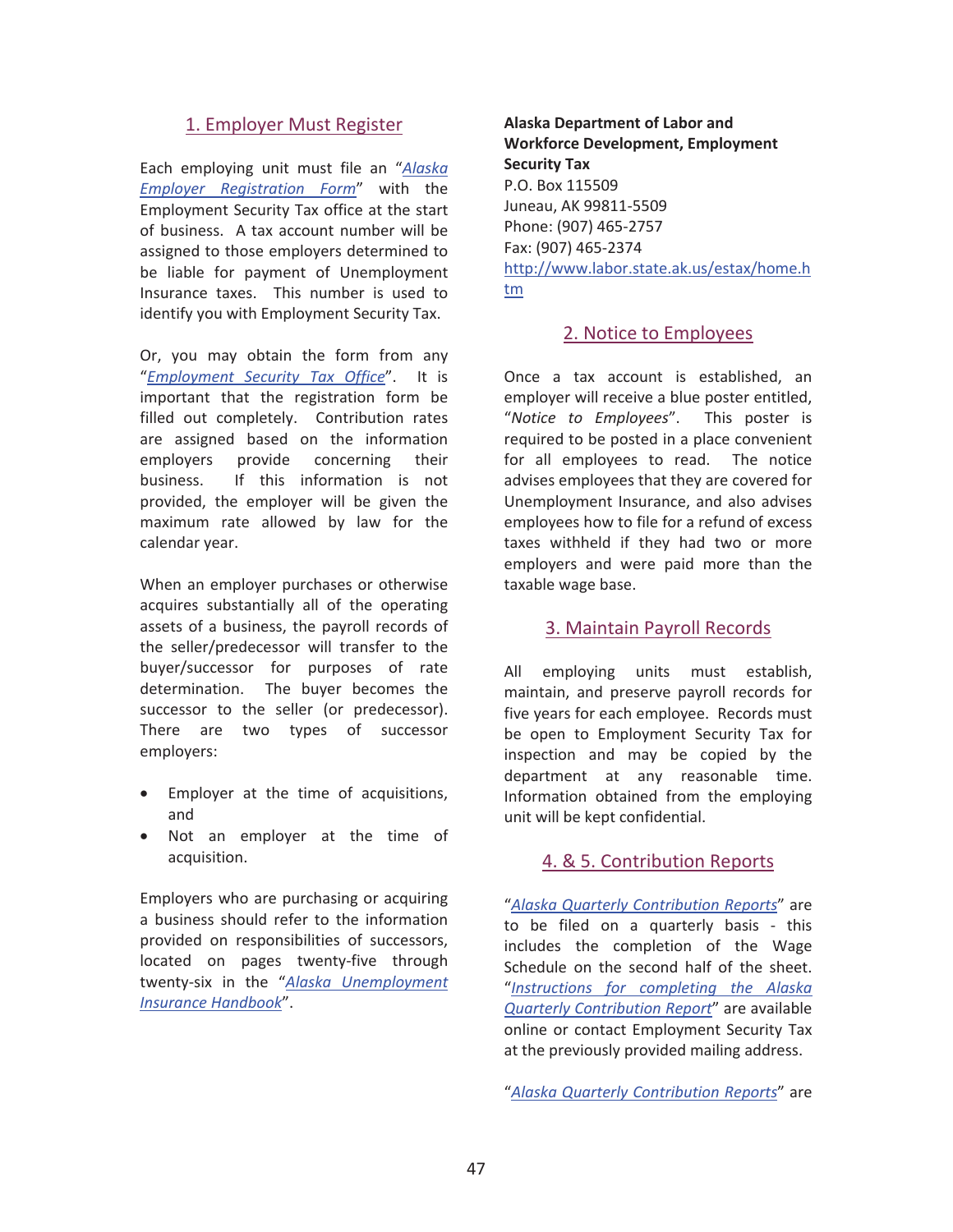due on the last day of the month following the end of the calendar quarter. Approximately two weeks prior to the close of each quarter, "*Alaska Quarterly Contribution ReportsͲForm TQ01CͲ09*", are mailed to all active employers. Employers must file them whether they received their form in the mail or not. If the form has not been received, the employer should contact Employment Security Tax prior to the due date of the report to avoid penalty charges.

The "*Alaska Quarterly Contribution Report*" is completed each quarter, even if an employer does not have employees.

- **No Employees to Report?** Write on the report, "*No Employees*", and then sign and date the form and mail it to Employment Security Tax by the due date.
- x **Employees to Report?**  The bottom portion, or "*Wage Schedule*", of the "*Alaska Quarterly Contribution Report*" provides space to list each employee's social security number, name, total reportable wages paid, occupational title or code, and area code. The top portion of the "*Alaska Quarterly Contribution Report*" is for listing total and taxable wages and computing the amount of taxes due.

"*Alaska Quarterly Contribution Reports*" and/or payments should be mailed to the Department of Labor and Workforce Development, Employment Security Tax Division: P.O. Box 115509 Juneau, AK 99811-5509

"*Alaska Quarterly Contribution Reports*" may also be filed on-line. Payments for any report filed on-line will need to be mailed to the address provided above.

## Estimated Reports

If an employer fails to file an "*Alaska Quarterly Contribution Report*", Employment Security Tax will file an estimated report on their behalf and assess a tax due based on that estimated report. The contributions due on the Notice of Assessment (for additional information, see page thirty-two of the "Alaska *Unemployment Insurance Handbook*"), for the estimated report are legally collectible.

If the Notice of Assessment indicates that the balance due is based upon an estimated report, filing the factual contribution report and paying the contribution, interest, and penalties due will stop further collection action. If an employer's records show that the report was filed and contributions were paid when due, the employer should contact a Security Tax Office. An estimated report does not take the place of the employer's factual report for rating purposes. An employer will receive a penalty rate as long as an estimated report remains on file.

#### Interest & Penalties

An employer who fails to file an "*Alaska Quarterly Contribution Report*" when it is due will be charged a penalty of 5 percent of the contribution due for each 30-day period or fraction of a 30-day period that the report is late. The maximum penalty is 25 percent of the contributions due. The minimum penalty is \$10.

If contributions are not paid on the date due, the amount remaining unpaid accrues interest at 12 percent per year. Interest continues to accrue until payment is received for the full amount due.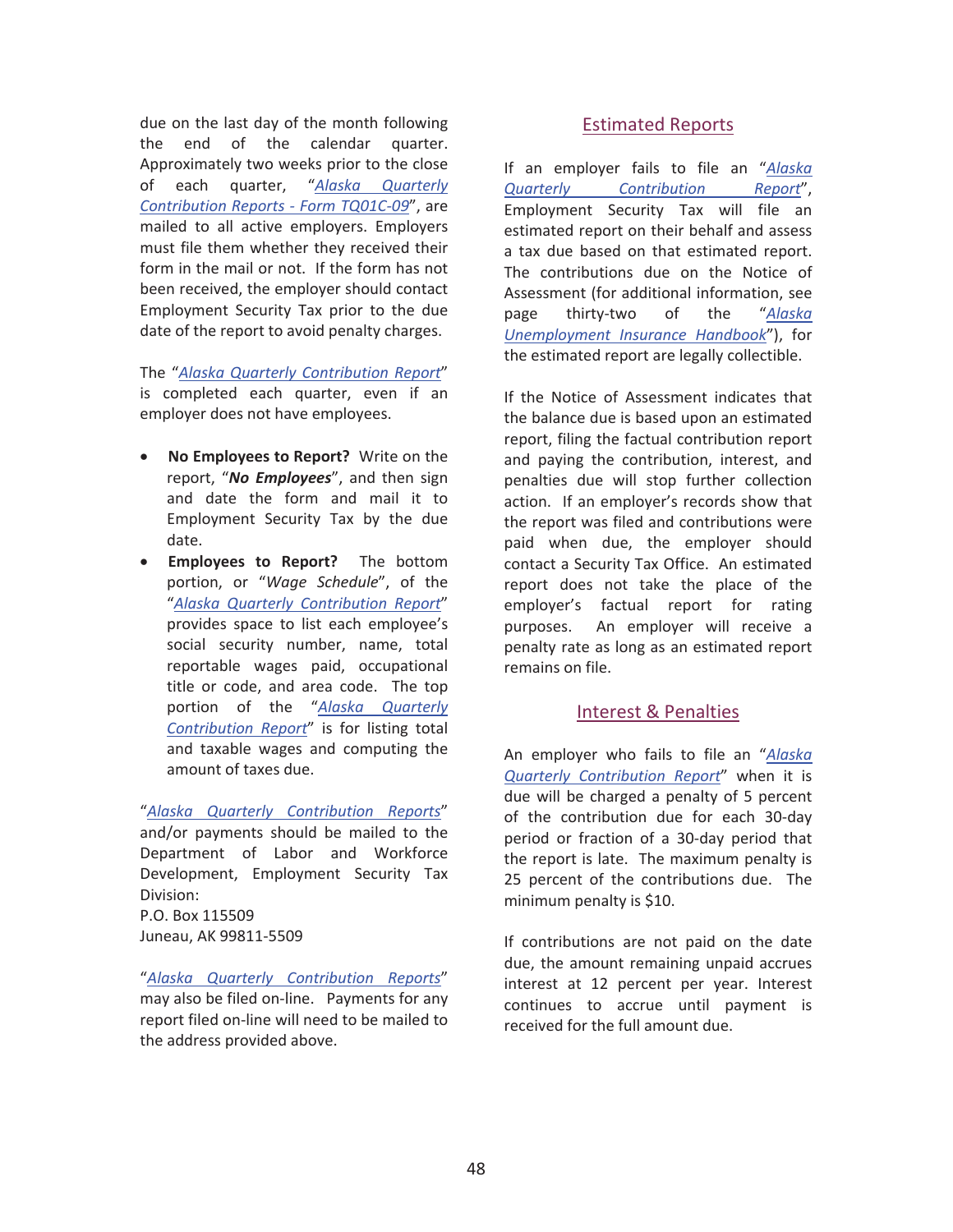## 6. Report Changes in Ownership

Using the "*Alaska Quarterly Contribution Report Change Notification Sheet", e*mployers must notify the "*Employment Security Tax Division*" if they terminate business or cease employing workers. If the business is to be sold or leased, the name and address of the successor must be given as well as the date of the transaction.

## 7. Successor in Business

When an employer purchases or otherwise acquires substantially all of the operating assets of a business, the payroll records of the seller/predecessor will transfer to the buyer/successor for purposes of rate determination. In addition, the successor (buyer) should withhold enough purchase money to cover the amount of taxes due and unpaid until the seller produces a receipt from Employment Security Tax showing the taxes are paid in full. If the buyer fails to withhold purchase money as required, and the taxes are not paid within 10 days, the buyer is liable for the payment of the seller's unpaid taxes.

Additional information on successors in business is available on pages twenty-five through twenty-six in the "*Alaska Unemployment Insurance Handbook*".

## Contract and Casual Labor

Contract labor is a term commonly used by employers to describe a worker who is "independent", i.e., not an employee. Alaska Statutes require close scrutiny of the relationship between the employer and the contract laborer to determine for Unemployment Insurance tax purposes whether the worker is an employee. Alaska Statutes provide three conditions that must be met to be excluded from coverage (see 1. – 3. provided below). It is in the

employer's best interest to understand these provisions of the law. Failure to report a contract laborer who does not meet all the conditions may result in additional taxes, interest, and penalties to an employer.

Agreements and contracts are not sufficient to alter the real status or relationship between the employer and the worker. According to AS 23.20.295, coverage under the "*Alaska Employment Security Act"* may not be waived. In other words, an employer or employee cannot decide that the worker is an independent contractor, responsible for his/her own taxes, unless the legal conditions are met.

To qualify as an independent contractor, all three of the following conditions must be met, whether or not the common-law relationship of master and servant exists:

- 1. The worker must be free from direction and control or the right to be directed or controlled.
- 2. The service performed must not be in the employer's usual course or place of business.
- 3. The worker must be customarily working in an independent trade or business of the same nature.

For a complete discussion of the above three criteria, refer to the "*Alaska Unemployment Insurance Handbook*" or the "*Do You Have Contract Labor?*" brochure.

Alaska does not have a law that specifically addresses casual labor. If a worker performs service that is part of an employer's business, the wages are reportable regardless of how short the time worked or how little wages were paid. Workers substituting for regular staff or working part-time are to be reported for Unemployment Insurance tax purposes.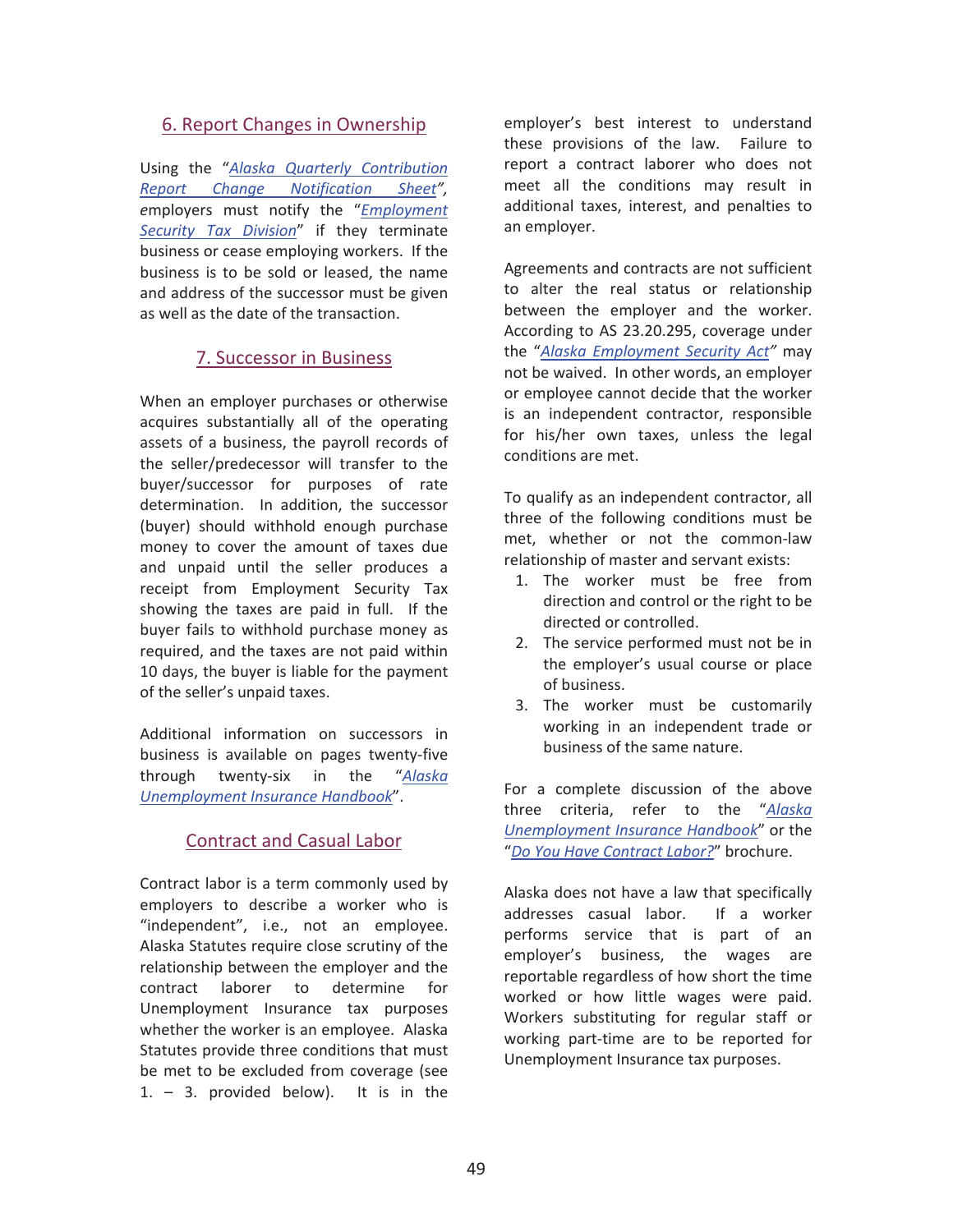#### Tax Handbook for Employers

The "*Alaska Unemployment Insurance Handbook***"** is available for employers and contains Alaska Employment Security Tax information that will help employers, accountants, and bookkeepers understand Alaska's employer tax system. This handbook is automatically sent to all new employers. Others may request a copy by contacting Employment Security Tax.

## Office Locations

Questions, requests for forms and the "*Alaska Unemployment Insurance Handbook*", or other correspondence, including account adjustment requests, may be sent to any of the following addresses:

#### **Alaska Department of Labor and Workforce Development, Employment Security Tax**

P.O. Box 115509 Juneau, AK 99811-5509 Phone: (907) 465-2757 Fax: (907) 465-2374 http://www.labor.state.ak.us/estax/home.h tm

**Field Tax Offices** are located in Anchorage, Fairbanks, Juneau, Kenai, and Wasilla. Each Field Tax Office is staffed with Field Auditors and support staff, which is available to answer questions concerning Unemployment Insurance Tax filing requirements. The toll-free telephone number to connect to your Field Auditor is 1-888-448-2937.

#### **Anchorage**

3301 Eagle Street, Room 106 Anchorage, AK 99524-1767 Phone: (907) 269-4850 Fax: (907) 269-4845

#### **Fairbanks**

675 7th Avenue, Station L Fairbanks, AK 99701-4596 Phone: (907) 451-2876 Fax: (907) 451-2883

#### **Juneau**

P.O. Box 115509 Juneau, AK 99811-5509 Phone: (907) 465-2787 Fax: (907) 465-2374

#### **Kenai**

11312 Kenai Spur Highway, Suite 2 Kenai, AK 99611-9106 Phone: (907) 283-2920 Fax: (907) 283-5152

#### **Wasilla**

877 Commercial Drive Wasilla, AK 99654-6937 Phone: (907) 352-2535 Fax: (907) 373-2683

## **PAYMENT OF WAGES**

**Alaska Department of Labor and Workforce Development, Labor Standards and Safety Division, Wage and Hour Administration** http://labor.state.ak.us/lss/whhome.htm

#### **Anchorage**

3301 Eagle Street, Suite 301 Anchorage, AK 99503 Phone: (907) 269-4900 Fax: (907) 269-4915

#### **Juneau**

1111 W. 8th Street, Suite 302 Juneau, AK 99801 Phone: (907) 465-4842 Fax: (907) 465-3584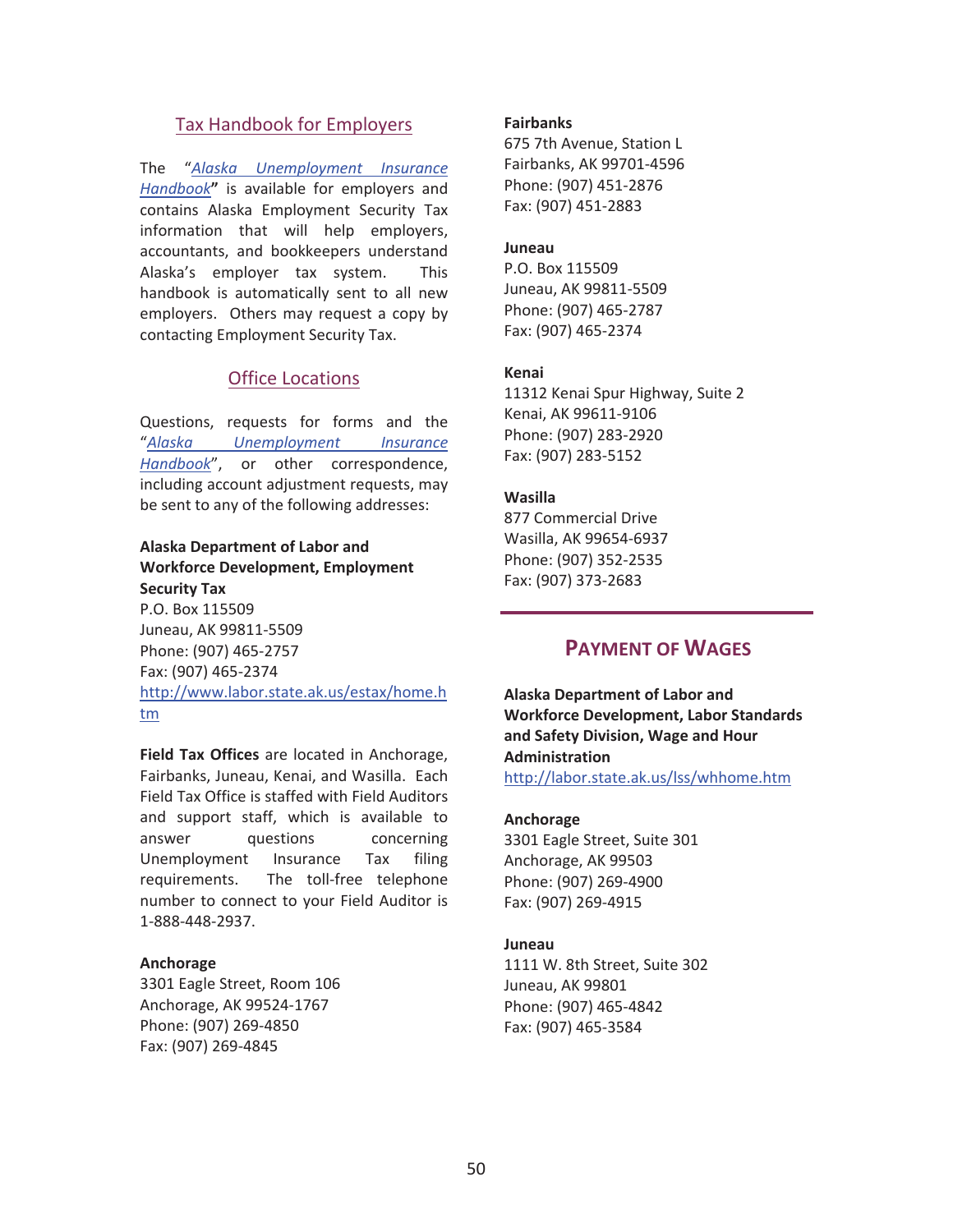#### **Fairbanks**

675 7th Avenue, Station J1 Fairbanks, AK 99701 Phone: (907) 451-2886 Fax: (907) 451-2885

Alaska state law requires an employer in this state to pay wages or compensation with currency of the United States. This may be in the form of currency, negotiable checks, drafts, or orders payable upon presentation without discount, by bank or depository, inside the state. Upon termination of an employee, all wages and other compensation are due immediately and must be paid within three working days.

The Labor Standards and Safety Division, Wage and Hour Administration has prepared a forty-seven page booklet, entitled, "*Employment Practices and Working Conditions - Wage and Hour Administration Pamphlet 100*", that is designed to assist employers and employees by providing the applicable State of Alaska and Federal laws and regulations to ensure that working conditions and wage payment practices are legal. Contact Wage and Hour, Monday through Friday during regular business hours to obtain a copy of this booklet, or, go to their online website and download and print a copy.

## Minimum Wage

The present minimum wage in Alaska is \$7.25 per hour. Tips or gratuities may not be applied as credit toward the payment of the minimum wage. The Commissioner of the Department of Labor and Workforce Development may exempt trainees, apprentices, and individuals whose earning capacity may be impaired by physical or mental deficiency, age or injury, from the minimum wage.

### Overtime Hours

No employer shall employ an employee not acting in a supervisory capacity for a workweek longer than 40 hours for more than eight hours per day. Should an employer find it necessary to employ an employee in excess of these standards, compensation for such overtime shall be paid at the rate of one and one-half times the regular rate of pay. However, the following are exceptions to the requirement of payment of overtime:

- An employee of an employer who employs three people or less in the regular course of business;
- Any individual employed in handling, packing, storing, pasteurizing, drying, preparing in their raw or natural state or canning of agricultural or horticultural commodities for market or in making cheese or butter or other dairy products;
- Any employee of any employer engaged in small mining operations where not more than 12 people are employed, as long as an individual is employed not in excess of 12 hours a day or 56 hours a week during a period or periods of not more than 14 workweeks in the aggregate in any calendar year during the mining season;
- Any employee engaged in agriculture;
- Any individual employed in connection with the publication of any weekly, semi-weekly or daily newspaper with a circulation of less than 1,000;
- Any switchboard operator employed in a public telephone exchange which has fewer than 750 stations;
- Any employee engaged in handling telegraphic, telephone or radio messages for the public under an agency or contract arrangements with a telegraph or communications company where the message or communications revenue of such agency does not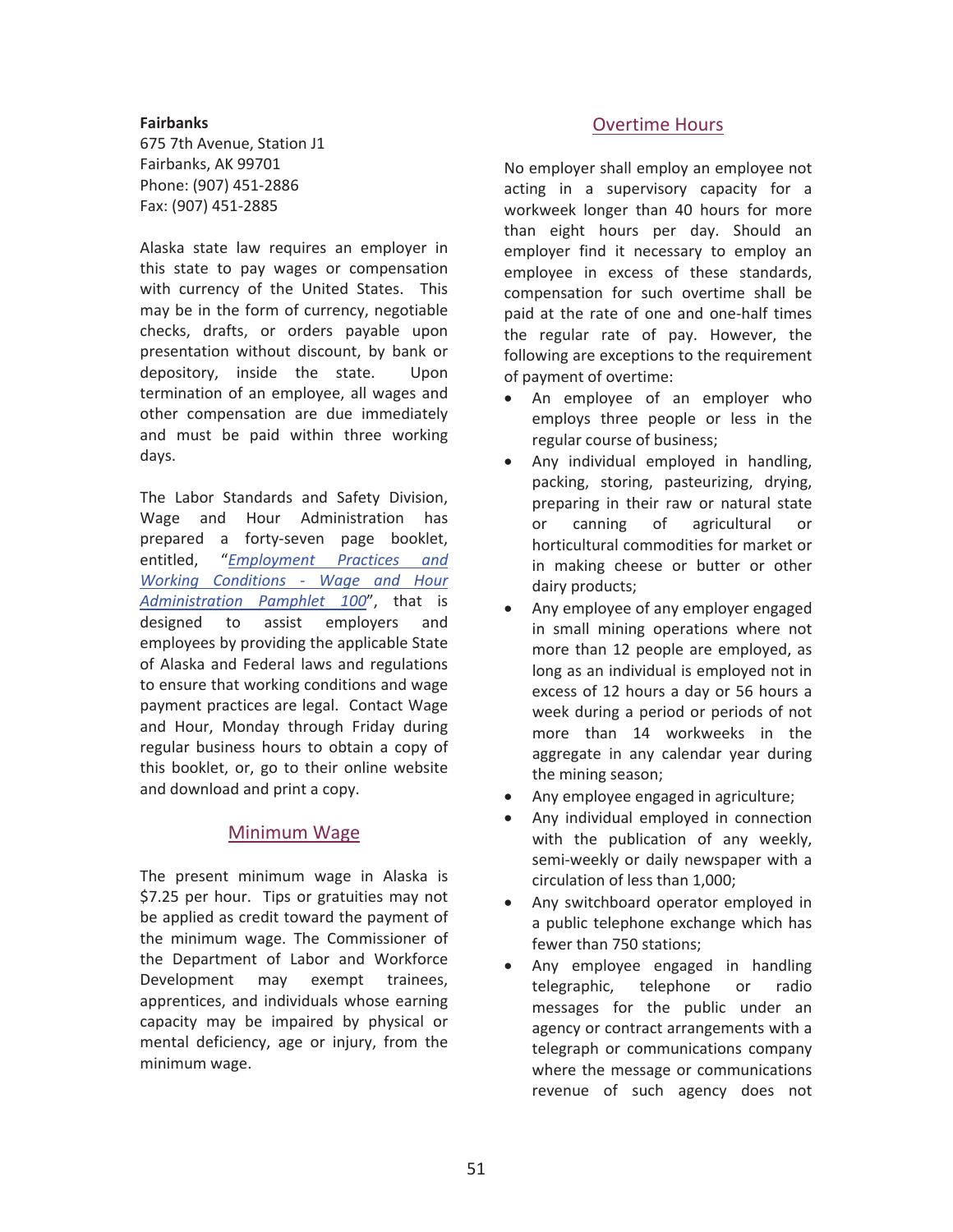exceed \$500 a month;

- Any individual employed as a seaman;
- Any individual employed in planting or tending trees, cruising or surveying or bucking or felling timber, or in preparing or transporting logs or other forestry products to the mill, processing plant, railroad or other transportation terminal if the total number of employees in such forestry or lumber operation does not exceed 12;
- Any individual employed as an outside buyer of poultry, eggs, cream or milk in their raw or natural state;
- Casual employees as defined by regulations of the Commissioner of Labor;
- Any employee of a hospital whose employment includes the provision of medical service;
- Work performed by an employee under a "*Flexible Work Hour Plan*" if the plan is included as part of a collective bargaining agreement;
- Work performed by an employee under a Voluntary Flexible Work Hour Plan if:
	- o The employee and the employer have signed a written agreement and the written agreement has been filed with DOLWD; and
	- o DOLWD has issued a certificate approving the plan which states the work is for 40 hours a week and not more than 10 hours a day; for work over 40 hours a week or 10 hours a day under a Flexible Work Hour Plan not included as part of a collective bargaining agreement, compensation at the rate of one and one-half times the regular rate of pay shall be paid for the overtime;
- An individual employed as a line haul truck driver for trips exceeding 100 road miles, if the compensation system under which the truck driver is paid includes overtime pay for work in

excess of 40 hours a week or for more than eight hours a day and the compensation system requires a rate of pay comparable to the rate of pay required by this section, and

An individual employed as a community health aide by a local or regional health organization as those terms are defined in "*AS 18.28.100*".

## Not Eligible for Minimum Wage

"*AS 23.10.050 Ͳ 23.10.150*" establishes minimum wages and overtime pay standards for employment subject to its provisions. These standards are generally applicable to all employees. However, there are exceptions to the Alaska Wage and Hour Act. The following are not eligible for minimum wage:

- Any individual employed in agriculture;
- $\bullet$  Any individual employed in the taking of aquatic life;
- Any individual employed in the hand picking of shrimp;
- Any individual employed in domestic service (including babysitters) in or about a private home;
- Any individual employed by the United States, State or local government (i.e. Political Subdivision);
- Any individual engaged in the activities of a nonprofit religious, charitable, cemetery, or educational organization where the services are on a voluntary basis;
- Any individual engaged in the delivery of newspapers to the consumer;
- Any individual employed solely as a watchman or caretaker on premises, property or plants not in operation for four months or more;
- Any individual employed in a bona fide executive, professional or administrative capacity as defined by regulations of the Commissioner of DOLWD, or as an outside salesman or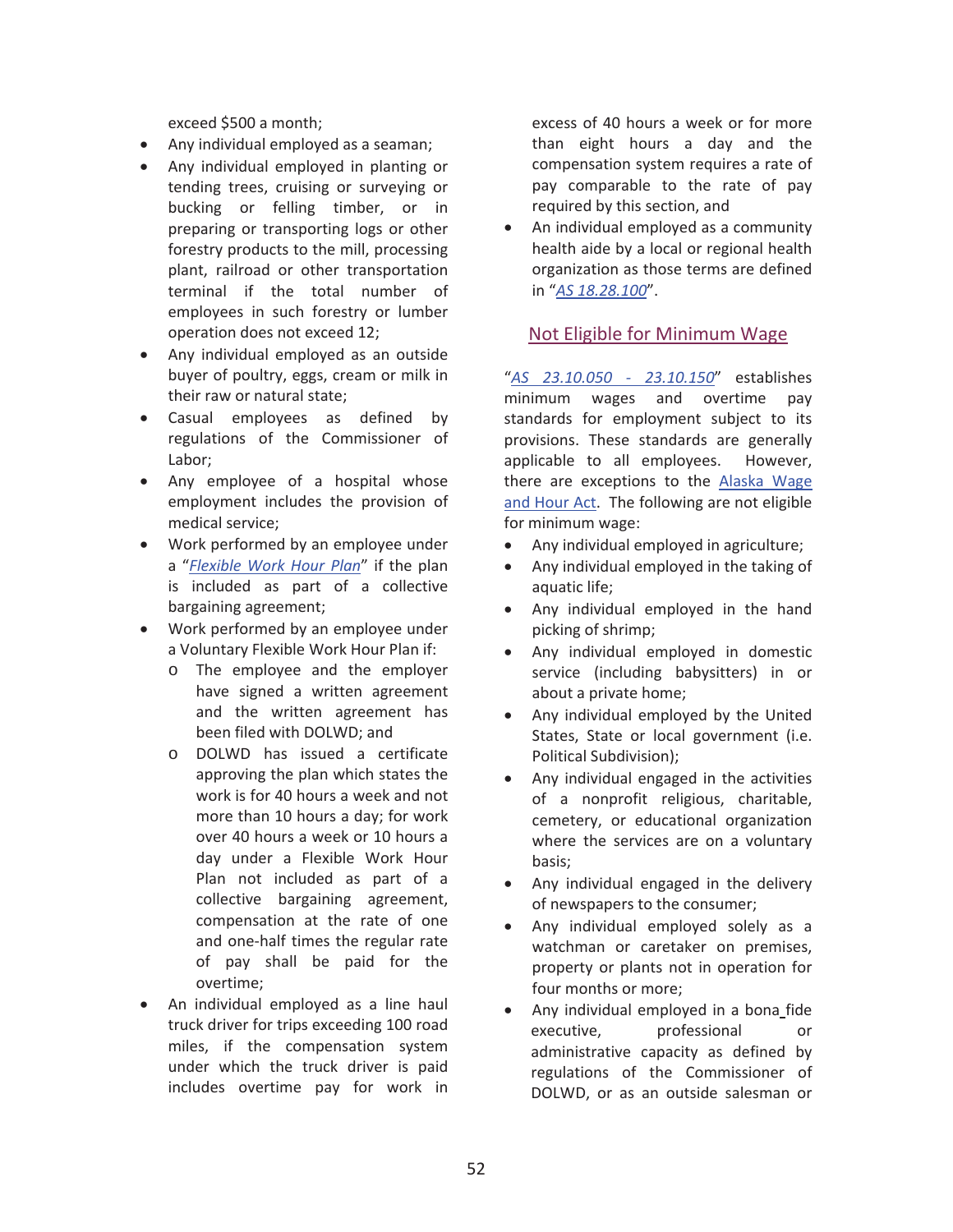any salesman working on a straight commission basis;

- Any individual employed in the search for placer or hard rock minerals;
- Any individual under 18 years old employed on a part-time basis for not more than 30 hours in any week;
- Employment by a nonprofit educational or child care facility to serve as a parent of children while the children are in residence at the facility if the employment requires residence at the facility and is compensated on a cash basis exclusive of room and board at an annual rate of less than:
- $\bullet$  \$10,000.00 for an unmarried person; or
- $\bullet$  \$15,000.00 for a married couple;
- An independent cab driver who establishes the driving area and hours, who contracts on a flat rate basis for the use of the cab, cab permit or dispatch service, and who is compensated solely by the customers served, and
- x A person who holds a license under "*AS 08.54.600",* and is employed by a registered guide or master guide licensed under "*AS 08.54.600"*, for the first 60 work days in which the person is employed by the registered guide or master guide during a calendar year.

## **LABOR LAWS**

#### Public Contracts

A contractor or subcontractor working on public construction contracts shall pay not less than the current prevailing rate as determined by the Department of Labor and Workforce Development for work of a similar nature in the region in which the work is performed. Alaska residents, eligible for preference under "*AS 36.10.140*" shall be given a minimum of 90 percent employment preference on public works

contracts throughout the State of Alaska in certain job classifications. This hiring preference applies on a project-by-project, craft-by-craft or occupational basis and must be met each workweek by each contractor/subcontractor. For further information on current prevailing wage rates, contact "*Wage and Hour*" offices in Anchorage, Juneau, or Fairbanks.(See page 58 of this booklet for Wage and Hour contact information.)

#### Employment of Minors

A "*Work Permit*" is required for minor employees. Listed below are the requirements and limitations, per DOLWD's "*Summary of Alaska Child Labor Laws*" for employing minors:

### **Alaskan youth under the age of 14 may only work in the following occupations:**

- 1. Newspaper sales and delivery.
- 2. Babysitting, handiwork and domestic employment in or about private homes.
- 3. Occupations in the entertainment industry.

**Special Restrictions for 14 and 15 year olds:** When school is in session, hours will be limited to a total of nine (9) hours of school attendance plus employment in any one day; work will be performed only between the hours of 5:00 AM and 9:00 PM. Total hours worked will be limited to twentythree (23) in any week**.\***

During school vacations, work hours will be limited to forty (40) hours per week between the hours of 5:00 AM and 9:00 PM.**\***

**\****Federal Statutes are stricter than State Statutes.*

#### **Restrictions for 14 and 15 year olds:**

1. Occupations in manufacturing, mining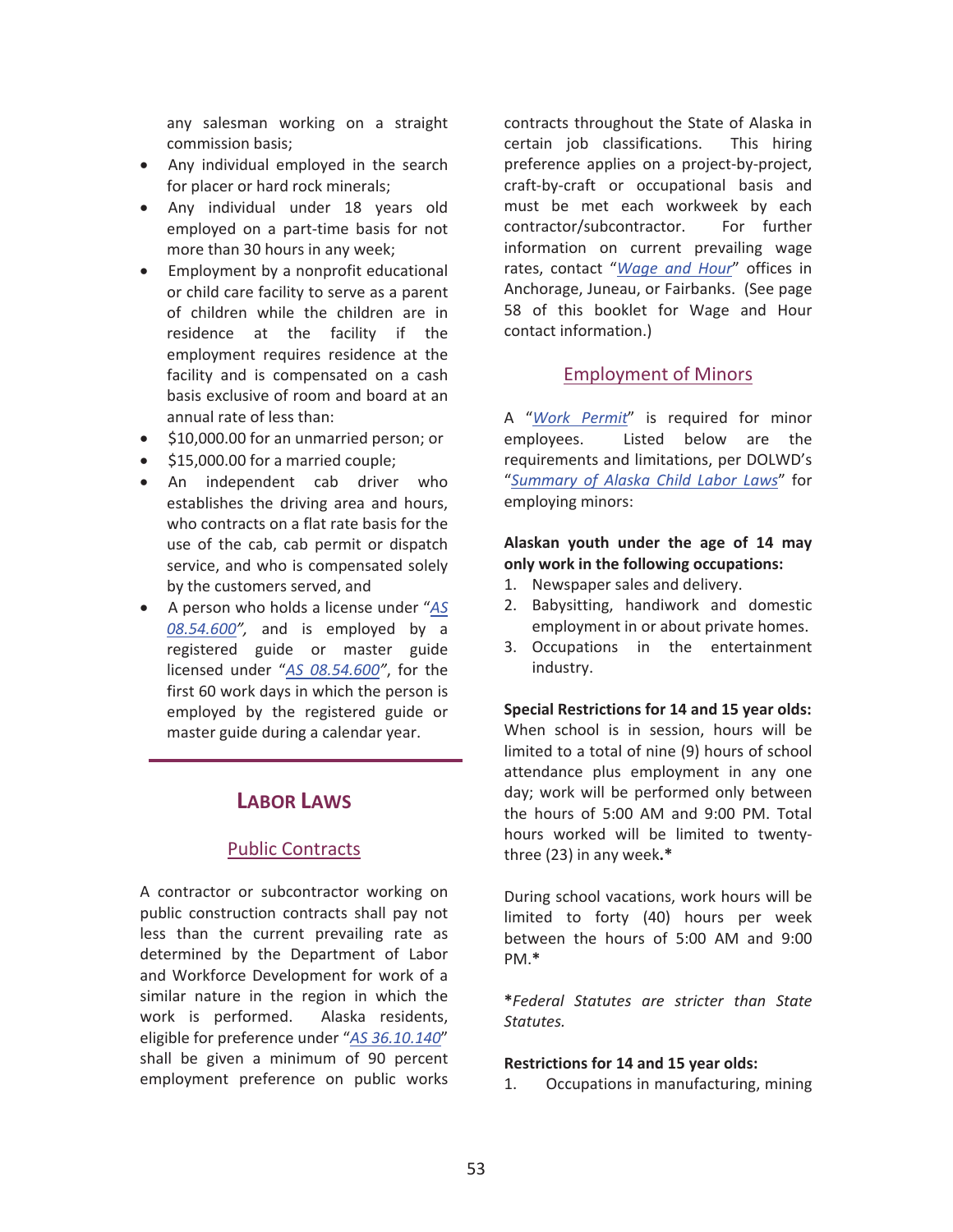or processing, including workrooms or places where goods are manufactured, mined or otherwise processed.

- 2. Occupations involved in operation of power-driven machinery other than office machines.
- 3. Occupations in construction (including demolition and repair) except office work.
- 4. Any work in an establishment that serves alcoholic beverages.
- 5. Public messenger service.
- 6. Occupations in or about canneries, except office work.
- 7. Work performed in or about boilers, engine rooms or retorts.
- 8. Work involved with maintenance or repair of the establishment's machines or equipment.
- 9. Occupations that involve working from windowsills, ladders, scaffolds or their substitutes.
- 10. Occupations handling or operating power-driven food slicers, grinders, choppers, cutters, and bakery type mixers.
- 11. Work in freezers, meat coolers, or preparation of meat for sale.
- 12. Loading/unloading to or from trucks, railroad cars or conveyors.
- 13. Occupations in warehouses and storage except office and clerical work.
- 14. Occupations involving use of sharpened tools.
- 15. Occupations in transportation of persons or property except office or sales work.
- 16. Occupations involved in canvassing, peddling, solicitation of door-to-door contributions, or acting as an outside salesman.

#### **Minors 17 and under cannot be employed in:**

1. Occupations in manufacturing,

handling or use of explosives.

- 2. Occupations of motor vehicle driver or helper.
- 3. Mining operations including coal.
- 4. Logging or occupations in the operations of any sawmill, lathe mill, shingle mill or cooperage.
- 5. Operation of power-driven woodworking machines.
- 6. Occupations with exposure to radioactive substances and to ionizing radiation.
- 7. Operation of elevators or other power-driven hoisting apparatus.
- 8. Operation of power-driven metal forming, punching and shearing machines.
- 9. Occupations involving slaughtering, meatpacking, processing, or rendering.
- 10. Occupations involved in the operation and cleaning of power-driven bakery machines.
- 11. Occupations involved in the operation of power-driven paper products machines.
- 12. Occupations involved in the manufacture of brick, tile and kindred products.
- 13. Occupations involved in the operation and cleaning of circular saws, band saws, and guillotine shears.
- 14. Occupations involved in wrecking, demolition, and shipwrecking operations.
- 15. Occupations involved in roofing operations.
- 16. Occupations involved with excavation operations.
- 17. Electrical work with voltages exceeding 220, or outside erection or repair and meter testing including telegraph and telephone lines.

#### **Breaks:**

An employee under 18 years of age who is scheduled to work six consecutive hours is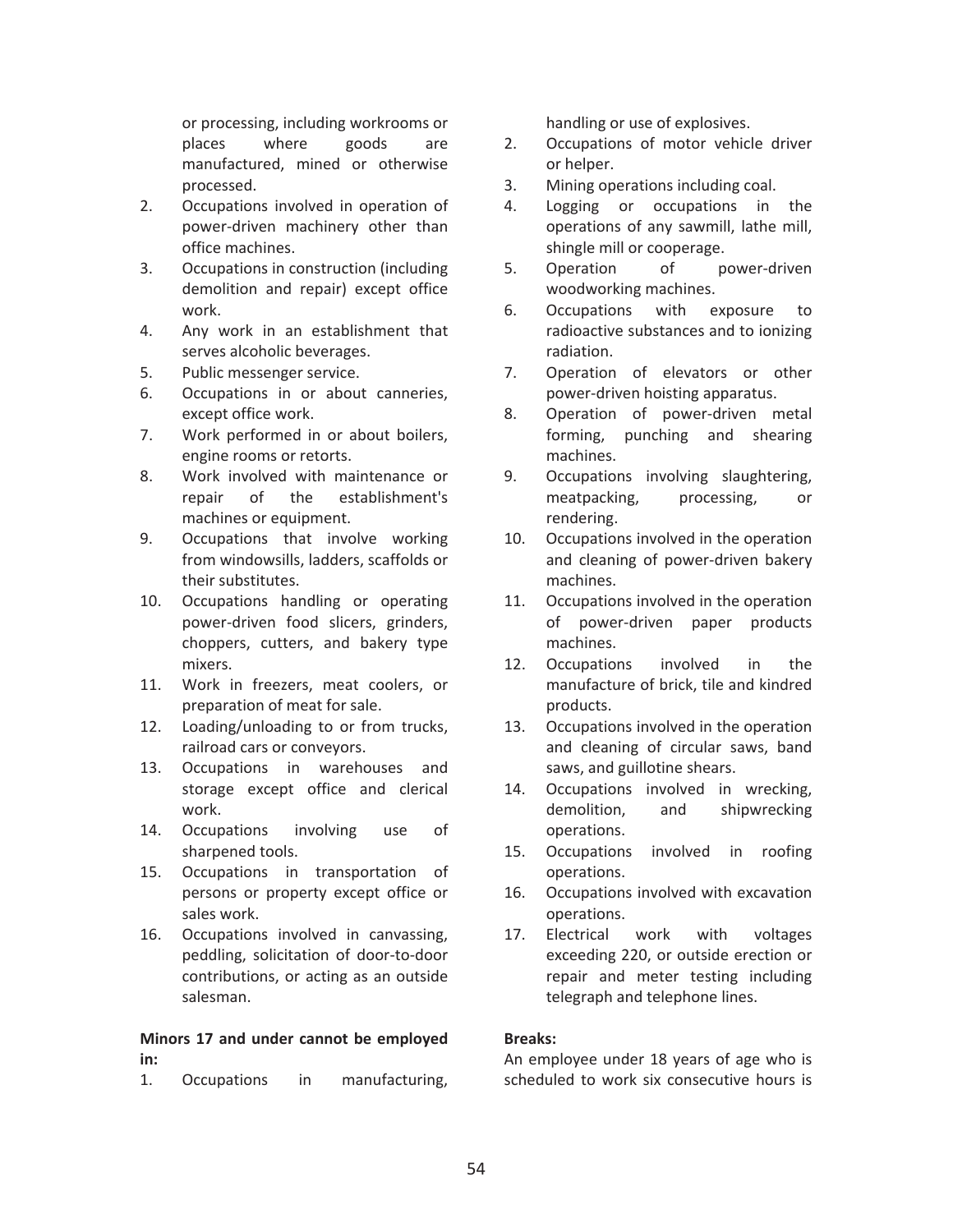entitled to a thirty (30) minute break during the workday.

A youth under 18 who works five (5) consecutive hours is entitled to a thirty (30) minute break before continuing to work.

#### **Note:**

No minor may work more than six (6) days in any workweek. All minors 16 and under must have a "*Work Permit*" on file with the Department of Labor and Workforce Development. If the employer is licensed to sell alcohol, then all minors 16 through 18 must also have a "*Work Permit*".

A person 16 to 17 years of age may enter and remain upon the licensed premises of a hotel, restaurant, or eating establishment in the course of employment if:

- 1) The employment does not involve serving, mixing, delivering, or dispensing alcoholic beverages;
- 2) The person has a written consent of a parent, and
- 3) An exemption is filed with the Department of Labor and Workforce Development.

If you have questions or require additional information, contact *Wage and Hour Administration* at one of their offices. Federal standards may be more restrictive. Check with the U.S. Department of Labor at 1-866-487-2365 or online at the "United *States Department of Labor, Child Labor (Nonagricultural Work)*" website for more information regarding federal requirements and standards.

#### Transportation of Employees

An employer who furnishes or finances transportation for a person from a place inside or outside the state must, upon termination, finance or furnish return

transportation to the place of hire and is further obligated for that person's room and board if transportation is not immediately available or financed.

See page twenty-four of the Department of Labor and Workforce Development's "*Employment Practices and Working ConditionsͲWage and Hour Administration Pamphlet 100*" for additional information on the transportation of employees.

#### Fish Processors and Buyers

Fish processors and primary fish buyers must file a \$10,000 "*Primary Fish Buyers and Fish Processors Bond*", or other security with Department of Revenue, as security for any unpaid wages or fish purchases from registered commercial fishermen. Contact Department of Revenue, Tax Division for further information.

#### Discrimination in Employment

No employer, employee, labor organization, employment agency, or other person may discriminate due to:

- Race:
- Religion;
- Color;
- National origin;
- $\bullet$  Age;
- Physical handicap;
- $\bullet$  Sex:
- Marital status;
- Pregnancy;
- Or parenthood when the reasonable demands of the position do not require distinction on the basis of age, physical handicap, sex, marital status, changes in marital status, pregnancy, or parenthood.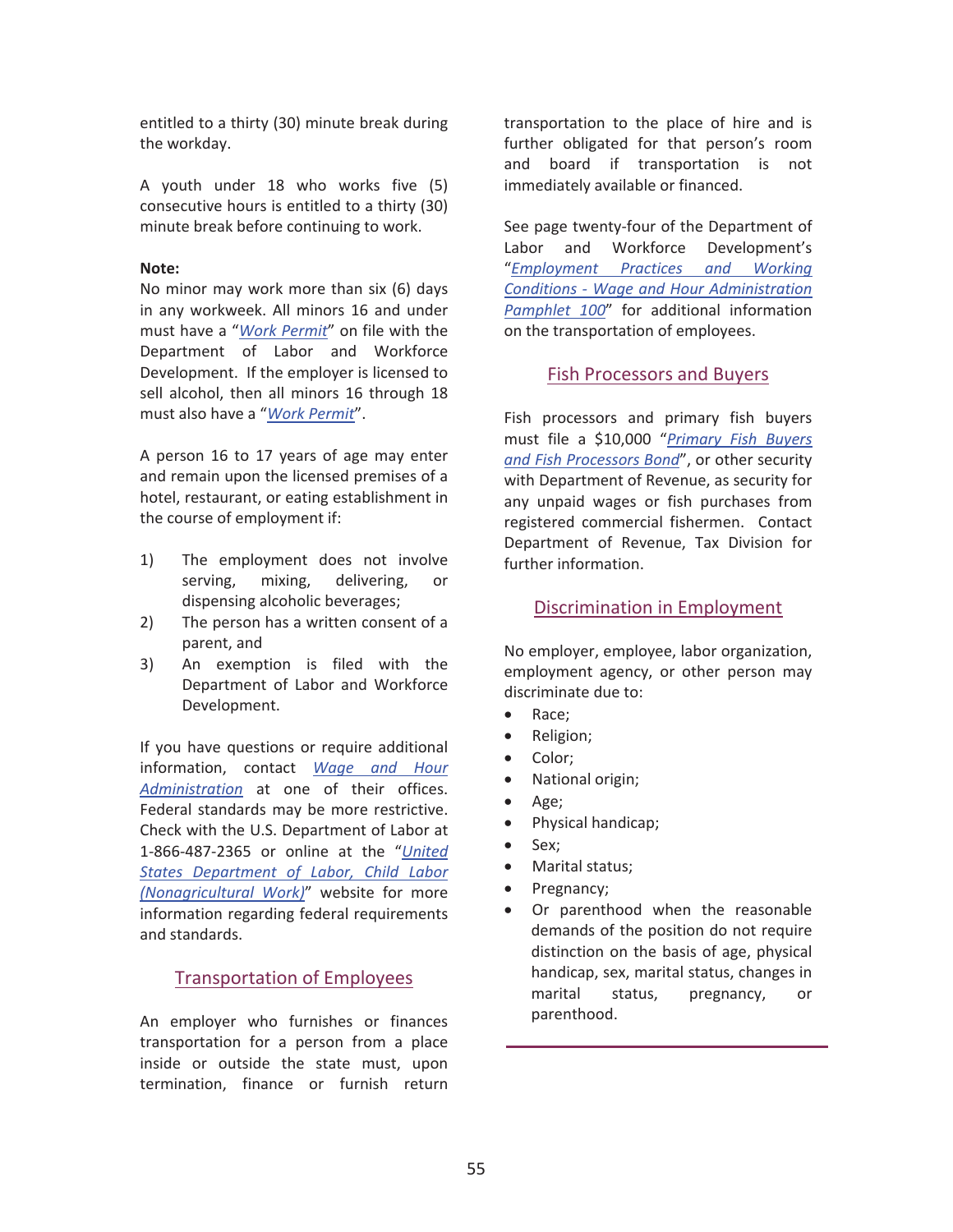# **DIVISION OF WORKERS' COMPENSATION**

**Alaska Department of Labor and Workforce Development, Division of Workers' Compensation**

P.O. Box 115512 Juneau, AK 99811 Phone: (907) 465-2790 Fax: (907) 465-2797 http://labor.state.ak.us/wc/home.htm workerscomp@alaska.gov

The "*Alaska Workers' Compensation Act*" (the Act) requires each employer having one or more employees in Alaska to obtain workers' compensation insurance, unless the employer has been approved by the state to be a "*SelfͲInsured Employer*"*.*If an employer is out-of-state and is sending workers into Alaska, that employer must either obtain an endorsement to their existing policy to cover Alaska, obtain an allstates endorsement to their existing policy, or obtain a separate policy to cover their Alaskan exposure. Alaska does not have reciprocity with other jurisdictions. There are a few exceptions to those individuals who need to be covered under a workers' compensation policy. Generally speaking, those include:

- Sole proprietors in a sole proprietorship;
- General partners in a partnership;
- Executive officers in a Nonprofit corporation;
- $\bullet$  Members in an LLC:
- Part-time baby sitters;
- Cleaning persons (non-commercial, residential only);
- Harvest help;
- Some types of part time/transient help;
- Sports officials for amateur events;
- Contract entertainers;
- Commercial fishers;
- Taxicab drivers (independent operators

only);

- A participant in the Alaska temporary assistance program, and
- Professional hockey team players and coaches (if players and coaches have private health insurance covering benefits allowable under the Act).

In addition, executive officers in a for-profit corporation may exempt themselves by filing an "*Executive Officer Waiver*" with Division of Workers' Compensation.

Other special provisions set out in statute include:

- High school students in work-study programs are not considered to be employees;
- Volunteer emergency medical technicians are covered under the Act as employees of the state;
- Special public safety officers appointed by the Commissioner of Public Safety are covered under the Act as employees of the state;
- Members of state boards and commissions are covered under the Act as employees of the state;
- Volunteer fire fighters are covered under the act as employees of the local fire department;
- x Individuals engaged in civil defense or in disaster relief functions in Alaska are covered under the Act as employees of the state, and
- Individuals engaged in the Alaska State Defense Force in Alaska are covered under the Act as employees of the State.

Insurance coverage is obtained from commercial insurance carriers authorized by the Department of Commerce, Community, and Economic Development, *Division of Insurance* to write workers' compensation insurance in the State of Alaska. Employers should contact an insurance agent or broker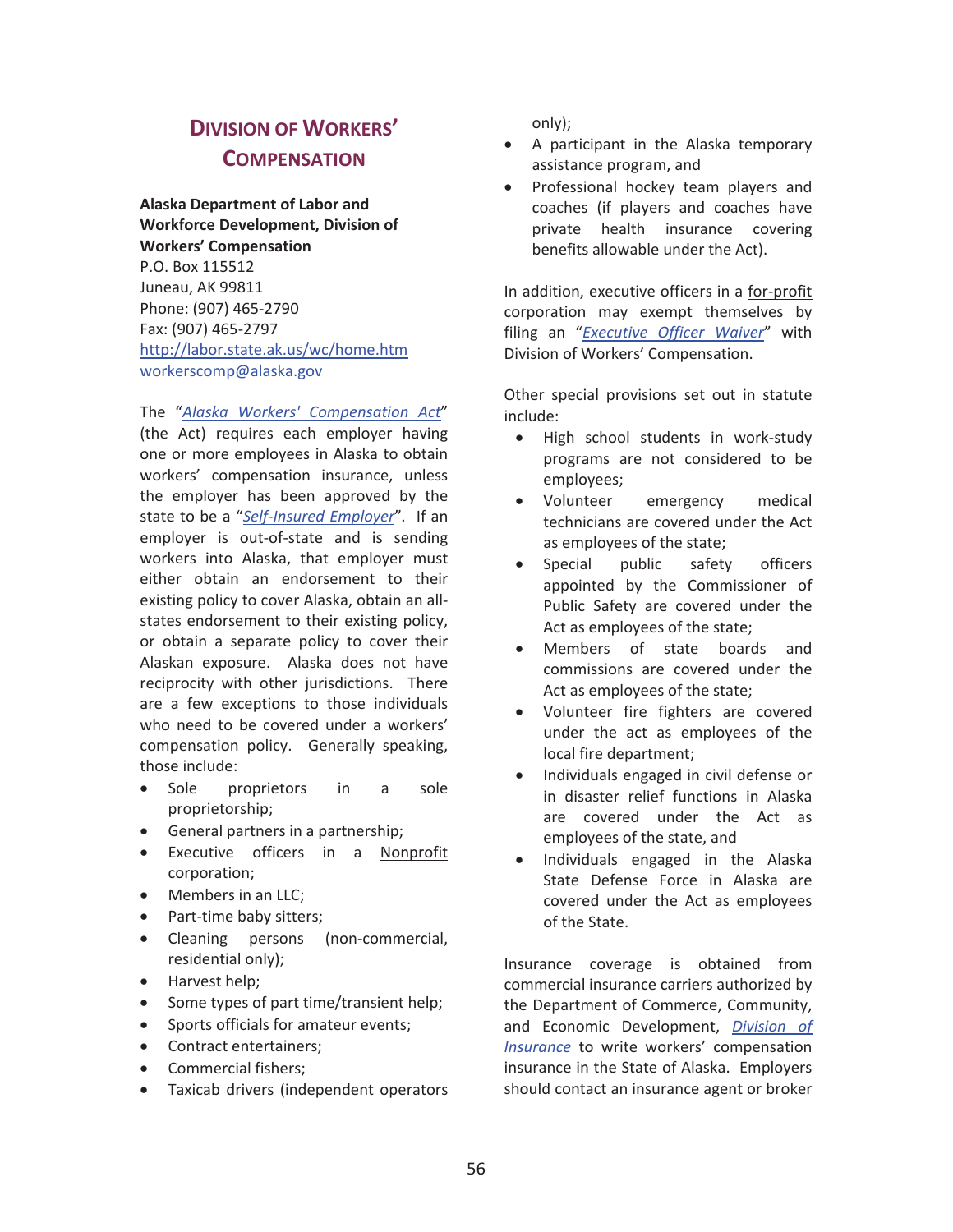licensed to write coverage for the State of Alaska for assistance in acquiring a workers' compensation policy.

Licensed insurance companies and producers can be searched online at the Division of Insurance Website.

If a person is unable to obtain coverage from a commercial carrier, they can purchase insurance through Alaska's Assigned Risk Pool, which is administered by the "*National Council on Compensation Insurance*" (NCCI). The NCCI can be contacted at (800) 622-4123.

An employer may elect to become a selfinsured employer if it meets the following conditions:

- The employer has been transacting business in Alaska for at least five years;
- The employer has 100 or more employees;
- The employer has a net worth of at least \$5.0 million;
- The employer has an established safety/loss program; and
- The employer has the financial ability to meet all financial obligations under the Act.

An "*Application for SelfͲinsurance, Form 07Ͳ 6129*" is available at the Workers' Compensation Division's website: http://www.labor.state.ak.us/wc/forms/wc 6129.pdf

Alaska law does not allow self-insured groups.

An employer who fails to carry workers' compensation insurance as required by the Act may be subject to a stop-work order, may be liable for a civil fine of \$1,000/employee per day, and may be barred from securing a contract with the

State or political subdivision of the State for a period of 3 years.

# **ALASKA OCCUPATIONAL SAFETY AND HEALTH**

**Alaska Department of Labor and Workforce Development, Division of Labor Standards and Safety, Alaska Occupational Safety and Health** 3301 Eagle Street, Suite 305 Anchorage, AK 99503-4149 Phone: (907) 269-4955 Fax: (907) 269-4950 http://labor.state.ak.us/lss/oshhome.htm juneau.lss-osh@alaska.gov

Alaska Occupational Safety and Health Section (AKOSH) provide services to assist employers in providing and maintaining safe and healthy places of employment. Upon request, AKOSH will conduct consultative inspections of workplaces to help employers identify work practices and conditions, which may be hazardous to employee safety and health.

Citations are not issued for safety and health violations observed during a consultative inspection unless an imminent danger situation is discovered, which is not immediately abated by the employer. AKOSH also enforces the State of Alaska's Occupational Safety and Health Standards and, unlike a consultative inspection requested by an employer as described above, citations may be issued and monetary penalties assessed for any safety and health violations observed during an enforcement inspection.

Employers are required to post AKOSH's posters:

- x "*Safety and Health Protection on the Job*", and
- x "*Emergency Information*".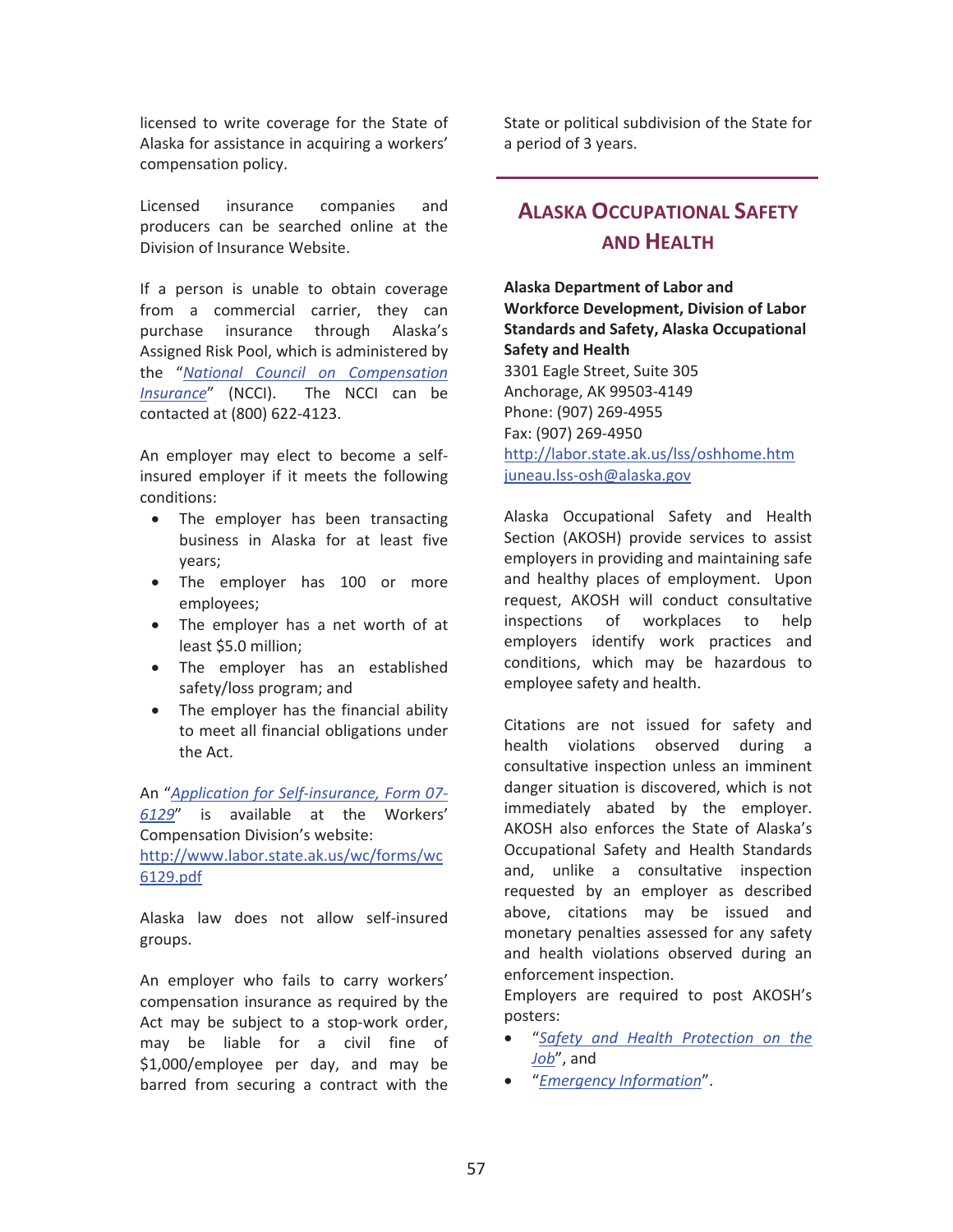For more information on Occupational Safety and Health Regulations (29 CFR 1910 and 1926), please visit the U.S. Department of Labor, Occupational Safety & Health Administration (OSHA) web site at www.osha.gov.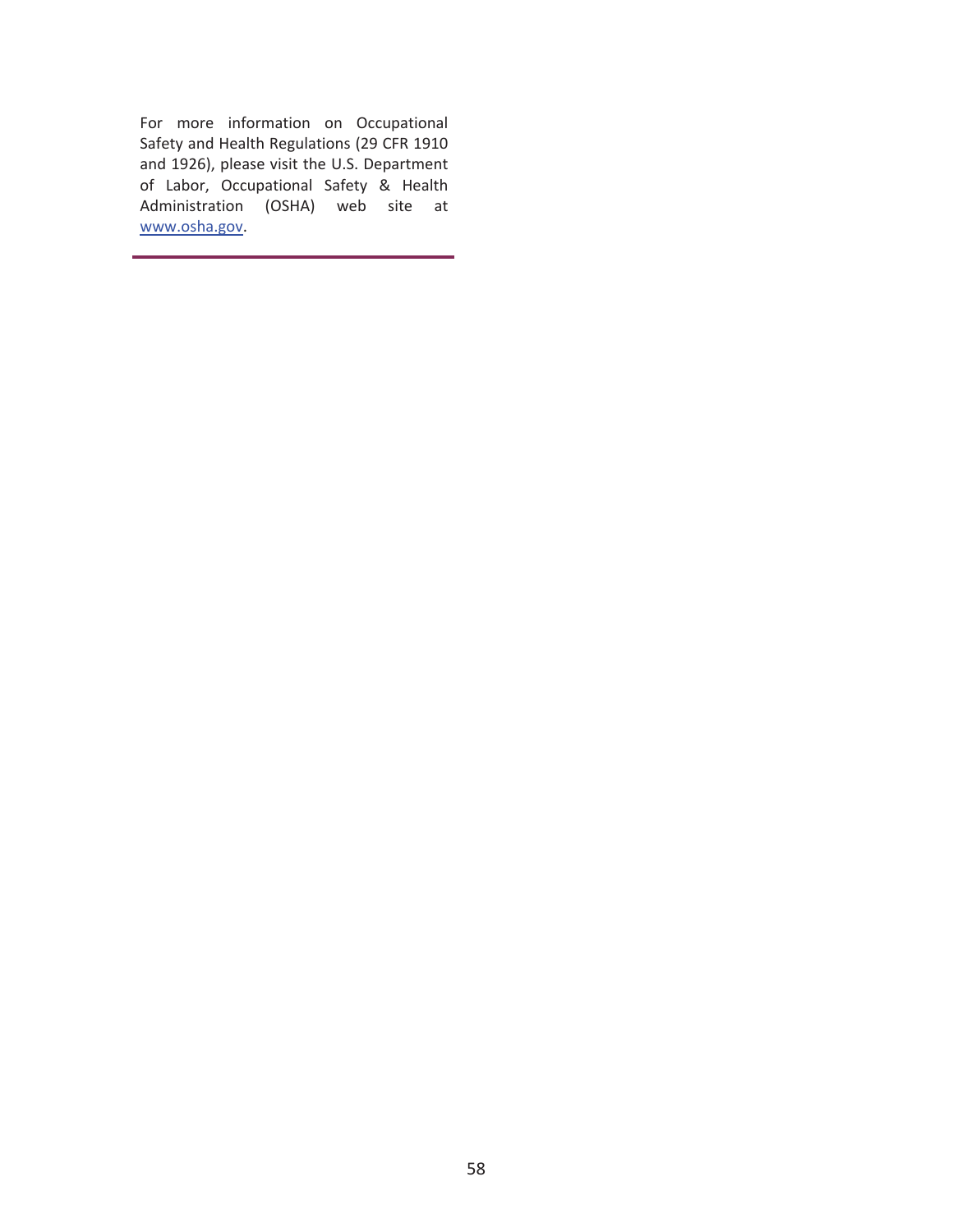# **CHAPTER 5 TAXES**

This chapter is designed to acquaint business owners with potential federal, state, and municipal tax obligations. It provides basic guidelines, but it is important to consult your local tax offices prior to establishing a business in Alaska.

## **FEDERAL TAXATION**

## Individual Proprietorship

All taxable income of individuals is subject to federal income tax reportable on "*IRS Form*  $1040 - U.S.$  *Individual Income Tax Return*"."*IRS Publication 17 ͲYour Federal Income Tax*" covers the general rules for filing a federal income tax return. It supplements the information contained in the tax form instruction booklet.

Taxable income is gross income, less allowable deductions and exemptions. Income tax rates for individuals are progressive, ranging from 15% to 39.6%. There are four different range tables: single persons, heads of households, married taxpayers filing joint tax returns, and married taxpayers filing separately. Individual tax returns are due April 15th, or if the individual is on a fiscal year, the 15th day of the fourth month following the end of the taxable year.

"*IRS Publication 334 Ͳ The Tax Guide for Small Business*" provides general information regarding federal tax laws that apply to small business owners who are sole proprietors and to statutory employees (an employee who has checked box 13 of his or her Form W-2, Wage and Tax Statement).

## Partnership

Every partnership operating on a calendar

year basis is required to file "*IRS Form 1065 – U.S. Return of Partnership*" by April 15th of each year. If the partnership is operating on a fiscal year basis, the filing deadline is the 15th day of the fourth month following the end of the taxable (fiscal) year. This is an information return, and from it, each partner reports his or her share of the partnership income or loss on his or her individual return.

"*IRS Publication 541ͲPartnerships*" explains how the income tax law applies to partnerships and to partners. Generally, a partnership does not pay tax on its income but "passes through" any profits or losses to its partners.

## **Corporation**

Every corporation, unless specifically exempt, is required to file an income tax return. A corporation operating on a calendar year basis is required to file "*IRS Form 1120 Ͳ U.S. Corporation Income Tax Return*" on or before March 15th of the following year. If the corporation is operating on a fiscal year basis, the return deadline for filing is the 15th day of the third month following the end of the taxable (fiscal) year. "IRS Publication 542 -*Corporations*" discusses the general tax laws that apply to ordinary domestic corporations. It explains the tax law in plain language so it will be easier to understand.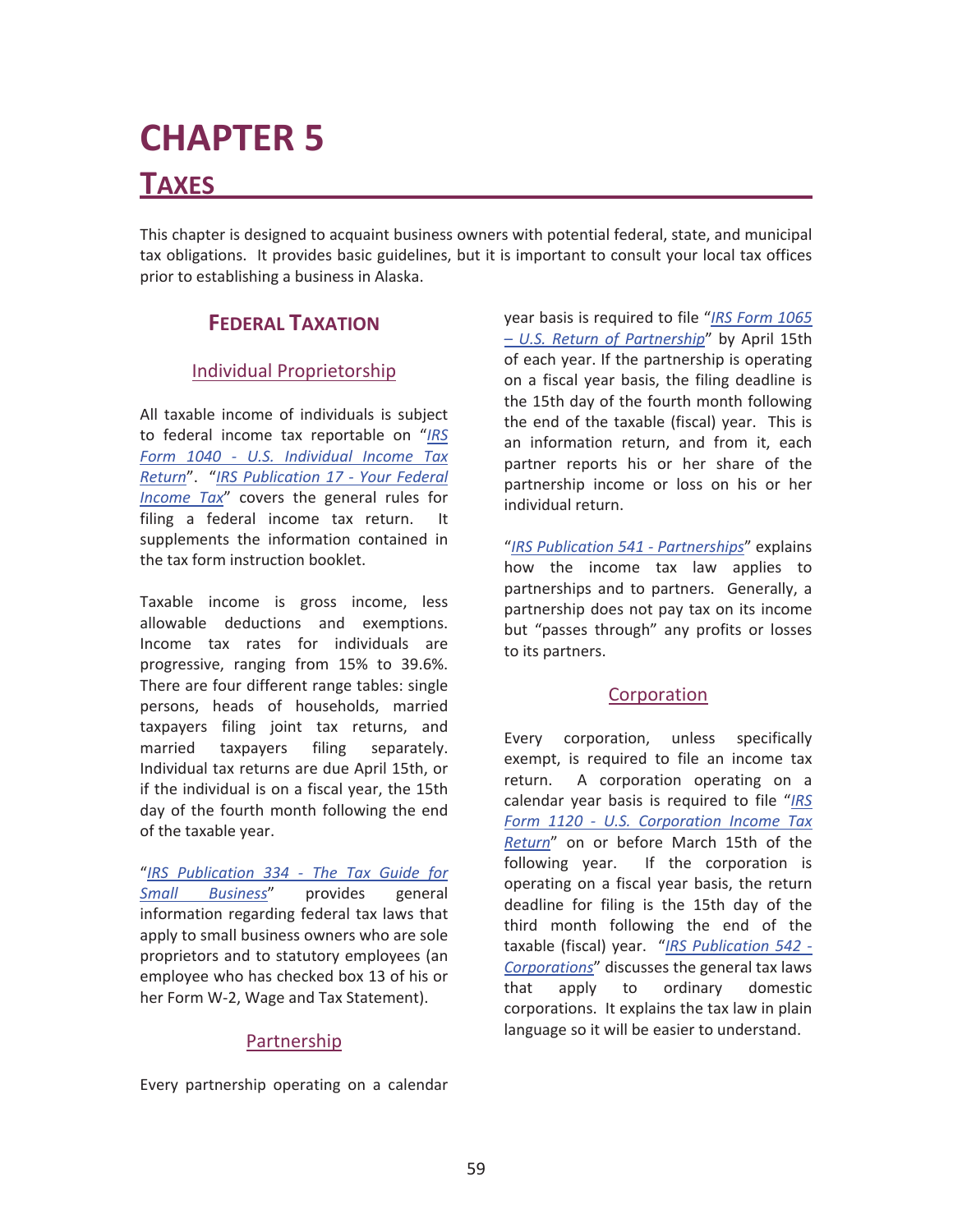## Federal Corporation Tax Rate Schedule

| Taxable Income Is<br>Over: | But Is Not Over: | Tax Is Calculated @: | Of the Taxable Amount<br>Over: |
|----------------------------|------------------|----------------------|--------------------------------|
| \$0                        | \$50,000         | 15%                  | \$0                            |
| \$50,000                   | \$75,000         | $$7,500 + 25\%$      | \$50,000                       |
| \$75,000                   | \$100,000        | $$13,750 + 34\%$     | \$75,000                       |
| \$100,000                  | \$335,000        | $$22,250 + 39\%$     | \$100,000                      |
| \$335,000                  | \$10,000,000     | $$113,900 + 34\%$    | \$335,000                      |
| \$10,000,000               | \$15,000,000     | $$3,400,000 + 35\%$  | \$10,000,000                   |
| \$15,000,000               | \$18,333,333     | $$5,150,000 + 38\%$  | \$15,000,000                   |
| \$18,333,333               |                  | 35%                  | \$0                            |

**Taxable Income** (line 30, Form 1120, or line 26, Form 1120-A) calculation:

In general, any distribution made by a corporation to its stockholders is considered a dividend. The corporation must file "*IRS Form 1099ͲDIV Ͳ Dividends and Distributions*" for each stockholder who is paid \$10 or more in dividends or interest during the taxable year.

## "Tax Option" or "S" Corporation

Certain domestic corporations may elect not to be subject to the federal corporation tax. Should the corporation decide to distribute all of its taxable income, the shareholders must report their proportionate share as personal income on "*IRS Form 1040ͲU.S. Individual Income Tax Return*", even if none is distributed. The "Tax Option" or "S" Corporation option is limited to corporations having one class of stock and not more than 75 shareholders, none of whom may be a nonresident alien.

The "S" option is terminated if more than 25% of the corporation's gross receipts are from passive investment income (royalties, interest, dividends, rents, annuities, gains from sales or exchanges of stock or securities) for three consecutive taxable years and the corporation has accumulated earnings and profits.

S Corporations file using "IRS Form 1120-S -*U.S. Income Tax Return".*

## Self-Employment

Self-employment tax is a social security and Medicare tax primarily for individuals who work for themselves. It is similar to the social security and Medicare taxes withheld from the pay of most wage earners.

Self-employment taxes are calculated using  $"IRS Form 1040 (Schedule SE) - Self-$ *Employment Tax*". Sole Proprietors or Partners are allowed to deduct half of their self-employment tax in figuring their adjusted gross income. If net earnings from self-employment are \$400 or more, it is necessary to file "IRS Form  $1040 - U.S.$ *Individual Income Tax Return*" and pay selfemployment taxes.

The self-employment tax rate on net earnings remains at 15.3% for 2009. This rate is a total of 12.4% for Social Security and 2.9% for Medicare.

Effective 2008, the maximum amount subject to social security is \$102,000. There is no wage base limit on the Medicare tax portion.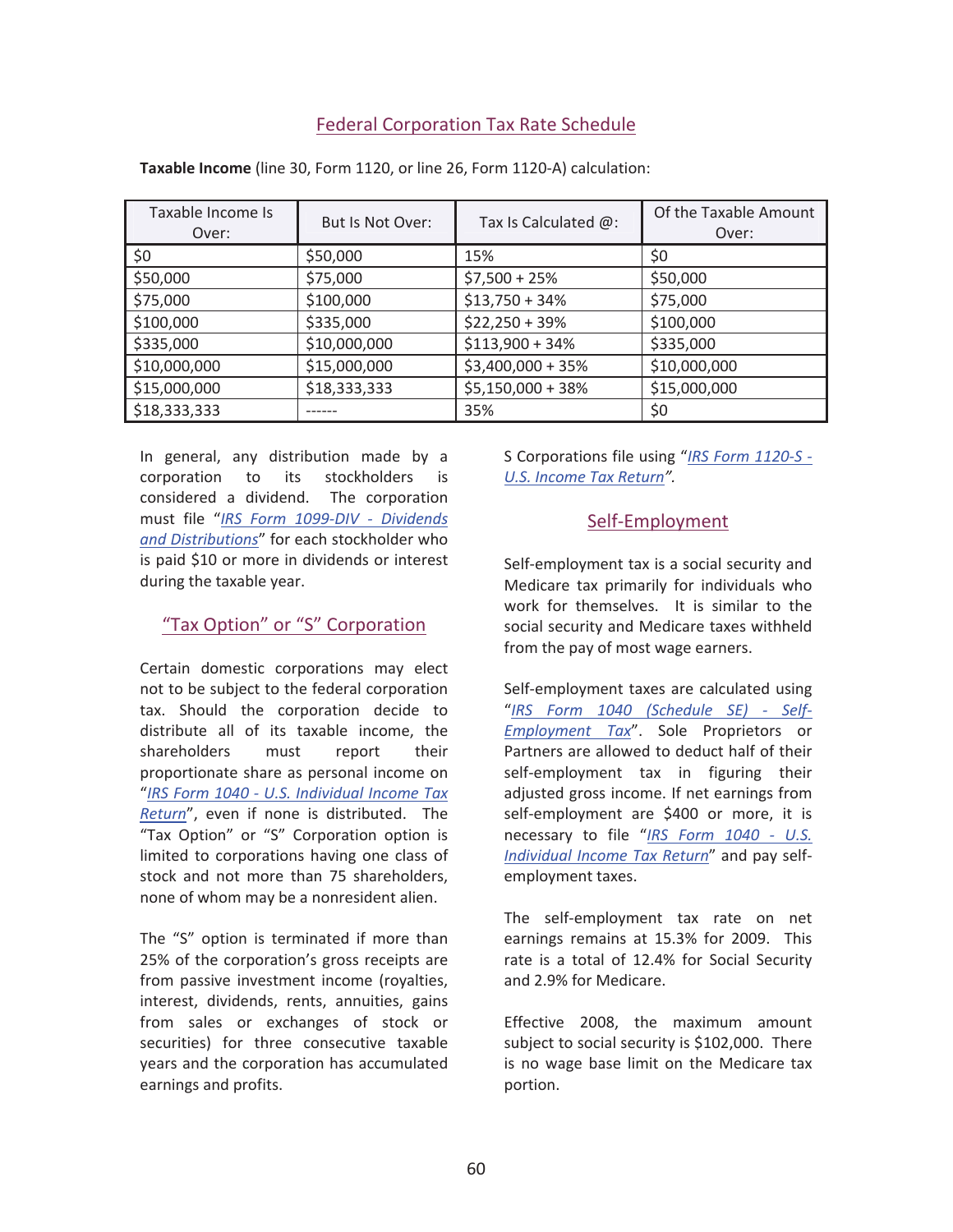Farmers have an optional method of computing self–employment taxes, which is **explained in "IRS Publication 225 - Farmer's** *Tax Guide*".

## Employer's Tax

In general, all employers are required to withhold income, Social Security, and Medicare taxes from wages paid to their employees. See "*IRS Publication 15 (Circular E)* - *Employer's Tax Guide*" for exceptions. (This is commonly referred to as "Circular  $E$ ".) The amount of withholding varies with the wages paid, pay periods, and number of exemptions. Each employee fills **out an "IRS Form W-4 - Employees** *Withholding Allowance Certificate*" when hired, showing the number of exemptions to which they are entitled. They may claim less than they actually have, but not more. Withholding tables are in "*IRS Publication 15 (Circular E) - Employer's Tax Guide".* The social security tax rate is 12.4%, of which, 6.2% is withheld from the employee's wages.

Social Security taxes apply to the first \$106,800 earned. The law provides that the wage base automatically will be adjusted upward as wage levels rise. The Medicare tax rate is 2.9%, of which, 1.45% is withheld from the employees' wages.

There is not a wage base limit for Medicare tax. All wages are subject to Medicare tax. The taxes withheld are deposited with a bank if they are over \$100 or at the end of the quarter. Credit for the deposits is taken on "*IRS Publication 541 - Partnerships"*. These forms are due on the last day of the month following the end of the calendar quarter. For employers required to use government depositories, see "*IRS Publication 15 (Circular E) - Employer's Tax Guide*".

Most employers who have one or more employees during at least 20 calendar weeks of the taxable year, or who have paid \$1,500 in wages in any calendar quarter, are subject to FUTA. (This tax applies to the first \$7,000 paid to each employee as wages during the year.) This tax is in addition to state Unemployment Insurance explained in Chapter 4. A credit for state unemployment taxes of 5.4% applied against the 6.2% FUTA, leaves a balance of 0.8% payable. "*IRS Form 940 Ͳ Employer's Annual Federal Unemployment (FUTA) Tax Return*" is due by January 31. In most businesses, the FUTA tax is payable quarterly. Circular E will provide a more detailed explanation.

## Excise Tax

Federal excise taxes are imposed on certain items and transactions, but are not imposed on the profits of businesses."*IRS Form 720 ͲQuarterly Federal Excise Tax Return*" must be filed quarterly if liability exists.

A deposit of these taxes with a Federal Reserve Bank is required on a monthly basis if the liability exceeds \$100 for any month except the third month of the quarter. A semi-monthly deposit may be required if liability exceeds \$2,000 for any month. The excise tax return is due on the last day of the month following the end of the calendar **quarter.** "IRS Publication 510 - Excise *Taxes*" covers the excise taxes for which you may be liable during the taxable year.

## New Businesses

If you are starting your first business, you must obtain an "Employer Identification Number" (EIN) from the IRS by filing "*IRS Form SSͲ4 Ͳ Application for Employer Identification Number*". It is important that the new entrepreneur understands tax obligations and responsibilities. The IRS will provide a "Business Tax Kit", which includes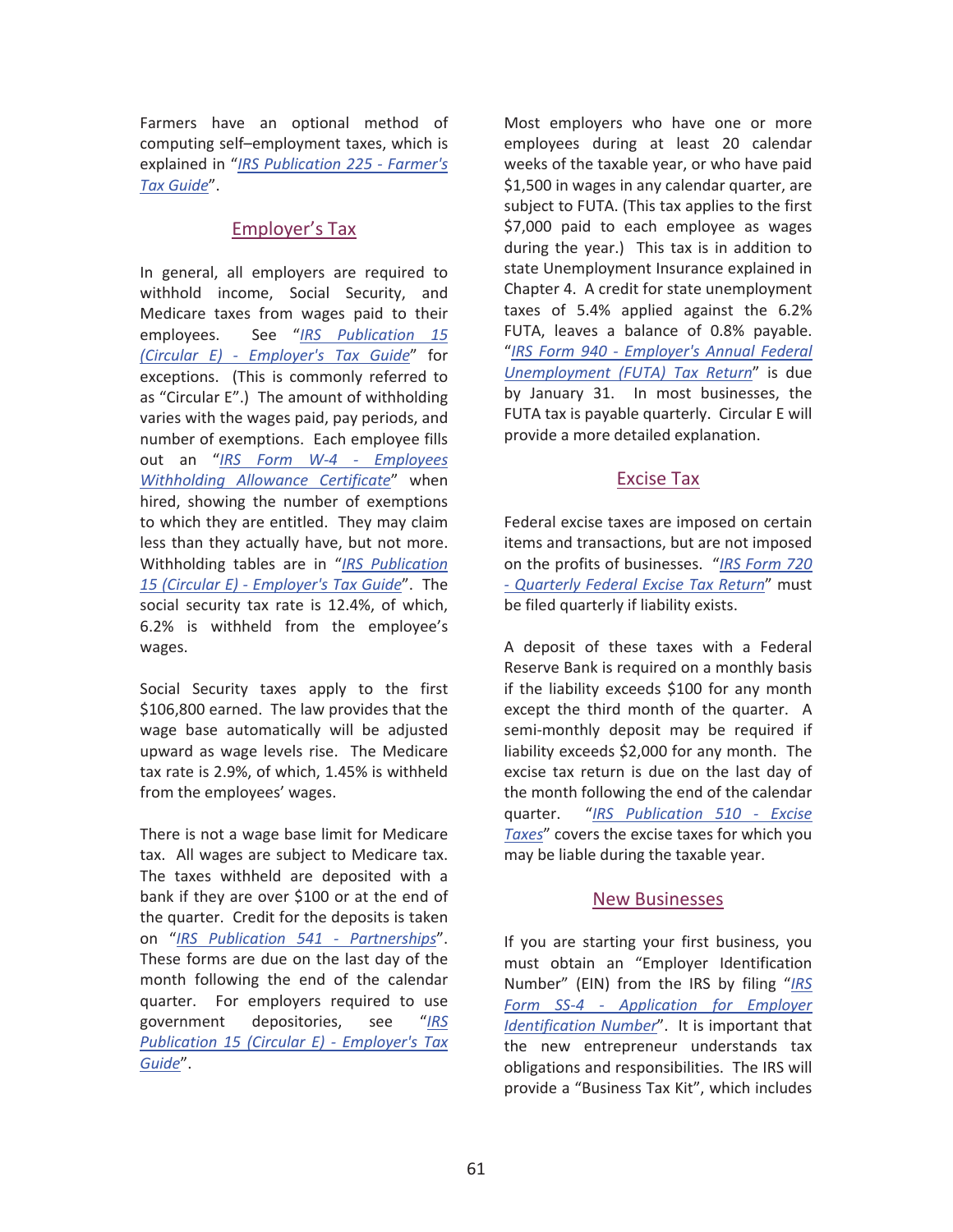instructions for Express Enrollment for business taxpayers with a federal tax obligation to begin making their Federal Tax Deposits (FTD's) more quickly and accurately through the Electronic Federal Tax Payment System (EFTPS)."

New businesses should obtain "*IRS Publication 4275 Ͳ Express Enrollment for New Businesses*". This publication explains Express Enrollment for new businesses.

"*IRS Publication 1518ͲIRS Tax Calendar for <u>Small Businesses and Self-Employed"</u>* is a useful source of information for a new business. Each page highlights a different tax issue that may be relevant to your business.

For additional help, the IRS holds free workshops for small businesses. Call (907) 271-6391 in Anchorage, or (800) 829-1040 to find out when the next one will be held in your area.

## Heavy Highway Vehicle Use Tax

Businesses must file "IRS Form 2290 - Heavy *Highway Vehicle Use Tax Return*" and for July 1, through June 30 if a taxable highway motor vehicle is registered, or required to be registered, in your name under state, District of Columbia, Canadian, or Mexican law at the time of its first use during that period and the vehicle has a taxable gross weight of 55,000 pounds or more.

You may be an Individual, LLC, Corporation, Partnership, or any other type of organization (including nonprofit, charitable, educational, etc.). A new businessperson should consult the local office of the IRS for further information.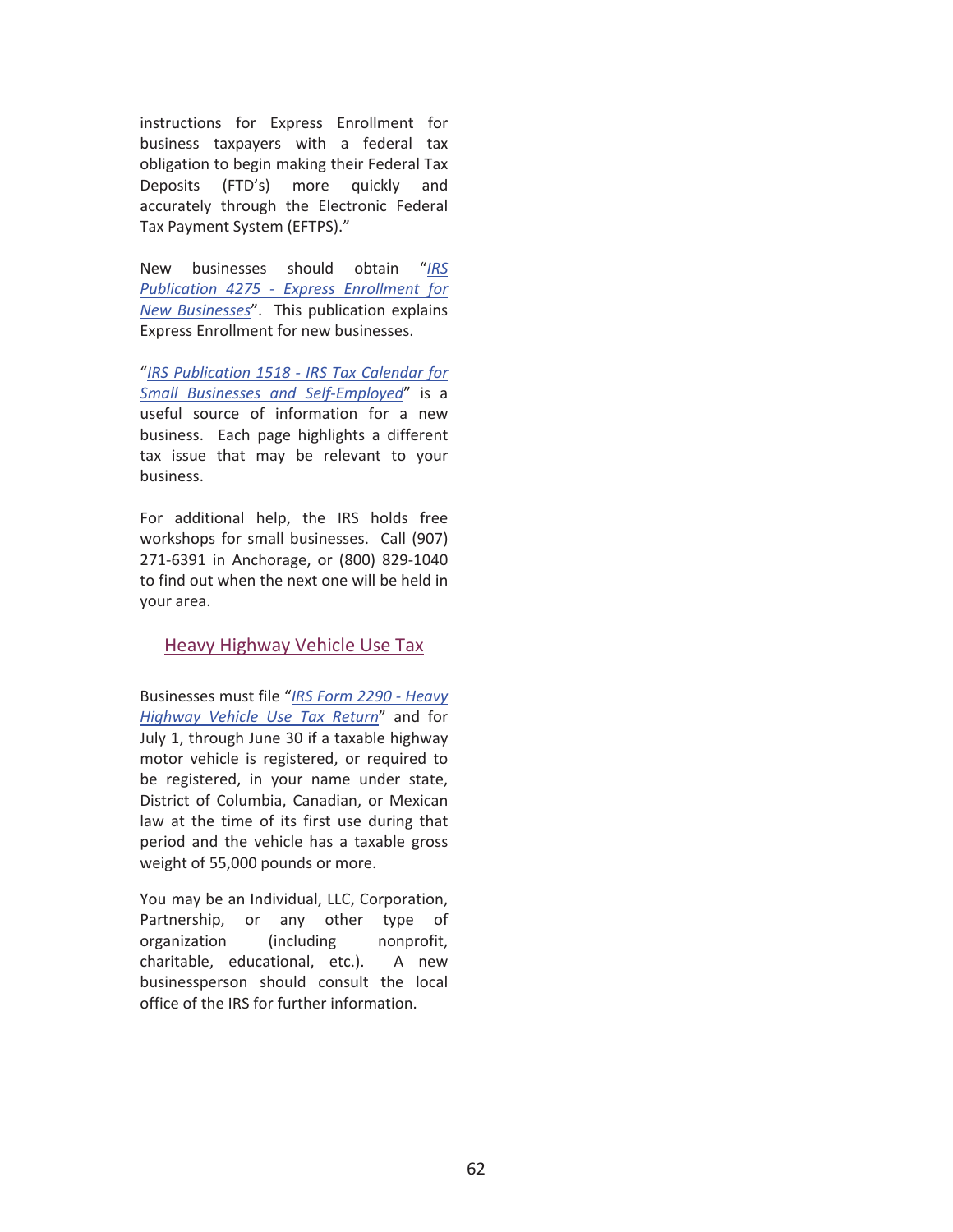| <b>Business</b>                     | <b>Liable For</b>                | <b>Form</b>                                                                                          | <b>Due Date</b>                                                                                | <b>Basis of Tax</b>                                                          |
|-------------------------------------|----------------------------------|------------------------------------------------------------------------------------------------------|------------------------------------------------------------------------------------------------|------------------------------------------------------------------------------|
| <b>Individual</b><br>Proprietorship | <b>Income Tax</b>                | IRS Form 1040<br>(Schedule C) - Profit<br>or Loss from<br><b>Business</b>                            | April 15th for previous year<br>or 15th day of the 4th<br>month following close of tax<br>year | Computed by tax<br>tables or Schedules X,<br>Y, Z                            |
|                                     | <b>Estimated Tax</b>             | <b>IRS Form 1040-ES -</b><br><b>Estimated Tax for</b><br><b>Individuals</b>                          | Form 1040-ES and first<br>payment April 15th. Other<br>payments: June, Sept, & Jan<br>15th     | Computed by tax<br>tables or Schedules X,<br>Y, Z                            |
|                                     | Self-<br><b>Employment Tax</b>   | IRS Form 1040-ES -<br><b>Estimated Tax for</b><br><b>Individuals</b>                                 | Attached to Form 1040 and<br>payment included with form<br>1040-ES                             | Rate changes each<br>year: see 1040-ES                                       |
| Partnership, Each<br><b>Partner</b> | <b>Income Tax</b>                | IRS Form 1040<br>(Schedule E) -<br>Supplemental<br><b>Income and Loss</b>                            | April 15th for previous year<br>or 15th day of the 4th<br>month following close of tax<br>year | Computed as<br>individual income<br>using tax tables or<br>Schedules X, Y, Z |
|                                     | Partnership                      | <b>IRS Form 1065 -</b><br><b>U.S. Return of</b><br>Partnership Income                                | Dates same as above, send<br>information only, does not<br>incur tax liability                 |                                                                              |
|                                     | Estimated<br><b>Income Tax</b>   | <b>IRS Form 1040-ES -</b><br><b>Estimated Tax for</b><br><b>Individuals</b>                          | Form 1040-ES and first<br>payment April 15th. Other<br>payments: June, Sept, & Jan<br>15th     | Computed as<br>individual income<br>using tax tables or<br>Schedules X, Y, Z |
|                                     | Self-<br>Employment              | IRS Form 1040<br>(Schedule SE) - Self-<br><b>Employment Tax</b>                                      | Attached to Form 1040 and<br>payment included with form<br>1040-ES                             | Rate changes each<br>year: see 1040-ES                                       |
| Corporation                         | Corporation<br><b>Income Tax</b> | <b>IRS Form 1120 -</b><br><b>U.S. Corporation</b><br><b>Income Tax Return</b>                        | March 15th or 15th day of<br>the 3rd month following<br>close of tax year                      | Computed by tax<br>tables                                                    |
|                                     | Estimated<br><b>Income Tax</b>   | IRS Form 1120-W -<br><b>Estimated Tax for</b><br>Corporations &<br><b>Federal Deposit</b><br>Coupons | Deposit on F-8109 by 15th<br>day of 4th, 6th, 9th, and<br>12th month of tax year               | Computed by tax<br>tables                                                    |

# Federal Taxes - Tax Table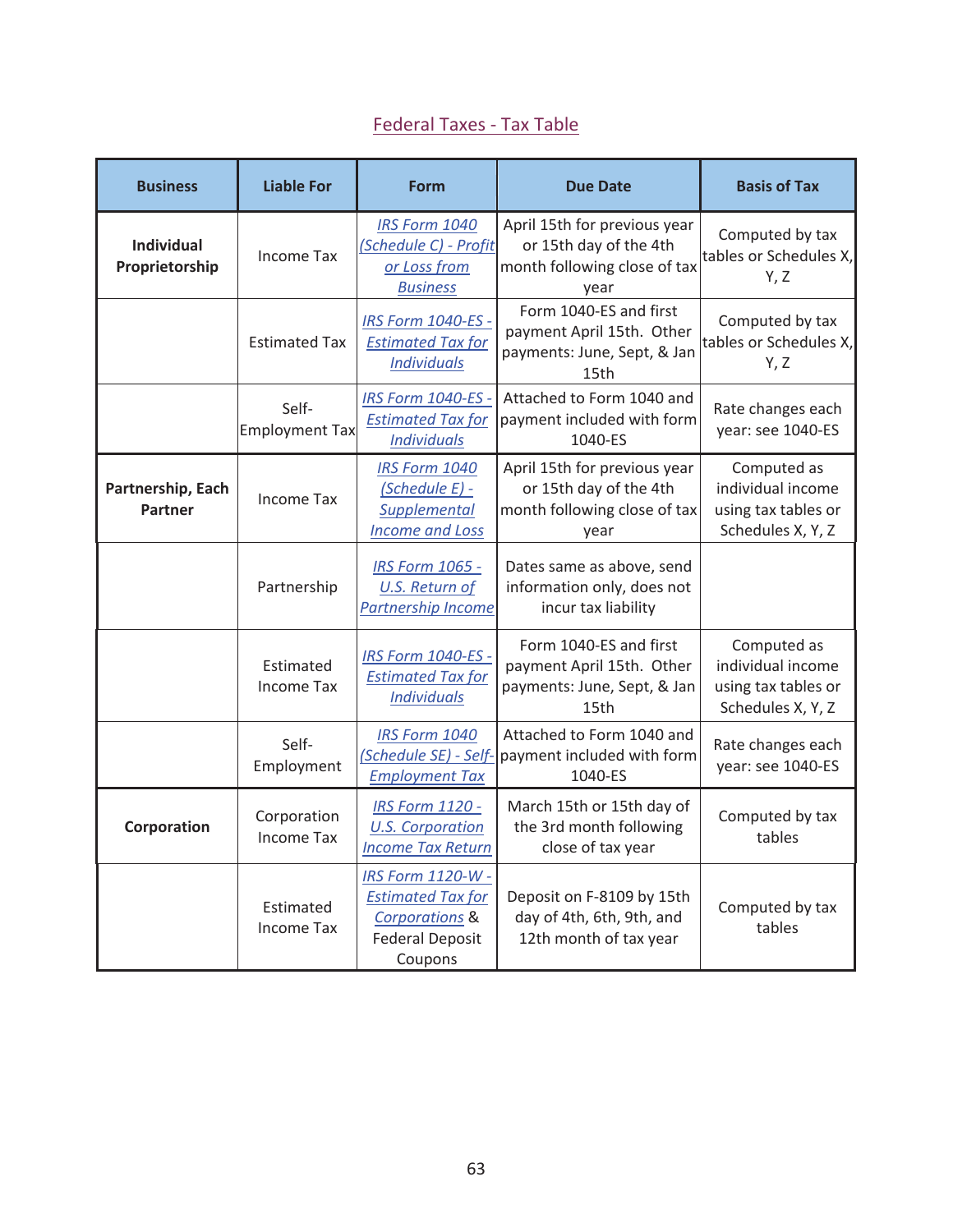| <b>Business</b>                                                                                | <b>Liable For</b>                                                     | <b>Form</b>                                                                                                                | <b>Due Date</b>                                                                                                | <b>Basis of Tax</b>                               |
|------------------------------------------------------------------------------------------------|-----------------------------------------------------------------------|----------------------------------------------------------------------------------------------------------------------------|----------------------------------------------------------------------------------------------------------------|---------------------------------------------------|
| If You Employ One<br>or More Persons                                                           | Income Tax<br>Withholding &<br><b>Social Security</b><br><b>Taxes</b> | IRS Form 941 -<br><b>Employer's</b><br><b>Quarterly Federal</b><br>Tax Return &<br><b>Federal Deposit</b><br>Coupons       | Form 941 quarterly,<br>deposits required monthly,<br>semi-monthly                                              | Withheld form wages<br>according to Circular<br>F |
|                                                                                                | Federal<br>Unemployment<br>Tax                                        | IRS Form 940 -<br><b>Employer's Annual</b><br>Federal<br>Unemployment<br>(FUTA) Tax Return<br>& Federal Deposit<br>Coupons | In January for previous year,<br>deposits required quarterly                                                   | See Circular E and<br>instructions on Form<br>940 |
| Petroleum<br>Products, Autos,<br>Trucks, Hunt/Fish<br><b>Equipment, Air</b><br><b>Carriers</b> | <b>Excise Tax</b>                                                     | IRS Form 720 -<br><b>Quarterly Federal</b><br><b>Excise Tax Return &amp;</b><br><b>Federal Deposit</b><br>Coupons 2290     | Form 720 quarterly due:<br>April 20, July 31, October 31,<br>and January 31. See form<br>720 for instructions. | See IRS publication<br>510                        |

**Note:** An LLC that is characterized as a corporation for federal tax purposes must file a Corporation Tax Return. An LLC with corporate member(s), which is characterized as a partnership for federal income tax purposes, must file a Partnership Information Return, and the corporate partners must file a Corporation Return for their share of the income. If no corporate partners, no return need be filed.

## **ALASKA STATE TAXATION**

Businesses in Alaska may be subject to the following taxes. For additional information, contact Department of Revenue, Tax Division at the following locations:

#### **Juneau Office:**

P.O. Box 110420 Juneau, AK 99811-0420 Phone: (907) 465-2320 Fax: (907) 465-2375

#### **Anchorage Office:**

550 West 7<sup>th</sup> Ave., Suite 500 Anchorage, AK 99501-3555 Phone: (907) 269-6620 Fax: (907) 269-6644

## Alcoholic Beverage Excise Tax AS 43.60

Every brewer, distiller, bottler, jobber, retailer, manufacturer, or wholesaler who imports or manufactures alcoholic beverages in the state for sale must pay \$1.07 cents per gallon tax on malt liquor (beer and hard cider), \$2.50 per gallon tax on wine and other alcoholic beverages with an alcohol content of 21% or less, and \$12.80 per gallon tax on distilled spirits (greater than 21% alcohol content). Breweries that meet the federal definition of a small brewery may be approved by Department of Revenue to pay tax at the reduced rate of 35 cents per gallon. Tax **Division "Form 04-500 - Alcoholic Beverage**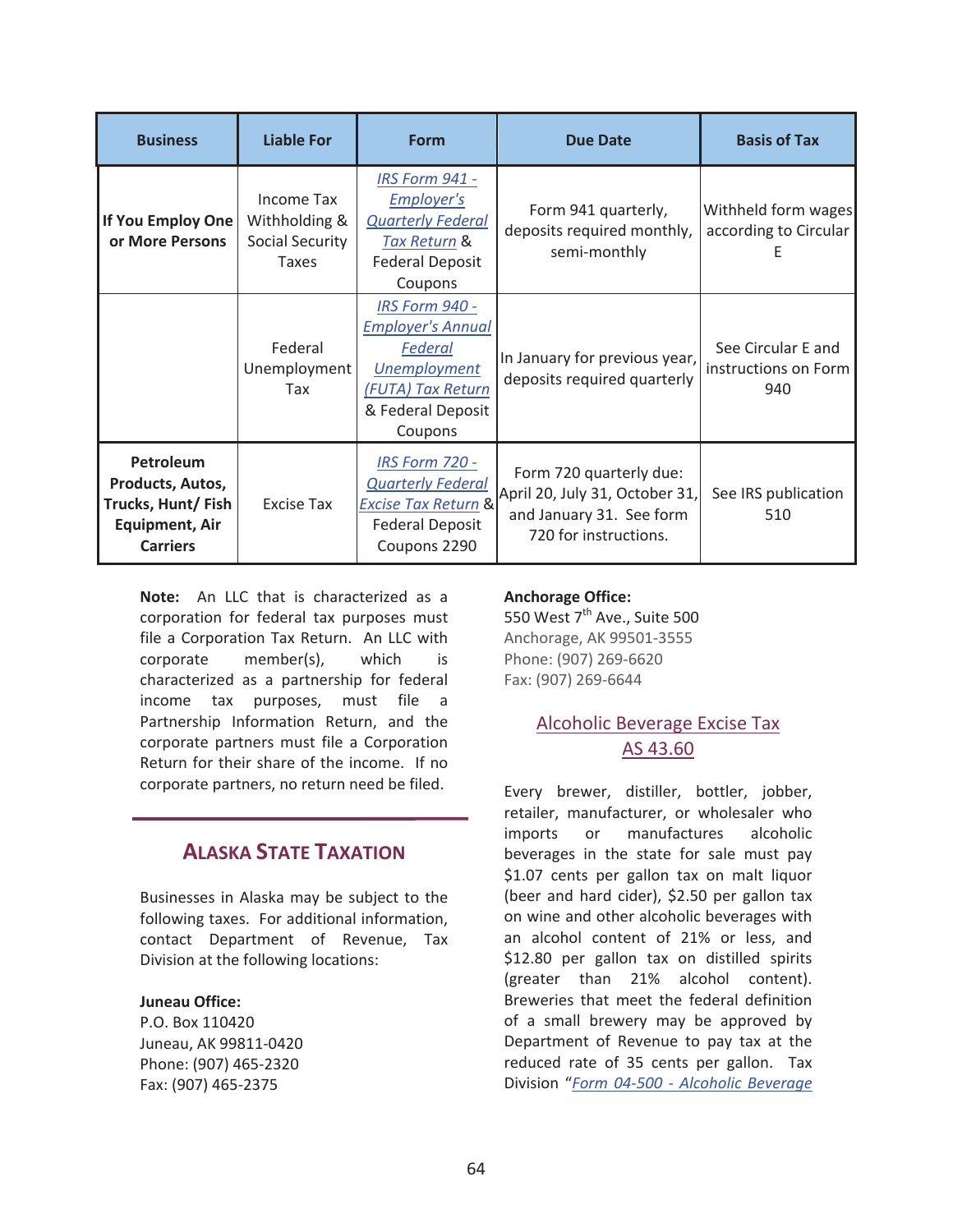*Excise Tax Return*" must be filed and the tax paid by the end of the month following the month that the alcoholic beverages were sold in the state.

## Corporate Income Tax AS 43.20

"*Form 0405Ͳ611x Ͳ Alaska Corporation Net Income Tax*" is similar to the federal income tax; however, no tax measured by income is allowed as a deduction. The tax is a graduated percentage of taxable income plus a graduated base tax amount, both increasing with taxable income. (Refer to the Alaska Corporation Net Income Tax Computation chart provided below.) Multistate corporations must apportion income according to the regulations issued under the "*MultiͲState Tax Compact*".

#### **Alaska Corporation Net Income Tax Computation:**

| <b>At Least:</b>    | <b>But Less</b><br>Than: | <b>Your Tax</b><br>Is: | Of the<br>Amount<br>Over: |
|---------------------|--------------------------|------------------------|---------------------------|
| \$0                 | \$10,000                 | $0 + 1%$               | \$0                       |
| \$10,000            | \$20,000                 | $$100 +$<br>2%         | \$10,000                  |
| \$20,000            | \$30,000                 | $$300 +$<br>3%         | \$20,000                  |
| \$30,000            | \$40,000                 | $$600 +$<br>4%         | \$30,000                  |
| \$40,000            | \$50,000                 | $$1,000+$<br>5%        | \$40,000                  |
| \$50,000            | \$60,000                 | $$1,500+$<br>6%        | \$50,000                  |
| \$60,000            | \$70,000                 | \$2,100 +<br>7%        | \$60,000                  |
| \$70,000            | \$80,000                 | $$2,800+$<br>8%        | \$70,000                  |
| \$80,000            | \$90,000                 | $$3,600 +$<br>9%       | \$80,000                  |
| \$90,000<br>or More |                          | \$4,500 +<br>9.4%      | \$90,000                  |

## Dive Fishery Management Assessment AS 43.76.150

A person who acquires possession of geoducks, sea cucumbers, and sea urchins taken in Southeast Management Area A from a dive gear permit holder must collect and remit to the Tax Division the dive fishery management assessment. A Dive Gear permit holder that instead sends or transports outside the state of Alaska the geoducks, sea cucumbers, or sea urchins taken in Southeast Management Area A must pay to the Tax Division the dive fishery assessment on "*Form 0405Ͳ580 Ͳ Dive Fishery Management Assessment*". The assessment is based upon a percentage of the value of the fishery resources. Value generally means the actual price paid to the fisherman, including indirect consideration and bonus and other types of payments, or the market value of the resource. The actual price paid to the fisherman includes amounts paid or provided for such things as fuel, supplies, gear, and ice, and also handling, tender and delivery fees, and deferred payments such as bonus. Delayed and deferred payments such as bonus are reported on "*Form 04Ͳ581 Ͳ Dive Fishery Management Assessment Quarterly Bonus Return*" in the quarter paid to the dive gear permit holder.

Dates for quarterly report submission:

- For quarters that end March  $31<sup>st</sup>$ , due date is April 30;
- For quarters that end June  $30<sup>th</sup>$ , due date is July 31;
- For quarters that end September  $30<sup>th</sup>$ , due date is October 31, and
- For quarters that end December  $31^{st}$ , due date is January 31.

The assessment is remitted to the Tax Division by the due date for the quarter in which the fishery resource is acquired or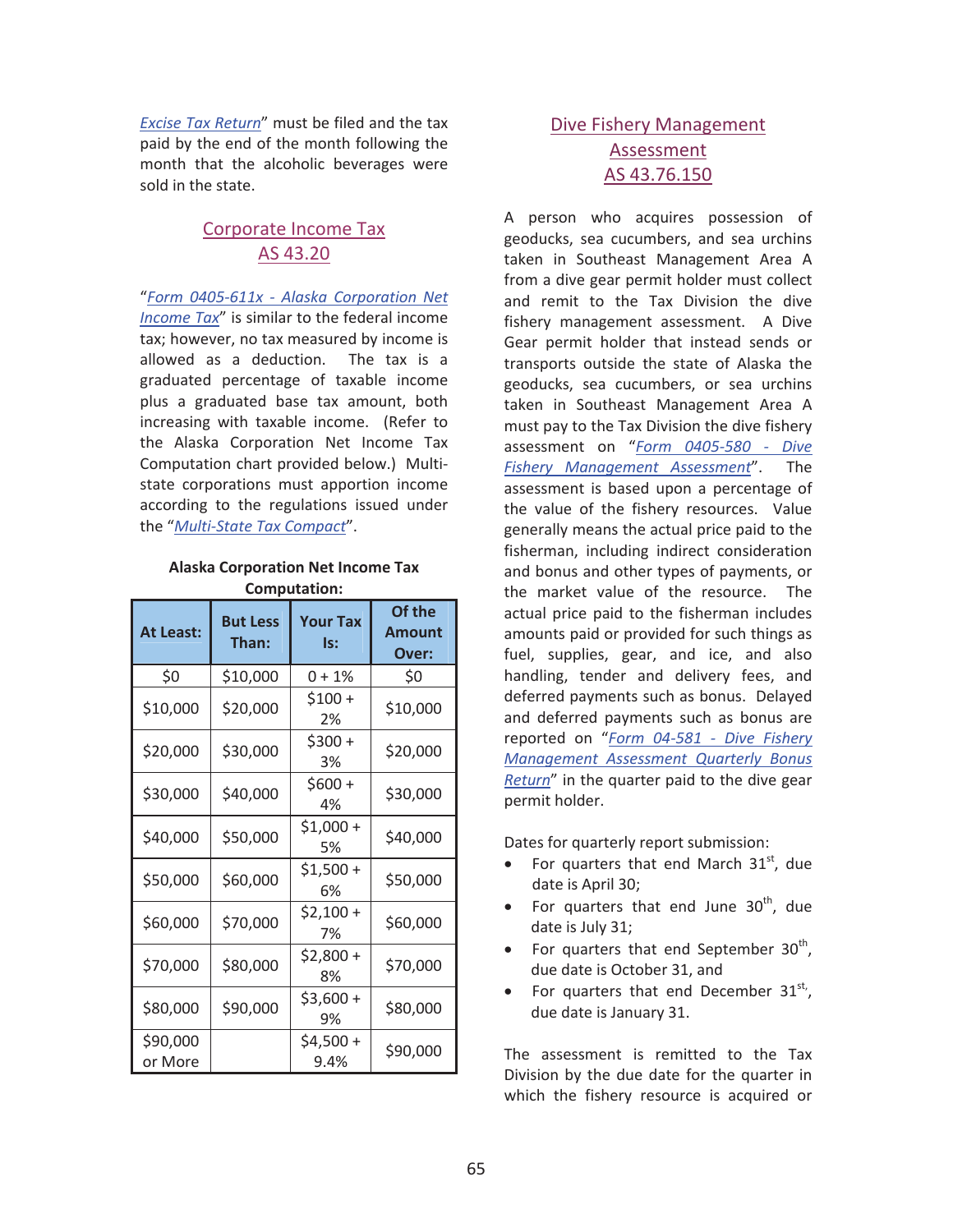removed from the State of Alaska. If the due date falls on a Saturday, Sunday or state legal holiday, the due date is the first following business day.

Fisheries business may elect the monthly payment option for the Dive Fishery Management Assessment. Use "Form 0405-*568 Ͳ Fisheries Business Monthly Payment and Report*" for reporting and payment.

The Dive Fishery Management Assessment is used to support the regional dive fishery development association.

## Electric and Telephone Cooperatives Gross Revenue Tax AS 10.25.540

Before March 1 of each year, each *telephone cooperative* shall complete "*Form 04Ͳ055 Ͳ Telephone Cooperative Gross Revenue Tax Return*" and pay to the State of Alaska, instead of state and local ad valorem, income and excise taxes that may be assessed or levied, a percentage of its' gross revenue earned during the preceding calendar year computed as follows:

- 1% of gross revenue for the first five years, and
- 2% thereafter.

Qualified *electric cooperatives* recognized under AS 10.25.555 are subject to completion of "Form 04-056 - Electric *Cooperative Gross Revenue Tax Return*" and payment of the tax, which is based on kilowatt-hours (kWh) furnished. Taxes are based on calendar year activity and due before March 1 of the following year, computed as follows:

- $\bullet$  One-fourth mill (mill = one-tenth of one cent) per kWh sold for the first five years, and
- One-half mill (mill = one-tenth of one cent) per kWh sold thereafter.

## Fisheries Business Tax AS 43.75

Anyone that processes a fishery resource, custom processes fishery resources for others, has a fishery resource custom processed for them, or exports an unprocessed fishery resource outside of Alaska for purposes of sale, must complete *"Form 0405Ͳ573 ͲAlaska Fisheries Business License Application*" and obtain the license annually. Application forms are available online using the hyperlink or from Department of Revenue. Note that a civil penalty of up to \$5,000 may be assessed for processing fish without a license. The license fee is \$25. Processors and persons exporting an unprocessed product out of Alaska's taxing jurisdiction are required to pay the following annual taxes:

#### **For Established Fisheries:**

- Salmon canned at a shore-based business, 4.5% of the value of the salmon;
- Shore-based fisheries, except salmon canned at a shore-based business, 3% of the value of the resource;
- Floating business, 5% of the value of the resource, and
- Direct Marketing License holders, 1% of the value of the resource.

#### **For Developing Fisheries:**

- Shore-based business, 1% of the value of the resource;
- Floating business, 3% of the value of the resource, and
- Direct Marketing license holders, 3% of the value of the resource.

Fisheries Business taxes are generally computed on the price paid for the product. In cases where a company is processing its own catch, a fair market value is used. If resources are custom processed, the fair market value is used. Exporters of an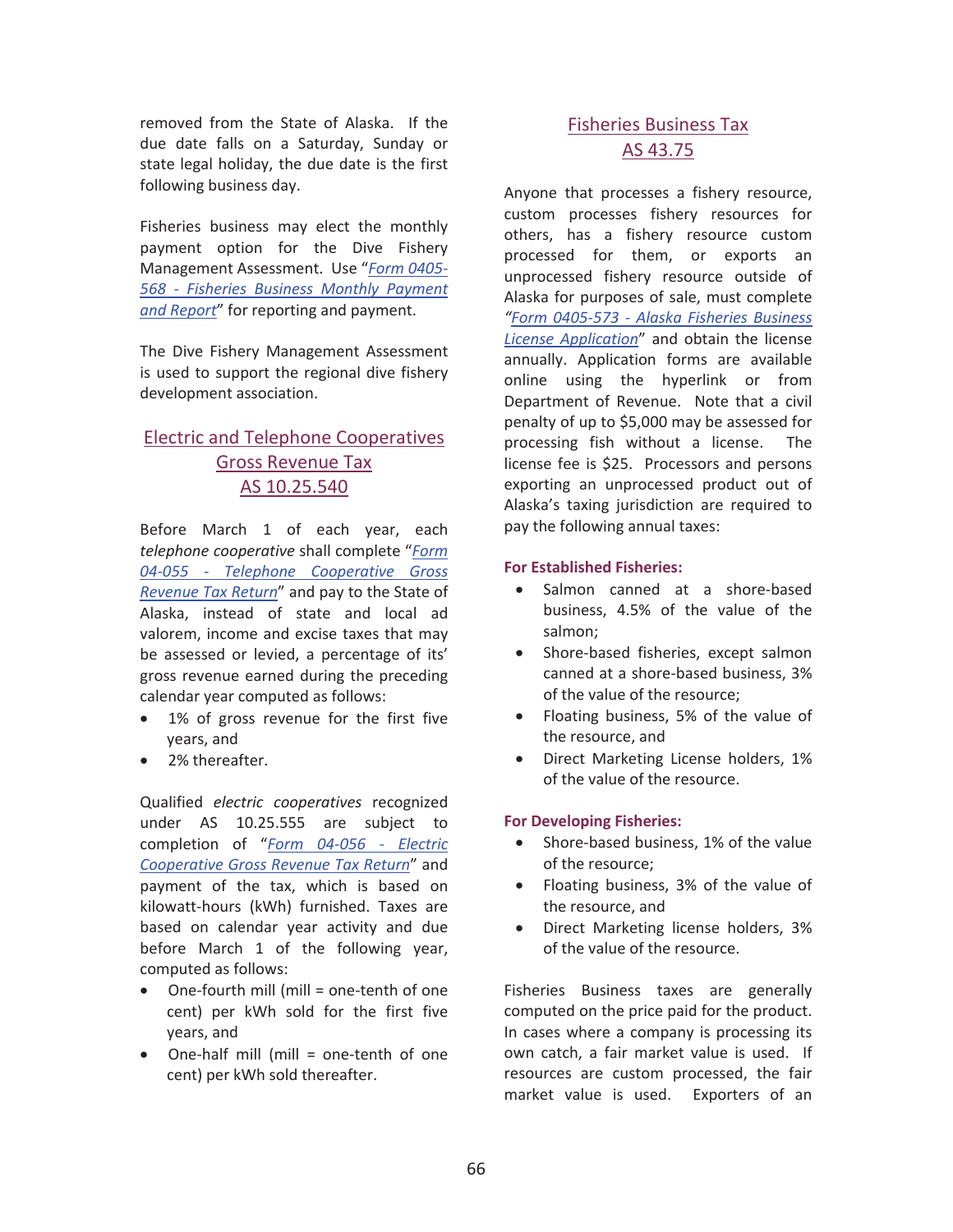unprocessed product pay the tax at the above rates as if the product has been processed in state using the fair market value.

"*Form 0405Ͳ574 Ͳ Fisheries Business Tax Return*" should be used for reporting and payment of taxes. Fisheries businesses may elect to use "*Form 04Ͳ568 Ͳ Fisheries Business Monthly Payment and Report*" (detailed explanation referenced below) option for monthly payment of this tax type.

## Fishery Business Monthly Payment and Report AS 43.75.055(c)

An option for monthly payment of the following tax types is available for fisheries businesses:

- Fisheries Business Tax:
- ASMI Seafood Marketing Assessment;
- Salmon Enhancement Tax;
- Dive Fishery Management Assessment, and
- x Regional Seafood Development Tax.

The monthly payment option requires \$100,000 in equity in real property located in Alaska, or a bond, certificate of deposit, letter of credit, or cash, in the amount of \$50,000.

"*Form 04Ͳ568 Ͳ Fisheries Business Monthly Payment and Report*" must be filed and the taxes paid no later than the  $15<sup>th</sup>$  day of the month following the month of taxable activity. If the report and/or applicable taxes are not submitted by the due date, the license is subject to immediate suspension and you will no longer be allowed to use the monthly payment option.

## Fishery Resource Landing Tax AS 43.77

A person who engages or attempts to engage in a floating fisheries business in the State of Alaska, and who owns a fishery resource that is not subject to AS 43.75 that is brought into the jurisdiction of, and first landed in, the State of Alaska, is liable for and shall pay a Fishery Resource Landing Tax (landing tax) on the value of the fishery resource. The amount of the landing tax is 1% of the value of the fishery resource at the place of landing for a developing commercial fish species, as defined under AS 43.75.290. For a fish species other than a developing commercial fish species, the amount of the landing tax is 3% of the value of the fishery resource at the place of the landing.

The American Fisheries Act requires a fishery cooperative to execute a contract with each cooperative member that obligates the member to make a payment to the State for Pollock harvested in the Alaska Pollock fishery that is not landed in Alaska. The required payment is equal to the amount that would have been due under the state landing tax had the product been landed in Alaska. These payments are treated as if they were landing taxes, thereby imposing a filing and payment requirement.

In addition to the above, if the total value of the fishery is more than \$50,000, an additional amount of .5% is assessed for the Alaska Seafood Marketing Assessment.

A person subject to the landing tax is required to make quarterly payments on "*Form 0405Ͳ597 ͲFishery Resource Landing Tax* - *Estimated Payment Vouchers*" of the tax estimated to be due for the year in equal installments that total either 90% of the tax liability or 100% of the tax liability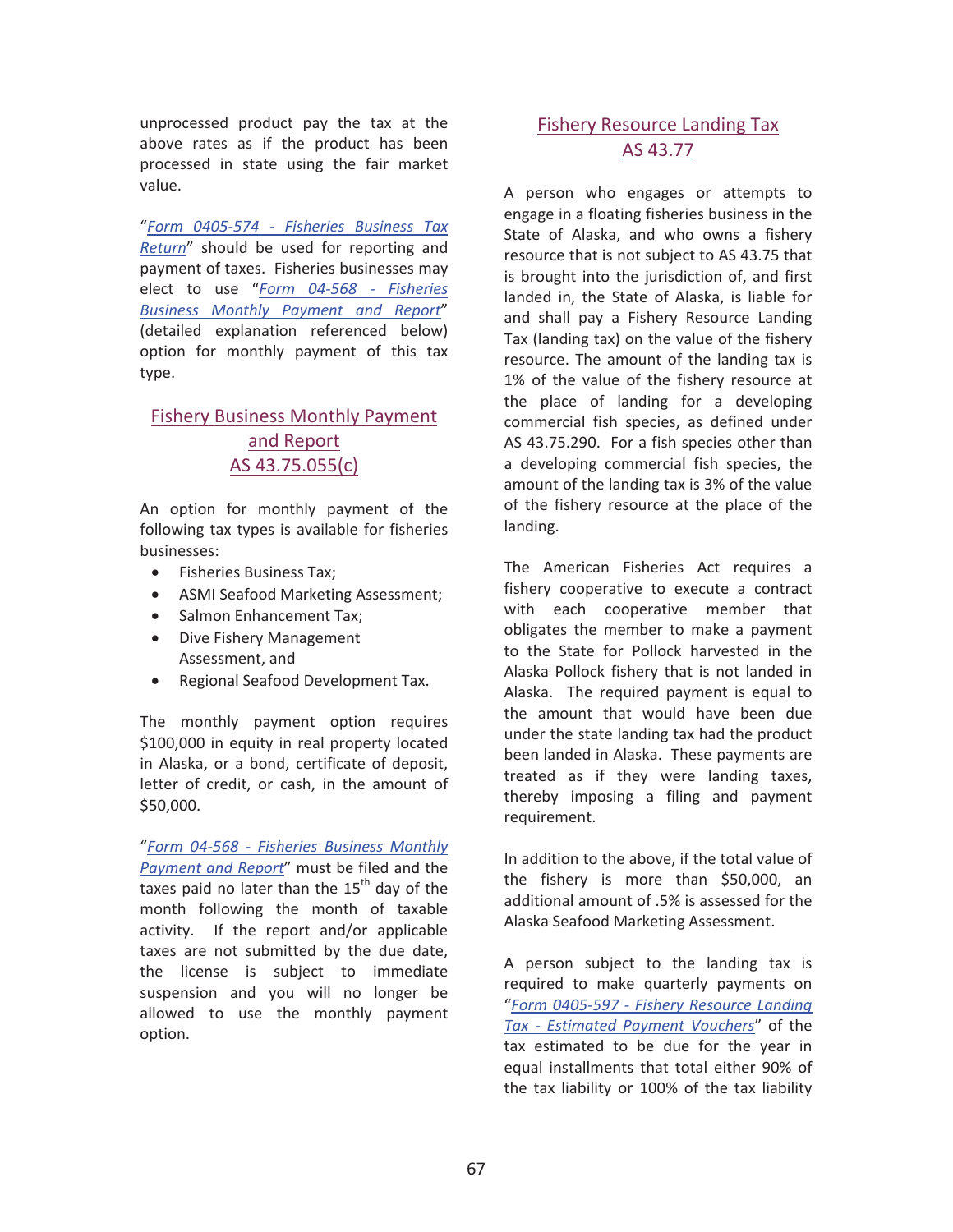for the prior year (if a tax is incurred).

A person subject to the landing tax is required to file "*Form 0405Ͳ680 Ͳ Alaska Fishery Resource Landing Tax Return*", stating the value of fishery resources landed in the state that are subject to the tax, and the point of landing of the fishery resource.

The return is based on the previous calendar year and the tax is due before April 1 after the close of the calendar year. The return is due the last day of the month following the month the statewide average price list is provided.

## Mining License Tax AS 43.65

Mining operations and recipients of mining royalties must first obtain a "*Placer Mining License*" from Department of Natural Resources or a "*Sand/Gravel Mining License*" from Department of Revenue before conducting business in the State of Alaska. Net income from mining property is subject to a mining license tax, computed and paid on the Mining License Tax Return and computed in the following breakdown:

| <b>Over</b> | <b>Not Over</b> | Tax               |
|-------------|-----------------|-------------------|
| \$0.00      | \$40,000        | \$0.00            |
|             |                 | $$1,200 + 3\%$ of |
| \$40,000    | \$50,000        | excess over       |
|             |                 | \$40,000          |
|             |                 | $$1,500 + 5\%$ of |
| \$50,000    | \$100,000       | excess over       |
|             |                 | \$50,000          |
|             |                 | \$4,000 + 7% of   |
| \$100,000   |                 | excess over       |
|             |                 | \$100,000         |

New mining operations, except sand and gravel, are exempt from this tax for the first 3.5 years of production if the operation is licensed and approved timely.

Use "Form 0405-662 - Mining License Tax *Return*" to calculate the Alaska Mining License Tax on all mining operations conducted during the tax year in Alaska, including operating and royalty interests.

## Motor Fuel Tax AS 43.40

Motor Fuel tax is levied on motor fuel sold, transferred or used within Alaska. Motor fuel taxes are collected and reported using forms supplied in "Form 04-530 - Motor *Fuel Tax Return Booklet*", primarily from wholesalers and distributors who are licensed as a "*Qualified Dealer*" with the Department of Revenue.

Persons who first transfer or sell motor fuel in the state are subject to the tax. Motor fuel tax rates are as follows:

Gasoline, diesel, and gasohol: Highway - \$0.08 per gallon Marine - \$0.05 per gallon Aviation gas - \$0.047 per gallon Jet fuel - \$0.032 per gallon

Returns and payment are due on the last day of the month following the month in which the fuel was sold or transferred.

Refunds are allowed for fuel used offhighway or for exempt purposes. Claims may be filed on "*Form 04-544 - Claim for Refund Motor Fuel Tax*" with the Tax Division within a year from the date of purchase. The off-highway refund is 6¢ per gallon. Persons may claim a refund of the entire tax if the fuel was used for exempt purposes.

A portion or all of the tax may be refunded to the user for certain exempt or offhighway uses.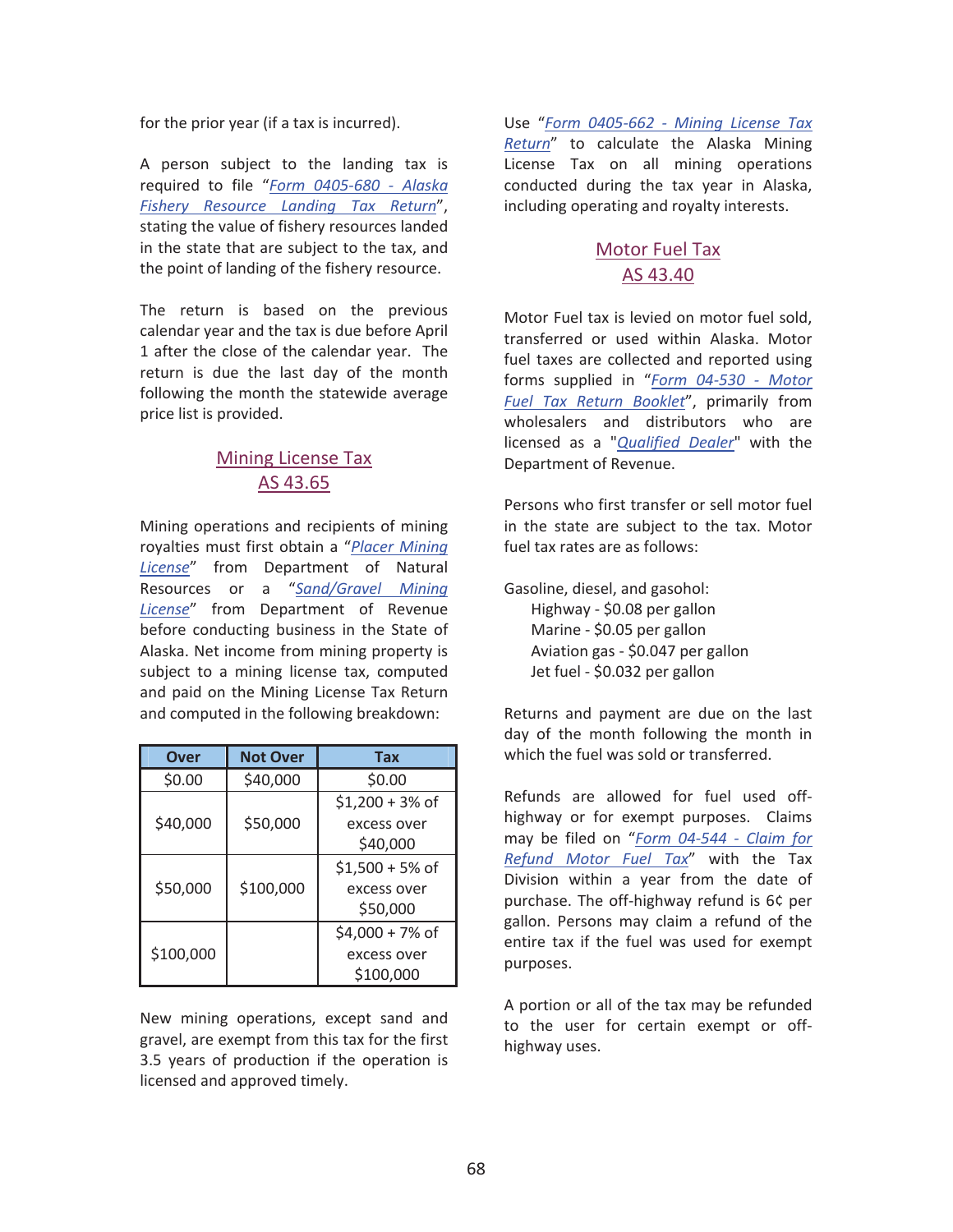## Salmon Enhancement Tax AS 43.76

The Salmon Enhancement Tax is a tax levied on salmon sold in or exported from established aquaculture regions in Alaska. The tax is used to support the enhancement programs of various regional aquaculture associations.

Fishers (including direct marketers, catcher sellers and catcher processors) that sell to unlicensed fisheries businesses in the state, or that export salmon from an aquaculture region, remit the tax on salmon sold to unlicensed buyers or exported from established aquaculture regions. The tax is *reported and paid annually using "Form 04-566ͲSalmon Enhancement Tax Return*".

A completed *Form 04Ͳ566*, with payment, is due before April  $1<sup>st</sup>$  of the following year. Fisheries businesses may utilize the monthly payment option for Salmon Enhancement **Tax.** Use "Form 0405-568 - Fisheries *Business Monthly Payment and Report*" if you chose this option.

Licensed buyers that purchase salmon must collect the tax and file on a monthly basis, using "*Form 04Ͳ566 ͲSalmon Enhancement Tax Return*". A completed *Form 04Ͳ566*, with payment, must be filed no later than the last day of the month following the month in which the salmon were purchased or acquired.

Additionally, licensed buyers must file a bonus return when a limited entry permit holder (as defined under AS 16.43) receives end-of-season settlement or bonus payments for salmon previously acquired by the buyer.

In-state licensed fish buyers that are responsible for the collection of the Salmon Enhancement Tax must also file "Form 04*571 Ͳ Salmon Enhancement Tax Buyer's Annual Report*" annually.

## Regional Seafood Development Tax AS 43.76

The Regional Seafood Development Tax is levied on certain species and gear types within designated seafood development regions.

Fishers (including catcher sellers, catcher processors and direct market license holders) harvesting salmon using drift gillnet gear within Prince William Sound remit the tax on salmon sold to unlicensed buyers or salmon exported from the state, and are responsible for paying the tax and *filing annually using "Form 04-582 -Regional Seafood Development Tax Return*" before April  $1<sup>st</sup>$  of the following year.

Licensed buyers collect and remit the tax on all salmon acquired from drift gillnet fishermen (including catcher sellers, catcher processors and direct market license holders) that harvested the salmon within Prince William Sound.

Licensed buyers who purchase salmon from drift gillnet fishers (including catcher sellers, catcher processors and direct market license holders) that harvested the salmon within Prince William Sound must collect the tax and file the "Form 04-582 - Regional *Seafood Development Tax Return*" on a *monthly basis*.

Buyers must file a bonus return when the fishermen or direct market license holder receives end-of-season settlement or bonus payments for salmon previously acquired by the buyer.

Proceeds from the tax may be appropriated by the Alaska State Legislature to aid seafood development programs of qualified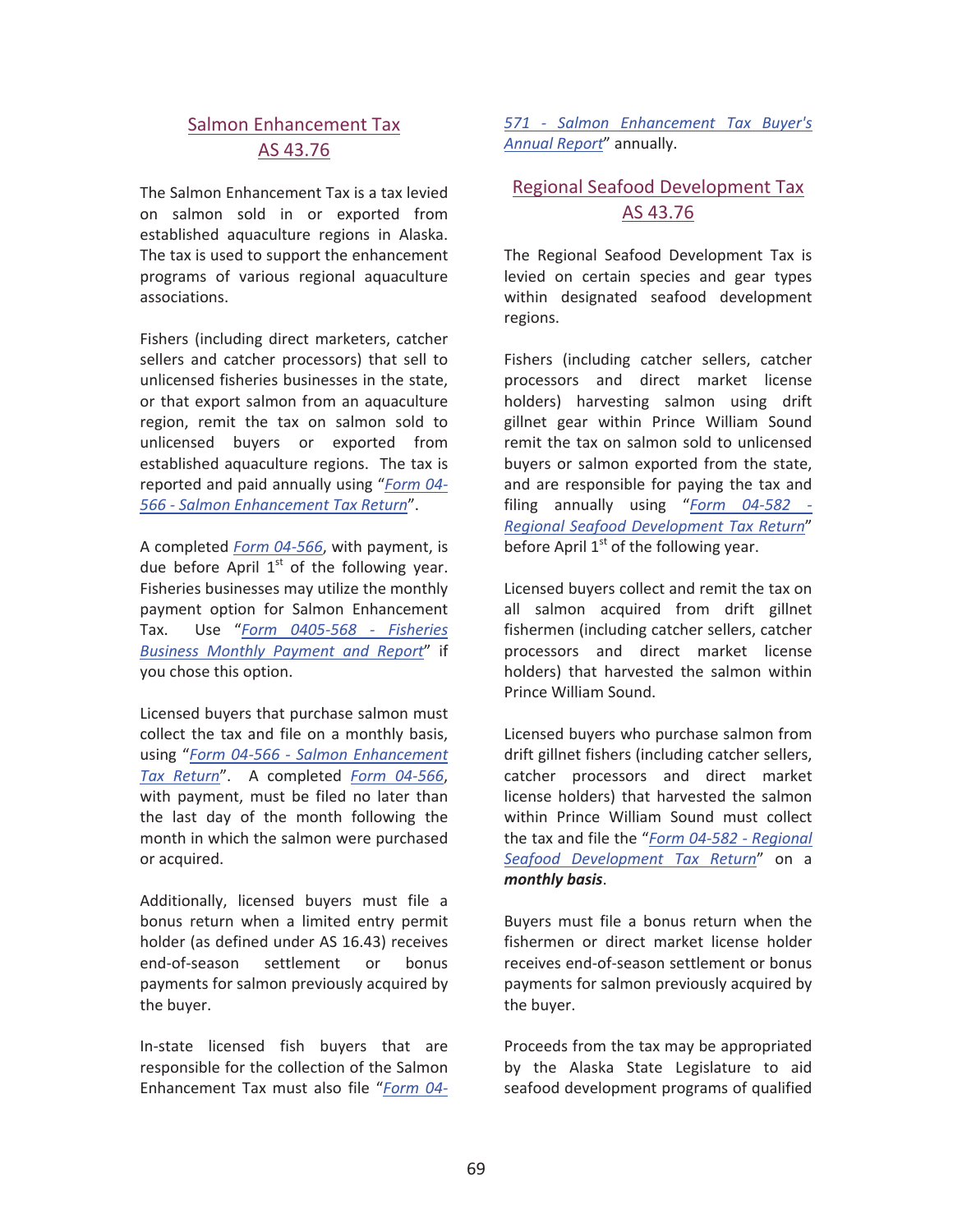regional seafood associations.

## Seafood Marketing Assessment AS 43.76

A Seafood Marketing Assessment is imposed on all fisheries businesses and fisheries resource landing tax filers whose total value reported for seafood products during a calendar year is at least \$50,000. The assessment rate is 0.5%.

A Seafood Marketing Assessment is levied at a rate of 0.5% (.005) of the value of seafood products produced or first landed in Alaska. This tax is also levied on unprocessed fisheries exported from Alaska. Assessments are generally collected from fisheries processors or landing taxpayers.

Landing Tax taxpayers report and pay the Seafood Marketing Assessment on "*Form 0405Ͳ680ͲAlaska Fishery Resource Landing Tax Return*". Fisheries Business taxpayers report and pay the Seafood Marketing Assessment on "*Form 0405Ͳ578 Ͳ Alaska Seafood Marketing Assessment Return*". Use "Form 0405-568 - Fisheries Business *Monthly Payment and Report*" if you are a Fisheries Business electing a monthly payment option.

## Tire Fee AS 43.98

Alaska levies a tire fee of \$2.50 per tire on all new tires sold in Alaska. The fee applies to retail sales in Alaska of each new tire for motor vehicles designed for highway use. The state levies an additional fee of \$5.00 on the sale of tires with metal studs or spikes weighing more than 1.1 grams each ("heavy studs"). The studded tire fee also applies to the installation of heavy studs on a new or used tire. Sales to federal, state and local government agencies for official

use are exempt from both portions of the tire fee.

Tire fees are due at the time of the sale or service. The seller is required to collect the fees at the time of the sale or service. The seller is also required to file a quarterly return, "*Form 04Ͳ200 Ͳ Tire Fees Quarterly Return*". The return is due the 30<sup>th</sup> day of the month following the end of the calendar quarter.

## Tobacco Tax AS 43.50

Alaska levies a tax on cigarettes and other tobacco products. The cigarette tax is levied on cigarettes imported into the state for sale or personal consumption. The tobacco products tax is levied on other tobacco products (other than cigarettes) imported into the state for sale. Department of Revenue collects tobacco taxes primarily from licensed wholesalers, distributors, and retailers. The tax rate on cigarettes is 80 mills (\$0.08) per cigarette; \$1.60 per pack of twenty cigarettes. The cigarette tax rate will increase to 90 mills (\$0.09) per cigarette on July 1, 2006 and to 100 mills (\$0.10) per cigarette on July 1, 2007. There is an additional tax of \$0.25 per pack of twenty cigarettes on cigarette brands that are manufactured by manufacturers that did not sign the *Tobacco Master Settlement Agreement*. The Cigarette Tax is paid by purchasing Cigarette Tax stamps. A Cigarette Tax Stamp must be affixed to the bottom of every pack of cigarettes imported into Alaska for sale or personal consumption as proof that the cigarette tax has been paid. The tax rate on other tobacco products, such as cigars and chewing tobacco, is 75% of the wholesale price.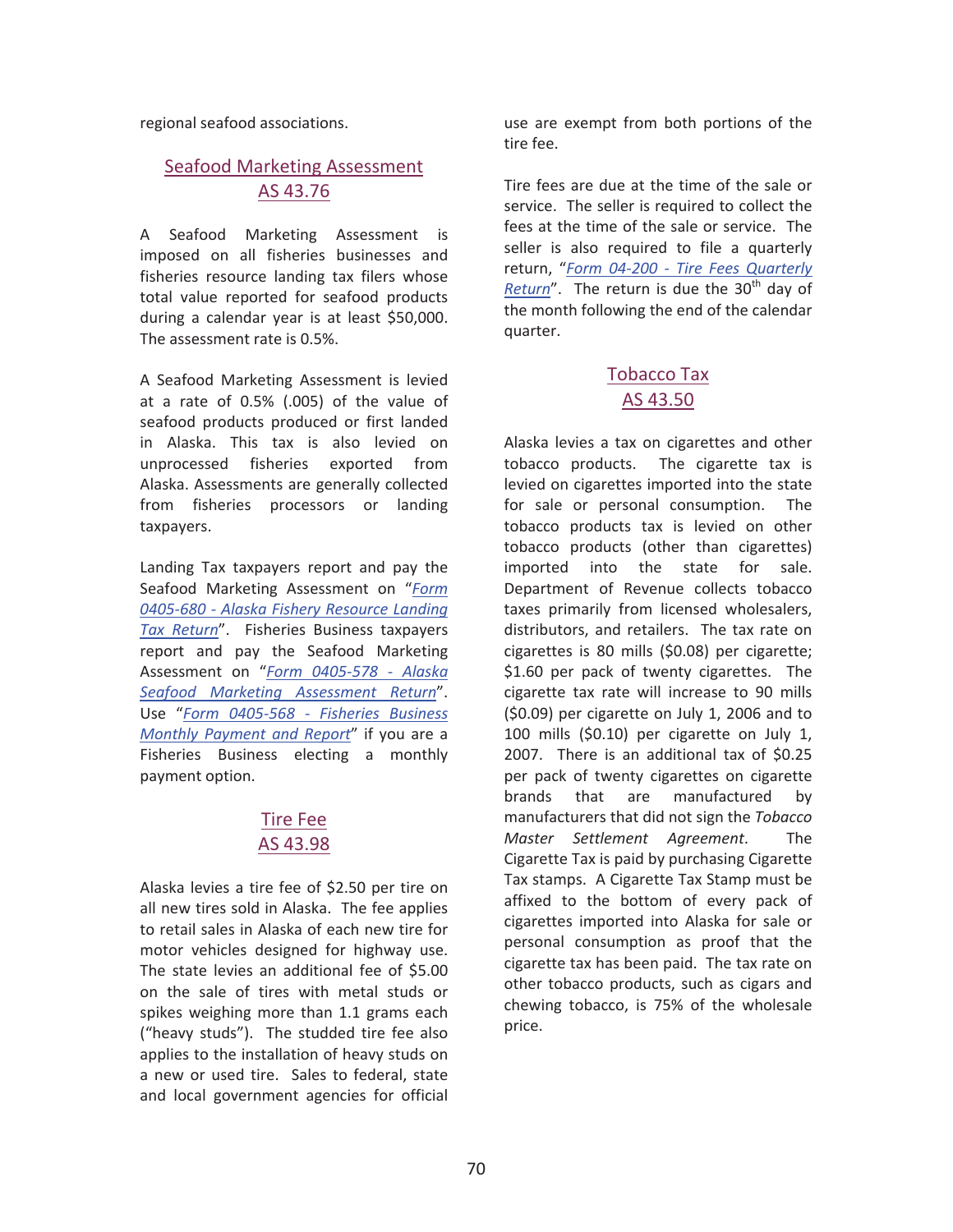## Vehicle Rental Tax AS 43.52

Alaska levies an excise tax on the lease or rental of a passenger or recreational vehicle if the lease or rental period does not exceed 90 consecutive days. The tax rate for a passenger vehicle rental is 10%. The tax rate for a recreational vehicle rental is 3%. Rentals or leases to Federal, State and local government agencies for official use are exempt from the vehicle rental tax.

Use "Form 04-630 - Vehicle Rental Tax -*Quarterly Tax Return*" to report and pay any taxes due. The quarterly return is due the last day of the month following the end of the calendar quarter.

## Commercial Weighing and Measuring Device Registration

**Alaska Department of Transportation and Public Facilities (DOT&PF), Division of Measurement Standards and Commercial Vehicle Enforcement (MSCVE)** 11900 Industry Way, Bldg M, Suite 2 Anchorage, AK 99515 Phone: (907) 365-1210 Fax: (907) 365-1220 http://www.dot.state.ak.us/mscve/main.cf m?go=index

Commercial weighing and measuring devices must be registered with and a fee paid to DOT&PF/MSCVE annually. Registration forms and fee schedules are available by writing MSCVE.

## Insurance Premium Tax

**Alaska Department of Commerce, Community, and Economic Development, Division of Insurance, Financial Examination Section** P.O. Box 110805 Juneau, AK 99811-0805 Phone: (907) 465-2515 Fax: (907) 465-3422 http://www.commerce.state.ak.us/insuranc e/ insurance@alaska.gov

All admitted insurance companies are liable for a tax of 2.7% of gross premiums except:

- Ocean marine premium taxes of 3/4 of one percent of gross underwriting profit;
- Hospital-medical service corporations pay six percent of gross premium less claims paid, and/or
- Title insurers pay one percent of gross premiums.

## Taxes on Oil and Gas

**Alaska Department of Revenue, Tax Division** 550 W. 7th Avenue, Suite 500

Anchorage, AK 99501-3555 Phone: (907) 269-6620 Fax: (907) 269-6644 http://www.tax.state.ak.us/

#### **Oil and Gas Production Tax**

The base tax rate on oil and gas produced in Alaska is 25% of the gross value at the point of production; with a progressive surcharge tax rate of 0.4% for every dollar the gross value per barrel exceeds \$30. For production tax values greater than \$92.50 per barrel, the progressivity rate changes to 0.1% for each additional dollar in value.

There is a graduated minimum tax on oil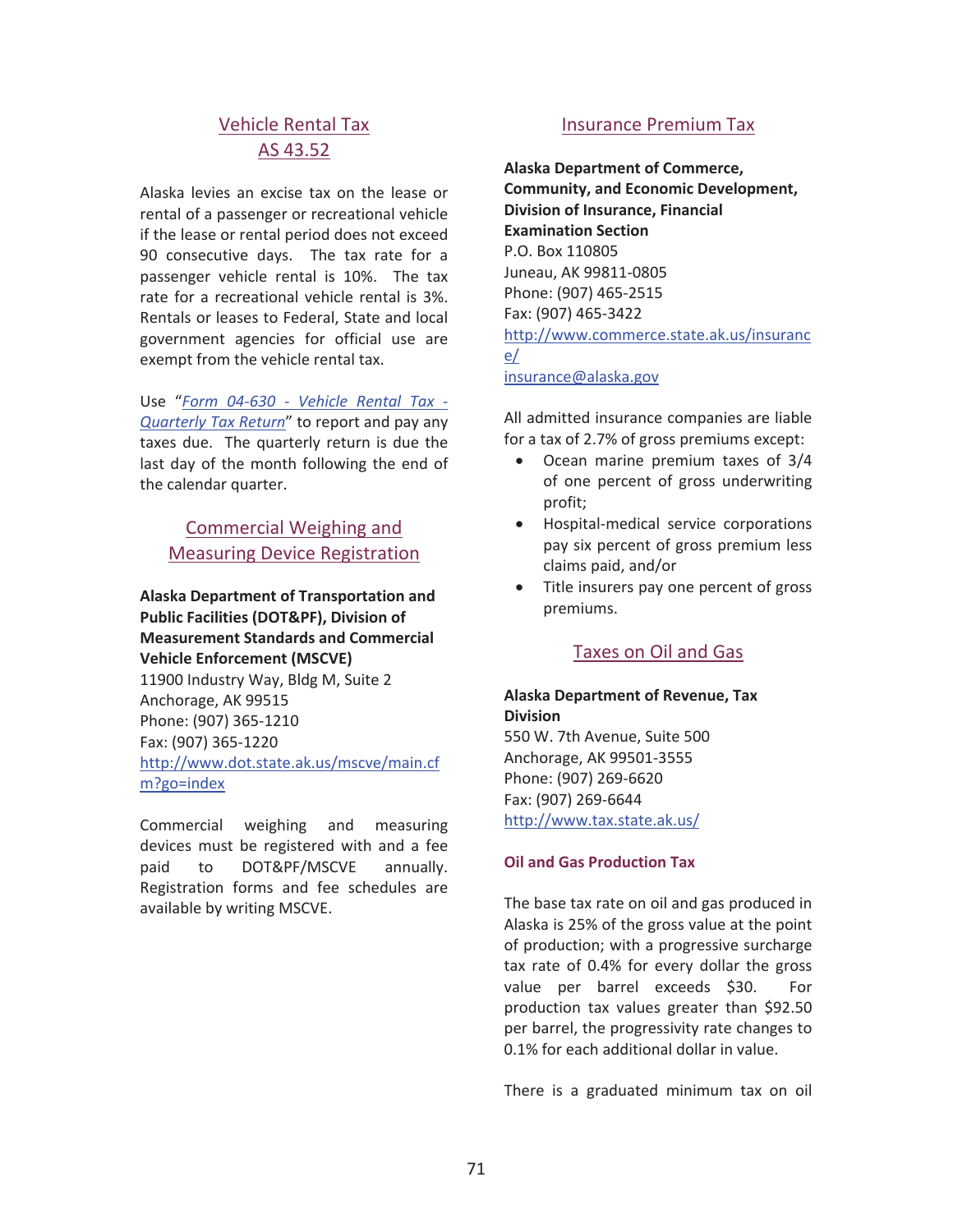and gas produced in Alaska, based on the gross value at the point of production. The minimum tax is:

- 4% when the average USWC price per barrel for ANS is more than \$25;
- 3% when the average USWC price per barrel for ANS is over \$20 but not more than \$25;
- 2% when the average USWC price per barrel for ANS is over \$17.50 but not over \$20;
- 1% when the average USWC price per barrel for ANS is over \$15 but not over \$17.50; or
- 0% when the USWC price per barrel for ANS is \$15 or less.

There are special tax calculations for oil and gas produced from the Cook Inlet, with a tax ceiling predicated on historic tax rates for each lease or property. Those tax rates are based on the average tax rates for the 12-month period ending March 31, 2006, and the rates apply to those leases or properties that first commenced commercial production on or before April 1, 2006.

Alaska Statutes provide for various credits for oil and gas production taxpayers:

- Alternative Credit for Exploration
- Credit for Qualified Capital Expenditures
- Carried Forward Annual Loss Credit
- Small Producer Credits
- Transitional **Investment** Expenditure Credits
- New Area Development Credit

Some, but not all, of the credits are transferable. The State of Alaska also purchases certain tax credits under the provisions of AS 43.55.028.

Additional Conservation Surcharge: The State also collects a \$0.01 per barrel conservation surcharge where there is less that \$50 million in the Hazardous Release Fund and an additional \$0.04 per barrel conservation surcharge under AS 43.55.300.

The State of Alaska levies the following specific taxes on the petroleum industry:

- 1. **Property Tax:** (ad valorem) Levied at 20 mills (2%) on the assessed value of all oil and gas exploration, production and pipeline transportation property.
- 2. **Corporate Income Tax:** Corporations producing or transporting oil and gas in Alaska compute tax using worldwide combination and apportionment. The apportionment formula uses sales, property, and oil and gas production. The maximum tax rate is 9.4%.
- 3. **Production Tax Surcharge for** Hazardous Spill: \$0.05 per barrel is charged to each taxable barrel as long as there is less than \$50 million in the Hazardous Spill Release Fund. When the \$50 million cap is reached, the surcharge falls to \$0.02 per barrel.

## Motor Freight

#### **Alaska Department of Administration Division of Motor Vehicles** 1300 W. Benson Blvd., Suite 900

Anchorage, AK 99503-3696 Phone: (907) 269-5551 http://www.state.ak.us/dmv/

Commercial motor vehicles (power units) must be registered (licensed), and this must be done as soon as commercial operations begin.

Registrations are normally for a biennial (two year) period, however, any vehicle used commercially may, at the owner's option, be registered for an annual period. The motor vehicle registration fees, paid to the Department of Administration, are: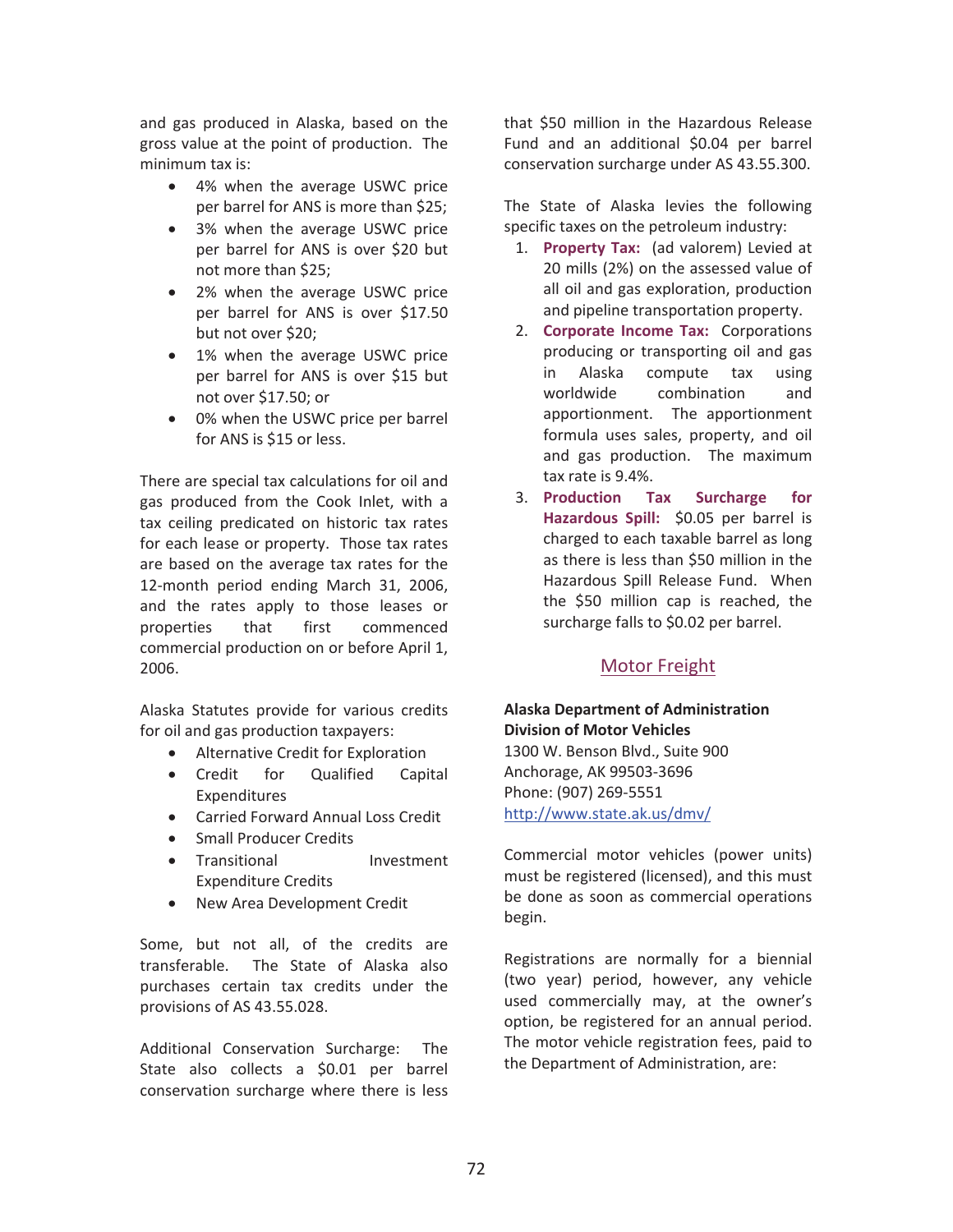| <b>Unladen Weight:</b>  | <b>Annual Fee</b>   |
|-------------------------|---------------------|
| $0 - 5,000$ lb.         | \$90                |
| 5,001 - 12,000 lb.      | \$134               |
| 12,001 - 18,000 lb.     | \$258               |
| Greater than 18,000 lb. | \$331               |
|                         |                     |
| <b>Unladen Weight:</b>  | <b>Biennial Fee</b> |
| $0 - 5,000$ lb.         | \$180               |
| 5,001 - 12,000 lb.      | \$268               |
| 12,001 - 18,000 lb.     | \$516               |

Greater than  $18,000$  lb.  $$662$ 

The Division of Motor Vehicles (DMV) collects a Municipal Tax at the time of registration for your vehicle for those municipalities that have elected to enact this form of personal property tax. The administration of the Municipal Tax follows the same guidelines as vehicle registration fees, except that the Municipal Tax cannot be collected in less than full 12-month increments.

Commercial trailers must be registered and display a plate. The one-time registration fee for a commercial trailer is \$20 for all weights. There is no annual or biennial reregistration requirement for trailers while ownership remains the same.

Additional information on the registration of commercial trailers is available at the DMV website. Use "Form 812 - Application *for Title & Registration*" if you are requesting an original title or registration in Alaska or are transferring a vehicle to another person. Use "Form 821 - Vehicle *Transaction Application*" for most other transactions.

### Commercial Air Carriers

**Alaska Department of Transportation and Public Facilities, Statewide Aviation** 4111 Aviation Avenue Anchorage, AK 99502 Phone: (907) 269-0741 www.dot.state.ak.us/stwdav

Commercial air carriers (passenger or freight) are required to have insurance liability for a minimum of \$150,000 per seat in a single occurrence and \$100,000 for property damage in a single occurrence per  $AS$  02.40.010 – 02.40.990. "Form 08-055 -*Verification of Air Carriers Insurance*" must be filed with DOT&PF.

An annual "*Form 08Ͳ060 Ͳ Air Carrier's Certificate Insurance Coverage Compliance*" is required from DOT&PF, Statewide Aviation. The fee for a certificate is as follows: \$50 for a single aircraft, \$100 for two aircrafts, and \$150 for three or more aircrafts.

### Alaska International Airport System

**Alaska Department of Transportation and Public Facilities, Ted Stevens Anchorage International Airport** P.O. Box 196960 Anchorage, AK 99519-6960 Phone: (907) 266-2526 http://dot.alaska.gov/anc/

### **Alaska Department of Transportation and Public Facilities, Fairbanks International Airport**

6450 Airport Way, Suite 1 Fairbanks, Alaska 99709 Phone: (907) 474-2500 http://dot.alaska.gov/faiiap/index.shtml

Airports are authorized to collect landing fees, terminal rental fees, ramp rental fees, Federal Inspection Service fees, parking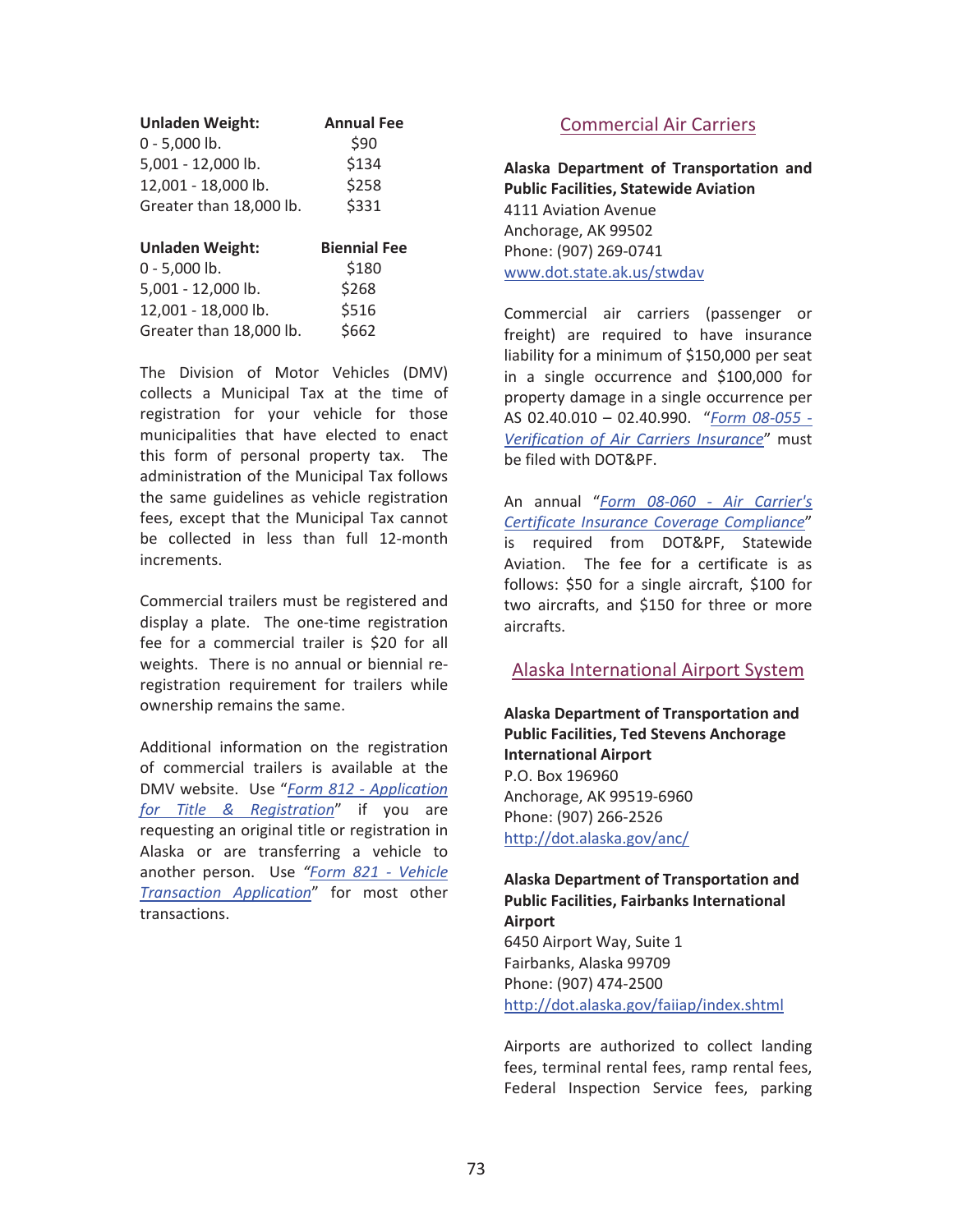fees, tie-down fees, common use premises charges, administered charges, and fuel flowage fees to aircraft that use their facilities. Regulation of International airport fees is under the jurisdiction of DOT&PF.

### **Rates and Charges for Ted Stevens Anchorage International Airport and Fairbanks International Airport as of July 1st 2009:**

<u> 1989 - Andrea Santa Alemania, amerikana amerikana amerikana amerikana amerikana amerikana amerikana amerikan</u>

| Terminal Rental Rate (Month-to-Month):<br><b>Aircraft Ramp Rental Rate:</b><br><b>Federal Inspection Service Fee:</b><br><b>Landing Fee:</b> | \$85.16 per square foot per year<br>\$0.76 per square foot per year<br>\$35.00 per inspection<br>\$1.44 per 1,000 lbs. CMGTW |
|----------------------------------------------------------------------------------------------------------------------------------------------|------------------------------------------------------------------------------------------------------------------------------|
| <b>Fuel Flowage Fee:</b>                                                                                                                     |                                                                                                                              |
| <b>Signatory Airlines:</b>                                                                                                                   | \$0.027 per gallon                                                                                                           |
| Non-Signatory Airlines:                                                                                                                      | \$0.067 per gallon                                                                                                           |
| <b>Aircraft Parking Charge Rate:</b>                                                                                                         |                                                                                                                              |
| Narrow Body Aircraft - Up to 4 hours:                                                                                                        | \$44.26 per use (1 x a/c p.c. rate)                                                                                          |
| Wide Body Aircraft - Up to 4 hours:                                                                                                          | \$88.52 per use (2 x a/c p.c. rate)                                                                                          |
| Narrow Body Aircraft - 4 hours - 24 hours:                                                                                                   | \$132.78 per use (3 x a/c p.c. rate)                                                                                         |
| Wide Body Aircraft - 4 hours - 24 hours:                                                                                                     | \$177.04 per use $(4 \times a/c$ p.c. rate)                                                                                  |
| <b>Common Use Premises Charges:</b>                                                                                                          |                                                                                                                              |
| Anchorage:                                                                                                                                   |                                                                                                                              |
| Primary Bag Claim Device:                                                                                                                    | \$58.43 per square foot per year, plus<br>\$0.89 per enplaned passenger                                                      |
| All other common use premises:                                                                                                               | \$1.77 per enplaned passenger                                                                                                |
| Fairbanks:                                                                                                                                   | \$1.77 per enplaned passenger                                                                                                |
| <b>Airport Administered Premises Charges:</b>                                                                                                |                                                                                                                              |
| Narrow Body Aircraft:                                                                                                                        | \$327.65 per turn                                                                                                            |
| Wide Body Aircraft:                                                                                                                          | \$589.76 per turn                                                                                                            |
| <b>Regional Commuter:</b>                                                                                                                    | \$229.35 per turn                                                                                                            |
| Commuter:                                                                                                                                    | \$131.06 per turn                                                                                                            |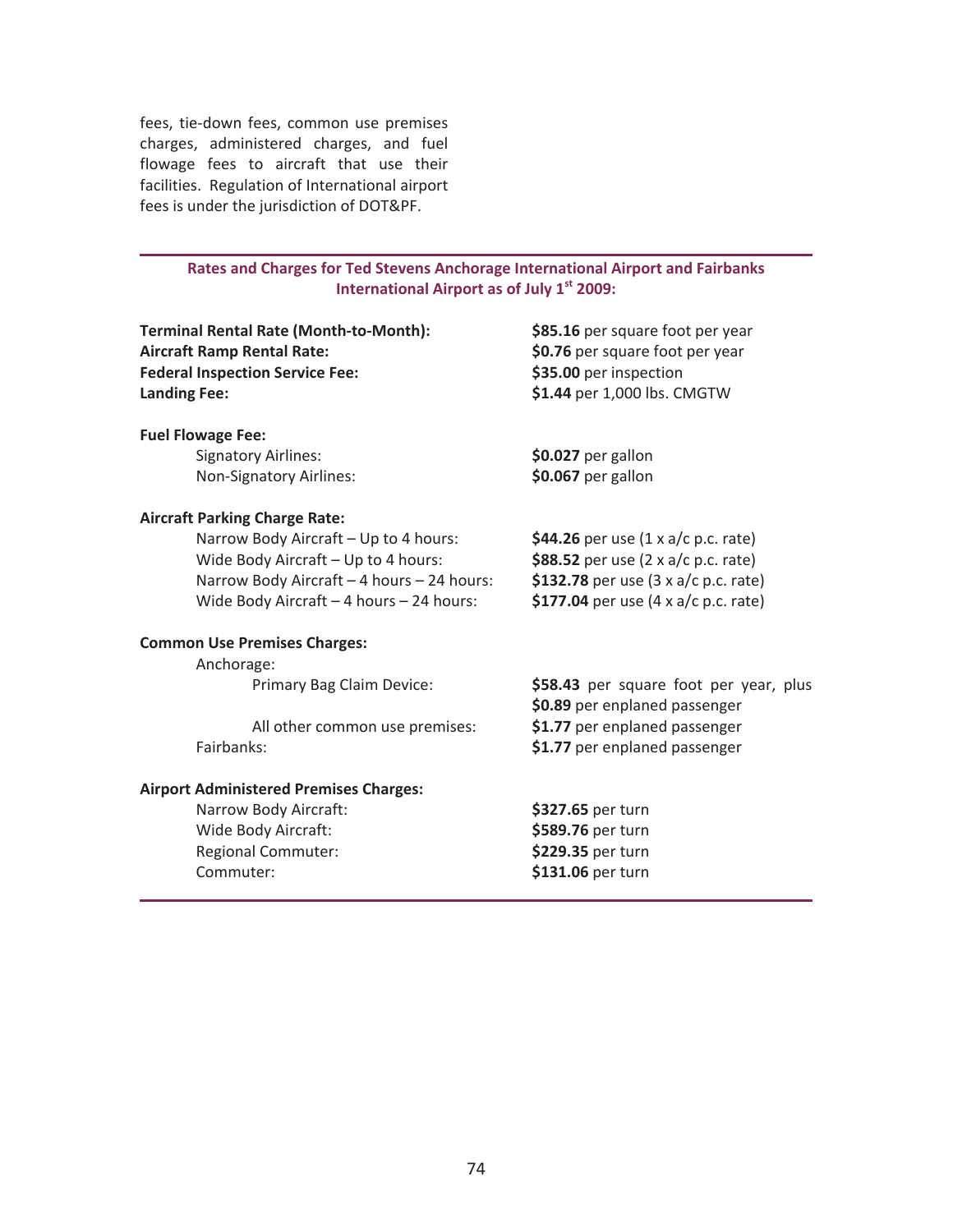| <b>Business</b>                                                                                          | <b>Liable For</b>                                                           | <b>Form</b>   | <b>Due Date</b>                                                                                                                                                                                      | <b>Basis of Tax</b>                                                                                   |
|----------------------------------------------------------------------------------------------------------|-----------------------------------------------------------------------------|---------------|------------------------------------------------------------------------------------------------------------------------------------------------------------------------------------------------------|-------------------------------------------------------------------------------------------------------|
|                                                                                                          | <b>Fisheries</b><br><b>Business Tax</b><br>Return                           | Form 0405-574 | March 31 <sup>st</sup>                                                                                                                                                                               | 1% to 5% value of<br>fish resource                                                                    |
|                                                                                                          | Alaska Seafood<br>Marketing<br>Assessment<br>Return                         | Form 0405-578 | March 31 <sup>st</sup>                                                                                                                                                                               | 0.5% value of fish<br>resource                                                                        |
|                                                                                                          | Alaska Fishery<br><b>Resource Landing</b><br><b>Tax Return</b>              | Form 0405-680 | March 31st                                                                                                                                                                                           | 1% value of<br>Developing fishery<br>resource<br>3% value of<br>Established fishery<br>resource       |
| <b>Fisheries</b><br>(Includes all                                                                        | <b>Fishery Resource</b><br>Landing Tax -<br>Estimated<br>Payment<br>Voucher | Form 0405-597 | March 31st<br>June 30 <sup>th</sup><br>September 30 <sup>th</sup><br>December 31st                                                                                                                   | Equal installments,<br>totaling lesser of<br>90% of current year<br>tax, or 100% of prior<br>year tax |
| types of Fisheries<br>activities. Some<br>of these may or<br>may not be<br>required by your<br>business) | Regional Seafood<br>Development Tax                                         | Form 04-582   | Fishers: March<br>31 <sup>st</sup><br>Buyers: Last day<br>of month<br>following<br>purchase                                                                                                          | Prince William<br>Sound/Salmon Drift<br>Gillnet = $1\%$ of value                                      |
|                                                                                                          | Salmon<br>Enhancement<br>Tax Buyer's<br>Annual Report                       | Form 04-571   | March 1<br>following the tax<br>year.                                                                                                                                                                | Should reconcile<br>with previously filed<br>monthly returns.                                         |
|                                                                                                          | Salmon<br>Enhancement<br><b>Tax Return</b>                                  | Form 04-566   | Fishers: On or<br>before March<br>$31st$ of the<br>following year.<br><b>Buyers: The last</b><br>day of the month<br>following the<br>month in which<br>the salmon were<br>purchased or<br>acquired. | 2% or 3% value of<br>resource depending<br>on aquacultural<br>region                                  |
| <b>Mining</b>                                                                                            | Mining License<br><b>Tax Return</b>                                         | Form 0405-662 | Last day of 4th<br>month following<br>tax year end                                                                                                                                                   | Net income:<br>$$40,000=$0;$<br>\$40-50,000=3%;<br>\$50-<br>100,000=\$1500+5%;<br>\$100,000=4,000+7%  |

# Alaska Taxes - Tax Table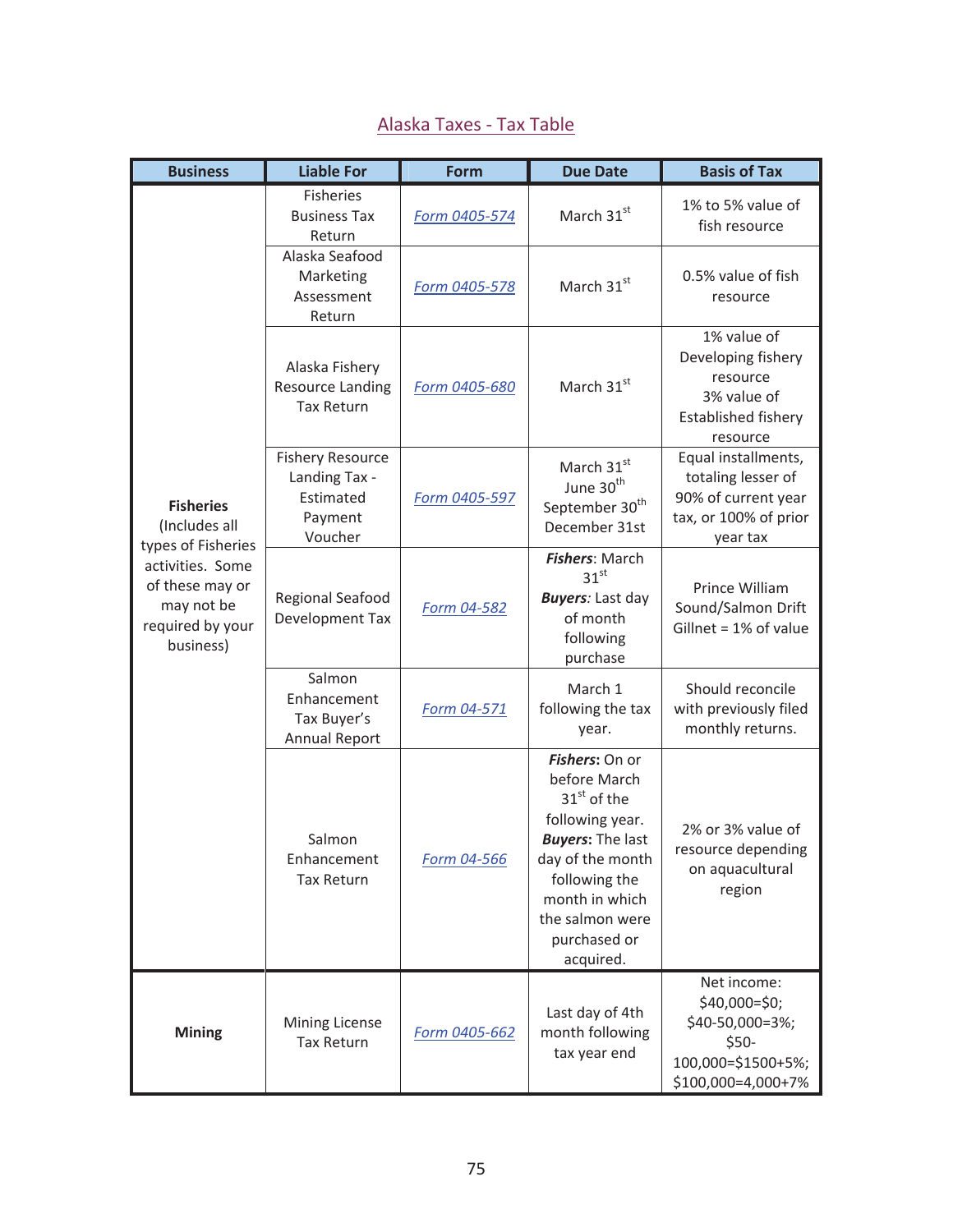| <b>Business</b>                 | <b>Liable For</b>                                                                    | <b>Form</b>   | <b>Due Date</b>                                                   | <b>Basis of Tax</b>                                                                            |
|---------------------------------|--------------------------------------------------------------------------------------|---------------|-------------------------------------------------------------------|------------------------------------------------------------------------------------------------|
| <b>Tobacco</b>                  | Alaska Cigarette<br>and Tobacco<br>Products<br>Monthly Tax<br>Return                 | Form 0405-522 | Last day of<br>month following<br>import, sale, or<br>manufacture | Cigarettes - 100 mills<br>(\$1.60/pack) Other<br>Tobacco 75% of<br>Wholesale price             |
| <b>Vehicle Rental</b>           | Vehicle Rental<br>Tax Quarterly Tax<br>Return                                        | Form 04-630   | Last day of<br>month following<br>end of quarter                  | Passenger - 10%<br>Recreational - 3%                                                           |
| <b>Alcohol</b>                  | Alcoholic<br><b>Beverage Excise</b><br><b>Tax Return</b>                             | Form 04-500   | Last day of<br>month following<br>sale or transfer                | Per gallon:<br>Liquor - \$12.80<br>Wine - \$2.50<br>Beer - \$1.07                              |
| <b>Electric</b><br>Cooperative  | Electric<br>Cooperative<br><b>Gross Tax Return</b>                                   | Form 04-055   | March 1 <sup>st</sup>                                             | 0.25 or .5 mill per<br>kWh                                                                     |
| <b>Telephone</b><br>Cooperative | Telephone<br>Cooperative<br><b>Gross Tax Return</b>                                  | Form 04-055   | March 1 <sup>st</sup>                                             | 1% or 2% Gross<br>Revenues                                                                     |
| <b>Utilities</b>                | <b>APUC Regulatory</b><br>cost                                                       | No form #     | 30th day<br>following<br>calendar                                 | \$% of KWH<br>% Gross revenue<br>quarter                                                       |
| Partnership with                | Alaska<br><b>Corporation Net</b><br><b>Income Tax</b>                                | Form 04-611   | 15th day of 3rd<br>month following<br>tax year end                | Graduated % of<br>taxable income from<br>1% to 9.4%                                            |
| Corporate<br>Partner            | Payment of<br><b>Estimated Alaska</b><br><b>Corporation Net</b><br><b>Income Tax</b> | Form 04-711   | 15th day of each<br>quarter                                       | Estimated annual tax                                                                           |
|                                 | Alaska<br><b>Corporation Net</b><br><b>Income Tax</b>                                | Form 04-611   | 15th day of 3rd<br>month following<br>tax year end                | Graduated % of<br>taxable income from<br>1% to 9.4%                                            |
| Corporation                     | Payment of<br><b>Estimated Alaska</b><br>Corporation Net<br><b>Income Tax</b>        | Form 04-711   | 15th day of each<br>quarter                                       | Estimated annual tax                                                                           |
| <b>Motor Fuel</b>               | Motor Fuel Tax<br>Return Booklet                                                     | Form 04-530   | Last day of<br>month following<br>sale, use, or<br>transfer       | Per gallon:<br>Highway - \$0.08<br>Marine - \$0.05<br>Aviation - \$0.047<br>Jet Fuel - \$0.032 |
| <b>Tire</b>                     | <b>Tire Fees</b><br>Quarterly Return                                                 | Form 04-200   | 30th day of<br>month following<br>end of quarter                  | New tire - \$2.50<br>Studded $-$ \$5.00<br>Stud install - \$5.00                               |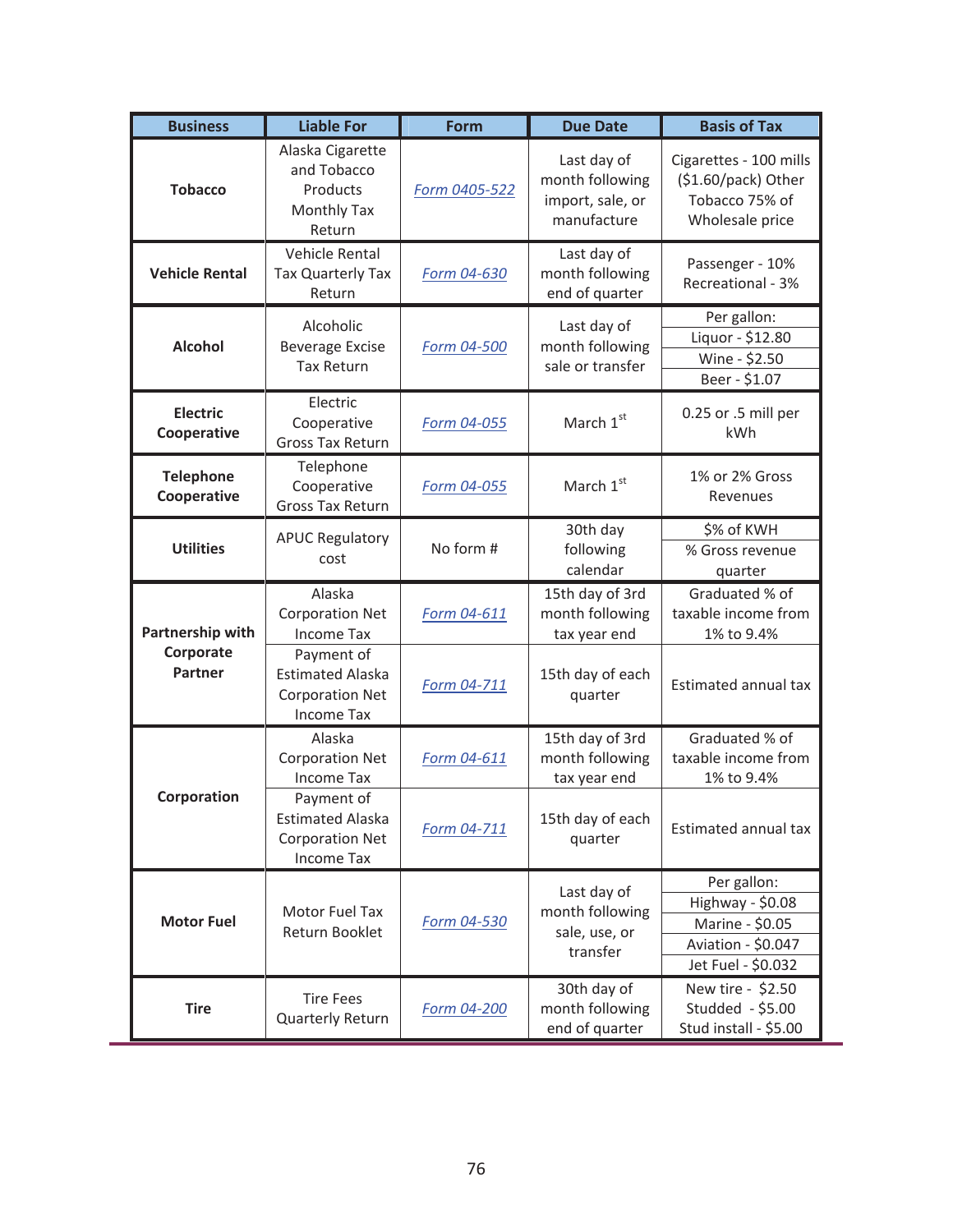### **MUNICIPAL TAXATION**

### Property Tax

Nearly all home rule and first class boroughs and cities in Alaska levy and collect property taxes on both real and personal property. The tax is levied primarily on real estate, but in several communities, personal property items such as business inventories, motor vehicles, aircraft, and mobile homes represent a substantial portion of the taxbase. Property is assessed at 100% valuation with rates ranging from 0 to 21.71 mills. The four boroughs that do not levy

property taxes are Aleutians East, Denali, Lake and Peninsula, and Northwest Arctic.

### Sales Tax

Since the state has no statewide sales tax, most municipalities use the sales tax as a major source of income. Anchorage and Fairbanks are the only major municipalities that do not levy a local sales tax. Rates vary from one to 20% and apply to retail sales and rentals of various items, and also may apply to locally provide personal services. Each community from year to year regulates sales tax rates.

| <b>Borough/City</b>                           | <b>Population</b> | <b>Property</b> | <b>Sales</b>   | <b>Special</b>                                            |
|-----------------------------------------------|-------------------|-----------------|----------------|-----------------------------------------------------------|
| <b>Aleutians East Borough</b>                 | 2,795             | <b>No</b>       | <b>No</b>      | 2% Raw Fish Tax                                           |
| Akutan                                        | 859               | <b>No</b>       | <b>No</b>      | 1% Raw Fish Tax                                           |
| <b>False Pass</b>                             | 46                | No              | 3%             | 6% Bed Tax                                                |
| Cold Bay                                      | 72                | <b>No</b>       | <b>No</b>      | 10% Bed Tax; \$0.04/Gal. Fuel Tax                         |
| <b>King Cove</b>                              | 756               | <b>No</b>       | 4%             | 2% Fishery Tax; Business Impact<br>Tax-Flat Rate          |
| <b>Sand Point</b>                             | 992               | <b>No</b>       | 3%             | 7% Bed Tax; 2% Raw Fish Tax                               |
| <b>Anchorage Municipality</b>                 | 283,823           | Yes             | N <sub>0</sub> | 12% Bed Tax; 8% Car Rental Tax;<br>69.3 mill Tobacco Tax  |
| <b>Bristol Bay Borough</b>                    | 1,035             | Yes             | <b>No</b>      | 3% Raw Fish; 10% Bed Tax                                  |
| Denali Borough                                | 1,731             | <b>No</b>       | N <sub>0</sub> | Sev. Tax \$0.05/yd Gravel;<br>\$0.05/Ton Coal; 7% Bed Tax |
| Anderson                                      | 234               | <b>No</b>       | N <sub>0</sub> | 8% Utility Tax                                            |
| <b>Fairbanks North Star</b><br><b>Borough</b> | 90,963            | Yes             | <b>No</b>      | 8% Bed Tax; 5% Alcohol Tax; 8%<br><b>Tobacco Tax</b>      |
| City of Fairbanks                             | 31,627            | Yes             | N <sub>0</sub> | 8% Bed Tax; 5% Alcohol Tax; 8%<br><b>Tobacco Tax</b>      |
| North Pole                                    | 1,945             | Yes             | 4%             | <b>No</b>                                                 |
|                                               |                   |                 |                |                                                           |

### Borough & City Tax Requirements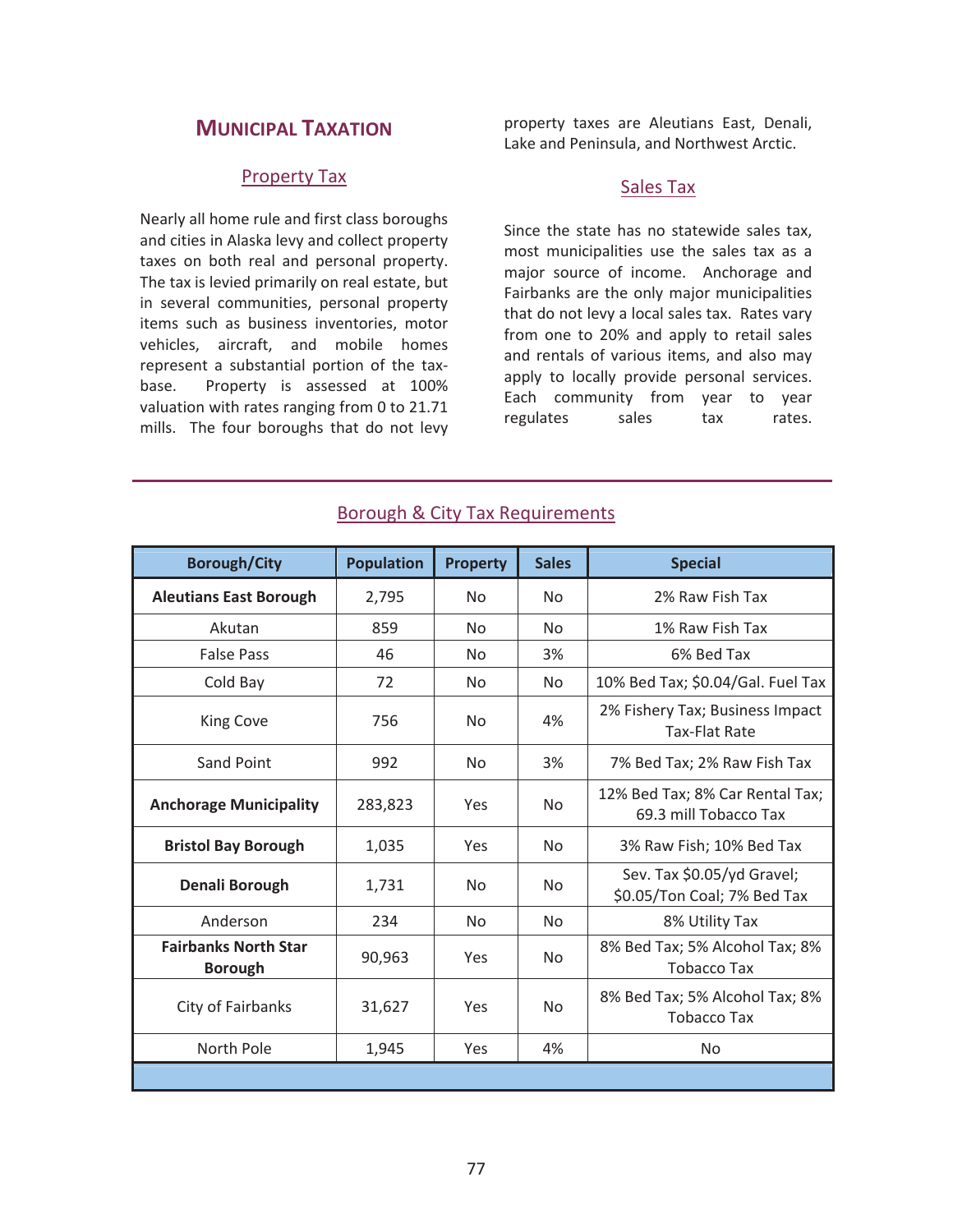| <b>Borough/City</b>                        | <b>Population</b> | <b>Property</b> | <b>Sales</b> | <b>Special</b>                                          |
|--------------------------------------------|-------------------|-----------------|--------------|---------------------------------------------------------|
| <b>Haines Borough</b>                      | 2,257             | Yes             | 5.5%         | 4% Bed Tax                                              |
| <b>City &amp; Borough of Juneau</b>        | 30,305            | Yes             | 5%           | 7% Bed Tax; 3% Liquor Tax;<br>\$0.30/pack Tobacco Tax   |
| Kenai Peninsula Borough                    | 52,370            | Yes             | 2%/3%        | No                                                      |
| Homer                                      | 5,502             | Yes             | 4.5%         | No                                                      |
| Kachemak                                   | 467               | Yes             | No           | No                                                      |
| Kenai                                      | 6,971             | Yes             | 3%           | <b>No</b>                                               |
| Seldovia                                   | 429               | Yes             | 2%/<br>4.5%  | No                                                      |
| Seward                                     | 2,745             | Yes             | 4%           | 4% Bed                                                  |
| Soldotna                                   | 3,992             | Yes             | 3%           | <b>No</b>                                               |
| <b>Ketchikan Gateway</b><br><b>Borough</b> | 13,160            | Yes             | 2.5%         | 4% Bed Tax                                              |
| City of Ketchikan                          | 7,728             | Yes             | 3.5%         | 7% Bed Tax                                              |
| Saxman                                     | 438               | $No*$           | 3.5%         | No                                                      |
| <b>Kodiak Island Borough</b>               | 13,568            | Yes             | No           | 1.05% Severance Tax; 5% Bed Tax;<br>911 Tax \$0.75/Line |
| Akhiok                                     | 33                | $No*$           | <b>No</b>    | No                                                      |
| Kodiak                                     | 5,689             | Yes             | 6%           | 5% Bed Tax                                              |
| Larsen Bay                                 | 83                | $No*$           | 3%           | \$5 per day/per person Bed Tax                          |
| Old Harbor                                 | 187               | $No*$           | 3%           | 5% Bed Tax                                              |
| Ouzinkie                                   | 155               | $No*$           | 3%           | No                                                      |
| Port Lions                                 | 179               | $No*$           | <b>No</b>    | 5% Bed Tax                                              |
| Lake & Peninsula Borough                   | 1,538             | N <sub>o</sub>  | <b>No</b>    | 2% Raw Fish Tax; 6% Bed Tax                             |
| Chignik                                    | 81                | No              | No           | Landing Tax 1% Salmon, 2% Other;<br>1% Proc. Tax        |
| Egegik                                     | 64                | No              | No           | 3% Raw Fish Tax                                         |
| Port Heiden                                | 87                | No              | No           | <b>NR</b>                                               |
| Newhalen                                   | 167               | No              | No           | No                                                      |
| Nondalton                                  | 196               | No              | 3%           | No                                                      |
| Pilot Point                                | 61                | No              | No           | 3% Raw Fish Tax                                         |
| Matanuska-Susitna Borough                  | 80,056            | Yes             | No           | 5% Bed Tax; 5.29% Tobacco Excise<br>Tax                 |
| Houston                                    | 1,587             | Yes             | 2%           | No                                                      |
|                                            |                   |                 |              |                                                         |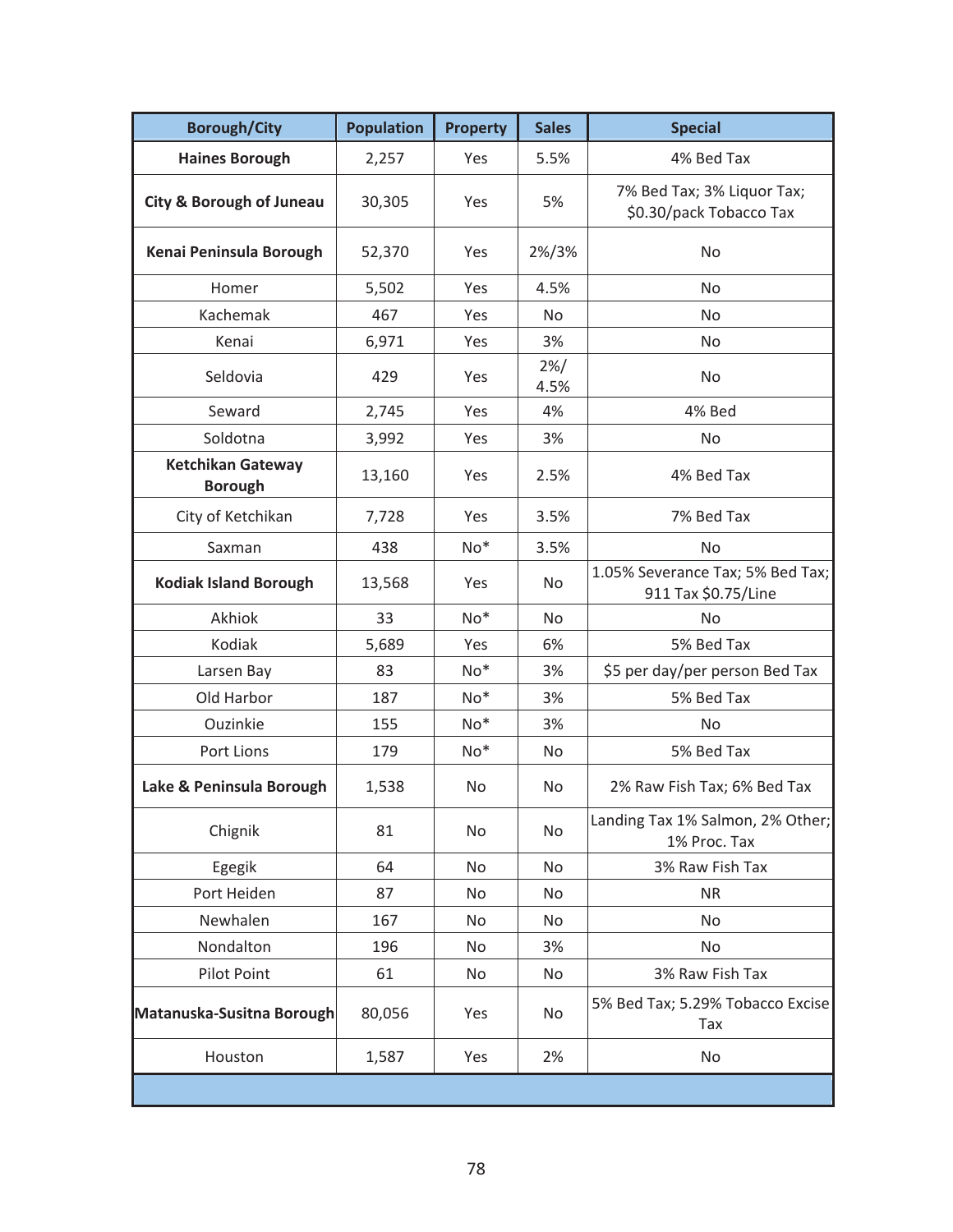| <b>Borough/City</b>                  | <b>Population</b> | <b>Property</b> | <b>Sales</b> | <b>Special</b>                                            |
|--------------------------------------|-------------------|-----------------|--------------|-----------------------------------------------------------|
| Palmer                               | 5,504             | Yes             | 3%           | No                                                        |
| Wasilla                              | 7,025             | Yes             | 2.5%         | <b>No</b>                                                 |
| <b>North Slope Borough</b>           | 6,748             | Yes             | <b>No</b>    | No                                                        |
| <b>Anaktuvuk Pass</b>                | 277               | $No*$           | <b>NR</b>    | <b>NR</b>                                                 |
| Atgasuk                              | 223               | $No*$           | <b>No</b>    | No                                                        |
| Barrow                               | 4,052             | $No*$           | <b>NR</b>    | <b>NR</b>                                                 |
| Kaktovik                             | 286               | $No*$           | <b>No</b>    | No                                                        |
| Nuiqsut                              | 403               | $No*$           | <b>No</b>    | 7% Bed Tax                                                |
| Point Hope                           | 704               | $No*$           | 3%           | No                                                        |
| Wainwright                           | 540               | $No*$           | No           | No                                                        |
| <b>Northwest Arctic Borough</b>      | 7,396             | <b>No</b>       | <b>No</b>    | No                                                        |
| Ambler                               | 277               | <b>No</b>       | <b>NR</b>    | <b>NR</b>                                                 |
| <b>Buckland</b>                      | 461               | <b>No</b>       | 6%           | No                                                        |
| Deering                              | 133               | <b>No</b>       | 3%           | <b>No</b>                                                 |
| Kiana                                | 391               | N <sub>o</sub>  | <b>NR</b>    | <b>NR</b>                                                 |
| Kivalina                             | 398               | <b>No</b>       | 2%           | <b>NR</b>                                                 |
| Kotzebue                             | 3,133             | No              | 6%           | 6% Bed Tax; 6% Alcohol Tax; 6%<br><b>Gaming Tax</b>       |
| Noorvik                              | 636               | <b>No</b>       | <b>NR</b>    | <b>NR</b>                                                 |
| Selawik                              | 828               | <b>No</b>       | 5%           | <b>No</b>                                                 |
| Shungnak                             | 269               | <b>No</b>       | 2%           | <b>No</b>                                                 |
| <b>City &amp; Borough of Sitka</b>   | 8,640             | Yes             | 5%/6%        | 6% Bed Tax; 50 mill Tobacco                               |
| <b>City &amp; Borough of Yakutat</b> | 621               | Yes             | 4%           | 1% Raw Fish Tax; 8% Bed & Car<br>Rental Tax; 4% Serv. Tax |

Note: Municipal Populations are from the State Department of Labor

\* Indicates that the City does not levy property tax; however, the Borough in which the City is located does.

### Communities Outside of Boroughs with Property or Retail Sales Taxes

| Emmonak    | Nenana               | Skagway                |
|------------|----------------------|------------------------|
| Fort Yukon | Nightmute            | <b>Stebbins</b>        |
| Galena     | <b>Nome</b>          | Tanana                 |
| Gambell    | Nunapitchuk          | Teller                 |
| Hoonah     | Pelican              | <b>Tenakee Springs</b> |
| Hooper Bay | Petersburg           | Thorne Bay             |
| Hydaburg   | <b>Pilot Station</b> | Togiak                 |
| Kake       | Port Alexander       | <b>Toksook Bay</b>     |
| Klawock    | Quinhagak            | Unalakleet             |
| Kodiak     | St. George           | Unalaska               |
|            |                      |                        |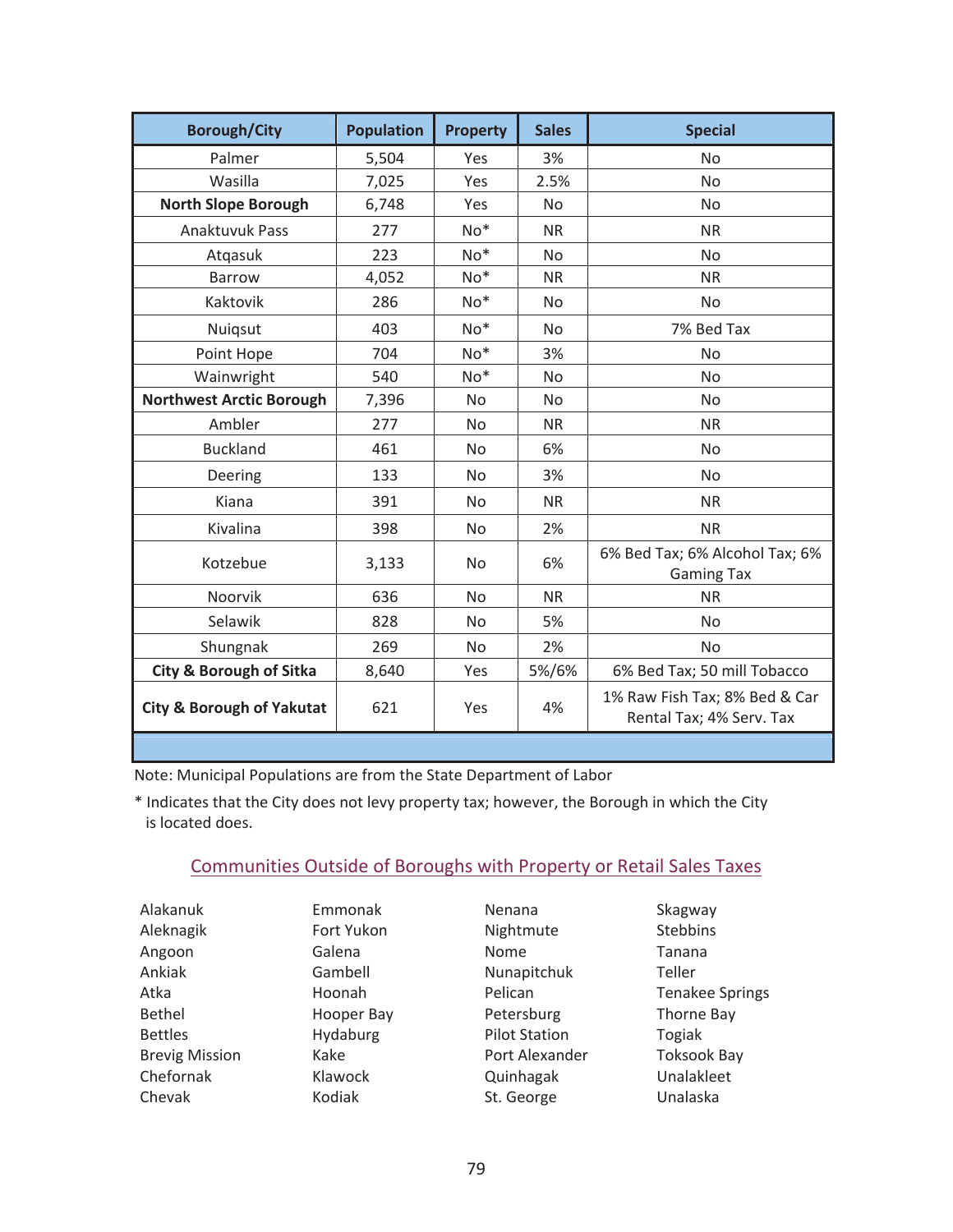| Clarks Point      | Kotlik           | St. Mary's    | Valdez         |
|-------------------|------------------|---------------|----------------|
| Cordova           | Koyuk            | St. Michael's | Wales          |
| Craig             | Kwethluk         | St. Paul      | White Mountain |
| <b>Dillingham</b> | Manokotak        | Savoonga      | Whittier       |
| Diomede           | Marshall         | Scammon Bay   | Wrangell       |
| Eagle             | Mekoryuk         | Shaktoolik    |                |
| Eek               | Mountain Village | Sheldon Point |                |
| Elim              | Napakiak         | Shishmaref    |                |
|                   |                  |               |                |

Check with your local municipality for current rates and for any special taxes such as raw fish tax, utility tax, fuel transfer tax, bed tax, etc.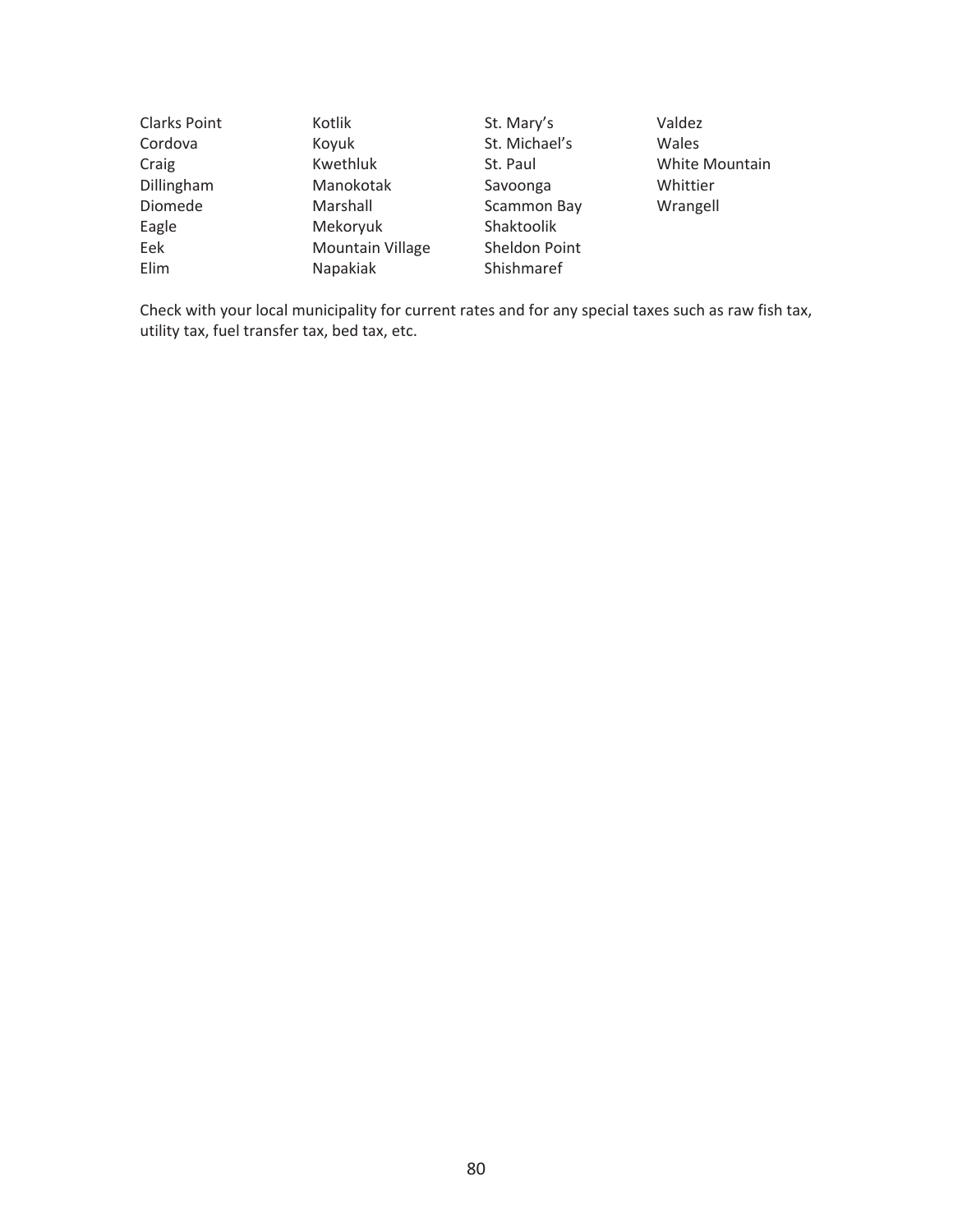# **CHAPTER 6 GOVERNMENT**

Federal, State, and municipal governments provide services to strengthen businesses and to encourage commercial opportunities. These governments also regulate various areas of the state for the protection of public and private interests.

Wherever your business is located within the state, you will have to be aware of the laws and regulations that impact you on a daily basis. This chapter is intended to provide a brief overview of the various levels of government operating in Alaska, where they are located, and in the case of Alaska municipalities, how they are organized (borough, home rule, first or second class cities).

### **FEDERAL GOVERNMENT**

The federal government maintains offices throughout the state with central offices of most departments in either Juneau or Anchorage. The following is a list of important agencies to know:

### **U.S. Department of Agriculture**

- x Rural Development Administration
- Farmers Home Administration

#### **U.S. Department of Commerce**

- Small Business Administration
- Economic Development Administration
- International Trade Administration
- Environmental Protection Agency

#### **U.S. Department of Interior**

- Bureau of Indian Affairs
- Bureau of Land Management

#### **U.S. Internal Revenue Service**

### **U.S. Department of Transportation**

- U.S. Coast Guard
- Federal Aviation Administration

Federal government services include transportation, financing for small business, health and welfare, trade and commerce, safety, defense, taxation, agriculture, and natural resource management. Please see Chapter 10 under the appropriate heading for various addresses of department and agency offices.

### **STATE GOVERNMENT**

Alaska's capital city is Juneau. There are divisions of most departments located in Anchorage, Fairbanks, and Juneau. Field offices are located in many other communities throughout the state.

Major service areas include: commerce and economic development, health and welfare, employment and labor, education, transportation, fish and game, natural resources, revenue, administration, community and regional affairs, corrections, environmental conservation, law, military and veterans' affairs, and public safety. The University of Alaska provides additional educational and research services. The university headquarters are in Fairbanks, with campuses in Anchorage and Juneau, as well as branches in other communities. For a complete listing of state departments and contact information refer to Chapter 8, Alaska State Government.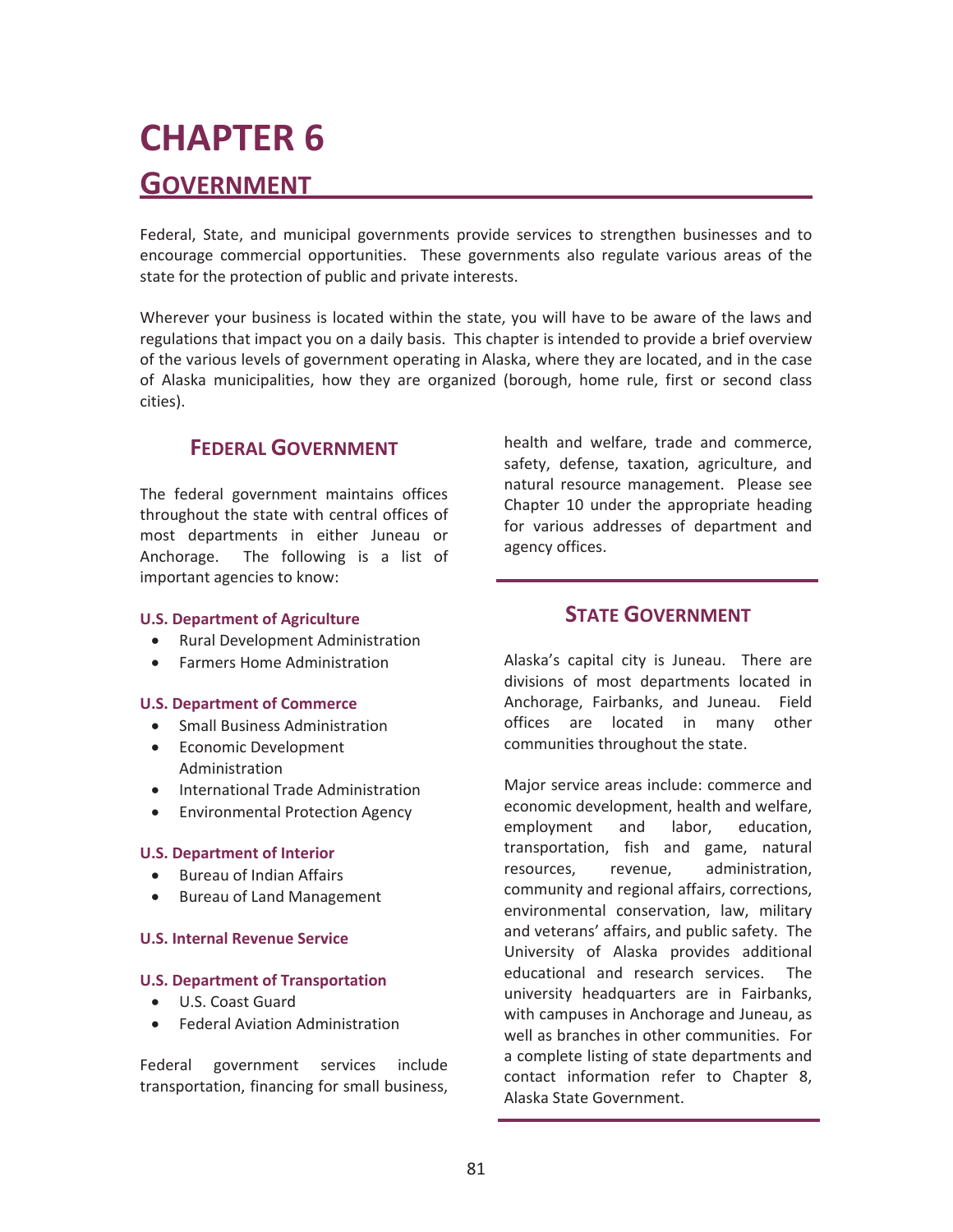### **MUNICIPAL GOVERNMENT**

Alaska has two forms of municipal government, borough and city.

### Borough

The organized borough is a unit of areawide local government that encompasses a broad region. This may include cities, fringe metropolitan areas, and large areas where no settlement exists. Refer to chapter eight for specific addresses for organized boroughs.

"Borough" was chosen rather than "county" to avoid encumbering the unit of local government with restrictive legal precedents and to avoid the county system of government found in other states with its duplication of services and overhead. Boroughs have jurisdiction over education. Most boroughs also regulate land use and exercise the power of taxation.

There are four classes of boroughs: home rule, first, second, and third. The classes differ in the mandatory and optional powers and duties, which they assume. Mandatory duties are those which must be assumed by the borough. Other powers and duties are optional.

### **Mandatory Major Powers and Duties of Boroughs**

- Each organized borough (home rule, first, second, and third class) constitutes a school district and must establish, maintain, and operate a system of public schools on an areawide basis.
- Each organized borough (home rule, first, second, and third class) must assess and collect all property taxes levied within its boundaries.
- Home rule, first, and second-class

boroughs are responsible for planning, plotting, and zoning on an area-wide basis. Third class boroughs may provide for planning, plotting, and zoning on a service area basis, but only after voter approval. Planning power may be delegated by a borough to a city to be exercised within that city.

### **Optional Major Powers and Duties of Boroughs**

- Home rule boroughs may exercise all legislative power not prohibited by law or charter.
- First class boroughs may exercise additional powers by ordinance. Some acquisition of powers may require voter approval.
- Second class boroughs may exercise additional powers by ordinance. Some acquisition of powers may require voter approval.
- Third class boroughs may provide other services in service areas after voter approval.

### Organized Boroughs

**Alaska Department of Commerce, Community, and Economic Development, Division of Community and Regional Affairs, Local Boundary Commission** 550 W. 7<sup>th</sup> Ave., Suite 1770 Anchorage, AK 99501-2341 Phone: (907) 269-4581 Fax: (907) 269-4539 http://www.commerce.state.ak.us/dca/lbc/ lbc.htm

### **Unified Home Rule:**

- City and Borough of Juneau
- City and Borough of Sitka
- Municipality of Anchorage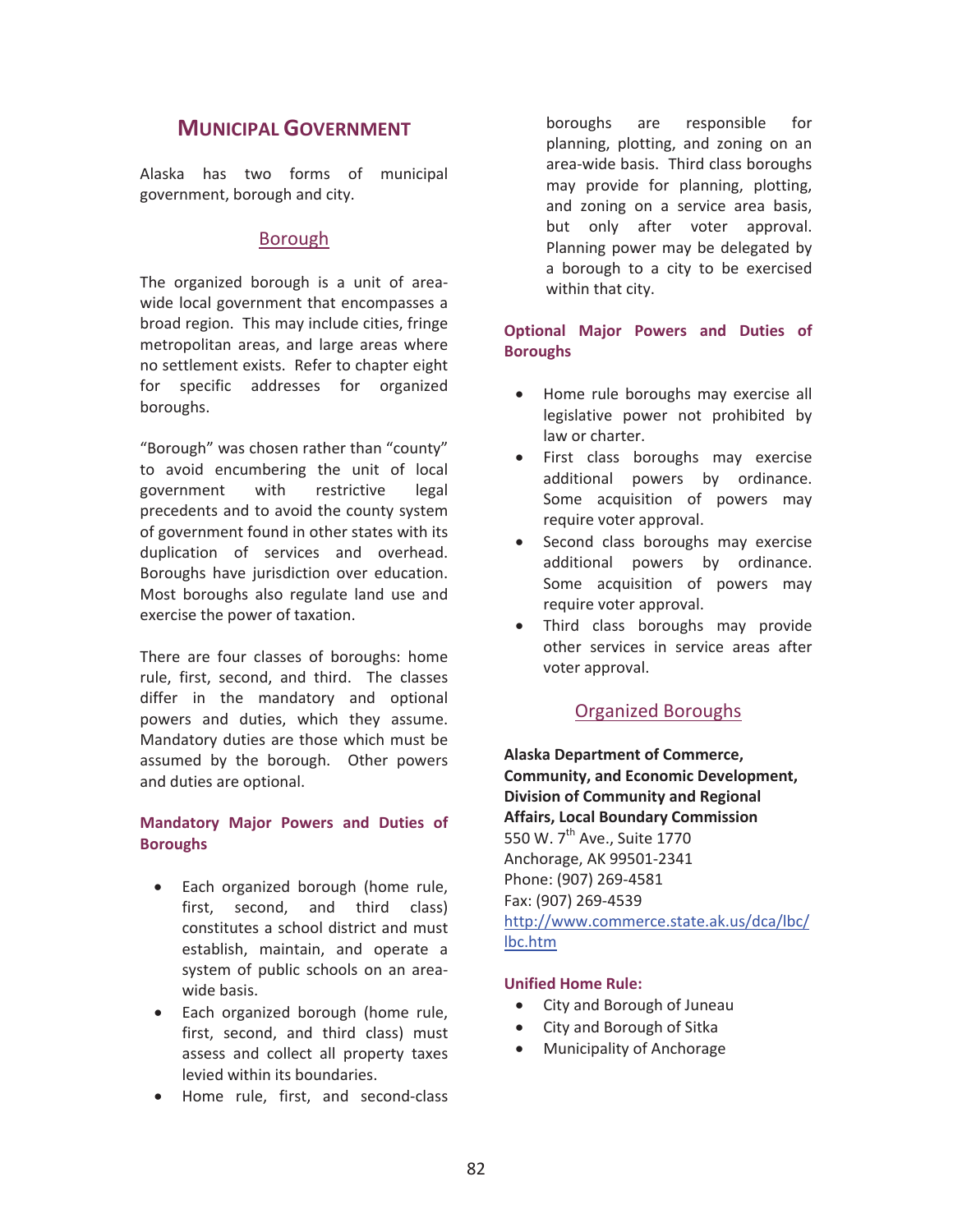### **Home Rule:**

- City and Borough of Yakutat
- Haines Borough
- Denali Borough
- Lake and Peninsula Borough
- North Slope Borough
- Northwest Arctic Borough

### **Second Class:**

- Aleutians East Borough
- Bristol Bay Borough
- Fairbanks North Star Borough
- Kenai Peninsula Borough
- Ketchikan Gateway Borough
- Kodiak Island Borough
- Matanuska-Susitna Borough

### **City**

The other form of Alaska municipal government is the city. Like boroughs, cities are categorized by "class." There are three classes of cities: home rule, first, and second. The separation by class is based upon population, power of taxation, regulatory power, mandatory and operational power, and duties for each class.

The minimum number of permanent residents required for first class or home rule is 400. A community must have at least 25 permanent voting residents to incorporate as a second-class city. Home rule and first class cities in Alaska's unorganized borough must provide for education, planning, plotting, and land use regulation. Second class cities are exempt from this responsibility.

### **Incorporated cities:**

### **Home Rule (12):**

| Cordova    | Kodiak    | Kenai    |
|------------|-----------|----------|
| Petersburg | Fairbanks | Nenana   |
| North Pole | Valdez    | Palmer   |
| Ketchikan  | Seward    | Wrangell |

### **First Class (20):**

| <b>Barrow</b> | Kake              | Craig    |
|---------------|-------------------|----------|
| Seldovia      | <b>King Cove</b>  | Skagway  |
| Dillingham    | Klawock           | Soldotna |
| Galena        | Nome              | Tanana   |
| Homer         | Pelican           | Hoonah   |
| Unalaska      | St. Mary's        | Wasilla  |
| Hydaburg      | <b>Sand Point</b> |          |

### **Second Class:**

All remaining incorporated cities (113).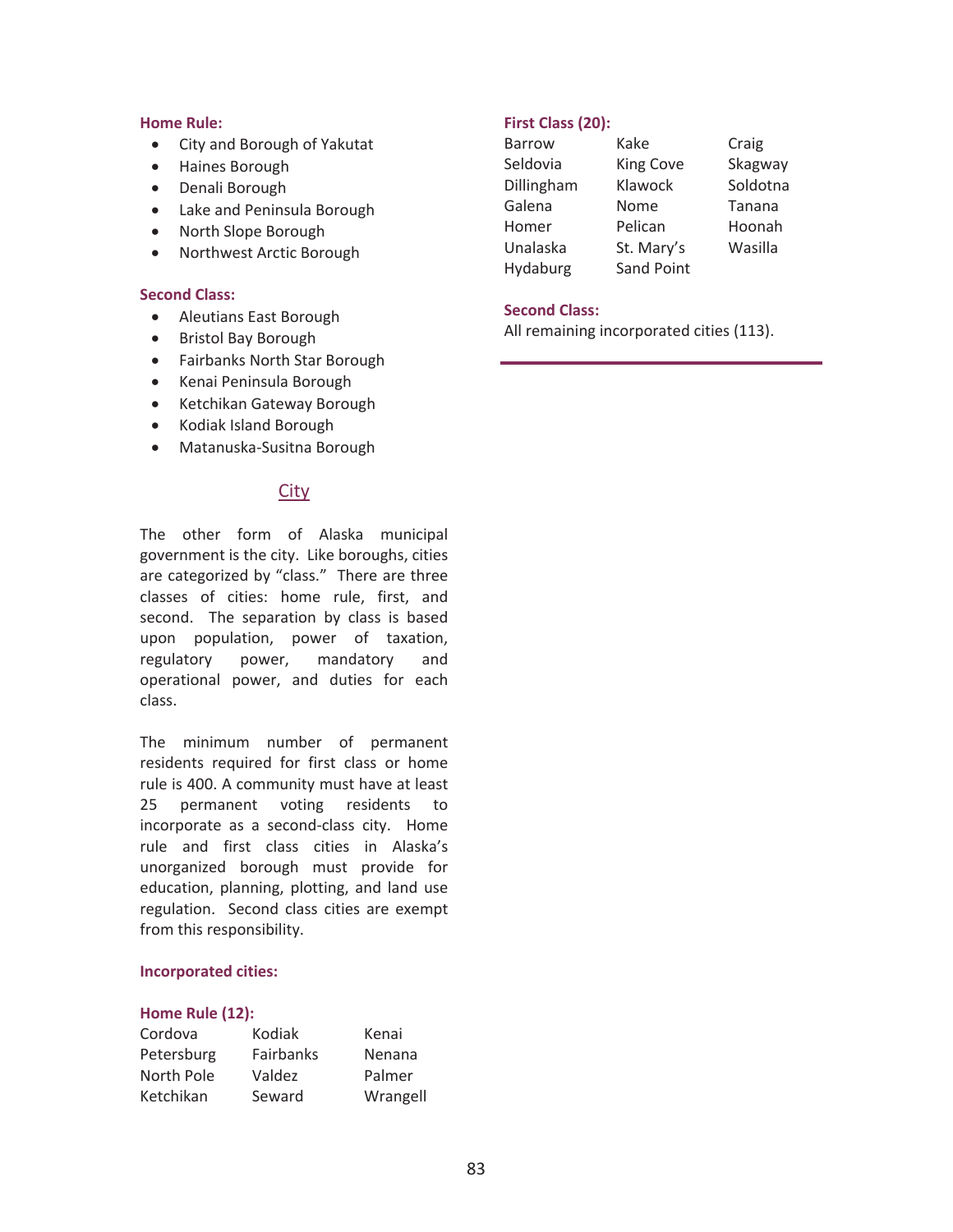**This page intentionally left blank.**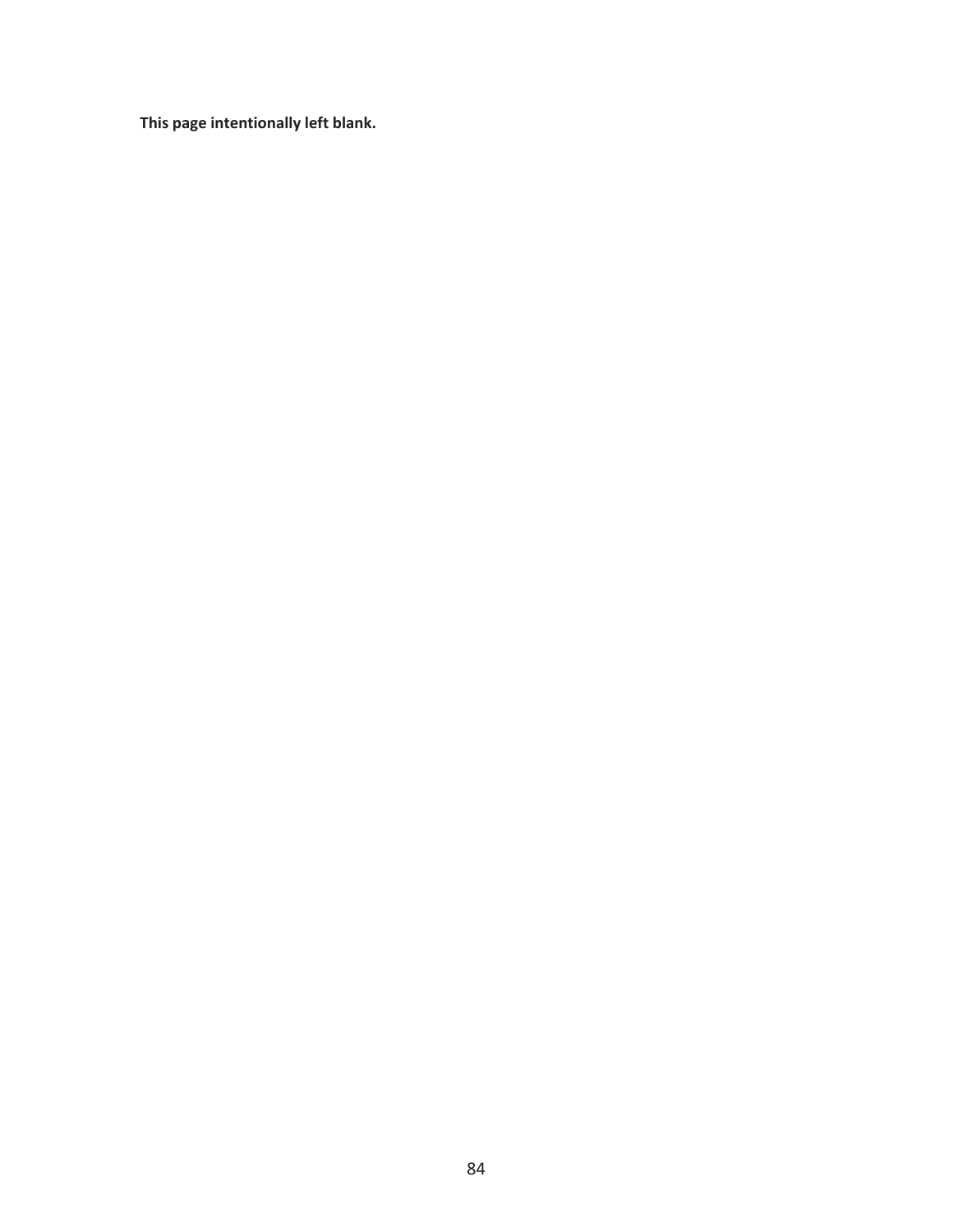# **CHAPTER 7 BUSINESS ASSISTANCE**

This chapter identifies some of the public and private sources that are organized to provide technical assistance to both new and established businesses. The organizations provide programs and services to meet the needs of your business.

# **Alaska Department of Commerce, Community, and Economic Development (DCCED)**

#### **Anchorage Office**

550 West 7<sup>th</sup> Avenue, Suite 1770 Anchorage, AK 99501 Phone: (907) 269-8100 Fax: (907) 269-8125

#### **Juneau Office**

P.O. Box 110800 Juneau, AK 99811-0800 Phone: (907) 465-2500 Fax: (907) 465-5442

#### **Fairbanks Office**

211 Cushman Street Fairbanks, AK 99701-4639 Phone: (907) 451-2721 Fax: (907) 451-2742 http://www.commerce.state.ak.us

The mission of DCCED is to encourage investment and sound economic development throughout Alaska. The efforts of DCCED are part of the State of Alaska's overall economic development strategy to increase employment and diversify our economic base. DCCED works closely with the private sector to achieve the following goals:

• Increase and enhance demand for Alaska's products and services, both domestically and internationally.

- Ensure a supportive business climate in Alaska.
- Promote economic growth statewide to increase private sector employment and economic opportunity for Alaskans.

The DCCED staff work to meet these goals by providing assistance to Alaska's business community. Some of the services they can provide are listed below:

### **Information Access**

Reports are produced on:

- $\bullet$  Current business and economic information for the business sector;
- Business trends affecting Alaska's economy, and
- x International market trends in Alaska's main export products and markets.

Additional information may be found in DCCED's library in Anchorage, open to the public during regular business hours. DCCED information and reports are in the process of becoming available on their Home Page on the World Wide Web at: www.commerce.state.ak.us

#### **Business Development Assistance**

DCCED has trade and development specialists in the areas of general business, commercial fisheries and seafood, manufactured goods, forest products, and minerals. They provide technical assistance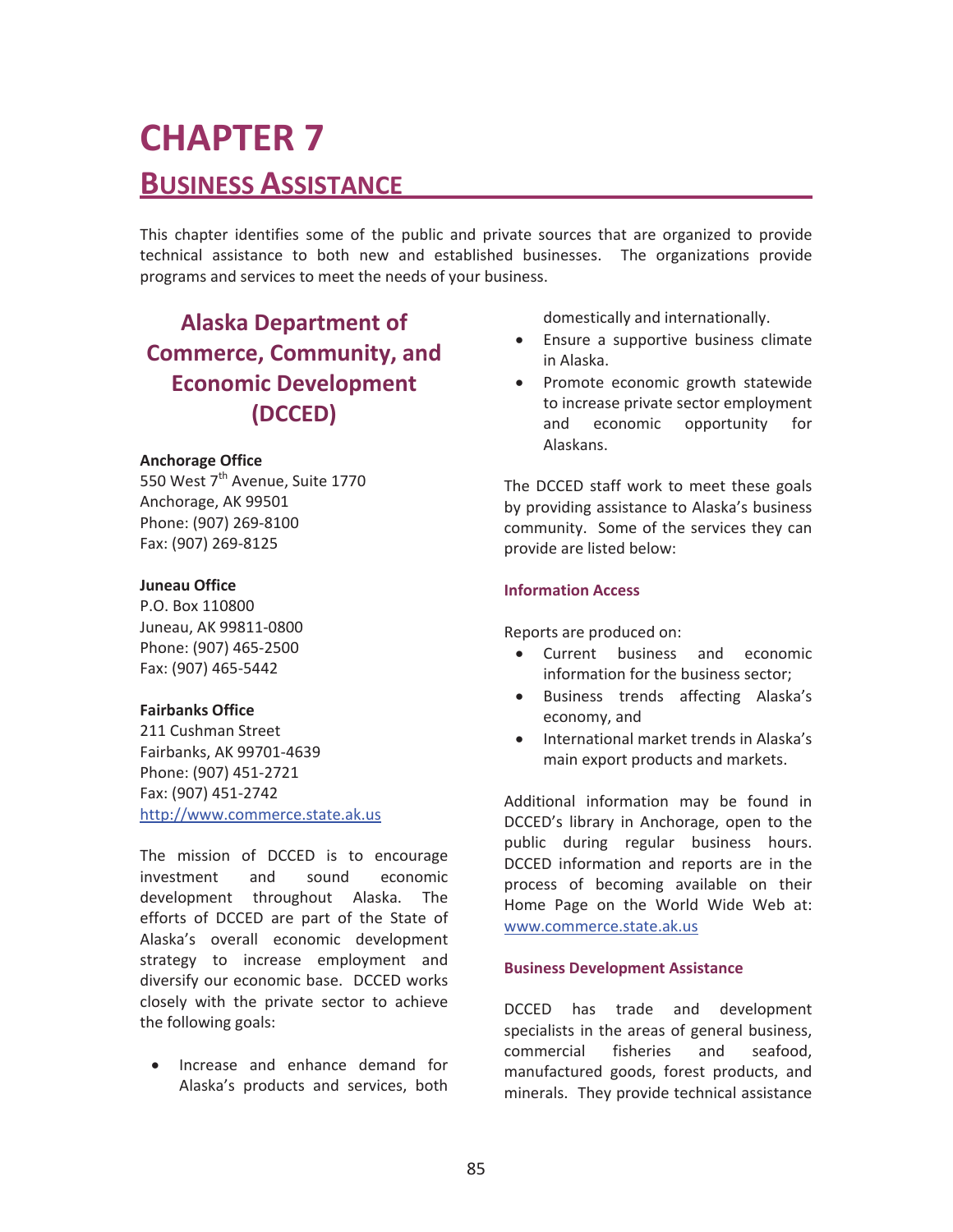and support through business counseling in the areas of marketing research, product development, permitting, and intergovernmental coordination of plans, programs and projects.

DCCED also offers the Small Business Economic Development Revolving Loan Fund, Venture Capital Fund, Commercial Fishing Revolving Loan Fund, and other investment programs.

### **Promotion/Market Access**

Buyer lists and trade leads.

- **Matchmaking -** connection with potential buyers.
- **Trade shows** DCCED promotes Alaska products in trade and catalog shows targeted for the widest exposure.
- **Trade missions DCCED leads** business missions to selected countries, and can help arrange individual meetings for export-ready companies traveling overseas.
- **Advocacy** DCCED acts as your liaison and advocate overseas and domestically, finding information on policies and procedures and working toward resolution of trade and development barriers.

#### **Overseas Representation**

DCCED has contractors in Japan, Korea, Taiwan, and Russia who represent the state in these markets. For information, please contact the Anchorage office.

- Tokyo Representative
- Seoul Office
- Taiwan Contractor
- Sakhalin Contractor

#### **Made in Alaska Program**

The Made in Alaska program encourages Alaskans and visitors to support Alaskan craft persons and manufacturers by purchasing goods displaying this program's trademark. The Made in Alaska program identifies and promotes products manufactured within the state.

### **Forest Product Preference, the Alaska Recycled Product Preference, and the Alaska Products Preference Programs**

These programs provide incentives for Alaska businesses responding to bids or proposals for state contracts by giving preferential consideration. The "*Alaska Product Preference Program*" and the "*Alaska Forest Product Preference Program*" can provide a cost preference of up to 7%, while the Recycled Product preference Program offers a 5% preference.

- 1. Alaska Product Preference Program is a program of preferences assigned to specific Alaskan products on the basis of the percent of value added in Alaska.
- 2. Alaska Forest Product Preference gives a 7% preference in a state procurement bid for wood products manufactured from Alaska timber.
- 3. The Recycled Product Program offers a 5% preference on recycled products; 50% of the value of the product must consist of a product that was previously used, and the recycling must be done in Alaska.

### Office of Economic Development

550 West 7<sup>th</sup> Avenue, Suite 1770 Anchorage, AK99501 Phone: (907) 269-8110 Fax: (907) 269-8125 www.commerce.state.ak.us/oed/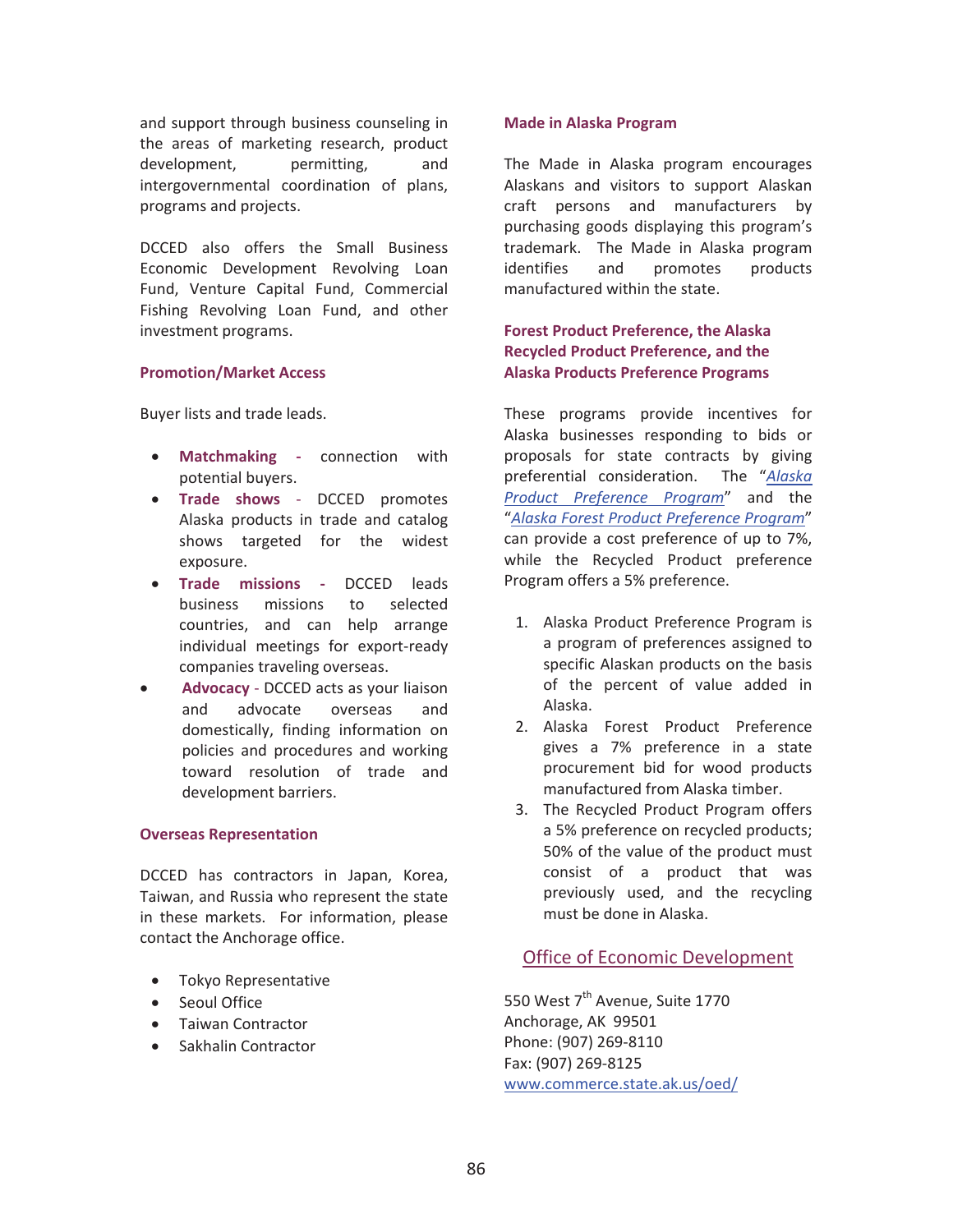Established in 2004, the Office of Economic Development (OED) facilitates economic development and employment opportunities, particularly in rural Alaska. OED offers specialized assistance in the tourism, fisheries, and minerals development sectors.

- Manages the contract for the state's marketing program.
- Provides technical assistance to individuals, communities, and local development organizations for planning and implementing programs for the development and marketing of visitor attractions, services, and facilities.
- Provides statewide public land and visitor information services.

### **Alaska Office of Tourism Development**

### http://www.commerce.state.ak.us/oed/tou bus/home.cfm

The Alaska Office of Tourism endeavors to stimulate sustainable, diversified economic growth and job opportunities in Alaska through tourism development, while strengthening cultural values and maintaining quality of life for Alaskans.

The mission is accomplished by providing training, research, and information, as well as planning, business development and product development assistance to communities, businesses, agencies and residents.

### **Office of Fisheries Development**

### http://www.commerce.state.ak.us/oed/sea food/seafood.cfm

The Office of Fisheries Development performs a number of functions related to the economic development of Alaska's commercial fishing and seafood industry. Working in conjunction with industry, state, federal, and local agencies. This office serves as a catalyst for fisheries related economic development projects in Alaska.

### Alaska Regional Development **Organizations**

**Alaska Department of Commerce, Community, and Economic Development, Division of Community and Regional Affairs** 550 West 7th Ave., Suite 1770 Anchorage, AK 99501 Phone (907) 269-4501/4581 Fax: (907) 269-4539 http://www.commerce.state.ak.us/dca/ard or/ardor.htm

Another form of assistance is available through the "*Alaska Regional Development Organizations*" (ARDOR) program. The ARDOR program was signed into law in 1988. The purpose of the ARDOR program is to facilitate economic development at the regional and local level through the development of a network of designated public/private economic development organizations.

ARDORs are not subdivisions of the state, but are nonprofit corporations responsible to locally appointed boards of directors. The program's underlying goal is the creation of private sector employment through local economic development and capacity building.

ARDORs support a "bottom up" approach, which holds that sustainable economic growth is best accomplished through local determination of needs and priorities and ownership in the resulting projects. Through this program, nearly 200 representatives of local business, social and political interests are serving on the individual ARDOR boards of directors.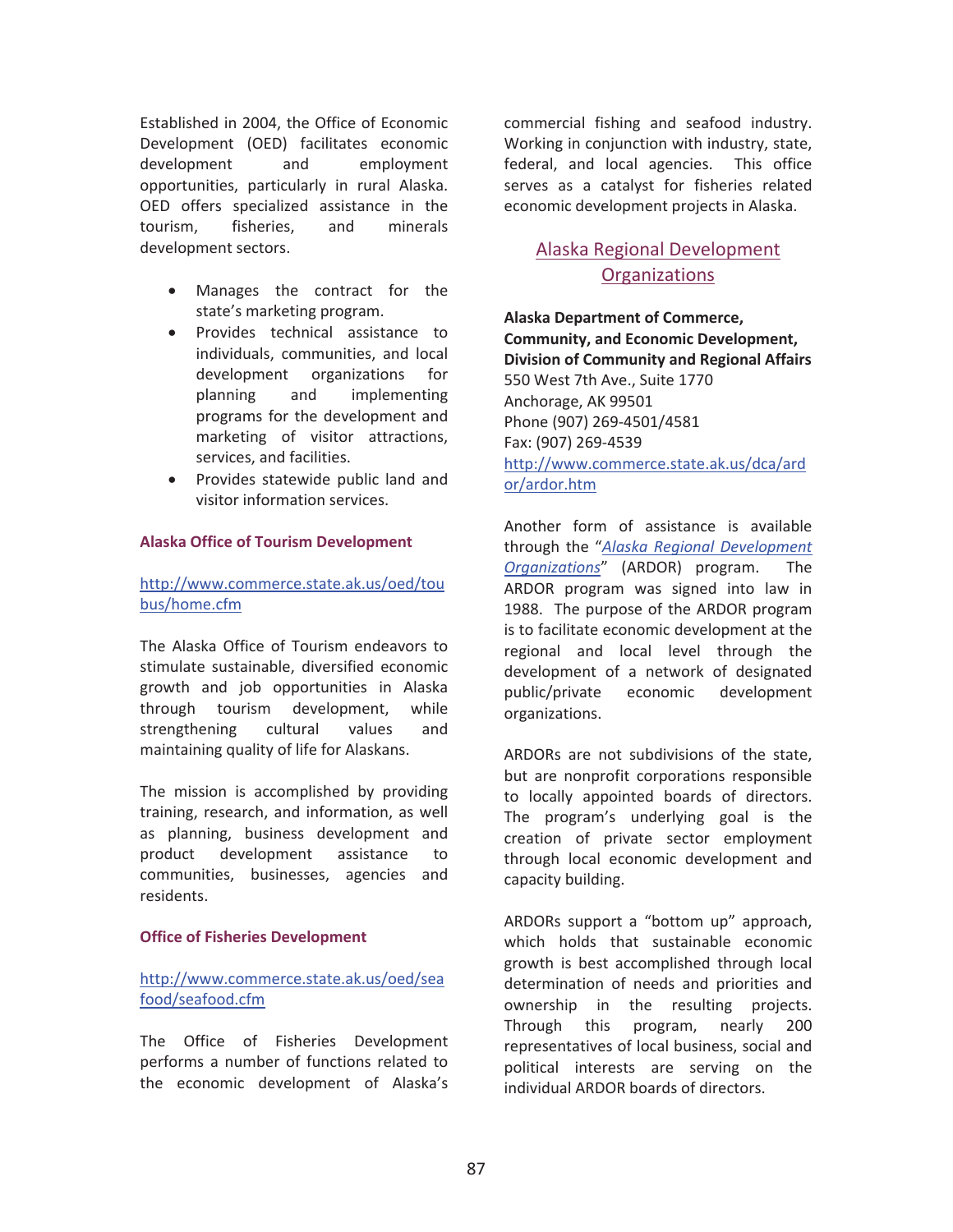The authorizing statute, AS 44.47.900, allows for a maximum of fifteen ARDORs statewide with only one organization designated within a specified region. At the present time, there are a total of twelve designated ARDORs statewide serving most of the state's population. If you are located within one of the existing ARDOR regions, an excellent first step in the development of any business or economic development project would be contacting the ARDOR executive director of that region and asking for his or her advice and counseling.

ARDOR executive directors are economic development professionals with knowledge of local and economic conditions and the ability to access information, help and technical assistance from a wide variety of state and federal agencies and the private sector.

### Community Development Quota

**Alaska Department of Commerce, Community, and Economic Development, Division of Banking and Securities** P.O. Box 110807 Juneau, AK 99811-0807 Phone (907) 465-2521 Fax: (907) 465-2549 http://www.commerce.state.ak.us/bsc/

The "*Community Development Quota Program*" (CDQ) was developed to allow residents of Bering Sea coastal communities in Western Alaska the ability to participate in the groundfish harvest while providing economic development to the region. The CDQ program is administered jointly by the DCCED (lead agency) and the Alaska Department of Fish & Game.

The CDQ program is a federal program that allocates a portion of the Total Allowable Catch (TAC) for all federally managed Bering Sea and Aleutian Island groundfish, halibut

and crab species to eligible communities in western Alaska. The CDQ program includes Pollock, halibut, sablefish, Atka Mackerel, Pacific Cod, and crab species. Currently, the CDQ program has allocated portions of the groundfish fishery that range from 10% for Pollock to 7.5% for most other species. The CDQ program was granted perpetuity status through the Magnuson-Stevens Act authorized by Congress in 1996. The State of Alaska is responsible for the administration and oversight of the program.

Sixty-five Bering Sea coastal communities are eligible under federal and state regulations, formed six CDQ groups, and established partnerships with major fishing corporations. Local hire and reinvestment of proceeds in fishery development projects are required.

Since the inception in 1992, the program has provided over \$125 million in employment, education, and training benefits to more than 25,000 Western Alaskan residents. The program has also contributed to infrastructure development projects within the region as well as loan programs and investment opportunities for local fishermen.

## **Alaska Business Development Center, Inc.**

840 K Street, Suite 202 Anchorage, AK 99501 Phone: (907) 562-0335/ (800) 478-3474 Fax: (907) 562-6988 http://www.abdc.org/

The Alaska Business Development Center, Inc. (ABDC) is a nonprofit consulting firm specializing in providing business assistance to the Alaska commercial fishing industry.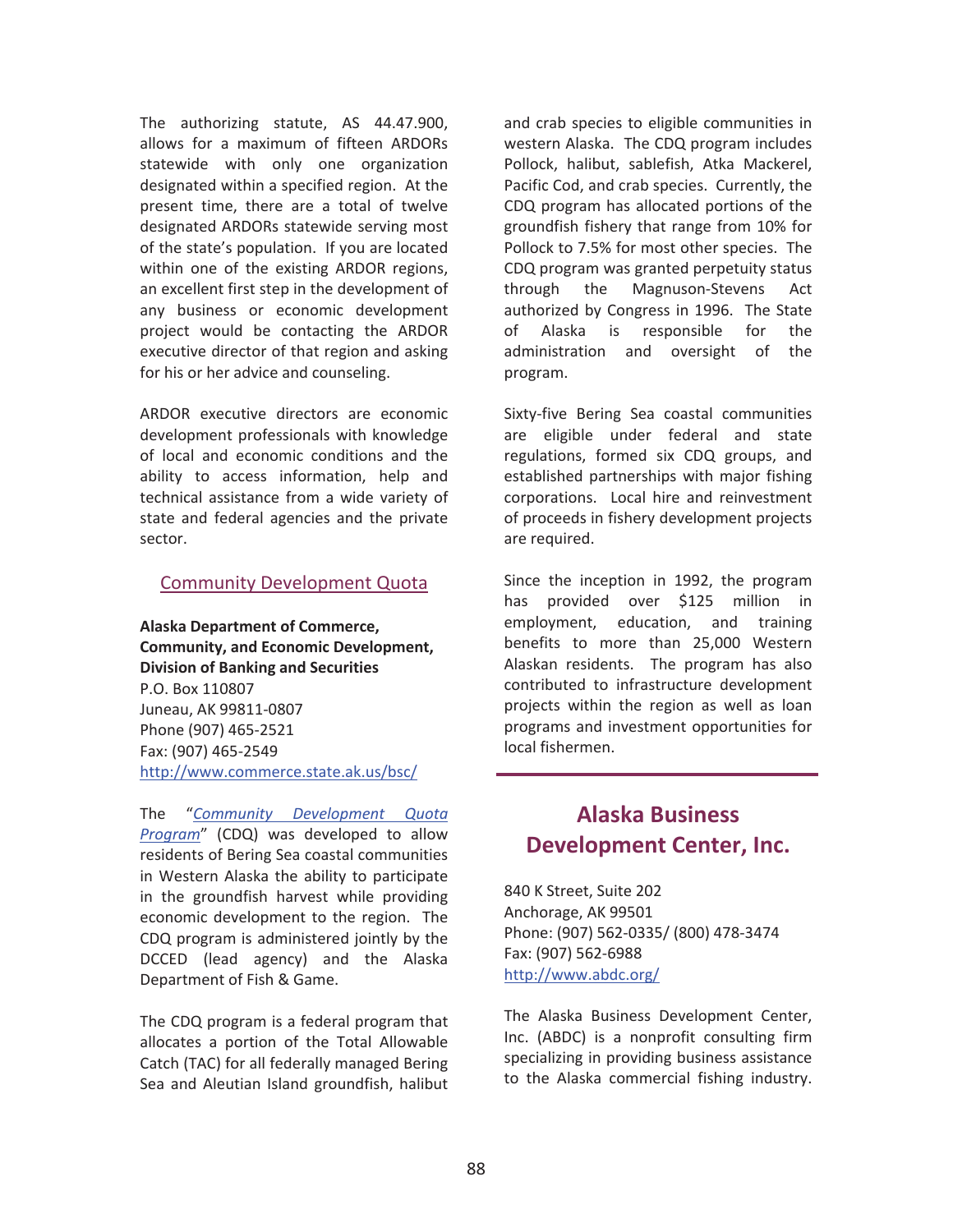Currently, ABDC maintains a contract with the Alaska Division of Investments to provide one-on-one technical assistance to commercial harvesters and small business participants or potential participants in the Alaska fishing industry. This service offers assistance for those who desire expanded opportunity and employment in the industry, or who are in financial trouble. This program specifically targets projects that promote value added fish processing or increased product quality.

Counseling services available to new and existing fishing industry small businesses include, but are not limited to: business plan development, presentations to financial institutions, bankruptcy and tax problem resolution, marketing studies, contracting assistance, and other business management assistance. The center also provides "hands-on" counseling in the completion of federal, state, and private loan and grant applications.

ABDC also maintains additional contracts that are synergistic to the commercial fishing industry. One example is the dual contract with the Bristol Bay Economic Development Corporation. The Regional Business Development contract is designed to provide technical assistance to private individuals, groups and existing businesses to develop and/or expand seafood industry related business projects and opportunities as the need arises. The Infrastructure contract is designed to provide technical assistance to the 17 CDQ communities within the Bristol Bay region; in order to identify and develop project plans for seafood related infrastructure projects in those communities.

### **Education/Training**

ABDC provides a variety of different training opportunities to individuals, corporations, local governments, and rural communities throughout the State of Alaska. This consists of special customized training based on individual needs, which include Financial Literacy Training, Small Business Management, Business Plan Development, Cash-Flow Management, Strategic Planning, Human Resource Management, Contract/Grant Management and other business related topics.

### **Alaska Business Development Center's Volunteer Tax and Loan Program**

This program was incepted in 1996 by ABDC, in collaboration with the IRS, University of Alaska Anchorage College of Business and Public Policy, and the Alaska Division of Investments. Under this program Alaskan rural residents are provided, free of charge, professional tax preparation services, business counseling and training, and IRS problem resolution assistance. During the 2009 tax season, VTLP teams comprised of advanced college accounting students and tax supervisors, as well as Alaska Business Development Center consultants visited a total of ninety-four communities in eleven areas to provide tax preparation and loan application services as well as financial counseling. VTLP volunteers prepared 3,375 tax returns, assisting approximately 6,806 people. As a result of these efforts, more than \$3.7 million in tax refunds are returning to these communities.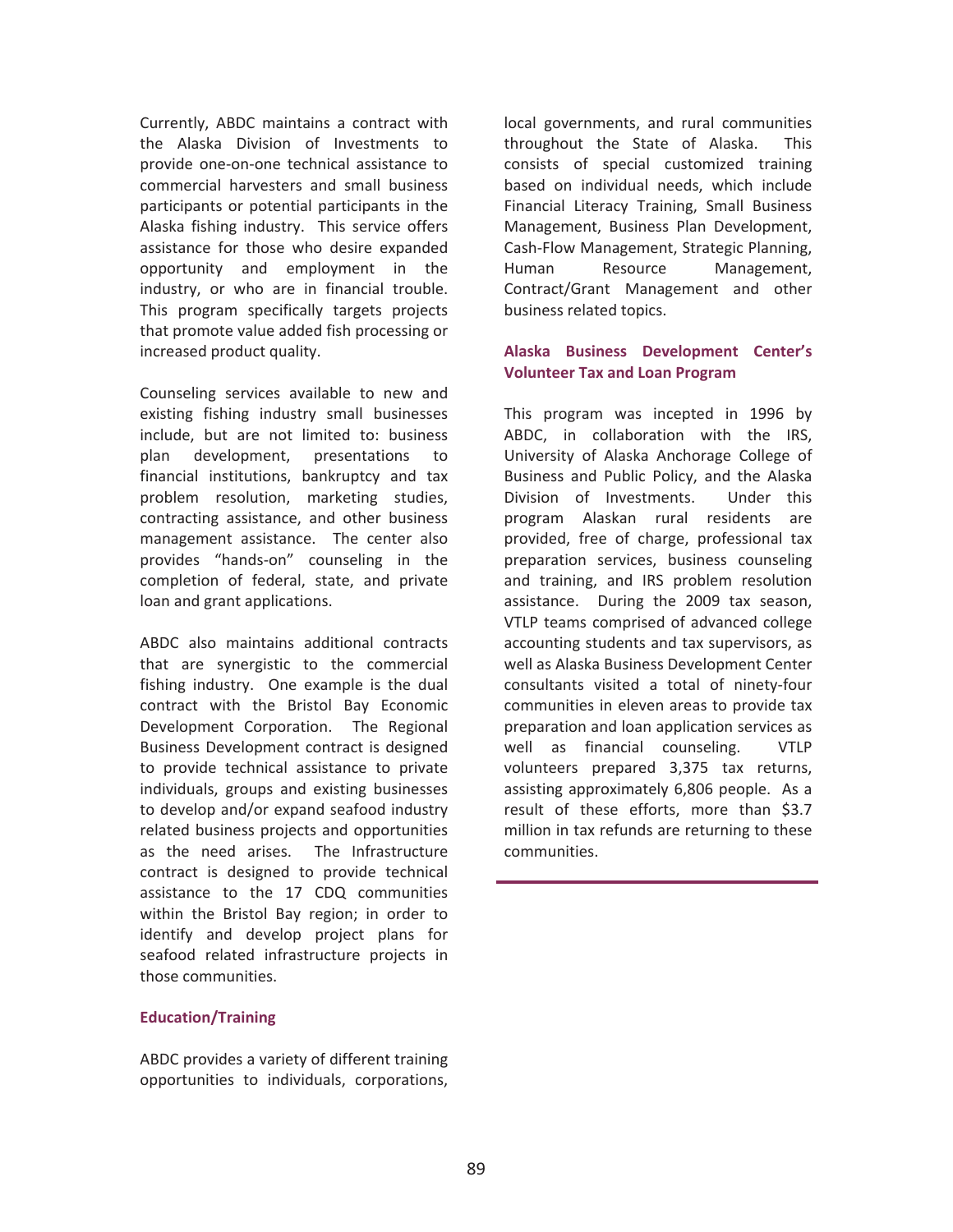# **Alaska Small Business Development Center**

### http://aksbdc.org/

### **South Central Region**

430 W. 7th Avenue, Suite 110 Anchorage, AK 99501-3550 Phone: (907) 274-7232 or (877) 478-7232 Fax: (907) 274-0565

### **Great North Region**

604 Barnette St., Suite 220 Fairbanks, AK 99701-4655 Phone: (907) 456-7232 or (800) 478-1701 Fax: (907) 456-7233

### **Southeast Region**

3100 Channel Drive, Suite 306 Juneau, AK 99801-7814 Phone: (907) 463-3789 Fax: (907) 463-3430

### **South West Peninsula Region**

43335 Kalifonsky Beach Rd., Suite 12 Soldotna, AK 99669 Phone: (907) 260-5629 Fax: (907) 260-1695

### **Central Region**

201 N. Lucille St., Suite 2A Wasilla, AK 99654-7010 Phone: (907) 373-7232 or (877) 373-7232 Fax: (907) 373-7234

#### **Rural Outreach Program for Entrepreneurs**

430 W. 7<sup>th</sup> Avenue, Suite 110 Anchorage, AK 99501-3550 Phone: (907) 274-7232 or (800) 478-7232 Fax: (907) 274-9524

The mission of the "*Alaska Small Business Development Center*" (AKSBDC) is to foster, promote, and assist the growth and development of small businesses in the State of Alaska through a multi-faceted business assistance program.

The objectives of the AKSBDC program are to leverage federal dollars and resources with those of the state, academic community and private sector to:

- Strengthen the small business community;
- Contribute to the economic growth of the communities served;
- Make assistance available to more small businesses than currently possible with federal resources, and
- Create a broad based delivery system to the small business community.

The University of Alaska Anchorage College of Business & Public Policy serves as the host institution for the AKSBDC.

Counseling and training in the following specialized areas are the primary services provided to small business owners and individuals interested in starting a business:

- Business Start Up/Acquisition
- Sources of Capital
- Marketing/Sales
- Government Procurement
- x Accounting & Records
- Tax Compliance
- Financial Analysis/Cost Control
- Inventory Control
- Engineering, R&D
- Personnel
- Computer Systems
- E-Commerce
- x International Trade

### AKSBDC Procurement Technical Assistance Center

### **Anchorage**

430 West  $7<sup>th</sup>$  Ave., Suite 110 Anchorage, AK 99501 Phone: (907) 274-7232/(800) 478-7232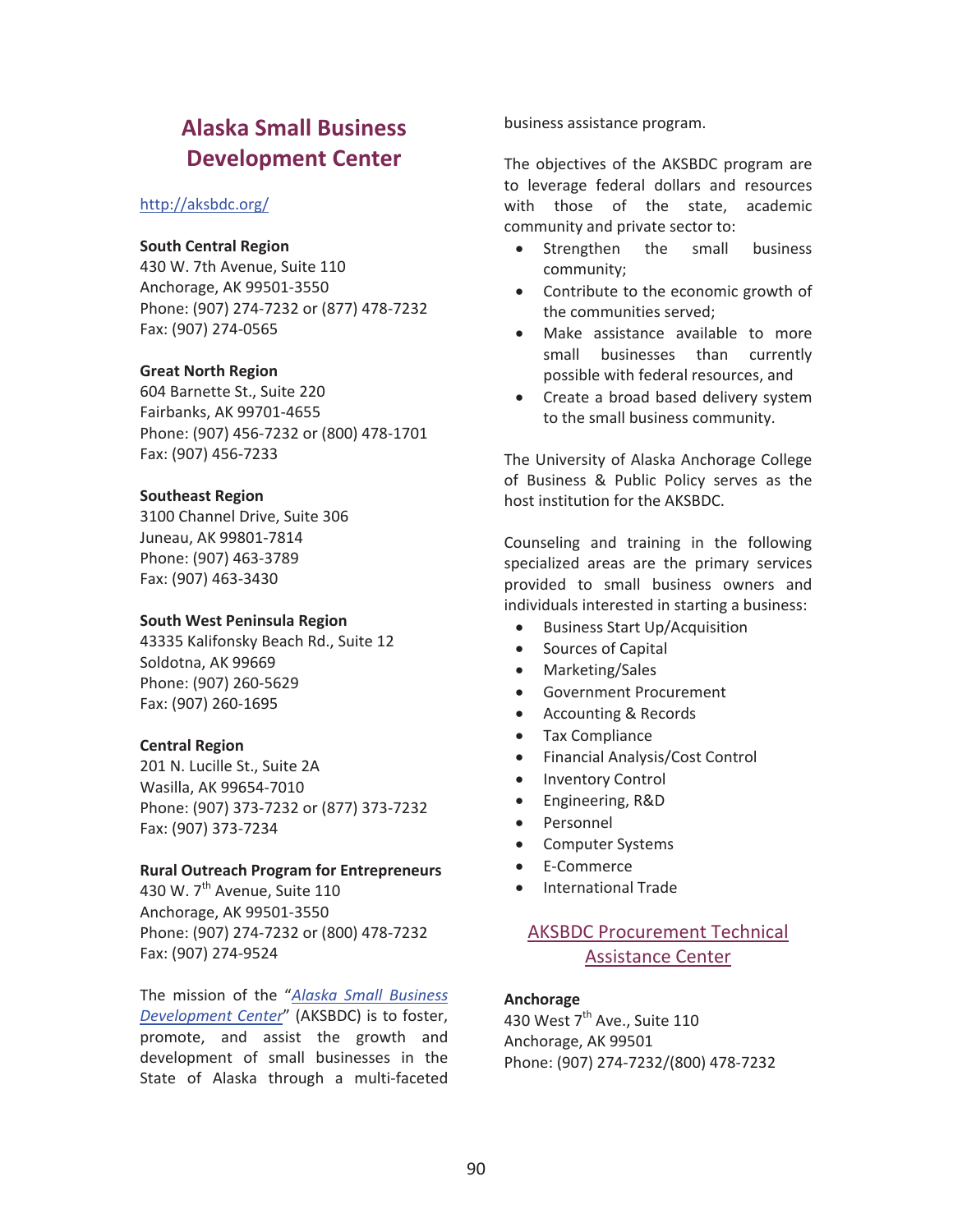### **Fairbanks**

604 Barnette Street, Suite 220 Fairbanks, AK 99701 Phone: (907) 456-7232/ (800) 478-1701 angmt1@uaa.alaska.edu

The "*Procurement Technical Assistance Center*" (PTAC) at the AKSBDC helps area businesses bid competitively on federal, state, and local government contracts. PTAC Alaska provides market research and technical assistance to businesses interested in selling their goods or services to government agencies. Experienced specialists in government marketing assist firms in identifying potential markets, determining its possibilities, developing a market strategy and identifying points of contact at targeted agencies. The PTAC uses a number of computer databases that provide timely information and bidding opportunities from federal, state, local and foreign agencies. Specific services include:

- Technical counseling
- Bid & proposal preparation
- Training seminars
- Marketing resources
- Electronic commerce
- Solicitation acquisition

# **Alaska Travel Industry Association**

2600 Cordova Street, Suite 201 Anchorage, AK 99503 Phone: (907) 929-2842 Fax: (907) 561-5727 www.alaskatia.org/ atia@alaskatia.org

For the past four years the Alaska Travel Industry Association (ATIA) has been in existence to promote trade and marketing trade for over 1,000 large and small tourism and travel-related businesses throughout

#### Alaska.

The Alaska TIA has addressed a wide variety of issues that impact the travel and tourism industry including:

- Glacier Bay entry permitting
- Tongass shoreline outfitters plan
- Designation of scenic highways and byways in Alaska
- Addressed targeted and specific tourism taxation issues
- Commented on the state transportation improvement project

### **BUY ALASKA**

430 West  $7<sup>th</sup>$  Ave., Suite 100 Anchorage, AK 99501 Phone: (907) 274-7232 or (800) 478-7232 Fax: (907) 274-9524 http://www.buyalaska.com/

The "*BUY ALASKA Program*" assists businesses, consumers, and government agencies in finding competitive Alaskan sources when buying goods and services. The program's goal is to help Alaskans shift their "outside" spending by just 10% back to businesses in Alaska, creating a stronger local economy. The BUY ALASKA program offers the following free services:

- x Membership in the BUY ALASKA Program
- Sales referrals and leads for businesses enrolled in BUY ALASKA
- Membership listing in the searchable BuyNet database is located at www.buyalaska.com.
- Research services for buyers trying to find competitive local suppliers
- Assistance in finding competitive local suppliers to buy from
- Statewide bublic awareness advertising by BUY ALASKA promoting buying from businesses in Alaska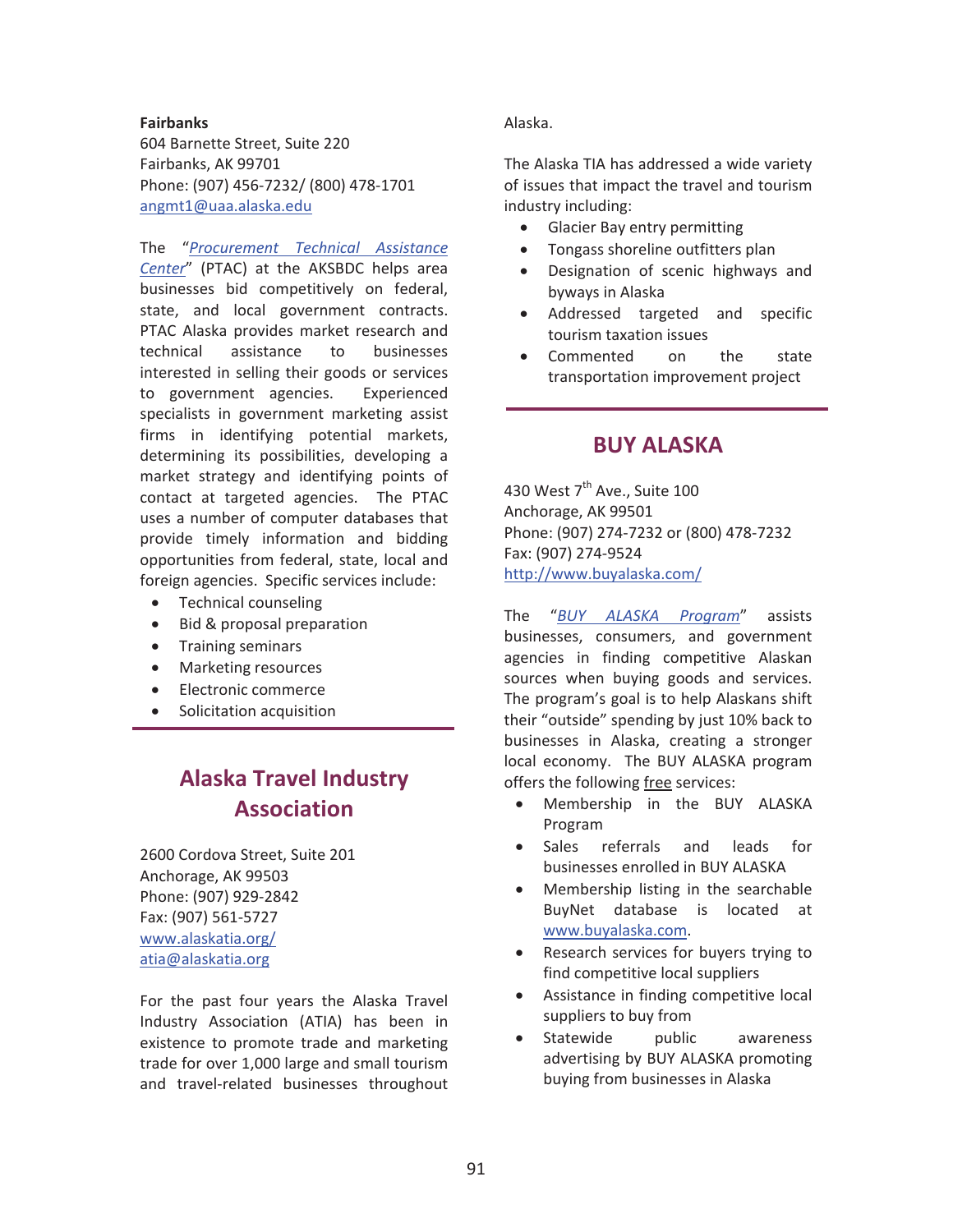• Website offering an interactive "Sign Up Wizard" and searchable business database called "BuyNet"

All businesses located in Alaska are encouraged to register with the BUY ALASKA program to ensure inclusion in the BuyNet database used for making referrals. Log on to www.buyalaska.com for more information on how the program can specifically benefit your business

# **The Technology Research and Development Center of Alaska**

430 West 7<sup>th</sup> Ave., Suite 110 Anchorage, AK 99501 Phone: (907) 274-7232 http://trendalaska.org/ attc@arctic.net

The "Technology Research and Development Center of Alaska" (TREND) provides Alaskan businesses with assistance in the areas of research grant proposals, technology transfer, searches and angle capital. All services are absolutely confidential and, with the exception of AceNet, completely free of charge. ATTC provides the following services:

- Comprehensive assistance with all aspects of the Small Business Innovation Research Grants (SBIR) and Small Business Technology Transfer (STTR) programs. (The SBIR and STTR programs represent a process through which federal agencies, such as the Department of Defense and the National Science Foundation, solicit small businesses to research and develop technology that is of interest or necessity to their agency and the nation.)
	- o Proposal review
- o Matches between client research interest and SBIR topics
- o Refinement of research ideas
- o Other services as needed
- Technical searches for background information
	- o Preliminary patent searches
	- o Subscription databases
- Technology transfer
	- o Links to The National Aeronautics and Space Administration (NASA) NASA developed technologies
- AceNet Network operator for Alaska
	- o SBA sponsored listing service for entrepreneurs seeking equity investments in their business between \$250,000 and \$5 Million

# **Virtual Enterprise Manufacturing of Alaska**

430 West 7<sup>th</sup> Avenue, Suite 110 Anchorage, AK 99501 Phone: (907) 274-7232/ (800) 478-7232 vemak@aksbdc.org

The Virtual Enterprise Manufacturing of Alaska (VEMAK) program helps small to medium sized manufacturers, fabricators, finishers, and material suppliers in producing parts for aging weapons systems for the U.S. Department of Defense. The goal of the VEMAK program is to develop manufacturing infrastructure in Alaska through hands-on assistance to Alaska based small businesses. By uniting small manufacturers to form a "virtual manufacturing network", Alaska businesses can utilize their combined production skills, capabilities and capacities to function as a larger manufacturing enterprise. The result is rapid, efficient, and effective production of parts that meet the needs of the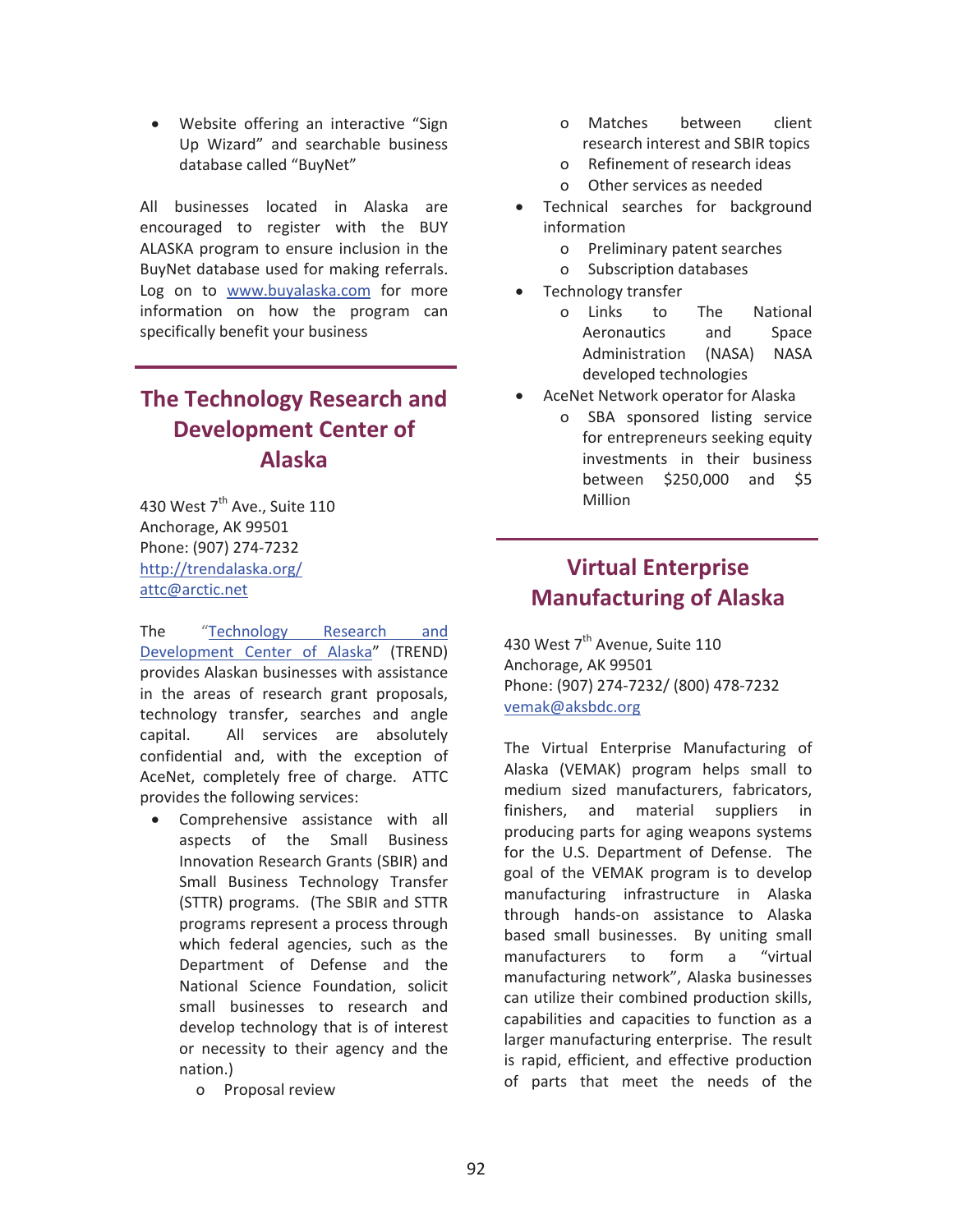Department of Defense as well as the business community of Alaska.

## **World Trade Center Alaska**

431 West 7<sup>th</sup> Avenue, Suite 108 Anchorage, AK 99501 Phone: (907) 278-7233 Fax: (907) 278-2982 www.wtcak.org info@wtcak.org

The "*World Trade Center Alaska*" (the Center) is a statewide membership association of companies, individuals and organizations involved directly or indirectly with international business. The mission of the Center is to assist Alaskans to compete for international trade and investment in the global marketplace. Established in 1987, the Center is a private, non-profit organization and is part of the global network of 300+ World Trade Centers. The Center provides information and services designed to connect Alaskan sellers with overseas buyers. Through its programs and events, the Center helps Alaskans to gain the technical expertise necessary to successfully conduct international business. Activities include: trade counseling, seminars, shows, missions, a monthly luncheon series and the annual statewide economic forecast luncheon.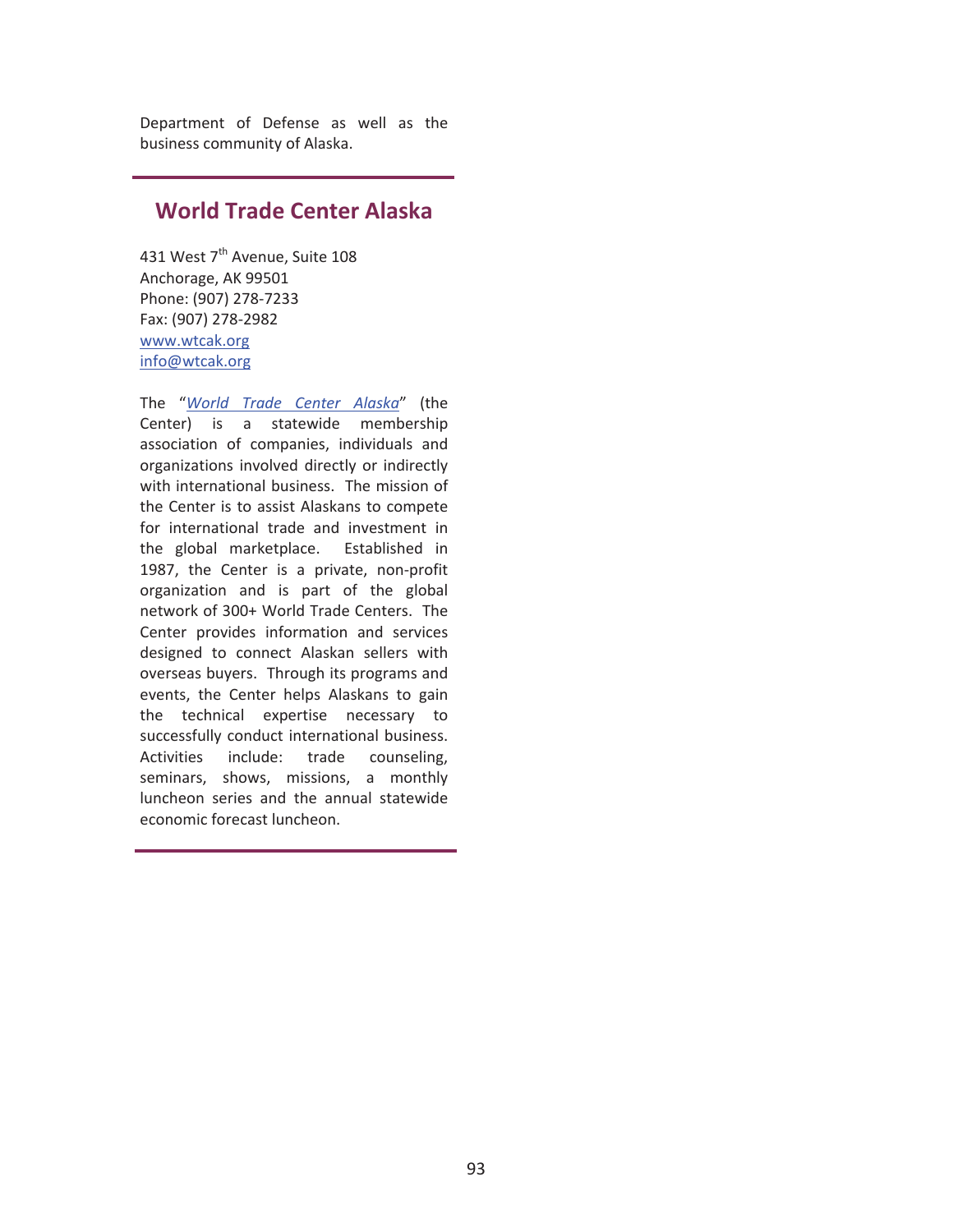**This page intentionally left blank.**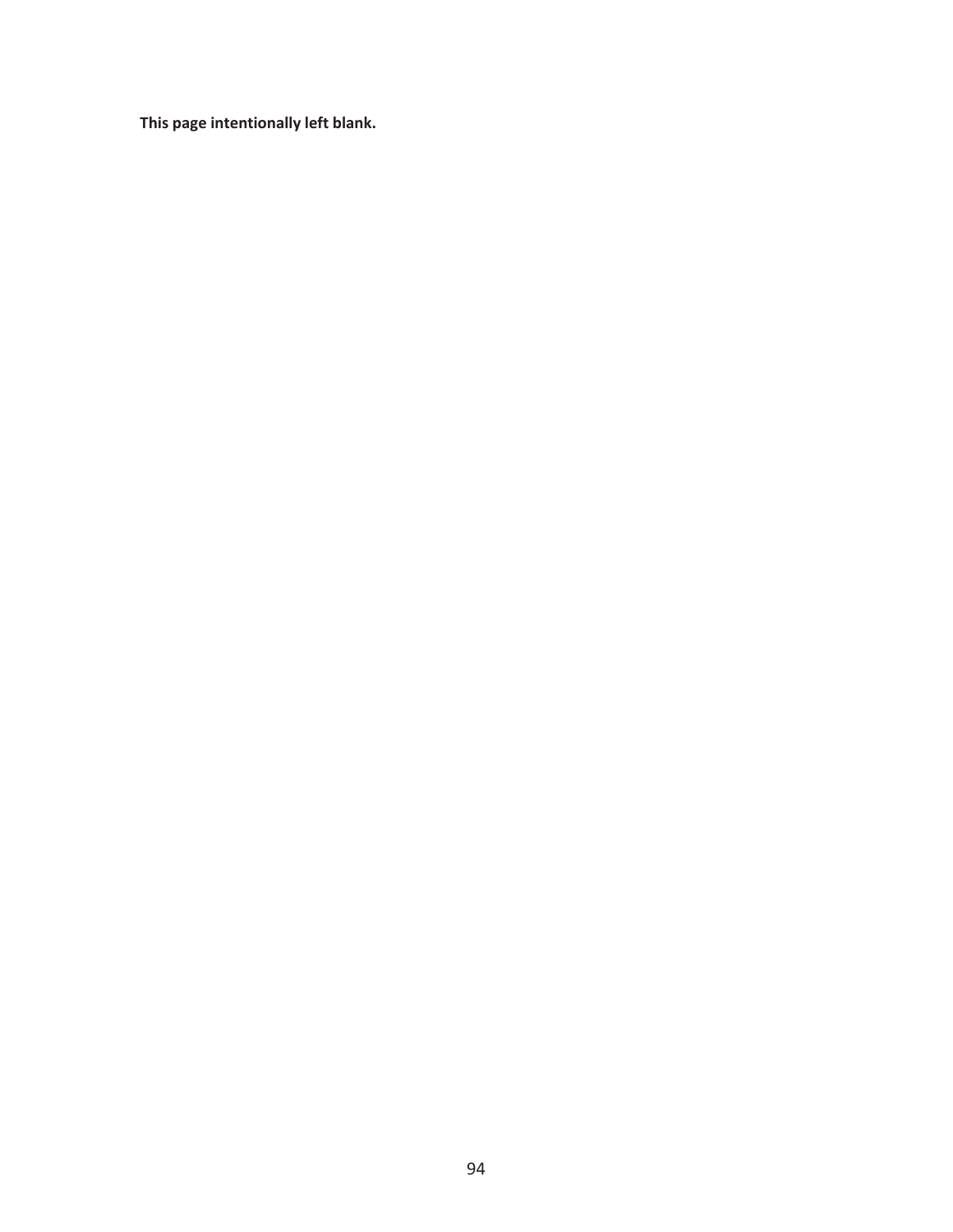# **CHAPTER 8 FINANCIAL ASSISTANCE**

Financing of a new business can come from various sources. Some of the most common sources are personal savings, family and friends, banks, federal, state and local programs or venture capital companies. This chapter is divided into three sections: federal, state, and venture capital financing available to potential and established Alaskan businesses. When requesting financing from any source, be sure to provide a thorough business plan and understand that lending sources often require 20% to 50% equity participation by the business entity; this demonstrates a commitment by you to your business venture.

### **FEDERAL PROGRAMS**

# **U.S. Department of the Interior, Bureau of Indian Affairs**

### **U.S. Department of the Interior, Bureau of Indian Affairs**

P.O. Box 25520 Juneau, AK 99802-5520 Phone: (800) 645-8397 Fax: (907) 856-7252 http://www.doi.gov/bia/

The Department of the Interior (DOI), Bureau of Indian Affairs (BIA) is a federal agency, which administers loan programs under the Indian Finance Act. The BIA offers the following program:

### **Loan Guarantee Program (LG)**

The BIA offers either 80% or 90% guarantees on loans made by a commercial bank to an Alaska Native, American Indian, tribe, or ANCSA Corporation. The ceiling limit for an individual is \$500,000 and \$7.0 million for tribes and ANCSA Corporations. Based upon need, interest subsidies are available. Loan limits are subject to the availability of appropriations.

# **U.S. Department of Agriculture, Rural Development**

### **U.S. Department of Agriculture, Rural Development** 800 West Evergreen, Suite 201

Palmer, AK 99645 Phone: (907) 761-7705 Fax: (907) 761-7783 www.rurdev.usda.gov

The United States Department of Agriculture (USDA) Rural Development programs include: Rural Business -Cooperative Service (RBS), Rural Utilities Service (RUS), and Rural Housing Service (RHS). USDA Rural Development has a variety of programs available to support economic and community development in rural areas, including loan guarantees, direct loans, and grants. These programs include:

### **Business and Industry Guaranteed Loans (B&I)**

The B&I Program can provide guarantees up to a 90% loan for businesses located in rural areas or cities with a population of 50,000 or under. (In Alaska, this includes all areas outside the Municipality of Anchorage.) Applicants may be individuals, partnerships, corporations, cooperatives, or nonprofit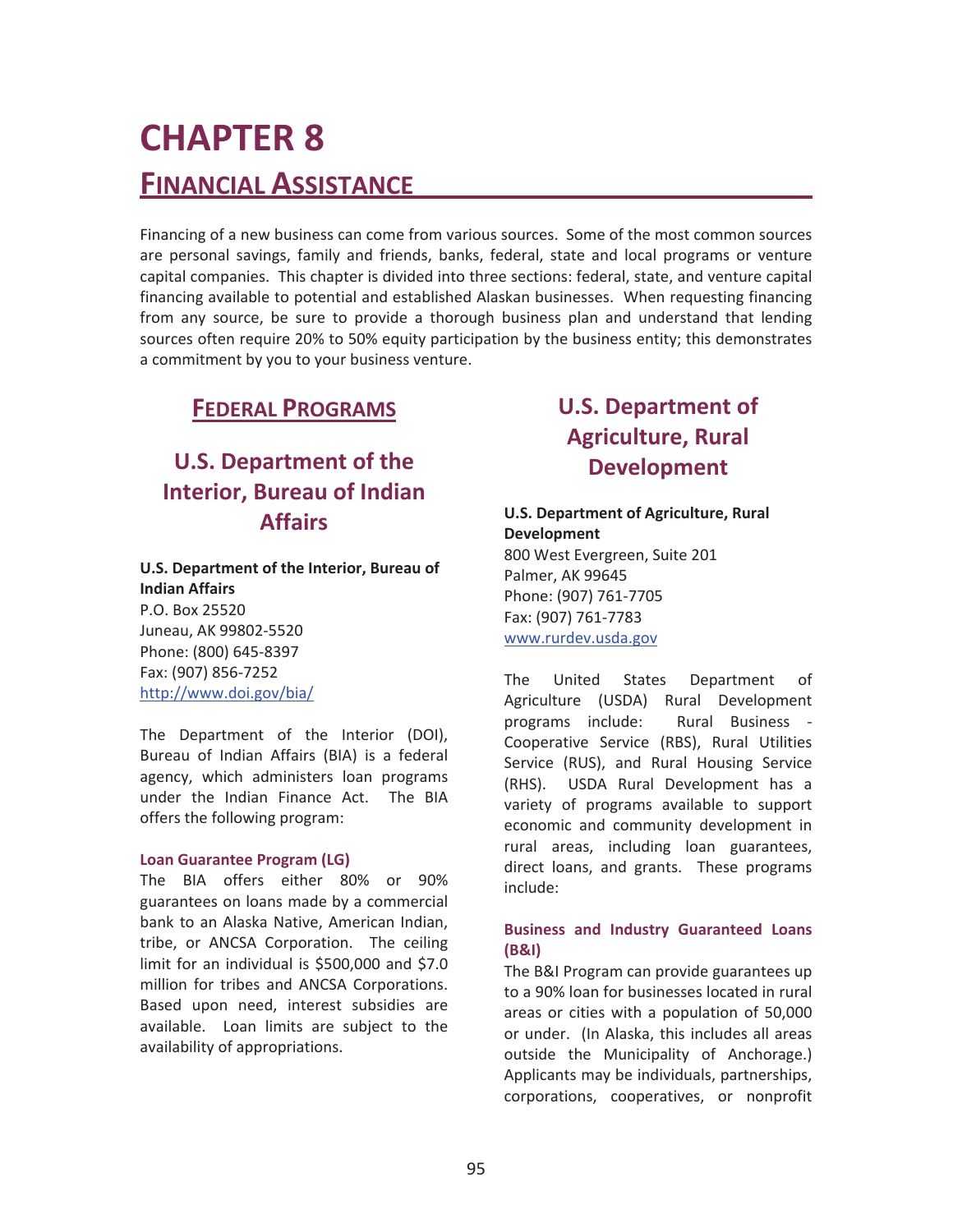corporations. Almost all legal nonagriculture businesses are eligible. Eligible purposes include real estate, equipment, working capital, transfer of ownership, and debt restructure.

### **Rural Business Enterprise Grants (RBEG)**

This grant program is used to support the development of small or emerging private business enterprise in rural areas. Eligible applicants are nonprofit corporations, municipalities or federally recognized Indian groups.

#### **Rural Business Opportunity Grants (RBOG)**

This grant program supports economic development planning in rural communities and provides for technical assistance programs supporting entrepreneurs and small businesses. Eligible applicants are nonprofit corporations, municipalities, federally recognized Indian groups, and cooperatives.

#### **Value Added Producer Grants (VAPG)**

This highly competitive grant program provides funding to independent agriculture producers, producer groups, and producerowned cooperatives. Fishermen are considered independent agriculture producers. Funds can be used to support marketing of the producer's value-added products or for working capital needs related to the processing facility.

### **Renewable Energy Systems and Energy Efficiency Improvements Grants (9006 Energy)**

Grants are available to farmers, ranchers, and small businesses to support the purchase and installation of renewable energy systems or completion of energy efficiency improvement projects. Renewable energy includes wind, solar, biomass, geothermal, and certain hydrogen applications. Energy efficiency can be related to HVAC, refrigeration, process improvement, etc. which results in a significant reduction in demand for energy.

Grant funds are limited but their use is quite flexible, including land purchase, building construction, equipment, technical assistance or small revolving funds. Grants are made to projects that have good potential to result in small business development or expansion.

# **U.S. Small Business Administration**

Anchorage District Office 510 L Street, Suite 310 Anchorage, AK 99501-1952 Phone: (907) 271-4022 Fax: (907) 271-4545 www.sba.gov/ak

Congress created the U.S. Small Business Administration (SBA) in 1953 to help America's entrepreneurs form successful small enterprises. Today, SBA's program offices in every state offer financing, training, and advocacy for small firms. In addition, the SBA works with thousands of lending, educational, and training institutions nationwide.

The SBA has several financial assistance programs:

#### **Guaranty Loans**

These loans, made by banks, may take several forms. All of SBA's financial assistance programs are under this program. The loan request is initiated between you to your local lender, and is disbursed by the lender. Your payments are made to the lender receiving SBA's guaranty.

To obtain SBA's guarantee, the lender issues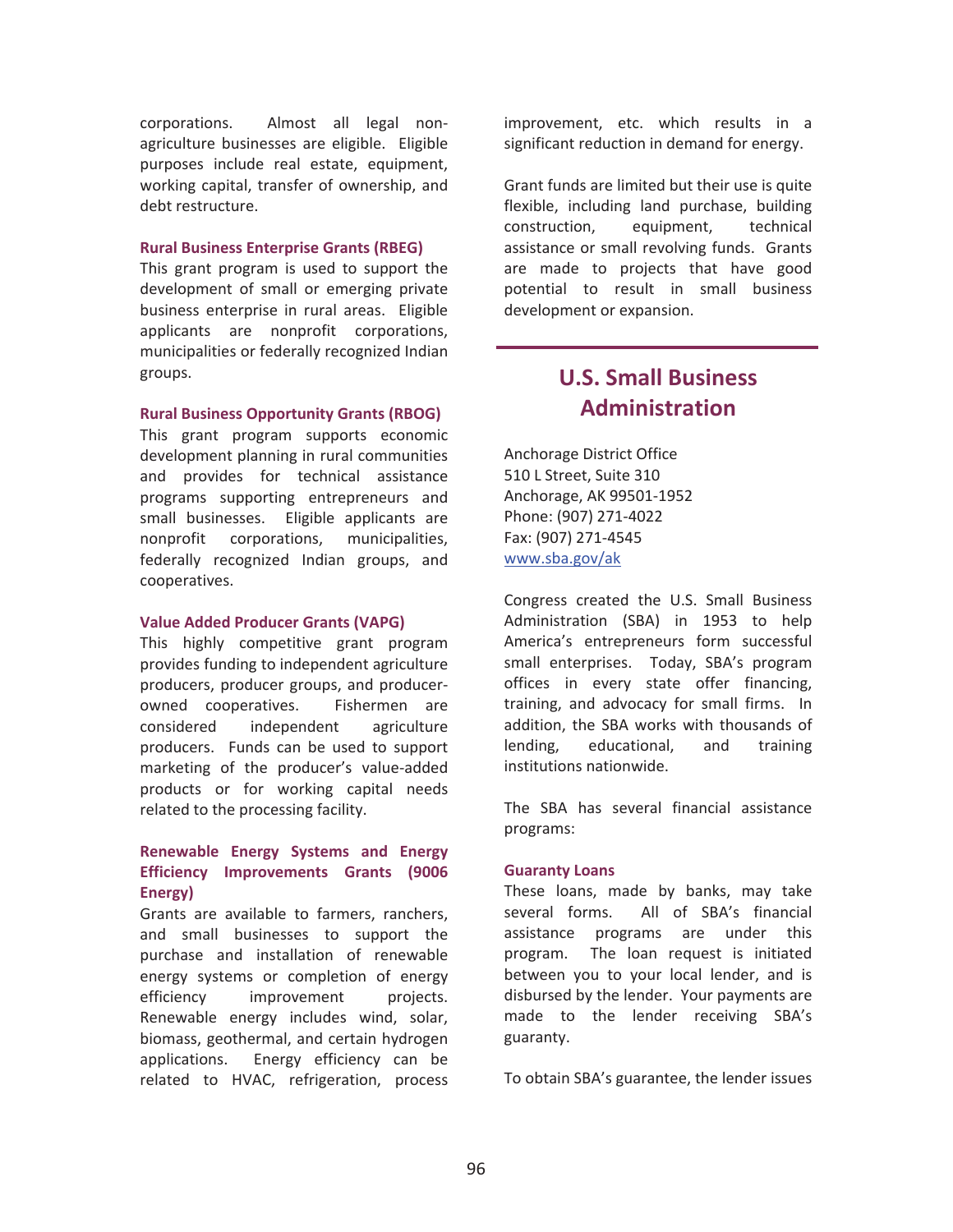the SBA application.

SBA may guarantee up to 80% of loans up to \$100,000 or up to 75% of loans up to \$2 million.

### **Specialized Loans**

Specialized loans include the International Trade Loan Program, Export Loan Program, Seasonal Line of Credit Program, Contract Loan Program, and Certified Development Company.

### **Projects Eligible for Funding**

Funding may be used to finance working capital needs, inventory purchases, machinery and equipment, leasehold improvements, business real estate, and in some circumstances, debt consolidation.

### **Funding Criteria**

Applicants must meet SBA standards for small businesses. SBA uses much of the same credit criteria as banks, employing such creditworthiness tests as cash flow, management ability and adequate owner investment.

For more information regarding the programs available through the SBA, contact the Anchorage branch, or visit the web site.

## **Women\$finances**

### **YWCA of Anchorage**

324 E.  $5^{\text{th}}$  Ave Anchorage, AK99501 Phone: (907) 644-9610 www.ywcaak.org/finances.htm

Women\$finances, a program of the YWCA of Anchorage, is an entrepreneurial training program designed to assist women to successfully establish, grow and operate small businesses. Consistent with the

YWCA's mission to empower women and eliminate sexism, the mission of Women\$finances is to *create a sense of the possible* for all entrepreneurs and small business owners in Alaska.

The Women\$finances program is Alaska's only Women's Business Center designated by the U.S. Small Business Administration (SBA).

Women\$finances provides:

- BrassTacks© Business Basics, a 10week business course offered onsite and online.
- A variety of business training courses covering such topics as marketing, how to apply for a business loan, ecommerce and more.
- Internet and computer access at the YWCA.
- Access to markets at the Anchorage Saturday Market and various trade shows.
- Micro loans of up to \$10,000 for women-owned businesses.
- x Mentoring and personalized business counseling.
- Financial literacy seminars.
- An Online Learning Center with access to a multitude of web resources for starting and running a successful business.
- Networking Opportunities through the Women's Network for Entrepreneurial Training (WNET) Roundtables. These are monthly brown-bag workshops and relationship building sessions for WNET members.

All of the programs, with the exception of the Micro loan, are available to both men and women. Though the courses and workshops are rarely offered for free, scholarships and sliding fee scales are available for qualified individuals.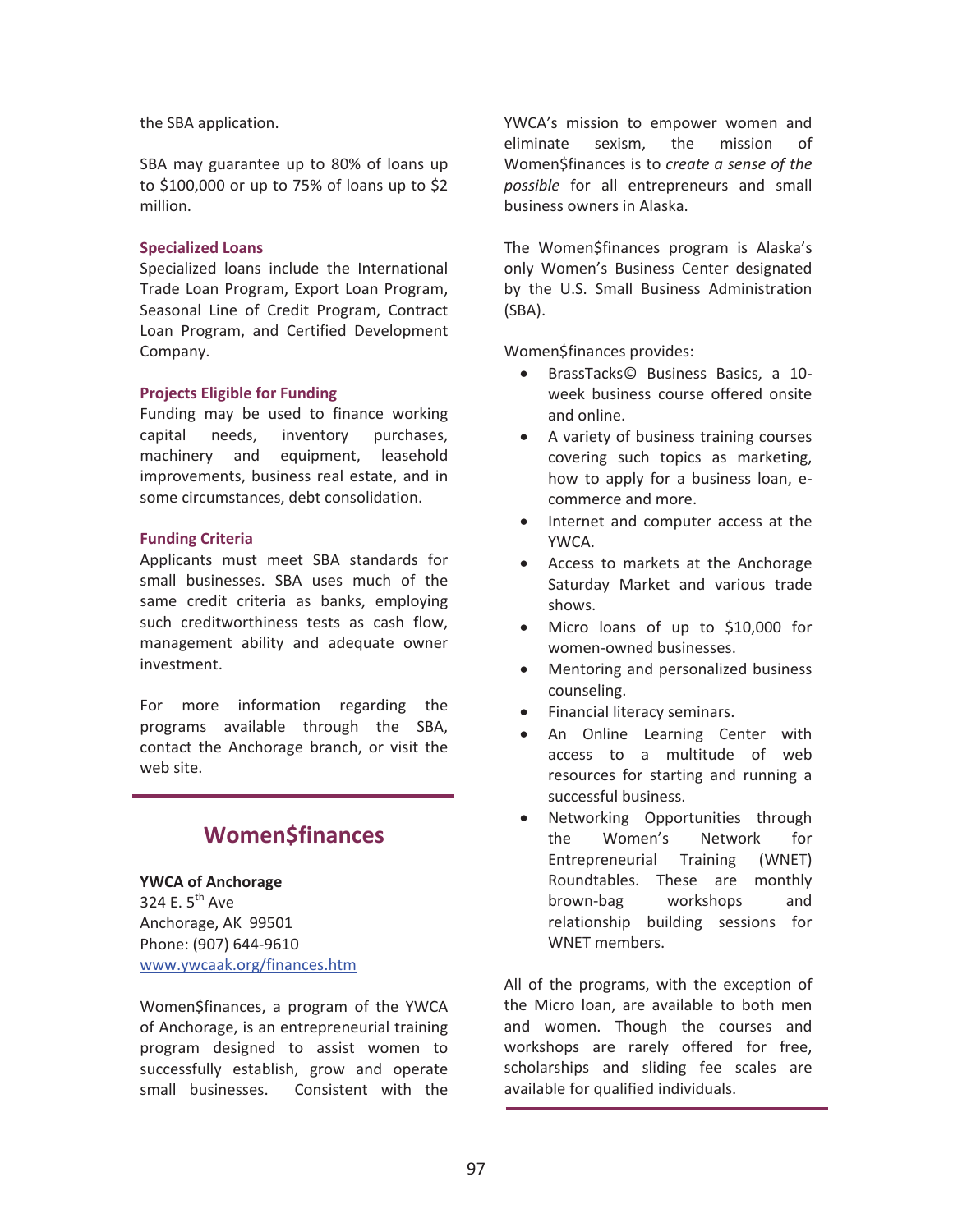# **STATE PROGRAMS**

# **Agricultural Revolving Loan Fund**

**Alaska Department of Natural Resources; Division of Agriculture**

1800 Glenn Highway, Suite 12 Palmer, AK 99645-6736 Phone: (907) 745-7200 Fax: (907) 745-7242 http://www.dnr.state.ak.us/ag/ag\_arlf.htm

The "*Agricultural Revolving Loan Fund*" (ARLF) has provided funding for farm development, product processing, equipment, livestock, and annual operating needs of Alaska's farmers since 1953. The purpose of the program is to foster growth of viable agricultural enterprises for resident farmers, homesteaders, partnerships, or corporations located in the State of Alaska. Loan interest rates are a fixed rate comparable to other agricultural lending institutions. Depending on loan purpose and repayment capacity of the borrower, loan terms may be up to 30 years. Loan authority rests with a sevenmember board that meets monthly to consider loan requests and other loan related actions.

# **Alaska Industrial Development and Export Authority**

813 West Northern Lights Blvd. Anchorage, AK 99503 Phone: (907) 771-3000 Fax: (907) 771-3044 www.aidea.org

The "*Alaska Industrial Development and*

*Export Authority*" (AIDEA) is a public corporation of the state that provides financing assistance for economic growth in Alaska. Financing assistance provided by AIDEA range from working capital loan guarantees for small businesses to multimillion dollar ports that are owned by AIDEA. Businesses and projects financed by AIDEA must be economically feasible and able to demonstrate the ability to repay debts; and must enhance the economy of the state, providing or maintaining jobs for Alaskans.

Through its financing assistance programs, AIDEA plays a key role in meeting the state's need for long-term commercial financing. AIDEA's programs help provide liquidity to financial institutions, extend the term of the loan for the Alaskan business, and support private sector investments. Under AIDEA's loan participation and guarantee programs, a bank must originate loans. AIDEA does not provide direct loans.

Under AIDEA's Development Finance Program, AIDEA has the ability to own a specific project or portion of a project. The AIDEA-owned projects are leased to and operated by private sector users.Typically, the projects provide infrastructure support for private sector resource development and utilization. Examples of projects owned by AIDEA include: the DeLong Mountain Transportation System (road and port serving the Red Dog Mine), the Federal Express Aircraft Maintenance Facility, and Snettisham Hydro Project.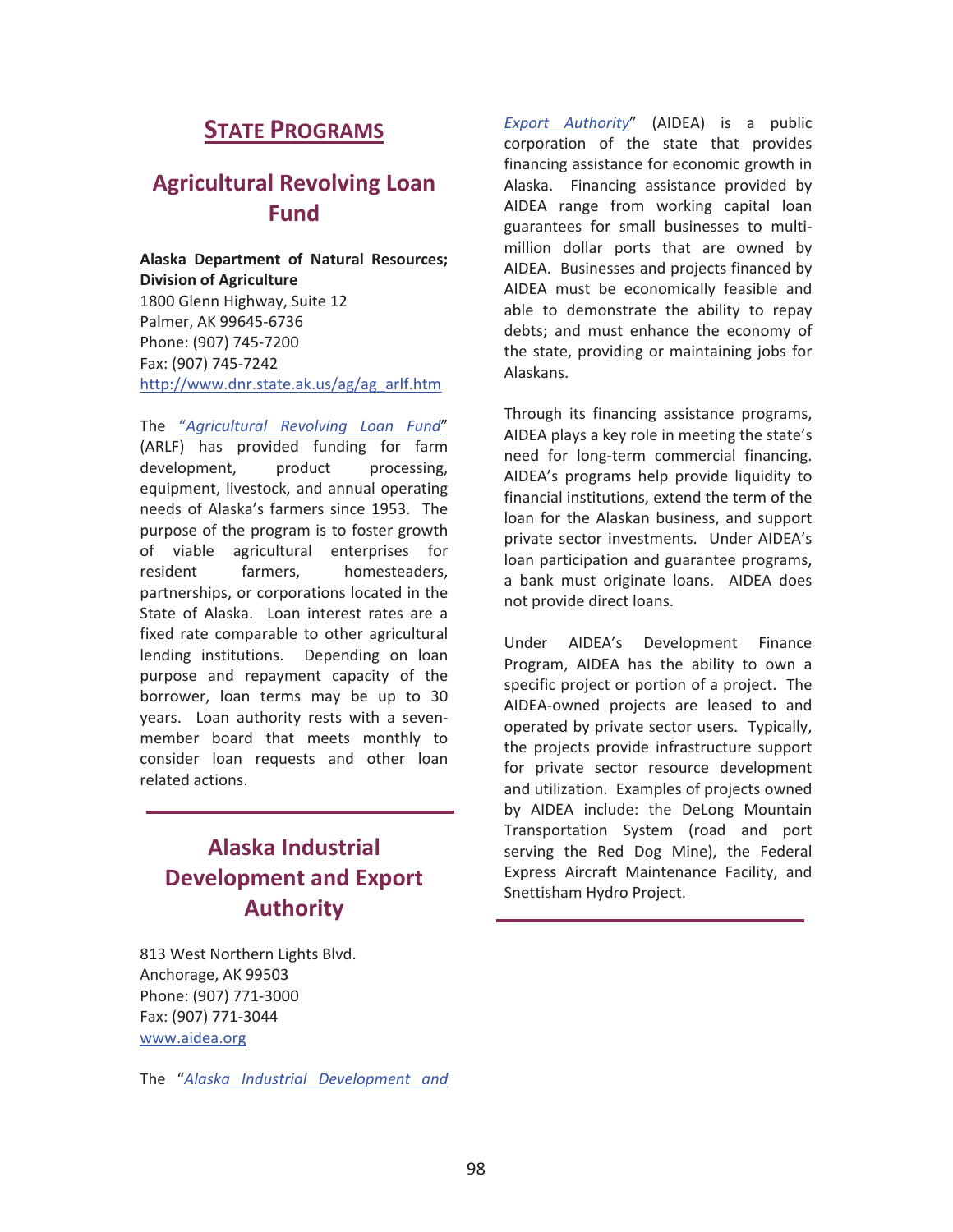### **Division of Investments**

**Alaska Department of Commerce, Community, and Economic Development, Division of Investments Juneau** P.O. Box 34159

Juneau, AK 99803-4159 Phone: (907) 465-2510 or (800) 478-5626 Fax: (907) 465-2103

#### **Anchorage**

550 W. 7<sup>th</sup> Ave. Suite 1650 Anchorage, AK 99501-3568 Phone: (907) 269-8150 Fax: (907) 269-8147 www.commerce.state.ak.us/investments

The Alaska Division of Investments (ADI) offers loans for commercial fishing, fisheries enhancement, and small business economic development, as well as assumptions on existing loans under a number of loan programs. Further information may be obtained by contacting the Juneau or Anchorage offices.

#### **Commercial Fishing Revolving Loan Fund**

Commercial fishing loans are available for various purposes at prime plus 2% (up to a maximum of 10.5%) for a maximum 15-year term. All loans must be secured by adequate collateral. A reduced interest rate of prime minus two points is available under Sections A, B, and F for gear or vessel upgrades that improve product quality.

x **Section A loans** may be made to eligible commercial fishers for the purchase of Alaska Commercial Fishing Limited Entry Permits or to upgrade existing vessels or gear to improve the quality of Alaska seafood. To qualify an applicant must have been an Alaskan resident for the two year period immediately preceding the date of application and have three years of

commercial fishing experience during the past five years including the most recent season. The maximum loan amount is \$300,000.

- **Section B loans** may be made to eligible individuals to purchase limited entry permits or to purchase, repair, or upgrade vessels or gear. To qualify an applicant must have been an Alaskan resident for the two year period immediately preceding the date of application and must be denied financing by a private sector lender. In addition, applicants must either be economically dependent on commercial fishing for a livelihood and consider fishing a traditional way of life or live in an area that does not have occupational opportunities available other than commercial fishing. The maximum loan available is \$100,000.
- x **Section C loans** may be made to eligible individuals to purchase halibut or sablefish quota shares. To qualify an applicant must have been an Alaskan resident for the two year period immediately preceding the date of application and must be denied financing by a private sector lender. In addition, applicants must have held a limited entry permit or crewmember license and actively participated in a fishery for two of the past five years. The maximum loan available is \$300,000.
- x **Section D loans** may be made to eligible commercial fisherman to satisfy past due federal tax obligations. To qualify an applicant must have been an Alaska resident for the two year period immediately preceding the date of application and be current on tax filings with the federal government. The maximum loan available is \$30,000.
- x **Section F loans** may be made to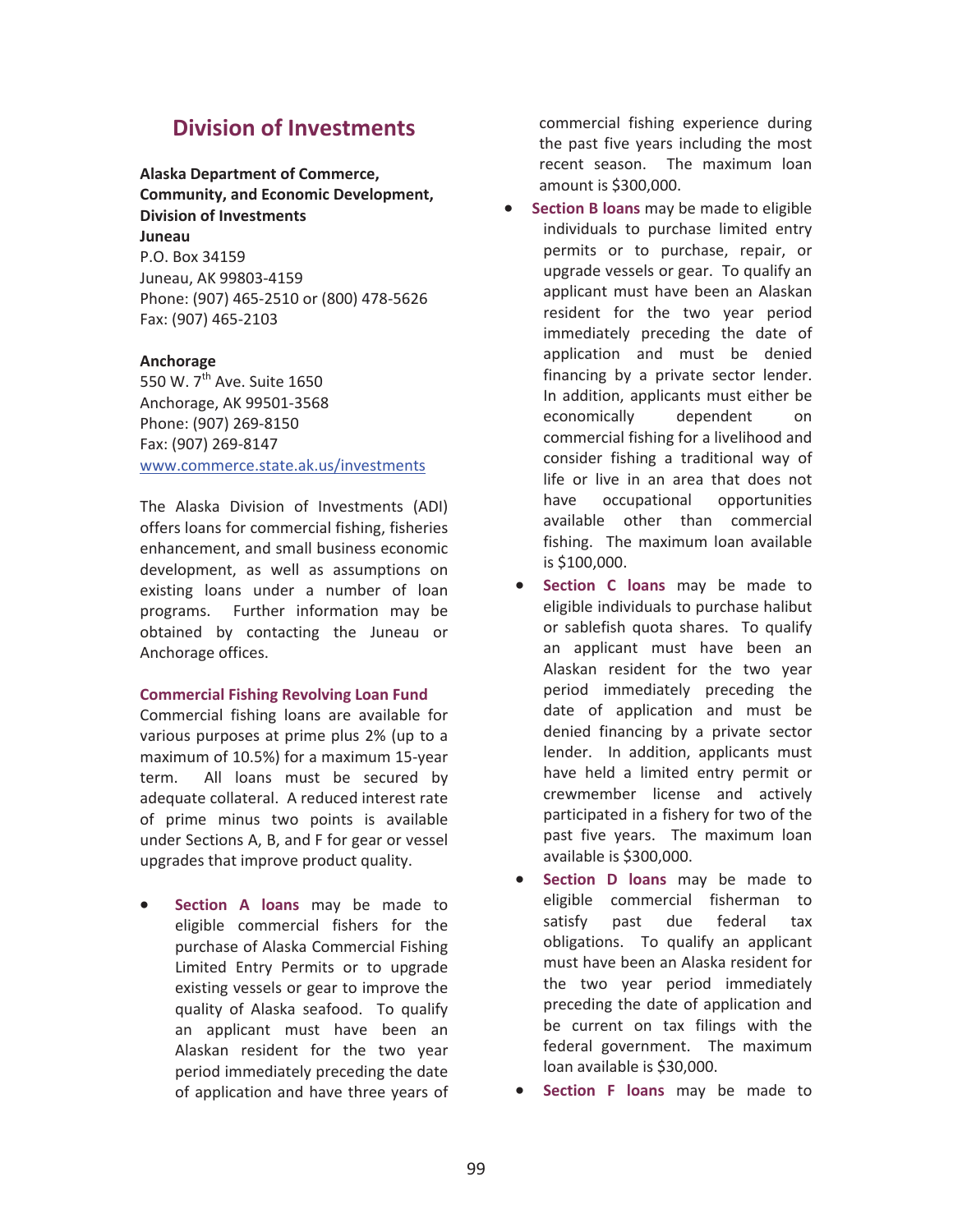eligible individuals to upgrade existing tender vessels and gear to improve the quality of Alaska seafood products. To qualify, an applicant must have been an Alaskan resident for the two year period immediately preceding the date of application. The maximum loan available is \$300,000.

x **Existing commercial fishing vessel and gear loans** made by other lenders may be refinanced. To qualify an applicant must have been an Alaskan resident for the two-year period immediately preceding the date of application. The maximum loan amount is \$300,000.

#### **Rural Development Initiative Loan Program**

This program was established in 2000 to provide financing to small businesses creating jobs in rural communities. The fund is owned by AIDEA and serviced by ADI through a servicing contract. To qualify a business must be located in a community with a population of 5,000 or less that is not connected by road or rail to Anchorage or Fairbanks, or in a community with a population of 2,000 or less if connected by road or rail to Anchorage or Fairbanks. In addition, the loan must result in the creation of jobs and the applicant must provide a portion of the project funding. The interest rate charged is prime minus 1 point with a minimum rate of 6%. The maximum loan amount is \$100,000 although two or more individuals may combine their eligibility on a project and borrow up to \$200,000.

#### **Fisheries Enhancement Loan Program**

Loans may be made to qualified regional and non-regional private nonprofit corporations that have obtained a permit from the Alaska Department of Fish and Game. Loan proceeds can be used to plan, construct, and operate fish hatchery facilities or to engage in other salmon

enhancement activities in the State. The interest rate is prime plus one point not to exceed 9.5%. The maximum loan available is \$10 million.

### **Small Business Economic Development Revolving Loan Fund**

This program was established in 1987 in conjunction with the U.S. Department of Commerce, Economic Development Administration (EDA). The fund is owned by the AIDEA and administered by ADI through a servicing contract. The purpose of the program is to provide private sector employment in the areas designated by EDA. Applicants are required to obtain additional private, non-public financing of at least twice the amount requested and must be denied financing by a private sector lender. The interest rate charged is prime minus 4 points with a minimum rate of 4%. The maximum loan amount is \$300,000.

## **PRIVATE PROGRAMS**

# **Alaska Commercial Fishing and Agriculture Bank**

3040 Lakeshore Dr. Anchorage, AK 99517 Phone: (907) 276-2007 Toll Free: (800) 544-2228 Fax: (907) 279-7913 www.cfabalaska.com

The "*Alaska Commercial Fishing and Agriculture Bank*" (CFAB) is a private cooperative owned and operated by its members/borrowers. CFAB, which opened its doors in 1980, was created by Alaska statute to help meet the financing needs of the commercial fishing and agriculture industries. It is the only private lender authorized to accept Alaska commercial fishing entry permits for collateral.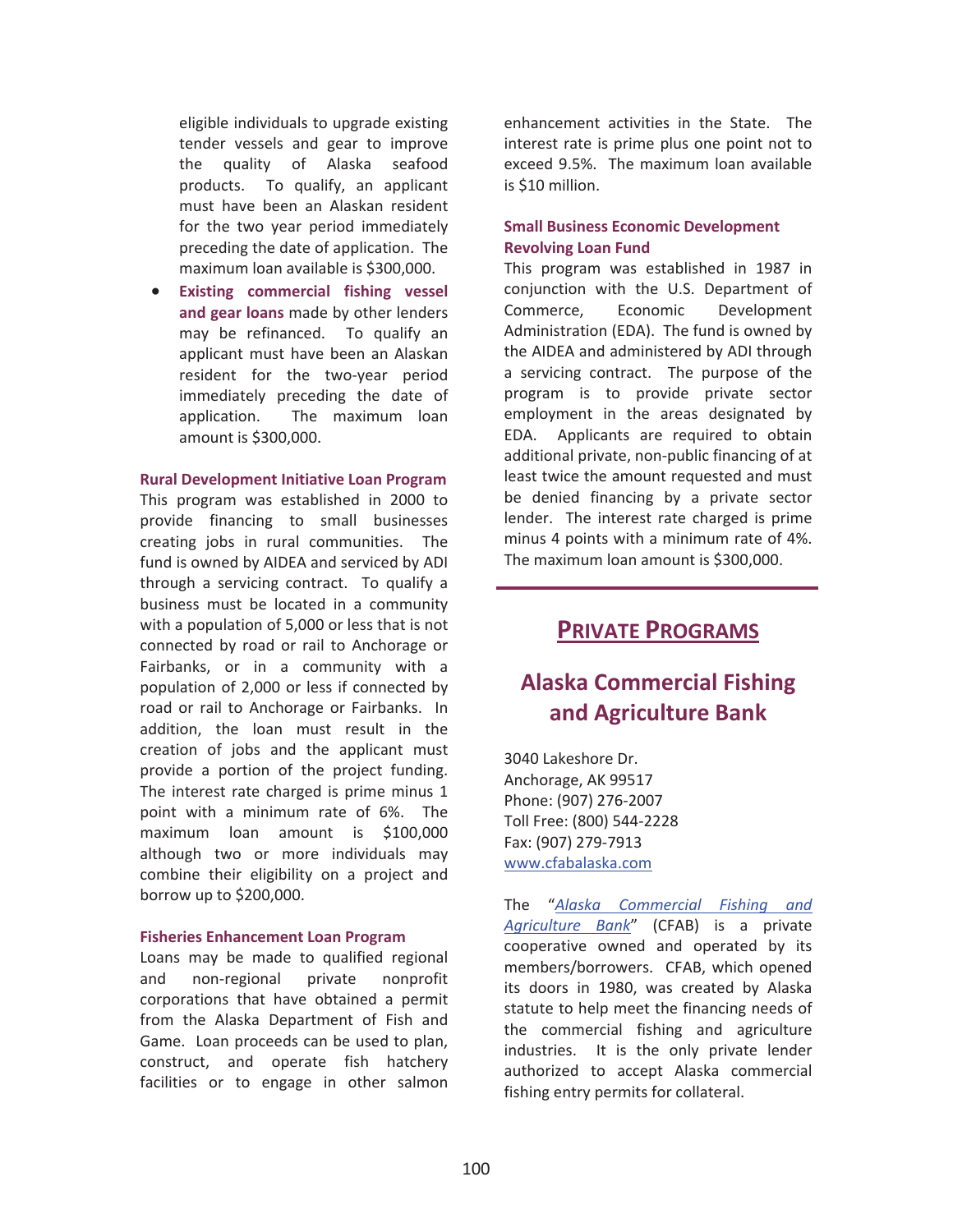In 2000, CFAB's lending authority was expanded to include the tourism and other resource-based industries.

By statute, a borrower must be an Alaskan resident or a corporation whose majority ownership is Alaskan residents.

CFAB borrowers are its owners and as such they participate in the management of the cooperative by electing and serving on the Board of Directors. Members also share in the annual financial results through the partial refund of interest paid and dividends derived from the annual profits.

# **Juneau Economic Development Council**

612 West Willoughby Avenue, Suite A Juneau, AK 99801-1732 Phone: (907) 523-2300 Fax: (907) 463-3929 www.jedc.org

The mission of the "Juneau Economic Development Council" (JEDC), as a public/private partnership, is to foster a healthy and sustainable economic climate in the City and Borough of Juneau and in Southeast Alaska. The Council is pro-active and undertakes a number of specific efforts to maintain, expand, and create industries in Juneau and Southeast. The Council collaborates with existing local and regional organizations to diversify and stabilize the economy, while protecting the unique Alaskan character and quality of life.

### **Southeast Alaska Business Assistance Center**

Contact: Brian Holst, Director bholst@jedc.org

This regional assistance center services

Southeast, Alaska (an area from Metlakatla to Yakutat). They offer general and customized business workshops, one-onone business counseling including business planning. These services are free.

### **Southeast Alaska Revolving Loan Fund** Contact: Margaret O'Neal moneal@jedc.org

The Southeast Alaska Revolving Loan Fund (RLF) provides technical assistance and direct secured loans to small business owners and other regional employers, including start-ups, who cannot otherwise obtain financing for viable projects that will provide employment in Southeast communities. The RLF operates several community-based revolving loan funds and is a USDA Intermediary Relending Program (IRP) lender.

#### **Wood Products Development Service**

204 Siginaka Way Sitka, Alaska 99835 Phone: (907) 747-5688 Fax: (907) 747-4331 Contact: Dan Parrent dparrent@ptialaska.net

Wood Products Development Services is a statewide program that focuses on diversifying and strengthening companies in Alaska's wood products industry and the development of value-added wood products manufacturing. Wood Product Development service will assist companies to diversify product lines, to improve productivity and marketing, and to increase global competitiveness.

### **SpringBoard** info@springboard.org

SpringBoard assists Alaskan enterprises with the development, manufacture, and commercialization of new products and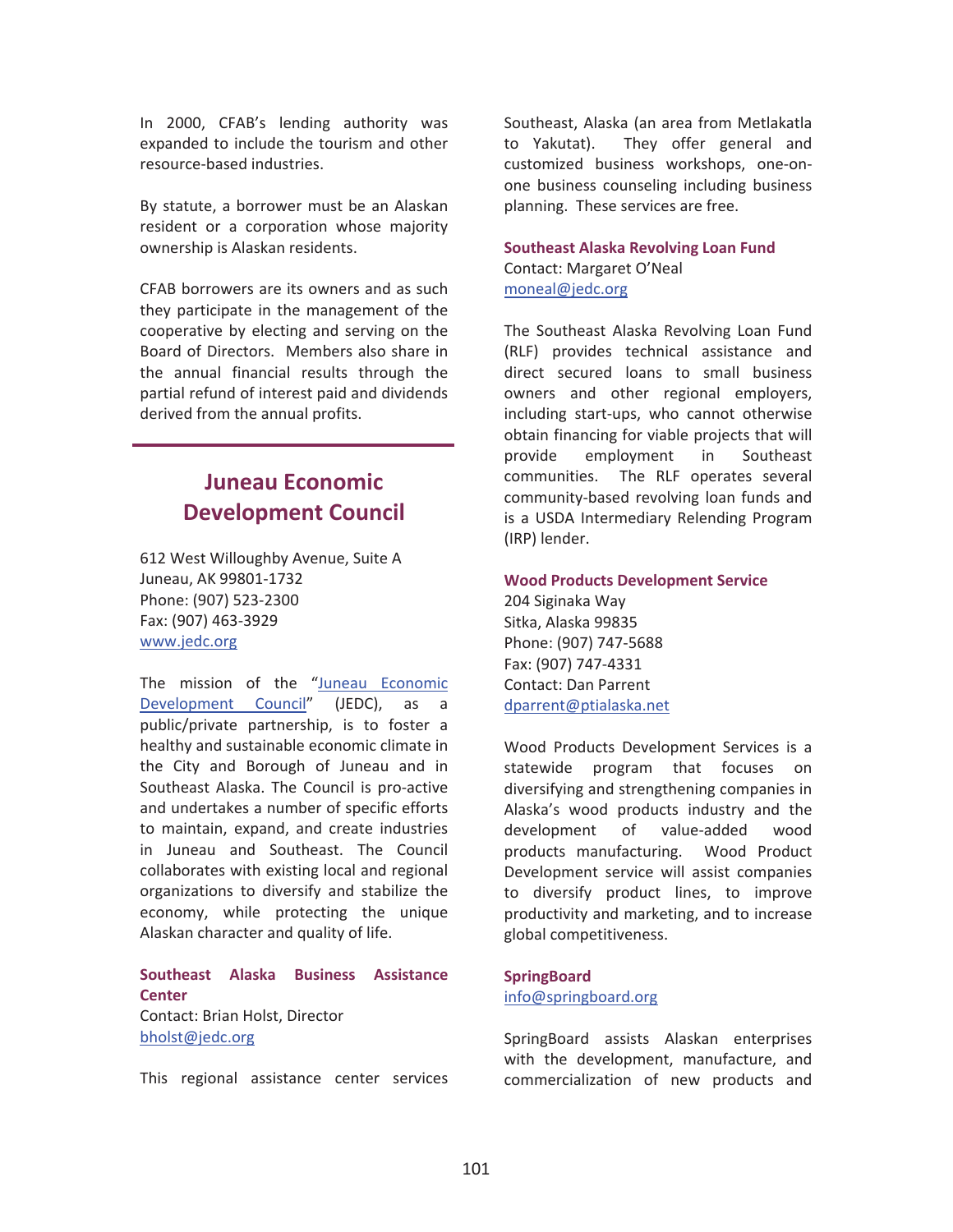services. SpringBoard is intended to identify and capitalize on these technologies in a variety of ways, including the commercialization of these technologies into core Alaskan industries like oil, mining, timber, and fishing. These products and services have the potential to benefit the private sector, the Department of Defense (DOD), and society at large.

### **Knowledge Industry Network (KIN)**

To distinguish the state as a cauldron of entrepreneurship and knowledge exchange to be used as a platform for innovation and interaction in Alaska; KIN supplies essential tools for employers, university students, civic entrepreneurs, and members of the professional workforce to connect across the regions and industry sectors of Alaska.

### **Alaska Village Initiatives**

1577 C Street, Suite 304 Anchorage, AK 99501 Phone: (907) 274-5400 or (800) 478-2332 Fax: (907) 263-9971 www.akvillage.com info@akvillage.com

"*Alaska Village Initiatives*" (AVI) is a private non-profit, membership-based rural community development corporation, dedicated to improving the well-being of rural Alaska communities, families, and individuals by embracing their cultural values, and strengthening their self-reliance through training, assistance, advocacy, and economic development.

#### **Who Is Eligible for Membership?**

Regional and sub-regional nonprofit organizations that are voting members of Rural Alaska Community Action Programs, the 12 Regional Corporations that formed the Alaska Native Settlement Claims Act, Individual Retirement Account's, village corporations, cooperatives and ventures, and other low-income community based organizations.

The corporation or community enterprise must be a legal entity and have at least 15 members or shareholders over 19 years of age who live in rural Alaska (any place in Alaska outside the municipalities of Anchorage, Fairbanks, and Juneau). The annual membership fee is \$50.

### **Why should a corporation or community enterprise join Alaska Village Initiatives?**

AVI offers its member a variety of services that can enhance your community or organization to become self-sufficient. Along with a wide range of existing benefits, AVI regularly surveys its members and seeks new benefits designed to meet its members' needs. Other benefits for members to consider are:

- Priority access to programs
- Discounted contracting fees
- Career development opportunities including professional training seminars and conferences.
- Quarterly newsletter
- Membership directory
- Access to rural Alaska database

AVI offers a full range of fee-based programs and services designed to strengthen village economies, to create jobs and skills, and achieve financial selfsufficiency. Examples of programs and services include:

- Professional Services Group
- Community visioning and planning
- Board training
- Strategic planning
- $\bullet$  SBA 8(a) application assistance
- Grant application technical assistance
- x Mergers & acquisitions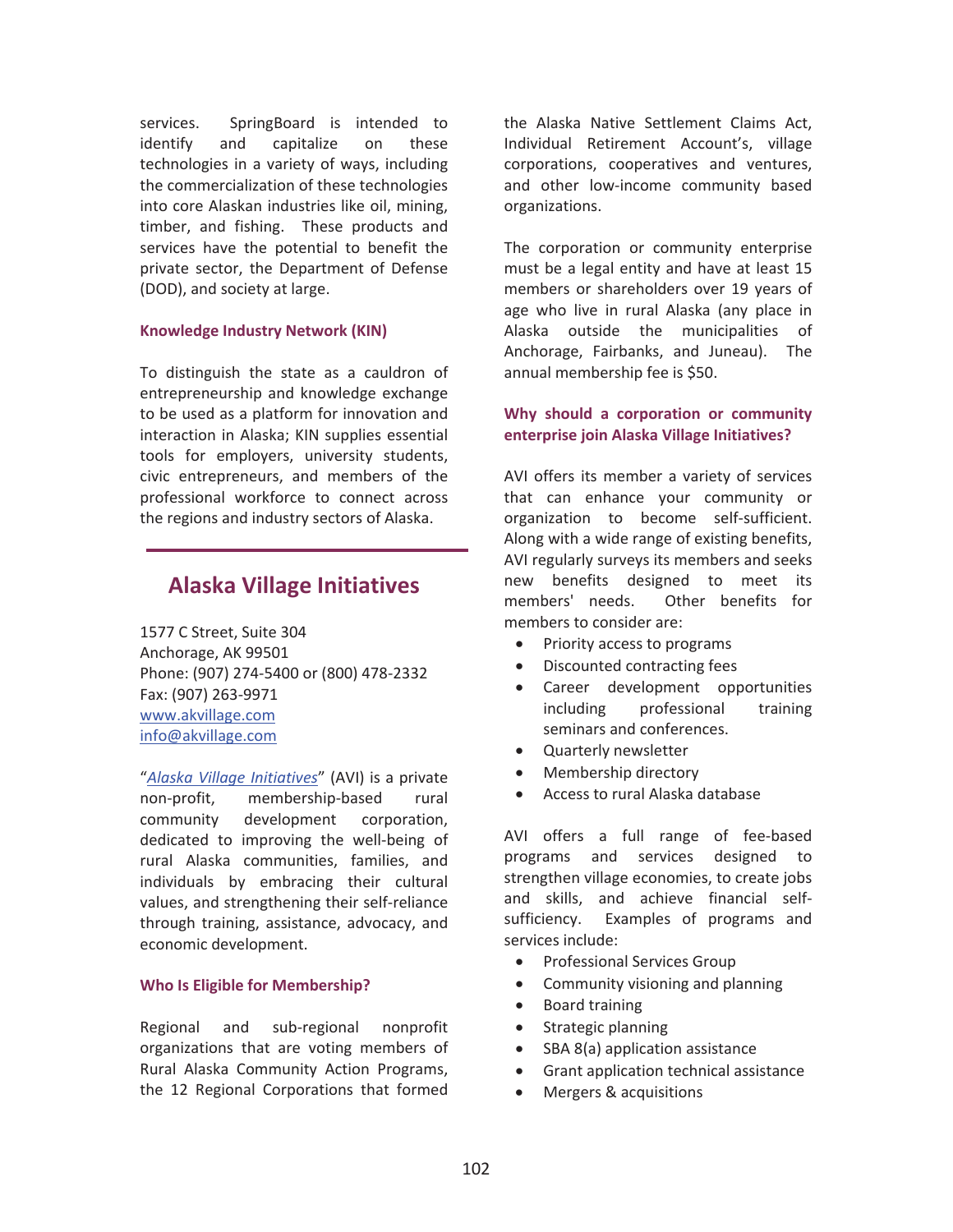- $\bullet$  Other technical assistance
- Broadband internet training
- Alaska village environmental services
- Project Code Red®
- Tri-Max Fire Suppression System
- Private land wildlife management
- Rural small business conference

### **Professional Services Group**

Professional Services Group (PSG) is the conduit for professional services. For example, all board training, planning, business education and development, grant technical assistance and broadband Internet training are provided through PSG. PSG often brings other AVI divisions together to work on a specific project. By bringing staff under the PSG umbrella, AVI offers the combined expertise of AVI staff and associates to each project.

### **Private Lands Wildlife Management**

The primary objective of the Private Lands Wildlife Management (PLWM) initiative is to provide incentives to landowners to manage their land resources for the benefit of wildlife. This strategy will have a longterm effect of increasing wildlife populations, primarily through habitat improvement. Larger wildlife populations will increase subsistence hunting opportunities and bring cash income to rural local economies through tourism and recreational hunting revenues.

Alaska Village Environmental Services (AVES) provides the firefighting unit Tri-Max and Project Code Red® (fire department in a box).

### **Rural Small Business Conference**

Each year AVI hosts the Rural Small Business Conference. The Conference is designed to provide business and technical information,

as well as networking opportunities to rural Alaska businesses. A focal point of the Conference is the Rural Alaska Marketplace Tradeshow.This tradeshow is an excellent opportunity for participants to get to know exhibitors and see their showcase of products and services.

### **Tanana Chiefs Conference**

122 First Ave. Suite 600 Fairbanks, AK 99701 Phone: (907) 452-8251 or (800) 478-6822 Fax: (907) 459-3957 http://www.tananachiefs.org/

"*Tanana Chiefs Conference Business Development Center*" (TCC) has two loan funds available for businesses. The intent of the loan programs is to provide capital for businesses, which, in turn will improve economic growth by creating and maintaining jobs. Long-term success of these programs depends on each individual borrower's timely repayment of loan proceeds.

### **Denji Fund**

The Denji Fund is for businesses located within the 41 TCC villages. The Denji Fund can lend up to 75% of total project costs for a total between \$1,000 - \$250,000. Financing terms are between 1-15 years with an interest rate of 2% above the prime rate. The Denji fund is a last resort for capital; the client must be denied for financing by a bank or other financing entity.

### **Revolving Loan Fund (RLF)**

The Revolving Loan Fund (TCC-RLF) is a loan program for business within the Fairbanks North Star Borough. The RLF can lend up to 85% of total project costs for a total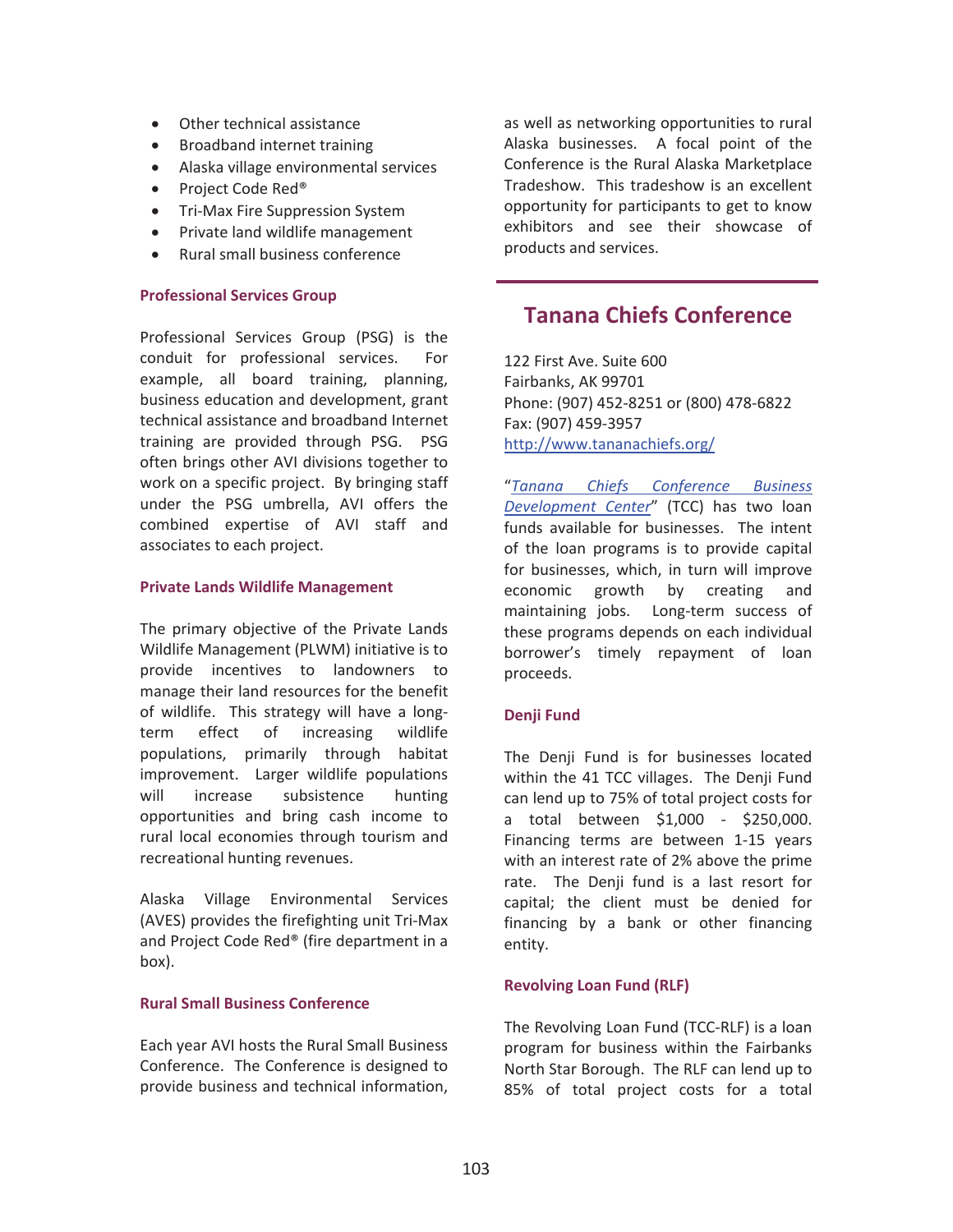between \$1,000 - \$50,000. Financing terms are between 1-15 years with an interest rate of 2% above the prime rate. The RLF is a last resort for capital; the client must be denied financing by a bank or other financing entity.

# **Alaska Minority Business Development Center**

122 1st Avenue, Suite 600 Fairbanks, AK 99701 Phone: (907) 452-8251 or (800) 478-6822 Fax: (907) 459-3851

The "*Alaska Minority Business Development Center*" (MBDC) is open for business at the

Tanana Chiefs Conference building in Fairbanks. The program is designed to assist all minorities who wish to start a business, and can help with everything from general technical assistance and advice to assisting in the preparation of loan applications and other technical documents. The only geographic requirement is that the proposed business and business owner be located in Alaska. In order for the program to be productive, the MBDC must charge a nominal fee for services provided. The rate at which the individual will be charged is dependent upon their ability to pay and the size of the business, with the remaining costs being paid through the program funding.

## **Venture Capital**

Venture capital is money private investor's supply to businesses with the expectation that their money will return to them with a large profit. Venture capitalists are in the business of investing money to make money, and they expect equity positions in the companies they finance. Most venture

capitalists have definite preferences concerning the location, type, and size of companies in which they are willing to invest. Most entrepreneurs and businesspersons are really not very familiar with the business of venture capital. Some tend to believe that venture capital is easily available for all sorts of businesses. It is not. Of the over 50,000 operating businesses in Alaska only a very tiny number can hope to ever interest a venture capitalist, much less be funded.

Many believe that venture capital is overly expensive, or that a company will have to give up too much control of the business. It is certainly true that venture capital is expensive and that venture capitalists will expect a say in the operation of the enterprise. However, it is important to remember that the terms and conditions of the investment are negotiable, to a point, and more important, the entrepreneur needs to balance the costs of venture capital against the cost of foregoing the business opportunities or market share that can be gained from moving quickly and gaining an adequate scale of operation.

Venture capital firms are interested in investing in businesses with especially high growth potential. The industry as a whole expects to generate an annual return on investments of approximately 30%, and that average figure includes a substantial number of total failures. Venture capitalists look for between three and ten times return on investment over a four to seven year investment horizon and even more with especially risky companies. Venture capitalists are usually interested in investments of \$250,000 and above. A venture capitalist may receive hundreds of proposals annually and reject the majority of them out of hand; perhaps 1% or 2% will even be seriously considered.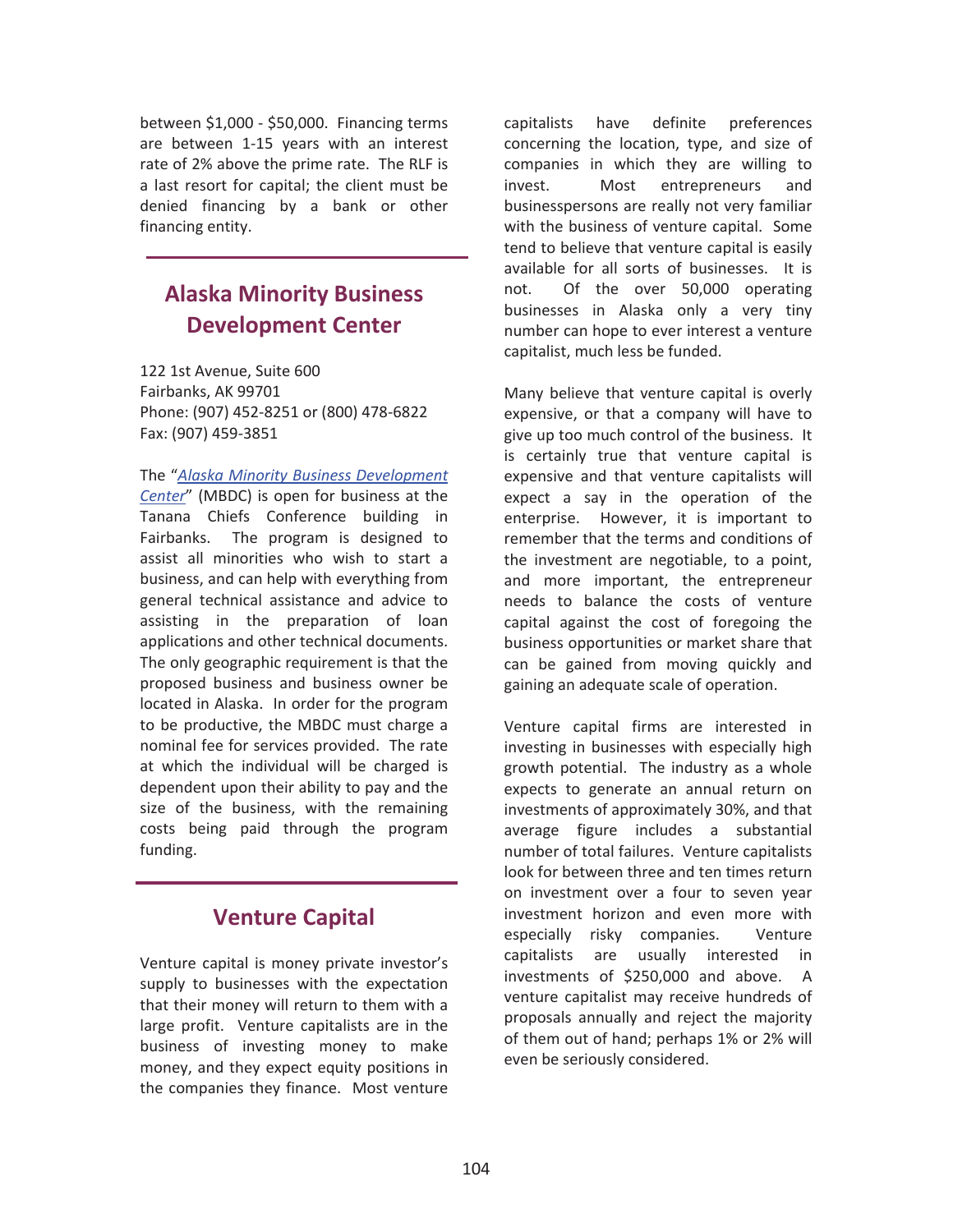If the decision is made to invest, the venture capitalist can be expected to take an active interest in the operation of the business.Understanding this relationship is a necessary first step for the entrepreneur, as a good relationship between the entrepreneur and the venture capitalist is vital. This partnership will allow a developing business to achieve its objectives faster and more efficiently, which, in today's dynamic and highly competitive marketplace, may be a critical factor in the survival and success of new business development.

For more information on Alaska venture capital and procedures for obtaining venture capital, contact DCCED or SBDC. Venture capital directories can also help business owners find appropriate investment firms for their businesses; these directories are available at your local library. See Chapter 10 for DCCED's and SBDC's locations and contact numbers.

# **Business and Industrial Development Corporations**

Business and Industrial Development Corporations (BIDCOs) are private sector financial institutions intended to promote economic growth. They differ from banks in that they are permitted to make equity investments in growing businesses, as well as loan money. BIDCOs also are designed to provide more technical assistance and management consulting services to client businesses than banks provide.

The BIDCO concept was first developed in Michigan in the early 1980's in response to a severe recession. Louisiana followed Michigan's lead and also has an active BIDCO industry with a focus on rural businesses. To date, twenty states have

passed statutes providing for the creation of BIDCOs.

In 1992, the Alaska Legislature passed the Alaska BIDCO Act. In 1996, the legislature authorized the Alaska Science & Technology Foundation (ASTF) to provide a \$3 million loan to an Alaska BIDCO, if a \$3 million private sector investment was raised. By fall 1996, ASTF issued a Request for Proposals for businesses interested in forming a BIDCO. In February 1997, the ASTF Board of Directors selected a proposal from Growth Capital for final negotiations. Negotiations were completed by the end of June and ASTF and Arctic Slope Regional Corporation (ASRC) supplied the initial capitalization. Alaska's first BIDCO commenced formal operations on July 14, 1997.

For more information on Alaska BIDCOs and procedures for starting a BIDCO, contact Alaska Growth Capital.

## **Alaska Growth Capital**

3900 C Street, Suite 302 Anchorage, AK 99503 Phone: (907) 339-6760 Fax: (907) 339-6771 www.alaskagrowth.com info@alaskagrowth.com

"*Alaska Growth Capital*" is a commercial financial institution, licensed and regulated by the State of Alaska. It is not regulated as a bank, but rather as a BIDCO. BIDCOs do not accept deposits and do not do consumer lending. BIDCOs focus exclusively on financing businesses.

Alaska Growth Capital provides a financing alternative to businesses that may have trouble gaining access to traditional bank financing. It can provide stand-alone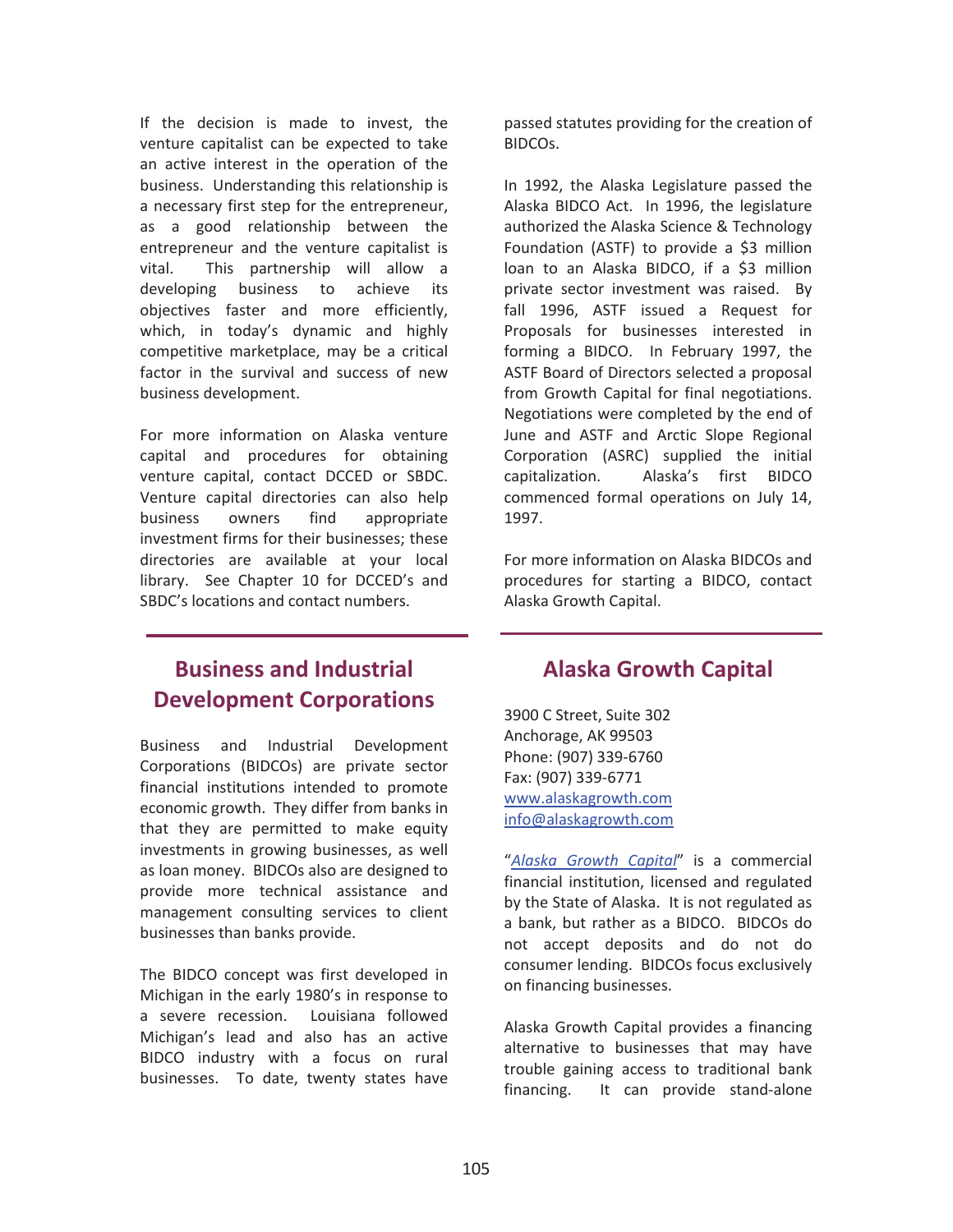financing or participate with banks in joint financing. It makes a special effort to reach out to three types of businesses:

- 1) Rural,
- 2) Minority-owned, and
- 3) Those that use innovative technology.

Alaska Growth Capital can finance any business operating within the state, but focuses on businesses that are expanding Alaska's economy. It is primarily interested in industrial sectors such as manufacturing, resource development and tourism, and less interested in businesses such as restaurants and retail outlets.

Alaska Growth Capital can provide hands-on technical assistance to businesses in areas such as financial planning, marketing, and business operations. Clients also benefit from an affiliation with the 21 subsidiary companies of Arctic Slope Regional Corporation (ASRC). ASRC, the owner of Alaska Growth Capital, is the largest corporation based in Alaska.

# **Certified Development Companies**

### Evergreen Community Development Association

13925 Interurban Ave. South, Suite 100 Seattle, WA 98168 Phone: (206) 622-3731 or (800) 878-6613 Fax: (206) 623-6613 www.ecda.com Alaska Contact: Barbara Gill barbara.gill@evergreen504.com

"*Evergreen Community Development Association*" (ECDA) is a Certified Development Company (CDC) organized under the auspices of the U.S. Small Business Administration. It is one of the more than 250 CDC's serving communities throughout the United States. CDC's are private non-profit organizations staffed with professional lenders that are familiar with the SBA 504 Loan Program and how it may be used by small businesses to finance the expansion of their permanent fixed asset base. The 504 Loan Program provides permanent long-term financing with favorable rates and terms to the small businesses for this purpose.

The 504 Loan Program may be used to finance land and building acquisition, construction, long-term lease-hold improvements and major equipment purchases by actively managed small businesses that would occupy and utilize the premise as a part of their business. To be eligible, the project must have a positive effect on business and the local economy by creating or retaining jobs or meeting other economic goals for the community.

The 504 Loan Program structure provides for a joint cooperative effort between a private lending institution and ECDA to loan the small the business the funds it requires to fund a pre-defined project such as purchasing real property. The private lending institution provides at least 50% of the funds needed and ECDA can fund up to 40% for a total loan of 90% of the funds needed to fund a project. The remaining 10% of the project cost is provided by the small business. This 50/40/10 structure may vary depending on whether the business is well established or is a new start-up business, and whether the fixed asset being financed is considered special or general purpose in nature.

The private lender's loan is secured by a primary security interest in the fixed assets being financed and ECDA is secured by a subordinate security interest in the same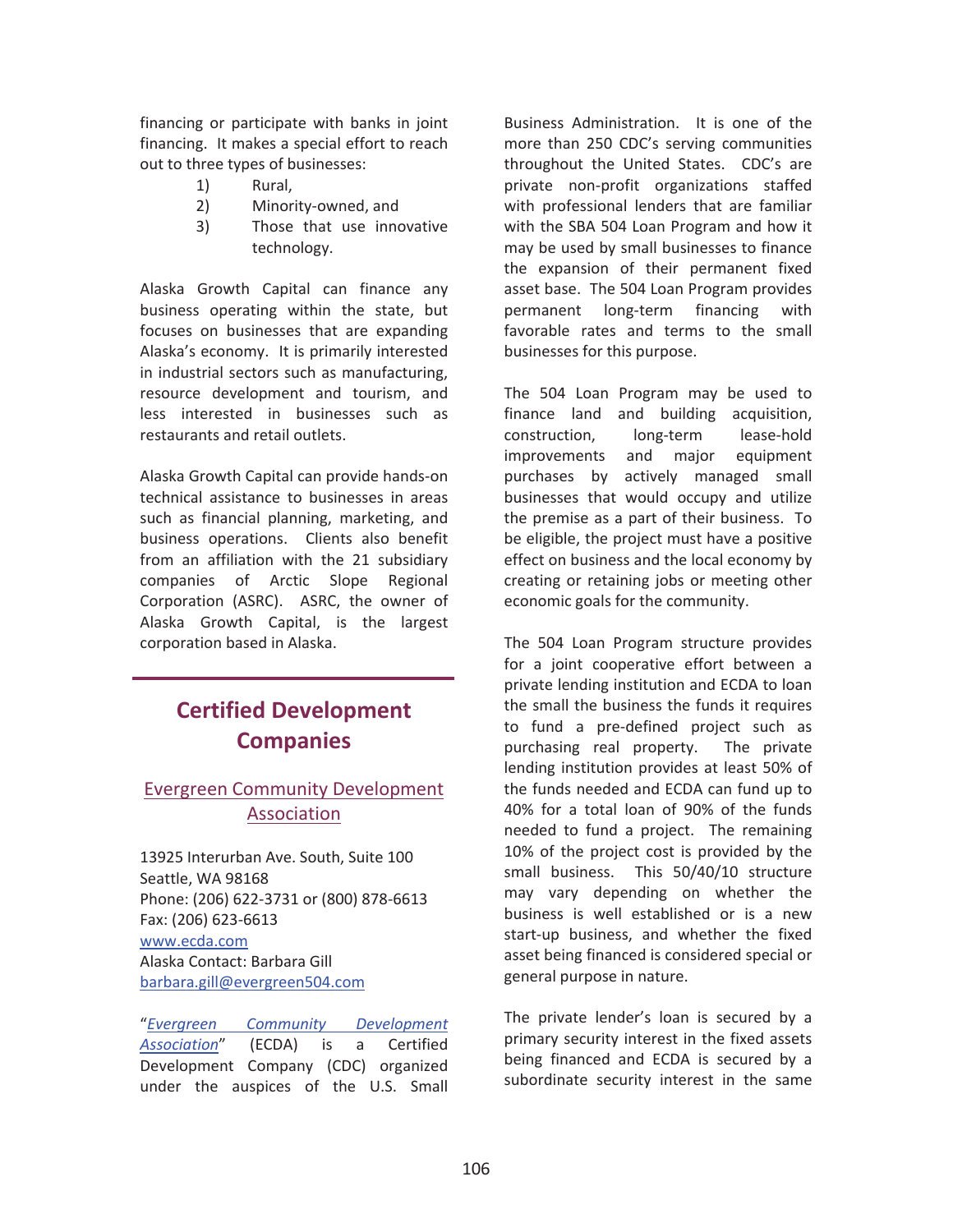fixed assets being financed. If construction funds are needed to complete a project such as construction or remodeling of a building, the private lender provides an interim loan to the borrower that is repaid by the permanent loans provided by the private lender and the ECDA.

The ECDA portion of project funding may be up to 40% of a project's cost, not to exceed \$1,500,000, \$2,000,000 or \$4,000,000 depending on the nature of the business and project. There is no limit on the size of the private lender's loan amount. The term of private lender's loan must be a minimum of ten years for real estate based projects and seven years for major equipment purchases. The corresponding ECDA loan term is twenty years for real estate and ten years for major equipment-only purchases. The private lender's interest rates are negotiated independent of ECDA and the SBA, but must be reasonable. The ECDA interest rate is a fixed rate that is based on cost of funds that are raised by selling federally guaranteed debentures (a form of bond) in the national market via New York. The rate of interest has averaged approximately 2.25% over the rate of the U.S. treasury 10-year bonds at the time the debenture is sold.

As the largest Certified Development Company in the Pacific Northwest, ECDA serves the states of Alaska, Washington and Oregon and has helped create over 27,000 jobs during its 25-year history. It has been involved in more than  $1,400$  projects  $$ facilitating over 1.5 billion dollars worth of real estate transactions.

#### **Advantages of the 504 Loan Program:**

#### **For Businesses:**

- $\bullet$  Up to 90% financing = low down payment
- Fixed rates, often below market
- 20 year term
- No balloon payment

### **For Lenders:**

- $\bullet$  Low loan-to-value usually 50%
- Senior collateral position for your loan
- EDCA prepares the Small Business Administration paperwork
- CRA credit
- Lowers reserve requirements
- Reduce credit risk to any one borrower

### **Other Sources of Assistance**

Other sources of assistance include state and local chambers of commerce, business associations, and numerous nonprofit business assistance groups as well as lending institutions and private consultants. Refer to Chapter 10 for additional information resources and addresses.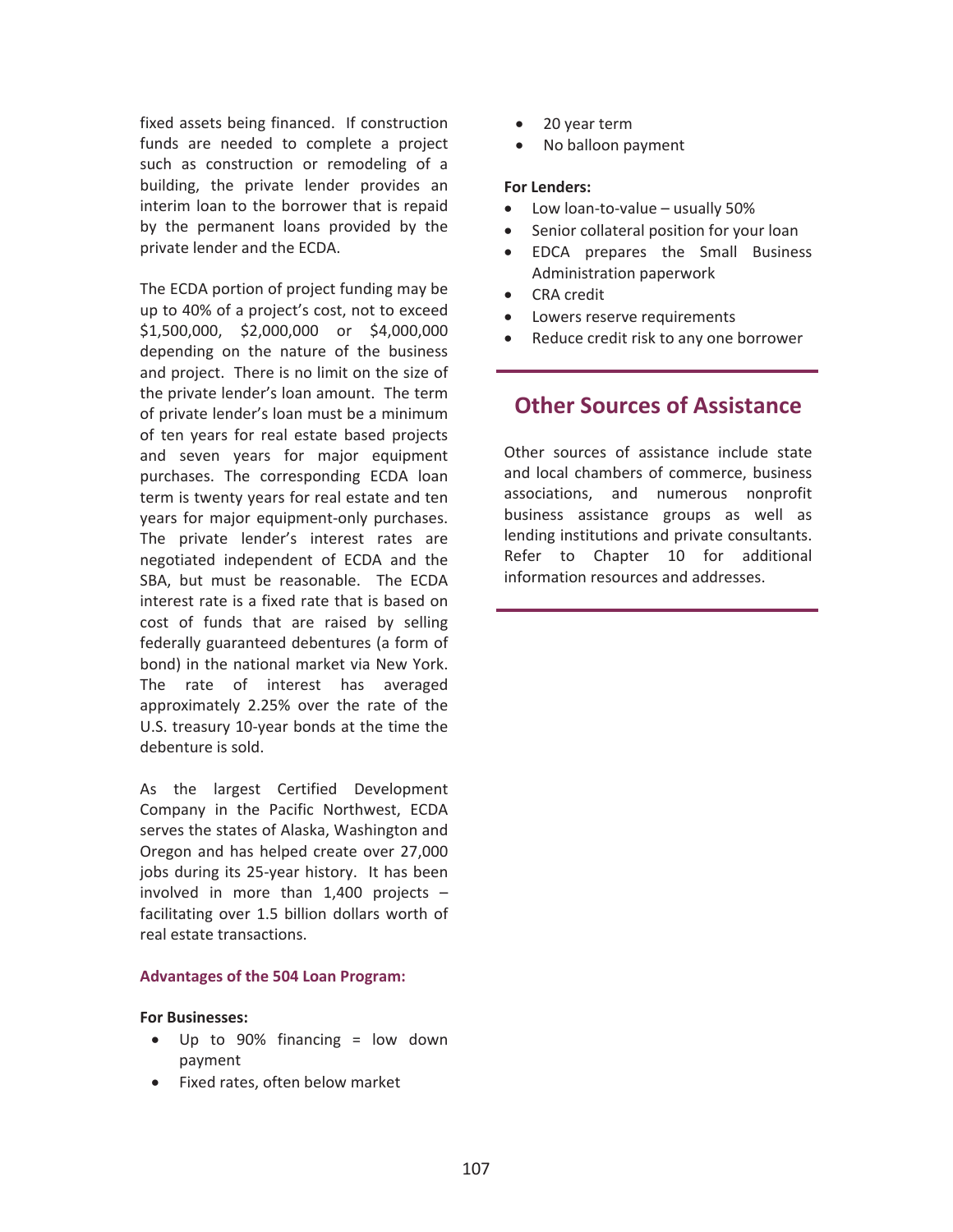**This page intentionally left blank.**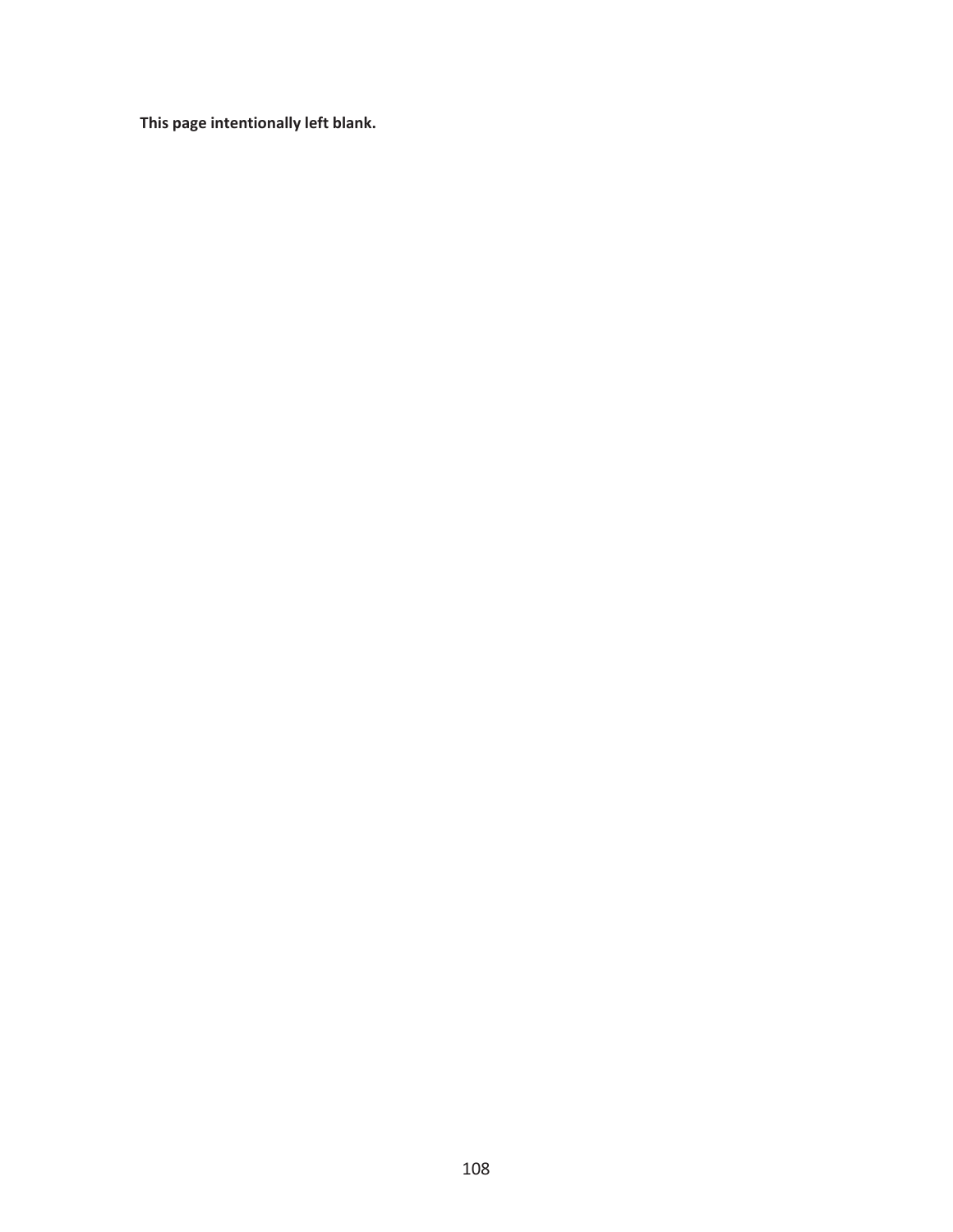# **CHAPTER 9**

## **ENVIRONMENTAL PROTECTION, HEALTH & SANITATION CONTROLS**

## **ALASKA DEPARTMENT OF ENVIRONMENTAL CONSERVATION**

Commissioner: Larry Hartig Deputy Commissioner: Dan Easton Phone: (907) 465-5066 http://www.dec.state.ak.us/

The "*Alaska Department of Environmental Conservation*" (DEC) is guided by the following mission: *"Conserving, improving and protecting Alaska's natural resources and environment to enhance the health, safety, economic and social well being of Alaskans".*

## Division of Air Quality

Director: Alice Edwards Phone: (907) 465-5105 http://www.dec.state.ak.us/air/index.htm

The Division of Air Quality enforces air quality standards and controls air pollution using three permit and compliance programs: Air Non-Point and Mobile Sources Program, Air Monitoring and Quality Assurance Program, and Air Permits Program.

## **Air Non-Point and Mobile Sources Program**

Program Manager: Cindy Heil Phone: (907) 269-7579 http://www.dec.state.ak.us/air/anpms/

The "*Air NonͲPoint and Mobile Sources Program*" is responsible for controlling air emissions, which pose a risk to human health and the environment from

stationary, mobile and other sources.

The mission of the Air Non-Point & Mobile Sources Program is to protect public health and the environment by working to achieve ambient air quality standards throughout Alaska.

## **Air Monitoring and Quality Assurance Program**

Program Manager: Barbara Trost Phone: (907) 269-6249 http://www.dec.state.ak.us/air/am/index.h tm

The "*Air Monitoring and Quality Assurance Program*" operates and oversees air quality monitoring networks throughout Alaska. Primary services include:

- Operating ambient air quality monitoring networks to assess compliance with the National Ambient Air Quality Standards for carbon monoxide, particulates, nitrogen dioxide, sulfur oxide, and lead; and
- Assessing ambient air quality for ambient air level of air toxics;
- Issuing air advisories to inform the public of hazardous air conditions.

## **Air Permits Program**

Program Manager: John Kuterbach Phone: (907) 465-5100 http://www.dec.state.ak.us/air/ap/mainair.

htm

The "*Air Permit Program*" permits air emissions from stationary industrial operations and enforces compliance with air quality standards.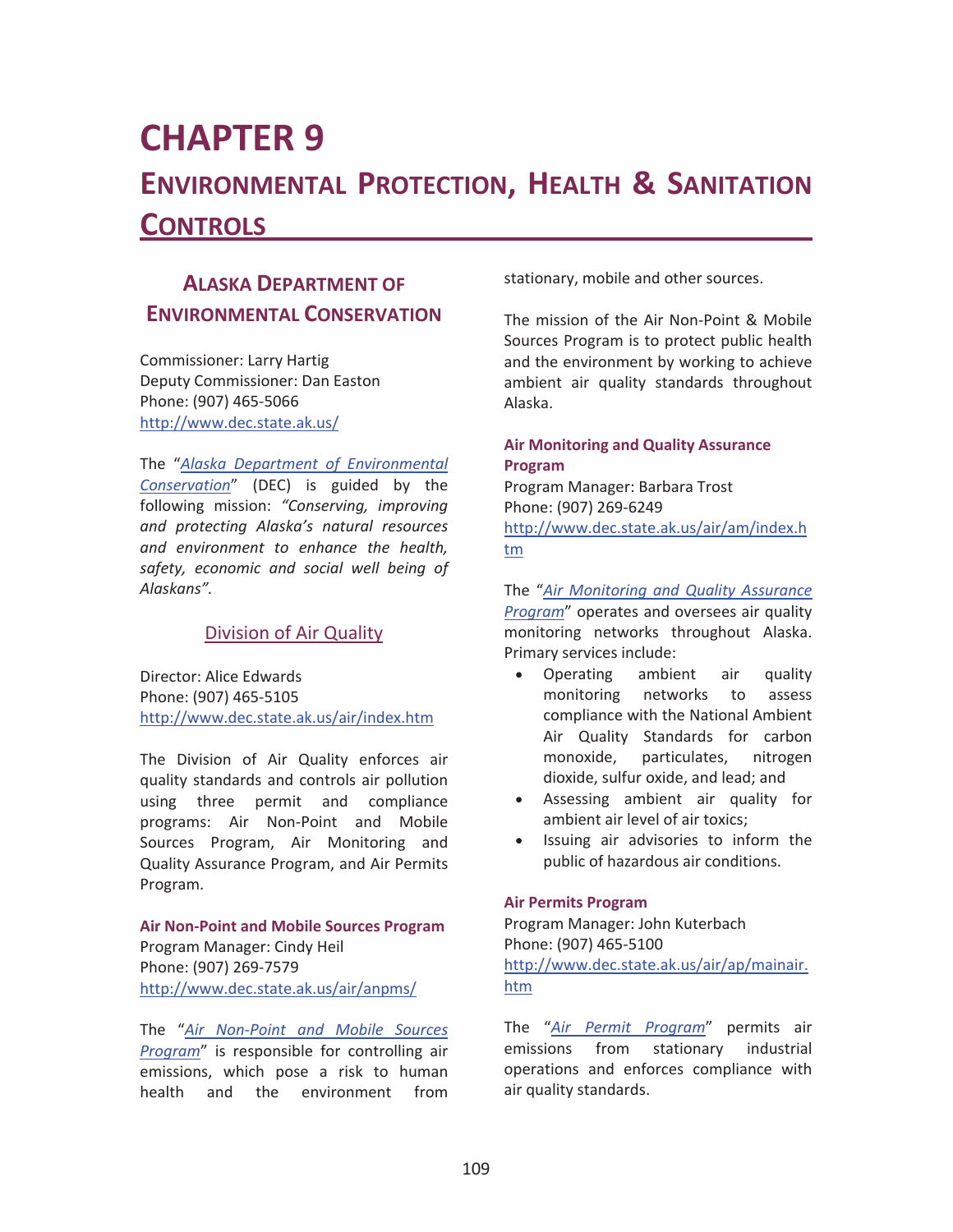## Division of Environmental Health

Director: Kristin Ryan Phone: (907) 269-7644 http://www.dec.state.ak.us/eh/index.htm

The Division of Environmental Health regulates safe drinking water, food, and sanitary practices. Our goal is to provide businesses with clear standards to provide safe food and drinking water to Alaskans.

#### **Drinking Water Program**

Program Manager: James Weise Phone: (907) 269-7647 http://www.dec.state.ak.us/eh/dw/index.ht m

The "*Drinking Water Program*" permits and inspects public water systems to protect the public health of residents and visitors to Alaska.

#### **Food Safety and Sanitation Program**

Program Manager: Ron Klein Phone: (907) 269-7501 http://www.dec.state.ak.us/eh/fss/index.ht m

The "*Food Safety and Sanitation Program*" reviews, inspects, trains and permits facilities that process, manufacture, sell, and serve food in Alaska.

#### **Environmental Health Laboratory**

Chief, Laboratory Services: Dr. Thomas K. Hathaway Phone: (907) 375-8200 http://www.dec.state.ak.us/eh/lab/index.ht m

The "*Environmental Health Laboratory*" conducts chemical and microbiological tests of food, water, and soils. It also certifies commercial and municipal laboratories to analyze drinking water and accredits commercial laboratories to conduct soil

contamination analyses.

#### **Pesticide Control Program**

Environmental Specialist: Curtis Dunkin Phone: (800) 478-2577/ (907) 376-1870 http://www.dec.state.ak.us/eh/pest/

The "*Pesticide Control Program*" investigates complaints, and conducts a variety of inspections including Marketplace, Use/Misuse, and Agricultural Worker Protection Inspections. They register pesticides for sale and distribution in Alaska. They certify applicators, promote Agricultural Worker Safety, regulate notification of the public before pesticides are applied in public areas, and issue pesticide permits.

#### **Solid Waste Program**

Program Manager: Bob Blankenburg, P.E. Phone: (907) 269-7581 http://www.dec.state.ak.us/eh/sw/index.ht m

The "*Solid Waste Program*" is committed to protecting public health and the environment by reviewing permitting and inspecting municipal and industrial landfills and waste collection facilities.

#### **State Veterinarian's Office**

State Veterinarian: Dr. Robert Gerlach Phone: (907) 375-8200 http://www.dec.state.ak.us/eh/vet/index.ht m

The "*State Veterinarian*" permits and monitors the importation and exportation of pets, domestic livestock, and veterinary biologics. The State Vet further is charged with controlling new and emerging animal diseases, zoonotic diseases, foreign animal diseases, and agriculture based bioterrorism threats.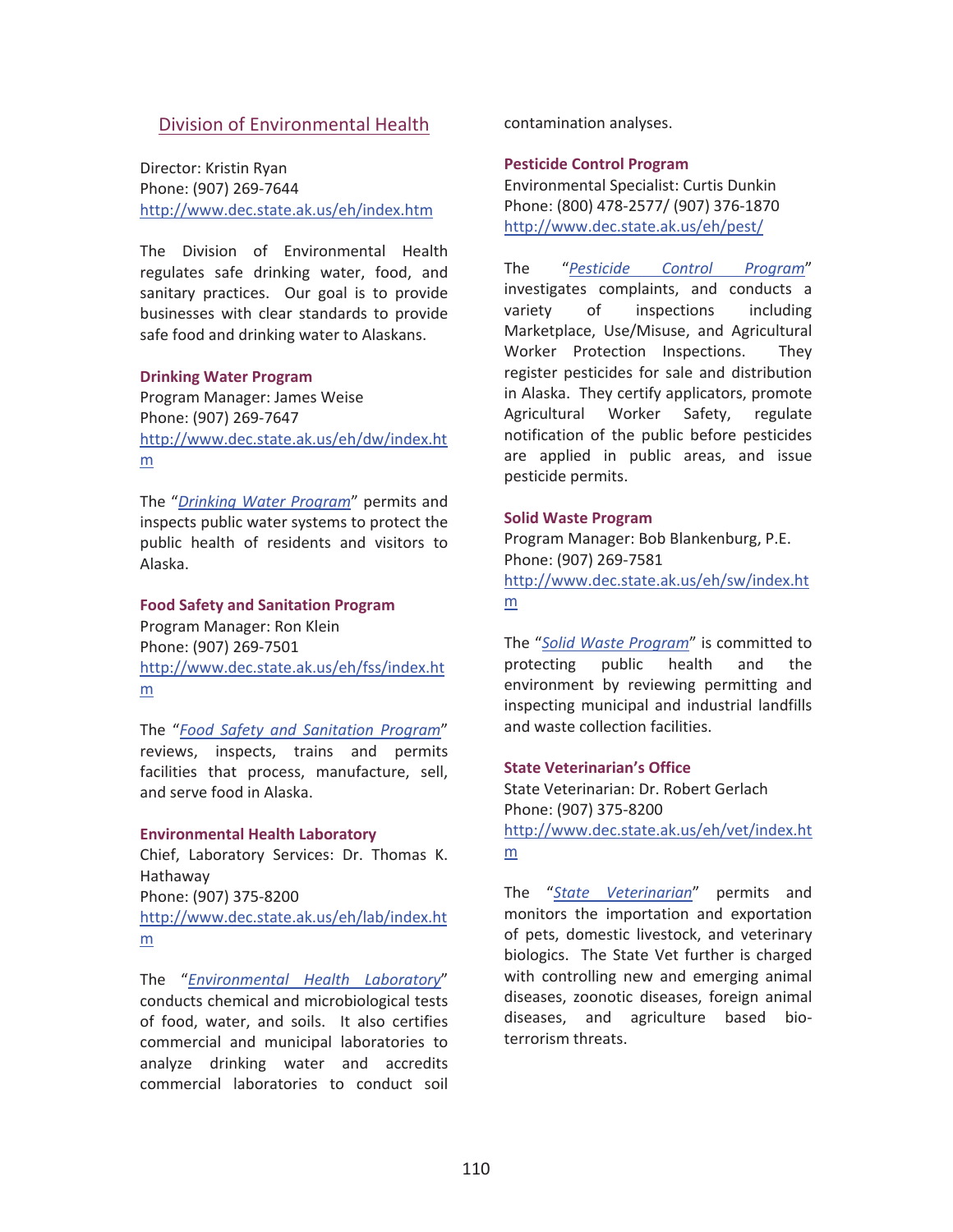## Division of Information and Administrative Services

Director: Michael E. Maher Phone: (907) 465-5010 http://www.dec.state.ak.us/das/index.htm

DEC's "*Division of Information and Administrative Services*" is dedicated to providing support for departmental programs and providing traditional administrative functions of accounting services, information services, budget review, and facility management.

#### **Budget Services**

Manager: Joey K. Ausel Phone: (907) 465-5235

Budget Services prepares the Department's annual budget for review and approval by the Governor and Legislature.

#### **Environmental Crimes Unit**

Chief Investigator: Jim Bowden Phone: (907) 451-2148

The "*Environmental Crimes Unit*" (ECU) investigates criminal violations of Alaska's environmental laws.

ECU has primary responsibility for the enforcement of laws governing the protection of water, land, and air quality. Normally, the regulatory staff through administrative or civil remedies enforces these laws. However, when polluting or environmentally harmful conduct becomes intentional, knowing, or reckless, criminal enforcement must be considered. In addition to threatening the quality of Alaska's environment, nearly allenvironmental crimes involve a risk to public health, now or in the future. Environmental crimes include the illegal discharge of pollutants into Alaska's water sources, the improper disposal of solid or

hazardous waste, and the illegal discharge of pollutants into the atmosphere.

ECU has statewide responsibility for the investigation and prosecution of the most egregious violations of environmental law. Primary duties include:

- Investigating significant threats of harm to public health or the environment;
- Identifying those responsible for the most serious violations of environmental law;
- Prosecuting those responsible for committing environmental crimes;
- Preventing unfair economic advantage by violators who try to avoid regulatory requirements;
- Identifying those responsible for costs of environmental cleanups; and,
- Providing primary and advanced enforcement training for the department's regulatory staff.

#### **Financial Services**

Program Manager: Joanna McDowell Phone: (907) 465-5289

Financial Services ensures DEC's financial processing is in compliance with federal, statutory, and regulatory requirements as well as generally accepted accounting principles. Services include:

- Accounts payable;
- $\bullet$  Accounts receivable pay DEC invoices;
- Federal revenues, billings, reporting;
- Fund accounting;
- Cost recovery and cost allocation planning; and,
- Financial auditing to ensure compliance with all laws, statutes, and regulations pertaining to appropriations and generally accepted accounting principles.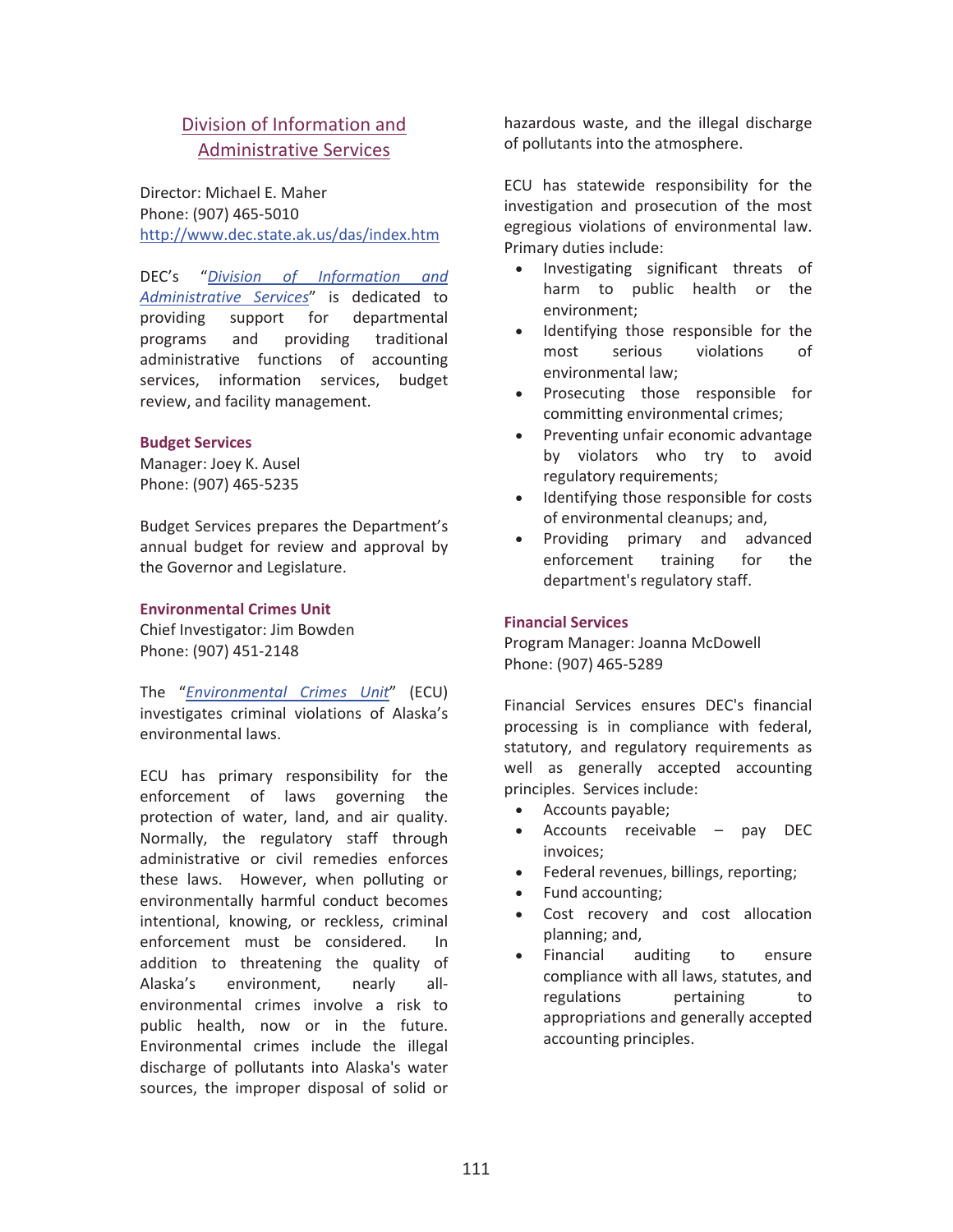#### **Information Services Program**

Program Manager: Amanda Gellhouse Phone: (907) 465-5060

Information Services provides planning and technical support to the department on centralized information systems. Services include:

- Data management;
- Network services;
- Software and hardware:
- Documentation standardization and software licensing;
- Planning and technical network support to the department on systems connectivity;
- Desktop support;
- Network services support; and,
- Hardware and software support.

#### **Procurement Services**

Program Manager: Deborah Pock Phone: (907) 269-0291

Procurement adheres to the State of Alaska statutes and regulations for the procurement of goods, services, and facility leases. Services include:

- Procurement How to do business with the State of Alaska, Administrative Manual, Contract Awards, Statutes and Regulations;
- Contract Management;
- Facility Leasing and Management;
- Public Notices: Request for Proposals and Invitations to Bid for DEC; and,
- Property Surplus, Sales Barn, Auctions.

## Division of Spill Prevention and Response

Director: Larry Dietrick Phone: (907) 465-5250 http://www.dec.state.ak.us/spar/index.htm

The "*Division of Spill Prevention and*

*Response*" regulates the transportation and storage of oil and hazardous substances to prevent spills, and approves spill clean up plans prepared by the spiller and responds rapidly to spills to protect human health and the environment.

#### **Contaminated Sites Program**

Program Manager: Steve Bainbridge Phone: (907) 451-2143 http://www.dec.state.ak.us/spar/csp/index. htm

The "*Contaminated Sites Program*" reviews and approves plans for the clean up of contaminated soil and groundwater prepared by the landowner or responsible party.

#### **Industry Preparedness Program**

Program Manager: Betty Schorr Phone: (907) 269-3054 http://www.dec.state.ak.us/spar/ipp/index. htm

The "*Industry Preparedness Program*" (IPP) reviews and approves oil spill prevention and response contingency plans prepared by producers, transporters and distributors of crude oil and refined oil products to prevent oil spills and ensure they are fully prepared materially and financially to clean up spills.

## **Prevention and Emergency Response Program**

Program Manager: Bob Mattson Phone: (907) 465-5349 http://www.dec.state.ak.us/spar/perp/inde x.htm

The "*Prevention and Emergency Response Program*" reviews and approves oil and hazardous substance release cleanup plans.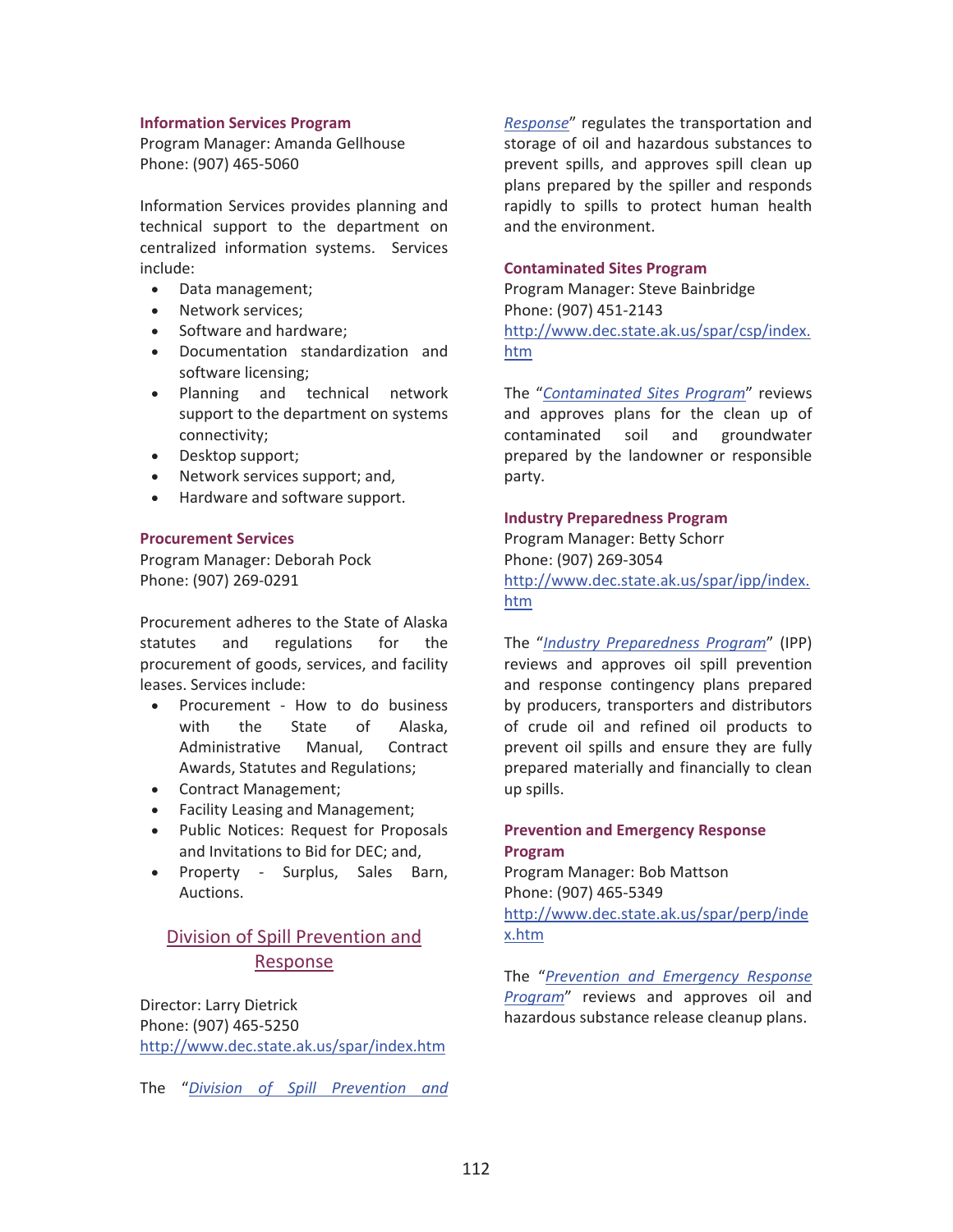#### **Response Fund Administration Program**

Program Manager: Gary Cuscia Phone: (907) 465-5270 http://www.dec.state.ak.us/spar/rfa/index. htm

The "*Response Fund Administration*" manages the Response Fund as a viable, long-term source for the state's core spill prevention and response initiatives. The Oil & Hazardous Substance Release Prevention & Response Fund provides a readily available funding source to investigate, contain, clean up and take other necessary action to protect public health and welfare and the environment from the releases or threatened release of oil or a hazardous substance.

## Division of Water

Acting Director: Lynn Kent Phone: (907) 269-7599 http://www.dec.state.ak.us/water/index.ht m

Alaska Department of Environmental Conservation, "*Division of Water's*" mission is to improve and protect water quality. In keeping with this mission, the Division:

- Establishes standards for water cleanliness;
- Regulates discharges to waters and wetlands;
- Provides financial assistance for water and wastewater facility construction, and water body assessment and remediation;
- Trains, certifies, and assists water and wastewater system operators; and,
- Monitors and reports on water quality.

#### **Municipal Loan Program**

Program Manager: Mike Lewis Phone: (907) 269-7616 http://www.dec.state.ak.us/water/muniloa n/

The "*Alaska Clean Water Fund*" and the "*Alaska Drinking Water Fund*" provide loans and engineering support for drinking water, wastewater (sewer), solid waste and nonpoint source pollution projects, such as water body restoration and recovery. These loan programs are designed for cities, boroughs and qualified private utilities. Primary services are:

- Providing low-interest loans up to twenty years in duration for projects or eligible portions of projects;
- Refinancing eligible projects;
- Assigning a project engineer to assist with plans, designs, construction and regulations;
- Assuring timely reimbursement for construction expenditures; and,
- Ensuring appropriate and effective use of loan funds.

**Municipal Water, Sewerage, and Solid Waste Matching Grant Program** Program Manager: Mike Lewis

Phone: (907) 269-7616

http://www.dec.state.ak.us/water/munigra nt/

The "*Alaska Municipal Water, Sewerage, and Solid Waste Matching Grant Program*" provides partial funding and engineering support for drinking water, wastewater, solid waste and non-point source pollution projects, such as water body restoration and recovery. These state grants primarily assist the larger communities and boroughs in Alaska. Primary services are:

- Providing grants for facility planning and construction; and
- Assigning a project engineer to assist with plans, designs, construction and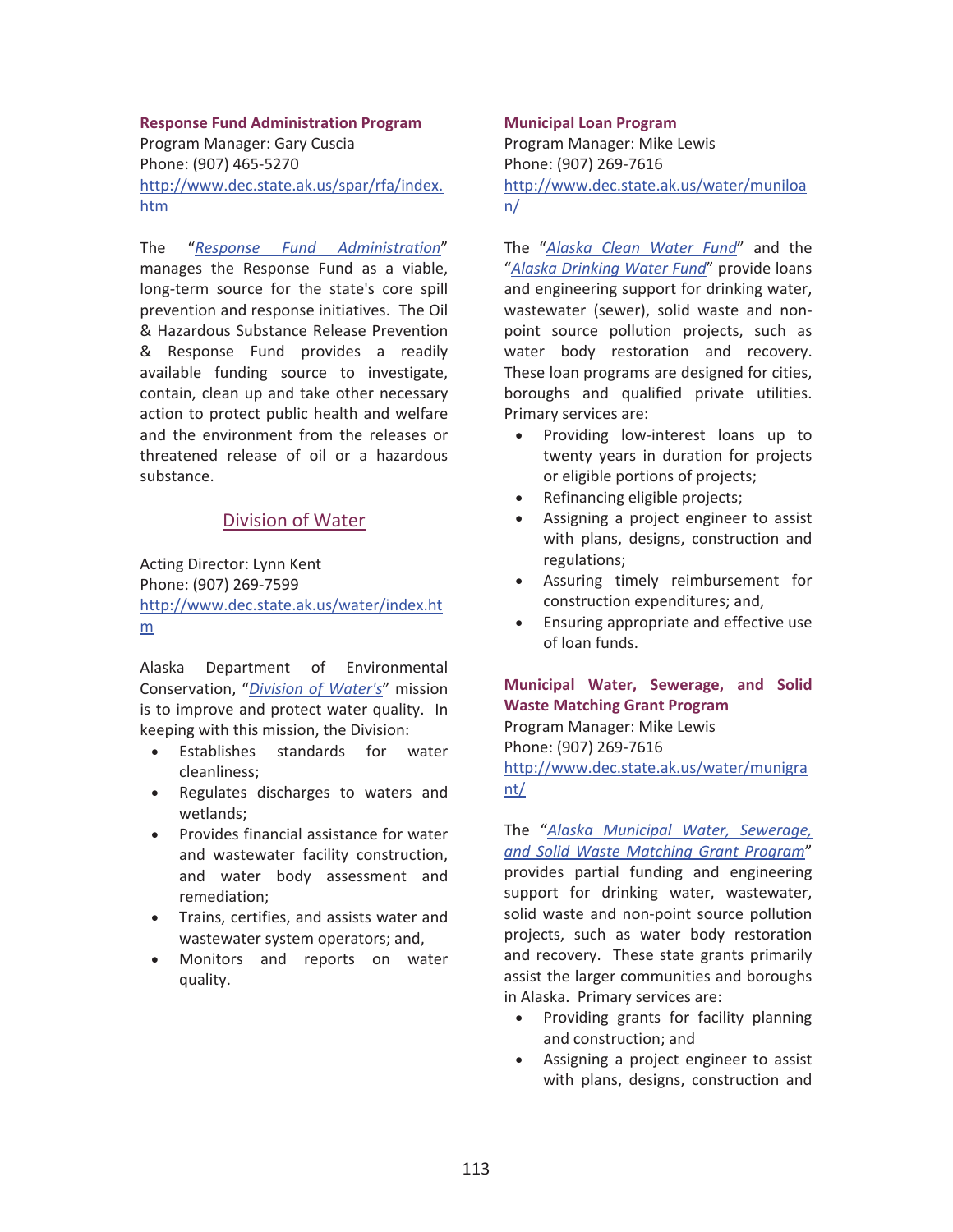#### regulations.

## **NonͲPoint Source Water Pollution Control**

Program Manager: Cindy Gilder Phone: (907) 269-3066 http://www.dec.state.ak.us/water/wnpspc/

The mission of the "*NonͲPoint Source Water Pollution Control Program*" is to protect water quality from non-point sources of pollution by:

- Preventing storm water pollution of water bodies by approving construction site plans;
- Ensuring wetland fills do not adversely affect water quality by certifying Corps of Engineer dredge and fill permits;
- Reviewing timber harvest plans and performing related field inspections for forestry operations;
- Reviewing and approving construction plans and Storm Water Pollution Prevention Plans for storm water discharges from industrial and construction sites;
- Establishing a schedule for developing recovery plans on impaired water bodies;
- Providing pass-through funding and technical assistance to municipalities, local groups, and other state agencies involved in water quality projects; and,
- Responding to public concerns and complaints on local water quality issues.

## **Operator Training and Certification Program**

Program Manager: Kerry Lindley Phone: (907) 465-5143 http://www.dec.state.ak.us/water/opcert/

The "*Operator Training and Certification Program*" develops training programs, administers examinations and certifies

community water and wastewater systems operators. Primary services are:

- Developing training curriculum, correspondence courses, certification standards, and examination materials for over 2,500 certified drinking water and wastewater system operators;
- Notifying operators of training opportunities;
- x Working with the Alaska Water & Wastewater Advisory Board to establish standards for certifying operators and to adjudicate certification actions;
- x Maintaining a lending library of reference and training materials; and,
- Administering semi-annual statewide certification exams.

#### **Remote Maintenance Worker Program**

Program Manager: Kerry Lindley Phone: (907) 465-5143 http://www.dec.state.ak.us/water/rmw/

The "*Remote Maintenance Worker Program*" develops the capacity of rural Alaskans to operate local water and sewer facilities, while safeguarding state and federal capital investments in utility infrastructure. Primary services are:

- Providing over-the-shoulder training and technical assistance to local water and sewer operators in over 180 rural communities through a circuit rider program;
- Responding to emergency situations that threaten or impact community water and sewerage facilities;
- Regional classroom training for area utility operators; and,
- Maintaining an inventory of emergency repair equipment for loans to communities.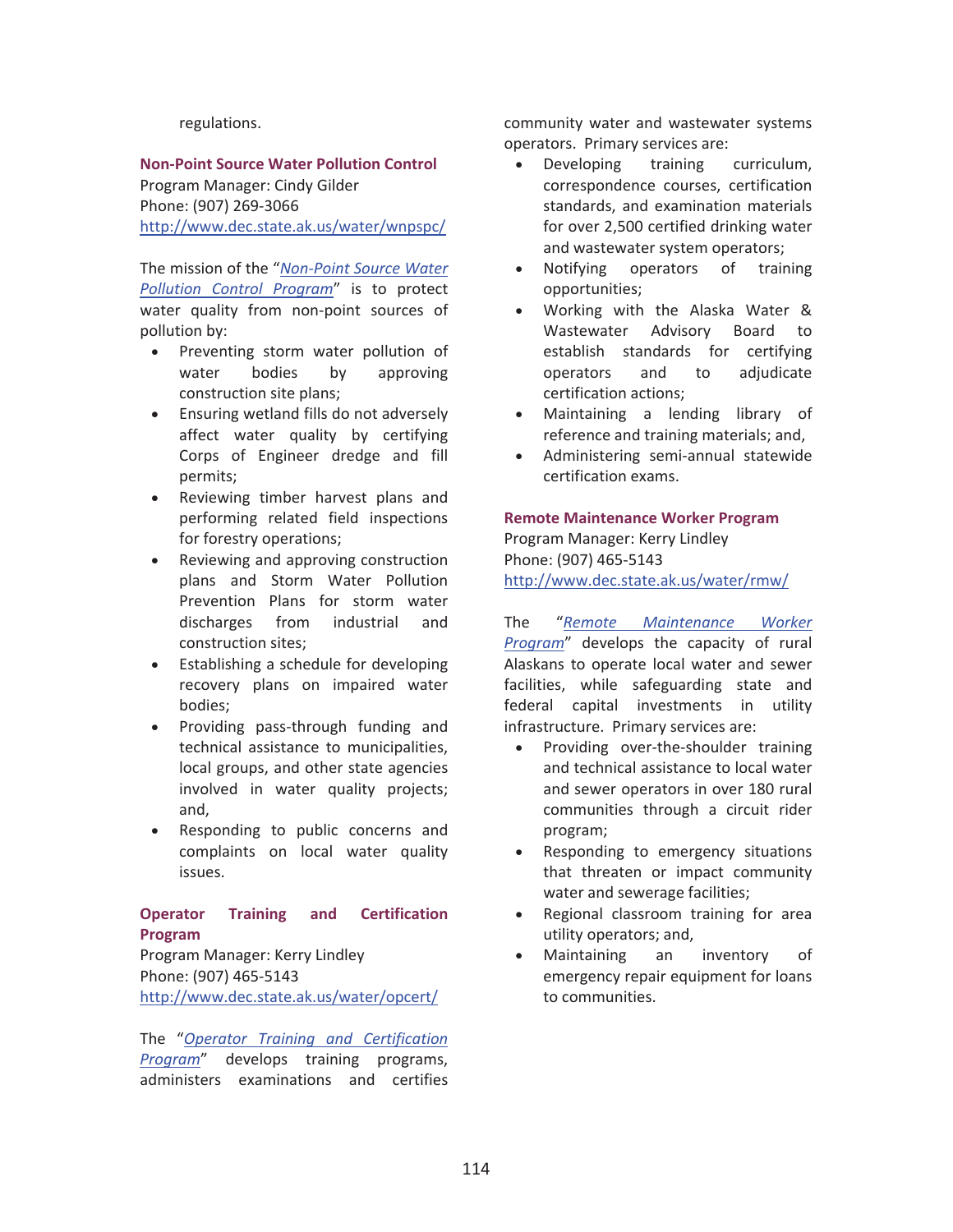#### **Village Safe Water Program**

Program Manager: Greg Magee Phone: (907) 269-7613 http://www.dec.state.ak.us/water/vsw/

The "*Village Safe Water Program*" provides grants and engineering assistance to small communities for water and sewer projects. Primary services are to:

- Provide grants to small communities for water and sewer studies and projects;
- Assign an engineer to a community to assist with planning facility design options, address regulatory issues, and help manage construction projects; and
- Ensure appropriate and effective use of grant funds.

#### **Wastewater Discharge Program**

Program Manager: Sharmon Stambaugh Phone: (907) 269-7565 http://www.dec.state.ak.us/water/wwdp/

The mission of the "*Wastewater Discharge Program*" is to protect water resources and public health by regulating wastewater discharges. Primary services are:

- Issuing permits and monitoring compliance with State permits for wastewater discharges;
- Certifying that permits for wastewater discharges issued by the US Environmental Protection Agency comply with State water quality laws;
- Inspecting permitted facilities to verify compliance and help operators comply with their permits;
- x Registering and regulating cruise ships.

## **Water Quality Assessment and Monitoring Program**

Program Manager: Nancy Sonafrank Phone: (907) 451-2726 http://www.dec.state.ak.us/water/wqamp/ wqamp.htm

The "*Water Quality Assessment and Monitoring Program*" provides information and technical assistance for water quality standards, water quality monitoring, information management, and data collection in support of environmental and resource management decision-makers' research of water quality issues. Primary services are:

- Developing Water Quality Standards that serve as the basis for protecting and improving the quality of the States waters;
- $\bullet$  Developing monitoring plans for water monitoring projects, including ambient water quality monitoring;
- Developing and maintaining water quality information management systems that provide rapid access to environmental conditions; and,
- Reporting on the status of and trends affecting Alaska's marine and freshwaters.

## **ALASKA DEPARTMENT OF HEALTH AND SOCIAL SERVICES**

**Alaska Department of Health and Social Services, Division of Public Health, Radiological Health Program** 4500 Boniface Parkway Anchorage, AK 99507 Phone: (907) 334-2107 Fax: (907) 334-2161 http://www.hss.state.ak.us/dph/labs/radiol ogical/radiological\_health.htm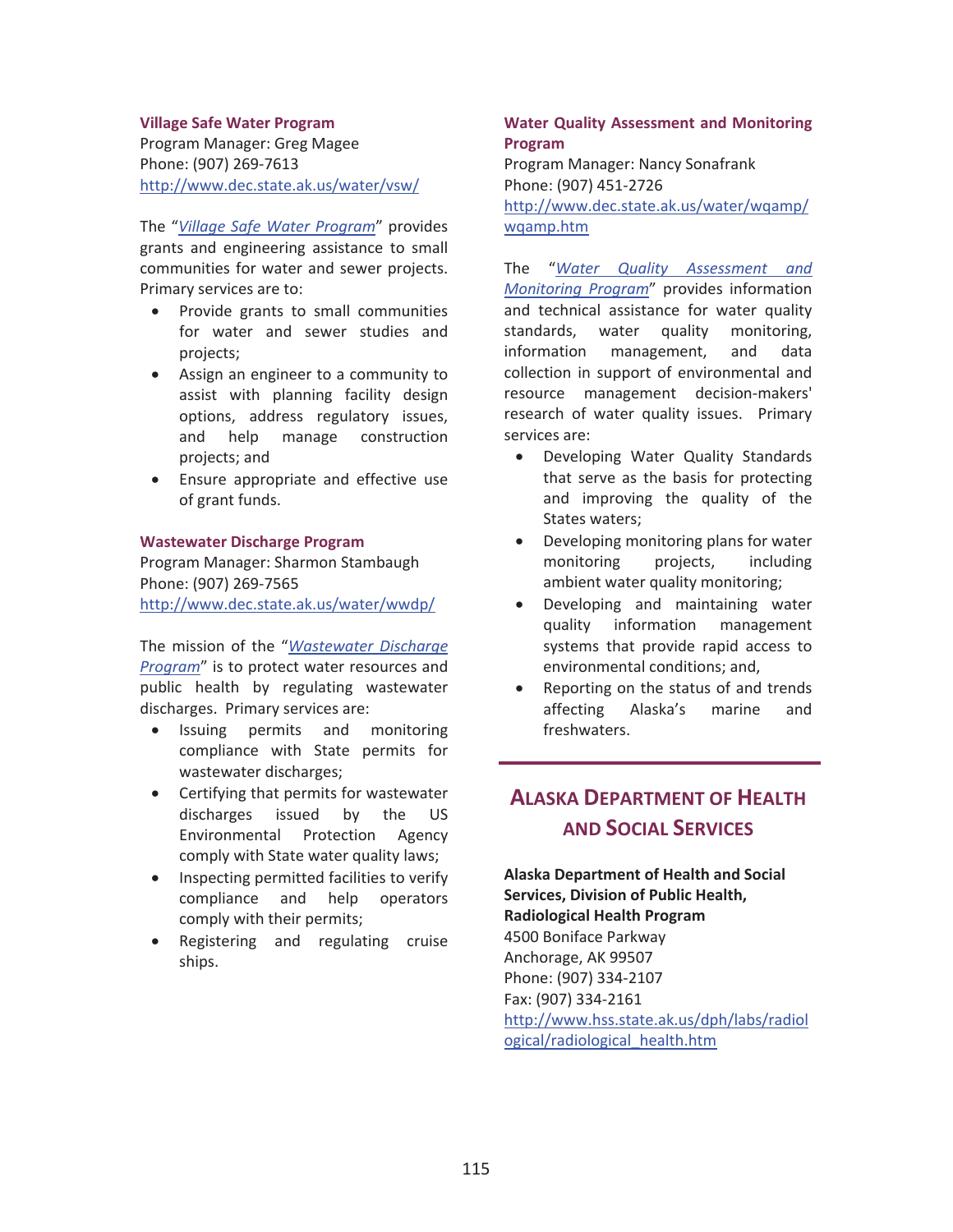## **Radiation Protection**

The Department of Health and Social Services (DH&SS) enforces the Alaska Administrative Code for users of ionizing and non-ionizing radiation including x-rays, lasers, and microwave applications such as ovens. Users should contact DH&SS at the address above.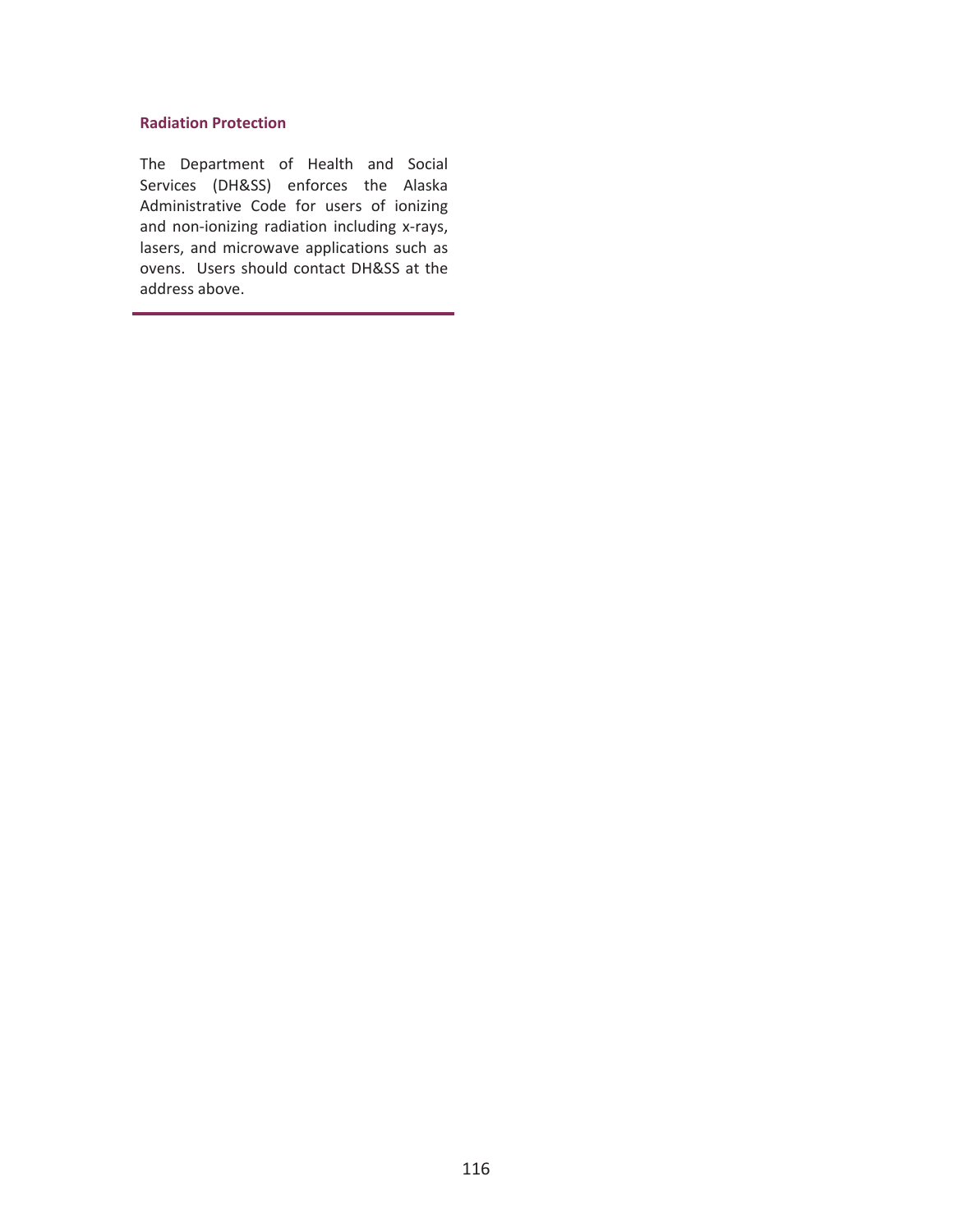## **CHAPTER 10 RESOURCE GUIDE**

This chapter is intended to be a quick resource guide for Alaskan entrepreneurs. The sources may provide technical, informational or advisory assistance, and are categorized by subject with a brief description of the organization and contact information.

## **Agriculture**

**University of Alaska Fairbanks, Alaska Cooperative Extension Service** P.O. Box 756180 Fairbanks, AK 99775-6180 Phone: (907) 474-7246 Fax: (907) 474-6971 http://www.uaf.edu/ces/offices/fai\_diro/

Eleven district locations. Contact the director's office (above) for nearest District Extension Office in your area. They have three main programs; Housing Economics, Land Resources & Community Development, and 4-H and Youth Development.

## **Alaska Department of Natural Resources, Division of Agriculture**

1800 Glenn Highway, Suite 12 Palmer, AK 99645 Phone: (907) 745-7200 Fax: (907) 745-7112 www.dnr.state.ak.us/ag/index.htm

Division of Agriculture provides agricultural information, Inspection Services (feed and fertilizer regulations), Marketing Services, Plant Materials Center, Agricultural Revolving Loan Fund, and Agricultural Land & Sales Management.

## **United States Department of Agriculture, Natural Resources Conservation Service**

800 W. Evergreen Ave, Suite 100 Palmer, AK 99645 Phone: (907) 761-7760 Fax: (907) 761-7790 www.ak.nrcs.usda.gov

The Natural Resources Conservation Service (NRCS) is a Federal agency that provides assistance to American private landowners, helping to conserve their water, soil, and other natural resources. Local, state, federal agencies and policymakers also rely on this service. NRCS utilizes a customer's specific needs to deliver sound, technical assistance, and in some instances, cost shares and financial incentives are also available.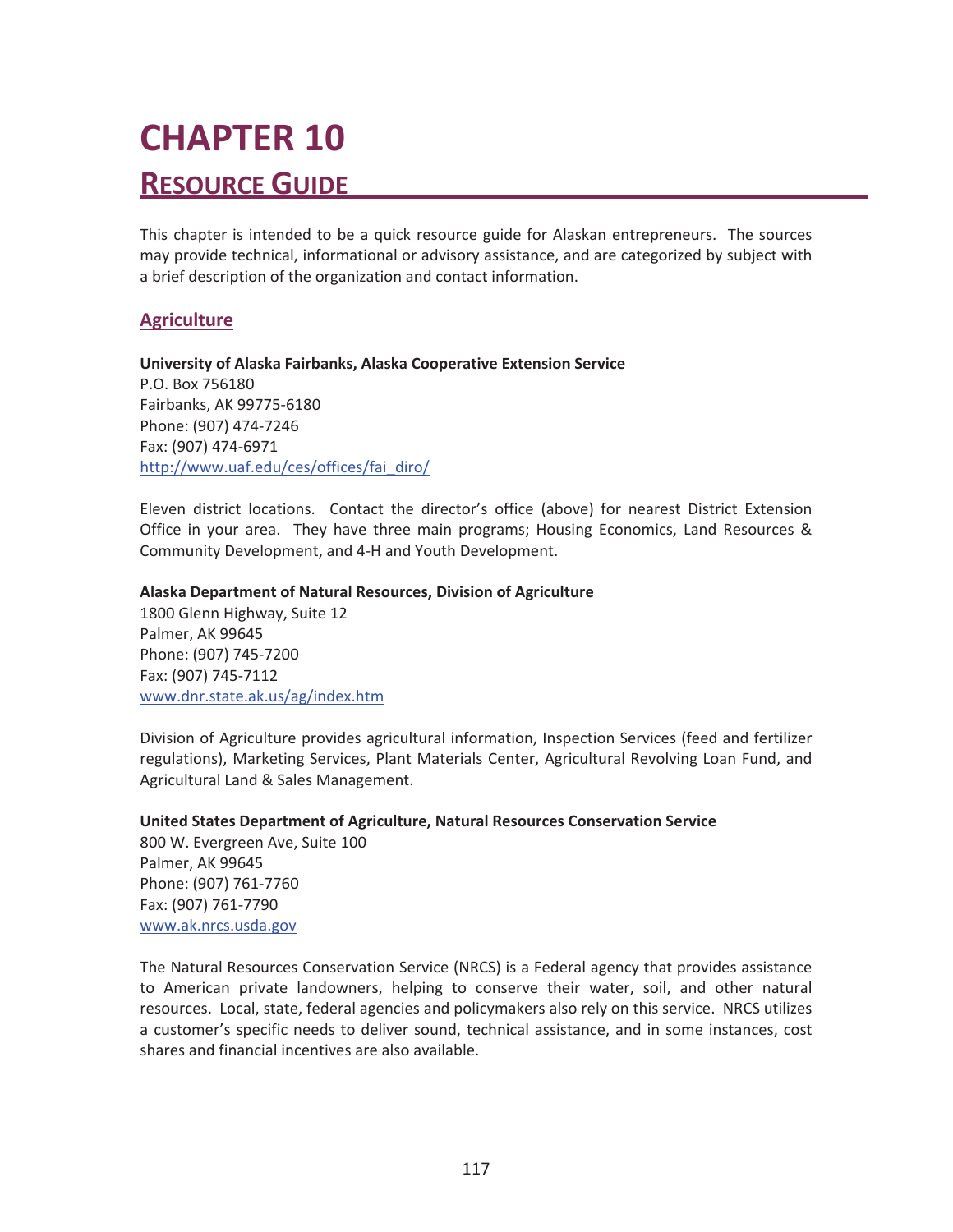## **United States Department of Agriculture, Rural Development**

800 West Evergreen, Suite 201 Palmer, AK 99645-6546 Phone: (907) 761-7705 Fax: (907) 761-7783 http://www.rurdev.usda.gov

The United States Department of Agriculture has financial programs supporting public facilities and services such as water and sewer systems, housing, health clinics, emergency service facilities, and electric and telephone service. They promote economic development by supporting loans to businesses through banks and community-managed lending pools. They offer technical assistance and information to help agricultural and other cooperatives get started and improve the effectiveness of their member services. And they provide technical assistance to help communities undertake community empowerment programs.

## **Alaska Regional Development Organizations**

## **Anchorage Economic Development Corporation**

Bill Popp, President & CEO 900 West 5<sup>th</sup> Avenue, Suite 300 Anchorage, Alaska 99501 Phone: (907) 258-3700 Fax: (907) 258-6646 aedc@aedcweb.com

## **Bering Straits Ardor Program**

P.O. Box 948 Nome, Alaska 99762 Phone: (907) 443-4248 Fax: (907) 443-4449 cpd.pd@kawerak.org

## **Copper Valley Economic Development Council**

Barb Challoner, Business Manager P.O. Box 9 Glennallen, Alaska 99588 Phone: (907) 822-5001 cvedc@cvinternet.net

## **Fairbanks North Star Borough Economic Development Commission**

Kathryn Dodge, Economic Development Specialist 809 Pioneer Road Fairbanks, AK 99707 Phone: (907) 459-1000 kdodge@co.fairbanks.ak.us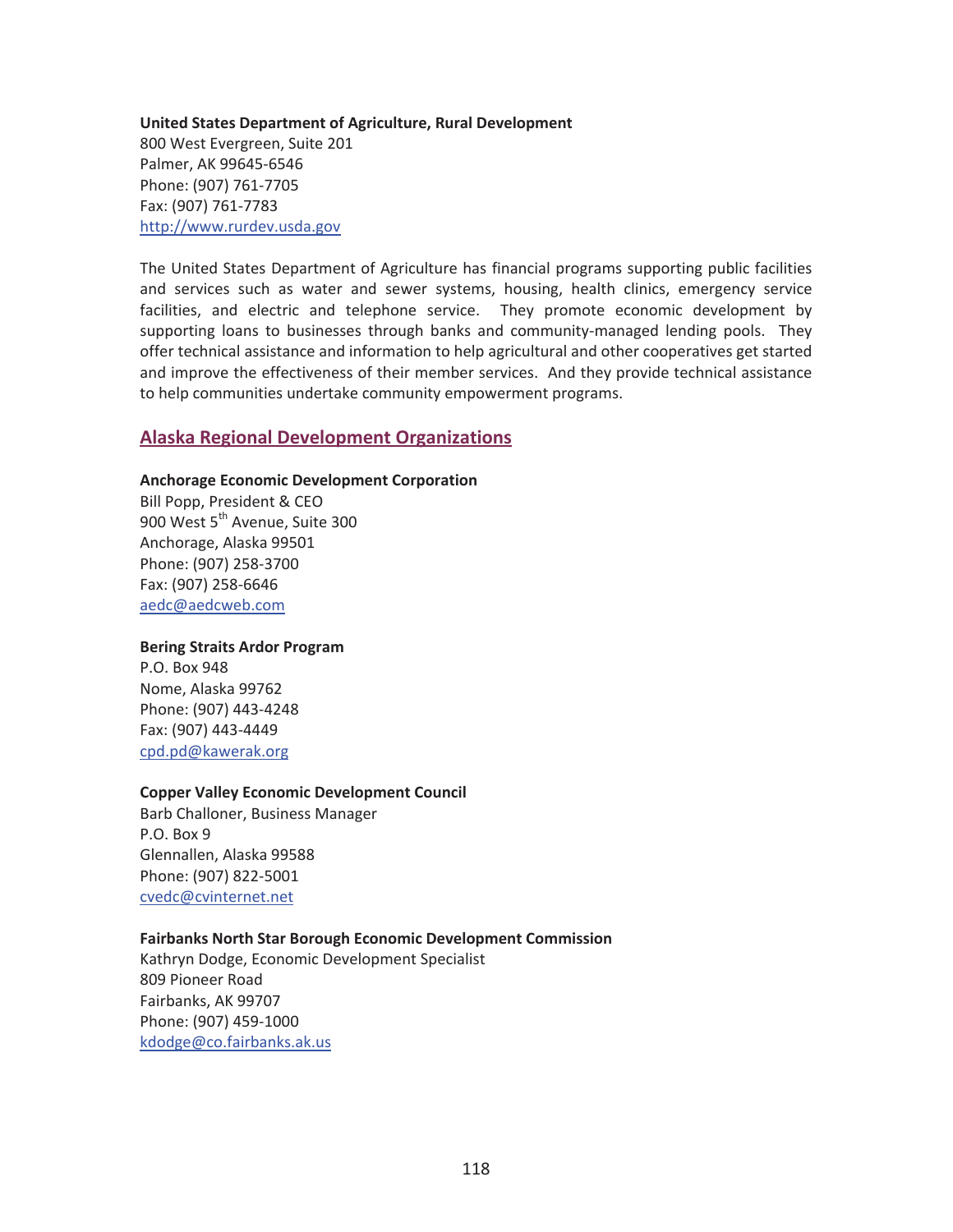#### **Kenai Peninsula Borough Economic Development District**

John Torgerson, Executive Director 14896 Kenai Spur Highway, Suite 103A Kenai, Alaska 99611-7756 Phone: (907) 283-3335 Fax: (907) 283-3913 http://www.kpedd.org info@kpedd.org

#### **Lower Kuskokwim Economic Development Council**

Carl Berger, Executive Director P.O. Box 2021 Bethel, Alaska 99559 Phone: (907) 543-5967 Fax: (907) 543-3130 carl\_berger@ddc-alaska.org

#### **MatͲSu Resource Conservation & Development, Inc.**

Marty Metiva, Executive Director 1700 E Bogard Rd., Suite 203A Wasilla, Alaska 99654 Phone: (907) 373-1062 Fax: (907) 373-1064 info@matsudevelopment.org

#### **Northwest Arctic Borough, Economic Development Commission**

Lee Stoops, Executive Director P.O. Box 1110 Kotzebue, Alaska 99752 Phone: (907) 442-2500 Fax: (907) 442-2930 http://www.northwestarcticborough.org/ lstoops@northwestarcticborough.org

#### **Prince William Sound Economic Development Council**

2207 Spenard Road, Suite 207 Anchorage, Alaska 99503 Phone: (907) 222-2440 Fax: (907) 222-2411 http://www.pwsedd.org/ pwsedc@alaska.net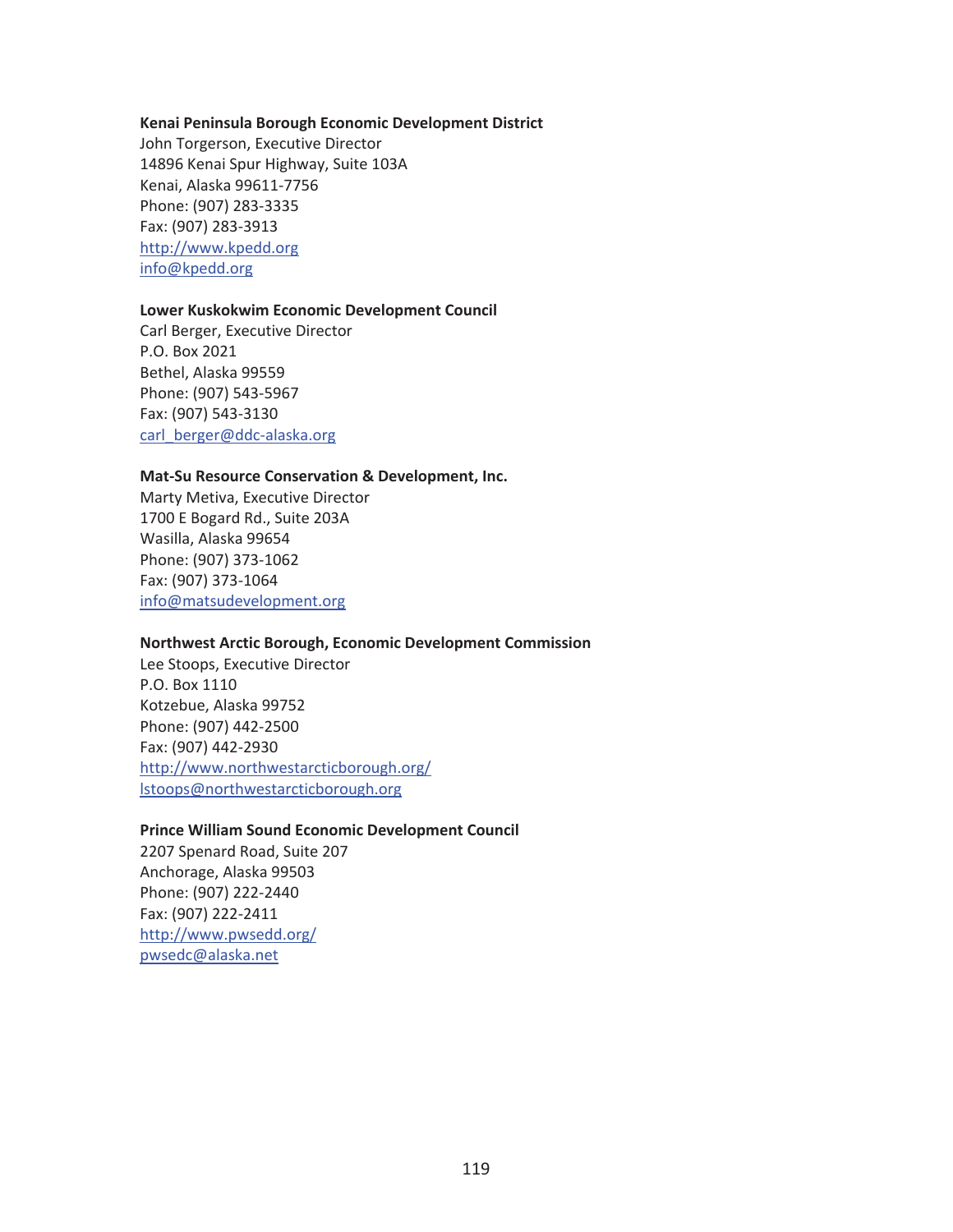#### **Southeast Conference**

P.O. Box 21989 Juneau, Alaska 99802-1989 Phone: (907) 523-4350 Fax: (907) 463-5670 www.seconference.org info@seconference.org

#### **Southwest Alaska Municipal Conference**

Michael Catsi, Executive Director 3300 Arctic Boulevard, Suite 203 Anchorage, Alaska 99503 Phone: (907) 562-7380 Fax: (907) 562-0438 www.swamc.org/ admin@swamc.org

## **Alaska State Government**

#### **Alaska Department of Administration**

P.O. Box 110208 Juneau, AK 99811 Phone: (907) 465-2277 Fax: (907) 465-2194 http://doa.alaska.gov/

#### **Alaska Department of Commerce, Community, and Economic Development**

P.O. Box 110800 Juneau, AK 99811-0800 Phone: (907) 465-2500 www.commerce.state.ak.us

#### **Alaska Department of Corrections**

802 3rd Street Douglas, AK 99824 Phone: (907) 465-4640 www.correct.state.ak.us

#### **Alaska Department of Education and Early Development**

801 West 10th Street, Suite 200 Juneau, AK 99811 Phone: (907) 465-2800 Fax: (907) 465-4156 www.eed.state.ak.us eed.webmaster@alaska.gov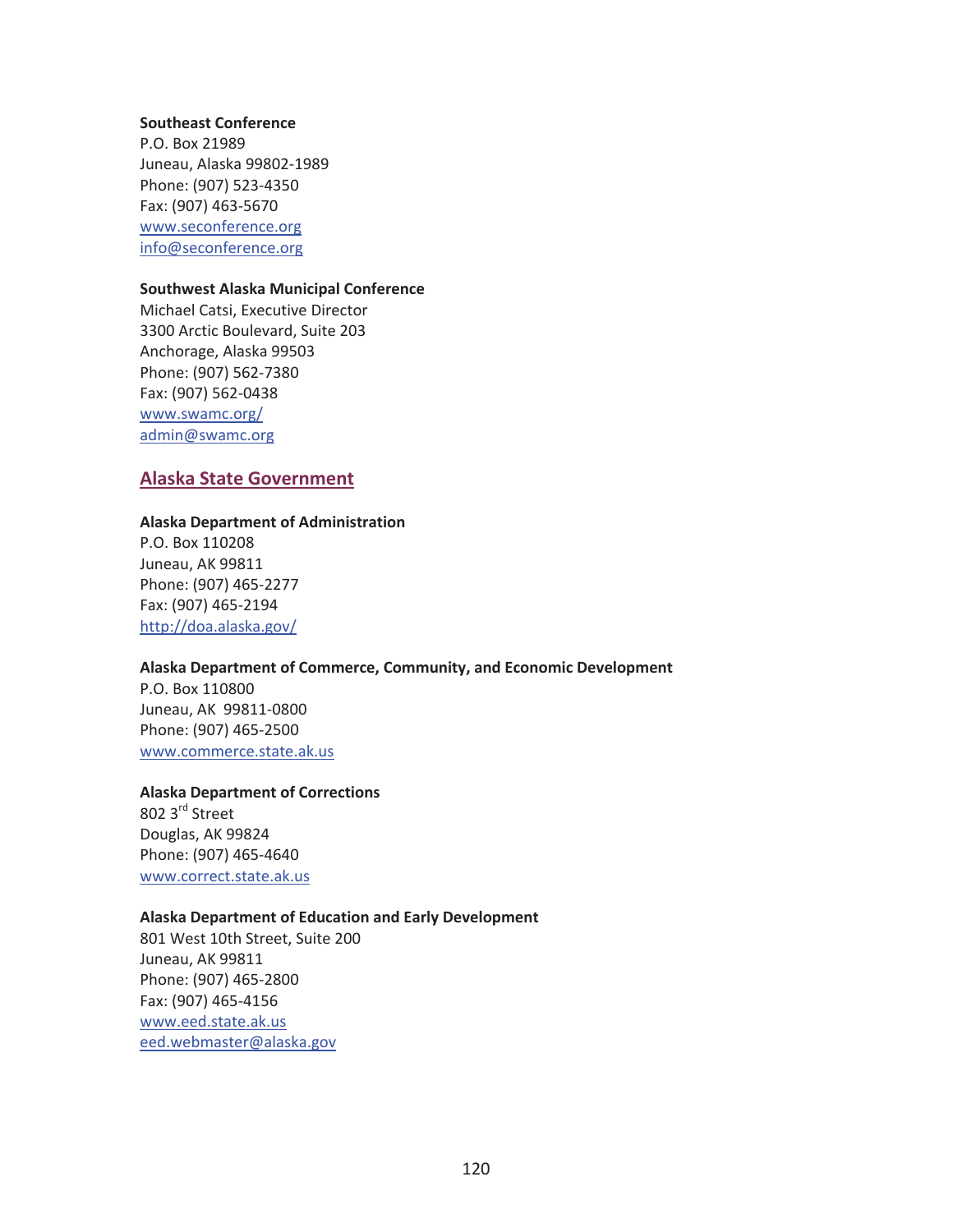#### **Alaska Department of Environmental Conservation**

410 Willoughby Avenue, Suite 303 Juneau, AK 99811-1800 Phone: (907) 465-5066 Fax: (907) 465-5070 www.dec.state.ak.us/ dec.commissioner@alaska.gov

#### **Alaska Department of Fish and Game**

1255 West 8<sup>th</sup> Street Juneau, AK 99811-5526 Phone: (907) 465-4100 Fax: (907) 465-2332 www.adfg.state.ak.us dfg.commissioner@alaska.gov

#### **Alaska Department of Health and Social Services**

350 Main Street, Room 404 P.O. Box 110601 Juneau, AK 99811-0601 Phone: (907) 465-3030 Fax: (907) 465-3068 www.hss.state.ak.us

#### **Alaska Department of Labor and Workforce Development**

P.O. Box 111149 Juneau, AK 99811-1149 Phone: (907) 465-2700 Fax: (907) 465-2784 www.labor.state.ak.us/home.htm commissioner.labor@alaska.gov

#### **Alaska Department of Law**

P.O. Box 110300 Juneau, AK 99811-0300 Phone: (907) 465-2133 Fax: (907) 465-2075 www.law.state.ak.us Attorney.General@alaska.gov

#### **Alaska Department of Military and Veterans Affairs**

P.O. Box 5800, Camp Denali Fort Richardson, AK 99505-5800 Phone: (907) 428-6003 Fax: (907) 428-6019 http://dmva.alaska.gov/ dmvawebmaster@ak-prepared.com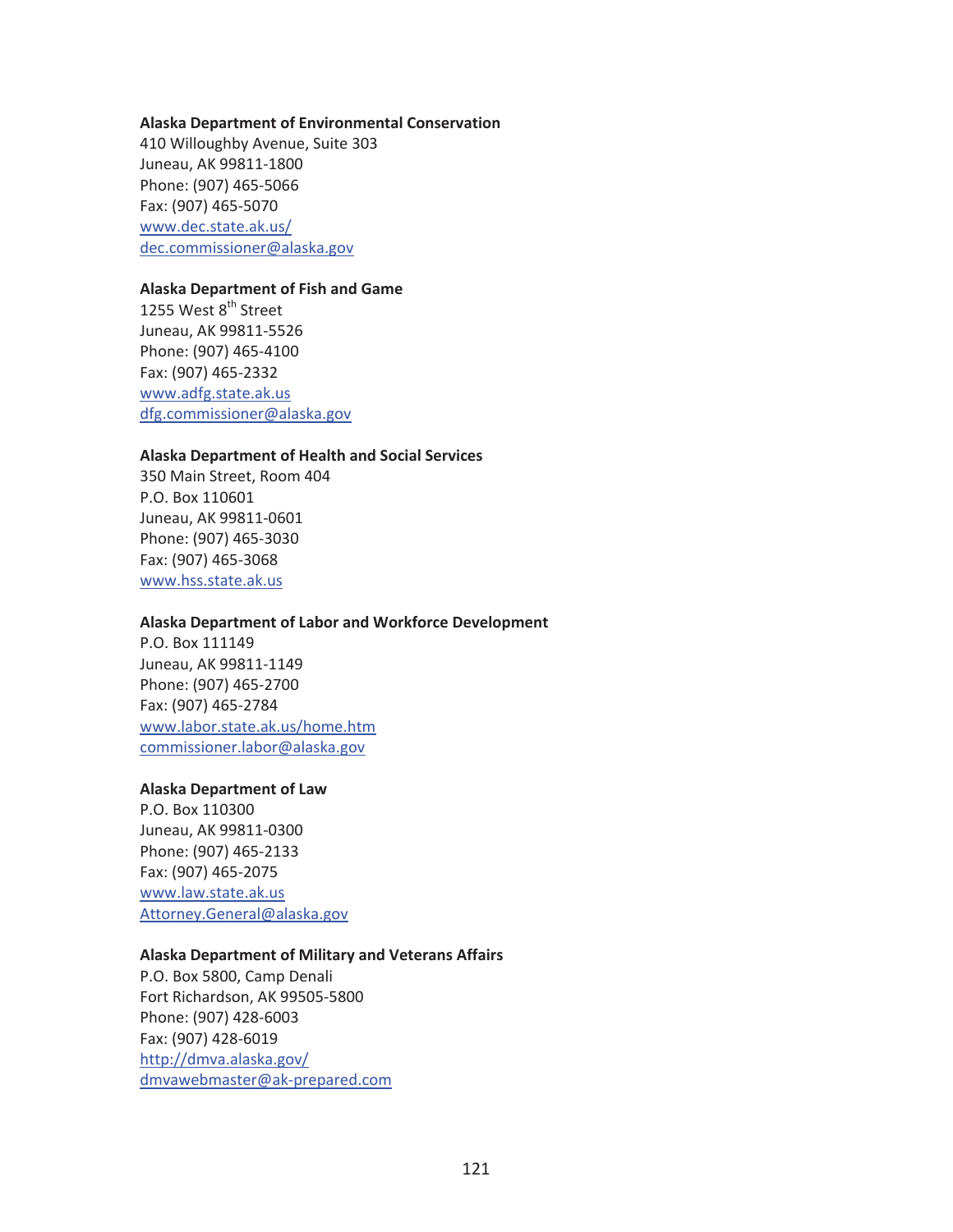#### **Alaska Department of Natural Resources**

550 W. 7<sup>th</sup> Ave., Suite 1400 Anchorage, AK 99501 Phone: (907) 269-8431 Fax: (907) 269-8918 www.dnr.state.ak.us

#### **Alaska Department of Public Safety**

5700 East Tudor Road Anchorage, AK 99507 Phone: (907) 269-5086 Fax: (907) 269-4543 www.dps.state.ak.us

#### **Alaska Department of Revenue**

333 Willoughby Avenue, 11<sup>th</sup> Floor Juneau, AK 99811-0400 Phone: (907) 465-2301 Fax: (907) 465-2389 www.revenue.state.ak.us

#### **Alaska Department of Transportation and Public Facilities**

3132 Channel Drive Juneau, AK 99801-2500 Phone: (907) 465-3900 Fax: (907) 586-8365 www.dot.state.ak.us dot.commissioner@alaska.gov

## **Arts & Crafts**

#### **Alaska State Council on the Arts**

411 West 4th Avenue, Suite 1E Anchorage, AK 99501-2343 Phone: (907) 269-6610 Fax: (907) 269-6601 http://www.eed.state.ak.us/Aksca/

Professional staff provides technical assistance and services to assist in arts development issues, arts education, artist promotion, management, and project development, as well as providing grants for non-profit organizations, schools, government agencies, and in some instance individuals for proposals concerning the development of the arts.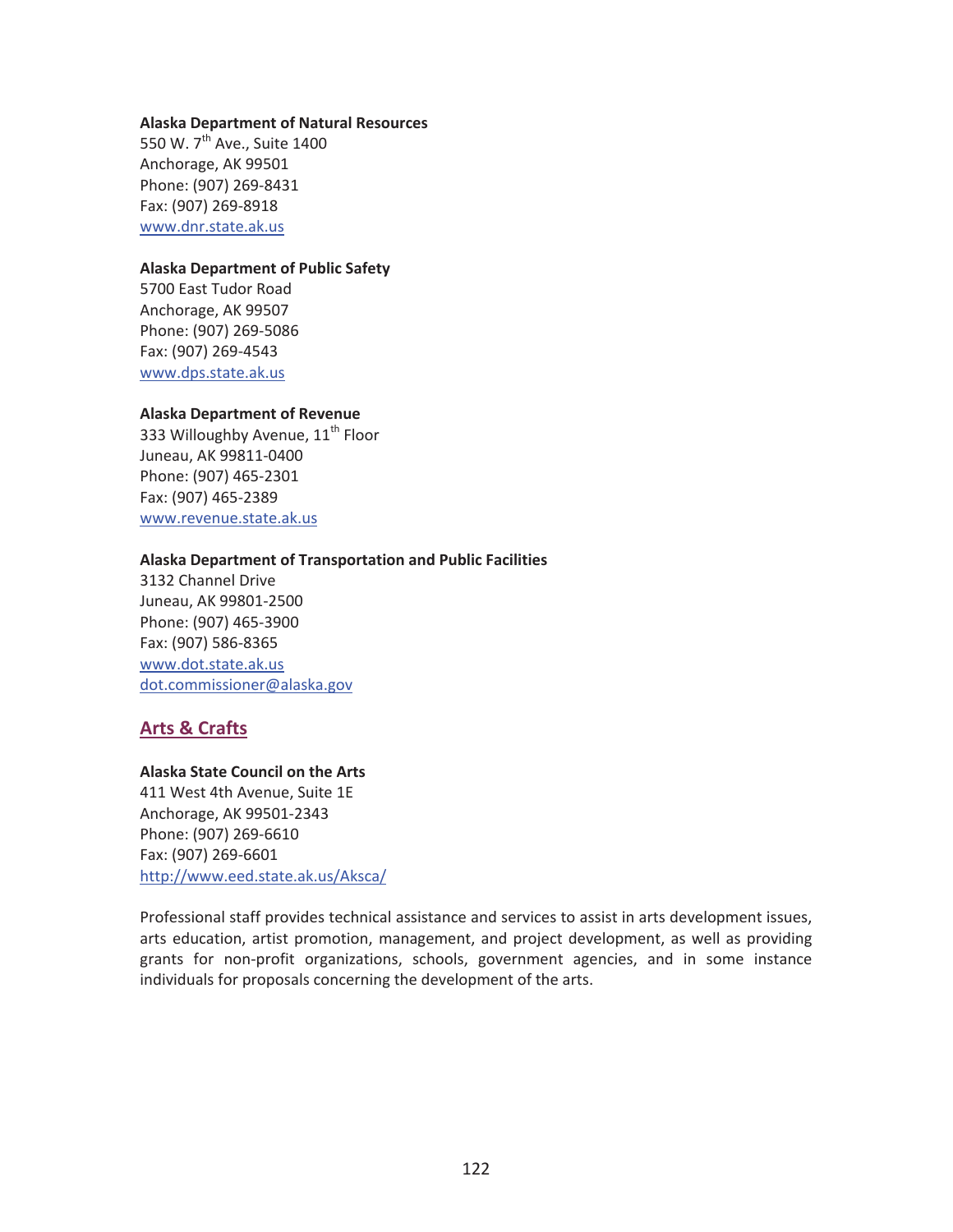## **Business Information**

#### **Alaska Business Development Center, Inc.**

840 K Street, Suite 202 Anchorage, AK 99501 Phone: (907) 562-0335 Fax: (907) 562-6988 www.abdc.org

Alaska Business Development Center, Inc. is a non-profit consulting firm, specializing in providing one-on-one technical assistance to the Alaska commercial fishing industry. Counseling services available include, but are not limited to: business plan development, presentations to financial institutions, bankruptcy and tax problem resolution, marketing studies, contracting assistance, and other business management assistance.

#### **Alaska Department of Commerce, Community, and Economic Development**

http://www.commerce.state.ak.us

#### **Anchorage Office**

550 West 7<sup>th</sup> Avenue, Suite 1770 Anchorage, AK 99501 Phone: (907) 269-8100 Fax: (907) 269-8125

#### **Juneau Office**

P.O. Box 110800 Juneau, AK 99811-0800 Phone: (907) 465-2500 Fax: (907) 465-5442

A State of Alaska agency that provides informational publications and business assistance referrals for service industries, retail and wholesale trades, manufacturers, transportation companies, and finance, insurance and real estate firms, etc.

**Alaska Department of Commerce, Community, and Economic Development, Division of Community and Regional Affairs**

#### **Central Office**

550 West 7th Ave., Suite 1770 Anchorage, AK 99501-3510 Phone: (907) 269-4501 Fax: (907) 269Ͳ4539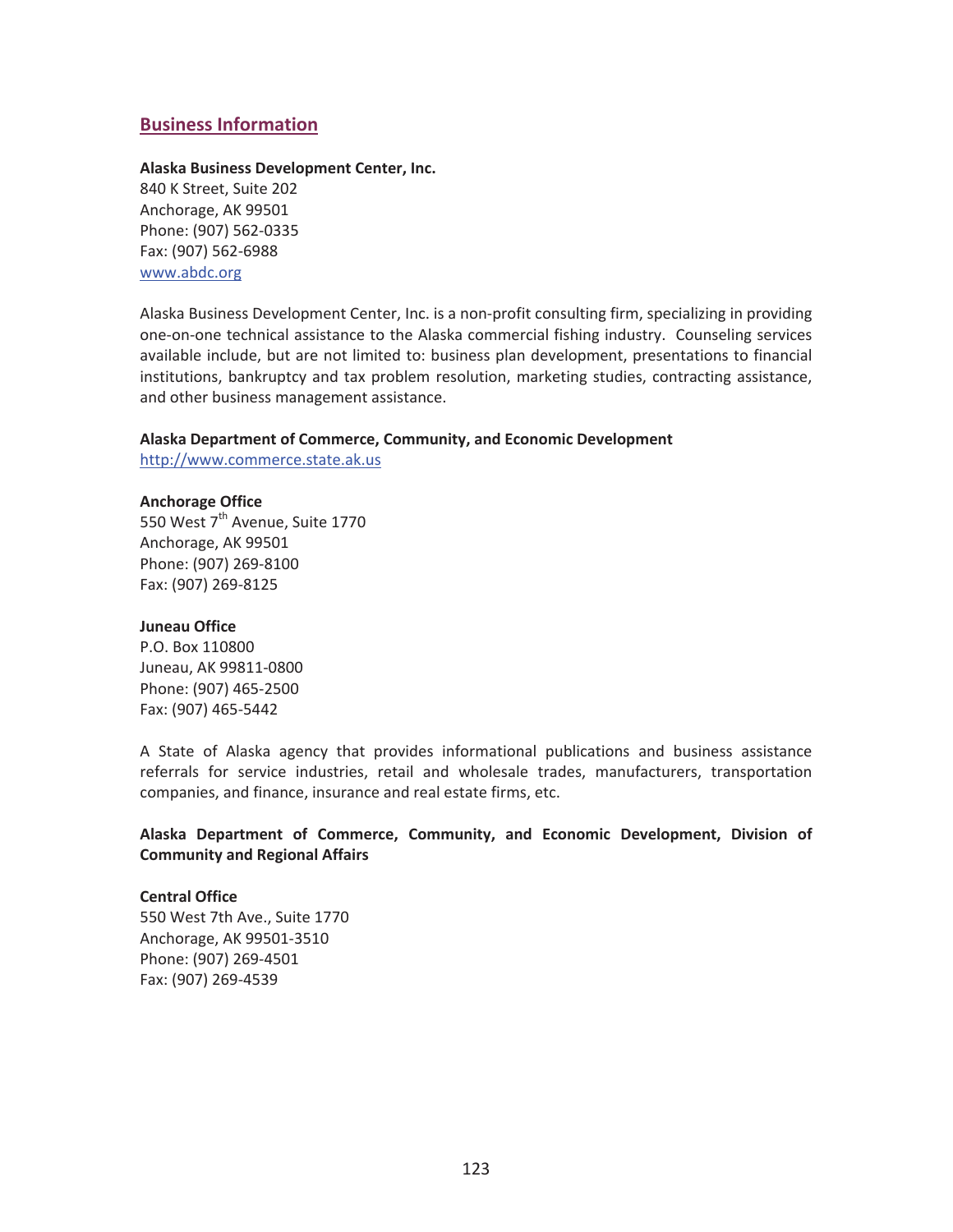#### **Southeast Regional Office Area (Juneau)**

P.O. Box 110809 Juneau, AK 99811-0809 Phone: (907) 465-4751 Fax: (907) 465-4761

## **Fairbanks Regional Office Area**

211 Cushman Street Fairbanks, AK 99701-4639 Phone: (907) 451-2744 Fax: (907) 451-2742

#### **Nome Regional Office Area**

P.O. Box 1769 Nome, AK 99752-1769 Phone: (907) 443-5457 Fax: (907) 443-3596

#### **Bethel Regional Office Area**

P.O. Box 348 Bethel, AK 99559-0348 Phone: (907) 543-3475 Fax: (907) 543-4152

#### **Kotzebue Regional Office Area**

P.O. Box 350 Kotzebue, AK 99752-0350 Phone: (907) 442-3696 Fax: (907) 442-2402

## **Dillingham Regional Office Area**

P.O. Box 790 Dillingham, AK 99576-0790 Phone: (907) 842-5135 Fax: (907) 842-5140

## **Alaska Department of Commerce, Community, and Economic Development, Division of Community and Regional Affairs, MADE IN ALASKA**

741 E. 13<sup>th</sup> Ave. Anchorage, AK 99501-4621 Phone: (907) 272-5634 Fax: (907) 272-5635 http://www.madeinalaska.org/mia/ Contact: Bill Webb bill@anchoragemarkets.com

Identifies and promotes products manufactured within the state. Division of Community and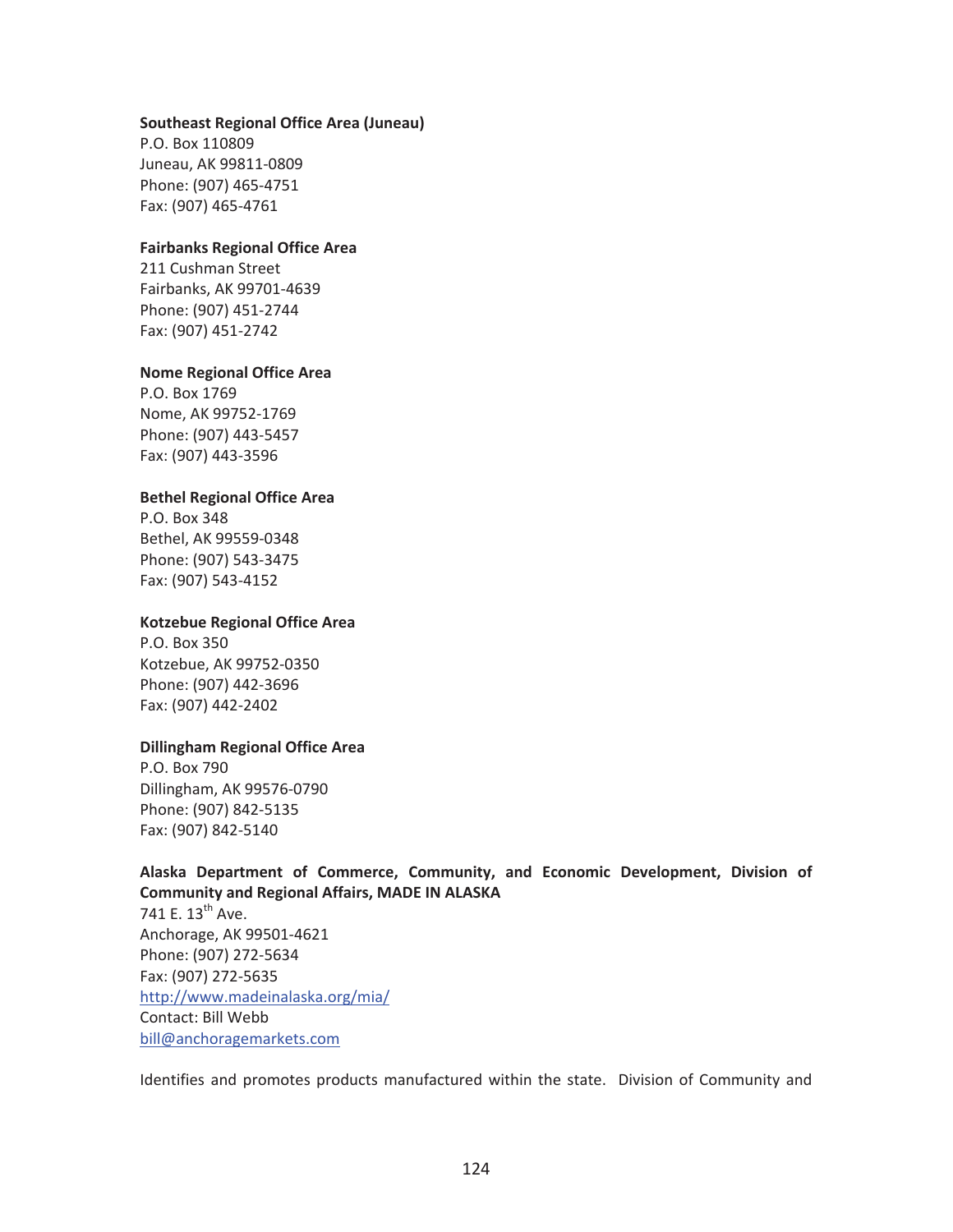Regional Affairs administers the MADE IN ALASKA program.

**Alaska Department of Commerce, Community, and Economic Development, Division of Corporations, Business, and Professional Licensing** P.O. Box 110808 Juneau, AK 99811-0808 Phone: (907) 465-2550 Fax: (907) 465-2974 www.commerce.state.ak.us/occ/ corporations@alaska.gov businesslicense@alaska.gov

A State of Alaska agency that regulates and licenses corporations, licenses professions and occupations, issues state business licenses, and provides administrative and investigative support to professional boards and trades.

#### **Alaska Department of Environmental Conservation, Compliance Assistance Office**

410 Willoughby Avenue, Suite 303 Juneau, AK 99811-1800 Phone: (907) 465-5066 Fax: (907) 465-5070 www.dec.state.ak.us

The Compliance Assistance Office is a State of Alaska agency that helps businesses, communities, government agencies, and the general public achieves greater compliance with state and federal environmental regulations, lessens environmental liabilities, reduces costs through pollution prevention, maintains environmental quality, and creates new business opportunities for reusing waste materials.

#### **Alaska Small Business Development Center (SBDC)**

http://www.aksbdc.org

#### **South Central Region**

430 West 7th Avenue, Suite 110 Anchorage, AK 99501-3550 Phone: (907) 274-7232 or (800) 478-7232 Fax: (907) 272-0565

#### **Great North Region**

604 Barnette St., Suite 220 Fairbanks, AK 99701-4655 Phone: (907) 456-7232 or (800) 478-1701 Fax: (907) 456-7233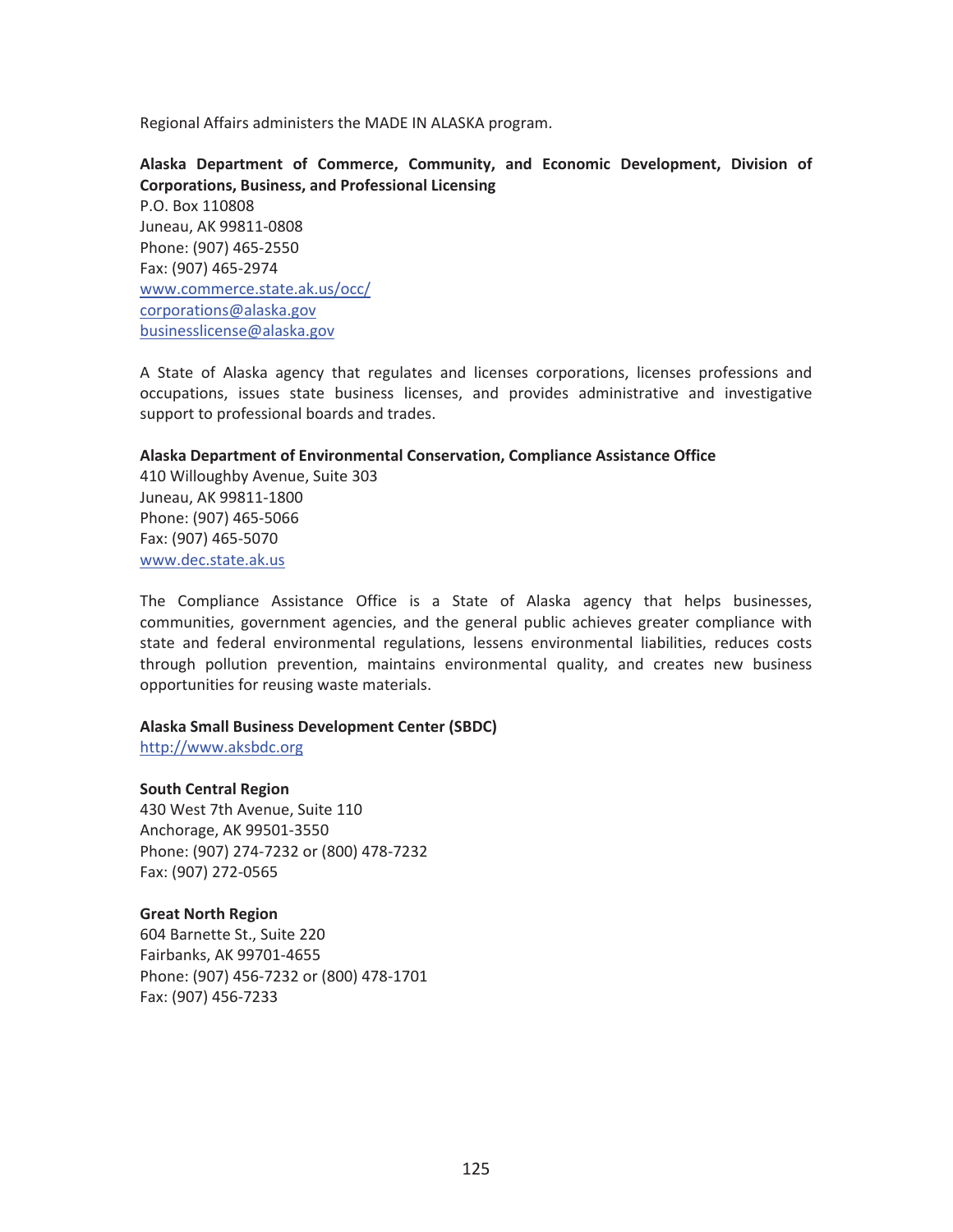#### **Southeast Region**

3100 Channel Drive, Suite 306 Juneau, AK 99801 Phone: (907) 463-3789 Fax: (907) 463-3489

#### So**uth West Region**

43335 Kalifonsky Beach Rd, Suite 12 Soldotna, AK 99669 Phone: (907) 260-5629 Fax: (907) 260-1695

## **Central Region**

201 North Lucille Street, Suite 2A Wasilla, AK 99654-7010 Phone: (907) 373-7232 0r (877) 373-7232 Fax: (907) 373-7234

Statewide Administrative Office, Anchorage Subcenter, Rural Development Program, Procurement Technical Assistance Center (PTAC), BUY ALASKA Program, Alaska Technology Research and Development Center (TREND), Manufacturing Assistance Program (MAP).

#### **Alaska State Chamber of Commerce**

217 Second Street, Suite 201 Juneau, AK 99801 Phone: (907) 586-2323 Fax: (907) 463-5515 www.alaskachamber.com

Lobbies for statewide business issues, and promotes the planned, orderly growth and development of Alaska through strong private sector business leadership that influences statewide economics and politics.

#### **Better Business Bureau**

3601 C Street, Suite 1378 Anchorage, AK 99503 Phone: (907) 562-0704 Fax: (907) 562Ͳ4061 www.alaska.bbb.org info@thebbb.org

Better Business Bureau's mission is to promote and foster the highest ethical relationship between Alaskan businesses and the public, through voluntary self-regulation, consumer and business education, and service excellence.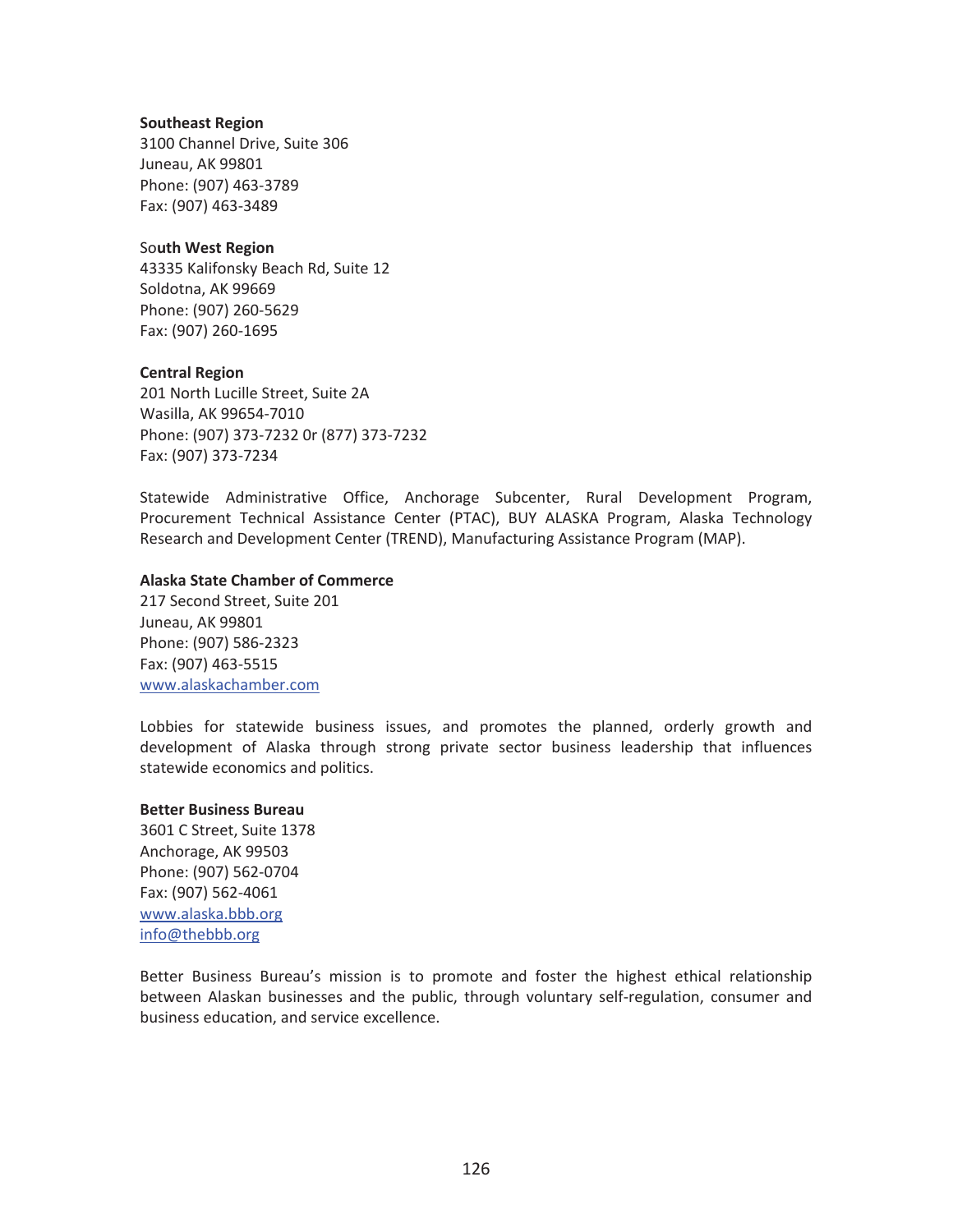#### **Library of Congress, Copyright Office**

101 Independence Ave., S.E. Washington D.C. 20540 Phone: (202) 707-5000

Place of registration for copyrights.

#### **Silver Hand Program, Alaska State Council on the Arts**

411 West 4th Avenue, Suite 1E Anchorage, AK 99501-2343 Phone: (907) 269-6610 or (888) 278-7424 Fax: (907) 269-6601 www.eed.state.ak.us/aksca

The Silver Hands Program was established to protect the work of Native artists while guaranteeing the public that items bearing the Silver Hand emblem were hand crafted by an Alaskan Native artist. Applications are available on-line.

#### **Tanana Chiefs Conference, Alaska Minority Business Development Center**

122 Firse Avenue, Suite 600 Fairbanks, AK 99701 Phone: (907) 452-8251 or (800) 478-6822 http://www.tananachiefs.org/

A division of the Tanana Chiefs Conference, this agency is dedicated to assisting all minority firms and individuals in establishing, improving, and/or successfully maintaining their business. Client services are provided to all minorities throughout the State of Alaska.

## **U.S. Small Business Administration**

510 L Street, Suite 310 Anchorage, AK 99501-1952 Phone: (907) 271-4022 www.sba.gov/ak

The U.S. Small Business Administration is a Federal agency that provides information and federally guaranteed loans to small businesses.

## **United States Department of Commerce, Economic Development Administration**

510 L Street, Suite 444 Anchorage, AK 99501 Phone: (907) 271-2272 www.eda.gov Contact: Bernhard Richert brichert@eda.doc.gov

A Federal agency, that makes grants to public bodies to build facilities and infrastructures, which can provide private sector jobs.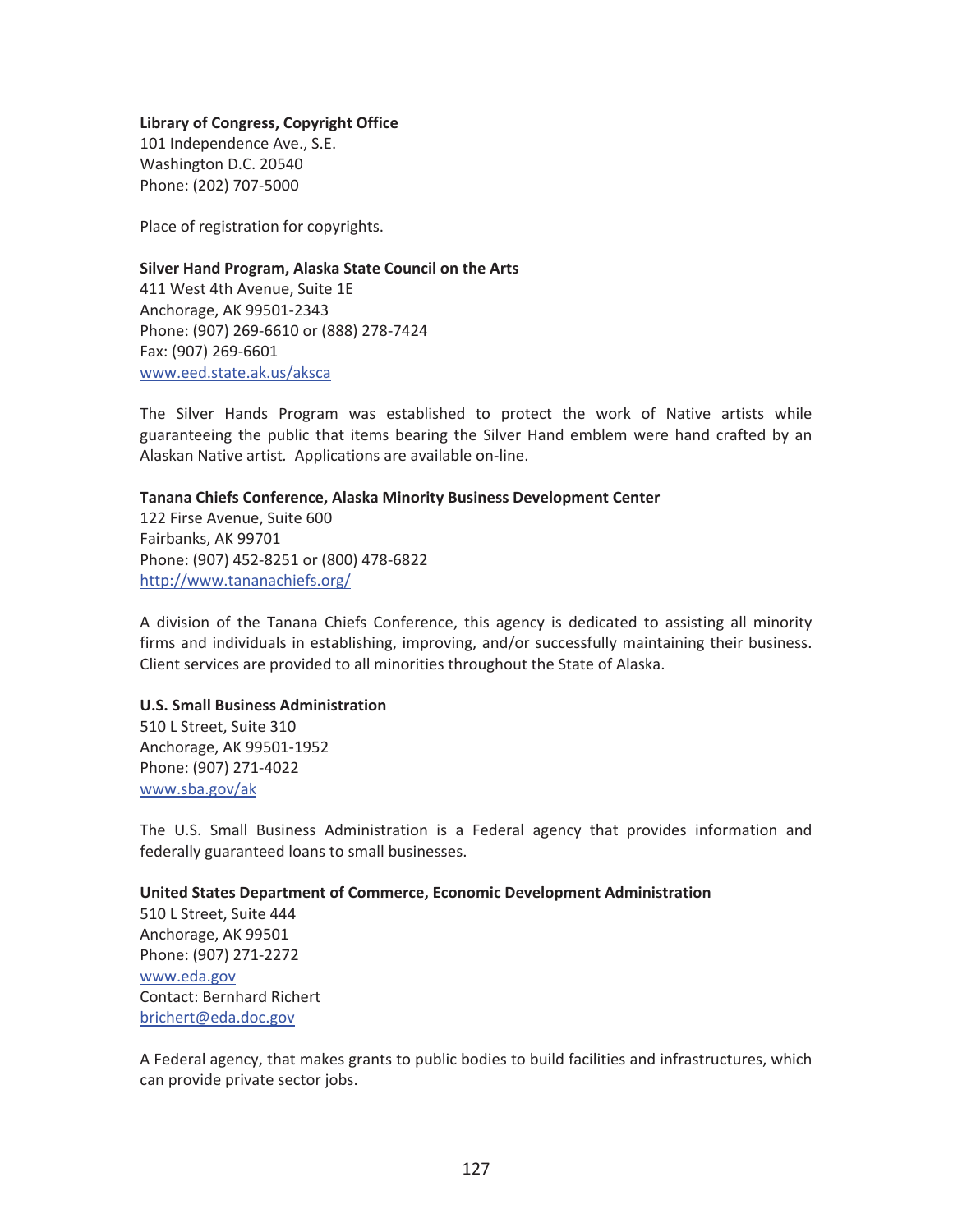#### **United States Department of Commerce, Patent & Trademark Office**

Office of the General Counsel U.S. Patent and Trademark Office P.O. Box 15667 Arlington, VA 22215 Phone: (800) 786-9199 Fax: (703) 872-9306

This is a Federal agency, where you register patents, trademarks, and service marks.

**University of Alaska Anchorage, Small Business Development Center, BUY ALASKA Program** 430 West 7th Avenue, Suite 110 Anchorage, AK 99501 Phone: (907) 274-7232 Fax: (907) 274-9524 www.buyalaska.com

Assists Alaskan businesses and government entities in finding competitive, local sources for goods and services previously purchased outside Alaska.

## **Community Development Quota**

#### **State**

**Alaska Department of Commerce, Community, and Economic Development, Division of Banking & Securities, Community Development Quota Program** 550 W. 7<sup>th</sup> Ave., Suite 1940 Anchorage, AK 99501 Phone: (907) 269-8140 http://www.commerce.state.ak.us/bsc/CDQ/cdq.htm

#### **Groups**

**Aleutian Pribilof Island Community Development Association** 234 Gold Street Juneau, AK 99801 Phone: (907) 586-0161 Fax: (907) 586-0165 http://www.apicda.com/

#### **Bristol Bay Economic Development Corporation**

P.O. Box 1464 Dillingham, AK 99576 Phone: (907) 842-4370 Fax: (907) 842-4336 http://www.bbedc.com/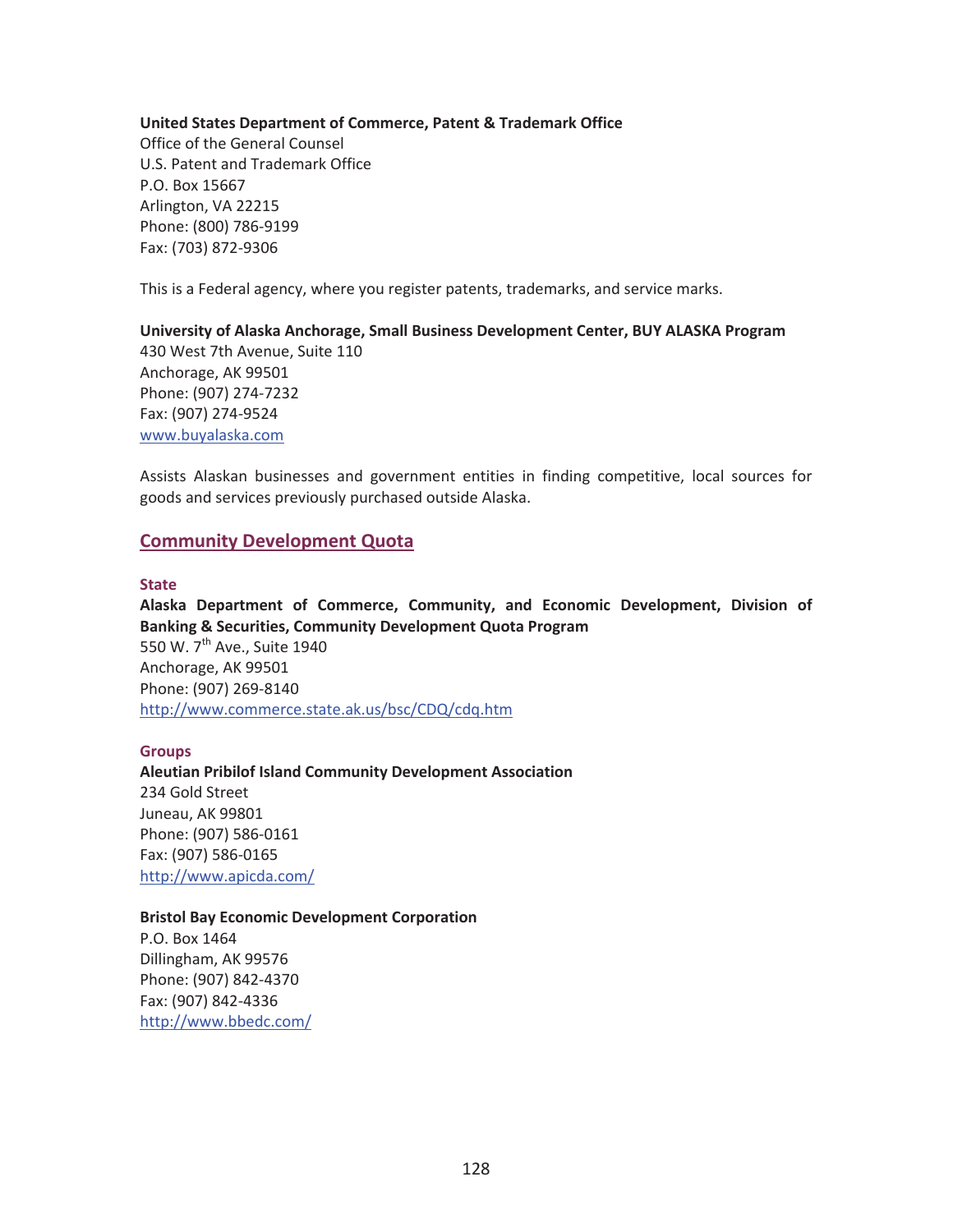#### **Central Bering Sea Fishermen's Association**

P.O. Box 288 St. Paul, AK 99660 Phone: (907) 546-2597 Fax: (907) 546-2450 http://www.cbsfa.com/

#### **Coastal Villages Region Fund**

711 H Street, Suite 200 Anchorage, AK 99501 Phone: (907) 278-5151 Fax: (907) 278-5150 http://www.coastalvillages.org/

#### **Norton Sound Economic Development Corporation**

420 L Street, Suite 310 Anchorage, AK 99501 Phone: (800) 650-2248 Fax: (907) 274-2249 http://www.nsedc.com/

#### **Yukon Delta Fisheries Development Association**

1016 W.  $6^{th}$  Ave., Suite 301 Anchorage, AK 99501-1963 Phone: (907) 644-0326 Fax: (907) 644-0327 http://www.commerce.state.ak.us/bsc/CDQ/cdq\_handbook/18\_cdq\_chapt5\_YDFDA.pdf

## **Economic Information**

**Alaska Department of Labor and Workforce Development, Research and Analysis Section** Phone: (907) 465-4500 Fax: (907) 465-4506 http://almis.labor.state.ak.us

Population and labor force statistics*.*

#### **University of Alaska Anchorage, Institute of Social and Economic Research**

3211 Providence Drive Anchorage, AK 99508 Phone: (907) 786-7710 Fax: (907) 786-7739 www.iser.uaa.alaska.edu ayiser@uaa.alaska.edu

Investigates public policy issues; tracks changes in the Alaskan economy.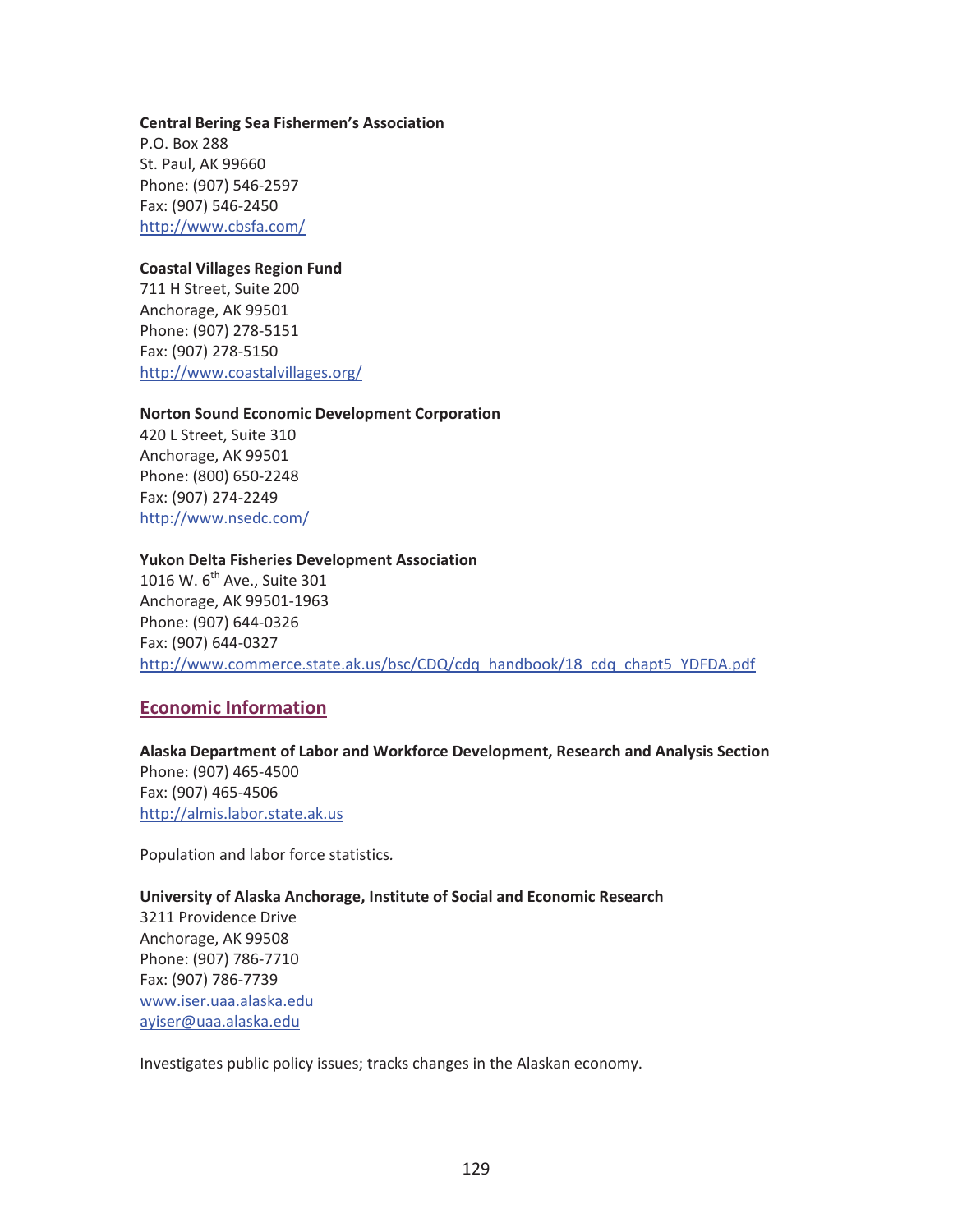## **Environmental Safeguards and Services**

#### **Alaska Department of Environmental Conservation**

**Anchorage Office** 555 Cordova Street, 5<sup>th</sup> Floor Anchorage, AK 99501-5948 Phone: (907) 269-7501 Fax: (907) 269-7510

#### **Fairbanks Office**

610 University Avenue Fairbanks, AK 99709 Phone: (907) 451-2120 Fax: (907) 451-5120

#### **Juneau Office**

410 Willoughby Avenue, Suite 303 Juneau, AK 99801 Phone: (907) 465-5163 Fax: (907) 465-5164

#### **Kenai Office**

43335 Kalifonsky Beach Rd., Suite 11 Soldotna, AK 99669 Phone: (907) 262-5210 Fax: (907) 262-2294

#### **Ketchikan Office**

540 Water Street. Suite 203 Ketchikan, AK 99901 Phone: (907) 225-6200 Fax: (907) 225-0620

#### **Kodiak Office \***

P.O. Box 515 Kodiak, AK 99615-0151 Phone: (907) 486-3350 Fax: (907) 486-5032

#### **Mat-Su Office**

1700 E. Bogard Road Wasilla, AK 99654 Phone: (907) 376-1850 Fax: (907) 376-2382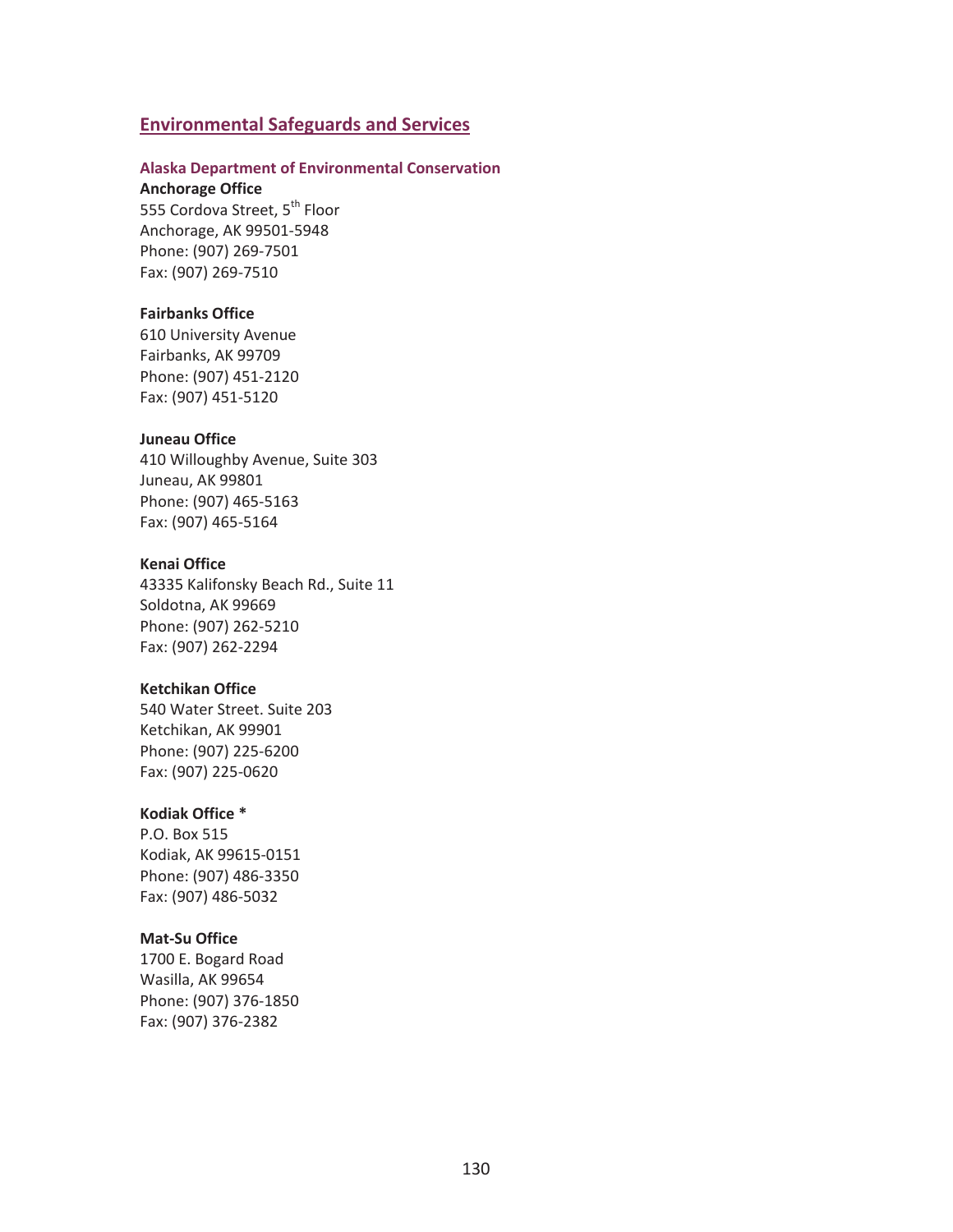#### **Sitka Office \***

901 Halibut Point Road, Suite 3 Sitka, AK 99835-7106 Phone: (907) 747-8614 Fax: (907) 747-7419

#### **Valdez Office**

P.O. Box 1709 Valdez, AK 99686-1709 Phone: (907) 835-1381 Fax: (907) 835-2429

**\***These offices are staffed by only one food/seafood inspector.

## **Financial Information**

#### **Alaska Commercial Fishing and Agriculture Bank**

3040 Lakeshore Drive Anchorage, AK 99517 Phone: (907) 276-2007 or (800) 544-2228 Fax: (907) 279-7913 http://www.cfabalaska.com/

A private, member owned lender that provides financing to the commercial fishing and agriculture industries as well as the tourism and other resource-based industries.

## **Alaska Department of Commerce, Community, and Economic Development, Division of Investments**

www.commerce.state.ak.us/investments

#### **Juneau Office**

P.O. Box 34159 Juneau, AK 99803-4159 Phone: (907) 465-2510 or (800) 478-LOAN (5626) Fax: (907) 465-2103

#### **Anchorage Office**

550 W. 7<sup>th</sup> Ave., Suite 1650 Anchorage, AK 99501-3568 Phone: (907) 269-8150 Fax: (907) 269-8147

The Division of Investments is a State of Alaska agency that offers loans for commercial fishing, fisheries enhancement, and small business economic development, as well as assumptions on existing loans under a number of loan programs.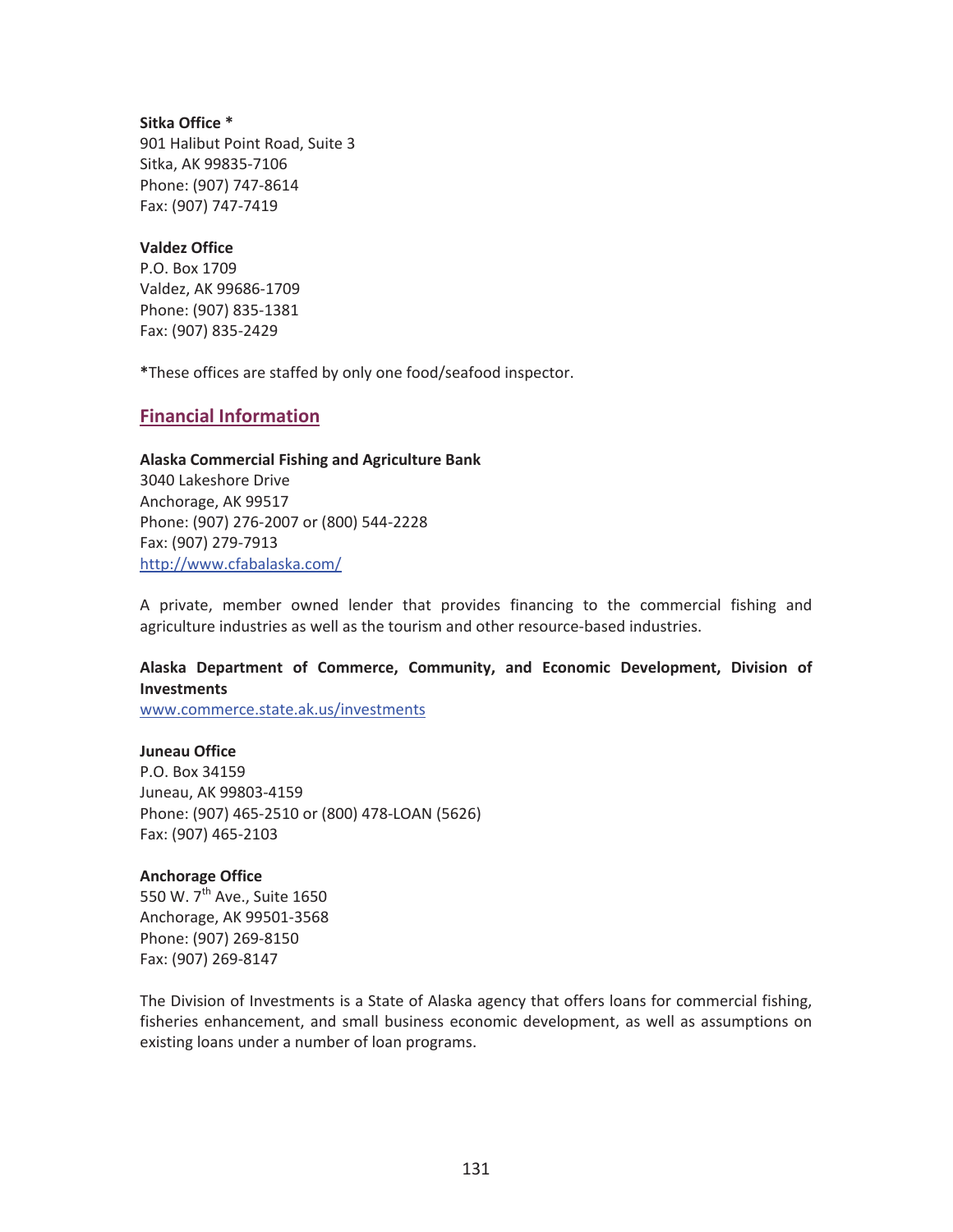#### **Alaska Growth Capital**

3900 C. Street, Suite 302 Anchorage, AK 99503-5965 Phone: (907) 339-6760 Fax: (907) 339-6771 www.alaskagrowth.com info@alaskagrowth.com

The Alaska Growth Capital is a Business and Industrial Development Corporation that focuses exclusively on financing businesses, and provides a financing alternative to businesses that may have trouble gaining access to traditional bank financing.

#### **Alaska Industrial Development and Export Authority**

813 West Northern Lights Blvd. Anchorage, AK 99503 Phone: (907) 771-3000 Fax: (907) 771-3044 www.aidea.org

A public corporation of the State of Alaska that provides financing assistance ranging from working capital loan guarantees for small businesses to multi-million dollar ports owned by Alaska Industrial Development and Export Authority to support economic growth in Alaska.

#### **Evergreen Community Development Association**

P.O. Box 3673 Palmer, AK 99645-3673 Phone: (907) 746-5047 Fax: (907) 745-8504 www.ecda.com

The Evergreen Community Development Association is a Certified Development Company that provides permanent long-term financing with favorable rates and terms under the SBA 504 Loan Program to small businesses.

## **Juneau Economic Development Council**

612 West Willoughby Avenue, Suite A Juneau, AK 99801 Phone: (907) 523-2300 Fax: (907) 463-3929 www.jedc.org

Oversees the following centers and programs: Southeast Alaska Business Assistance Center, Southeast Alaska Revolving Loan Fund, Knowledge Industry Network, SpringBoard, and Wood Products Development Services.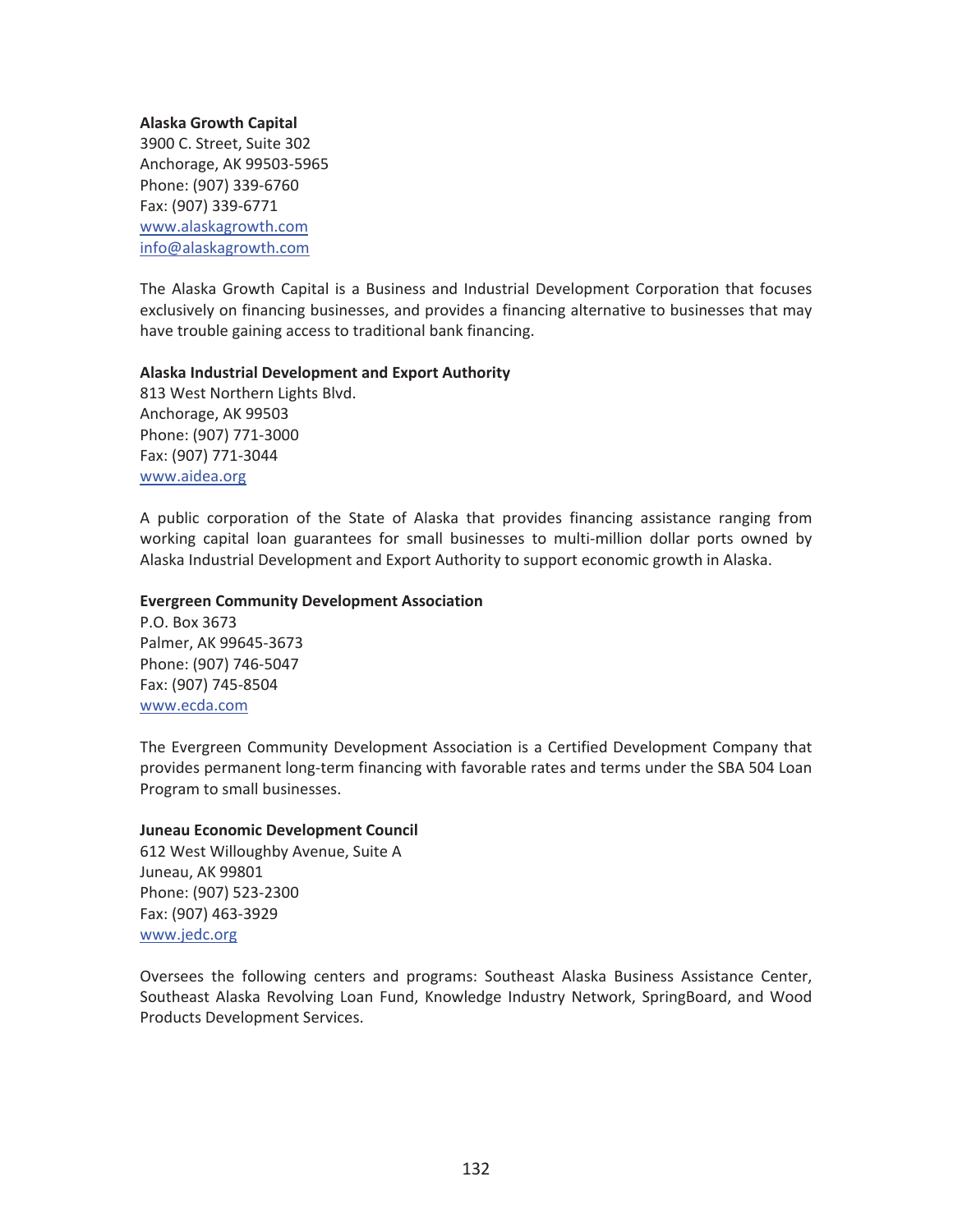## **WOMEN\$finances**

**YWCA of Anchorage** 324 E. 5<sup>th</sup> Avenue Anchorage, AK 99501 Phone: (907) 644-9611 Fax: (907) 644-9650 http://www.ywcaak.org/finances.htm

An entrepreneurial training and micro credit program designed to assist women to successfully establish, grow and operate small businesses.

## **Fish, Fur and Wildlife**

## **Alaska Department of Commerce, Community, and Economic Development, Office of Economic Development**

P.O. Box 110804 Juneau, AK 99811-0804 Phone: (907) 465-5478 Fax: (907) 465-3767 http://www.commerce.state.ak.us/oed/home.htm

Promotion and development of seafood industry and fisheries support industries.

#### **Alaska Department of Fish and Game, Commercial Fisheries Entry Commission**

8800 Glacier Hwy., Suite 109 Juneau, AK 99811 Phone: (907) 789-6150 Fax: (907) 789-6170 www.cfec.state.ak.us webmaster@cfec.state.ak.us

A State of Alaska agency, whose mission is to promote the conservation and sustained yield management of Alaska's fishery resources and the economic health and stability of the fishing industry by regulating entry into the state's commercial fisheries. This is accomplished by oversight of commercial fisheries entry limitation and issuance and renewals of permits, interim use permits, and vessel licenses.

## **Alaska Department of Fish and Game, Division of Administrative Services**

1225 W.  $8^{th}$  Street Juneau, AK 99811-5526 Phone: (907) 465-4100 Fax: (907) 465-2332 www.adfg.state.ak.us

A State of Alaska agency whose mission is to conserve and develop Alaska's commercial and sport fisheries, birds, game, and fur-bearing animals.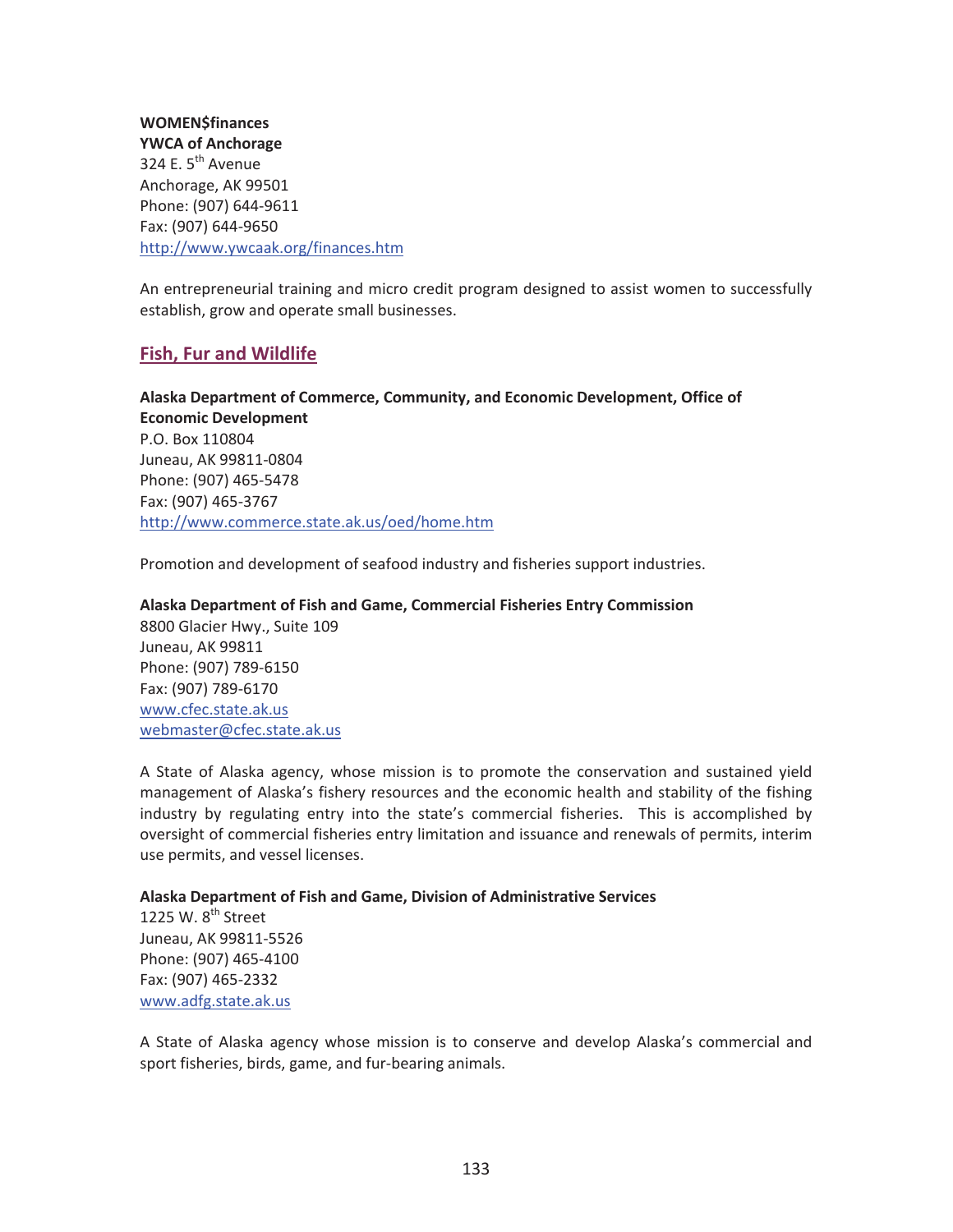**Alaska Department of Natural Resources, Division of Mining, Land and Water** 550 West 7<sup>th</sup> Avenue, Suite 1070 Anchorage, AK 99501-3579 Phone: (907) 269-8600 Fax: (907) 269-8904 www.dnr.state.ak.us/mlw

Division of Mining, Land and Water issues commercial and recreational facility leases and permits for use of state land, rivers and tide and submerged lands. They also issue shore fishery set net leases and aquatic farm leases.

**Alaska Fisheries Development Foundation, Inc.** 431 W. Seventh Ave., Suite 106 Anchorage, AK 99501 Phone: (907) 276-7315 Fax: (907) 276-7311 http://www.afdf.org/index.html

The Alaska Fisheries Development Foundation is a private, nonprofit, membership organization. They bridge the gap between current technology and new opportunities for Alaska's commercial fishing industry via industry designed developmental projects.

#### **Alaska Seafood Marketing Institute**

311 N. Franklin Street, Suite 200 Juneau, AK 99801-1147 Phone: (907) 465-5560 or (800) 478-2903 Fax: (907) 465-5572 www.alaskaseafood.org

The Alaska Seafood Marketing Institute, operating under AS 16.51, generically promotes all species of Alaska seafood worldwide and works to improve seafood quality to enhance profitability and growth for the Alaska seafood industry. Marketing/promotional programs include advertising, publicity, public relations, and educational efforts to increase awareness of, and preference for, seafood products from Alaska. Seafood technical programs are aimed at teaching fishermen, processors, retailers, and restaurateurs about proper handling of Alaska seafood products.

#### **National Oceanic and Atmospheric Administration, National Marine Fisheries Service**

P.O. Box 21668 Juneau, AK 99802-1668 Phone: (907) 586-7221 Fax: (907) 586-7249 www.fakr.noaa.gov/ alaska.webmaster@noaa.gov

A Federal agency that is responsible for the management, conservation and protection of living marine resources within the United States' Exclusive Economic Zone (water three to 200 miles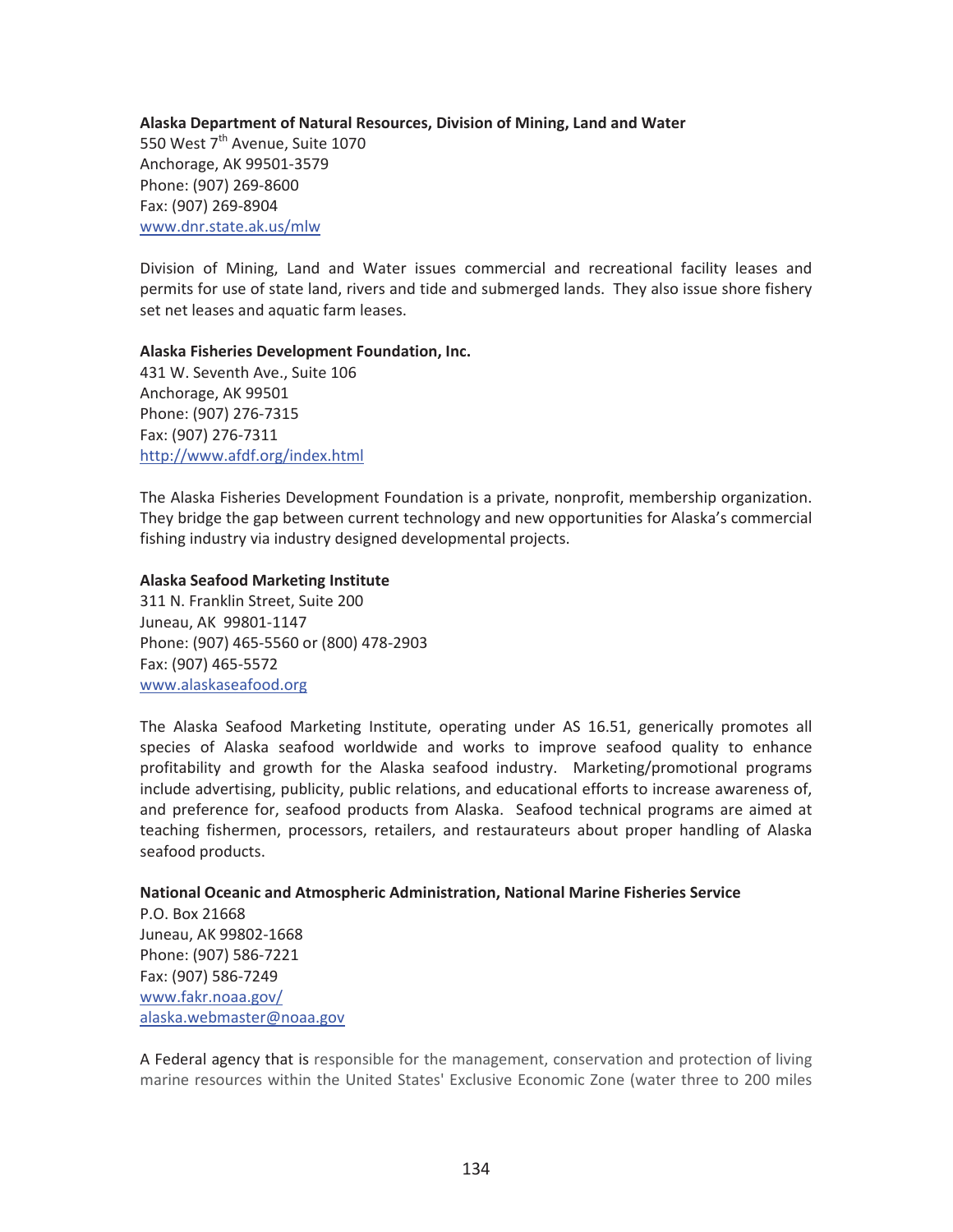offshore). It is responsible for the management of marine mammals and habitat protection in Alaska, and provides seafood technology and fur seal management.

## **United States Department of Homeland Security, United States Coast Guard**

800 E. Dimond Blvd., Suite 3-227 Anchorage, AK 99515 Phone: (907) 271-6736 http://www.uscg.mil/STCW/

A Federal agency, that provides information and documentation on Merchant Mariner Licensing & Documentation. Also provides information on establishing your charter boat, receiving an OUPV/6 pack license, and general information on where to begin as a new mariner.

## **United States Fish and Wildlife Service**

1011 East Tudor Road Anchorage, AK 99503 Phone: (907) 786-3309 Fax: (907) 786-3495 http://alaska.fws.gov/ ak admin@fws.gov

A Federal agency that manages national wildlife refuges, marine mammals, and migratory birds and provides technical assistance on fishing management.

## **Insurance**

#### **Alaska Department of Commerce, Community, and Economic Development, Division of Insurance**

P.O. Box 110805 Juneau, AK 99811-0805 Phone: (907) 465-2515 Fax: (907) 465-3422 www.commerce.state.ak.us/insurance insurance@alaska.gov

A State of Alaska agency, that provides information on cost and availability of business insurance and on the formation of insurance companies, agencies, or adjusting firms.

## **International Trade**

**United States Department of Commerce, Alaska Export Assistance Center** 550 West 7<sup>th</sup> Avenue, Suite 1770 Anchorage, AK 99501 Phone: (907) 271-6237 Fax: (907) 271-6242 www.alaska.net/~export A Federal agency that provides information and assistance for companies seeking to penetrate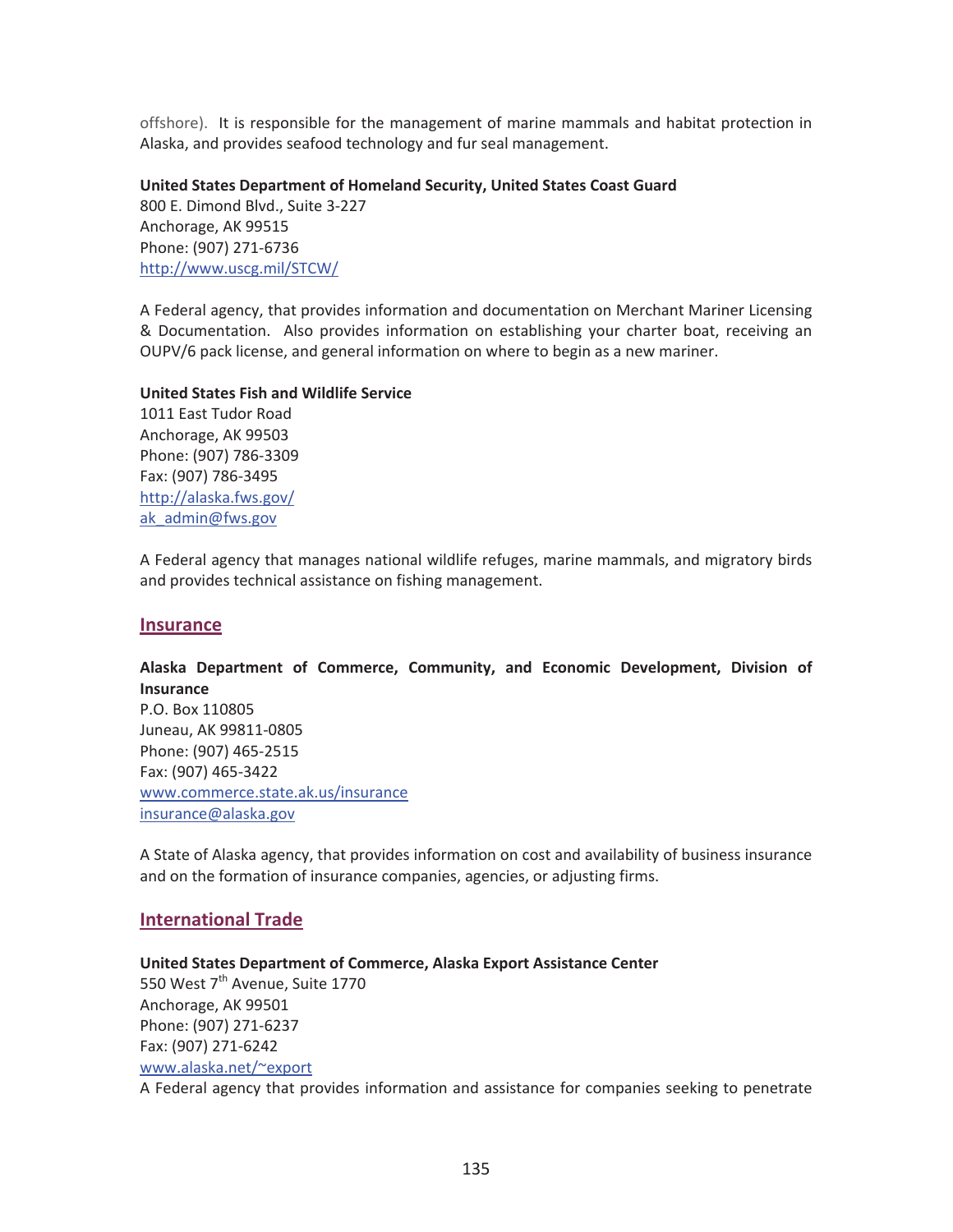markets abroad.

#### **World Trade Center Alaska**

431 West 7<sup>th</sup> Avenue, Suite 108 Anchorage, AK 99501 Phone: (907) 278-7233 Fax: (907) 278-2982 www.wtcak.org info@wtcak.org

The World Trade Center Alaska provides service to members to enable facilitation of trade for Alaskan businesses in the international marketplace.

#### **Labor**

#### **Alaska Department of Labor and Workforce Development**

P.O. Box 111149 Juneau, AK 99811-1149 Phone: (907) 465-2700 Fax: (907) 465-2784 http://labor.state.ak.us/

Labor force training programs, wage and hour regulation, workers' compensation, UI, employment service, occupational safety and health, and public sector labor relations.

## **Alaska Department of Labor and Workforce Development, Division of Labor Standards and Safety**

**Occupational Safety and Health Section** http://www.labor.alaska.gov/lss/oshhome.htm

#### **Anchorage Office**

3301 Eagle Street, Suite 305 Anchorage, AK 99503 Phone: (907) 269-4940 Fax: (907) 269-4950

#### **Fairbanks Office**

675 7th Avenue, Station J1 Fairbanks, AK 99701-4596 Phone: (907) 451-2888 Fax: (907) 451-2885

#### **Juneau Office**

1111 W. 8th Street, Suite 304 Juneau, AK 99802-1149 Phone: (907) 465-4855 Fax: (907) 465-6012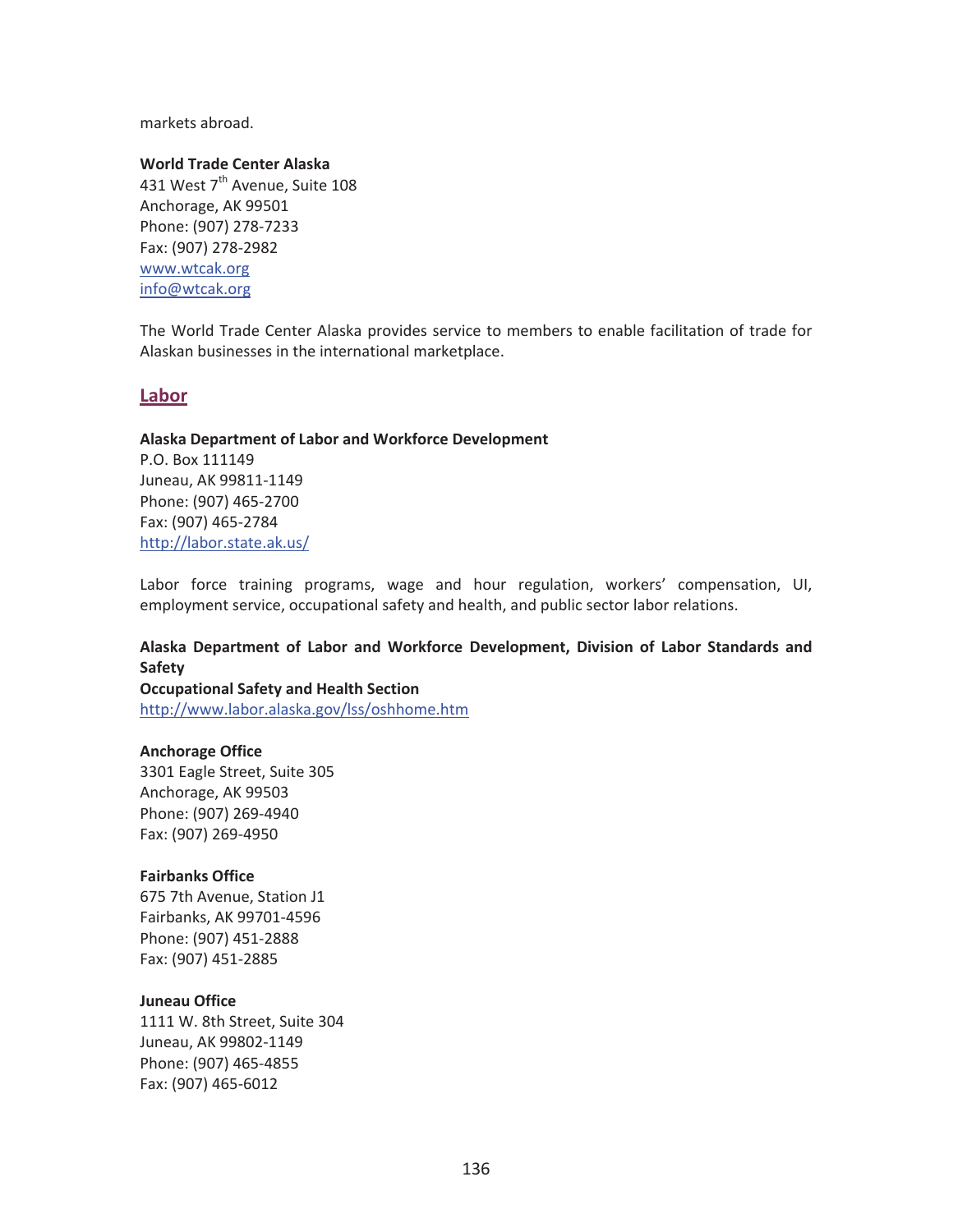**Alaska Department of Labor and Workforce Development, Workers' Compensation Division** P.O. Box 115512 Juneau, AK 99802-5512 Phone: (907) 465-2790 Fax: (907) 465-2797 www.labor.state.ak.us/wc/home.htm

## **Lands and Forests**

**Alaska Department of Commerce, Community, and Economic Development, Office of Economic Development, Forest Products Development**

550 West 7<sup>th</sup> Avenue, Suite 1770 Anchorage, AK 99501 Phone: (907) 269-5734 Fax: (907) 269-8125 www.commerce.state.ak.us/oed/forest\_products/forest\_products.htm

Promotion and development of Alaska's forest products industry by providing a 7% preference for procurement bids for wood products manufactured from Alaskan timber.

## **Alaska Department of Natural Resources, Division of Forestry**

550 West 7<sup>th</sup> Avenue, Suite 1450 Anchorage, AK 99501-3566 Phone: (907) 269-8463 Fax: (907) 269-8931 www.dnr.state.ak.us/forestry

Provides information of state forests and state forestland, sale of timber, forest practices laws, Board of Forestry, and statewide fire prevention and suppression.

## **Alaska Department of Natural Resources, Division of Mining, Land and Water**

550 West 7<sup>th</sup> Avenue, Suite 1070 Anchorage, AK 99501-3579 Phone: (907) 269-8600 Fax: (907) 269-8904 www.dnr.state.ak.us/mlw/index.htm

The Division of Mining, Land and Water provides information on state land offerings, availability of state-owned sand, gravel, and other construction material, preference rights, rights of way, and land use permits and leases.

#### **United States Department of Agriculture, Forest Service, Alaska Region**

P.O. Box 21628 Juneau, AK 99802-1628 Phone: (907) 586-8806 Fax: (907) 586-7840 http://www.fs.fed.us/r10/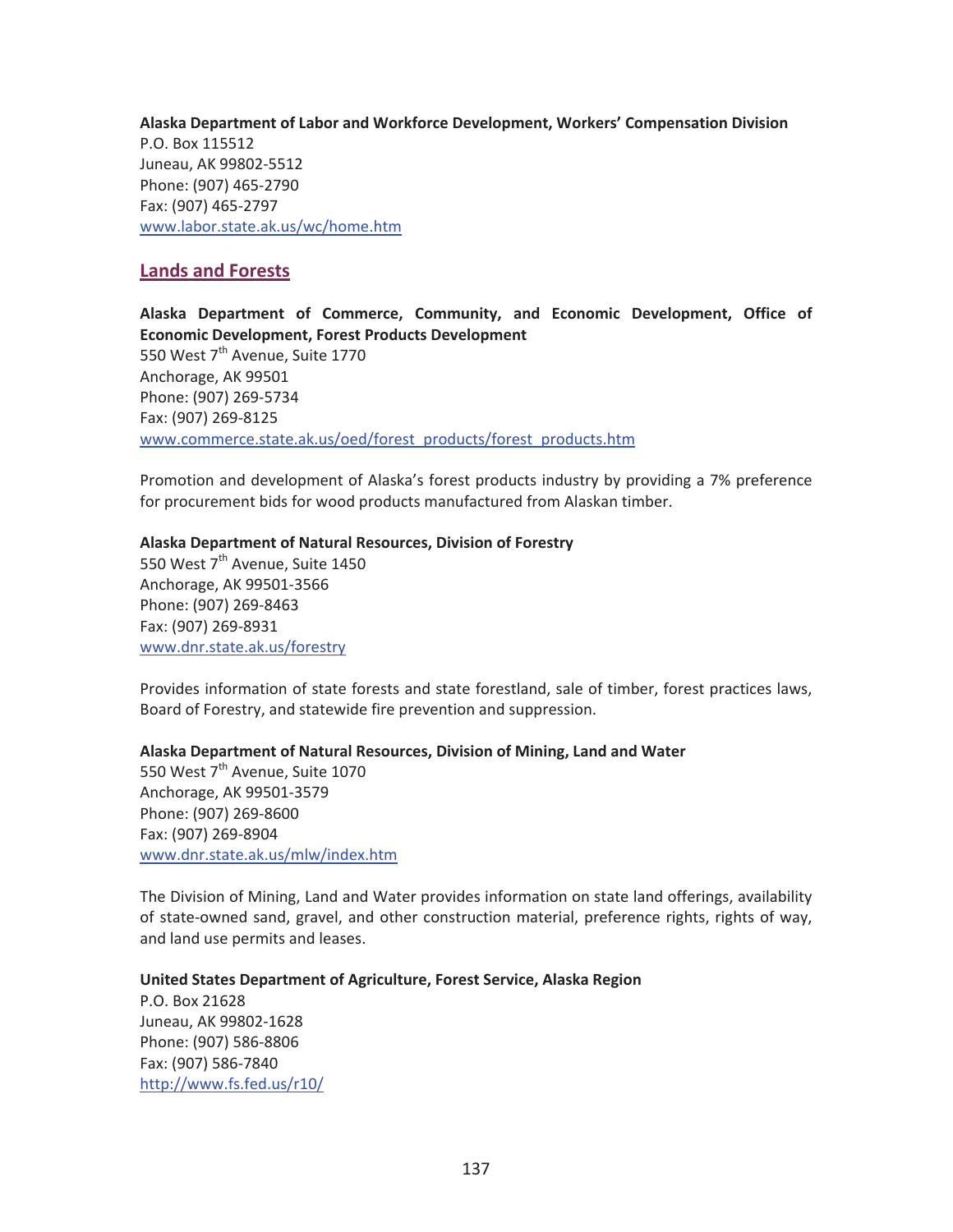Federal management of the Tongass and Chugach National Forests, which include Admiralty Island, Misty Fjords National Monuments and several wilderness areas. Programs include forest management, ecosystem planning, public services (includes outfitter guide and other special use permits), engineering and aviation, wildlife, fisheries, ecology, watershed, law enforcement and research.

#### **United States Department of the Interior, Bureau of Land Management**

222 West 7th Avenue, #13 Anchorage, AK 99513 Phone: (907) 271-5960 Fax: (907) 271-3684 www.blm.gov/nhp/index.htm

The Bureau of Land Management is responsible for the multiple use resource management of 86 million acres of federal public lands in Alaska.

## **United States Department of the Interior, United States Geological Survey, Alaska Science Center**

4210 University Drive Anchorage, AK 99508 Phone: (907) 786-7000 Fax: (907) 786-7020 http://alaska.usgs.gov/ ascweb@usgs.gov

Committed to meet growing and changing earth-science needs, and dedicated to its original mission to collect, analyze, interpret, publish, and disseminate information about the nations' water, land, energy, and mineral resources providing "Earth Science in the Public Service."

## **Licensing, Corporations, and Permits**

**Alaska Department of Commerce, Community, and Economic Development, Division of Corporations, Business & Professional Licensing, Corporations Section** P.O. Box 110808 Juneau, AK 99811-0808 Phone: (907) 465-2550 Fax: (907) 465-2974 www.commerce.state.ak.us/occ/ corporations@alaska.gov

This is a State of Alaska agency that provides regulation and licensing of corporations. This agency also licenses professions, occupations, issues state business licenses, and provides administrative and investigative support to professional boards and trades.

**Alcoholic Beverage Control Board** www.dps.state.ak.us/abc/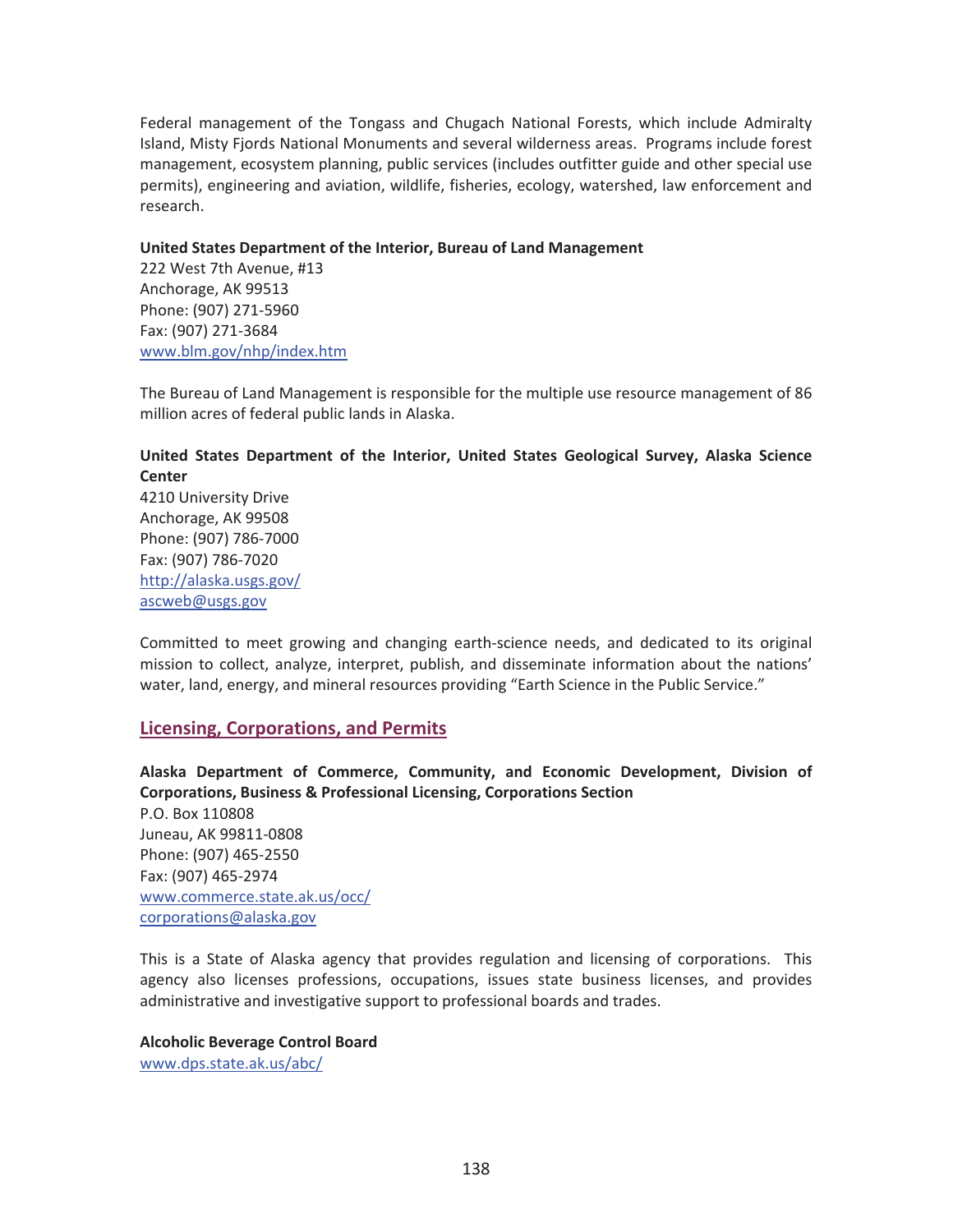#### **Anchorage Office**

5848 E Tudor Road Anchorage, AK 99507 Phone: (907) 269-0350 Fax: (907) 272-9412

#### **Juneau Office**

2760 Sherwood Lane Juneau, AK 99801 Phone: (907) 465-2330 Fax: (907) 465-3333

#### **Fairbanks Office**

1979 Peger Road Fairbanks, AK 99709 Phone: (907) 451-2030 Fax: (907) 451-5317

A State of Alaska agency that provides oversight for the administration of liquor licenses for public and wholesale liquor establishments.

## **Minerals and Oil**

## **Alaska Department of Administration, Oil and Gas Conservation Commission**

333 W. 7<sup>th</sup> Ave., Suite 100 Anchorage, AK 99501 Phone: (907) 793-1433 Fax: (907) 276-7542 http://doa.alaska.gov/ogc/ aogcc.customer.svc@alaska.gov

This is a State Agency that provides the regulation of oil and gas drilling and production and geological, technical, and statistical information on oil and gas pools and fields*.*

## **Alaska Department of Natural Resources, Division of Geological and Geophysical Surveys**

3354 College Road Fairbanks, AK 99709 Phone: (907) 451-5000 Fax: (907) 451-5050 http://www.dggs.dnr.state.ak.us/

This is a State of Alaska agency that provides basic resource data on the state's minerals, petroleum and coal, potential for selected areas, and geologic hazard information.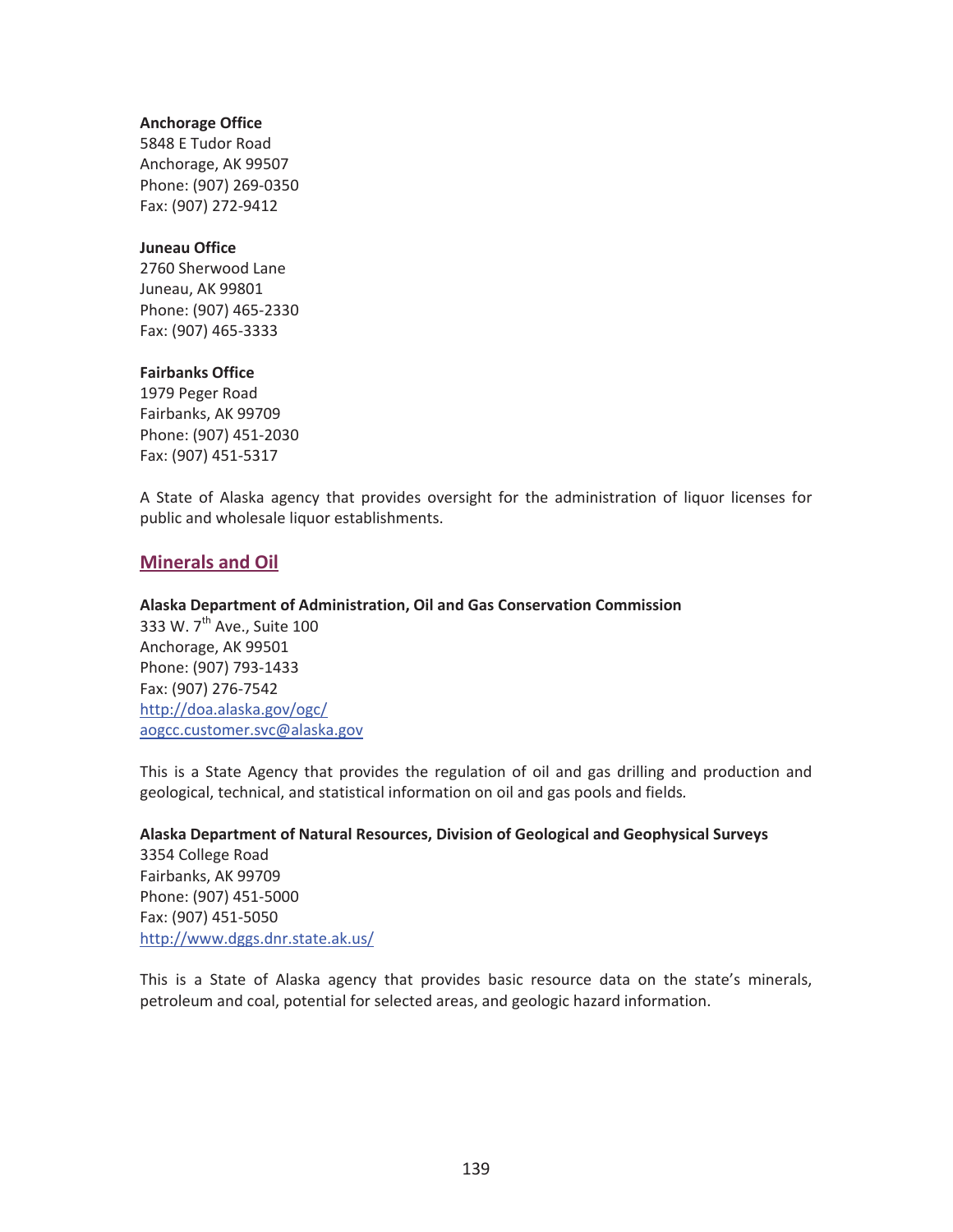## **Alaska Department of Natural Resources, Division of Mining, Land and Water**

550 West 7<sup>th</sup> Avenue, Suite 1070 Anchorage, AK 99501-3579 Phone: (907) 269-8600 Fax: (907) 269-8904 www.dnr.state.ak.us/mlw/index.htm

This is a State of Alaska agency that provides information on state mining permits, regulations, and technical assistance to miners. Also, monitors and assists in field compliance.

## **Alaska Department of Natural Resources, Division of Oil and Gas**

550 West 7<sup>th</sup> Avenue, Suite 800 Anchorage, AK 99501-3560 Phone: (907) 269-8800 Fax: (907) 269-8938 www.dog.dnr.state.ak.us/oil/

A State of Alaska agency that promotes oil and gas exploration in the State of Alaska, conducts oil and gas lease sales, provides information on oil and gas activity, administers lease contracts, issues permits and publications, and tracks payments on oil and gas leases.

## **Alaska Department of Revenue, Tax Division**

550 West 7th Avenue, Suite 500 Anchorage, AK 99501-3555 Phone: (907) 269-6620 Fax: (907) 269-6644 www.tax.state.ak.us/

The Tax Division collects taxes consistent with statute chapter 90, SLA 01 effective July 4, 2001.

## **Alaska Oil and Gas Association**

121 West Fireweed Lane, Suite 207 Anchorage, AK 99503 Phone: (907) 272-1481 Fax: (907) 279-8114 www.aoga.org/ info@aoga.org

The Alaska Oil and Gas Association is a petroleum industry trade association fostering the longterm viability of an oil and gas industry in Alaska by providing a forum for communication and cooperation with its members, with the public, and with local, state and federal governments.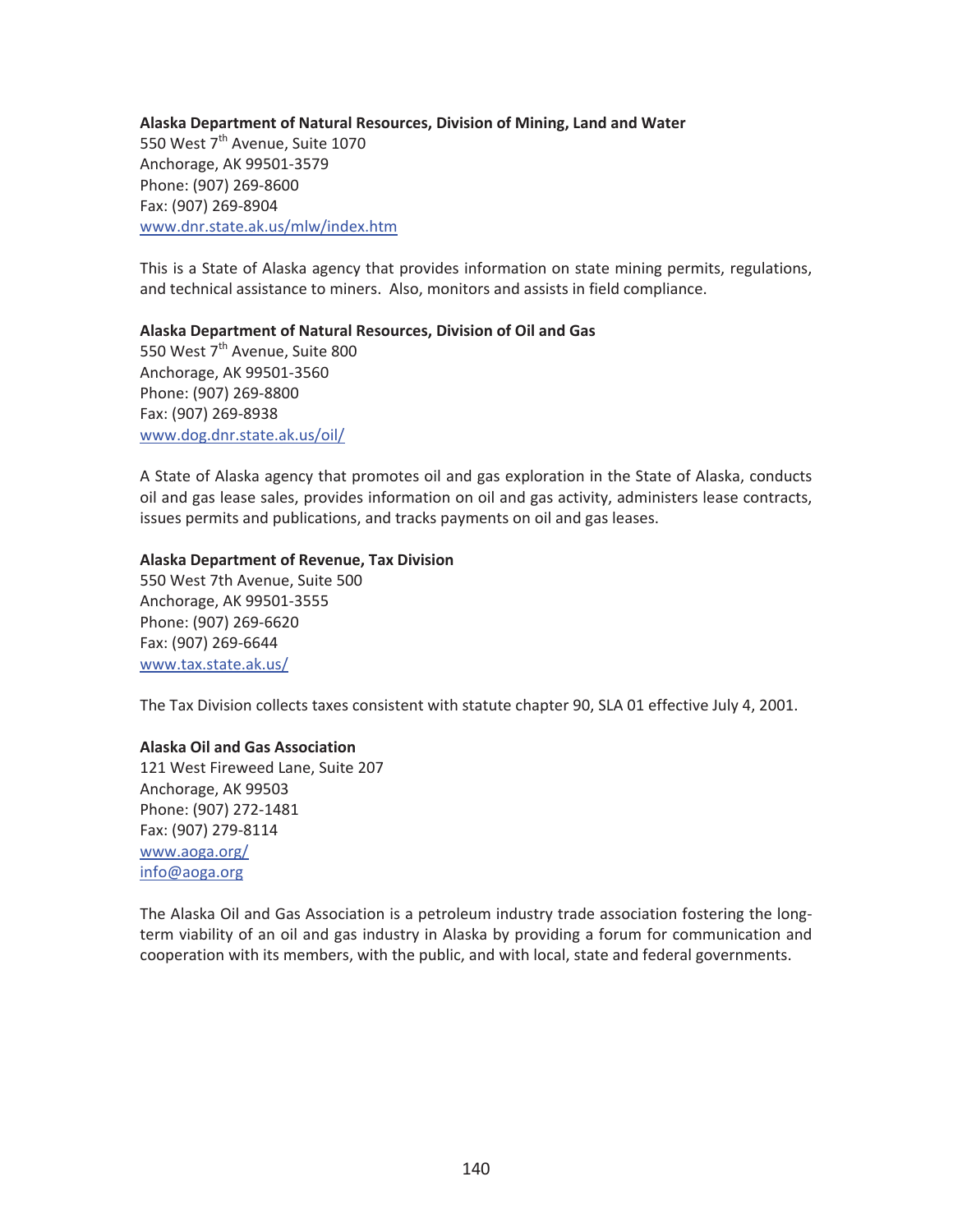**The Alliance** 646 West  $4^{\text{th}}$  Ave., Suite 200 Anchorage, AK 99501 Phone: (907) 563-2226 Fax: (907) 561-8870 http://alaskaalliance.com/

Founded in 1979, The Alliance is a non-profit statewide trade association representing businesses and individuals engaged in activities related to oil, gas, and other natural resource exploration and development. The mission is to promote responsible, safe, and environmentally sound exploration and development of oil and gas resources for the benefit of all Alaskans.

**Alyeska Pipeline Service Company** P.O. Box 196660 Anchorage, AK 99519-6660 Phone: (907) 787-8700 www.alyeska-pipe.com

Operates and maintains the trans-Alaska pipeline, Valdez Marine Terminal, and Ship Escort Response Vessel System.

#### **University of Alaska Fairbanks, Mineral Industry Research Laboratory**

P.O. Box 755960 Fairbanks, AK 99775-5960 Phone: (907) 474-7366 http://www.uaf.edu/ ffhkl@uaf.edu

The Mineral Industry Research Laboratory applies research in mineral and energy, resources evaluation, development, and metallurgy. Also provides information for mining prospectors and mine operators.

#### **University of Alaska Fairbanks, Mining and Geological Engineering Department**

P.O. Box 755800 Fairbanks, AK 99775-5800 Phone: (907) 474-7388 http://www.uaf.edu/ fyminge@uaf.edu

Advances and disseminates knowledge through creative teaching, research, and public service with an emphasis on Alaska, the North, and their diverse people.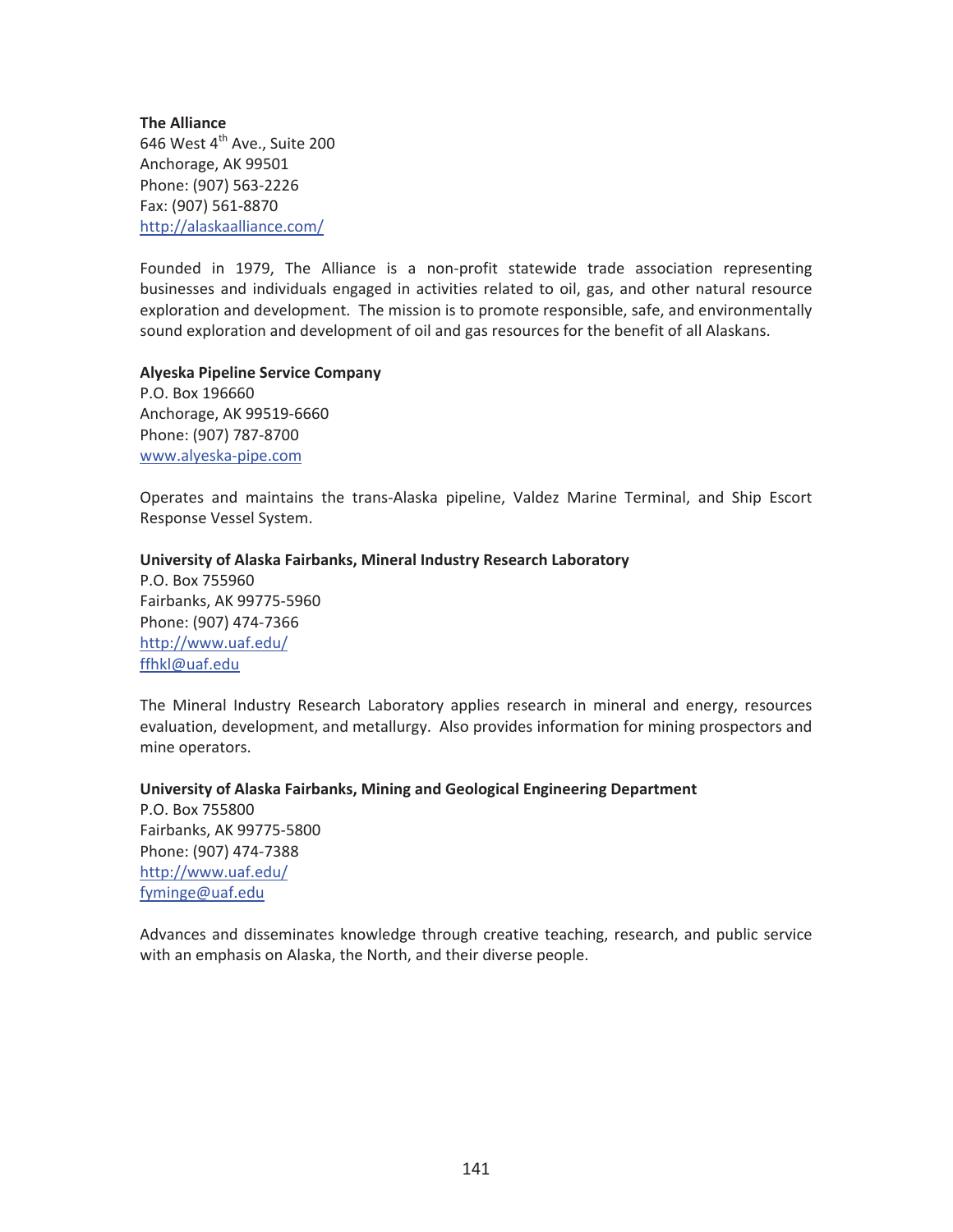## **Municipal Informational Services**

#### **Alaska Municipal League**

217 2nd Street, Suite 200 Juneau, AK 99801 Phone: (907) 586-1325 or Toll Free: (877) 636-1325 Fax: (907) 463-5480 www.akml.org info@akml.org

Financed through membership of Alaska's municipalities, cites, and boroughs. Represents unified voice of Alaska's local governments to influence state and federal decision-making. Builds consensus and partnerships to address Alaska's challenges and provides training and joint services to strengthen Alaskan local governments.

## **Music**

Whether used for background music or on a phone system, most music is protected by copyright. Business owners should be aware of both their rights and responsibilities. The three organizations listed below discuss license performance rights for most of the music copyright holders in the United States. Additional information regarding compliance with the Copyright Law for music use can be obtained by contacting an attorney or the organizations listed below.

#### **American Society of Composers, Authors, and Publishers (ASCAP)**

One Lincoln Plaza New York, NY 10023 Fax: (212) 595-3276 www.ascap.com/index.html

## **Broadcast Music, Inc. (BMI)**

10 Music Square East Nashville, TN 37203-4399 Phone: (615) 401-2000 www.bmi.com/

#### **SESAC, Inc.**

55 Music Square East Nashville, TN 37203 Phone: (615) 320-0055 Fax: (615) 963-3527 www.sesac.com/index.aspx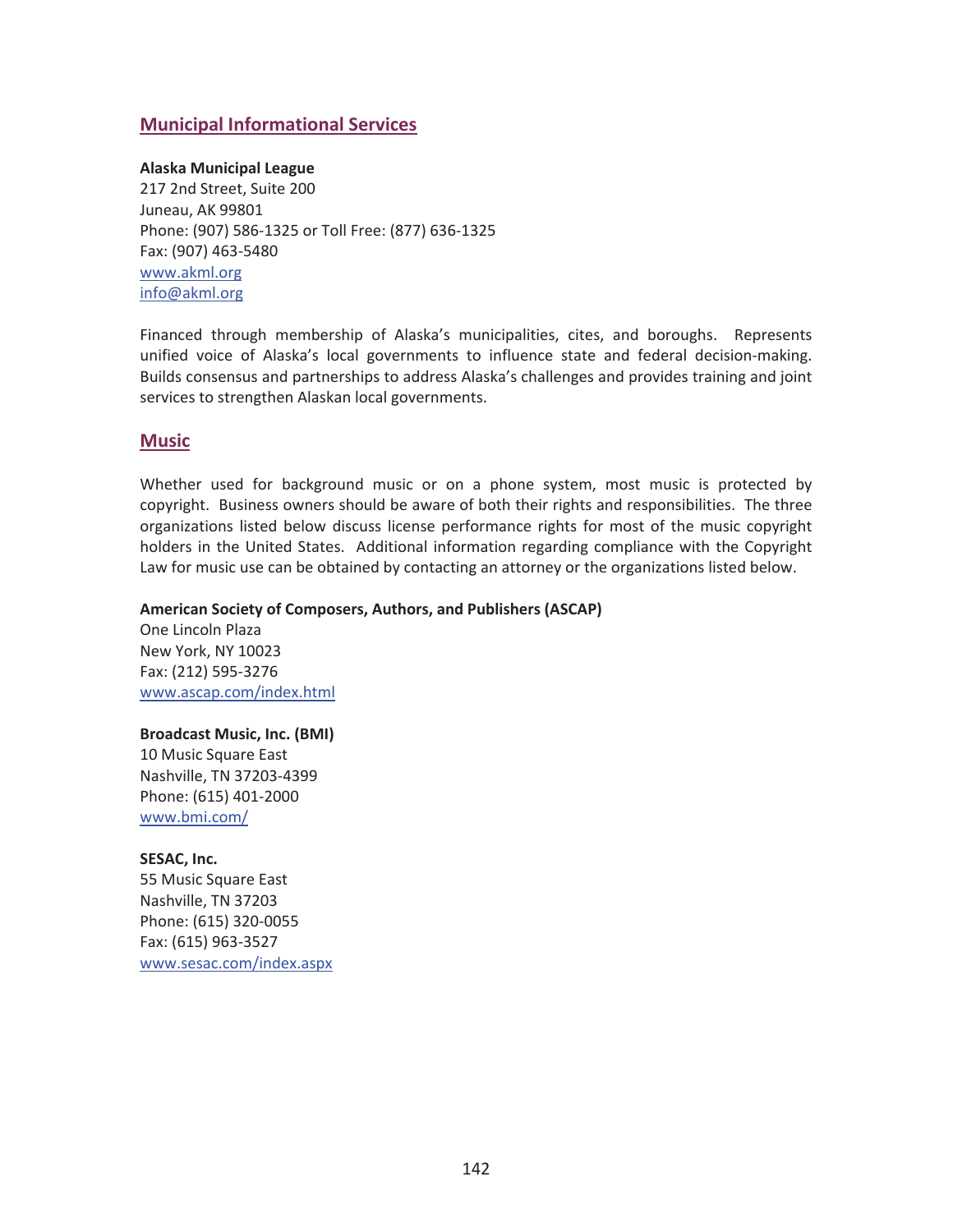## **Native Affairs**

## **Alaska Federation of Natives**

1577 C Street, Suite 300 Anchorage, AK 99501 Phone: (907) 274-3611 Fax: (907) 276-7989 http://www.nativefederation.org/

The Alaska Federation of Natives provides information, expertise, and public advocacy on native issues statewide.

## **Alaska Village Initiative**

1577 C Street, Suite 304 Anchorage, AK 99501 Phone: (907) 274-5400 or (800) 478-2332 Fax: (907) 263-9971 www.akvillage.com info@akvillage.com

A self-supporting corporation organized by and for Rural Alaskans, the Alaska Village Initiatives promotes the economic well being of Rural Alaskans through economic development, assistance, networking, advocacy, and education.

## **United States Department of the Interior, Bureau of Indian Affairs**

3601 "C" Street, Suite 1258 Anchorage, AK 99503-5947 Phone: (907) 271-4088 Fax: (907) 271-4836 http://www.doi.gov/bia/

The Bureau of Indian Affairs administers federal education, employment assistance, economic development, welfare, and social programs for Alaska Natives.

## **Native Regional Corporations**

Native Regional Corporations were formed under the Alaska Business Corporation Act pursuant to P.I. 92-203.

## **Ahtna, Inc.**

P.O. Box 649 Glennallen, AK 99588 Phone: (907) 822-3476 Fax: (907) 822-3495 www.ahtna-inc.com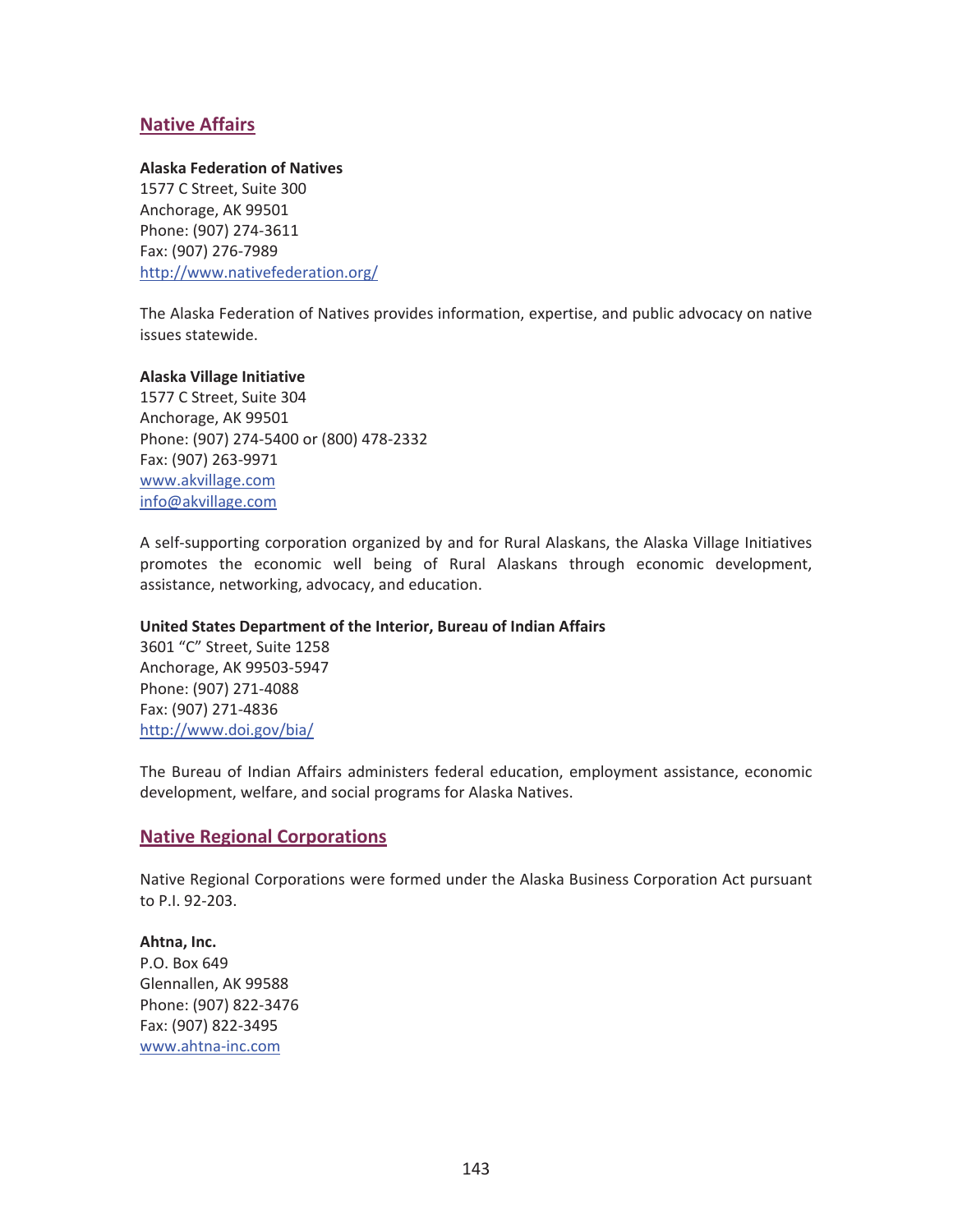#### **Aleut Corporation**

4000 Old Seward Hwy, Suite 300 Anchorage, AK 99503 Phone: (907) 561-4300 Fax: (907) 563-4328 www.aleutcorp.com receptionist@aleucorp.com

## **Arctic Slope Regional Corporation**

P.O. Box 129 Barrow, AK 99723 Phone: (907) 852-8633 Fax: (907) 852-5733 www.asrc.com info@asrc.com

#### **Bering Straits Native Corporation**

P.O. Box 1008 Nome, AK 99762 Phone: (907) 443-5252 or (800) 478-5079 Fax: (907) 443-2985 www.beringstraits.com info@beringstraits.com

## **Bristol Bay Native Corporation**

111 West  $16^{th}$  Ave., Suite 400 Anchorage, AK 99501 Phone: (907) 278-3602 or (800) 426-3602 Fax: (907) 276-3924 www.bbnc.net

#### **Calista Corporation**

301 Calista Court, Suite A Anchorage, AK 99518 Phone: (907) 279-5516 or (800) 277-5516 Fax: (907) 644-6374 www.calistacorp.com

#### **Chugach Alaska Corporation**

3800 Center Point Drive, Suite 601 Anchorage, AK 99503 Phone: (907) 563-8866 www.chugach-ak.com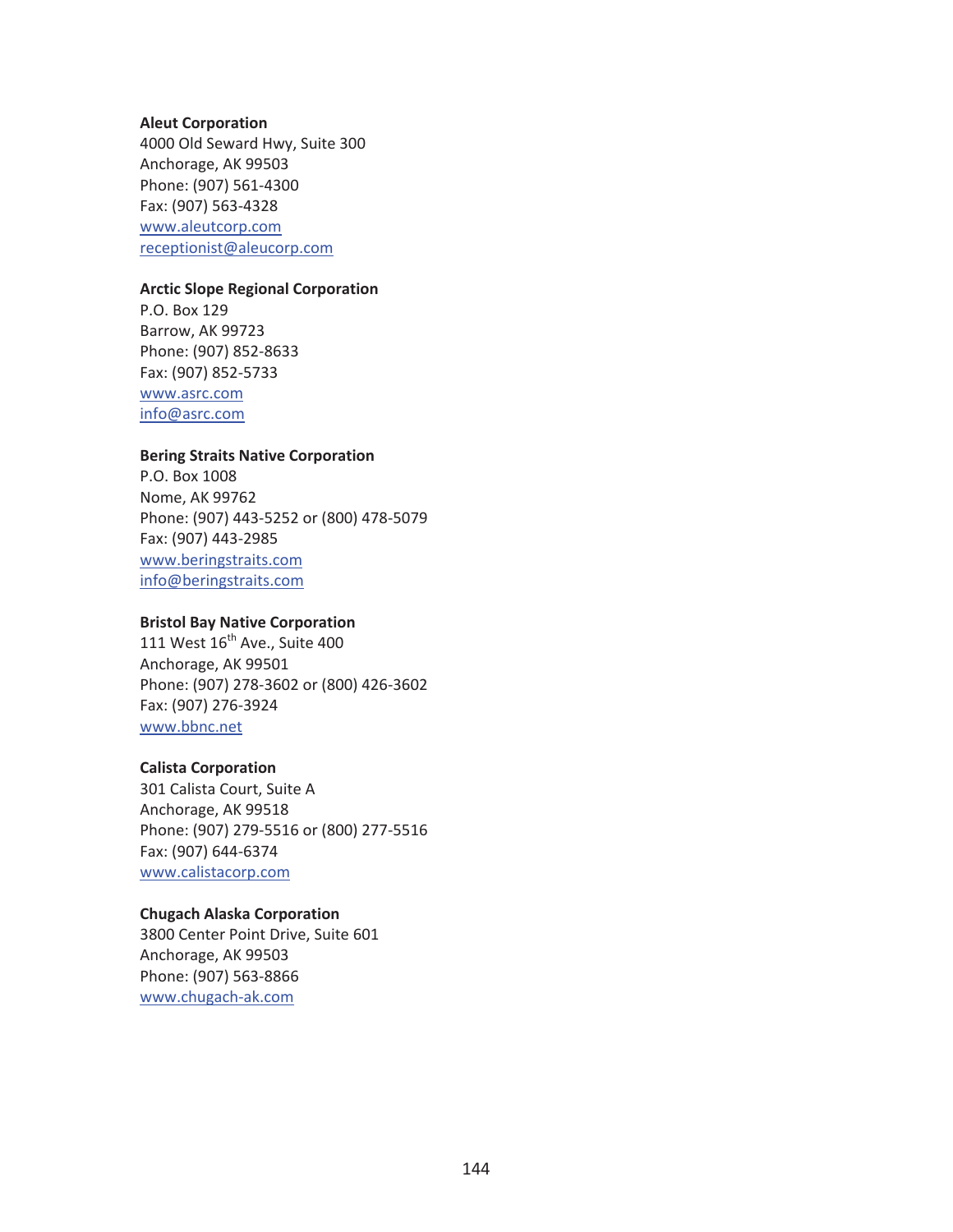### **Cook Inlet Region, Inc.**

P.O. Box 93330 Anchorage, AK 99509-3330 Phone: (907) 274-8638 or (800) 764-2474 Fax: (907) 279-8836 www.ciri.com

### **Doyon Limited**

1 Doyon Place, Suite 300 Fairbanks, AK 99701-2941 Phone: (907) 459-2000 or (888) 478-4755 Fax: (907) 459-2060 www.doyon.com info@doyon.com

### **Koniag, Inc.**

104 Center Avenue, Suite 205 Kodiak, AK 99615 Phone: (907) 486-2530 or Toll Free: (800) 658-3818 Fax: (907) 486-3325 www.koniag.com

### **Nana Regional Corporation Inc.**

1001 East Benson Blvd. Anchorage, AK 99508 Phone: (907) 265-4100 or (800) 478-2000 Fax: (907) 265-4123 www.nana.com info@nana.com

### **Sealaska**

One Sealaska Plaza, Suite 400 Juneau, AK 99801 Phone: (907) 586-1512 or (800) 848-5921 Fax: (907) 586-2304 www.sealaska.com

### **The Thirteenth Regional Corporation**

1156 Industry Drive Seattle, WA 98188 Phone: (206) 575-6229 Fax: (206) 575-6283 www.the13thregion.com info@the13thregion.com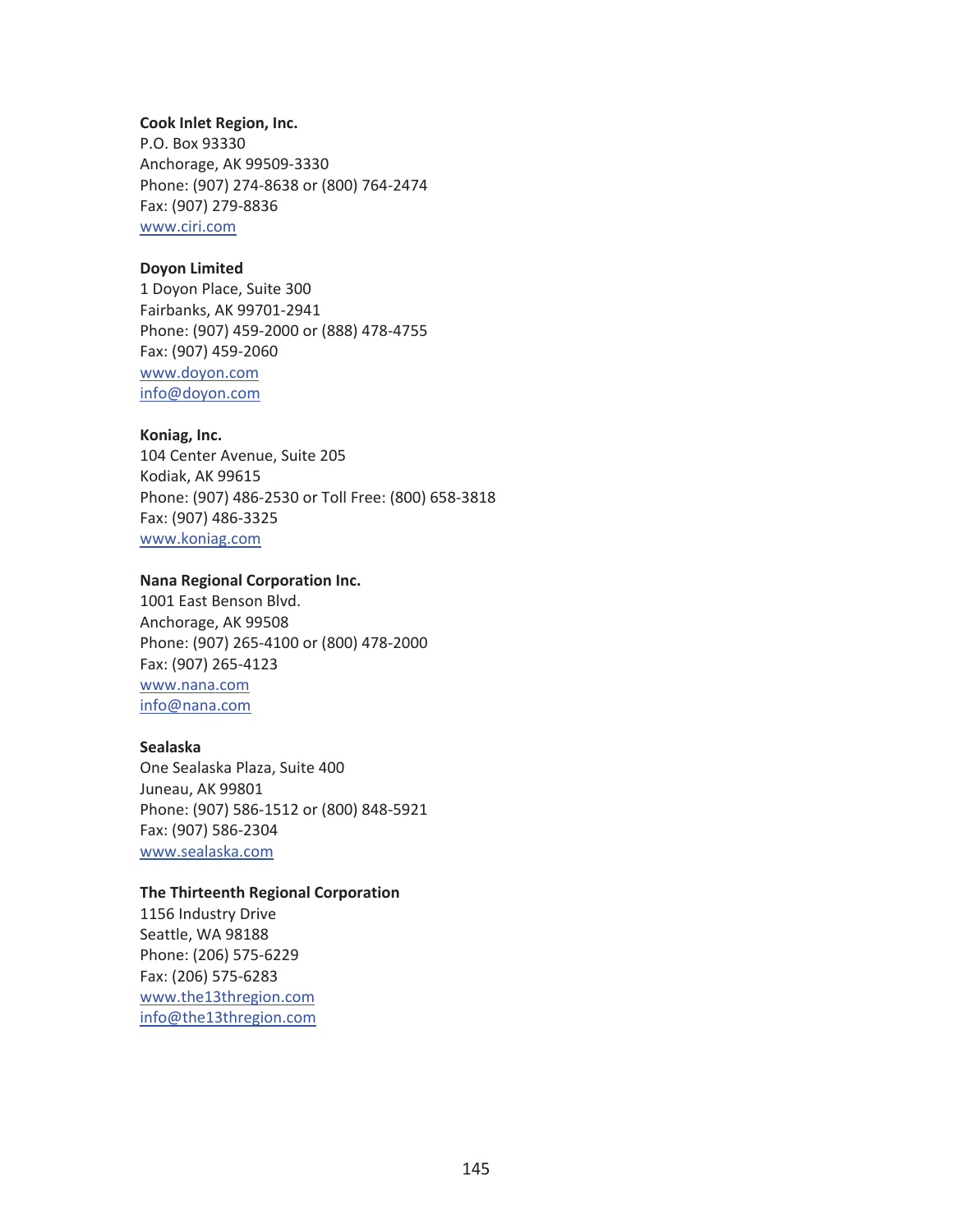### **Organized Boroughs**

### **Aleutians East Borough**

P.O. Box 349 Sand Point, AK 99661 Phone: (907) 383-2699 or (888) 383-2699 Fax: (907) 383-3496 www.aleutianseast.org

### **Aleutians East Borough Headquarters**

3380 "C" Street, Suite 205 Anchorage, AK 99503 Phone: (907) 274-7556 Fax: (907) 276-7569 www.aleutianseast.org

### **Bristol Bay Borough**

P.O. Box 189 Naknek, AK 99633 Phone: (907) 246-4224 Fax: (907) 246-6633 www.theborough.com

### **Denali Borough**

P.O. Box 480 Healy, AK 99743 Phone: (907) 683-1330 Fax: (907) 683-1340 www.denaliborough.govoffice.com dbcovt@mtaonline.net

### **Fairbanks North Star Borough**

809 Pioneer Road Fairbanks, AK 99707 Phone: (907) 459-1000 www.co.fairbanks.ak.us

#### **Haines Borough**

P.O. Box 1209 Haines, AK 99827 Phone: (907) 766-2231 Fax: (907) 766-2716 www.hainesborough.us/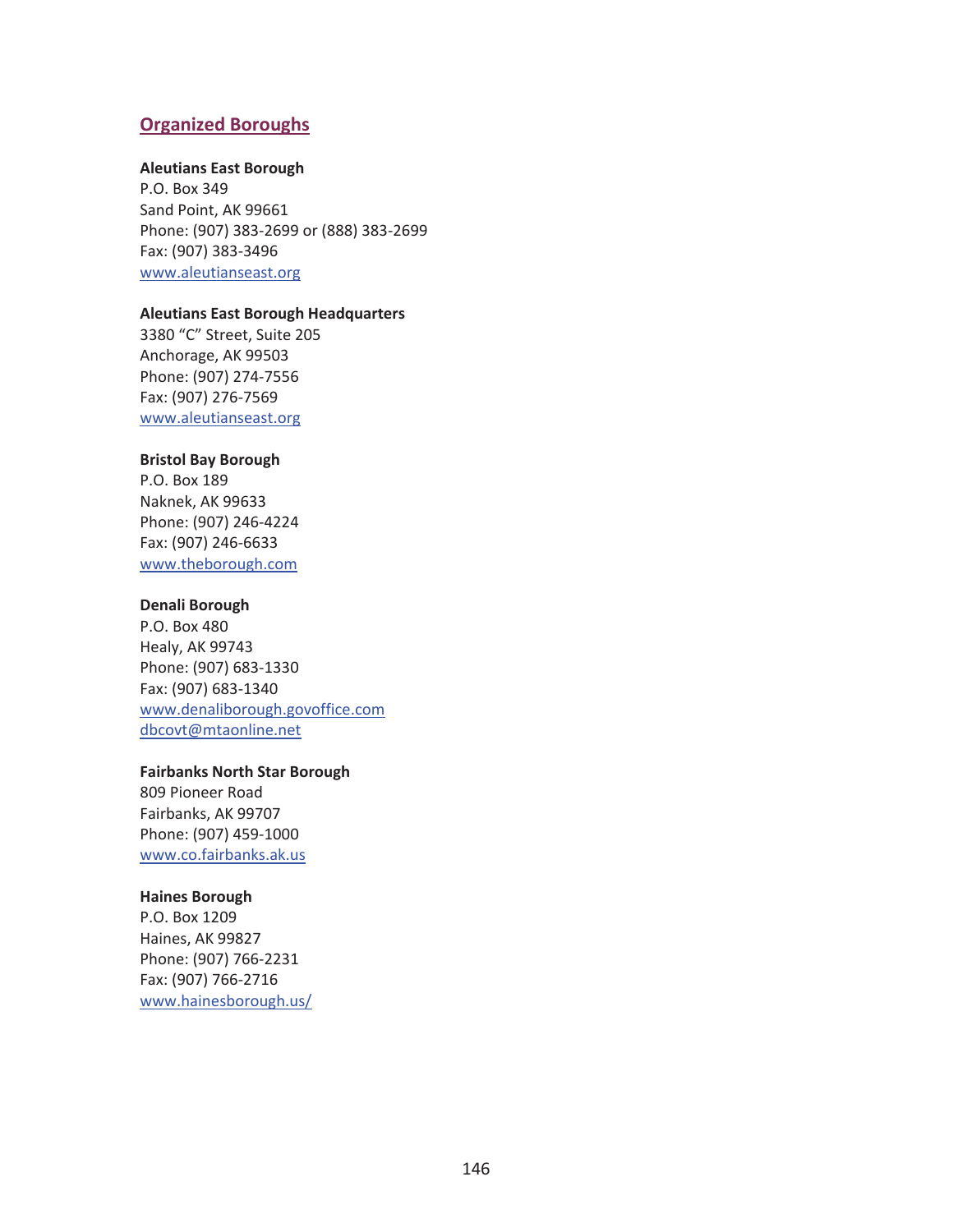### **Juneau City and Borough**

155 S. Seward Street Juneau, AK 99801 Phone: (907) 586-5240 Fax: (907) 586-5385 www.juneau.org

### **Kenai Peninsula Borough**

144 North Binkley Street Soldotna, AK 99669 Phone: (907) 262-4441 or (800) 478-4441 Fax: (907) 262-1892 www.borough.kenai.ak.us

### **Ketchikan Gateway Borough**

1900 1st Ave. Ketchikan, AK 99901 Phone: (907) 228-6625 Fax: (907) 228-6684 www.borough.ketchikan.ak.us

### **Kodiak Island Borough**

710 Mill Bay Road Kodiak, AK 99615 Phone: (907) 486-9300 www.kib.co.kodiak.ak.us info@kib.co.kodiak.ak.us

### **Lake and Peninsula**

P.O. Box 495 King Salmon, AK 99613 Phone: (907) 246-3421 or (800) 764-3421 Fax: (907) 246-6602 www.lakeandpen.com

### **MatanuskaͲSusitna Borough**

350 E. Dahlia Avenue Palmer, AK 99645-6488 Phone: (907) 746-7404 Fax: (907) 476-7444 www.matsugov.us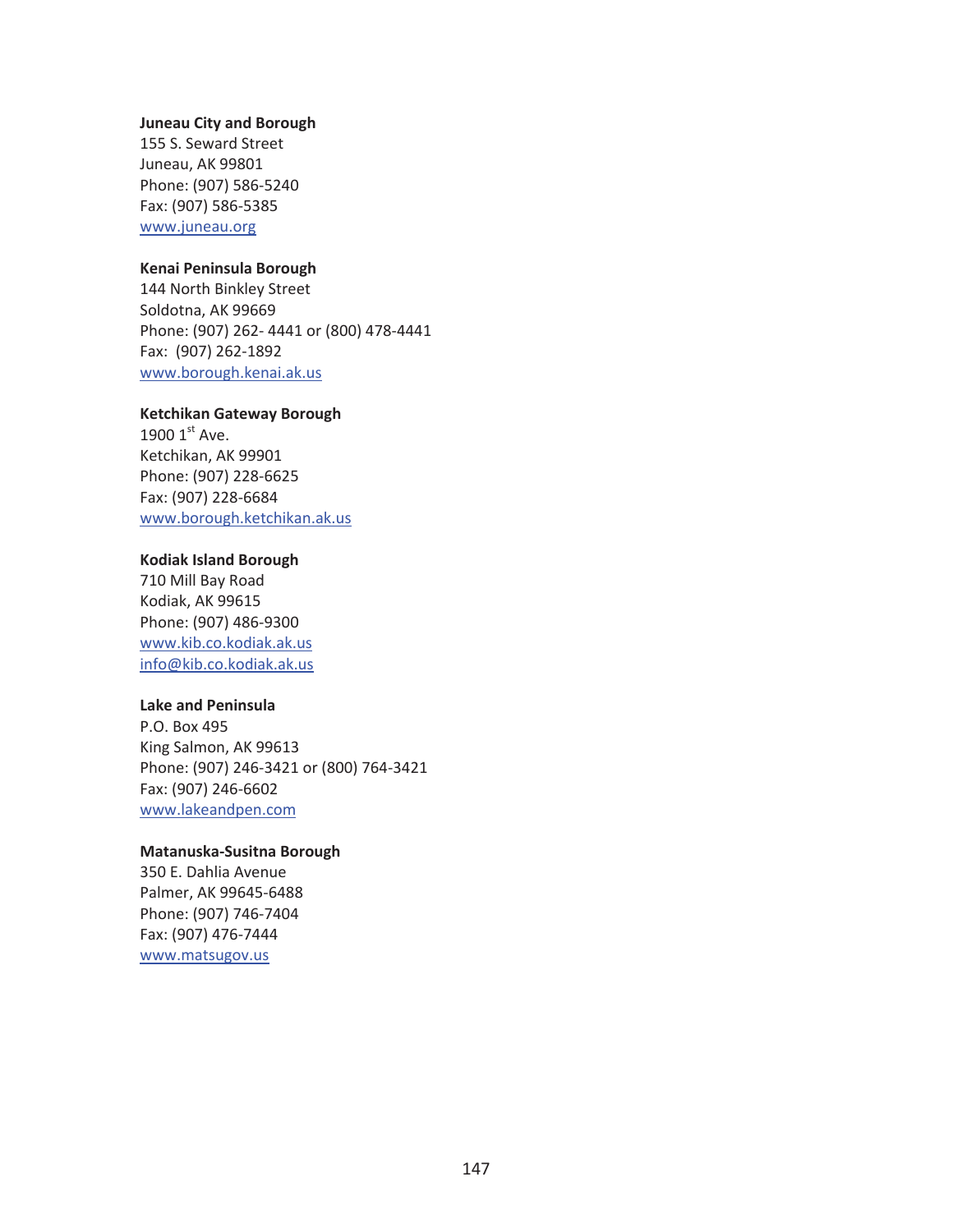### **Municipality of Anchorage**

632 West 6<sup>th</sup> Avenue Anchorage, AK 99501 Phone: (907) 343-7100 Fax: (907) 343-7180 www.muni.org

### **North Slope Borough**

P.O. Box 69 Barrow, AK 99723 Phone: (907) 852-2611 www.north-slope.org

### **Northwest Arctic Borough**

P.O. Box 1110 Kotzebue, AK 99752 Phone: (907) 442-2500 or (800) 478-1110 Fax: (907) 442-2930 www.nwabor.org

### **Sitka City and Borough**

100 Lincoln Street Sitka, AK 99835 Phone: (907) 747-3294 Fax: (907) 747-4779 www.cityofsitka.com

### **Yakutat City and Borough**

P.O. Box 160 Yakutat, AK 99689 Phone: (907) 784-3323 Fax: (907) 784-3281 http://www.yakutatak.govoffice2.com/

### **Taxes**

**Alaska Department of Revenue, Tax Division** www.tax.state.ak.us/

### **Juneau Office:**

333 W Willoughby Ave., 11th Floor Side B Juneau, AK 99811-0420 Phone: (907) 465-2320 Fax: (907) 465-2375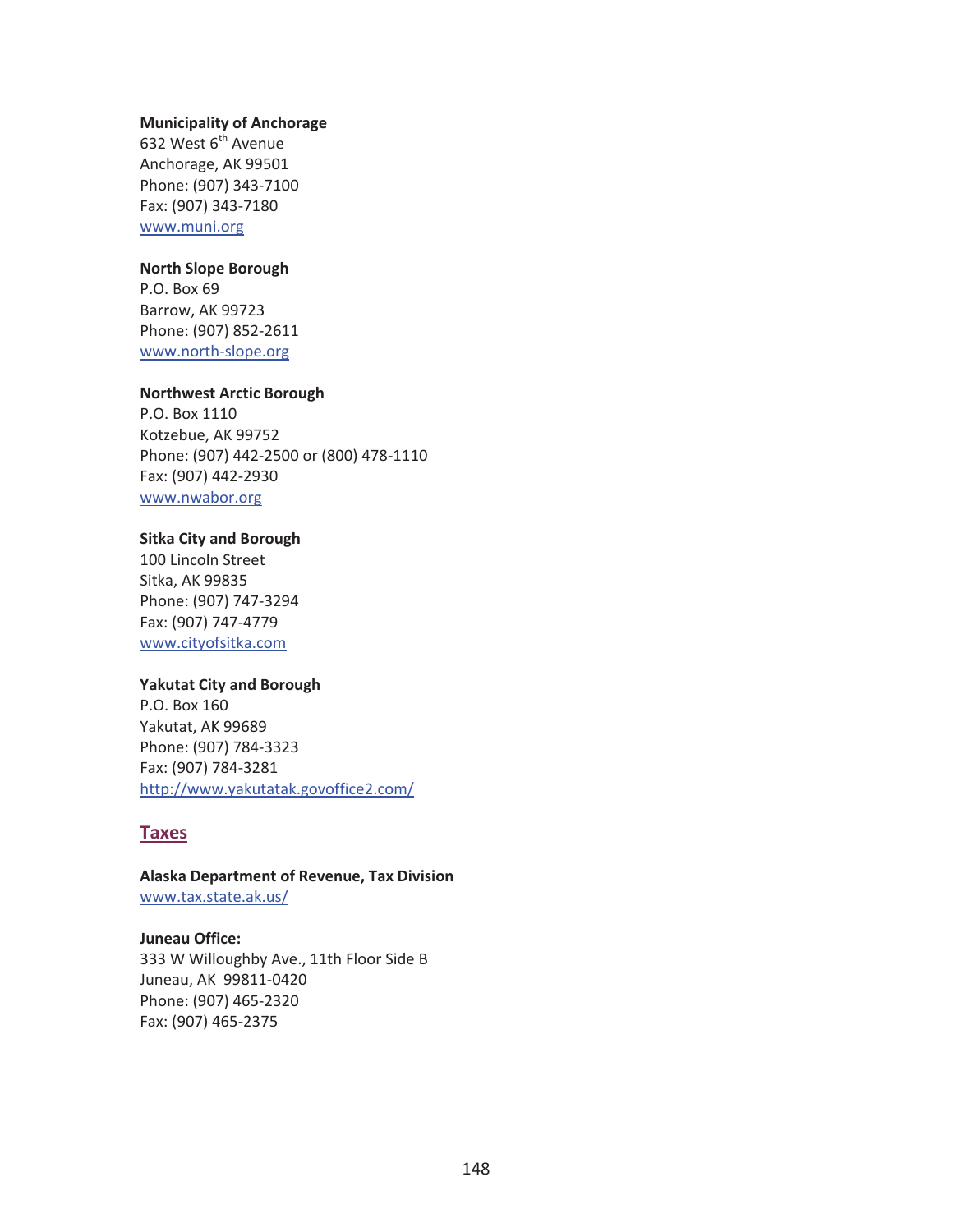### **Anchorage Office:**

550 W. 7<sup>th</sup> Ave., Suite 500 Anchorage, AK 99501-3555 Phone: (907) 269-6620 Fax: (907) 269-6644

This is a State of Alaska agency, which administers Alaska tax programs.

**United States Department of the Treasury, Internal Revenue Services** Tax Assistance: (800) 829-1040 Taxpayer Advocate's Office: (907) 271-6877 www.irs.gov

### **Anchorage**

949 East 36th Avenue Anchorage, AK 99508 Phone: (907) 271-6391

### **Fairbanks**

101 12th Avenue Fairbanks, AK 99701 Phone: (907) 456-0204

The IRS Tax Assistance offices provide a variety of services for small business owners, such as small business training workshops, forms and publications, and personal assistance by phone or in-person at one of the IRS offices.

### **Tourism**

### **Alaska Department of Commerce, Community, and Economic Development, Office of Economic Development** http://www.commerce.state.ak.us/oed/home.htm

### **Juneau Office:**

P.O. Box 110804 Juneau, AK 99811-0804 Phone: (907) 465-5478 Fax: (907) 465-3767

### **Anchorage Office:**

550 W. 7<sup>th</sup> Ave., Suite 1770 Anchorage, AK 99501 Phone: (907) 269-8112 Fax: (907) 269-8125

The Office of Economic Development facilitates economic development and employment opportunities, particularly in rural Alaska, and offers specialized assistance in the tourism,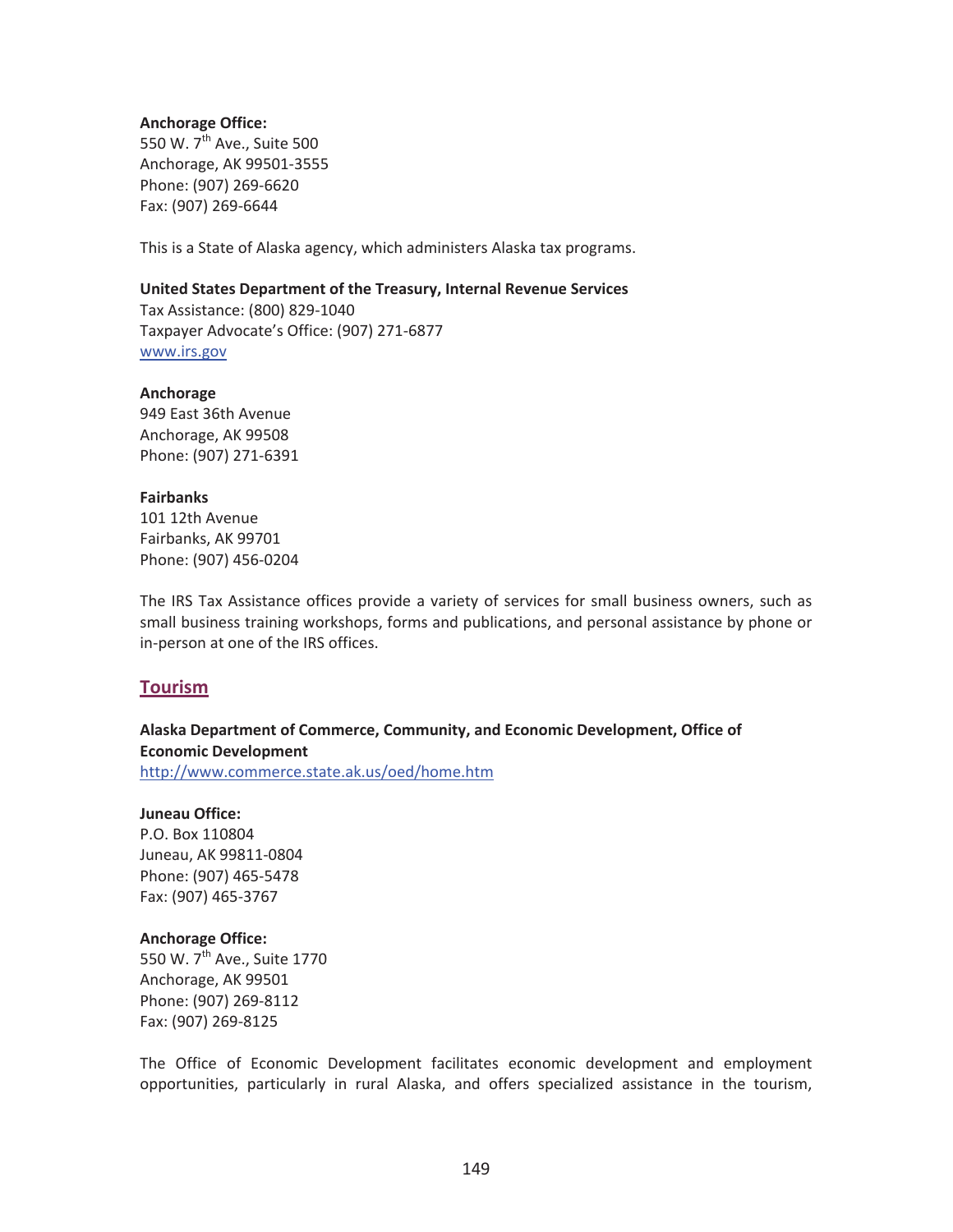fisheries, and minerals development sectors. They oversee the orderly growth of the visitor industry by helping Alaskan communities plan for tourism development and assisting Alaskans develop/market their product. Facilitation is accomplished by providing one-on-one consultations, updates on industry affair, research and promotional expertise.

### **Alaska Travel Industry Association**

2600 Cordova Street, Suite 201 Anchorage, AK 99503 Phone: (907) 929-2842 Fax: (907) 561-5727 www.alaskatia.org atia@alaskatia.org

For the past four years, the Alaska Travel Industry Association has been in existence to promote trade and marketing trade for over 1000 large and small tourism and travel-related businesses throughout Alaska.

### **Anchorage Convention and Visitors Bureau**

524 West Fourth Avenue Anchorage, AK 99501-2212 Phone: (907) 276-4118 Fax: (907) 278-5559 www.anchorage.net info@anchorage.net

The Anchorage Convention and Visitors Bureau (ACVB) promote, attract, and serve visitors to the Anchorage area. It combines public and private resources to promote all of the Municipality of Anchorage from Portage Glacier to Eklutna, as a year round destination. As a way of promoting the state's largest city, the ACVB also promotes attractions and activities in South Central Alaska, a day's trip away.

### **Transportation**

### **Alaska Department of Transportation and Public Facilities**

3132 Channel Drive Juneau, AK 99801-2500 Phone: (907) 465-3900 Fax: (907) 586-8365 www.dot.state.ak.us dot.commissioner@alaska.gov

The Alaska Department of Transportation and Public Facilities plans, constructs, maintains, and operates the state's transportation systems, as well as state buildings and related facilities. DOT&PF is responsible for the administration and operation of the state ferry fleet. For schedules, rates, and reservations, contact the Alaska Marine Highway in major Alaska ports of call, or contact the central Juneau Office at (800) 642-0066.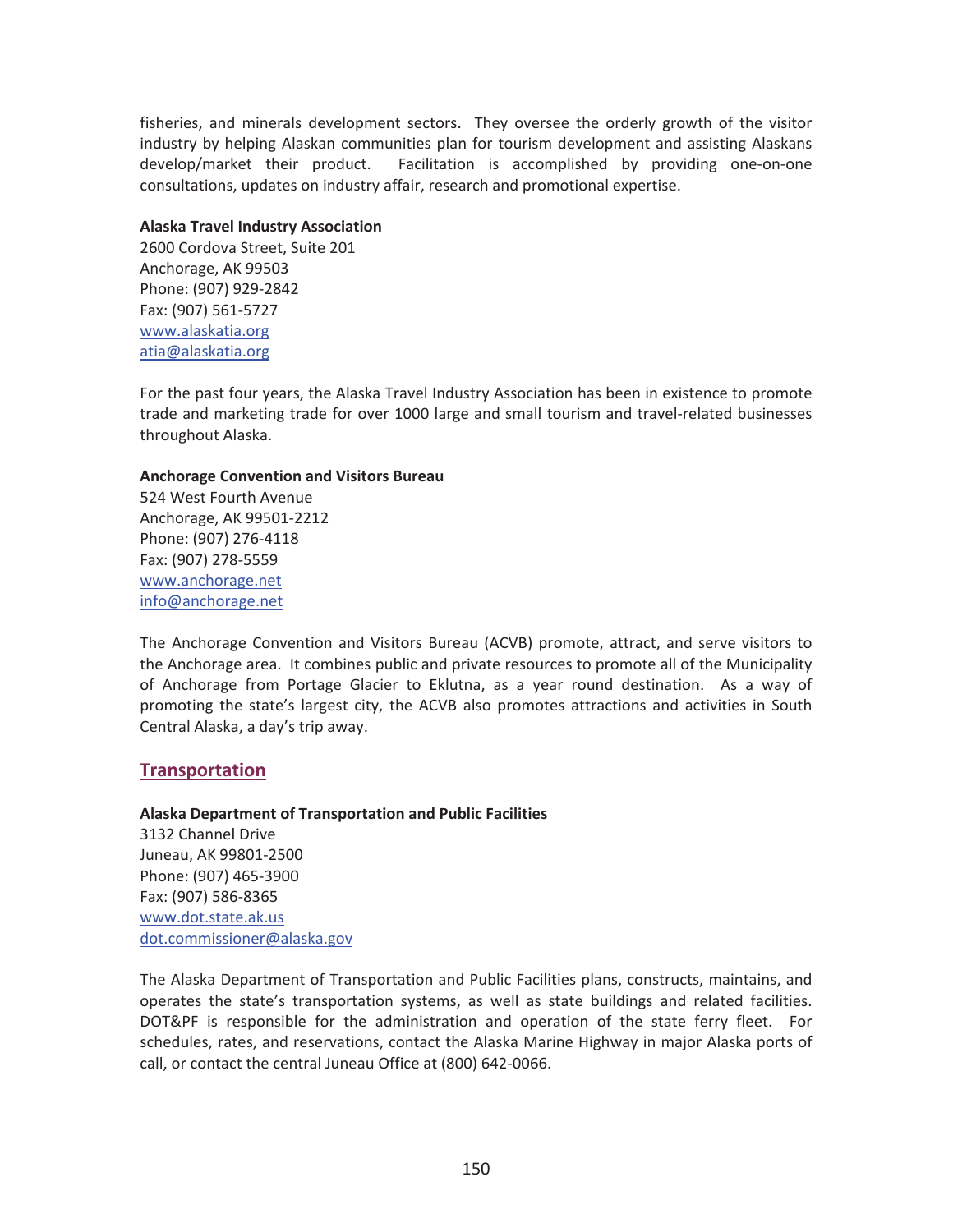### **Alaska Department of Transportation and Public Facilities, Civil Rights Office**

2200 East 42nd Avenue Anchorage, AK 99519-6900 Phone: (907) 269-0851 or (800) 770-6236 Fax: (907) 269-0847 www.dot.state.ak.us/cvlrts/tribal.shtml

The Civil Rights Office is committed to ensuring equal opportunity for all businesses and personnel on DOT&PF projects. DOT&PF's policy is to ensure that no person be excluded from participation, or be denied benefits, based on race, religion, color, gender, age, marital status, ability, or national origin. Contact this office for information pertaining to the Disadvantaged Business Enterprises Program (DBE).

### **Alaska International Airport System**

### **Ted Stephens Anchorage International Airport**

P.O. Box 196960 Anchorage, AK 99519-6960 Phone: (907) 266-2526 http://dot.alaska.gov/anc/index.shtml

### **Fairbanks International Airport System**

6450 Airport Way, Suite 1 Fairbanks, AK 99709 Phone: (907) 474-2500 http://dot.alaska.gov/faiiap/index.shtml

### **Alaska Railroad Corporation**

327 West Ship Creek Avenue Anchorage, AK 99501 Phone: (800) 321-6518 www.alaskarailroad.com

The Alaska Railroad Corporation provides 525 miles of main line track from the ice-free ports of Seward and Whittier, through Anchorage, to the Interior at Fairbanks. For passenger schedules & fares call (907) 265-2494.

### **Water and Power**

### **Alaska Department of Natural Resources, Division of Mining, Land and Water**

550 West 7<sup>th</sup> Avenue, Suite 1070 Anchorage, AK 99501 Phone: (907) 269-8600 Fax: (907) 269-8904 www.dnr.state.ak.us/mlw/index.htm

The Division of Mining, Land and Water provides information on state water rights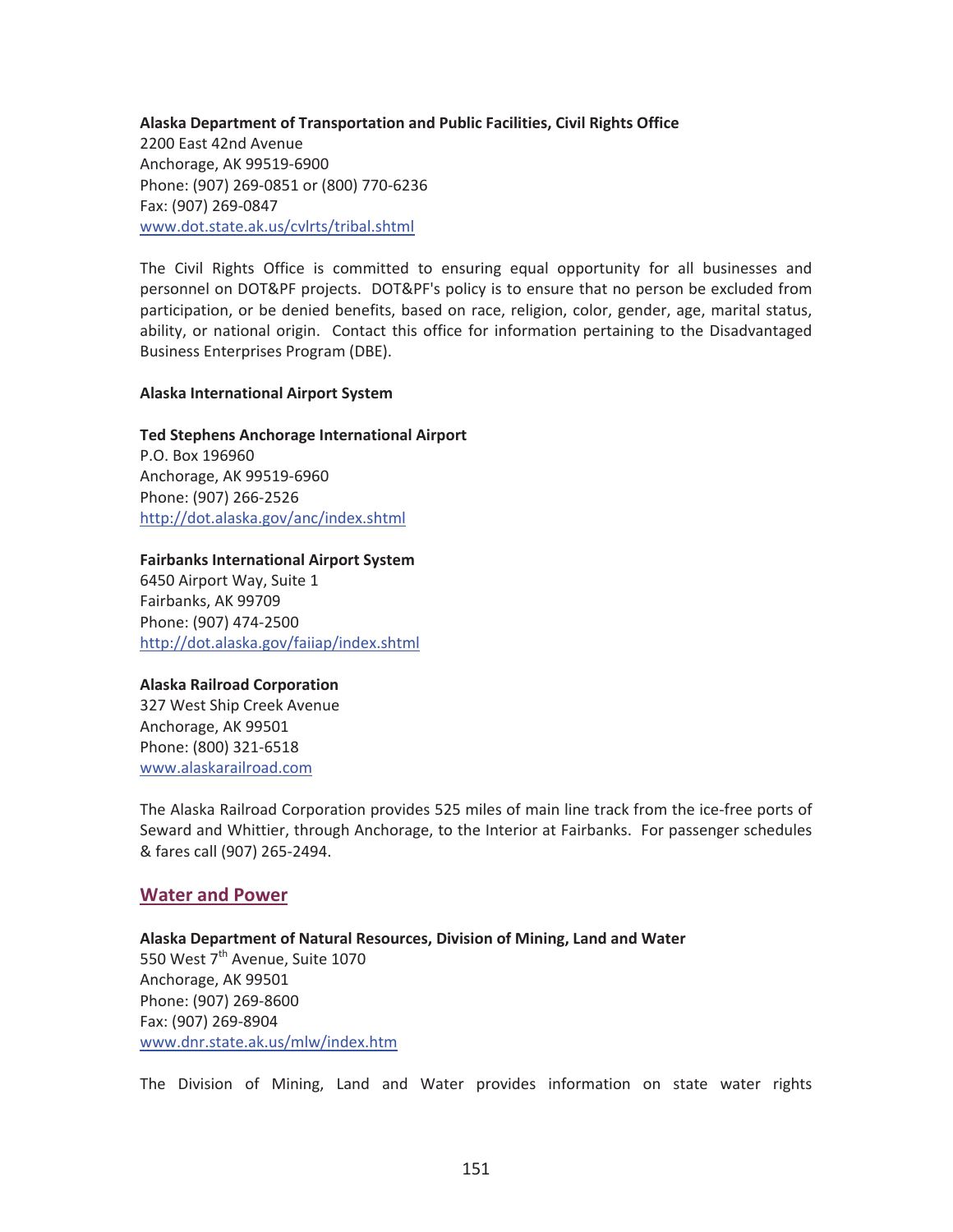appropriations, issues permits for the use of water, construction, modification, operation, removal, and abandonment of dams. They also provide hydrologic analysis of surface and groundwater resources.

**U.S. Army Corps of Engineers** P.O. Box 6898 Elmendorf AFB, AK 99506-0898 Phone: (907) 753-2520 Fax: (907) 753-5610 www.poa.usace.army.mil/hm/default.htm

Designs and constructs facilities for the Army and Air Force in Alaska. In cooperation with local sponsors, designs, and constructs small boat harbors and flood control projects throughout the state. The U.S. Army Corps of Engineers manages programs to remove hazardous, toxic, and radiological waste from formerly used military sites. They also regulate construction in navigable waters; while dredging and placing fill material in all waters and wetlands. And serve as the real estate agent for military in Alaska.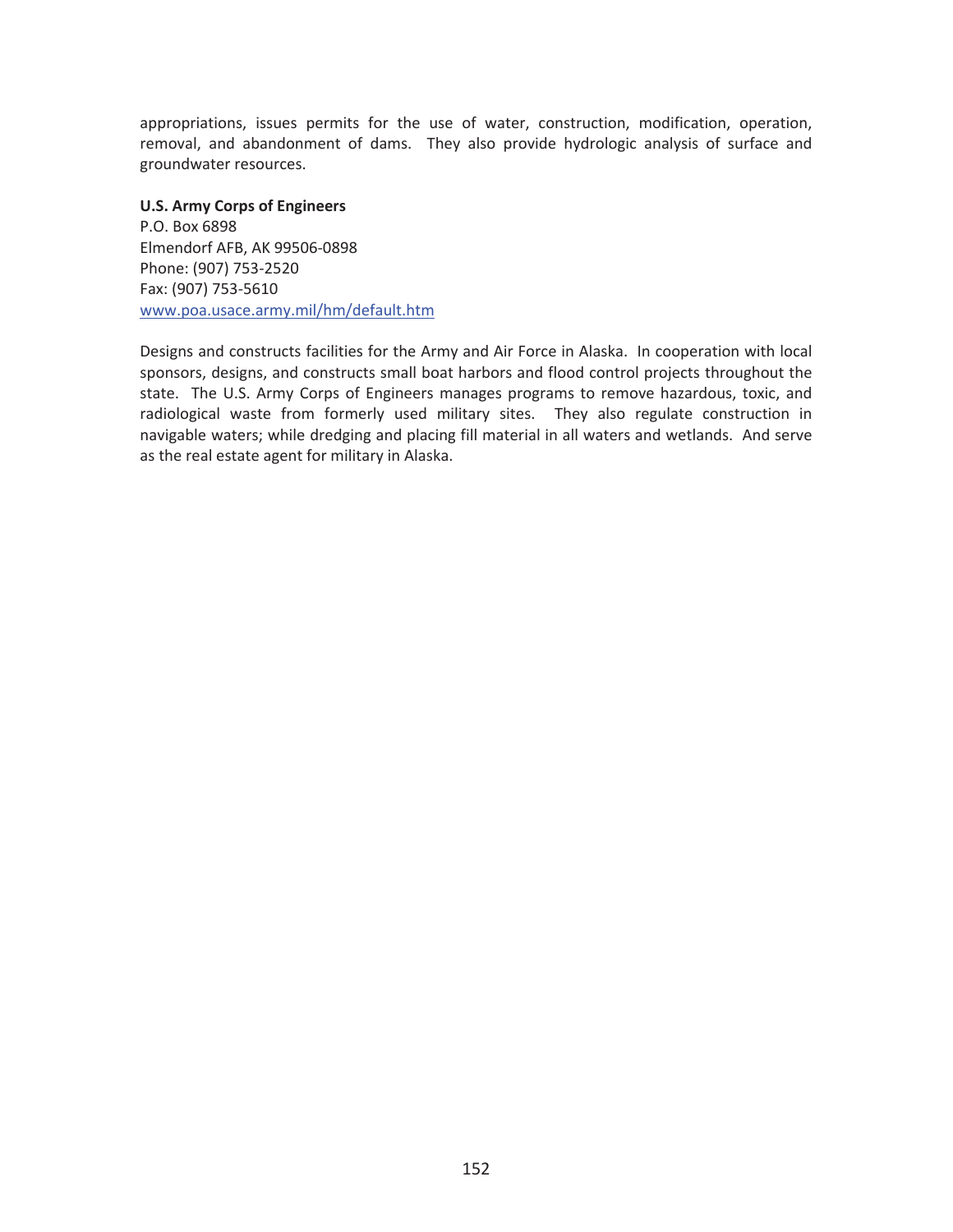# **REFERENCE SECTION**

### **SECTION A. ACRONYMS**

Listed alphabetically below are all of the acronyms used in this publication.

| 9006 Energy               | Renewable Energy Systems and Energy Efficiency Improvements                                                                                                          |  |  |
|---------------------------|----------------------------------------------------------------------------------------------------------------------------------------------------------------------|--|--|
|                           | Grants (Offered by USDA)                                                                                                                                             |  |  |
| <b>ABC Board</b>          | Alcoholic Beverage Control Board                                                                                                                                     |  |  |
| <b>ABDC</b>               | Alaska Business Development Center, Inc.                                                                                                                             |  |  |
| Act (the)                 | Alaska Workers' Compensation Act                                                                                                                                     |  |  |
| <b>ACVB</b>               | Alaska Convention and Visitors Bureau                                                                                                                                |  |  |
| ADF&G                     | Alaska Department of Fish & Game                                                                                                                                     |  |  |
| <b>ADH&amp;SS</b>         | Alaska Department of Health and Social Services                                                                                                                      |  |  |
| ADI                       | Alaska Department of Commerce, Community, & Economic                                                                                                                 |  |  |
|                           | Development; Alaska Division of Investments                                                                                                                          |  |  |
| <b>AIDEA</b>              | Alaska Industrial Development and Export Authority                                                                                                                   |  |  |
| <b>AKOSH</b>              | Alaska Department of Labor; Alaska Occupational Safety and<br><b>Health</b>                                                                                          |  |  |
| <b>AKSBDC</b>             | University of Alaska Anchorage; Small Business Development<br>Center                                                                                                 |  |  |
| <b>Alliance (The)</b>     | The Alaska Support Industry Alliance                                                                                                                                 |  |  |
| <b>ANSCA</b>              | Alaska Native Settlement Claims Act                                                                                                                                  |  |  |
| <b>ARDOR</b>              | Alaska Regional Development Organizations                                                                                                                            |  |  |
| <b>ARLF</b>               | Agricultural Revolving Loan Fund (Offered by Alaska Department                                                                                                       |  |  |
|                           | of Natural Resources; Division of Agriculture)                                                                                                                       |  |  |
| AS                        | Alaska Statute                                                                                                                                                       |  |  |
| <b>ASCAP</b>              | American Society of Composers, Authors, and Publishers                                                                                                               |  |  |
| <b>ASRC</b>               | Arctic Slope Regional Corporation                                                                                                                                    |  |  |
| <b>ASTF</b>               | Alaska Science and Technology Foundation                                                                                                                             |  |  |
| <b>ATIA</b>               | Alaska Travel Industry Association                                                                                                                                   |  |  |
| <b>AVES</b>               | Alaska Village Environmental Services                                                                                                                                |  |  |
| <b>AVI</b>                | Alaska Village Initiatives                                                                                                                                           |  |  |
| <b>B&amp;I</b>            | Business and Industry Loan Guarantees (Offered by USDA)                                                                                                              |  |  |
| <b>Bbl</b>                | Barrel                                                                                                                                                               |  |  |
| <b>BIA</b>                | The Department of Interior; Bureau of India Affairs                                                                                                                  |  |  |
| <b>BIDCO</b>              | Business and Industrial Development Corporation                                                                                                                      |  |  |
| <b>BMI</b>                | Broadcast Music, Inc.                                                                                                                                                |  |  |
| <b>Board, The</b>         | Alaska Board of Fisheries                                                                                                                                            |  |  |
| <b>Business Licensing</b> | Alaska Department of Commerce, Community, & Economic<br>Development; Division of Corporations, Business<br>and<br>Professional Licensing; Business Licensing Section |  |  |
| <b>CD</b>                 | <b>Compact Disk</b>                                                                                                                                                  |  |  |
| <b>CDC</b>                | <b>Certified Development Company</b>                                                                                                                                 |  |  |
| <b>CDQ</b>                | <b>Community Development Quota</b>                                                                                                                                   |  |  |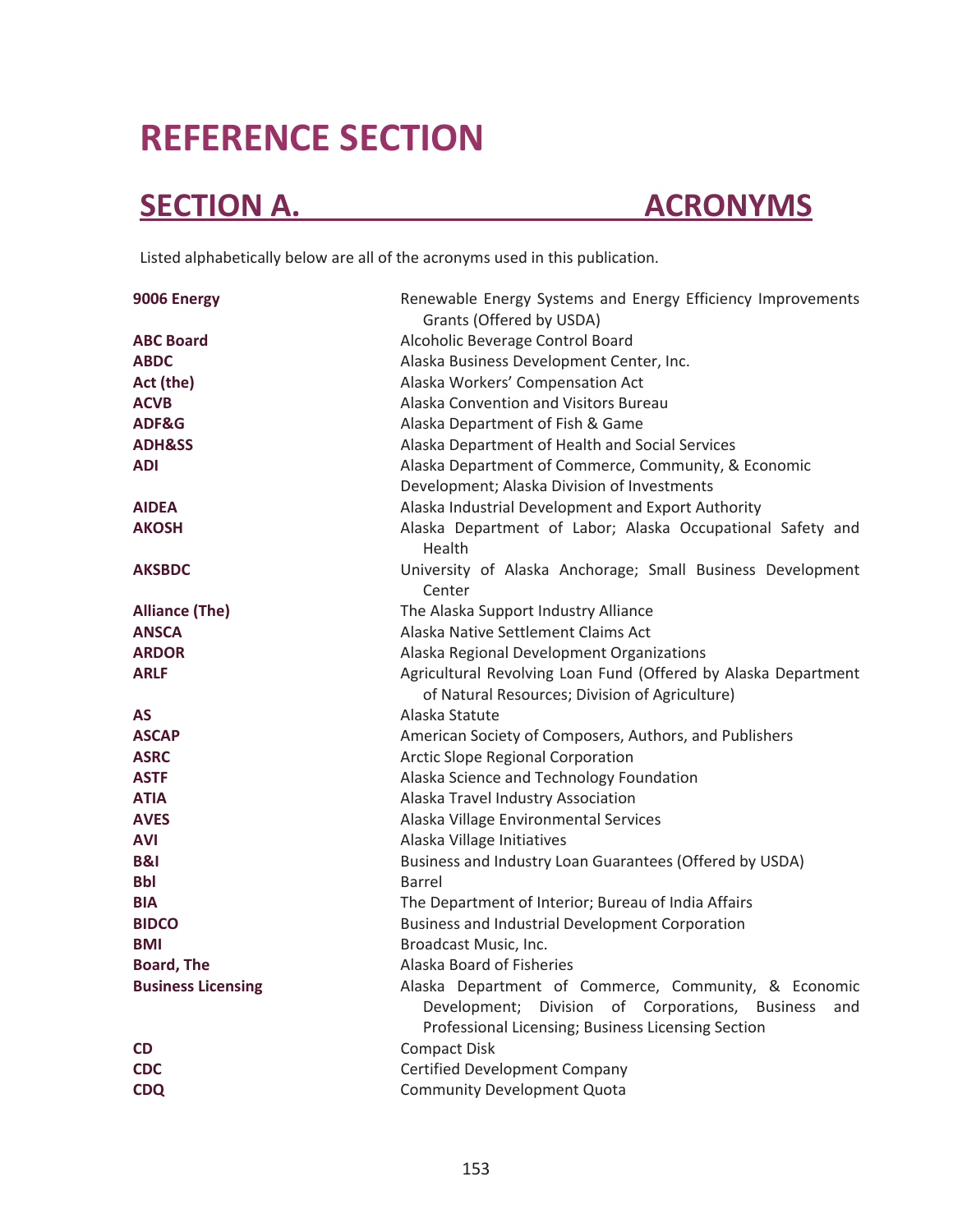| Center (the)                   | World Trade Center                                                                                                                                                         |  |  |
|--------------------------------|----------------------------------------------------------------------------------------------------------------------------------------------------------------------------|--|--|
| <b>CFAB</b>                    | Alaska Commercial Fishing and Agriculture Bank                                                                                                                             |  |  |
| <b>CFEC</b>                    | Alaska Department of Fish & Game; Commercial Fisheries Entry<br>Commission                                                                                                 |  |  |
| <b>Corporations Section</b>    | Alaska Department of Commerce, Community, and Economic<br>Development; Division of Corporations,<br><b>Business</b><br>and<br>Professional Licensing; Corporations Section |  |  |
| <b>CPA</b>                     | <b>Certified Public Accountant</b>                                                                                                                                         |  |  |
| <b>DBA</b>                     | Doing Business As                                                                                                                                                          |  |  |
| <b>DBE</b>                     | Disadvantaged Business Enterprises Program                                                                                                                                 |  |  |
| <b>DCCED</b>                   | Alaska Department of Commerce, Community, and Economic<br>Development                                                                                                      |  |  |
| <b>DEC</b>                     | Alaska Department of Environmental Conservation                                                                                                                            |  |  |
| <b>DHS</b>                     | United States Department of Homeland Security                                                                                                                              |  |  |
| <b>Division of Insurance</b>   | Alaska Department of Commerce, Community, and Economic<br>Development; Division of Insurance                                                                               |  |  |
| <b>DNR</b>                     | Alaska Department of Natural Resources                                                                                                                                     |  |  |
| <b>DOA</b>                     | Alaska Department of Administration                                                                                                                                        |  |  |
| <b>DOC</b>                     | United States Department of Commerce                                                                                                                                       |  |  |
| <b>DOD</b>                     | United States Department of Defense                                                                                                                                        |  |  |
| <b>DOI</b>                     | United States Department of the Interior                                                                                                                                   |  |  |
| <b>DOLWD</b>                   | Alaska Department of Labor & Workforce Development                                                                                                                         |  |  |
| <b>DOR</b>                     | Alaska Department of Revenue                                                                                                                                               |  |  |
| DOT&PF<br><b>ECDA</b>          | Alaska Department of Transportation and Public Facilities                                                                                                                  |  |  |
| <b>ECU</b>                     | Evergreen Community Development Association<br>DEC; Division of Information & Administrative Services;                                                                     |  |  |
|                                | <b>Environmental Crimes Unit</b>                                                                                                                                           |  |  |
| <b>EDA</b>                     | United States Department of Commerce, Economic Development                                                                                                                 |  |  |
|                                | Administration                                                                                                                                                             |  |  |
| <b>EFH</b>                     | National Marine Fisheries Service; Essential Fish Habitat                                                                                                                  |  |  |
| <b>EFTPS</b>                   | Electronic Federal Tax Payment System                                                                                                                                      |  |  |
| <b>EIN</b>                     | <b>Employer Identification Number</b>                                                                                                                                      |  |  |
| <b>ELF</b>                     | <b>Economic Limit Factor</b>                                                                                                                                               |  |  |
| <b>Employment Security Tax</b> | Alaska Department of Labor & Workforce Development; Division<br>of Employment Security; Employment Security Tax                                                            |  |  |
| <b>ESA</b>                     | <b>Endangered Species Act</b>                                                                                                                                              |  |  |
| <b>Financial Examination</b>   | Alaska Department of Commerce, Community, and Economic<br>Development; Division of Insurance; Financial Examination<br>Section                                             |  |  |
| <b>Forest Service</b>          | United States Department of Agriculture; Forest Service                                                                                                                    |  |  |
| <b>FTD</b>                     | <b>Federal Tax Deposit</b>                                                                                                                                                 |  |  |
| <b>FUTA</b>                    | Federal Unemployment Tax Act                                                                                                                                               |  |  |
| <b>Guide, The</b>              | Alaska Economic Development Resource Guide                                                                                                                                 |  |  |
| <b>GMU</b>                     | <b>Game Management Unit</b>                                                                                                                                                |  |  |
| <b>GUA</b>                     | Guide Use Area                                                                                                                                                             |  |  |
| <b>HCD</b>                     | National Marine Fisheries Service; Habitat Conservation Division                                                                                                           |  |  |
| <b>HVAC</b>                    | Heating, Ventilation, Air Conditioning                                                                                                                                     |  |  |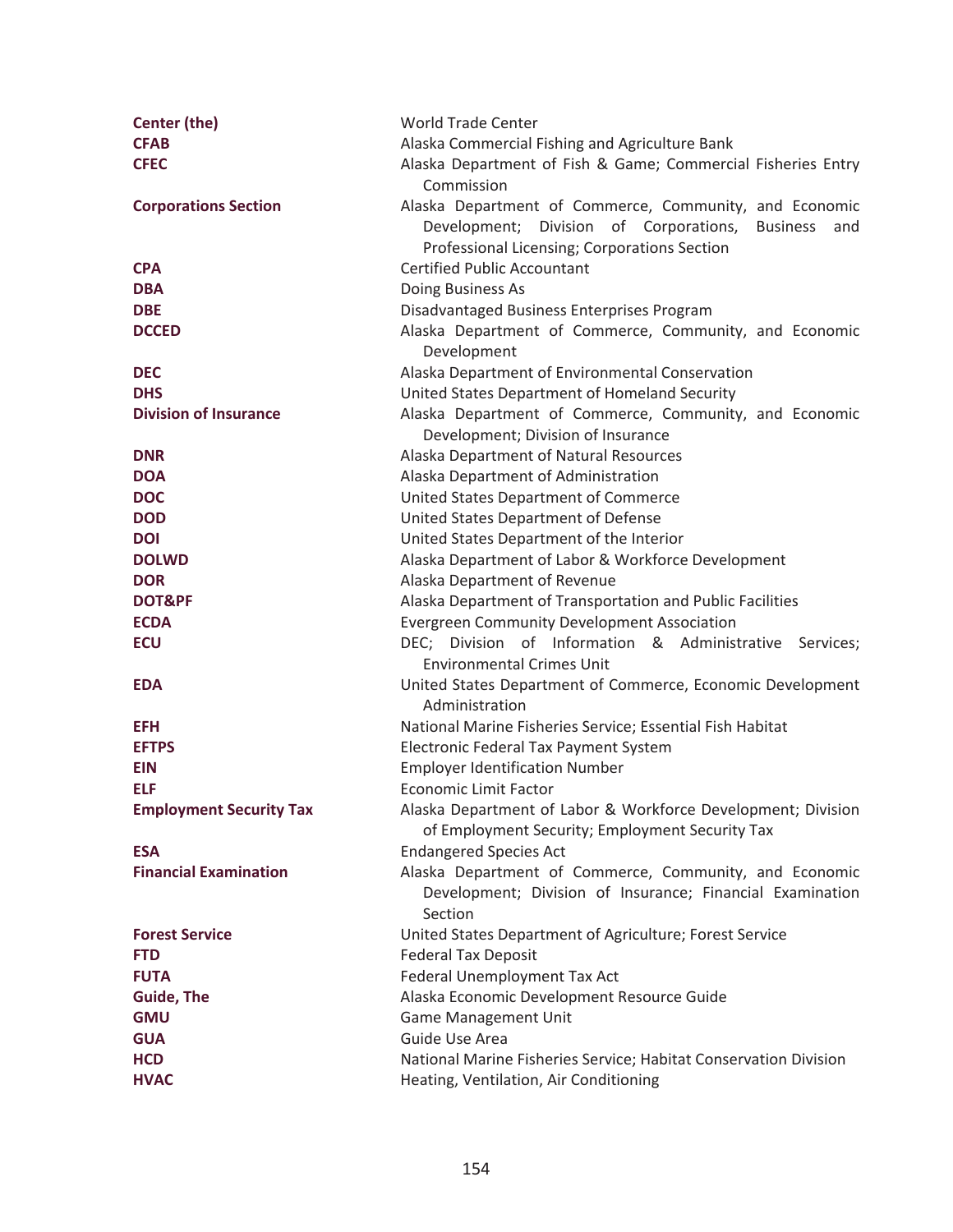| <b>IFQ</b>                            | Individual Fishing Quota                                                                                                                                                                 |  |  |
|---------------------------------------|------------------------------------------------------------------------------------------------------------------------------------------------------------------------------------------|--|--|
| <b>IRA</b>                            | <b>Indian Reorganization Act</b>                                                                                                                                                         |  |  |
| <b>IRC</b>                            | <b>Internal Revenue Code</b>                                                                                                                                                             |  |  |
| <b>IRP</b>                            | <b>Intermediary Relending Program</b>                                                                                                                                                    |  |  |
| <b>IRS</b>                            | <b>Internal Revenue Service</b>                                                                                                                                                          |  |  |
| <b>JEDC</b>                           | Juneau Economic Development Council                                                                                                                                                      |  |  |
| <b>KIN</b>                            | Knowledge Industry Network (A program within JEDC)                                                                                                                                       |  |  |
| <b>kWh</b>                            | <b>Kilowatt Hours</b>                                                                                                                                                                    |  |  |
| LG                                    | Loan Guarantee Program (Offered by BIA)                                                                                                                                                  |  |  |
| <b>LIFO</b>                           | Last in/First out                                                                                                                                                                        |  |  |
| <b>LLC</b>                            | Limited Liability Company                                                                                                                                                                |  |  |
| <b>LLP</b>                            | Limited Liability Partnership                                                                                                                                                            |  |  |
| <b>LP</b>                             | Limited Partnership                                                                                                                                                                      |  |  |
| <b>MAP</b>                            | Manufacturing Assistance Program (See AKSBDC)                                                                                                                                            |  |  |
| <b>MBDC</b>                           | Alaska Minority Business Development Center                                                                                                                                              |  |  |
| <b>MCF</b>                            | <b>Thousand Cubic Feet</b>                                                                                                                                                               |  |  |
| <b>MMPA</b>                           | <b>Marine Mammal Protection Act</b>                                                                                                                                                      |  |  |
| <b>Motor Vehicles</b>                 | Alaska Department of Administration; Division of Motor Vehicles                                                                                                                          |  |  |
| <b>MSCVE</b>                          | Alaska Department of Transportation & Public Facilities; Division                                                                                                                        |  |  |
|                                       | Standards<br>& Commercial<br>of<br>Measurement<br>Vehicle                                                                                                                                |  |  |
|                                       | Endorsement                                                                                                                                                                              |  |  |
| <b>NAICS</b>                          | The North American Industry Classification                                                                                                                                               |  |  |
| <b>NASA</b>                           | National Aeronautics and Space Administration                                                                                                                                            |  |  |
| <b>NCCI</b>                           | National Council on Compensation Insurance                                                                                                                                               |  |  |
| <b>NMFS</b>                           | United States Department of Commerce; National Oceanic &<br>Atmospheric Administration; National Marine Fisheries Service<br>(Alaska Region)                                             |  |  |
| <b>NOAA</b>                           | United States Department of Commerce; National Oceanic &<br>Atmospheric Administration                                                                                                   |  |  |
| <b>NRCS</b>                           | United States Department of Agriculture; Natural Resources<br><b>Conservation Service</b>                                                                                                |  |  |
| <b>Occupations Directory</b>          | Directory of Occupations Requiring a License                                                                                                                                             |  |  |
| <b>OED</b>                            | Alaska Department of Commerce, Community & Economic<br>Development; Office of Economic Development                                                                                       |  |  |
| <b>Trademark Office</b>               | The United States Patent and Trademark Office                                                                                                                                            |  |  |
| <b>OSHA</b>                           | United States Department of Labor; Occupational Safety & Health<br>Administration                                                                                                        |  |  |
| <b>PC</b>                             | <b>Professional Corporation</b>                                                                                                                                                          |  |  |
| Permit(s)                             | Limited Entry Permit(s)                                                                                                                                                                  |  |  |
| <b>PLWM</b>                           | Private Lands Wildlife Management Program                                                                                                                                                |  |  |
| <b>PRD</b>                            | National Marine Fisheries Service; Protected Resources Division                                                                                                                          |  |  |
| <b>Professional Licensing Section</b> | Alaska Department of Commerce, Community, and Economic<br>Development;<br>Division<br>of Corporations,<br><b>Business</b><br>&<br>Professional Licensing; Professional Licensing Section |  |  |
| <b>PSG</b>                            | Professional Services Group (A division of AVI)                                                                                                                                          |  |  |
| <b>PTAC</b>                           | Procurement Technical Assistance Center                                                                                                                                                  |  |  |
| <b>RBEG</b>                           | Rural Business Enterprise Grants (Offered by USDA)                                                                                                                                       |  |  |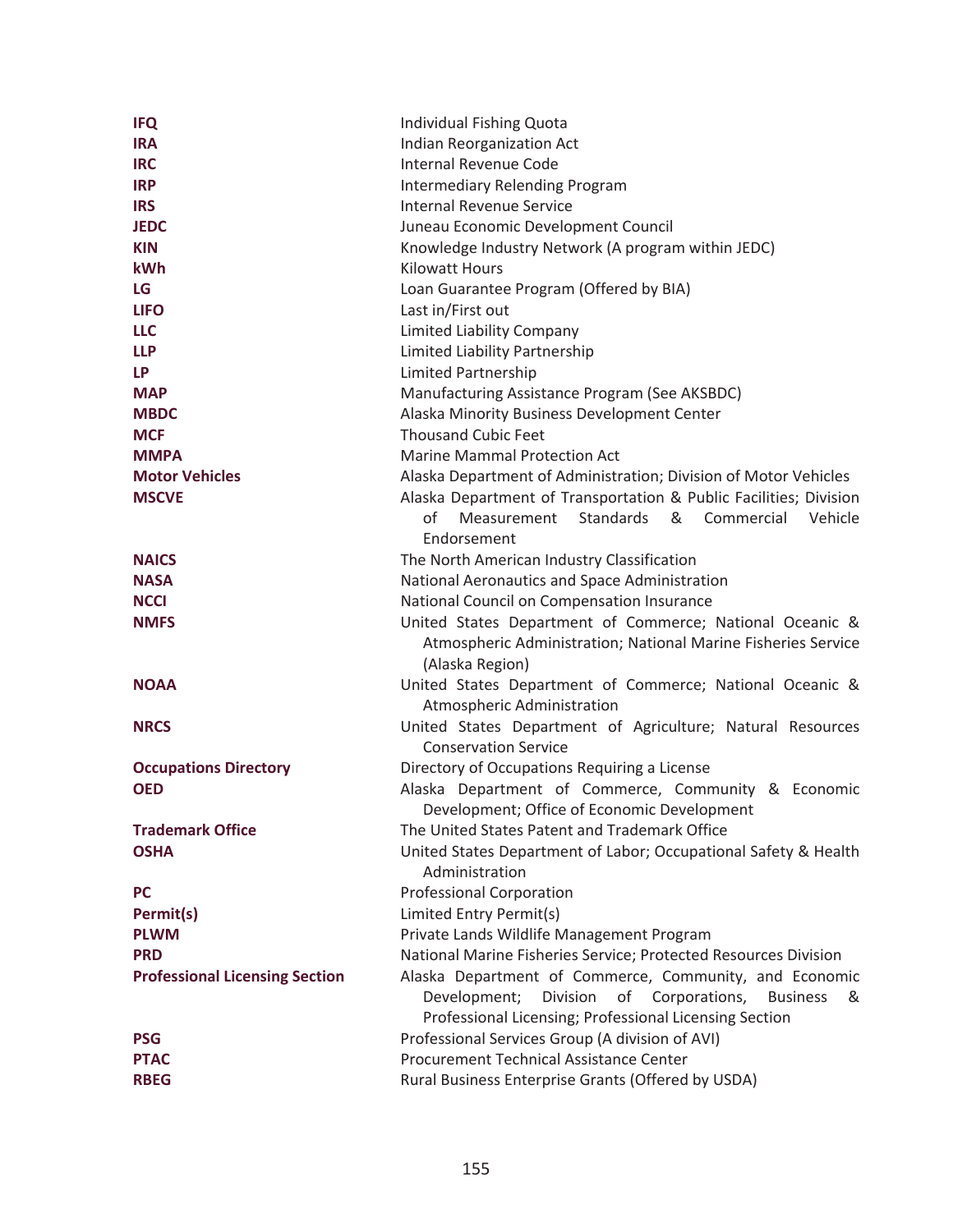| <b>RBOG</b>                          | Rural Business Opportunity Grants (Offered by USDA)                                                                            |  |  |  |
|--------------------------------------|--------------------------------------------------------------------------------------------------------------------------------|--|--|--|
| <b>RBS</b>                           | United States Department of Agriculture Rural Development;<br>Rural Business - Cooperative Service                             |  |  |  |
| <b>RHS</b>                           | United States Department of Agriculture Rural Development;<br><b>Rural Housing Service</b>                                     |  |  |  |
| <b>RLF</b>                           | Southeast Alaska Revolving Loan Fund (Offered by JEDC)                                                                         |  |  |  |
| <b>RUS</b>                           | United States Department of Agriculture Rural Development;<br><b>Rural Utilities Service</b>                                   |  |  |  |
| <b>SBA</b>                           | United States Small Business Administration                                                                                    |  |  |  |
| <b>SB93</b>                          | Senate Bill 93, "An Act relating to commercial fishing permit and<br>vessel license fees; and providing for an effective date" |  |  |  |
| <b>SBIR</b>                          | <b>Small Business Innovation Research Grants</b>                                                                               |  |  |  |
| <b>SESAC</b>                         | This is not an acronym. It is actually the name of a company<br>(SESAC, Inc.) that represents songwriters and publishers.      |  |  |  |
| <b>STTR</b>                          | <b>Small Business Technology Transfer</b>                                                                                      |  |  |  |
| <b>TAC</b>                           | <b>Total Allowable Catch</b>                                                                                                   |  |  |  |
| <b>Tax Division</b>                  | Alaska Department of Revenue; Tax Division                                                                                     |  |  |  |
| <b>TCC</b>                           | Tanana Chiefs Conference                                                                                                       |  |  |  |
| <b>TCC-RLF</b>                       | Tanana Chiefs Conference - Revolving Loan Fund                                                                                 |  |  |  |
| <b>TQM</b>                           | <b>Total Quality Management</b>                                                                                                |  |  |  |
| <b>Trademark Office</b>              | The United States Patent and Trademark Office                                                                                  |  |  |  |
| <b>TREND</b>                         | Alaska Technology Research and Development Center (See<br>AKSBDC)                                                              |  |  |  |
| <b>UAA</b>                           | University of Alaska Anchorage                                                                                                 |  |  |  |
| <b>UAF</b>                           | University of Alaska Fairbanks                                                                                                 |  |  |  |
| UI                                   | Unemployment Insurance Tax                                                                                                     |  |  |  |
| <b>USDA</b>                          | United States Department of Agriculture Rural Development                                                                      |  |  |  |
| <b>USGS</b>                          | United States Geological Survey                                                                                                |  |  |  |
| <b>VAPG</b>                          | Value Added Producer Grants (Offered by USDA)                                                                                  |  |  |  |
| <b>VEMAK</b>                         | Virtual Enterprise Manufacturing of Alaska                                                                                     |  |  |  |
| <b>VMD</b>                           | Doctor of Veterinary Medicine                                                                                                  |  |  |  |
| <b>Wage &amp; Hour</b>               | Alaska Department of Labor & Workforce Development; Division<br>of Labor Standards & Safety; Wage and Hour Administration      |  |  |  |
| <b>WNET</b>                          | Women's Network for Entrepreneurial Training                                                                                   |  |  |  |
| <b>Workers Compensation Division</b> | Alaska Department of Labor; Workers Compensation Division                                                                      |  |  |  |
| <b>YWCA</b>                          | Young Women's Christian Association                                                                                            |  |  |  |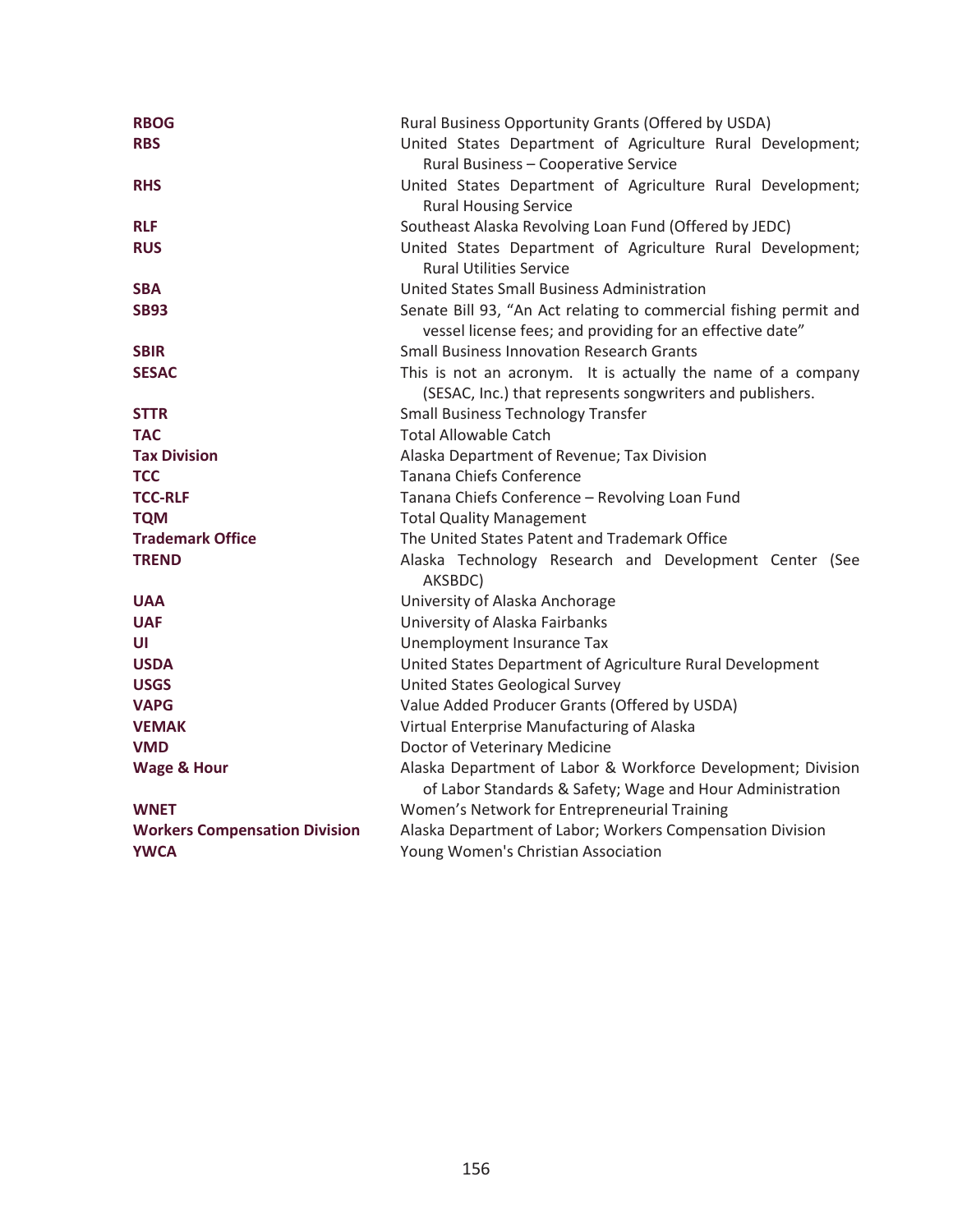# **SECTION B. FINANCIAL INSTITUTIONS**

Below is a list of financial institutions located around the State of Alaska that will help prepare you for your business, and/or help you with financing inquiries for existing business needs. The institutions are listed alphabetically, with a contact number for the main office.

### **Alaska Airlines Employees Federal Credit Union**

(907) 563-5335 www.alaskaefcu.org/ Anchorage Seattle

### **Alaska District Engineers Federal Credit Union**

(907) 753-5118 www.adefcu.org Anchorage

### **Alaska First Community Bank and Trust**

(907) 561-5250 info@fibank.com Anchorage (Main Office & 2 Branches)

### **Alaska Pacific Bank**

(907) 789-4844 www.alaskapacificbank.com/ Juneau (Main Office & 2 Branches) Ketchikan (2 Branches) Sitka

### **Alaska USA Federal Credit Union**

(907) 563-4567 or (800) 525-9094 www.alaskausa.com Anchorage (14 Branches) Bethel Eagle River (2 branches) Eielson AFB Elmendorf AFB Fairbanks (4 Branches) Fort Greely Fort Richardson Homer Juneau (3 Branches) Kenai (2 Branches) Ketchikan (2 Branches) Kodiak North Pole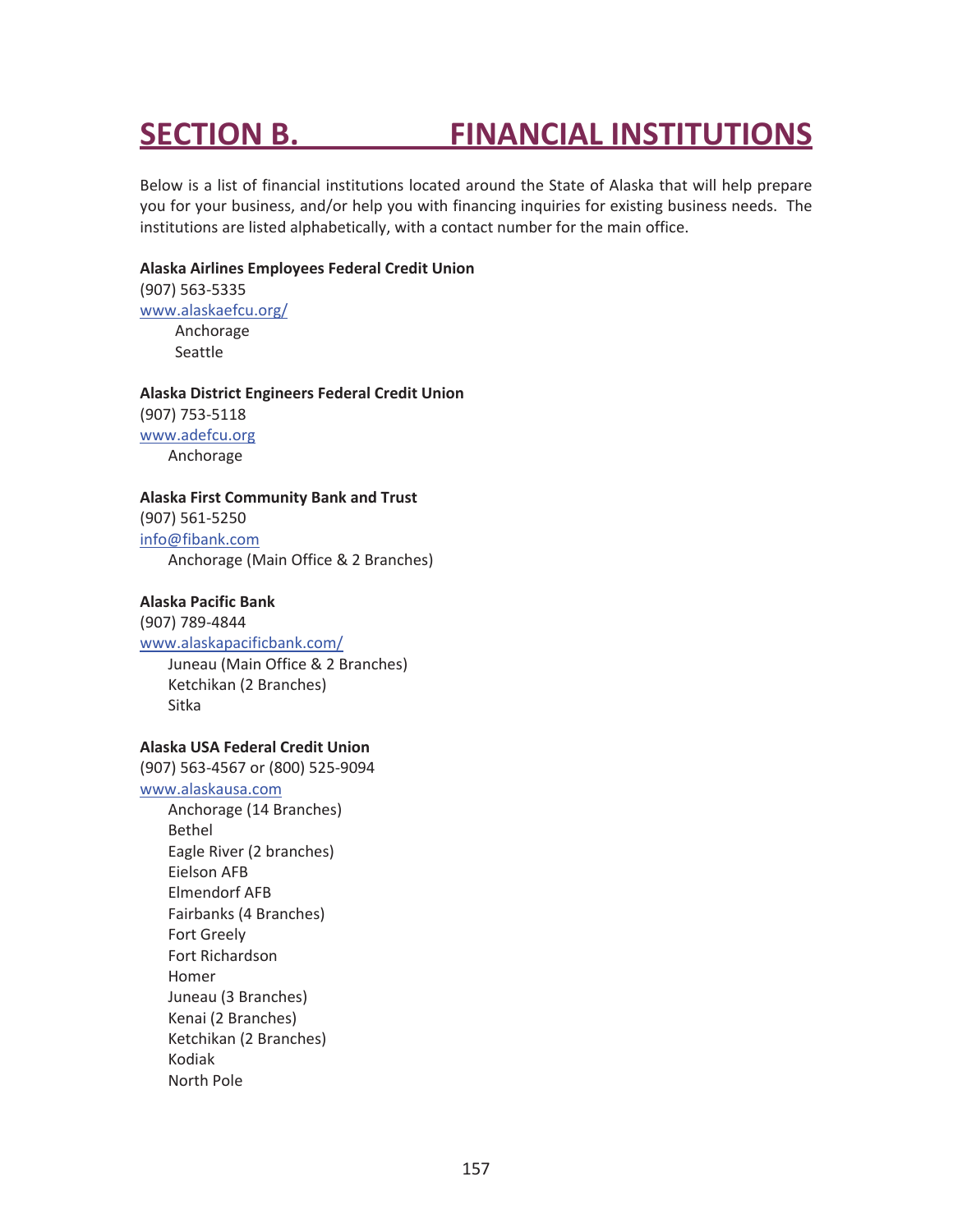Oak Harbor (2 branches) Palmer Soldotna Wasilla (2 Branches) Washington State (17 branches)

### **ALPS Federal Credit Union**

(907) 747-6261 www.alpsfcu.com Sitka

### **Atlantic Federal Credit Union**

(907) 258-5884 Anchorage

### **City of Fairbanks Federal Credit Union**

(907) 452-3371 http://www.mosquitonet.com/~coffcu/ Fairbanks

### **Credit Union 1**

(907) 339-9485 or (800) 478-2222 www.cu1.org service@cu1.org Anchorage (Main Office & 5 Branches) Eagle River Fairbanks (2 Branches) Ketchikan Kodiak (1 Branch & U.S. Coast Guard Support Center) Nome Soldotna

### **Denali Alaskan Federal Credit Union**

(907) 257-7200 www.denalifcu.org Anchorage (Main Office & 6 Branches) Fairbanks Juneau Wasilla

### **Denali State Bank**

(907) 456-1400 www.denalistatebank.com Fairbanks (Main Office & 3 Branches) Tok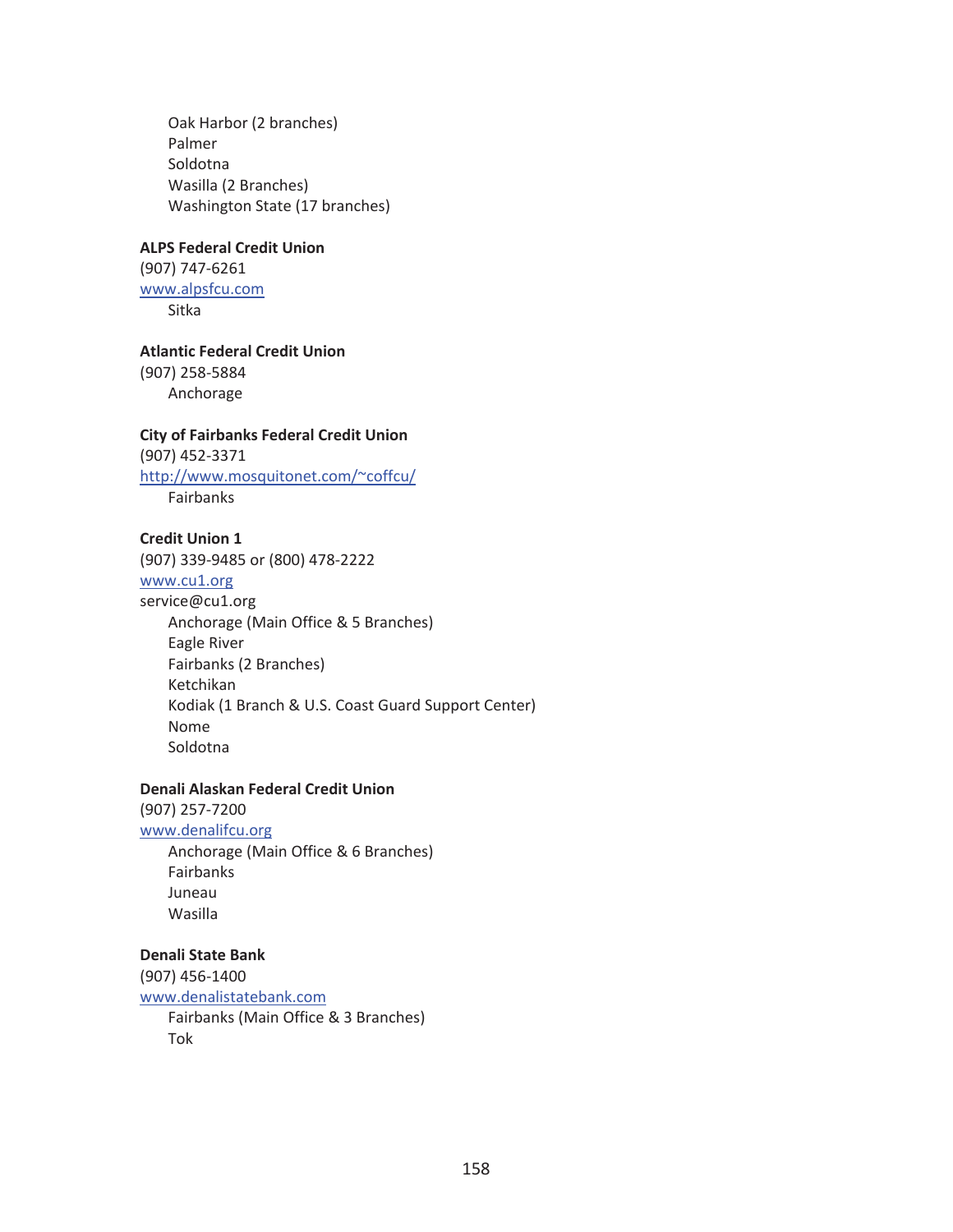### **First Bank Alaska**

(800) 478-6101

### www.firstbankak.com

Craig Juneau (2 branches) Ketchikan (Main Office & 4 Branches) Petersburg Sitka Wrangell

### **First National Bank of Alaska**

(907) 777-4362 or (800) 856-4362 www.fnbalaska.com Anchorage (Main Office & 8 Branches) Bethel Cordova Eagle River Fairbanks (3 Branches) Glennallen Haines Healy Homer Juneau (3 Branches) Kenai Kodiak Palmer Seward Sitka Soldotna Valdez Wasilla

### **Key Bank of Alaska, N.A.**

(800) 539Ͳ2968 www.key.com Anchorage (Main Office & 2 Branches) Eagle River Fairbanks (Main Office Interior Region & 2 Branches) Juneau (2 Branches) Kenai Ketchikan Kodiak North Pole Palmer Soldotna Unalaska Wasilla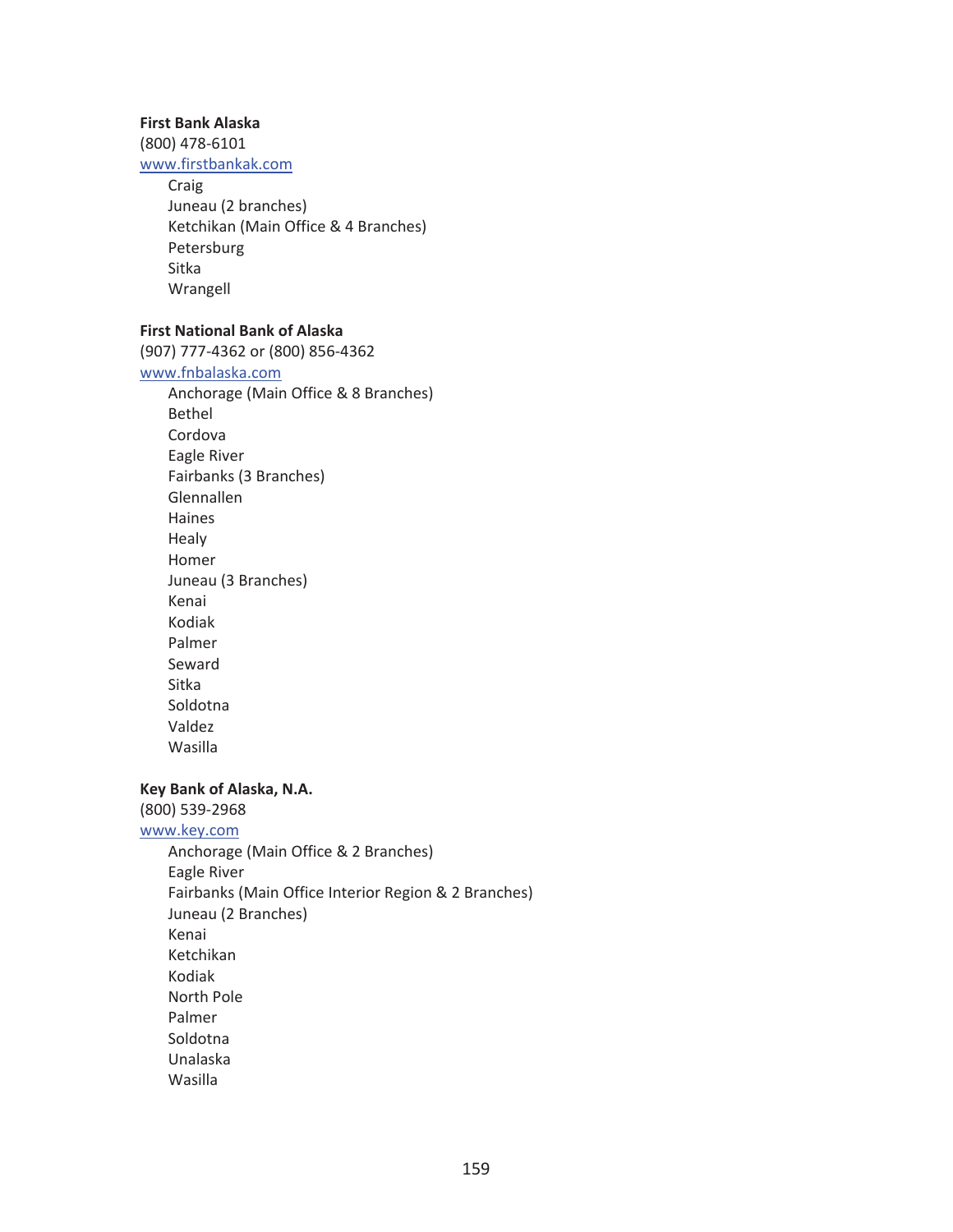### **MAC Federal Credit Union**

(907) 356-1253 or (877) 883-1253

http://www.macfcu.org/

Fort Wainwright Fairbanks (2 Branches) Greely

### **Matanuska Valley Federal Credit Union**

(907) 745-4891 http://www.mvfcu.coop/

Big Lake Eagle River Meadow Lakes Palmer (Main Office) Seward Meridian Sunshine Wasilla Willow

### **Mt. McKinley Mutual Savings Bank**

(907) 452-1751

http://www.mtmckinleybank.com/

Fairbanks (Main Office & 2 Branches) Delta Junction North Pole

### **North Country Credit Union**

(907) 456-2613 Fairbanks Nome

#### **Northern Schools Federal Credit Union**

(907) 459-5900 Fairbanks (Main Office & 2 Branches)

### **Northern Skies Federal Credit Union**

(907) 561-1407 Anchorage (Main Office & 1 Branch)

### **Northrim Bancorp Inc.**

(907) 562-0062 or (800) 478-2265 www.northrim.com

> Anchorage (Main Office & 6 Branches) Eagle River Fairbanks (2 Branches) Wasilla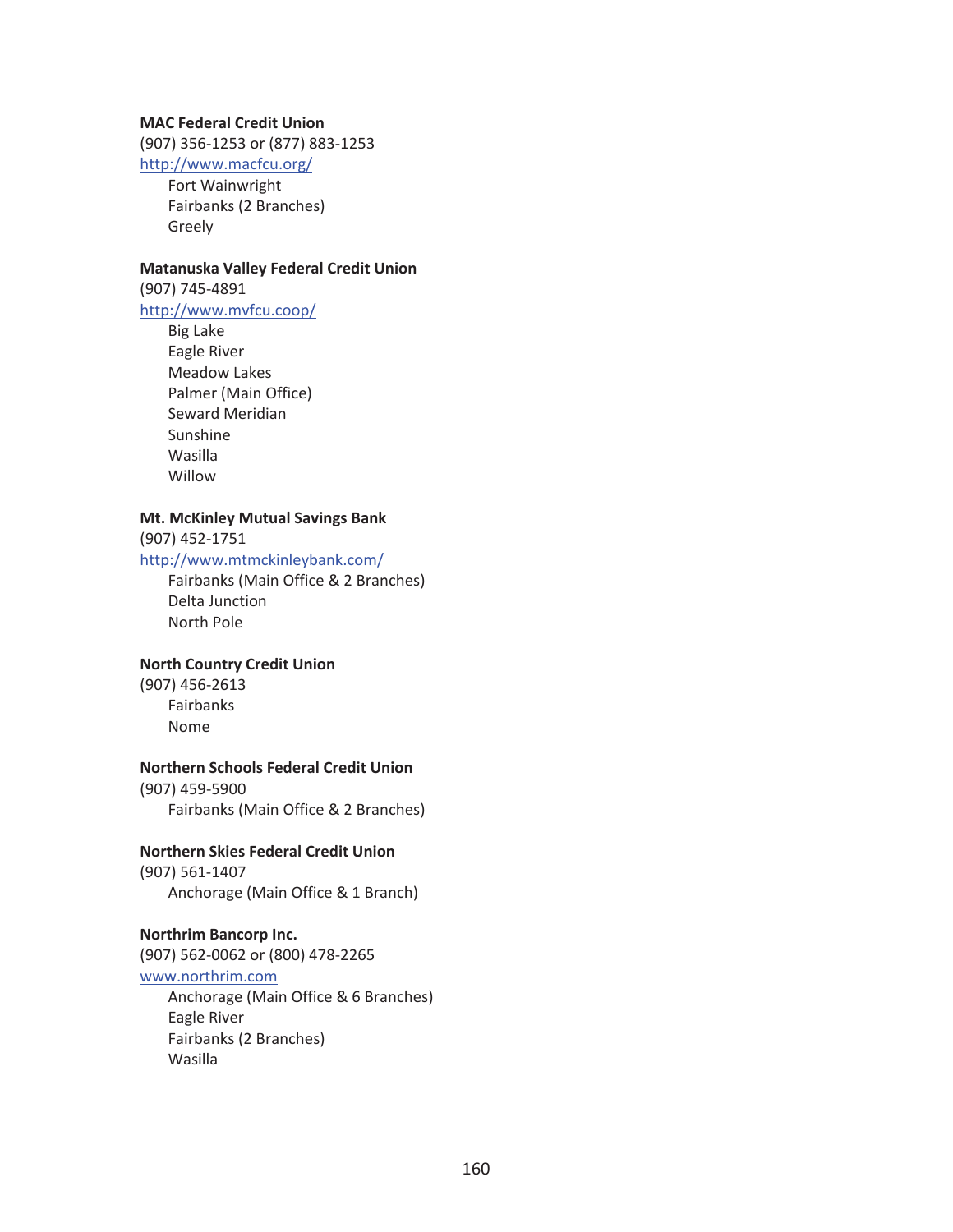### **Tongass Federal Credit Union**

(907) 225-9063

### http://www.tongassfcu.com/

Ketchikan (2 Branches) Klawock Metlakatla Thorne Bay

### **True North Federal Credit Union**

(907) 523Ͳ4777

https://www.truenorthfcu.org/index.jsp

Anchorage Fairbanks Juneau (Main Office & 1 Branch) Yakutat

### **Wells Fargo Bank, N.A.**

(800) 478-5706 www.wellsfargo.com Anchorage (Main Office & 11 Branches) Barrow Bethel Cordova Craig Delta Junction Dillingham Eagle River Fairbanks (4 Branches) Glennallen Homer Juneau (3 Branches) Kenai Ketchikan (3 Branches) King Salmon Kodiak (2 Branches) Kotzebue Nome North Pole Palmer Petersburg Seattle Seward Sitka Skagway Soldotna Valdez Wasilla (2 Branches)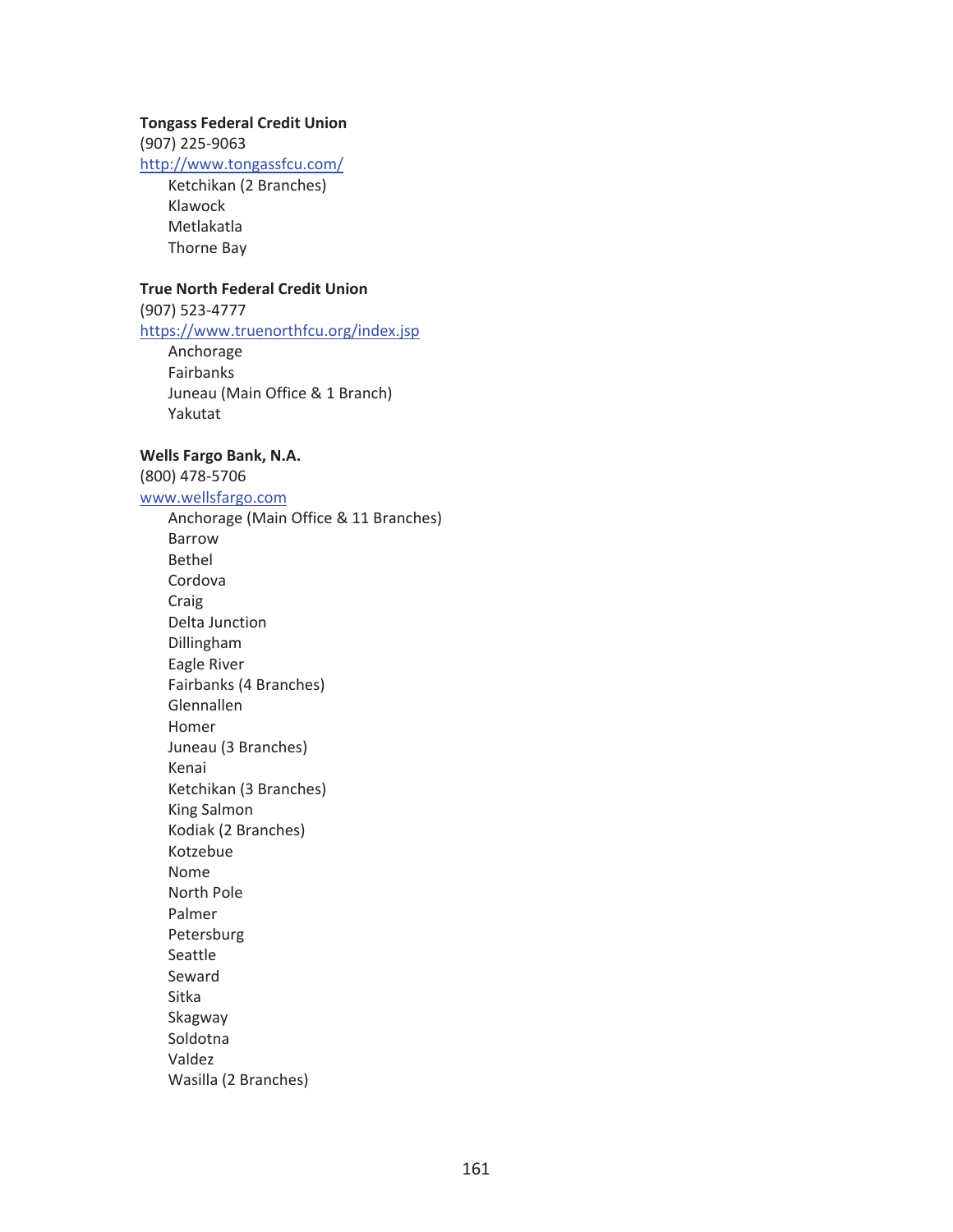### Wrangell

For more information on financial institutions located in the State of Alaska, visit the following web site: www.commerce.state.ak.us/bsc/banking.htm.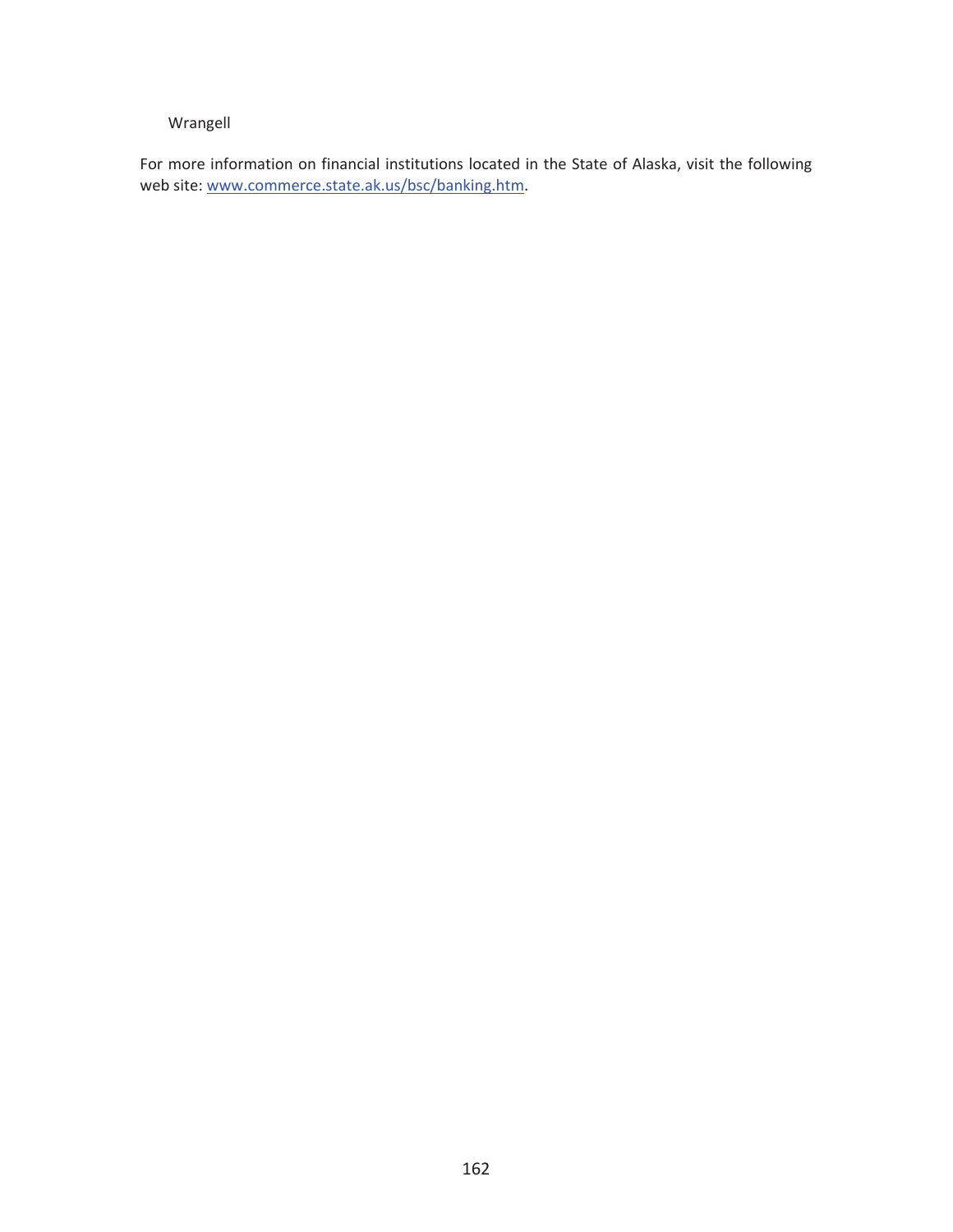## **SECTION C. GLOSSARY (OF TERMS)**

| <b>Accounts Receivable</b> | A record of what is owed to you. All of the credit "accounts"—the records of<br>what each customer owes you-taken together are your "accounts<br>receivable". Even though you don't have the money in hand, that money<br>which is owed to you is an asset, just as money in the bank is an asset.<br>Your "accounts receivable" is something you have to know in order to<br>know what your business is worth at any time. Of course, your accounts<br>receivable must be collected to become a real asset.                                                                                                                                  |
|----------------------------|-----------------------------------------------------------------------------------------------------------------------------------------------------------------------------------------------------------------------------------------------------------------------------------------------------------------------------------------------------------------------------------------------------------------------------------------------------------------------------------------------------------------------------------------------------------------------------------------------------------------------------------------------|
| <b>Accrued Expenses</b>    | An expense incurred but not yet paid.                                                                                                                                                                                                                                                                                                                                                                                                                                                                                                                                                                                                         |
| <b>Ad valorem</b>          | An ad valorem tax is a tax based on the value of real estate or personal<br>property.                                                                                                                                                                                                                                                                                                                                                                                                                                                                                                                                                         |
| <b>Amortization</b>        | The gradual reduction of a debt by means of periodic payments sufficient to<br>meet current interest and extinguish the debt at maturity.                                                                                                                                                                                                                                                                                                                                                                                                                                                                                                     |
| <b>Asset</b>               | Anything of worth that is owned. Your personal assets (not counting your<br>liabilities) is the money you have in your pocket or the bank, whatever is<br>owed to you, whatever you own, for example: any securities, property,<br>whatever part of your home, your furniture and appliances and all the<br>miscellaneous things which you personally possess. The assets of a<br>business are money in the bank, accounts receivable, securities held in the<br>name of the business, property or buildings, equipment, fixtures,<br>merchandise for sale or being made ready, supplies, and all things of value<br>which the business owns. |
| <b>Assets, Capital</b>     | Those assets that are not readily convertible into cash and in the ordinary<br>course of business are not so converted, more often termed fixed assets.                                                                                                                                                                                                                                                                                                                                                                                                                                                                                       |
| <b>Bad Debt</b>            | Money owed to you that you are unable to collect. A business should never<br>give credit or loan money to anyone who is not a good risk. But you can't<br>expect to collect on all loans and credit you issue. You have to estimate in<br>advance approximately how much you are not going to collect and adjust<br>accordingly. You must set up a bad debt allowance.                                                                                                                                                                                                                                                                        |
| <b>Balance Sheet</b>       | An important business document, which shows what a business owns and<br>owes as of the date shown. Essentially a "balance sheet" is a list of<br>business assets and their cost on one side and a list of liabilities and<br>owners equity (investment in the business) on the other side with the<br>amount for each. The liabilities include all the business owes. If the<br>balance sheet is figured correctly, the total assets will equal the total<br>liabilities plus the owners' equity.                                                                                                                                             |
| <b>Benchmark</b>           | Performance standards set by continuously comparing and measuring your<br>own company against competitors.                                                                                                                                                                                                                                                                                                                                                                                                                                                                                                                                    |
| <b>Break-Even Analysis</b> | A method used to determine the point at which the business will neither<br>make a profit nor incur a loss. That point is expressed in either the total<br>dollars of revenue exactly offset by total expenses; or in total units of<br>production, the cost of which exactly equals the income derived by their<br>sale.                                                                                                                                                                                                                                                                                                                      |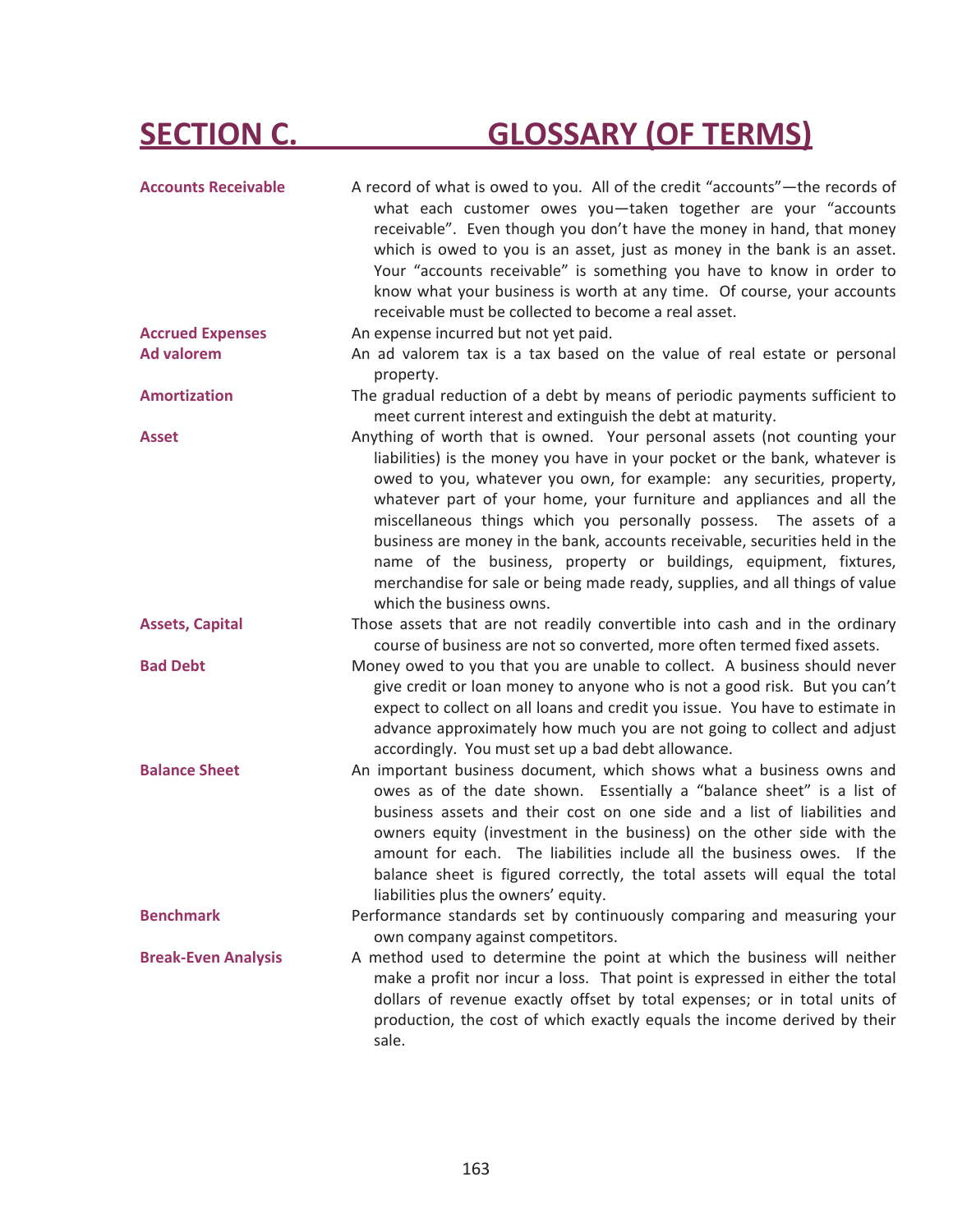| <b>Budget</b>                                            | Control tool that is used to reflect expected sales revenues, operating<br>expenses, and cash receipts.                                                                                                      |  |  |
|----------------------------------------------------------|--------------------------------------------------------------------------------------------------------------------------------------------------------------------------------------------------------------|--|--|
| <b>Business Ethics</b>                                   | Standards, expected business conduct and moral values.                                                                                                                                                       |  |  |
| <b>Business Plan</b>                                     | An objective written review of your business to identify areas of weakness<br>and strength, pinpoint needs, and begin planning how you can best<br>achieve your business goals.                              |  |  |
| <b>Cash Flow</b>                                         | The sources and uses of a company's cash funds over a designated period.                                                                                                                                     |  |  |
| <b>Cash Position</b>                                     | The percentage of cash to total net assets indicates relative cash positions. It<br>includes cash and United States government securities, and is the net<br>amount after deducting current liabilities.     |  |  |
| <b>Competitive Difference</b>                            | Any part of your company that makes you more competitive then your<br>competitors.                                                                                                                           |  |  |
| <b>Current Assets</b>                                    | Those assets that are readily convertible into cash without substantial loss;<br>included are cash, investments, notes, accounts receivable, and<br>inventories.                                             |  |  |
| <b>Current Liabilities</b>                               | Those pecuniary obligations ordinarily intended to be paid in the usual course<br>of business within a relatively short time, normally within a year, out of<br>earnings.                                    |  |  |
| <b>Current Ratio</b>                                     | The ratio of current assets to current liabilities, indicating the ability of a<br>business to pay its current liabilities in cash as they fall due.                                                         |  |  |
| <b>Customer Satisfaction</b>                             | Ability to meet customers' expectations, including emotional needs and<br>physical needs.                                                                                                                    |  |  |
| <b>Debt Capital Financing</b>                            | Money borrowed with the intention of paying it back plus interest.                                                                                                                                           |  |  |
| <b>Debt to Worth Ratio</b>                               | A ratio of your business' total liability to its net worth.                                                                                                                                                  |  |  |
| <b>Depreciation</b>                                      | Expiration in service life of fixed assets, other than wasting assets, attributable<br>to wear and tear through use and lapse of time, obsolescence, inadequacy,<br>or other physical or functional cause.   |  |  |
| <b>Dividends</b>                                         | The proportion of the net earnings of a corporation paid to the stockholders<br>as their share of the profits.                                                                                               |  |  |
| <b>Electronic Mail (e-mail)</b><br><b>Entrepreneur</b>   | Sending and receiving messages worldwide through a system on computers.<br>An individual that assumes the financial risk of the initiation, operation, and<br>management of a given business or undertaking. |  |  |
| <b>Equity</b>                                            | The monetary value of a property or business, which exceeds the claims<br>and/or liens against it by others.                                                                                                 |  |  |
| <b>Equity Capital Financing</b>                          | Money given to your business, without the intention of paying it back, in<br>return for part ownership in your business.                                                                                     |  |  |
| <b>Financial</b><br><b>Statements</b><br><b>Guaranty</b> | A written commitment by an individual or authorized legal entity to pay a loan<br>in the event the borrower is unable to do so.                                                                              |  |  |
| <b>Fixed Costs</b>                                       | Costs that remain the same over a period of time, regardless of the<br>production level.                                                                                                                     |  |  |
| <b>Income Statement</b>                                  | A financial record of your company's revenues, expenses, and profits over a<br>period of time.                                                                                                               |  |  |
| <b>Internet</b>                                          | Global network composed of thousands of different networks around the<br>globe that allows people to send and receive data from personal<br>computers.                                                       |  |  |
| <b>Leader</b>                                            | Someone who is able to motivate others to perform activities designed to<br>achieve specific objectives.                                                                                                     |  |  |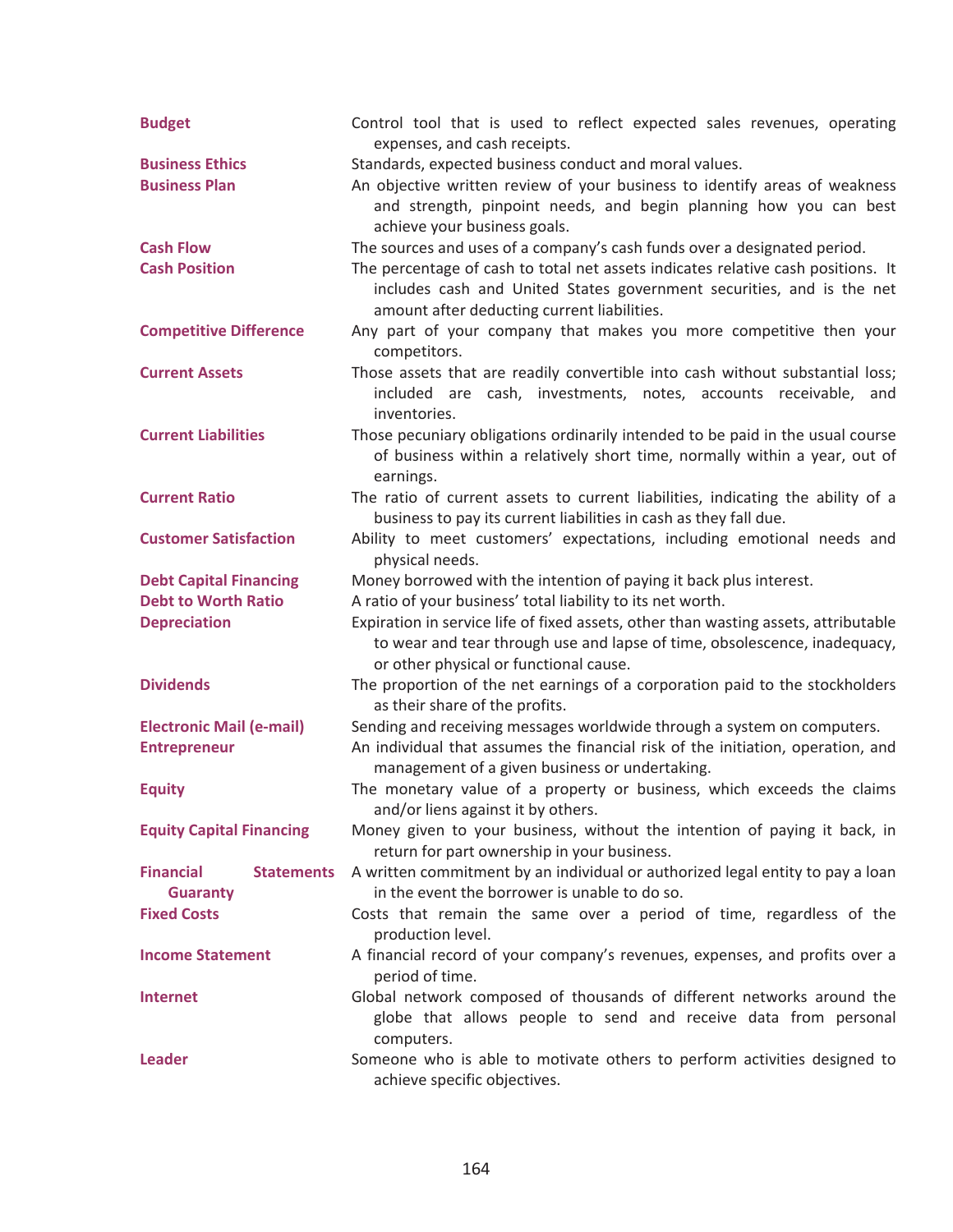| <b>Leverage</b>                 | The relationship of other people's money (debt) in relation to your own<br>investment (equity) in your business.                                                                                                                            |
|---------------------------------|---------------------------------------------------------------------------------------------------------------------------------------------------------------------------------------------------------------------------------------------|
| <b>Liquidity</b>                | Solvency of a business; the degree of readiness in which assets can be<br>converted to cash. If assets cannot be converted into cash to meet current<br>liabilities, the firm is said to be illiquid.                                       |
| <b>Management</b>               | The administration and policy makers of a business; those responsible for the<br>planning of goals and objectives.                                                                                                                          |
| <b>Market</b>                   | The number of people and their total spending (actual or potential) for your<br>product line within the geographic limits of your geographic ability.                                                                                       |
| <b>Mission Statement</b>        | A statement describing what your company's goal and purpose is; usually only<br>a sentence or two.                                                                                                                                          |
| <b>Net Worth</b>                | The excess of the assets of an individual or an enterprise over all his or its<br>liabilities.                                                                                                                                              |
| <b>Pro Forma</b>                | A projection or estimate of what may result in the future from actions in the<br>present. A pro forma financial statement is one that shows how the actual<br>operations of the business will turn out if certain assumptions are realized. |
| <b>Profit</b>                   | The excess of the selling price over all costs and expenses incurred in making<br>the sale.                                                                                                                                                 |
| <b>Receivable</b>               | An asset in the form of an amount, which is due from a borrower.                                                                                                                                                                            |
| <b>Strategic Planning</b>       | A process of determining the primary objectives of your company, adopting a<br>course of action, and allocating the resources necessary to achieve the<br>objectives.                                                                       |
| <b>Target Market</b>            | The specific individuals, distinguished by socioeconomic, demographic, and/or<br>interest characteristics that are most likely potential customers for the<br>goods and services of a business.                                             |
| <b>Total Quality Management</b> | A company wide commitment to quality in achieving world-class performance<br>and customer satisfaction as a crucial strategic objective.                                                                                                    |
| <b>Variable Costs</b>           | Costs that are not stable and change with the production level.                                                                                                                                                                             |
| <b>Working Capital</b>          | Net the excess of current assets over current liabilities. These excess current<br>assets are available for carrying on business operations.                                                                                                |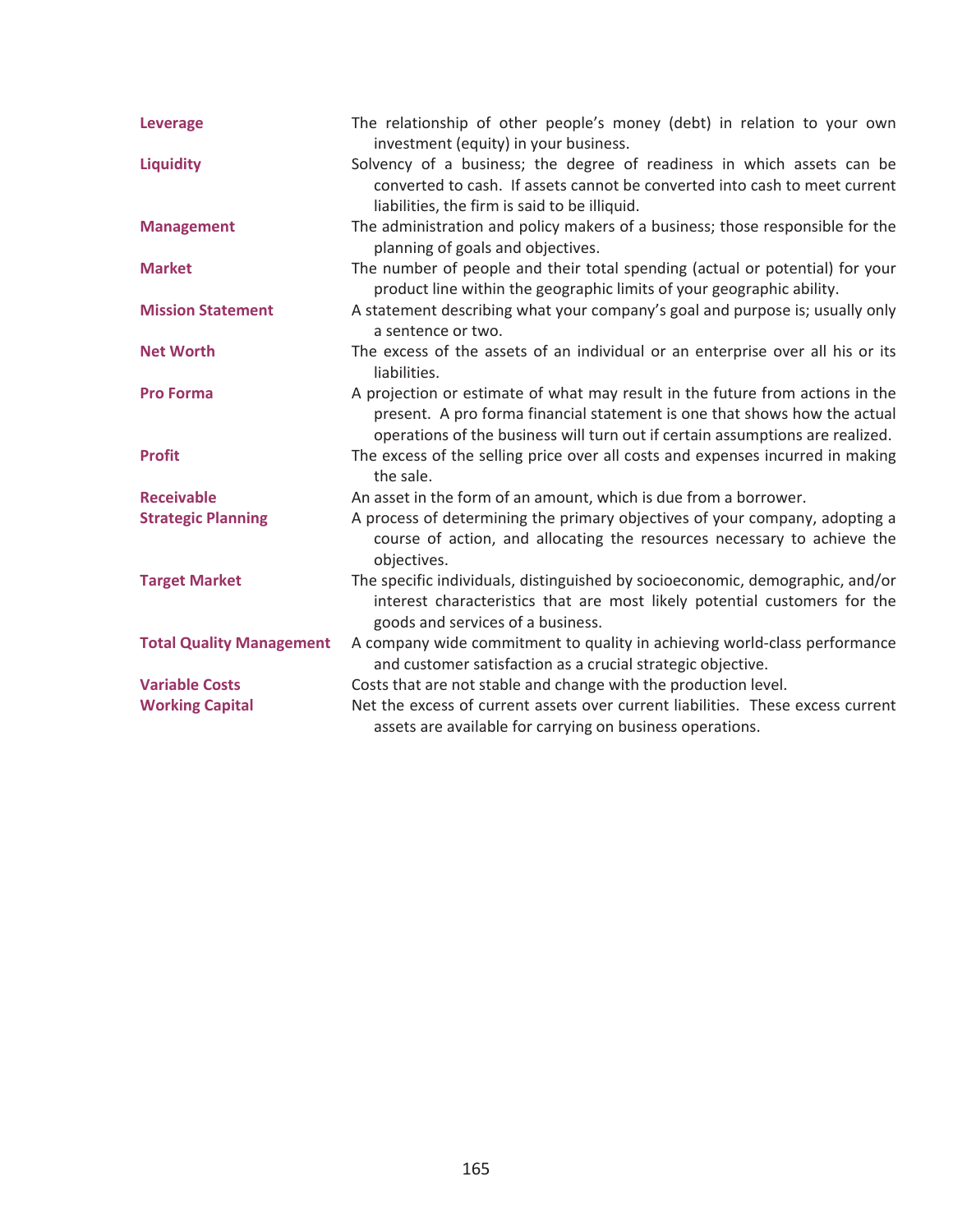**This page intentionally left blank.**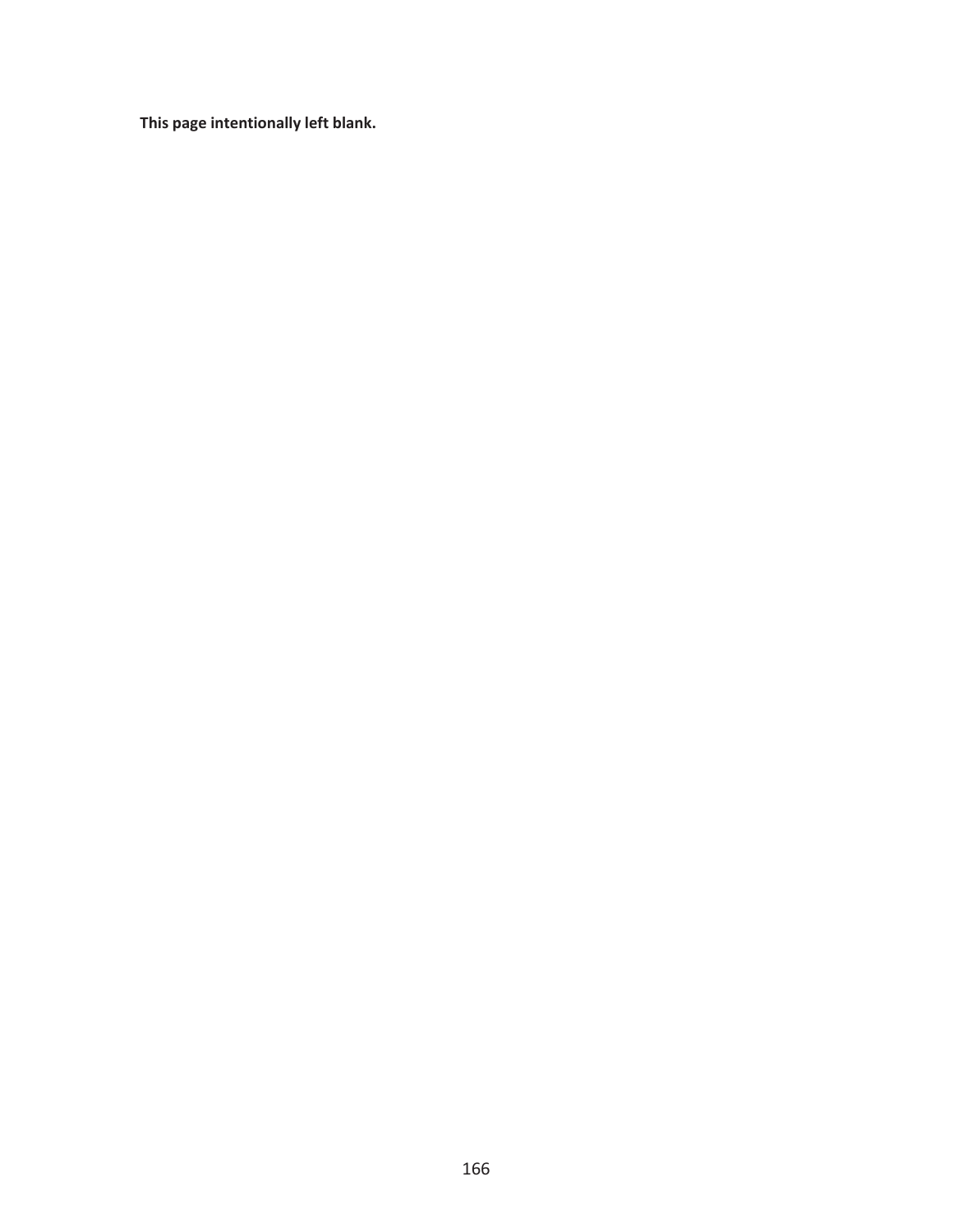# **SECTION D. WEB PAGE REFERENCE**

- ◆ Ahtna, Inc.: www.ahtna-inc.com
- ◆ Alaska Administrative Code
	- Credit for Continuing Education: http://www.legis.state.ak.us/cgibin/folioisa.dll/aac/query=3+aac+23!2E100/doc/%7B@6713%7D?
	- Continuing Education Requirements: http://www.legis.state.ak.us/cgibin/folioisa.dll/aac/query=%5Bgroup+!2712+aac+64!2E500!27!3A%5D/doc/%7B@1%7D/hit s\_only?
- ◆ Alaska Airlines Employees Federal Credit Union: www.alaskaefcu.org/
- ◆ Alaska Business Development Center, Inc.: http://www.abdc.org/
- ◆ Alaska Commercial Fishing and Agriculture Bank: www.cfabalaska.com
- i Alaska Department of Administration:
	- Division of Motor Vehicles:
		- Form 812 Application for Title and Registration: http://doa.alaska.gov/dmv/forms/pdfs/812.pdf
		- Form 821 Vehicle Transaction Application: http://doa.alaska.gov/dmv/forms/pdfs/821.pdf
	- Oil and Gas Commission: http://doa.alaska.gov/ogc/
- i Alaska Department of Commerce, Community, and Economic Development: http://www.commerce.state.ak.us
	- **Division of Banking and Securities** 
		- y Banking Section: http://www.commerce.state.ak.us/bsc/home.htm
		- Community Development Quota Program: http://www.commerce.state.ak.us/bsc/CDQ/cdq.htm
	- **Division of Community and Regional Affairs** 
		- y Alaska Economic Development Research Guide: http://www.commerce.state.ak.us/dca/edrg/EDRG.htm
		- Alaska Product Preference Program: http://www.commerce.state.ak.us/dca/prodpref/prodpref.htm
		- Alaska Regional Development Organizations: http://www.commerce.state.ak.us/oed/ardor/ardor.htm
		- Local Boundary Commission: http://www.commerce.state.ak.us/dca/lbc/lbc.htm
		- Made In Alaska: http://www.madeinalaska.org/mia/
	- Division of Corporations, Business, and Professional Licensing: http://www.commerce.state.ak.us/occ/
		- **•** Business Licensing Section: www.businesslicense.alaska.gov
			- Alaska Business License: http://www.commerce.state.ak.us/occ/blec/BLEC\_Start.cfm?CFID=1304571&CFTOK EN=46078278
			- Alaska Business License/Tobacco Endorsement: http://www.commerce.state.ak.us/occ/home\_bus\_licensing.htm
		- Corporations Section: http://www.commerce.state.ak.us/occ/
			- Corporations Section Database: https://myalaska.state.ak.us/business/
			- Application for Registration or Renewal of Trademark, Service Mark, Certification, or Collective: http://www.commerce.state.ak.us/occ/cforms.htm
			- Articles of Incorporation: http://www.commerce.state.ak.us/occ/cforms.htm
			- Articles of Organization: http://www.commerce.state.ak.us/occ/cforms.htm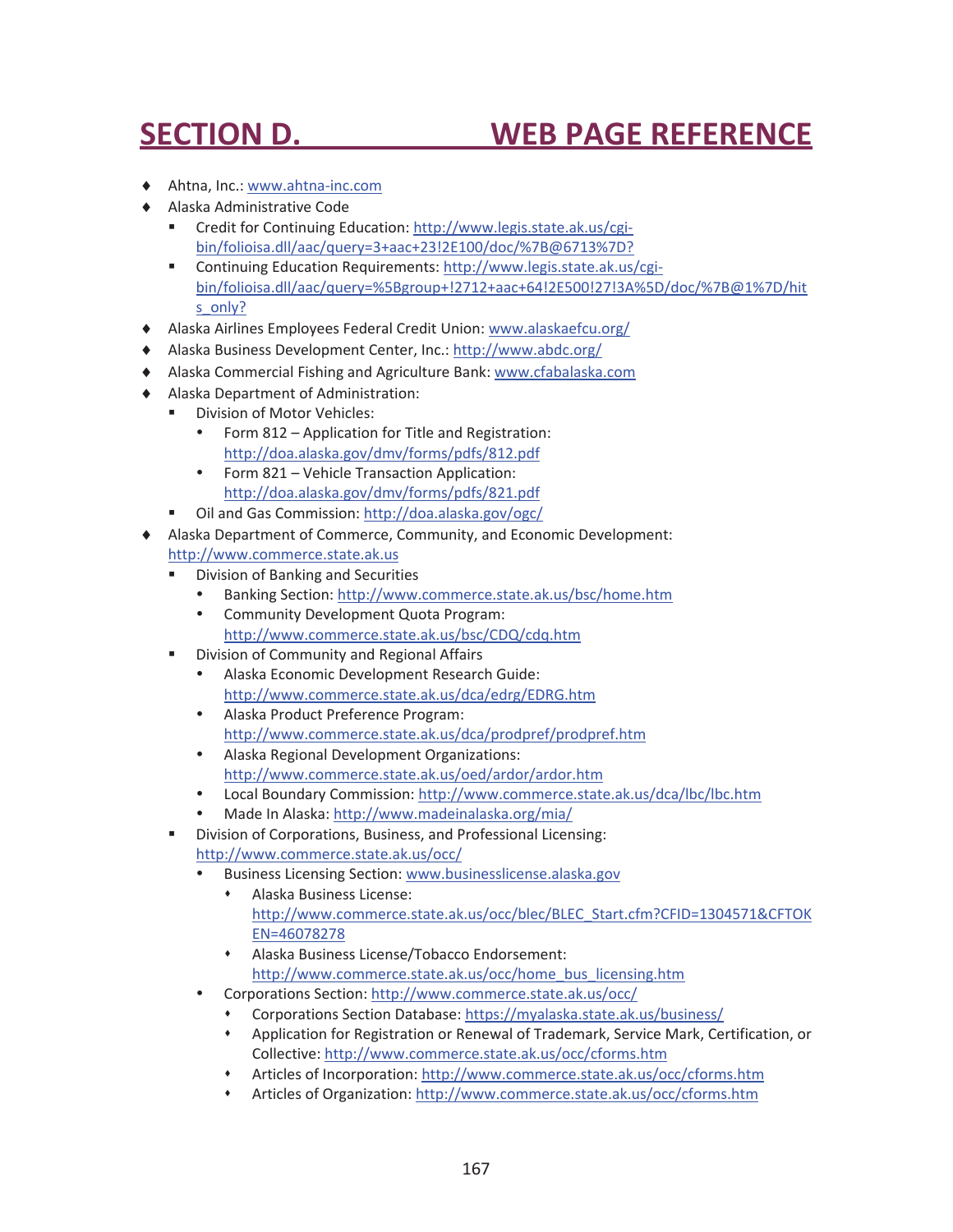- Biennial Report: https://myalaska.state.ak.us/business/biennial/reportstart.asp
- Blank Biennial Report: http://www.dced.state.ak.us/occ/pub/Print\_a\_Blank\_Biennial\_Report.pdf
- **\*** Business Name Registration Application: https://myalaska.state.ak.us/business/online/Fictitious/Default.aspx?XID=338d819 b-b07a-4dd9-91dd-304a824084a8
- Certificate of Authority: http://www.commerce.state.ak.us/occ/cforms.htm
- Professional Licensing Section
	- Real Estate Commission, Continuing Education Requirement: http://www.commerce.state.ak.us/occ/prec10.htm
- Division of Insurance: http://www.commerce.state.ak.us/insurance/
	- Alaska's Continuing Education Program, Commonly Asked Questions and Quick Reference: http://www.commerce.state.ak.us/insurance/cequests.htm
	- y Financial Examination Section: http://www.commerce.state.ak.us/insurance/
	- Producer Licensing, Viaticals and TPAs: http://www.commerce.state.ak.us/insurance/producerinfo.htm
- Division of Investments: http://www.commerce.state.ak.us/investments/index.cfml
- Office of Economic Development: http://www.commerce.state.ak.us/oed/ • Alaska Forest Product Preference Program:
	- http://www.commerce.state.ak.us/dca/prodpref/prodpref.htm
	- Alaska Office of Tourism Development: http://www.commerce.state.ak.us/oed/toubus/home.cfm
	- Forest Products Development: http://www.commerce.state.ak.us/oed/forest\_products/forest\_products.htm
	- Office of Fisheries Development: http://www.commerce.state.ak.us/oed/seafood/seafood.cfm
- Alaska Department of Corrections: http://www.correct.state.ak.us/corrections/index.jsf
- i Alaska Department of Education and Early Development: http://www.eed.state.ak.us/
	- Alaska State Council on the Arts: http://www.eed.state.ak.us/Aksca/
		- Silver Hand Program: http://www.eed.state.ak.us/aksca/
- ◆ Alaska Department of Environmental Conservation: http://www.dec.state.ak.us/
	- Compliance Assistance Office: http://www.dec.state.ak.us/
	- Division of Air Quality: http://www.dec.state.ak.us/air/index.htm
		- Air Monitoring and Quality Assurance Program: http://www.dec.state.ak.us/air/am/index.htm
		- Air Non-Point and Mobile Sources Program: http://www.dec.state.ak.us/air/anpms/
		- Air Permits Program: http://www.dec.state.ak.us/air/ap/mainair.htm
	- Division of Environmental Health: http://www.dec.state.ak.us/eh/index.htm
		- y Drinking Water Program: http://www.dec.state.ak.us/eh/dw/index.htm
		- Environmental Health Laboratory: http://www.dec.state.ak.us/eh/lab/index.htm
		- Pesticide Control Program: http://www.dec.state.ak.us/eh/pest/
		- Solid Waste Program: http://www.dec.state.ak.us/eh/sw/index.htm
		- y State Veterinarian's Office: http://www.dec.state.ak.us/eh/vet/index.htm
	- Division of Information and Administrative Services: http://www.dec.state.ak.us/das/index.htm
		- y Environmental Crimes Unit: http://www.dec.state.ak.us/das/ecu/index.aspx
	- Division of Spill Prevention and Response: http://www.dec.state.ak.us/spar/index.htm
		- Contaminated Sites Program: http://www.dec.state.ak.us/spar/csp/index.htm
		- Industry Preparedness Program: http://www.dec.state.ak.us/spar/ipp/index.htm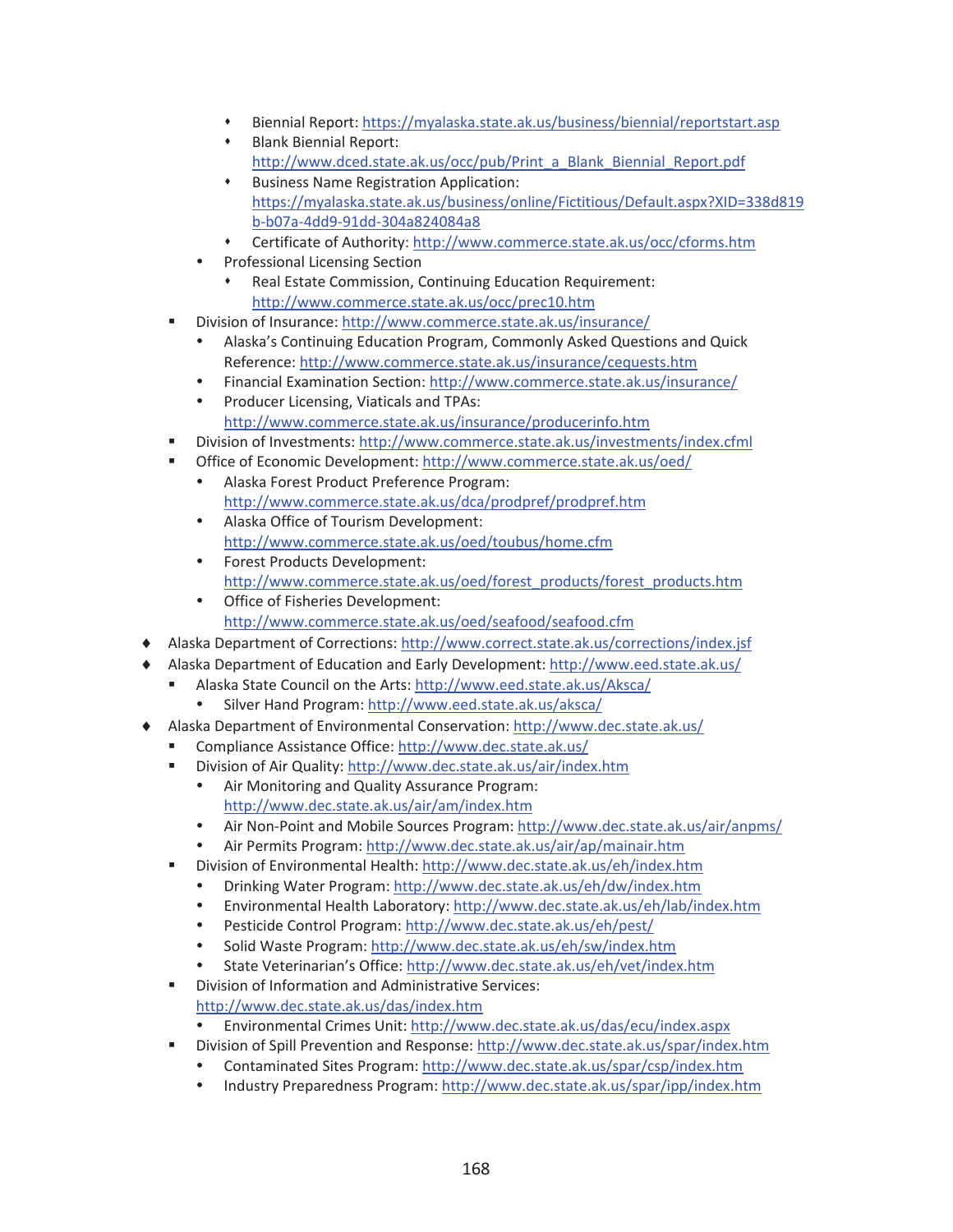- Prevention and Emergency Response Program: http://www.dec.state.ak.us/spar/perp/index.htm
- Response Fund Administration Program: http://www.dec.state.ak.us/spar/rfa/index.htm
- Division of Water: http://www.dec.state.ak.us/water/index.htm
- Municipal Grants and Loans:
	- Alaska Clean water Fund: http://www.dec.state.ak.us/water/MuniGrantsLoans/index.htm
	- Alaska Drinking Water Fund: http://www.dec.state.ak.us/water/MuniGrantsLoans/index.htm Municipal Loan Program:
	- http://www.dec.state.ak.us/water/MuniGrantsLoans/index.htm
	- Municipal Water, Sewerage, and Solid Waste Matching Grant Program: http://www.dec.state.ak.us/water/munigrant/
	- Non-Point Source Water Pollution Control: http://www.dec.state.ak.us/water/wnpspc/
	- y Operator Training and Certification Program: http://www.dec.state.ak.us/water/opcert/
	- y Remote Maintenance Worker Program: http://www.dec.state.ak.us/water/rmw/
	- y Village Sate Water Program: http://www.dec.state.ak.us/water/vsw/
	- y Wastewater Discharge Program: http://www.dec.state.ak.us/water/wwdp/
	- Water Quality Assessment and Monitoring Program: http://www.dec.state.ak.us/water/wqamp/wqamp.htm
- Alaska Department of Fish and Game: http://www.adfg.state.ak.us/
	- Commercial Fisheries Entry Commission: http://www.cfec.state.ak.us/
		- y Commercial Fishing Permit Application: http://www.cfec.state.ak.us/mnu\_Forms.htm
		- y Commercial Vessel License: http://www.cfec.state.ak.us/mnu\_Forms.htm
		- Interim-Use Permit: http://www.cfec.state.ak.us/mnu\_Forms.htm
		- Limited Entry Permits: http://www.cfec.state.ak.us/mnu\_Forms.htm
	- Division of Administrative Services: http://www.adfg.state.ak.us/
		- Crewmember License: http://www.admin.adfg.state.ak.us/license/
- ◆ Alaska Department of Health and Social Services: http://www.hss.state.ak.us/
	- Division of Public Health, Radiological Health Program: http://www.hss.state.ak.us/dph/labs/radiological/radiological\_health.htm
- Alaska Department of Labor and Workforce Development: http://labor.state.ak.us/
	- Division of Labor Standards and Safety: http://labor.state.ak.us/lss/home.htm
		- Alaska Occupational Safety and Health: http://labor.state.ak.us/lss/oshhome.htm
		- Emergency Information: http://www.labor.state.ak.us/lss/forms/EmergInfo.pdf
		- y Flexible Work Hour Plan: http://www.labor.state.ak.us/lss/forms/flexplan.pdf
		- y Occupational Safety and Health Act: http://labor.state.ak.us/lss/oshhome.htm
		- y Occupational Safety and Health Section: http://www.labor.alaska.gov/lss/oshhome.htm
		- Safety and Health Protection on the Job: http://www.labor.state.ak.us/lss/forms/rightto-know.pdf
		- Summary of Alaska Child Labor Laws: http://labor.state.ak.us/lss/childlaw.htm
		- y Wage and Hour Administration: http://labor.state.ak.us/lss/whhome.htm
			- Employment Practices and Working Conditions Pamphlet 100: http://www.labor.state.ak.us/lss/forms/pam100.pdf
	- Division of Workers' Compensation: http://www.labor.state.ak.us/wc/home.htm
		- Form 07-6129 Application for Certificate of Self-Insurance: http://www.labor.state.ak.us/wc/forms/wc6129.pdf
		- Form 07-6131 Executive Officer Waiver: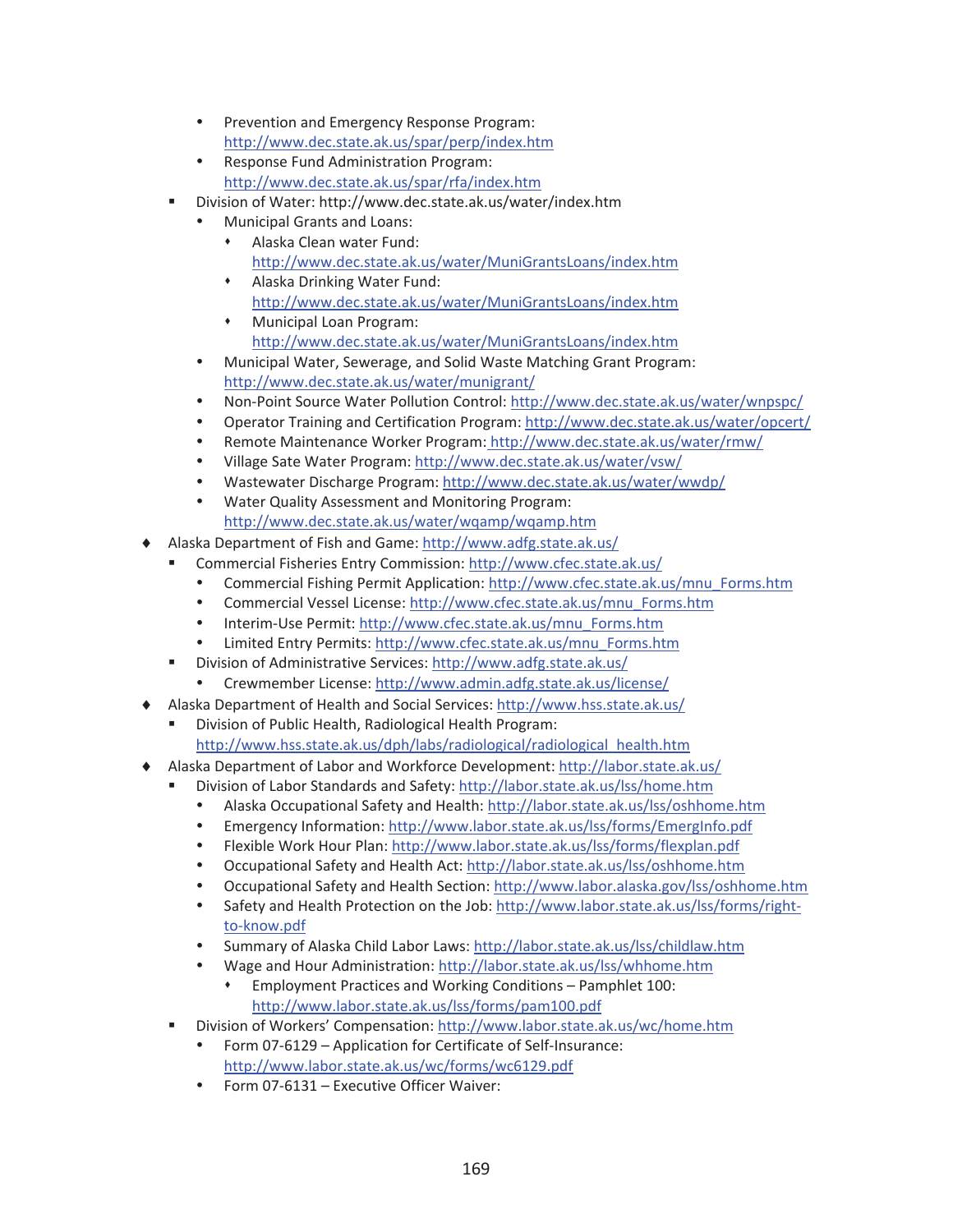http://www.labor.state.ak.us/wc/forms/wc6131.pdf

- Self-Insured Employer: http://www.labor.state.ak.us/wc/self1.htm
- Workers' Compensation Act: http://www.bclaws.ca/Recon/document/freeside/--%20W%20--/Workers%20Compensation%20Act%20%20RSBC%201996%20%20c.%20492/00\_Act/96 492\_00.htm
- Employment Security Division:
	- y Employment Security Tax: http://www.labor.state.ak.us/estax/home.htm
		- Alaska Unemployment Insurance Tax Handbook: http://www.labor.state.ak.us/estax/forms/taxbook.pdf
		- Alaska Employer Registration Form: http://www.labor.state.ak.us/estax/forms/AER.pdf
		- Do You Have Contract Labor?: http://www.labor.state.ak.us/estax/forms/contract.pdf
		- Form TQ01A Alaska Quarterly Contribution Report Change Notification Sheet: http://www.labor.state.ak.us/estax/forms/TQ01A.pdf
		- Form TQ01B Instructions for Completing the Alaska Quarterly Contribution Report: http://www.labor.state.ak.us/estax/forms/TQ01B.pdf
		- Form TQ01C Alaska Quarterly Contribution Report: http://www.labor.state.ak.us/estax/forms/TQ01C-09.pdf
		- Form TREG Voluntary Election of Coverage for Excluded Employment: http://www.labor.state.ak.us/estax/forms/07-1002.pdf
- Research and Analysis Section: http://almis.labor.state.ak.us/
	- Directory of Occupations Requiring a License: http://almis.labor.state.ak.us/?PAGEID=67&SUBID=194
- Work Permit: http://www.labor.state.ak.us/lss/forms/workpmit.pdf
- ◆ Alaska Department of Law: http://www.law.state.ak.us/
- i Alaska Department of Military and Veterans Affairs: http://dmva.alaska.gov/
- i Alaska Department of Natural Resources: http://dnr.alaska.gov/
	- Division of Agriculture: http://dnr.alaska.gov/ag/index.htm
	- Division of Forestry: http://forestry.alaska.gov/
	- Division of Geological and Geophysical Surveys: http://www.dggs.dnr.state.ak.us/
	- Division of Mining, Land, and Water: http://dnr.alaska.gov/mlw/index.htm Multi-Agency Permit Application – Placer Mining License:
		- http://dnr.alaska.gov/mlw/forms/09apma/placer.pdf
	- Division of Oil and Gas: http://www.dog.dnr.state.ak.us/oil/
- ◆ Alaska Department of Public Safety: http://www.dps.state.ak.us/
	- Office of the Commissioner:
		- y Alcoholic Beverage Control Board: http://www.dps.state.ak.us/ABC/
- ◆ Alaska Department of Revenue: http://www.revenue.state.ak.us/
	- Tax Division: http://www.tax.state.ak.us/
		- Alcoholic Beverages Tax: http://www.tax.alaska.gov/programs/programs/forms/index.aspx?60165
		- Cigarette and Tobacco Products Tax: http://www.tax.alaska.gov/programs/programs/index.aspx?60170
		- Forms:
			- ◆ 0405-403 State Bonded Warehouse License Application: http://www.tax.alaska.gov/programs/documentviewer/viewer.aspx?1807f
			- ◆ 0405-407 Alaska Qualified Motor Fuel Dealer License Application: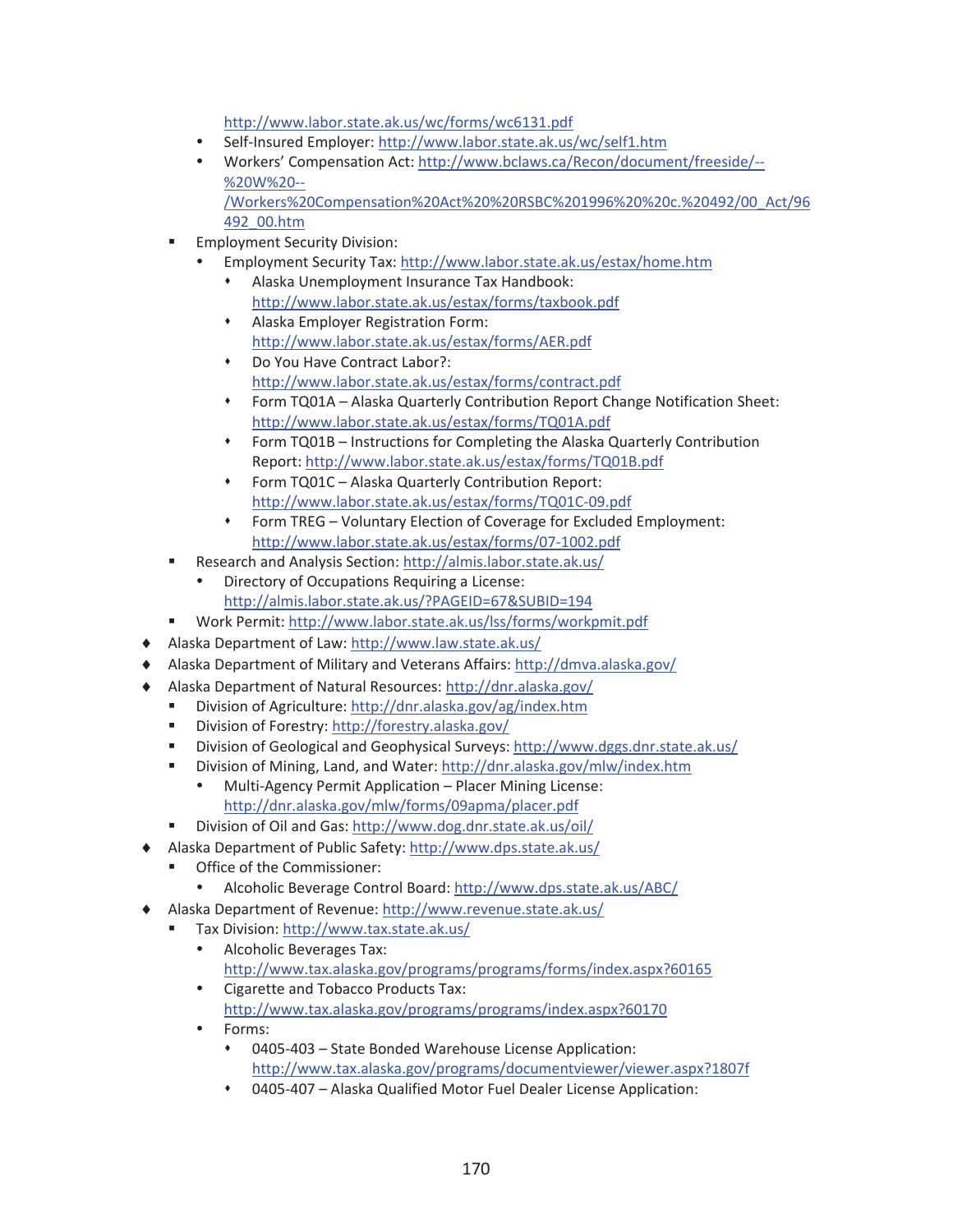http://www.tax.alaska.gov/programs/documentviewer/viewer.aspx?386f

- ◆ 04-055 Telephone Cooperative Gross Revenue Tax Return: http://www.tax.alaska.gov/programs/documentviewer/viewer.aspx?44f
- ◆ 0405-520 Alaska Cigarette and Tobacco Products License: http://www.tax.alaska.gov/programs/documentviewer/viewer.aspx?1803f
- ◆ 0405-522 Alaska Cigarette and Tobacco Products Monthly Tax Return: http://www.tax.alaska.gov/programs/documentviewer/viewer.aspx?262f
- ◆ 0405-566 Salmon Enhancement Tax Return: http://www.tax.alaska.gov/programs/documentviewer/viewer.aspx?1370f
- ◆ 0405-568 Fisheries Business Monthly Payment and Report: http://www.tax.alaska.gov/programs/documentviewer/viewer.aspx?1457f
- ◆ 0405-573 Alaska Fisheries Business License Application: http://www.tax.alaska.gov/programs/documentviewer/viewer.aspx?1529f
- ◆ 0405-574 Fisheries Business Tax Return: http://www.tax.alaska.gov/programs/documentviewer/viewer.aspx?1734f
- ◆ 0405-576 Direct Marketing Fisheries Business License: http://www.tax.alaska.gov/programs/documentviewer/viewer.aspx?1528f
- ◆ 0405-578 Alaska Seafood Marketing Assessment Return: http://www.tax.alaska.gov/programs/documentviewer/viewer.aspx?1563f
- ◆ 0405-580 Dive Fishery Management Assessment: http://www.tax.alaska.gov/programs/documentviewer/viewer.aspx?1680f
- 0405-597 Fishery Resource Landing Tax Estimated Payment Vouchers: http://www.tax.alaska.gov/programs/documentviewer/viewer.aspx?586f
- ◆ 0405-599 Primary Fish Buyers and Fish Processors Bond: http://www.tax.alaska.gov/programs/documentviewer/viewer.aspx?962f
- ◆ 04-056 Electric Cooperative Gross Revenue Tax Return: http://www.tax.alaska.gov/programs/documentviewer/viewer.aspx?44f
- ◆ 0405-611x Alaska Corporation Net Income Tax: http://www.tax.alaska.gov/programs/documentviewer/viewer.aspx?461f
- ◆ 0405-662 Mining License Tax Return: http://www.tax.alaska.gov/programs/documentviewer/viewer.aspx?1737f
- ◆ 0405-680 Alaska Fishery Resource Landing Tax Return: http://www.tax.alaska.gov/programs/documentviewer/viewer.aspx?1794f
- ◆ 04-200 Tire Fees Quarterly Return: http://www.tax.alaska.gov/programs/documentviewer/viewer.aspx?47f
- 04-405 Alcoholic Beverages Surety Bond: http://www.tax.alaska.gov/programs/documentviewer/viewer.aspx?5f
- ◆ 04-405W Alcoholic Beverages Warehouse Bond: http://www.tax.alaska.gov/programs/documentviewer/viewer.aspx?6f
- ◆ 04-409 Qualified Dealer Bond: http://www.tax.alaska.gov/programs/documentviewer/viewer.aspx?151f
- ◆ 04-500 Alcoholic Beverage Excise Tax Return: http://www.tax.alaska.gov/programs/documentviewer/viewer.aspx?1272f
- ◆ 04-530 Motor Fuel Tax Return Booklet: http://www.tax.alaska.gov/programs/documentviewer/viewer.aspx?1723f
- ◆ 04-544 Claim for Refund Motor Fuel Tax: http://www.tax.alaska.gov/programs/documentviewer/viewer.aspx?1149f
- ◆ 04-566 Salmon Enhancement Tax Return: http://www.tax.alaska.gov/programs/documentviewer/viewer.aspx?1370f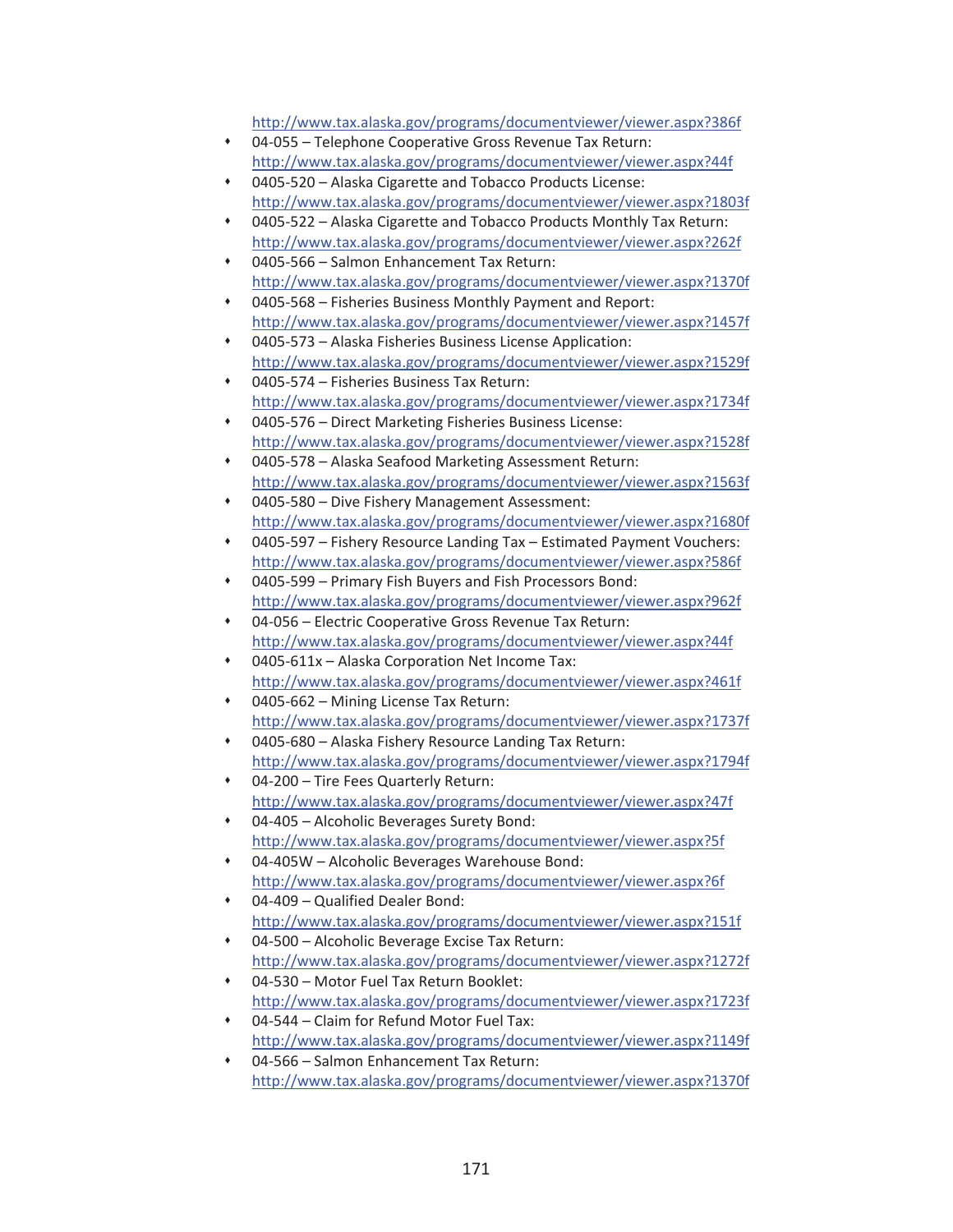- ◆ 04-568 Fisheries Business Monthly Payment and Report: http://www.tax.alaska.gov/programs/documentviewer/viewer.aspx?1457f
- ◆ 04-571 Salmon Enhancement Tax Buyer's Annual Report: http://www.tax.alaska.gov/programs/documentviewer/viewer.aspx?91f
- ◆ 04-581 Dive Fishery Management Assessment Quarterly Bonus Return: http://www.tax.alaska.gov/programs/programs/forms/index.aspx?60620
- ◆ 04-582 Regional Seafood Development Tax Return: http://www.tax.alaska.gov/programs/documentviewer/viewer.aspx?1808f
- ◆ 04-611 Alaska Corporation Net Income Tax Return: http://www.tax.alaska.gov/programs/documentviewer/viewer.aspx?1783f
- ◆ 04-630 Vehicle Rental Tax Quarterly Tax Return: http://www.tax.alaska.gov/programs/documentviewer/viewer.aspx?1480f
- ◆ 04-661 Mining/Sand/Gravel License Application: http://www.tax.alaska.gov/programs/documentviewer/viewer.aspx?1152f
- ◆ 04-711 Estimated Tax Payment: http://www.tax.alaska.gov/programs/documentviewer/viewer.aspx?26f
- i Alaska Department of Transportation and Public Facilities: http://www.dot.state.ak.us/
	- Civil Rights Office: www.dot.state.ak.us/cvlrts/tribal.shtml
	- Division of Measurement Standards and Commercial Vehicle Enforcement: http://www.dot.state.ak.us/mscve/main.cfm?go=index
		- Form 08-055 Verification of Air Carrier's Insurance: http://www.dot.state.ak.us/stwdav/forms/InsuranceVerificationForm.pdf
		- Form 08-060 Air Carrier's Certificate Insurance Coverage Compliance: http://www.dot.state.ak.us/stwdav/forms/aircarrier.pdf
	- Fairbanks International Airport: http://dot.alaska.gov/faiiap/index.shtml
	- Statewide Aviation: http://www.dot.state.ak.us/stwdav/
	- Ted Stevens Anchorage International Airport: http://dot.alaska.gov/anc/
- ◆ Alaska District Engineers Federal Credit Union: http://www.adefcu.org Alaska Federation of Natives: http://www.nativefederation.org/

Alaska Fisheries Development Foundation, Inc.: http://www.afdf.org/index.html Alaska Growth Capital: http://www.alaskagrowth.com/

Alaska Industrial Development and Export Authority: http://www.aidea.org/

- i Alaska International Airport System:
	- Fairbanks International Airport: http://dot.alaska.gov/faiiap/index.shtml
	- Ted Stevens Anchorage International Airport: http://dot.alaska.gov/anc/index.shtml
- ◆ Alaska Municipal League: www.akml.org
- ◆ Alaska Oil and Gas Association: www.aoga.org/
- ◆ Alaska Pacific Bank: http://www.alaskapacificbank.com/
- i Alaska Railroad Corporation: http://www.alaskarailroad.com/
- ◆ Alaska Seafood Marketing Institute: http://www.alaskaseafood.org/
- i Alaska Small Business Development Center: http://aksbdc.org/
	- Procurement Technical Assistance Center: http://www.ptacalaska.org/
- ◆ Alaska Chamber of Commerce: http://www.alaskachamber.com/content/
- ◆ Alaska State Legislature, SB93: http://www.legis.state.ak.us/basis/get\_fulltext.asp?session=24&bill=SB93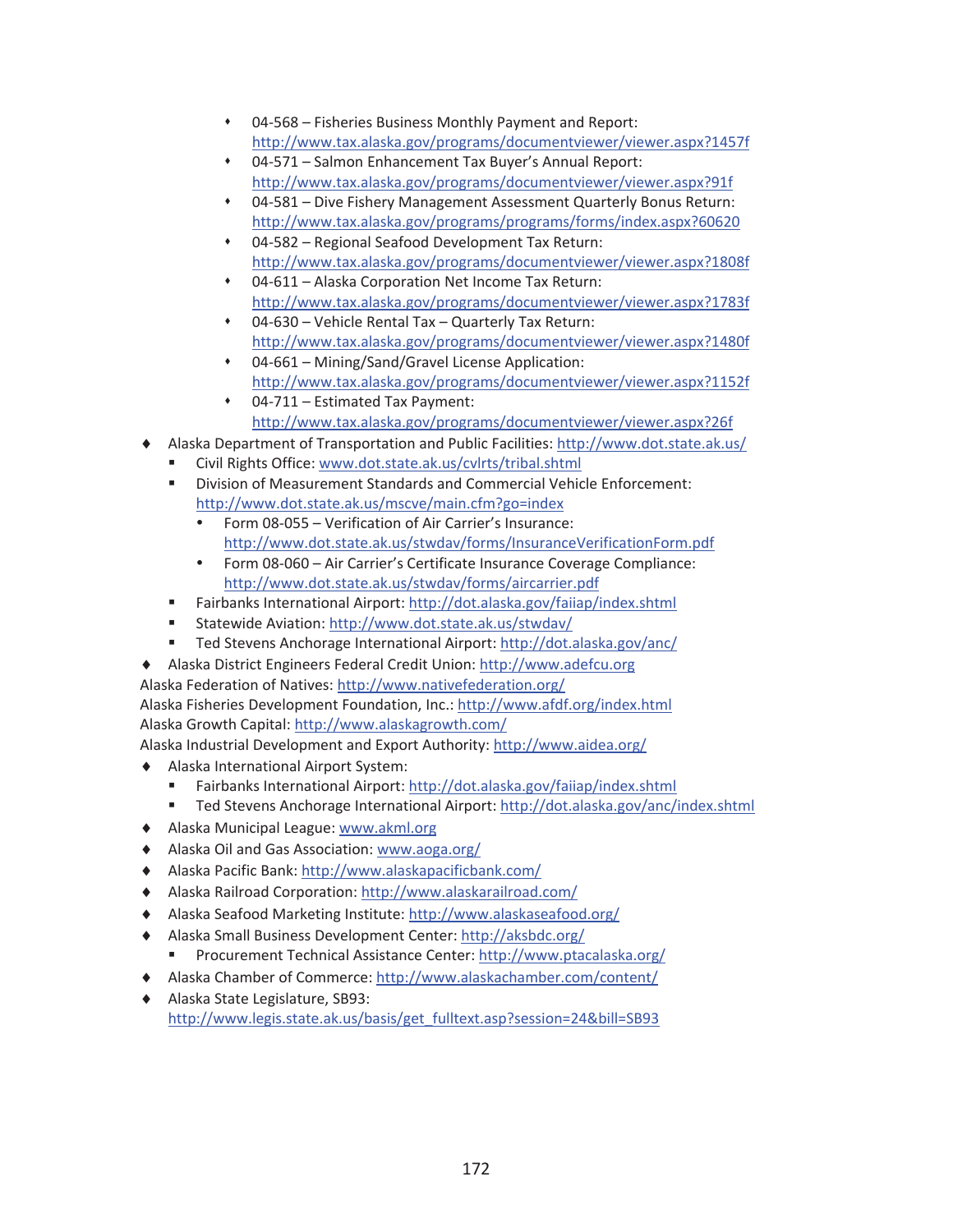- ◆ Alaska Statutes:
	- Activities Not Constituting Transacting Business in this State: http://www.legis.state.ak.us/cgibin/folioisa.dll/stattx04/query=10!2E06!2E718/doc/%7B@3368%7D?
	- Alaska Corporations Code: http://www.legis.state.ak.us/cgibin/folioisa.dll/stattx04/query=10!2E06!2E005/doc/%7B@3182%7D?
	- Alaska Employment Security Act: http://www.legis.state.ak.us/cgibin/folioisa.dll/stattx05/query=chapter+23!!2E20/doc/%7B@10706%7D/hit\_headings?
	- Alaska Revised Limited Liability Company Act: http://www.legis.state.ak.us/cgibin/folioisa.dll/stattx04/query=10!2E05!2E010/doc/%7B@4014%7D?
	- Alaska Securities Act: http://www.legis.state.ak.us/cgibin/folioisa.dll/stattx04/query=!22alaska+securities+act!22/doc/%7B@19149%7D
	- Alaska Wage and Hour Act: http://www.legis.state.ak.us/cgibin/folioisa.dll/stattx04/query=23!2E10!2E050/doc/%7B@10508%7D?
	- **Alaska Workers' Compensation Act:** http://touchngo.com/lglcntr/akstats/Statutes/Title23/Chapter30.htm
	- Articles of Incorporation; Relationship to Bylaws: http://www.legis.state.ak.us/cgibin/folioisa.dll/stattx04/query=10!2E20!2E151/doc/%7B@3726%7D?
	- Authorization of Foreign Corporations: http://www.legis.state.ak.us/cgibin/folioisa.dll/stattx04/query=10!2E06!2E705/doc/%7B@3364%7D?
	- Business and Professions: http://www.legis.state.ak.us/cgibin/folioisa.dll/stattx04/query=08!2E54!2E600/doc/%7B@1736%7D
	- Cigarette Tax Act: http://www.legis.state.ak.us/cgibin/folioisa.dll/stattx04/query=cigarette+tax+act/doc/%7B@16851%7D
	- Contents of Articles of Incorporation: http://www.legis.state.ak.us/cgibin/folioisa.dll/stattx04/query=10!2E151!2E350!28a!29/doc/%7B@3634%7D?
	- Determining Distinguishable Names: http://www.legis.state.ak.us/cgibin/folioisa.dll/aac/query=%5Bgroup+!273+aac+16!2E120!27!3A%5D/doc/%7B@1%7D/hits \_only
	- Employment Practices and Working Conditions: http://www.legis.state.ak.us/cgibin/folioisa.dll/stattx04/query=23!2E10!2E050/doc/%7B@10508%7D?
	- Execution of Articles of Incorporation: http://www.legis.state.ak.us/cgibin/folioisa.dll/stattx05/query=10!2E40!2E020/doc/%7B@3972%7D
	- Limited Liability Partnerships: http://www.legis.state.ak.us/cgibin/folioisa.dll/stattx04/query=32!2E06!2E9111/doc/%7B@13235%7D
	- Procedure Concerning Application (Trademarks): http://www.legis.state.ak.us/cgibin/folioisa.dll/stattx08/query=as+45!2E50!2E010/doc/%7B@19947%7D
	- Professional Corporations Act: http://www.legis.state.ak.us/cgibin/folioisa.dll/stattx04/query=10!2E45/doc/%7B@3983%7D
	- Public Contracts: http://www.legis.state.ak.us/cgibin/folioisa.dll/stattx04/query=36!2E10!2E140/doc/%7B@14264%7D
	- Salmon Enhancement Tax: http://www.legis.state.ak.us/cgibin/folioisa.dll/stattx04/query=43!2E76/doc/%7B@17078%7D
	- State Assistance for Community Health Aide Programs: http://www.legis.state.ak.us/cgibin/folioisa.dll/stattx04/query=18!2E28!2E100/doc/%7B@8047%7D?
	- Uniform Limited Partnership Act: http://www.legis.state.ak.us/cgibin/folioisa.dll/stattx04/query=32!2E11!2E010/doc/%7B@13257%7D
- ◆ Alaska Travel Industry Association: www.alaskatia.org
- ◆ Alaska USA Federal Credit Union: http://www.alpsfcu.com/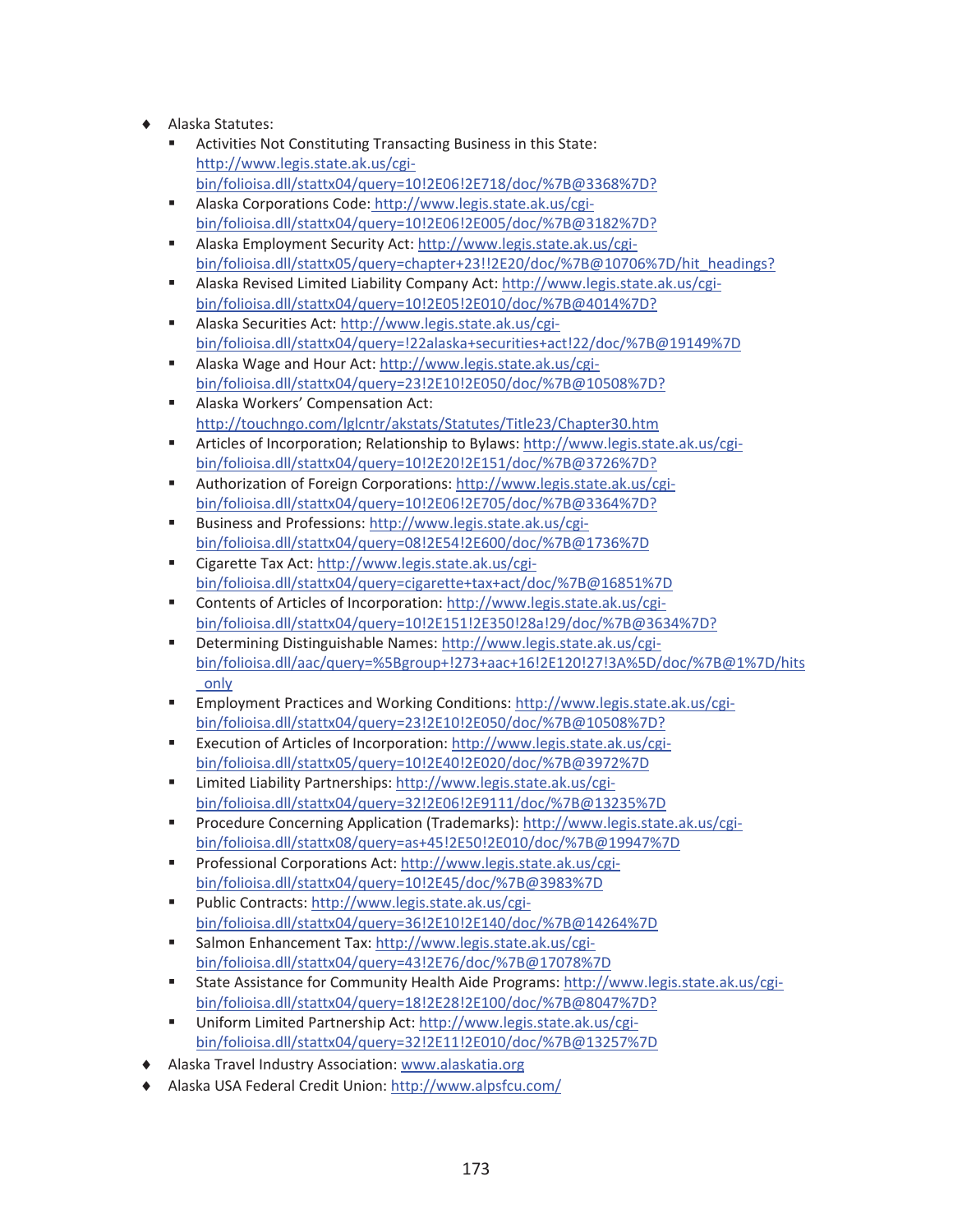- ◆ Alaska Village Initiatives: www.akvillage.com
- ◆ Aleut Corporation: www.aleutcorp.com
- i Aleutian Pribilof Island Community Development Association: http://www.apicda.com/
- ◆ Aleutians East Borough: www.aleutianseast.org
	- Headquarters: www.aleutianseast.org
- ◆ Alliance, The: http://alaskaalliance.com/
- ◆ ALPS Federal Credit Union: http://www.alpsfcu.com/
- ◆ Alyeska Pipeline Service Company: www.alyeska-pipe.com
- ◆ American Society of Composers, Authors, and Publishers (ASCAP): http://www.ascap.com/index.aspx
- ◆ Anchorage Convention and Visitors Bureau: www.anchorage.net
- ◆ Arctic Slope Regional Corporation: www.asrc.com
- ◆ Bering Straits Native Corporation: www.beringstraits.com
- ◆ Better Business Bureau: http://www.alaska.bbb.org/
- ◆ Bristol Bay Borough: www.theborough.com
- ◆ Bristol Bay Economic Development Corporation: http://www.bbedc.com/
- ◆ Bristol Bay Native Corporation: www.bbnc.net
- ◆ Broadcast Music, Inc. (BMI): http://www.bmi.com/
- ◆ Calista Corporation: www.calistacorp.com
- ◆ Central Bering Sea Fishermen's Association: http://www.cbsfa.com/
- $\bullet$  Chugach Alaska Corporation: www.chugach-ak.com
- ◆ City of Fairbanks Federal Credit Union: http://www.mosquitonet.com/~coffcu/
- ◆ Coastal Village Region Fund: http://www.coastalvillages.org/
- ◆ Cook Inlet Region, Inc.: www.ciri.com
- ◆ Copyright Laws of the United States: http://www.copyright.gov/title17/
- ◆ Credit Union 1: https://www.cu1.org/
- ◆ Denali Alaskan Federal Credit Union: https://www.denalifcu.org
- ◆ Denali Borough: www.denaliborough.govoffice.com
- ◆ Denali State Bank: http://www.denalistatebank.com/
- ◆ Doyon Limited: www.doyon.com
- i Evergreen Community Development Association: http://www.evergreen504.com/
- ◆ Fairbanks North Star Borough: www.co.fairbanks.ak.us
- $\blacklozenge$  Federal Unemployment Tax Act: http://www.fourmilab.ch/ustax/www/t26-C-23.html
- ◆ First Bank Alaska: http://www.firstbankak.com/
- ◆ First National Bank of Alaska: http://www.fnbalaska.com/
- i Haines Borough: www.hainesborough.us/
- ◆ Internal Revenue Service: http://www.irs.gov/
	- **IRC Section 3509 Determination of Employer's Liability for Certain Employment Taxes:** http://www.fourmilab.ch/ustax/www/t26-C-25-3509.html
	- **IRC Section 501 Exemption from Tax on Corporations, Certain Trusts, etc.:** http://www.fourmilab.ch/ustax/www/t26-A-1-F-I-501.html
	- **IRS Federal Unemployment Tax Act:** http://www.irs.gov/businesses/small/international/article/0,,id=104985,00.html'
	- IRS Form 1040 U.S. Individual Tax Return: http://www.irs.gov/pub/irs-pdf/f1040.pdf
	- IRS Form 1040 (Schedule C) Profit or Loss from Business: http://www.irs.gov/pub/irspdf/f1040sc.pdf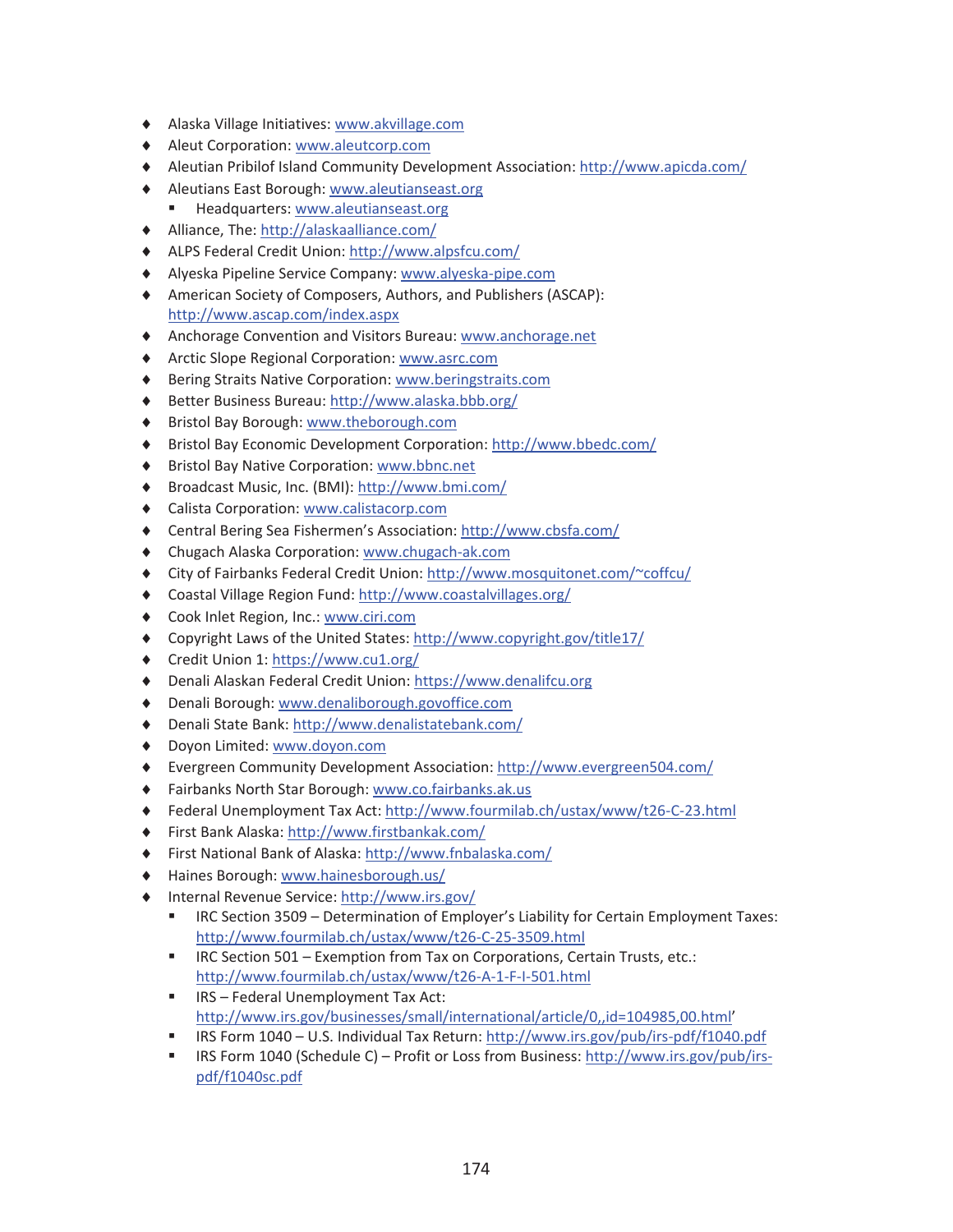- IRS Form 1040 (Schedule E) Supplemental Income and Loss: http://www.irs.gov/pub/irspdf/f1040se.pdf
- IRS Form 1040 (Schedule SE) Self-Employment Tax: http://www.irs.gov/pub/irspdf/f1040sse.pdf
- IRS Form 1040-ES Estimated Tax for Individuals: http://www.irs.gov/pub/irspdf/f1040es.pdf
- IRS Form 1065 U.S. Return of Partnership: http://www.irs.gov/pub/irs-pdf/f1065.pdf
- IRS Form 1099-DIV Dividends and Distributions: http://www.irs.gov/pub/irspdf/f1099div.pdf
- IRS Form 1099-MISC Miscellaneous Income: http://www.irs.gov/pub/irs-pdf/f1099msc.pdf
- IRS Form 1120 U.S. Corporation Income Tax Return: http://www.irs.gov/pub/irspdf/f1120.pdf
- IRS Form 1120-S U.S. Income Tax Return: http://www.irs.gov/pub/irs-pdf/f1120s.pdf
- **IRS Form 1120-W Estimated Tax for Corporations: http://www.irs.gov/pub/irs**pdf/f1120w.pdf
- IRS Form 2290 Heavy Highway Vehicle Use Tax Return: http://www.irs.gov/pub/irspdf/f2290.pdf
- IRS Form 2553 Election by a Small Business Corporation: http://www.irs.gov/pub/irspdf/f2553.pdf
- IRS Form 720 Quarterly Federal Excise Tax Return: http://www.irs.gov/pub/irspdf/f720.pdf
- **IRS Form 940 Employer's Annual Federal Unemployment (FUTA) Tax Return:** http://www.irs.gov/pub/irs-pdf/f940.pdf
- IRS Form 941 Employer's Quarterly Federal Tax Return: http://www.irs.gov/pub/irspdf/f941.pdf
- IRS Form SS-4 Application for Employer Identification Number: http://www.irs.gov/pub/irs-pdf/fss4.pdf
- IRS Form SS-8 Determination of Worker Status for Purposes of Federal Employment Taxes and Income Tax Withholding: http://www.irs.gov/pub/irs-pdf/fss8.pdf
- IRS Form W-4 Employees Withholding Allowance Certificate: http://www.irs.gov/pub/irspdf/fw4.pdf
- IRS Publication 15 (Circular E) Employer's Tax Guide: http://www.irs.gov/pub/irspdf/p15.pdf
- IRS Publication 1518 IRS Tax Calendar for Small Businesses and Self-Employed: http://www.irs.gov/pub/irs-pdf/p1518.pdf
- IRS Publication 15-A Employer's Supplemental Tax Guide: http://www.irs.gov/pub/irspdf/p15a.pdf
- IRS Publication 17 Your Federal Income Tax: http://www.irs.gov/pub/irs-pdf/p17.pdf
- IRS Publication 225 Farmer's Tax Guide: http://www.irs.gov/pub/irs-pdf/p225.pdf
- **IRS Publication 3207 The Small Business Resource Guide:** http://www.irs.gov/businesses/small/article/0,,id=101169,00.html
- IRS Publication 334 The Tax Guide for Small Business: http://www.irs.gov/pub/irspdf/p334.pdf
- IRS Publication 4275 Express Enrollment for New Businesses: http://www.irs.gov/pub/irspdf/p4275.pdf
- IRS Publication 510 Excise Taxes: http://www.irs.gov/pub/irs-pdf/p510.pdf
- IRS Publication 541 Partnerships: http://www.irs.gov/pub/irs-pdf/p541.pdf
- IRS Publication 542 Corporations: http://www.irs.gov/pub/irs-pdf/p542.pdf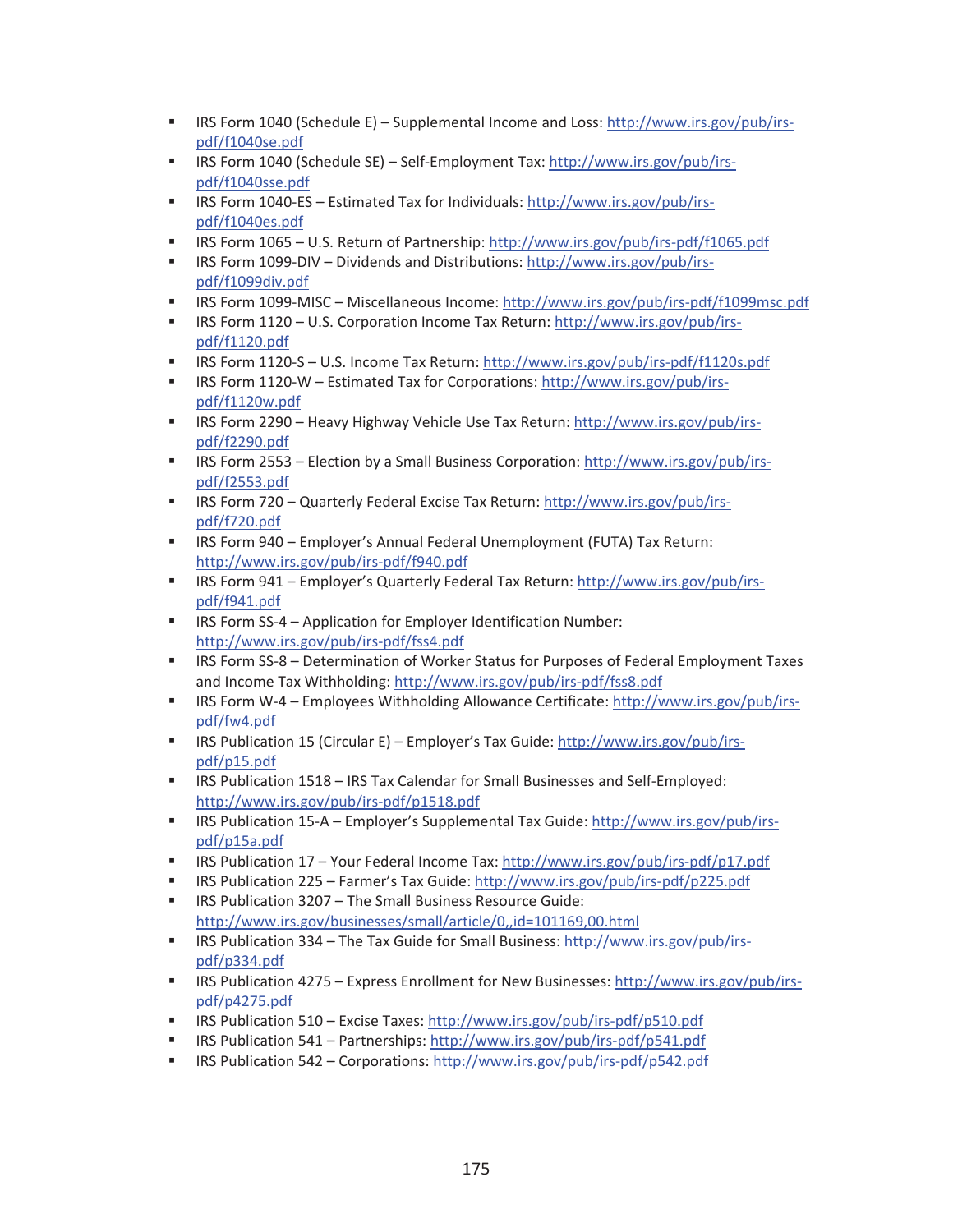- IRS Publication 557 Tax-Exempt Status for your Organization: http://www.irs.gov/pub/irspdf/p557.pdf
- Iuneau City and Borough: www.juneau.org
- ◆ Juneau Economic Development Council: http://www.jedc.org/
- ◆ Kenai Peninsula Borough: www.borough.kenai.ak.us
- i Kenai Peninsula Borough, Economic Development District: http://www.kpedd.org/
- ◆ Ketchikan Gateway Borough: www.borough.ketchikan.ak.us
- ◆ Key Bank of Alaska, N.A.: https://www.key.com/
- ◆ Kodiak Island Borough: www.kib.co.kodiak.ak.us
- $\bullet$  Koniag, Inc.: www.koniag.com
- ◆ Lake and Peninsula: www.lakeandpen.com
- ♦ Library of Congress, Copyright Office: http://www.copyright.gov/
- Copyright Basics: http://www.copyright.gov/circs/circ1.pdf
- ◆ MAC Federal Credit Union: http://www.macfcu.org/
- i Matanuska Valley Federal Credit Union: http://www.mvfcu.coop/
- ◆ Matanuska-Susitna Borough: www.matsugov.us
- ◆ Mt. McKinley Mutual Savings Bank: http://www.mtmckinleybank.com/
- $\bullet$  Multi-State Tax Compact: http://www.mtc.gov/About.aspx?id=76
- ◆ Municipality of Anchorage: www.muni.org
- ◆ Nana Regional Corporation, Inc.: www.nana.com
- ◆ National Council on Compensation Insurance: https://www.ncci.com/nccimain/pages/default.aspx
- ◆ National Environmental Policy Act of 1969: http://ceq.hss.doe.gov/Nepa/regs/nepa/nepaeqia.htm
- i National Oceanic and Atmospheric Administration, National Marine Fisheries Service: http://www.fakr.noaa.gov/
	- Alaska Federal Fisheries Management, Sustainable Fisheries Division: http://www.fakr.noaa.gov/sustainablefisheries/default.htm
	- Alaska Regional Office: http://www.fakr.noaa.gov/default.htm
	- Habitat Conservation Division: http://www.fakr.noaa.gov/habitat/default.htm
	- **Protected Resources Division: http://www.fakr.noaa.gov/protectedresources/default.htm**
	- Restricted Access Management: http://www.fakr.noaa.gov/ram/webapps.htm
- $\bullet$  North American Industry Classification System: http://www.census.gov/cgibin/sssd/naics/naicsrch?chart=2007
- $\bullet$  North Slope Borough: www.north-slope.org
- ◆ Northrim Bancorp, Inc.: https://www.northrim.com
- ◆ Northwest Arctic Borough: www.nwabor.org
- i Northwest Arctic Borough, Economic Development Commission: http://www.northwestarcticborough.org/
- i Norton Sound Economic Development Corporation: http://www.nsedc.com/
- ◆ Prince William Sound Economic Development Council: http://www.pwsedd.org/
- ◆ Sealaska: www.sealaska.com
- ◆ SESAC, Inc.: http://www.sesac.com/
- ◆ Sitka City and Borough: www.cityofsitka.com
- $\bullet$  Social Security Act: http://www.ssa.gov/OP\_Home/ssact/comp-ssa.htm
- ◆ Southeast Conference: http://www.seconference.org/
- ◆ Southwest Alaska Municipal Conference: http://www.swamc.org/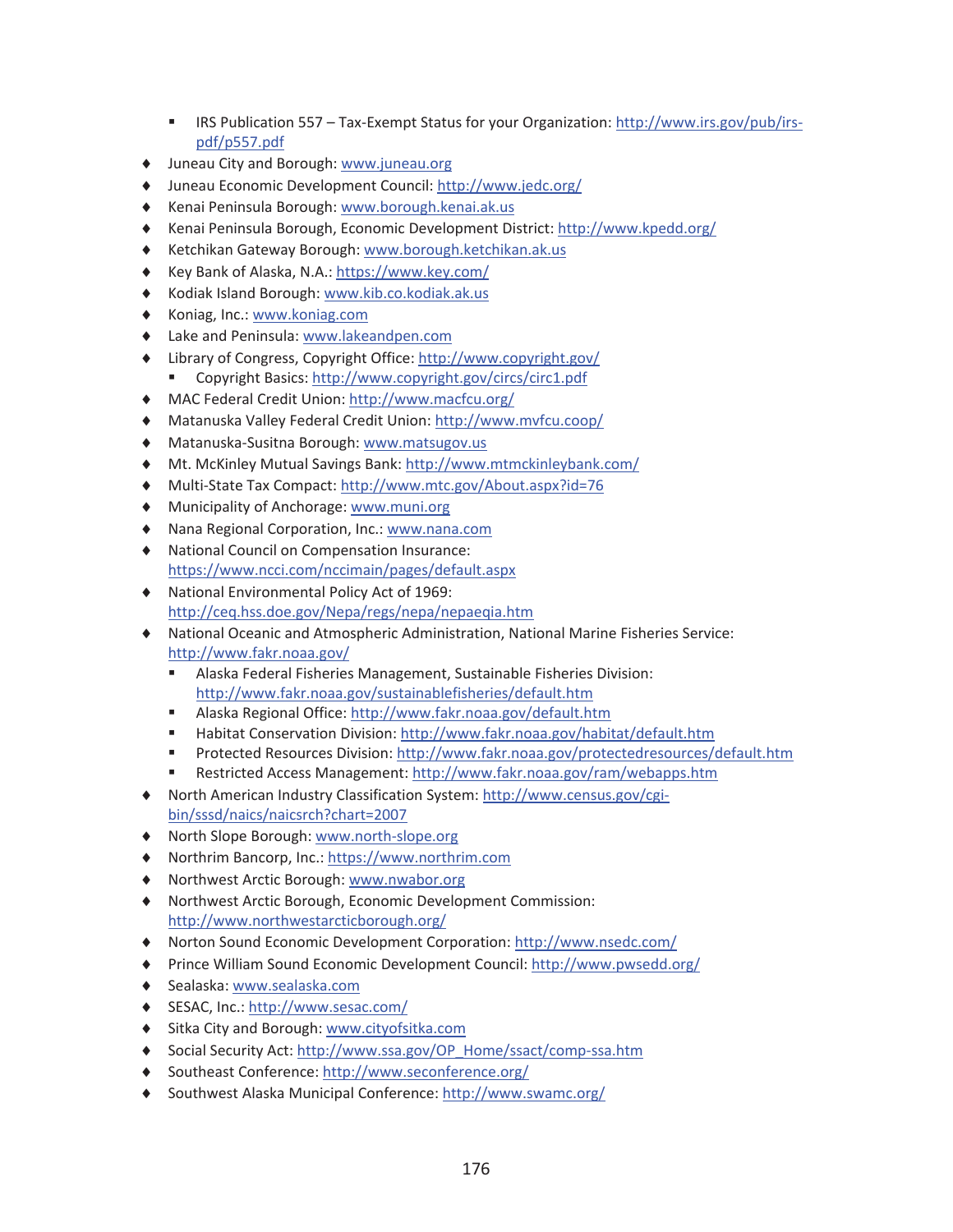- ◆ State of Alaska, The: www.state.ak.us
- ◆ Tanana Chiefs Conference: http://www.tananachiefs.org/
- Alaska Minority Business Development Center: http://www.tananachiefs.org/
- ◆ Technology Research and Development Center of Alaska: http://trendalaska.org/
- ◆ The Thirteenth Regional Corporation: www.the13thregion.com
- ◆ Tongass Federal Credit Union: http://www.tongassfcu.com/
- ◆ True North Federal Credit Union: https://www.truenorthfcu.org/index.jsp
- i U.S. Small Business Administration: http://www.sba.gov/localresources/district/ak/index.html
- i Uniform Certificate of Authority Application: http://www.naic.org/industry\_ucaa.htm
- i United States Army Corps if Engineers: http://www.poa.usace.army.mil/hm/default.htm
- $\blacklozenge$  United States Department of Agriculture:
	- Forest Service, Alaska Region: http://www.fs.fed.us/r10/
	- Natural Resources Conservation Service: http://www.ak.nrcs.usda.gov/
	- Rural Development: http://www.rurdev.usda.gov/
- $\blacklozenge$  United States Department of Commerce:
	- Alaska Export Assistance Center: http://www.alaska.net/~export/
	- Economic Development Administration: http://www.eda.gov/
- ◆ United States Department of Homeland Security: http://www.dhs.gov/index.shtm
- ◆ United States Coast Guard: http://www.uscg.mil/nmc/
- $\blacklozenge$  United States Department of Labor:
	- Child Labor (Nonagricultural Work): http://www.dol.gov/compliance/guide/childlbr.htm
	- Occupational Safety and Health Administration: http://www.osha.gov/
- $\blacklozenge$  United States Department of the Interior:
	- Bureau of Indian Affairs: http://www.bia.gov/
	- Bureau of Land Management: http://www.blm.gov/wo/st/en.html
	- United States Geological Survey, Alaska Science Center: http://alaska.usgs.gov/
- ◆ United States Environmental Protection Agency: http://www.epa.gov/
- ◆ United States Fish and Wildlife Service: http://alaska.fws.gov/
- ◆ United States Immigration and Nationality Act: http://www.fourmilab.ch/uscode/8usc/
- ◆ United States Patent and Trademark Office: http://www.uspto.gov/
	- Basic Facts About Trademarks: http://www.uspto.gov/web/offices/tac/doc/basic/
	- **General Information Concerning Patents:** http://www.uspto.gov/web/offices/pac/doc/general/index.html
	- Inventors Assistance Center: http://www.uspto.gov/web/offices/pac/dapp/pacmain.html
- ♦ University of Alaska Anchorage:
	- Institute of Social and Economic Research: http://www.iser.uaa.alaska.edu/
	- **Small Business Development Center, BUY ALASKA Program: http://www.buyalaska.com/**
- ♦ University of Alaska Fairbanks:
	- Alaska Cooperative Extension Service: http://www.uaf.edu/ces/offices/fai\_diro/
	- Mineral Industry Research Laboratory: http://www.uaf.edu/
	- **Mining and Geological Engineering Department: http://www.uaf.edu/**
- ◆ Wells Fargo Bank, N.A.: https://www.wellsfargo.com/
- ◆ World Trade Center Alaska: http://www.wtcak.org/
- ◆ Yakutat City and Borough: http://www.yakutatak.govoffice2.com/
- ◆ YMCA of Anchorage, Women\$Finances: http://www.ywcaak.org/finances.htm
- ◆ Yukon Delta Fisheries Development Association: http://www.commerce.state.ak.us/bsc/CDQ/cdq\_handbook/18\_cdq\_chapt5\_YDFDA.pdf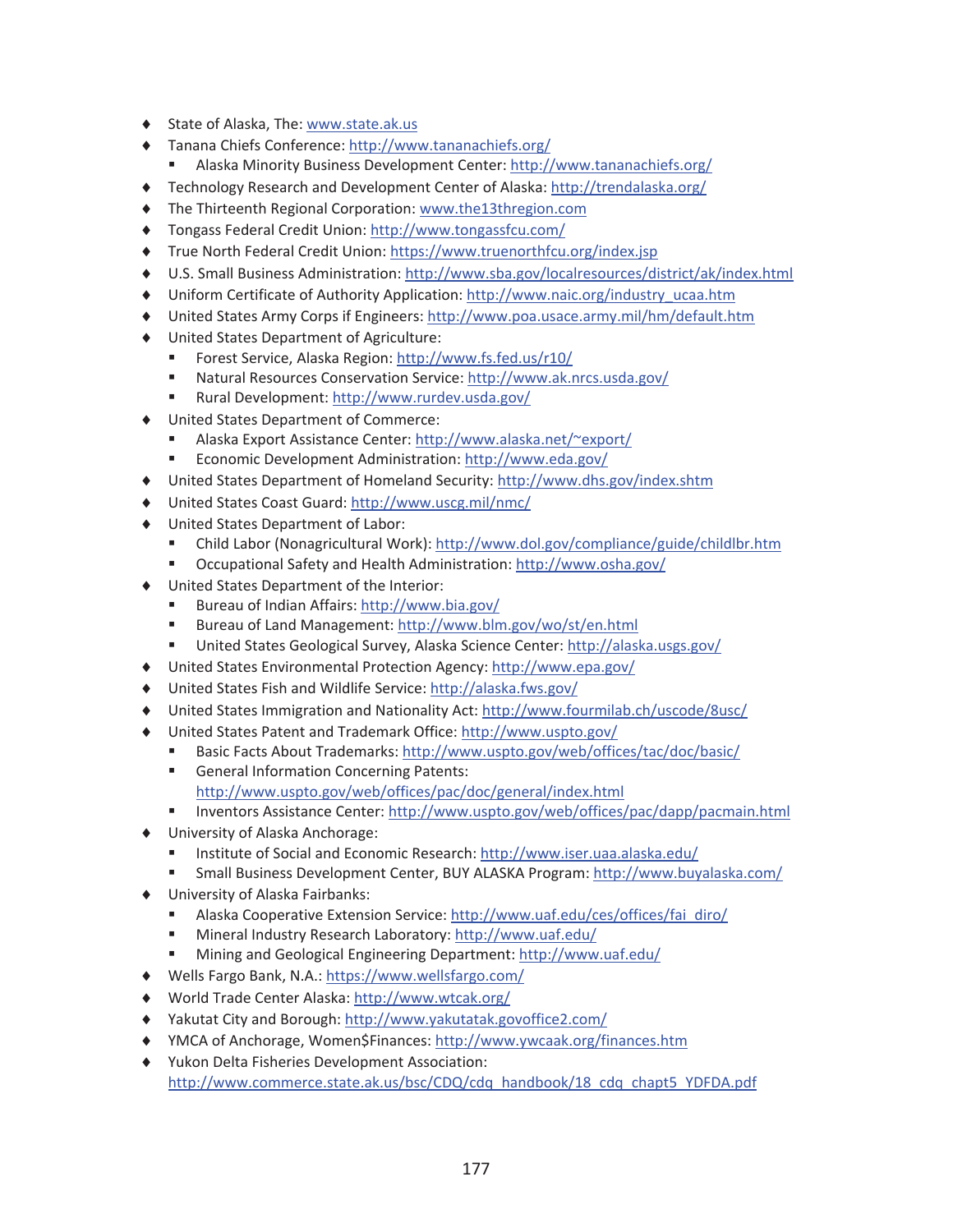**This page intentionally left blank.**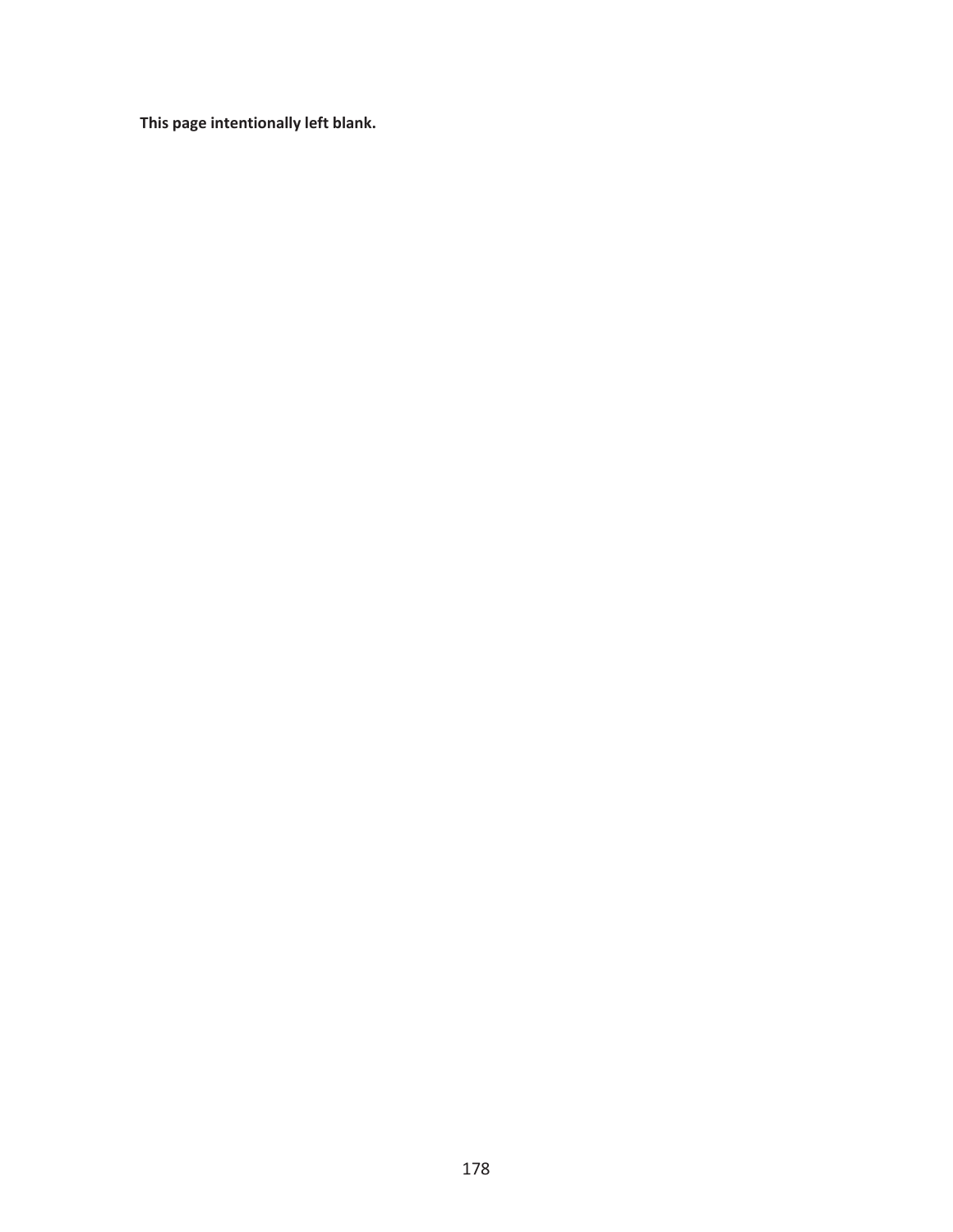## **SAMPLE DOCUMENTS**

This section is intended to provide some sample forms, documents, and applications that you will be required to complete. For additional forms and samples contact the Department of Commerce, Community, and Economic Development; Division of Corporations, Business and Professional Licensing. Other resources may be the Small Business Development Center or local library within your area.

### Income Statement

The Income Statement (Profit & Loss) records all income and expenses of the business during the specified time period, and is the accepted method of determining profits and losses. The IRS requires all businesses to submit this report at the end of each year.

| <b>Company Name</b><br><b>Income Statement</b><br>Period Ending: (month/day/year) |               |
|-----------------------------------------------------------------------------------|---------------|
| Sales or Gross Receipts (1)                                                       |               |
| Less Cost of Goods Sold (2)                                                       | $\frac{1}{2}$ |
| <b>Gross Profit</b>                                                               | \$            |
| Less Operating Expenses (3)                                                       |               |
| Rent                                                                              |               |
| Depreciation                                                                      |               |
| Repairs & Maintenance                                                             |               |
| Salaries & Wages                                                                  |               |
| Payroll Taxes & Fringe Benefits                                                   |               |
| Taxes, Licenses, & Fees                                                           |               |
| Insurance                                                                         |               |
| Accounting, Legal, and Professional Fees                                          |               |
| <b>Bad Debts</b>                                                                  |               |
| Telephone                                                                         |               |
| <b>Utilities</b>                                                                  |               |
| Supplies                                                                          |               |
| Security                                                                          |               |
| Auto & Truck                                                                      |               |
| Advertising & Promotion                                                           |               |
| Interest                                                                          |               |
| Miscellaneous                                                                     |               |
| <b>Total Expenses</b>                                                             |               |
| Net Profit Before Taxes (4)                                                       |               |
| Federal Income Tax (Corporation only)                                             | \$            |
| Net Profit (Loss)                                                                 | \$            |

- (1) Sales or Gross Receipts Represents total amount of money that the business makes from the sale of its merchandise, less discounts and refunds.
- (2) Cost of Goods Sold Beginning inventory plus purchases minus ending inventory equals COGS.
- (3) Operating Expenses All business costs other than the costs of merchandise.
- (4) Net Profit (Loss) Sales less cost of goods sold less operating expenses.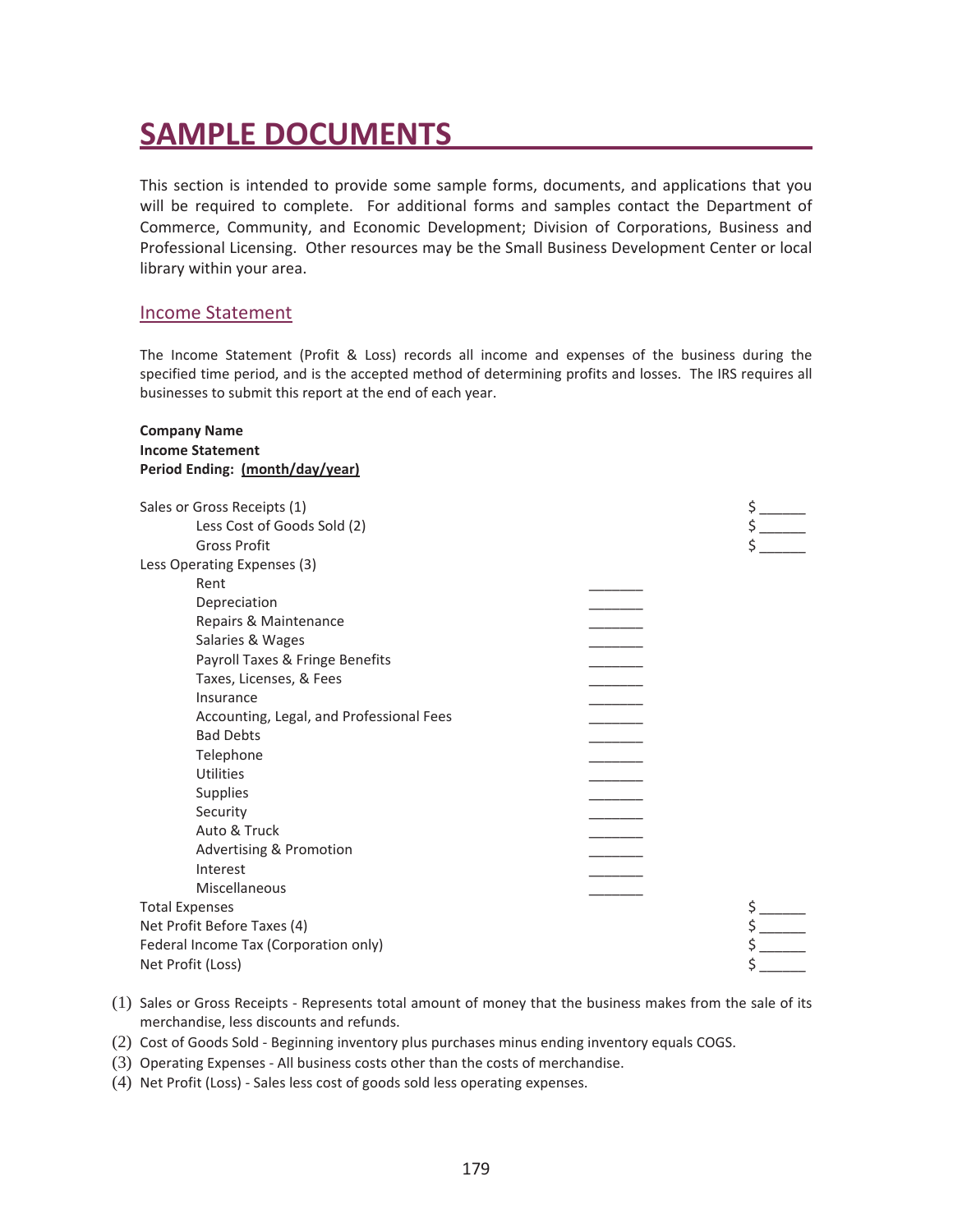### Balance Sheet

The Balance Sheet is a measure of the solvency of the business, and the degree of the owner's investment, which is the "cushion" that protects creditors. In order to complete the Balance Sheet properly, Total Assets must equal Total Liabilities plus Net Worth.

| Balance Sheet As Of (month/day/year)<br><b>Current Assets:</b><br>$\frac{1}{2}$<br>Cash on Hand in Banks<br><b>Accounts Receivable</b><br>Notes Receivable, Trade<br>Notes Receivable, Other<br>Inventory<br><b>Marketable Securities</b><br><b>Other Current Assets</b><br><b>Total Current Assets</b><br>$\frac{1}{2}$<br><b>Long Term Assets:</b><br><b>Real Estate</b><br>Machinery & Equipment<br><b>Other Assets</b><br>Deferred, Prepaid, Intangible Expenses<br><b>Total Long Term Assets</b><br>$\mathsf{\$}$<br><b>TOTAL ASSETS:</b><br><b>Current Liabilities:</b><br>Notes Payable, Banks<br>Notes Payable, Other<br>Accounts Payable, Current<br>Accounts Payable, Past Due<br>Accrued Federal, State Income Taxes<br>Current Portion of Long Term Debt<br><b>Other Current Liabilities</b><br><b>Total Current Liabilities</b><br><b>Long Term Liabilities:</b><br>Mortgage Debt due after 1 year<br>Equipment Debt due after 1 year<br>Other Long Term Debt<br><b>Total Long Term Liabilities</b><br><b>Net Worth:</b><br>Capital Accounts (Corporate Only)<br><b>Preferred Stock</b><br>Common Stock<br>Capital Surplus<br><b>Retained Earnings</b><br><b>Total Net Worth</b><br><b>TOTAL LIABILITIES &amp; NET WORTH</b> | <b>Company Name</b>  |  |  |
|-------------------------------------------------------------------------------------------------------------------------------------------------------------------------------------------------------------------------------------------------------------------------------------------------------------------------------------------------------------------------------------------------------------------------------------------------------------------------------------------------------------------------------------------------------------------------------------------------------------------------------------------------------------------------------------------------------------------------------------------------------------------------------------------------------------------------------------------------------------------------------------------------------------------------------------------------------------------------------------------------------------------------------------------------------------------------------------------------------------------------------------------------------------------------------------------------------------------------------------------|----------------------|--|--|
|                                                                                                                                                                                                                                                                                                                                                                                                                                                                                                                                                                                                                                                                                                                                                                                                                                                                                                                                                                                                                                                                                                                                                                                                                                           | <b>Balance Sheet</b> |  |  |
|                                                                                                                                                                                                                                                                                                                                                                                                                                                                                                                                                                                                                                                                                                                                                                                                                                                                                                                                                                                                                                                                                                                                                                                                                                           |                      |  |  |
|                                                                                                                                                                                                                                                                                                                                                                                                                                                                                                                                                                                                                                                                                                                                                                                                                                                                                                                                                                                                                                                                                                                                                                                                                                           |                      |  |  |
|                                                                                                                                                                                                                                                                                                                                                                                                                                                                                                                                                                                                                                                                                                                                                                                                                                                                                                                                                                                                                                                                                                                                                                                                                                           |                      |  |  |
|                                                                                                                                                                                                                                                                                                                                                                                                                                                                                                                                                                                                                                                                                                                                                                                                                                                                                                                                                                                                                                                                                                                                                                                                                                           |                      |  |  |
|                                                                                                                                                                                                                                                                                                                                                                                                                                                                                                                                                                                                                                                                                                                                                                                                                                                                                                                                                                                                                                                                                                                                                                                                                                           |                      |  |  |
|                                                                                                                                                                                                                                                                                                                                                                                                                                                                                                                                                                                                                                                                                                                                                                                                                                                                                                                                                                                                                                                                                                                                                                                                                                           |                      |  |  |
|                                                                                                                                                                                                                                                                                                                                                                                                                                                                                                                                                                                                                                                                                                                                                                                                                                                                                                                                                                                                                                                                                                                                                                                                                                           |                      |  |  |
|                                                                                                                                                                                                                                                                                                                                                                                                                                                                                                                                                                                                                                                                                                                                                                                                                                                                                                                                                                                                                                                                                                                                                                                                                                           |                      |  |  |
|                                                                                                                                                                                                                                                                                                                                                                                                                                                                                                                                                                                                                                                                                                                                                                                                                                                                                                                                                                                                                                                                                                                                                                                                                                           |                      |  |  |
|                                                                                                                                                                                                                                                                                                                                                                                                                                                                                                                                                                                                                                                                                                                                                                                                                                                                                                                                                                                                                                                                                                                                                                                                                                           |                      |  |  |
|                                                                                                                                                                                                                                                                                                                                                                                                                                                                                                                                                                                                                                                                                                                                                                                                                                                                                                                                                                                                                                                                                                                                                                                                                                           |                      |  |  |
|                                                                                                                                                                                                                                                                                                                                                                                                                                                                                                                                                                                                                                                                                                                                                                                                                                                                                                                                                                                                                                                                                                                                                                                                                                           |                      |  |  |
|                                                                                                                                                                                                                                                                                                                                                                                                                                                                                                                                                                                                                                                                                                                                                                                                                                                                                                                                                                                                                                                                                                                                                                                                                                           |                      |  |  |
|                                                                                                                                                                                                                                                                                                                                                                                                                                                                                                                                                                                                                                                                                                                                                                                                                                                                                                                                                                                                                                                                                                                                                                                                                                           |                      |  |  |
|                                                                                                                                                                                                                                                                                                                                                                                                                                                                                                                                                                                                                                                                                                                                                                                                                                                                                                                                                                                                                                                                                                                                                                                                                                           |                      |  |  |
|                                                                                                                                                                                                                                                                                                                                                                                                                                                                                                                                                                                                                                                                                                                                                                                                                                                                                                                                                                                                                                                                                                                                                                                                                                           |                      |  |  |
|                                                                                                                                                                                                                                                                                                                                                                                                                                                                                                                                                                                                                                                                                                                                                                                                                                                                                                                                                                                                                                                                                                                                                                                                                                           |                      |  |  |
|                                                                                                                                                                                                                                                                                                                                                                                                                                                                                                                                                                                                                                                                                                                                                                                                                                                                                                                                                                                                                                                                                                                                                                                                                                           |                      |  |  |
|                                                                                                                                                                                                                                                                                                                                                                                                                                                                                                                                                                                                                                                                                                                                                                                                                                                                                                                                                                                                                                                                                                                                                                                                                                           |                      |  |  |
|                                                                                                                                                                                                                                                                                                                                                                                                                                                                                                                                                                                                                                                                                                                                                                                                                                                                                                                                                                                                                                                                                                                                                                                                                                           |                      |  |  |
|                                                                                                                                                                                                                                                                                                                                                                                                                                                                                                                                                                                                                                                                                                                                                                                                                                                                                                                                                                                                                                                                                                                                                                                                                                           |                      |  |  |
|                                                                                                                                                                                                                                                                                                                                                                                                                                                                                                                                                                                                                                                                                                                                                                                                                                                                                                                                                                                                                                                                                                                                                                                                                                           |                      |  |  |
|                                                                                                                                                                                                                                                                                                                                                                                                                                                                                                                                                                                                                                                                                                                                                                                                                                                                                                                                                                                                                                                                                                                                                                                                                                           |                      |  |  |
|                                                                                                                                                                                                                                                                                                                                                                                                                                                                                                                                                                                                                                                                                                                                                                                                                                                                                                                                                                                                                                                                                                                                                                                                                                           |                      |  |  |
|                                                                                                                                                                                                                                                                                                                                                                                                                                                                                                                                                                                                                                                                                                                                                                                                                                                                                                                                                                                                                                                                                                                                                                                                                                           |                      |  |  |
|                                                                                                                                                                                                                                                                                                                                                                                                                                                                                                                                                                                                                                                                                                                                                                                                                                                                                                                                                                                                                                                                                                                                                                                                                                           |                      |  |  |
|                                                                                                                                                                                                                                                                                                                                                                                                                                                                                                                                                                                                                                                                                                                                                                                                                                                                                                                                                                                                                                                                                                                                                                                                                                           |                      |  |  |
|                                                                                                                                                                                                                                                                                                                                                                                                                                                                                                                                                                                                                                                                                                                                                                                                                                                                                                                                                                                                                                                                                                                                                                                                                                           |                      |  |  |
|                                                                                                                                                                                                                                                                                                                                                                                                                                                                                                                                                                                                                                                                                                                                                                                                                                                                                                                                                                                                                                                                                                                                                                                                                                           |                      |  |  |
|                                                                                                                                                                                                                                                                                                                                                                                                                                                                                                                                                                                                                                                                                                                                                                                                                                                                                                                                                                                                                                                                                                                                                                                                                                           |                      |  |  |
|                                                                                                                                                                                                                                                                                                                                                                                                                                                                                                                                                                                                                                                                                                                                                                                                                                                                                                                                                                                                                                                                                                                                                                                                                                           |                      |  |  |
|                                                                                                                                                                                                                                                                                                                                                                                                                                                                                                                                                                                                                                                                                                                                                                                                                                                                                                                                                                                                                                                                                                                                                                                                                                           |                      |  |  |
|                                                                                                                                                                                                                                                                                                                                                                                                                                                                                                                                                                                                                                                                                                                                                                                                                                                                                                                                                                                                                                                                                                                                                                                                                                           |                      |  |  |
|                                                                                                                                                                                                                                                                                                                                                                                                                                                                                                                                                                                                                                                                                                                                                                                                                                                                                                                                                                                                                                                                                                                                                                                                                                           |                      |  |  |
|                                                                                                                                                                                                                                                                                                                                                                                                                                                                                                                                                                                                                                                                                                                                                                                                                                                                                                                                                                                                                                                                                                                                                                                                                                           |                      |  |  |
|                                                                                                                                                                                                                                                                                                                                                                                                                                                                                                                                                                                                                                                                                                                                                                                                                                                                                                                                                                                                                                                                                                                                                                                                                                           |                      |  |  |
|                                                                                                                                                                                                                                                                                                                                                                                                                                                                                                                                                                                                                                                                                                                                                                                                                                                                                                                                                                                                                                                                                                                                                                                                                                           |                      |  |  |
|                                                                                                                                                                                                                                                                                                                                                                                                                                                                                                                                                                                                                                                                                                                                                                                                                                                                                                                                                                                                                                                                                                                                                                                                                                           |                      |  |  |
|                                                                                                                                                                                                                                                                                                                                                                                                                                                                                                                                                                                                                                                                                                                                                                                                                                                                                                                                                                                                                                                                                                                                                                                                                                           |                      |  |  |
|                                                                                                                                                                                                                                                                                                                                                                                                                                                                                                                                                                                                                                                                                                                                                                                                                                                                                                                                                                                                                                                                                                                                                                                                                                           |                      |  |  |
|                                                                                                                                                                                                                                                                                                                                                                                                                                                                                                                                                                                                                                                                                                                                                                                                                                                                                                                                                                                                                                                                                                                                                                                                                                           |                      |  |  |
|                                                                                                                                                                                                                                                                                                                                                                                                                                                                                                                                                                                                                                                                                                                                                                                                                                                                                                                                                                                                                                                                                                                                                                                                                                           |                      |  |  |